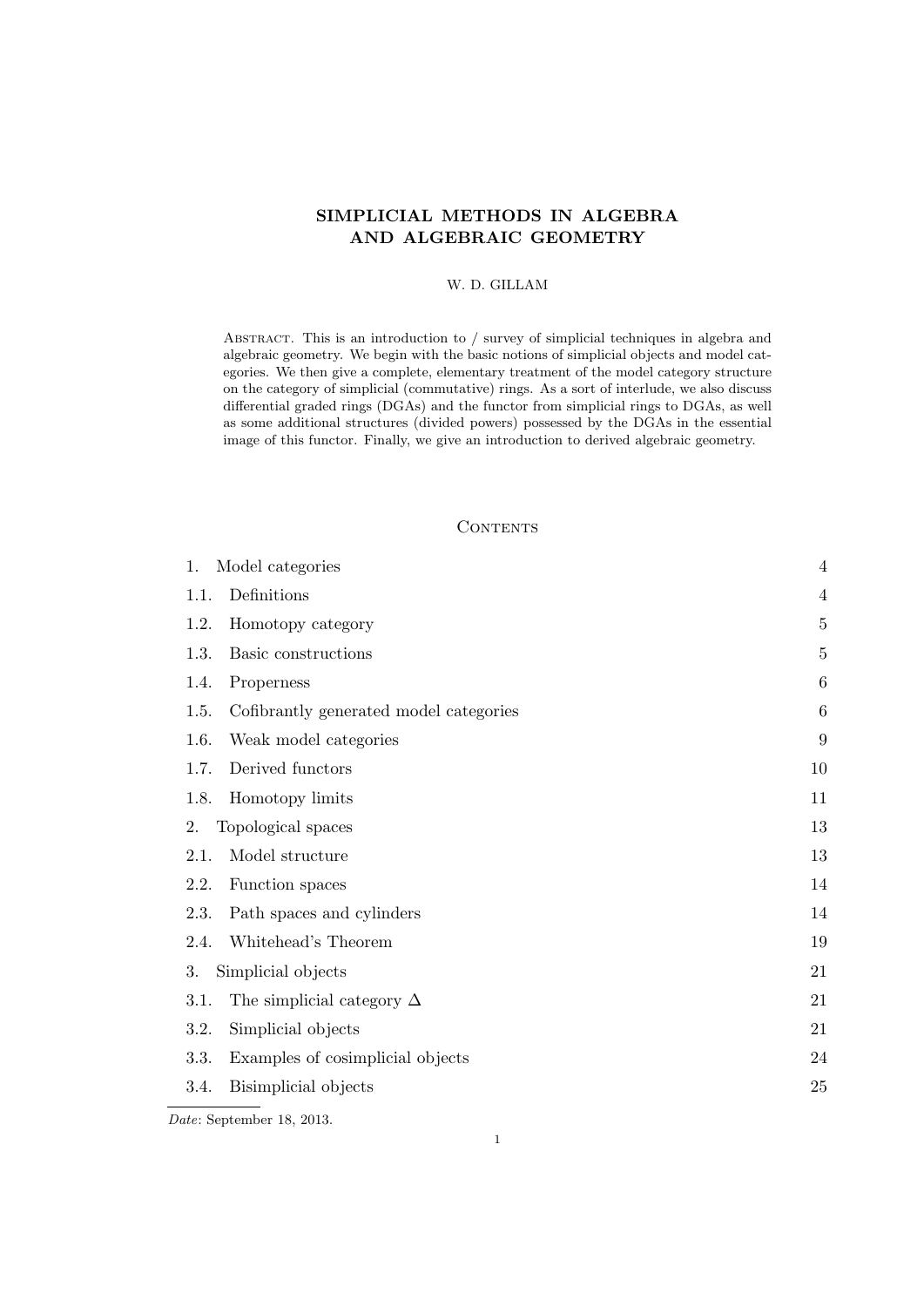| Truncations and (co)skeleta<br>3.5.                     | 25  |
|---------------------------------------------------------|-----|
| Latching and matching objects<br>3.6.                   | 27  |
| Simplicial homotopy<br>3.7.                             | 30  |
| Simplicial sets<br>4.                                   | 34  |
| Examples<br>4.1.                                        | 34  |
| 4.2.<br>Presentations                                   | 37  |
| 4.3.<br>Geometric realization                           | 40  |
| 4.4.<br>Model structure                                 | 45  |
| 4.5.<br>Homotopy groups                                 | 47  |
| 4.6.<br>Function complexes                              | 50  |
| 4.7.<br>Simplicial homotopy revisited                   | 51  |
| Whitehead's Theorem<br>4.8.                             | 55  |
| Quillen's Theorem<br>4.9.                               | 56  |
| The abelian setting<br>5.                               | 60  |
| Associated chain complexes<br>5.1.                      | 60  |
| 5.2.<br>Degenerate subcomplex                           | 63  |
| 5.3.<br>Dold-Kan-Puppe                                  | 64  |
| Homology and homotopy<br>5.4.                           | 64  |
| Model structure on connective complexes<br>5.5.         | 65  |
| 5.6.<br>Inherited model structure on simplicial objects | 72  |
| Shuffles<br>5.7.                                        | 73  |
| Eilenberg-Zilber<br>5.8.                                | 76  |
| Homotopy rings survey<br>6.                             | 79  |
| Simplicial rings<br>7.                                  | 80  |
| Symmetric products<br>7.1.                              | 80  |
| 7.2.<br>Modules                                         | 81  |
| 7.3.<br>Associated chain complexes                      | 83  |
| 7.4.<br>Homology ring                                   | 86  |
| Model structure<br>7.5.                                 | 86  |
| Supply of cofibrations<br>7.6.                          | 87  |
| 7.7.<br>Path space                                      | 96  |
| Factorizations<br>7.8.                                  | 96  |
| Proof of Theorem 7.5.2<br>7.9.                          | 104 |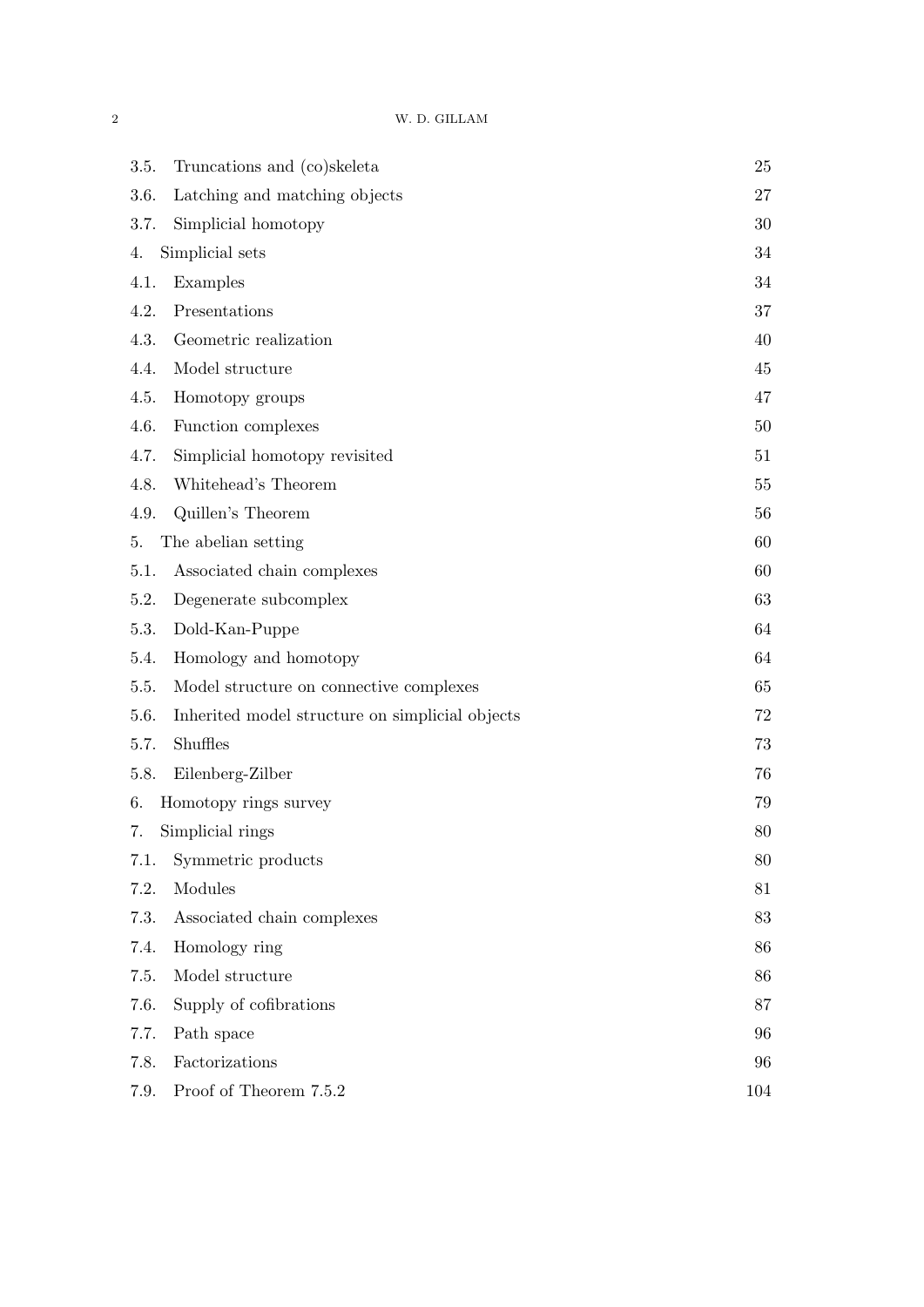| 7.10.      | Properness                            | 107 |
|------------|---------------------------------------|-----|
| 7.11.      | Derived tensor product                | 108 |
| 7.12.      | Model structure on modules            | 109 |
| 7.13.      | Cotangent complex                     | 110 |
| 8.         | Differential graded rings             | 111 |
| 8.1.       | Definitions                           | 111 |
| 8.2.       | Examples                              | 113 |
| 8.3.       | Shuffle product                       | 115 |
| 8.4.       | Modules                               | 118 |
| 8.5.       | Divided powers                        | 118 |
| 8.6.       | Application to Tor                    | 125 |
| 9.         | Derived algebraic geometry            | 127 |
| 9.1.       | Affine morphisms                      | 127 |
| 9.2.       | Simplicially ringed spaces            | 128 |
| 9.3.       | Spec of a simplicial ring             | 129 |
| 9.4.       | Derived schemes                       | 130 |
| 9.5.       | Cosimplicial approach                 | 131 |
| 9.6.       | Properties of maps of derived schemes | 131 |
| 9.7.       | Modules and homology                  | 135 |
| 9.8.       | Fibered products                      | 137 |
| 9.9.       | Resolution properties                 | 137 |
| 9.10.      | Factoring maps of derived schemes     | 139 |
| 9.11.      | Derived fibered products              | 145 |
| 9.12.      | Cotangent complex                     | 145 |
| References |                                       | 145 |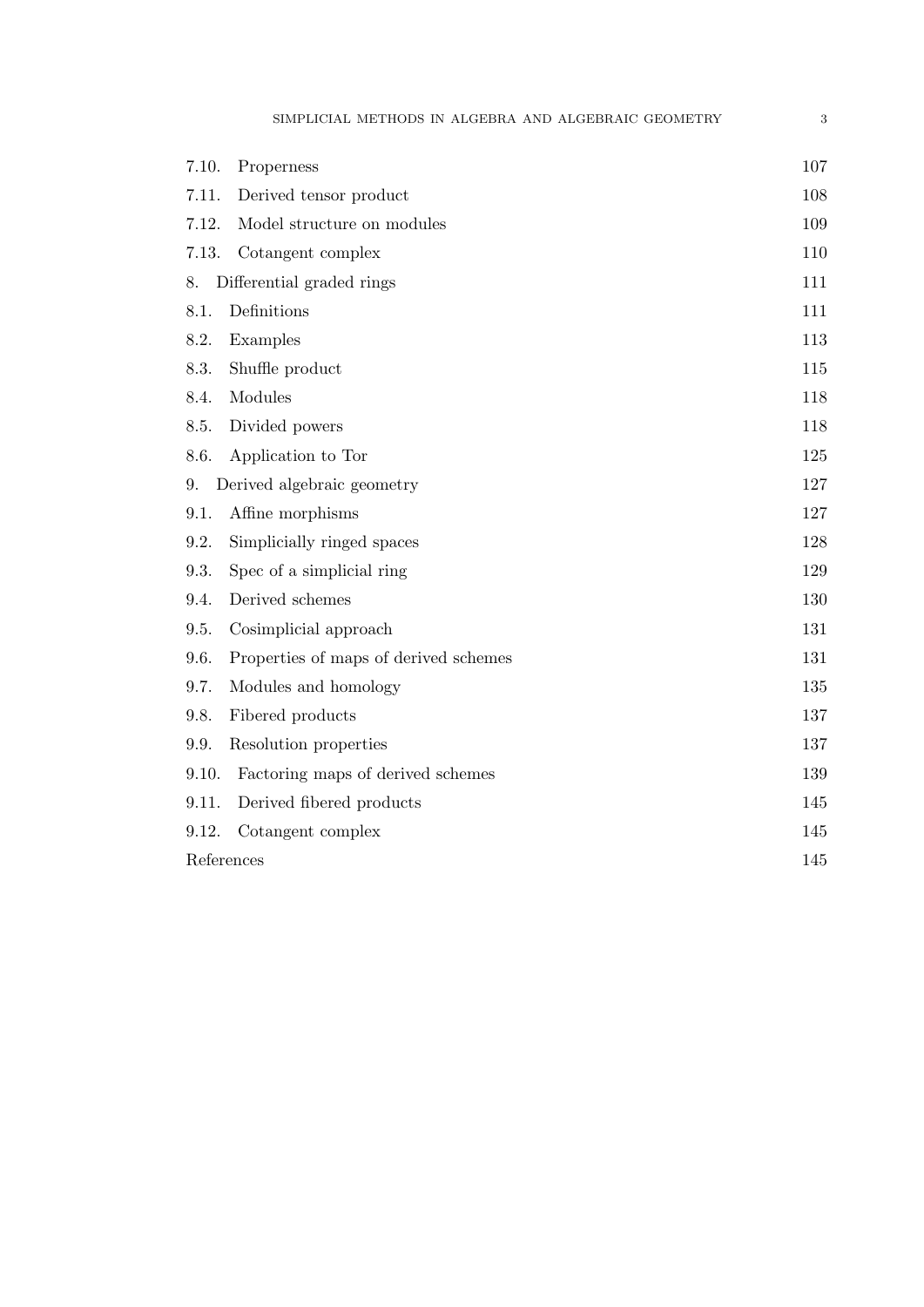### 1. Model categories

In this section we recall the definition of a *model category*, following [Hov], with the modified definition of "functorial factorization" from the Errata to [Hov]. We review the basic notions of model categories: lifting properties, cofibrant generation, etc. We also discuss the notion of a weak model category, which I have introduced as a convenient formalism for derived functors, Ken Brown's Lemma, etc. We will use the formalism of model categories throughout the text, though our use of the actual theory  $/$  machinery of model categories will be rather limited, so one can largely take this whole section as a list of definitions.

### 1.1. Definitions. For a category C, we let

$$
\mathbf{Map}\,C:=\mathrm{Hom}_{\mathbf{Cat}}(\bullet\to\bullet,C)
$$

denote the category of morphisms in C, whose morphisms are commutative squares in C. The category **Map C** comes with two obvious functors

$$
\mathrm{Dom} : \mathbf{Map}\,\mathbf{C} \to \mathbf{C}
$$

$$
\mathrm{Cod} : \mathbf{Map}\,\mathbf{C} \to \mathbf{C},
$$

taking a morphism to its domain and codomain.

**Definition 1.1.1.** We say that a **C** morphism  $f': X' \to Y'$  is a retract of a **C** morphism  $f: X \to Y$  iff f' is a retract of f as objects of **Map C**.

In other words,  $f'$  is a retract of f iff there is a commutative C diagram

$$
X' \xrightarrow{i} X \xrightarrow{p} X'
$$
  

$$
f' \downarrow \qquad f \downarrow f'
$$
  

$$
X' \xrightarrow{j} X \xrightarrow{q} X'
$$

with  $pi = Id$  and  $qj = Id$ . In such a diagram note that i, j are monic and p, q are epic.

**Definition 1.1.2.** A functorial factorization on a category C is an ordered pair  $(\alpha, \beta)$ of endofunctors of **Map C** with Cod  $\alpha = \text{Dom }\beta$  satisfying  $\beta(f)\alpha(f) = f$  for every **C** morphism f.

**Definition 1.1.3.** We say that a C morphism  $f: X \rightarrow Y$  has the left lifting property (LLP for short) with respect to a C morphism  $g: U \to V$  and that g has the right *lifting property (RLP)* with respect to f iff there is a completion as indicated in any solid (commutative) C diagram as below.

$$
\begin{array}{ccc}\nX & \longrightarrow & U \\
f & \searrow & g \\
Y & \longrightarrow & V\n\end{array}
$$

Definition 1.1.4. A model structure on a category C (typically assumed to have all direct and inverse limits, or at least all finite direct and inverse limits) consists of two functorial factorizations  $(\alpha, \beta)$ ,  $(\gamma, \delta)$  and three subcategories called weak equivalences, fibrations, and cofibrations satisfying the following axioms: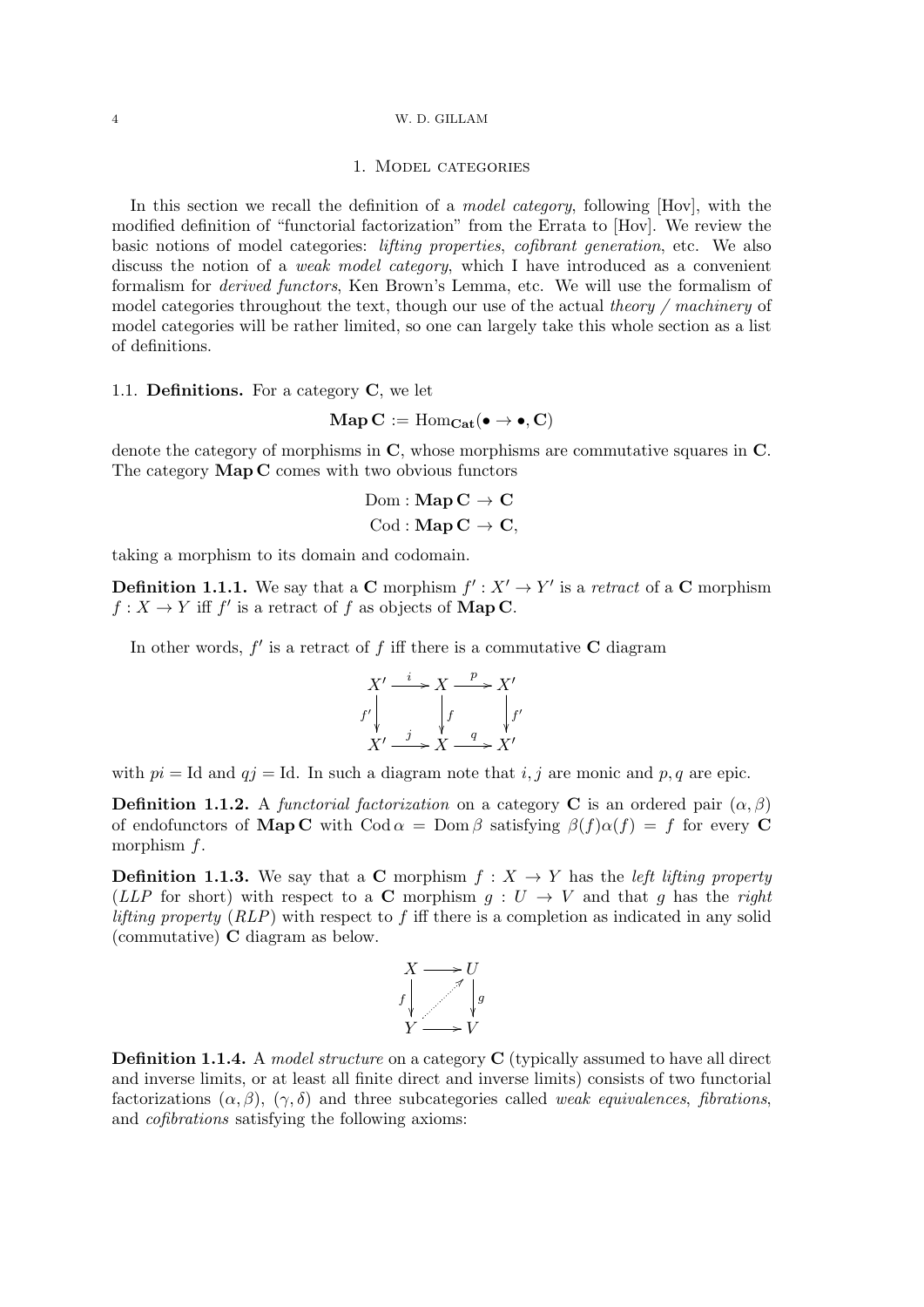(2-out-of-3) If  $f, g$  are composable C-morphisms and two out of three of  $f, g, gf$  are weak equivalences, then so is the third.

(Retracts) Weak equivalences, fibrations, and cofibrations are closed under retracts. (Lifting) Call a morphism a trivial fibration (resp. trivial cofibration) iff it is both a fibration (resp. cofibration) and a weak equivalence. Then trivial cofibrations have the LLP with respect to all fibrations and cofibrations have the LLP with respect to all trivial fibrations.

(Factorization) For every C-morphism f,  $\alpha(f)$  is a trivial cofibration,  $\beta(f)$  is a fibration,  $\gamma(f)$  is a cofibration, and  $\delta(f)$  is a trivial fibration.

A model category is a category equipped with a model structure.

**Definition 1.1.5.** An object X of a model category C is called *fibrant* (resp. *cofibrant*) iff the map to the terminal object (resp. from the initial object) is a fibration (resp. cofibration).

**Lemma 1.1.6.** Let  $C$  be a model category. A  $C$ -morphism is a cofibration (resp. a trivial cofibration) iff it has the LLP property with respect to all trivial fibrations (resp. all fibrations). Similarly, a map is a fibration (resp. a trivial fibration) iff it has the RLP with respect to all trivial cofibrations (resp. all cofibrations).

*Proof.* [Hov, 1.1.10]

1.2. Homotopy category. Given a category C equipped with a subcategory of weak equivalences satisfying 2-out-of-3, one can form the *homotopy category* Ho  $\mathbb{C}$ , modulo settheoretic issues, characterized by the property: there is a functor  $i_{\mathbf{C}} : \mathbf{C} \to \text{Ho}\,\mathbf{C}$  taking weak equivalences to isomorphisms which is initial in the 2-category of categories under C where weak equivalences are taken to isomorphisms. In the case of a model category  $C$ , one can show that the homotopy category Ho  $C$  is equivalent to the category whose objects are objects of  $C$  which are both fibrant and cofibrant, where a morphism between such objects is an equivalence class of C morphisms under the equivalence relation of homotopy (which we will not define here). The relation of homotopy for maps of fibrant and cofibrant objects of C is stable under composition.

1.3. Basic constructions. One can make new model categories from old as in the following examples.

Example 1.3.1. If  $C$  is a model category, then  $C^{op}$  has a natural model structure where a  $\mathbb{C}^{\text{op}}$ -morphism  $f: X \to Y$  is a cofibration (resp. fibration, weak equivalence) iff the corresponding C-morphism  $f: Y \to X$  is a fibration (resp. cofibration, weak equivalence). This is the sense in which the model category axioms are "self-dual" so that any theorem about model categories has a corresponding dual theorem obtained by applying the original theorem to the opposite model category.

**Example 1.3.2.** If C is a model category and X is an object of C, then category  $X/C$ of objects of C under X admits an obvious forgetful functor

$$
F: X/\mathbf{C} \to \mathbf{C}
$$

$$
(X \to Y) \mapsto Y.
$$

Declare an  $X/C$  morphism f to be a fibration (resp. cofibration, weak equivalence) iff  $Ff$ is a fibration (resp. cofibration, weak equivalence) in  $\mathbf C$ . Then  $X/\mathbf C$  is a model category.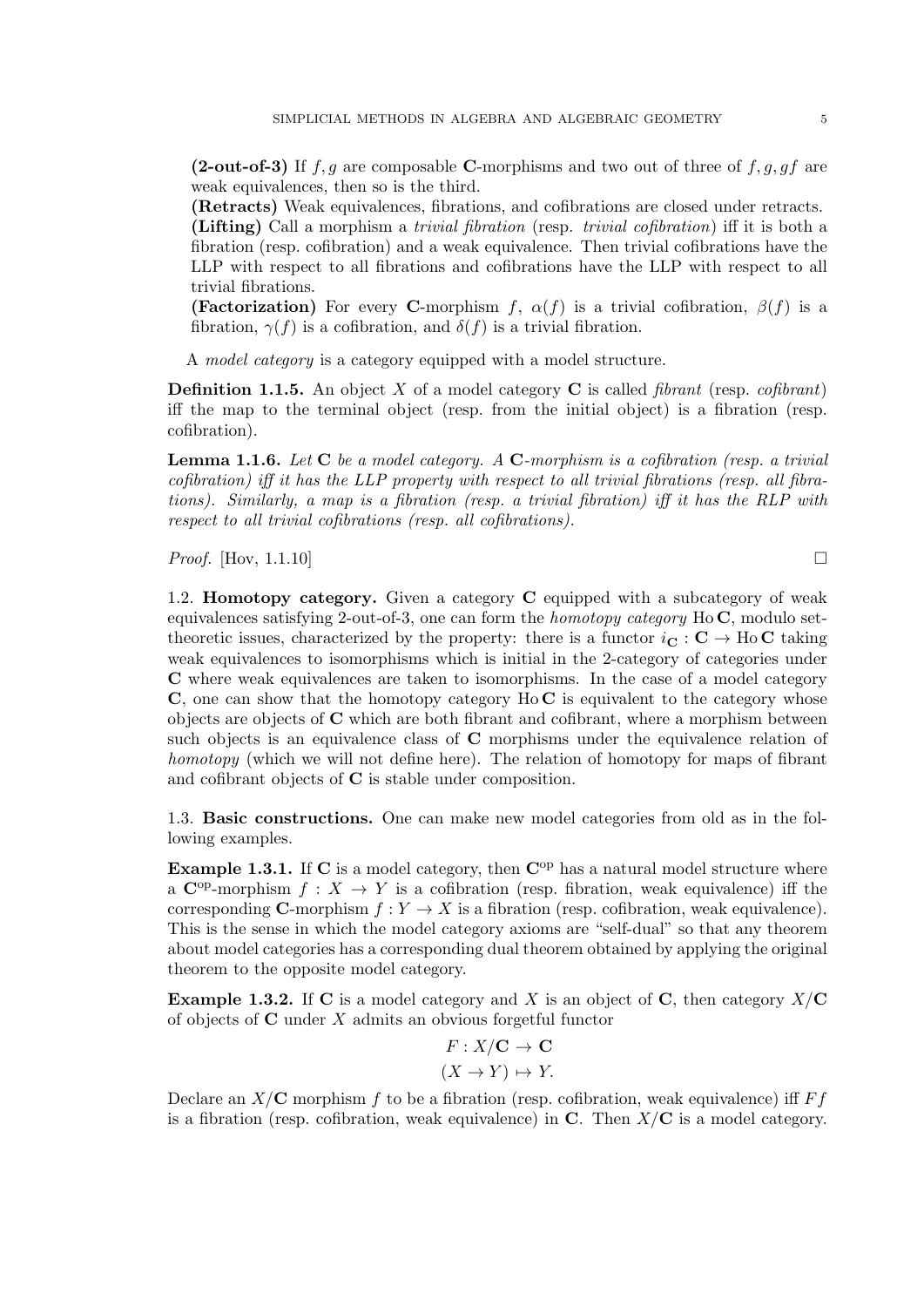In  $[Hov, 1.1.8]$  this is stated and proved in the case where X is the terminal object, but there is no need to restrict to that case. Dually, the category  $\mathbf{C}/X = X/\mathbf{C}^{\mathrm{op}}$  inherits a model structure from C in a similar manner.

1.4. Properness. The various concepts of properness are certain stability properties for weak equivalences which do not follow from the model category axioms, but are never-theless enjoyed by many model categories and which play a role in the theory of homotopy limits  $(\S1.8)$ .

**Definition 1.4.1.** A model category **C** is called *right proper* iff weak equivalences are closed under base change along fibrations. That is, in any cartesian diagram



where p is a fibration and q is a weak equivalence, f is a weak equivalence. Dually,  $C$  is called left proper iff weak equivalences are closed under pushouts along cofibrations. We say  $C$  is *proper* iff it is both left and right proper.

One can often prove that a model category is left or right proper by using the following:

Lemma 1.4.2. (Reedy's Lemma) In any model category, a pushout of a weak equivalence between cofibrant objects along a cofibration is a weak equivalence. Dually, a pullback of a weak equivalence between fibrant objects along a fibration is a weak equivalence.

Proof. [Hir, 13.1.2] or [Red]. The proof uses, in an essential way, the "abstract homotopy" theory of model categories," (c.f. [Hov, 1.2], [Hir, 7.3-7.9], or [Red]) which I do not want to explain in the present notes. An unfairly dismissive, though roughly correct, point of view would be that this result is just a collection of formal diagram lemmas motivated by the basic constructions of classical algebraic topology.

**Proposition 1.4.3.** (Reedy) If C is a model category where every object is cofibrant, then  $C$  is left proper. Dually, if every object of  $C$  is fibrant, then  $C$  is right proper.

*Proof.* [Hir, 13.1.3]. This is immediate from Reedy's Lemma.  $\Box$ 

For more on proper model categories, see [Hir, Ch. 13].

1.5. Cofibrantly generated model categories. Most model categories used in practice are constructed through the same "general nonsense" surrounding the Small Object Argument. Here we give a brief summary of the basic notions and results (originally due to Kan) following [Hov, 2.1].

**Definition 1.5.1.** Let C be a category, S a set of morphisms in C. Let  $\lambda$  be an ordinal (isomorphism class of well-ordered sets), regarded as a category where there is a unique morphism  $\alpha \to \beta$  iff  $\alpha \leq \beta$ . A  $\lambda$ -sequence in C (resp. in S) is a direct limit preserving functor  $\{X_\alpha : \alpha \in \lambda\}$  from  $\lambda$  to C (resp. such that for each  $\alpha \in \lambda$ , the transition function  $X_{\alpha} \to X_{\alpha+1}$  is in S). Given a  $\lambda$ -sequence  $\{X_{\alpha}\}\$ in S with direct limit X, the structure maps  $X_{\alpha} \to X$  are called transfinite compositions of maps in S. Dually, if  $\{X_{\alpha} : \alpha \in \lambda\}$  is an inverse limit preserving functor from  $\lambda^{\text{op}}$  to C with inverse limit X and structure maps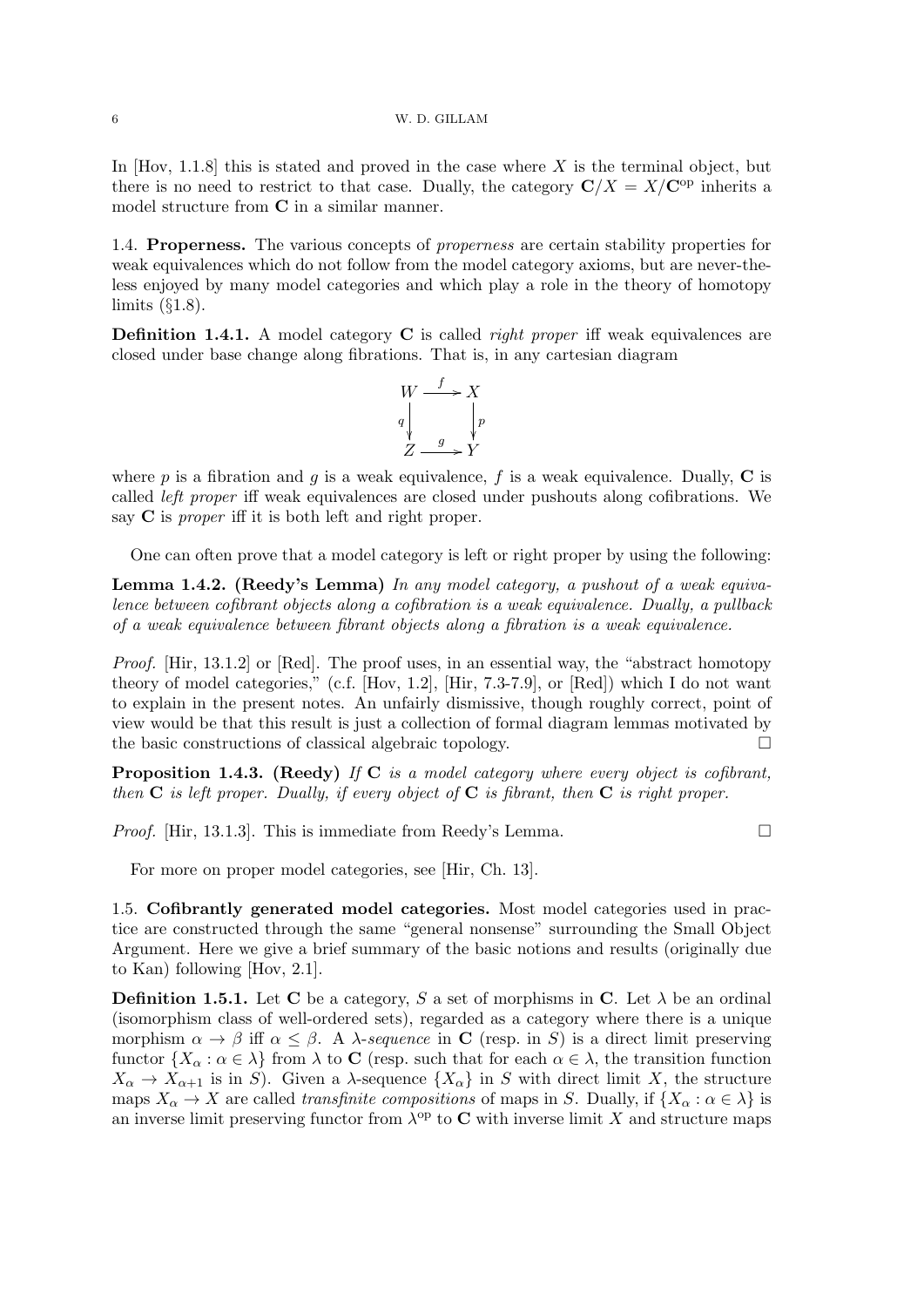$X_{\alpha+1} \to X_{\alpha}$  in S, the structure maps  $X \to X_{\alpha}$  are called *inverse transfinite compositions* of maps in S.

In particular, note that a composition of morphisms in  $S$  is both a transfinite composition and an inverse transfinite composition of morphisms in S (take  $\lambda = \{0, 1, 2\}$ ). The basic reason for introducing the notion of a "transfinite composition" is the following:

**Lemma 1.5.2.** Fix a  $C$ -morphism  $f$ . Then the set of  $C$ -morphisms with the LLP w.r.t. f is closed under retracts, pushouts, and transfinite compositions. Dually, the set of Cmorphisms with the RLP w.r.t.  $f$  is closed under retracts, pullbacks, and inverse transfinite compositions.

*Proof.* This is a straightforward diagram exercise.  $\square$ 

**Definition 1.5.3.** Fix a cardinal  $\kappa$ . An object Y of C is called  $\kappa$ -small relative to S iff the natural map

 $\lim_{\longrightarrow}$  Hom<sub>**C**</sub> $(Y, X_\alpha)$  = Hom<sub>**C**</sub> $(Y, \lim_{\longrightarrow} X_\alpha)$ 

is an isomorphism for each  $\lambda$ -sequence  $\{X_{\alpha}\}\$ in S where the cofinality of  $\lambda$  is larger than κ. The object Y is called *small relative to S* (or just *small* when S is the set of all C-morphisms) iff Y is  $\kappa$ -small relative to S for some cardinal  $\kappa$ .

Definition 1.5.4. Let C be a category. A class of morphisms in C is called *saturated* iff it is closed under pushouts, transfinite compositions, and retracts. Let  $I$  be a class of morphisms of  $C$ . Let I-cell denote the class of  $C$ -morphisms expressible as a transfinite composition of pushouts of maps in I. Let I-sat denote the smallest saturated class of **C**-morphisms containing I. Let  $I$ -inj (resp. I-proj) denote the class of **C**-morphisms with the RLP (resp. LLP) w.r.t. every map in *I*. Set  $I\text{-}cof := (I\text{-}inj)\text{-}\text{-}proj.$ 

Fix a class of C-morphisms I. From the definitions it is clear that  $I \subseteq I$ -cof. By Lemma 1.5.2, I-proj is closed under pushouts, retracts, and transfinite compositions. In particular, I-cof is closed under pushouts, retracts, and transfinite compositions, so we have *I*-cell  $\subseteq$  *I*-sat  $\subseteq$  *I*-cof.

Remark 1.5.5. The dual concepts "I-cocell" and "I-cosat" are, in practice, not particularly useful. See the discussion after [Hov, 2.1.18].

In the language of Definition 1.5.4, Lemma 1.1.6 says that

 $\{$  cofibrations  $\} = \{$  trivial fibrations  $\}$ -proj  $\{$  trivial cofibrations  $\} = \{$  fibrations  $\}$ -proj  $\{$  fibrations  $\} = \{$  trivial cofibrations  $\}$ -inj { trivial fibrations } = { cofibrations }-inj

and hence:

 $\{$  cofibrations  $\} = \{$  cofibrations  $\}$ -cof { trivial cofibrations } = { trivial cofibrations }-cof.

**Proposition 1.5.6.** Let  $C$  be a model category. The cofibrations (resp. trivial cofibrations) in  $C$  are saturated—i.e. closed under retracts, pushouts, and transfinite compositions. Dually, the fibrations (resp. trivial fibrations) are cosaturated—i.e. closed under retracts, pullbacks, and inverse transfinite compositions.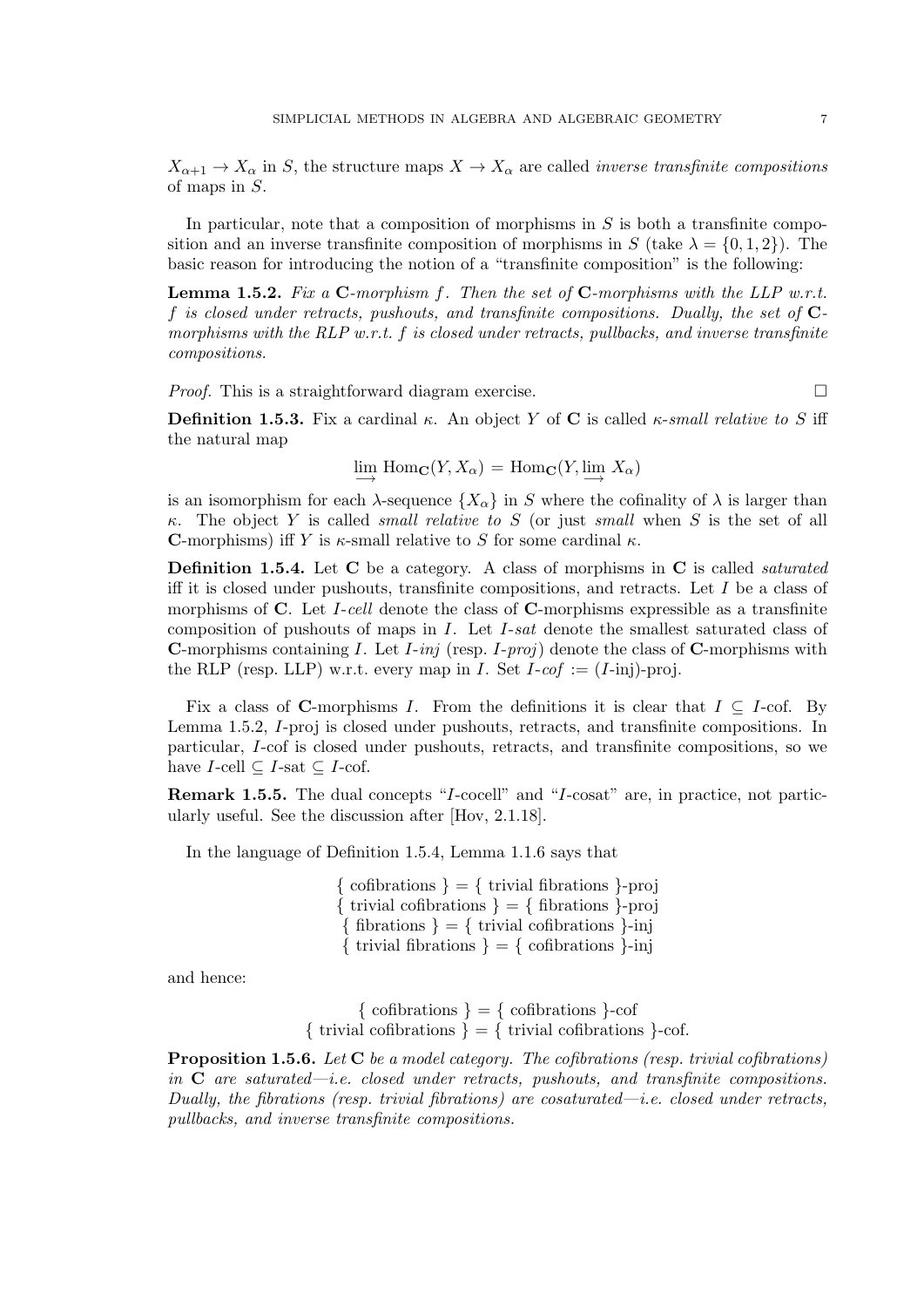*Proof.* Combine Lemmas 1.5.2 and 1.1.6. □

Definition 1.5.7. Let C be a model category with all direct and inverse limits, I (resp. J) a set of cofibrations (resp. trivial cofibrations) in  $C$ . We say that  $C$  is *cofibrantly* generated by I, J (or with generating cofibrations I and generating trivial cofibrations J) iff the following hold:

- (1) The domains of the maps in  $I$  are small relative to  $I$ -cell.
- $(2)$  The domains of the maps in J are small relative to J-cell.
- (3) The class of fibrations is J-inj.
- (4) The class of trivial fibrations is I-inj.

Lemma 1.5.8. (Small Object Argument) Suppose C is a category with all direct limits and I is a set<sup>1</sup> of  $C$ -morphisms whose domains are small relative to I-cell. Then any C-morphism f can be functorially factored as  $f = ip$  where  $i \in I$ -cell and  $p \in I$ -inj.

*Proof.* [Hov, 2.1.14] or [Hir, 10.5.16]

**Lemma 1.5.9.** Let  $C$  be a model category cofibrantly generated by the set I (resp. J) of generating cofibrations (resp. generating trivial cofibrations). Let  $f : X \rightarrow Y$  be a cofibration (resp. trivial cofibration) in  $C$ . Then we can find a  $C$ -diagram

$$
X \longrightarrow X \longrightarrow X
$$
\n
$$
f \downarrow \qquad \qquad i \downarrow \qquad \qquad f
$$
\n
$$
Y \longrightarrow Z \longrightarrow Y
$$

with  $ps = Id$  and  $i \in I$ -cell (resp.  $i \in J$ -cell). It follows that:

 $\{ cofibrations\} = I-sat$  $\{ trivial \ cofibrations \} = J-sat.$ 

*Proof.* By the Small Object Argument, we can factor f as  $i: X \to Z$  followed by  $p: Z \to Y$ where i is in I-cell (resp. J-cell) and p is in I-inj (resp. J-inj). In other words, p is a trivial fibration (resp. fibration) in our cofibrantly generated model category. By the Lifting axiom for our model category we can lift as indicated in



to build the desired retract diagram. For the "It follows that:" We have the containments ⊇ because the sets on the left are saturated by Proposition 1.5.6, and we have the containments  $\subset$  because the first part of the lemma says any cofibration (resp. trivial cofibration) is a retract of a map in I-cell (resp. J-cell), hence is in I-sat (resp. J-sat).

The introduction of all this convoluted terminology is justified by the following:

<sup>1</sup>We really mean "set" here and not "class" because the proof involves various direct limit constructions "over I."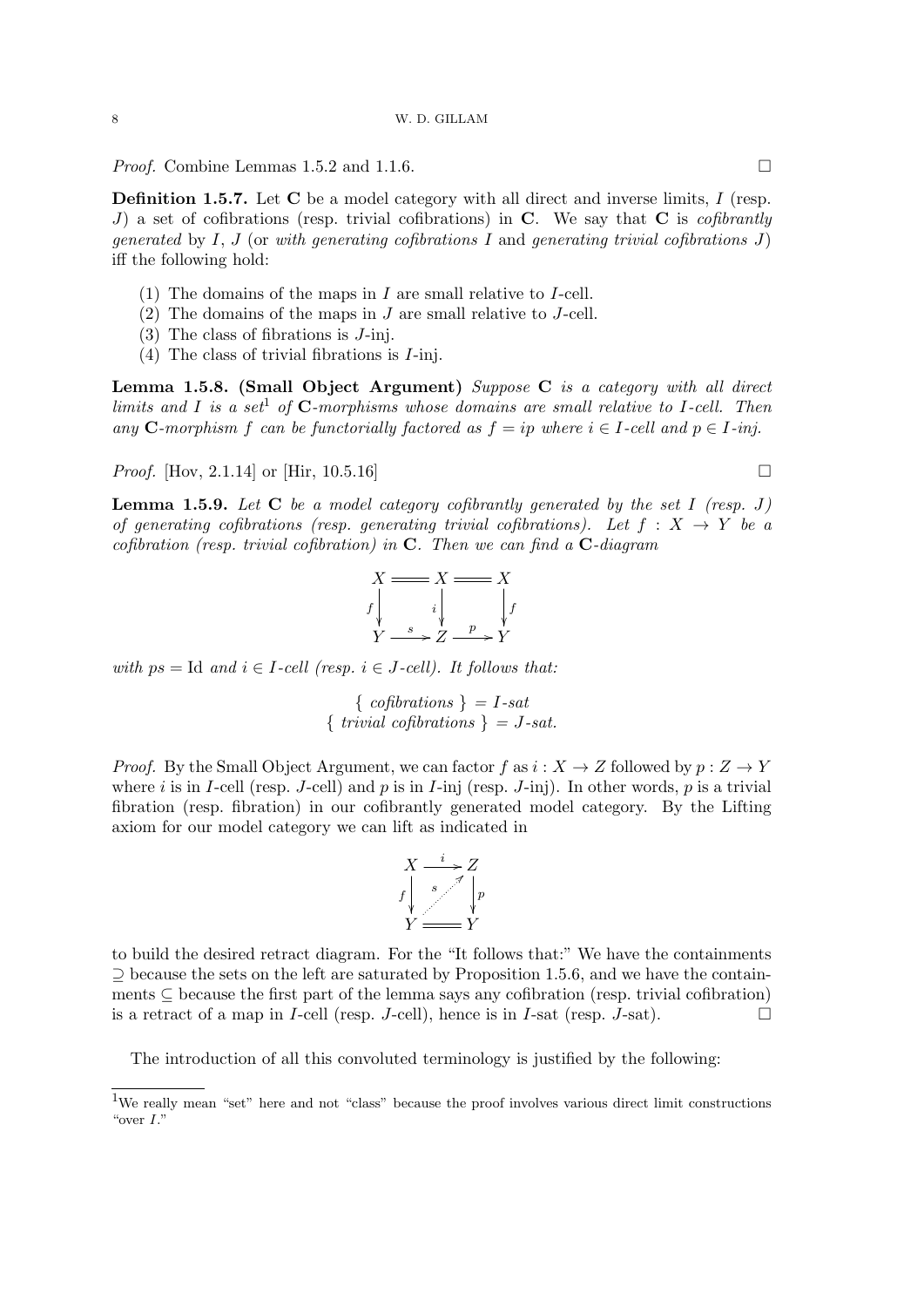**Theorem 1.5.10.** Suppose  $C$  is a category with all direct and inverse limits,  $W$  is a subcategory of  $C$ , and I and J are sets of maps in  $C$ . Then  $C$  admits a model category structure cofibrantly generated by  $I, J$  with W as the subcategory of weak equivalences iff the following hold:

(CG1) W satisfies "2-out-of-3" and is closed under retracts. (CG2) The domains of I are small relative to I-cell. (CG3) The domains of J are small relative to J-cell.  $(CG4)$  J-sat  $\subset W \cap I$ -cof.  $(CG5)$  *I*-inj  $\subseteq$  *W*  $\cap$  *J*-inj. (CG6) Either  $W \cap I$ -cof  $\subseteq J$ -cof or  $W \cap J$ -inj  $\subseteq I$ -inj.

*Proof.* [Hov, 2.1.19] or [Hir, 11.3.1]

Remark 1.5.11. In most model categories the "smallness" hypotheses (CG2) and (CG3) hold trivially because all objects are (absolutely) small. The one notable exception is the category of topological spaces (§2), where not every object is small.

1.6. Weak model categories. If C is a model category and  $I$  is a category, then the category of functors  $\mathbf{C}^I := \text{Hom}_{\mathbf{Cat}}(I, \mathbf{C})$  may not have any natural model category structure.

Remark 1.6.1. Actually, in [Hir, 11.6.1], Hirschhorn constructs a model category structure on  $\mathbb{C}^{I}$  under the assumption that the model category  $\mathbb{C}$  is cofibrantly generated. The discussion in the present section is basically designed to circumvent the need to discuss the latter.

In any case,  $\mathbf{C}^{I}$  inherits most of the model category axioms from  $\mathbf{C}$  when we declare  $f: X \to Y$  to be a weak equivalence (resp. fibration, cofibration) iff  $f_i: X_i \to Y_i$  is a weak equivalence (resp. fibration, cofibration) in  $C$  for each object i of I. The only model category property that will be lost is the lifting property, because even if one can lift "at each object of i of I," there is no reason to expect these lifts to be natural in i. To formalize the amount of structure we retain, we introduce the following

**Definition 1.6.2.** A weak model category is a category  $C$  with all finite direct and inverse limits equipped with three subcategories called weak equivalences, cofibrations, and fibrations, and two functorial factorizations  $(\alpha, \beta)$ ,  $(\gamma, \delta)$  satisfying the following axioms:

(2-out-of-3) If f and g are composable C morphisms and two out of three of  $f, g, gf$ are weak equivalences, then so is the third.

(Retracts) Weak equivalences, cofibrations, and fibrations are closed under retracts. (Factorization) For any morphism f,  $\alpha(f)$  is a cofibration,  $\beta(f)$  is a trivial fibration,  $\gamma(f)$  is a trivial cofibration, and  $\delta(f)$  is a fibration.

(Push-pull) Fibrations are closed under pullback and cofibrations are closed under pushout.

We can define *left proper* and *right proper* for weak model categories as in Definition 1.4.1.

Example 1.6.3. Any model category can be regarded as a weak model category. Proposition 1.5.6 yields the Push-pull axiom.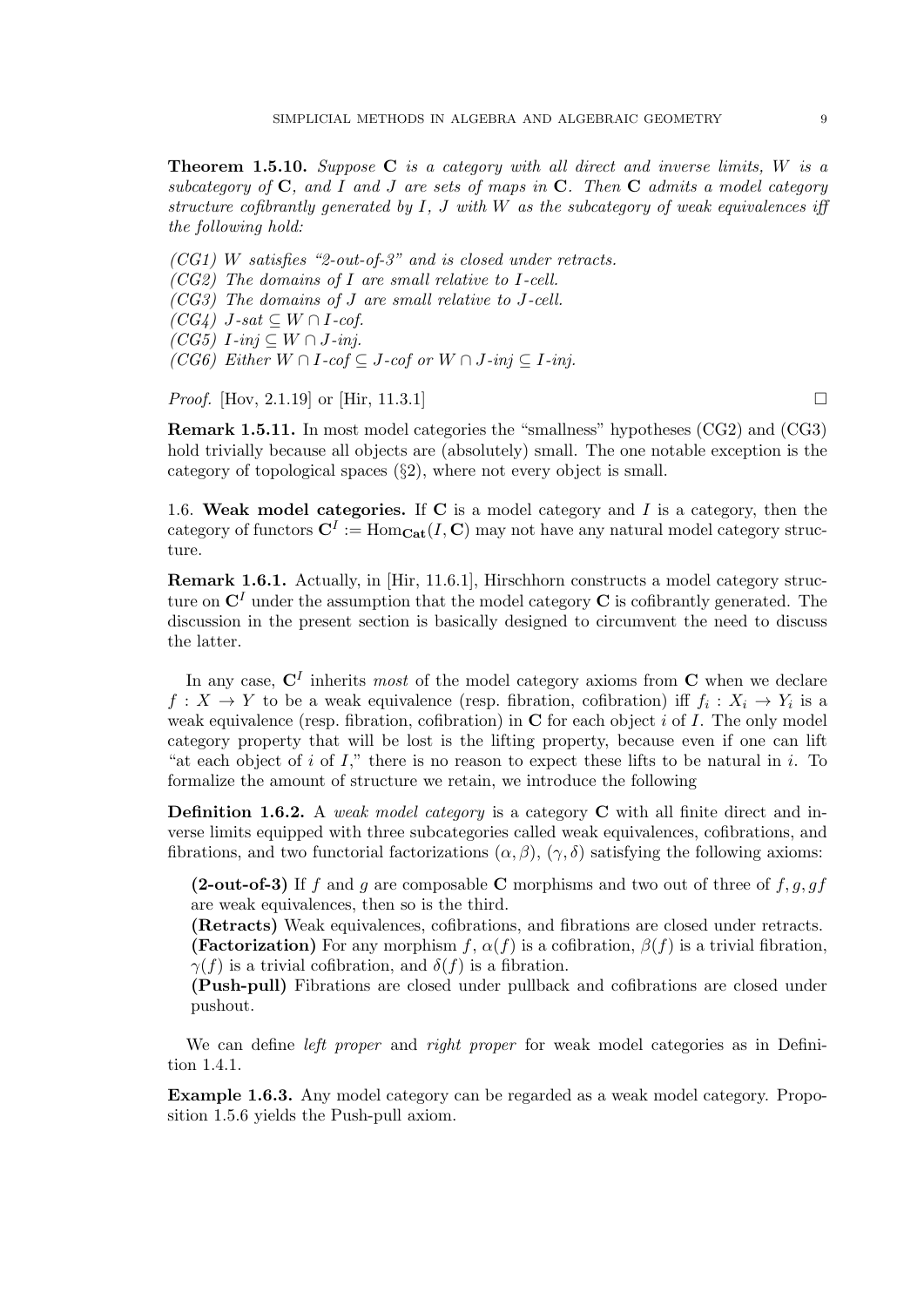**Example 1.6.4.** If C is a weak model category and I is an arbitrary category, then  $C<sup>I</sup>$ becomes a weak model category as discussed in the beginning of the section. This is straightforward to check. In particular, Map C becomes a weak model category.

1.7. Derived functors. Here we briefly recall the construction of derived functors between homotopy categories of weak model categories.

**Lemma 1.7.1.** (Ken Brown) Suppose C is a weak model category and D is a category with a subcategory of weak equivalences satisfying 2-out-of-3. Then any functor  $F: \mathbf{C} \to \mathbf{D}$ that takes trivial cofibrations between cofibrant objects to weak equivalences takes all weak equivalences between cofibrant objects to weak equivalences.

*Proof.* The usual proof [Hov, Lemma 1.1.12] of Ken Brown's Lemma when  $C$  is a model category goes through verbatim when  $C$  is merely a weak model category.

The reader should formulate the dual form of Ken Brown as an exercise.

**Definition 1.7.2.** A functor  $F: \mathbb{C} \to \mathbb{D}$  between weak model categories is called a *left* Quillen functor iff  $F$  preserves finite direct limits, cofibrations, and trivial cofibrations. Similarly,  $F$  is called a *right Quillen functor* iff  $F$  preserves finite inverse limits, fibrations, and trivial fibrations.

Suppose now that  $C$  is a weak model category and  $D$  is a category equipped with a subcategory of weak equivalences satisfying 2-out-of-3. Suppose  $F : \mathbf{C} \to \mathbf{D}$  is a functor taking weak equivalences between cofibrant objects to weak equivalences. For example, a left Quillen functor between weak model categories has this property in light of Ken Brown. Then, by the universal property of the homotopy category,  $F$  descends to a functor

$$
\text{Ho}\,F:\text{Ho}\,\mathbf{C}_c\,\to\,\text{Ho}\,\mathbf{D},
$$

where  $\mathbf{C}_c$  denotes the full subcategory of C consisting of cofibrant objects. Let  $Q: \mathbf{C} \to \mathbf{C}_c$ denote the cofibrant replacement functor for C. It follows easily from 2-out-of-3 that Q takes weak equivalences to weak equivalences, so Q descends to

$$
\text{Ho}\,Q: \text{Ho}\,\mathbf{C} \to \text{Ho}\,\mathbf{C}_c.
$$

We define the left derived functor

$$
\mathsf{L} F : \mathrm{Ho}\,\mathbf{C} \to \mathrm{Ho}\,\mathbf{D}
$$

to be the composition:  $LF := (H \circ F)(H \circ Q)$ . That is, we set  $LF(X) := FQ(X)$  for  $X \in \mathbb{C}$ .

The diagram

$$
\begin{array}{ccc}\n\mathbf{C} & \xrightarrow{F} & \mathbf{D} \\
\downarrow{i}_{\mathbf{C}} & & \downarrow{i}_{\mathbf{D}} \\
\text{Ho} & \xrightarrow{LF} & \text{Ho} & \mathbf{D}\n\end{array}
$$

does not commute, but there is a natural transformation  $\eta : \mathsf{L}Fi_{\mathbf{C}} \to i_{\mathbf{D}}F$  obtained by applying F to the natural trivial fibrations  $QX \to X$ . The pair  $(LF, \eta)$  is characterized up to unique isomorphism by noting that  $(LF, \eta)$  is a terminal object in the category whose objects are pairs  $(G, \alpha)$  consisting of a functor  $G : Ho\mathbb{C} \to Ho\mathbb{D}$  and a natural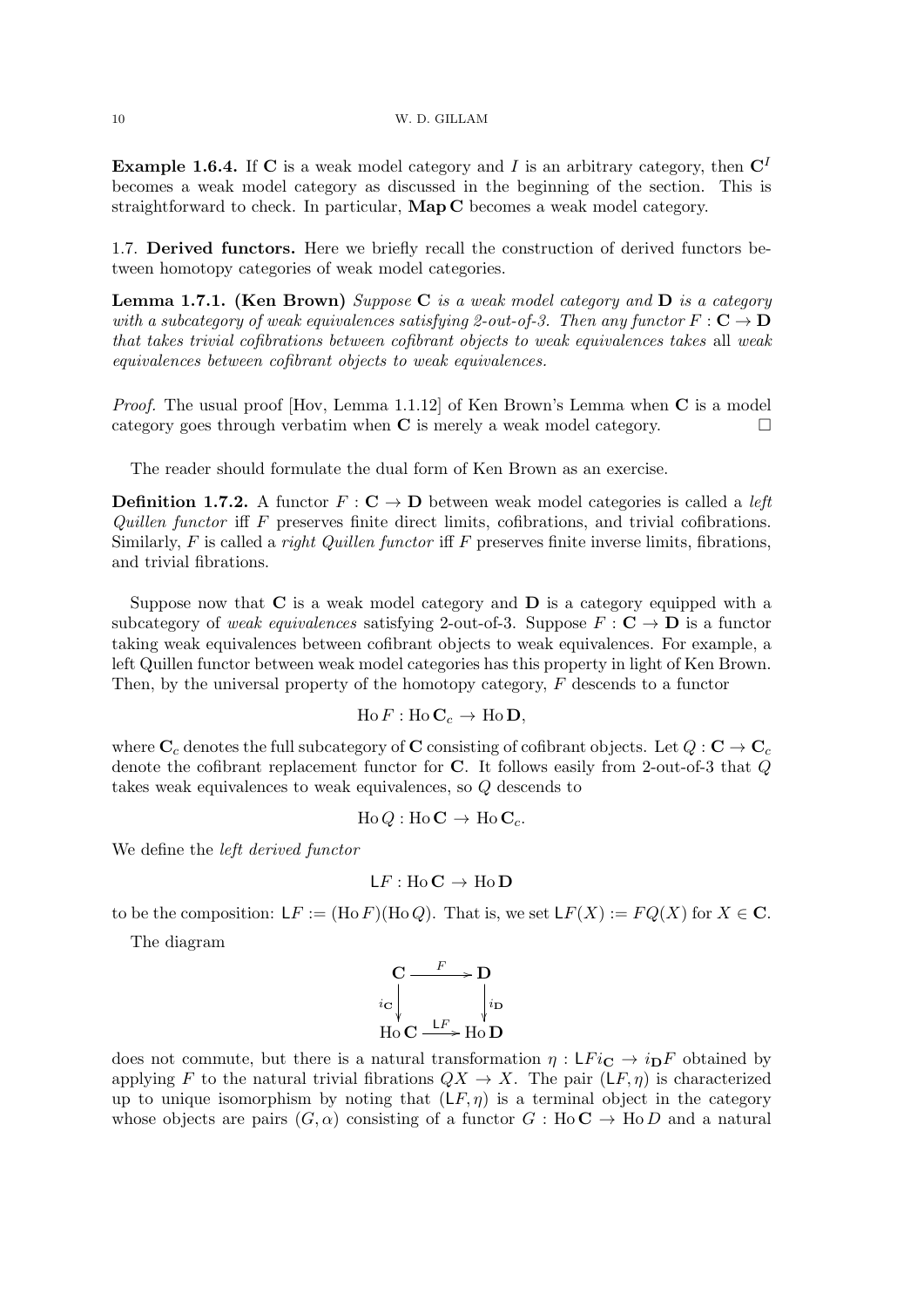transformation  $\alpha$ :  $Gi_{\mathbf{C}} \to i_{\mathbf{D}}F$  and whose morphisms  $(G, \alpha) \to (G', \alpha')$  are natural transformations  $\zeta: G \to G'$  such that



commutes for every object  $X$  of  $C$ . This is straightforward to prove. The upshot is that, up to unique isomorphism, the pair  $(LF, \eta)$  does not depend on the particular choice of a cofibrant replacement functor.

1.8. **Homotopy limits.** Let C be a category with pushouts,  $f : X \to Y$  a C-morphism. The pushout functor

(1.8.1) 
$$
Y \coprod_X \quad : X/\mathbf{C} \to Y/\mathbf{C}
$$

is left adjoint to the "forgetful" functor

$$
Y/C \to X/C
$$
  
 $(g: Y \to Z) \mapsto (gf: X \to Z).$ 

Dually, if C has pullbacks, then the base change

$$
(1.8.2) \t\t X \times_Y \t : \mathbf{C}/Y \to \mathbf{C}/X
$$

is right adjoint to

$$
\mathbf{C}/X \to \mathbf{C}/Y
$$

$$
(g: Z \to X) \mapsto (fg: Z \to Y).
$$

Now assume that C is a weak model category, so that  $X/C$ ,  $C/X$ , etc. become weak model categories much as in Example 1.3.2. We would like to describe some circumstances in which we can form the left derived pushout and right derived pullback—we will concentrate on the former and let the reader formulate the dual statements. As we saw in the last section, to form the left derivative of (1.8.1), we need to know that whenever  $a: X \to Z$  and  $a': X \to Z'$  are cofibrations in **C** and  $g: Z \to Z'$  is a weak equivalence in **C** with  $ga = a'$ , the induced map

$$
Y\coprod_X g:Y\coprod_X Z\to Y\coprod_X Z'
$$

is a weak equivalence. In practice, we typically check the following condition (which implies the latter condition by Ken Brown) instead:

**Lemma 1.8.1.** For a weak model category  $C$ , the pushout functor  $(1.8.1)$  takes cofibrations to cofibrations. If trivial cofibrations in  $C$  are stable under pushout<sup>2</sup>, then (1.8.1) is a left Quillen functor.

<sup>&</sup>lt;sup>2</sup>Note that cofibrations are always stable under pushout by definition of a weak model category. This condition is a variant of "left proper" (Definition 1.4.1).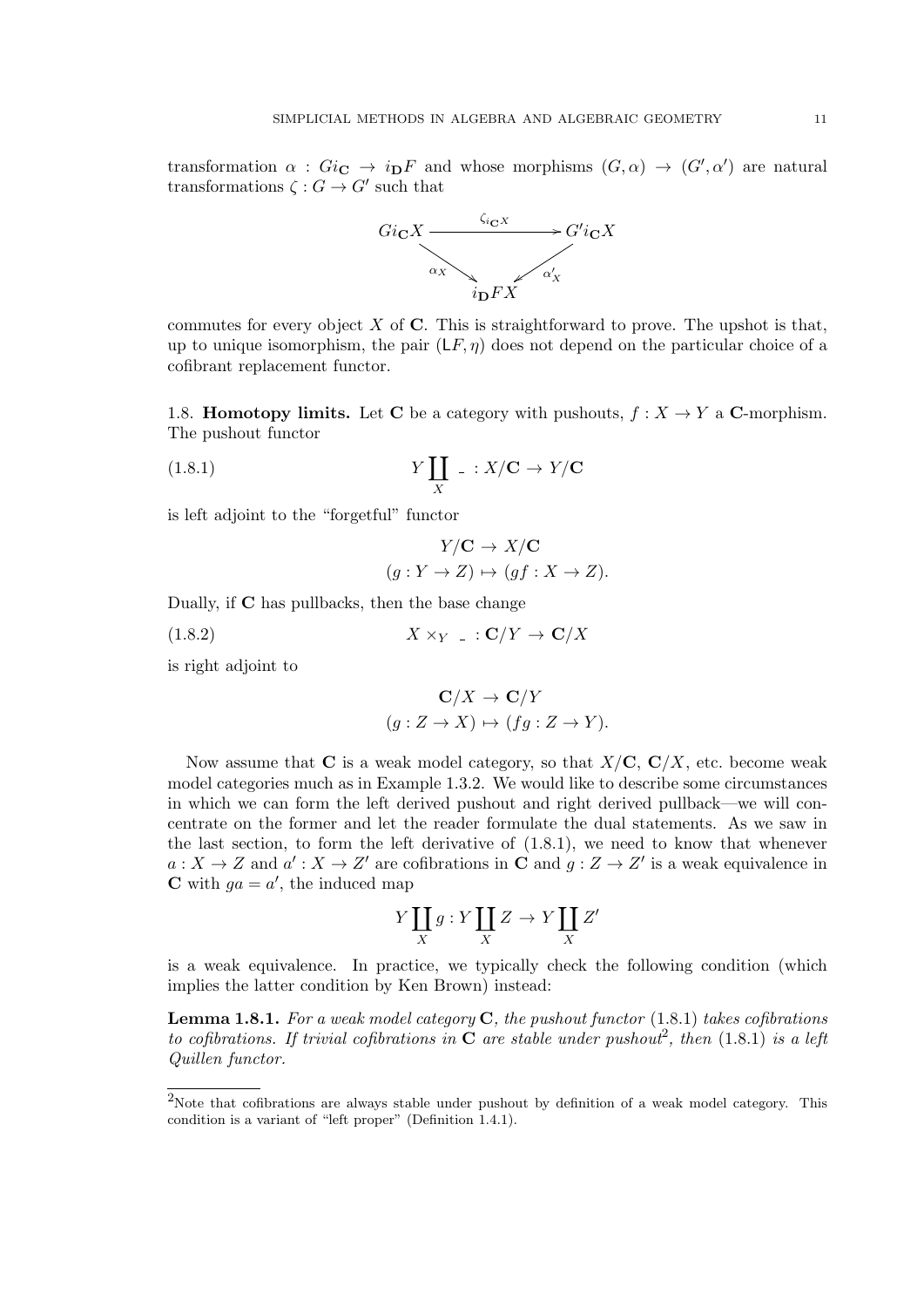*Proof.* Suppose  $a: X \to Z$  and  $a': X \to Z'$  are objects of  $X/\mathbf{C}$  and  $g: Z \to Z'$  is a cofibration in X/C—i.e. a cofibration in C with  $ga = a'$ . The key point is that the C diagram



is also a pushout, so  $Y \coprod_X g$  is also a cofibration in C (hence in  $Y/{\bf C}$ ) because cofibrations in a weak model category are stable under pushout. Similarly, if  $g$  is a trivial cofibration in  $X/\mathbf{C}$  then the second hypothesis implies that  $Y \coprod_X g$  is a trivial cofibration in  $\mathbf{C}$  (hence in  $Y/C$ ).

When it can be formed, the left derived pushout will be denoted

$$
Y\coprod_X^{\mathsf{L}}\ \_ : \mathrm{Ho}(X/\mathbf{C}) \to \mathrm{Ho}(Y/\mathbf{C}).
$$

The right derived pullback will be denoted

$$
X \times_Y^{\mathbf{R}} \dots \text{Ho}(\mathbf{C}/Y) \to \text{Ho}(\mathbf{C}/X).
$$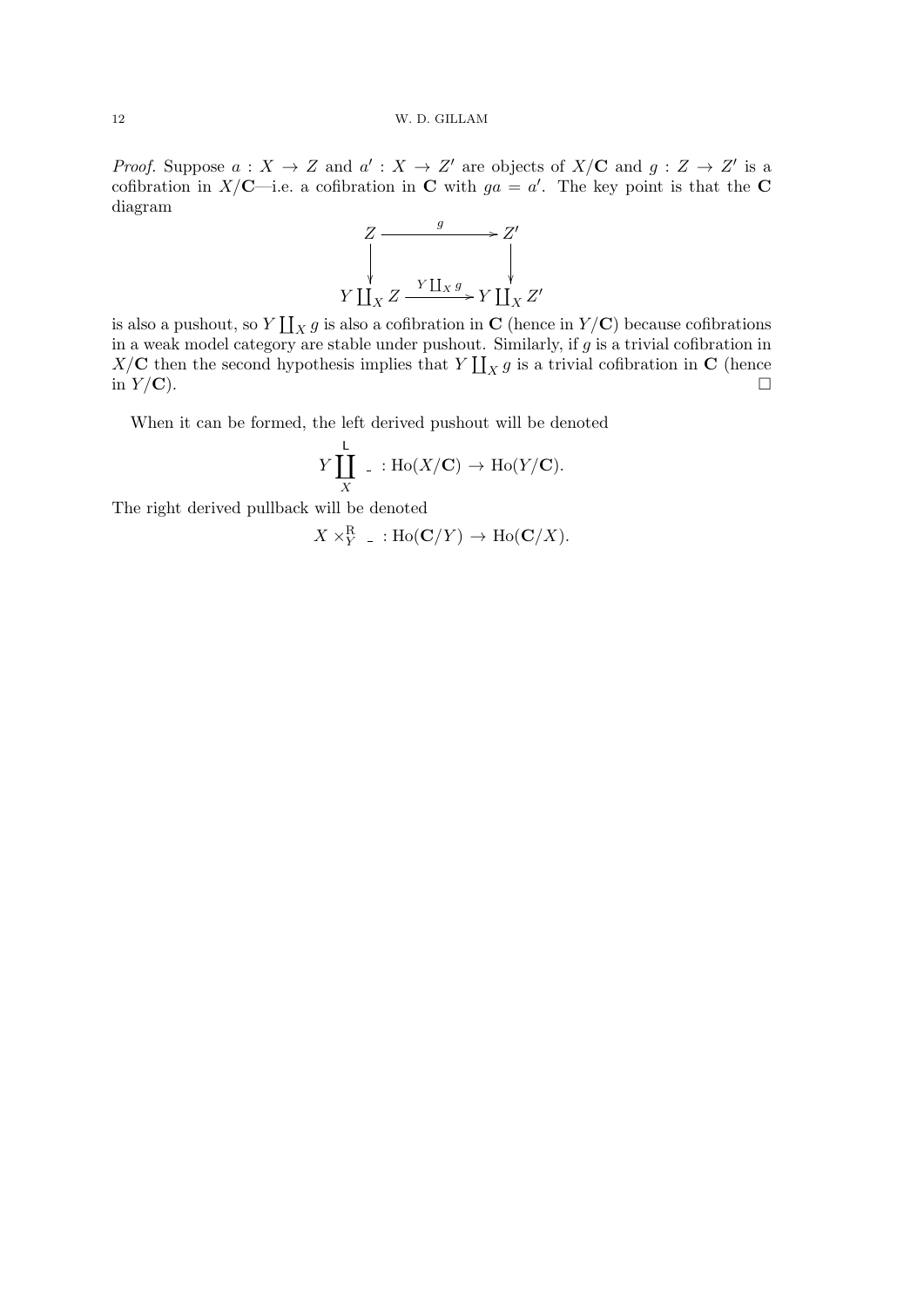#### 2. Topological spaces

Perhaps the best example of a model category is "the" model category of topological spaces Top. Actually, there are several different model category structures on Top, but only the so-called Quillen model structure of §2.1 will be used in the present notes. After giving the basic definitions and results concerning this model structure, we will discuss path spaces and cylinders  $(\S2.3)$  and prove Whitehead's Theorem  $(\S2.4)$ . Many of the formal arguments of these later sections will be recycled in our treatment of simplicial sets (§4) and, by extension, the entirety of these notes.

2.1. Model structure. Throughout, we let  $S<sup>n</sup>$ ,  $D<sup>n</sup>$ , and I denote the *n*-dimensional sphere, the *n*-dimensional disk, and the closed interval  $[0, 1]$ , respectively. Whenever we refer to a map of topological spaces  $S^{n-1} \to D^n$ , the map is understood to be the usual inclusion of the boundary. Similarly,  $D^n \to D^n \times I$  is always understood to refer to the map  $x \mapsto (x, 0)$ .

**Definition 2.1.1.** Call a map  $f : X \to Y$  of topological spaces a weak equivalence iff f induces a bijection  $\pi_0(f)$  on path components and

$$
\pi_n(f) : \pi_n(X, x) \to \pi_n(Y, f(x))
$$

is an isomorphism for all  $x \in X$  and all  $n > 0$ .

Theorem 2.1.2. The category Top of topological spaces admits a cofibrantly generated model category structure with the above weak equivalences and where

$$
I := \{S^{n-1} \hookrightarrow D^n : n \in \mathbb{N}\}
$$

$$
J := \{D^n \hookrightarrow D^n \times I : n \in \mathbb{N}\}
$$

are the generating cofibrations and trivial cofibrations. Every topological space is fibrant.

(Apologies for the double usage of the notation "I." Hovey avoids this mistake.)

Proof. [Hov, 2.4.19] (c.f. [Q1, II.3]). This is proved by appeal to the Recognition Theorem (1.5.10). Most of the effort goes into checking the containment  $W \cap J$ -inj  $\subseteq I$ -inj (every Serre fibration which is also a weak equivalence has the RLP w.r.t. the maps  $S^{n-1} \hookrightarrow D^n$ ) in (CG6) of that theorem. For the smallness hypotheses (CG2) and (CG3), we first note that the maps in I and J are injective, so by the second part of Lemma 2.1.3 below, I-sat and J-sat are contained in the class of injective maps. By the first part of Lemma 2.1.3, all topological spaces (in particular the domains of the maps in  $I$  and  $J$ ) are small relative to injective maps. To see that every topological space is fibrant, one checks directly that the map to a point is in J-inj using the fact that each map in J has a retract.  $\square$ 

Lemma 2.1.3. Every topological space is small relative to injective maps. The set of injective maps of topological spaces is saturated.

Proof. The first part is [Hov, 2.4.1]. For the second statement, we reduce to the corresponding statement in Sets since all direct and inverse limits in Top commute with the forgetful functor to **Sets**. The statement in **Sets** is easy.  $\Box$ 

Note that the fibrations (i.e. the maps J-inj) in this model structure on Top are the Serre fibrations: maps with the RLP with respect to the maps  $D^n \hookrightarrow I \times D^n$ .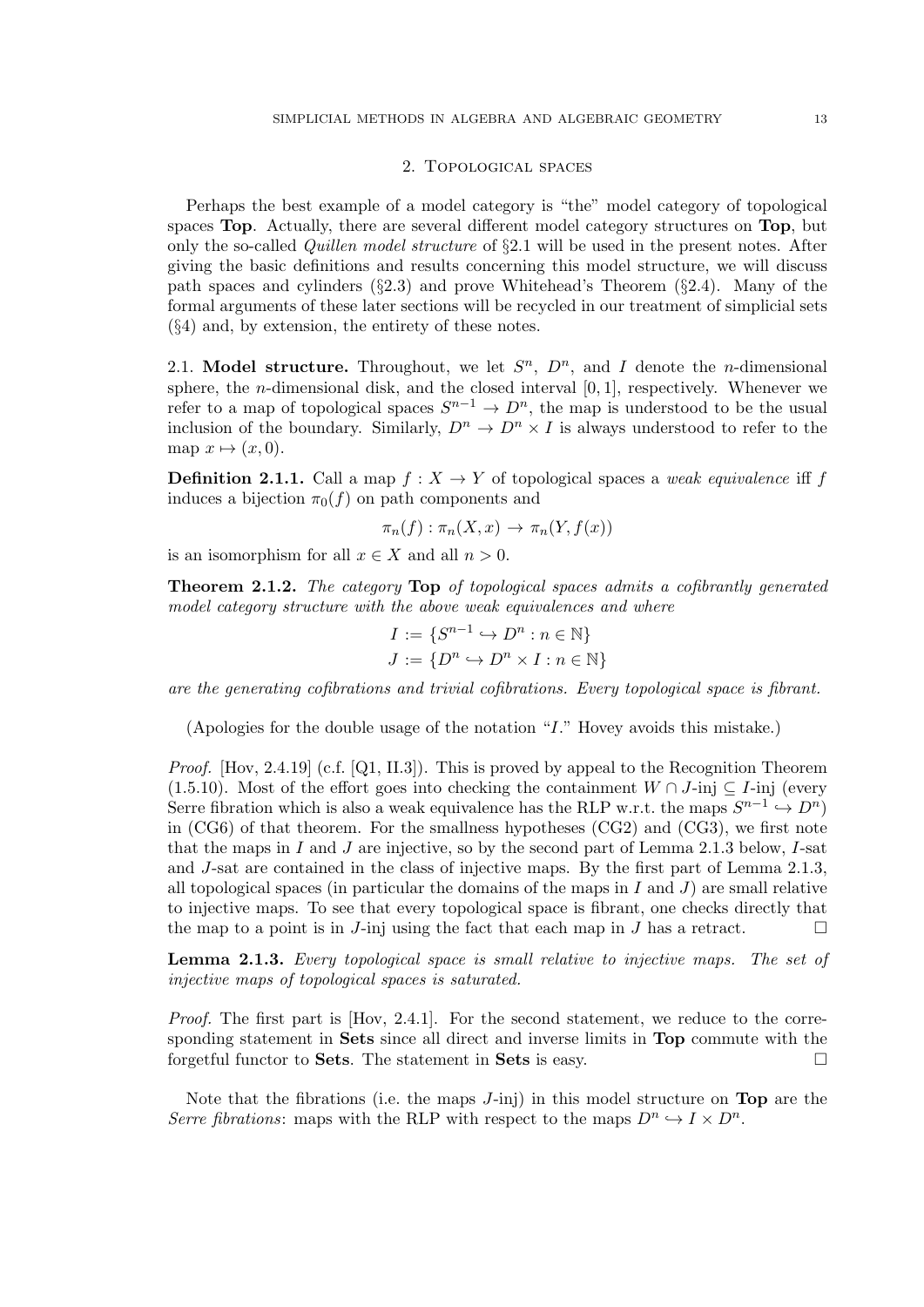**Theorem 2.1.4.** The model category **Top** is proper (Definition 1.4.1).

Proof. [Hir, 13.1.11]. Right proper is also [Hov, 2.4.18]. Both Hovey and Hirschhorn give a direct proof of the right properness, though it follows formally from Proposition 1.4.3 because every topological space is fibrant. For the left properness one uses the structure of cofibrations in Top from Lemma 1.5.9, to reduce to proving stability of weak equivalences under pushouts along  $S^{n-1} \hookrightarrow D^n$ .

2.2. Function spaces. Recall that for topological spaces  $X$  and  $Y$ , the set of continuous maps  $f: X \to Y$  can itself be given the structure of a topological space  $Y^X$ , called the function space, by giving it the compact-open topology. For a fixed  $X$ , the formation of the topological space  $Y^X$  is covariantly functorial in Y and we have:

**Lemma 2.2.1.** If X is locally compact Hausdorff, then  $(-)^X$  is right adjoint to the product functor  $\Delta X$  so that we have a natural bijection

$$
\operatorname{Hom}_{\operatorname{\mathbf{Top}}}(U \times X, Y) = \operatorname{Hom}_{\operatorname{\mathbf{Top}}}(U, Y^X)
$$

for any topological spaces U, Y. In particular, the "product with X" functor  $\Box \times X$ preserves direct limits.

*Proof.* [Mun, 7.5.4] or [Hat, A.14]

In other words, when X is locally compact Hausdorff, the topological space  $Y^X$  represents the functor

$$
\text{Top}^{\text{op}} \to \text{Sets}
$$

$$
U \mapsto \text{Hom}_{\text{Top}}(U \times X, Y).
$$

The right adjoint to a product functor in any category is often called the *function space*, internal Hom or Weil restriction, and is of interest in many different categories.

Later, in §4.6, we will discuss the right adjoint to the product functor in the category of simplicial sets—the so called function complex. We will also give the analogs, for simplicial sets, of the topological results of the next few sections. The reader can take this as motivation for the "topological digression" which constitutes the remainder of §2.

2.3. Path spaces and cylinders. Since the unit interval  $I = [0, 1]$  is compact Hausdorff, Lemma 2.2.1 says that for any topological space Y, the path space  $Y<sup>I</sup>$  of Y has the property that there is a natural bijection

(2.3.1) 
$$
\text{Hom}_{\text{Top}}(X, Y^I) = \text{Hom}_{\text{Top}}(X \times I, Y)
$$

for any topological space  $X$ .

We have a natural map  $i_Y : Y \to Y^I$  given by the *constant path*;  $i_Y$  corresponds to  $\pi_1: Y \times I \to Y$  under (2.3.1). The inclusions of the endpoints 0, 1 of I induce two evaluation morphisms  $e_0, e_1 : Y^I \to Y$  (we have made the canonical identifications  $Y^{\{0\}} = Y^{\{1\}} = Y$ ) with

(2.3.2) 
$$
e_0 i_Y = e_1 i_Y = \text{Id}_Y.
$$

If  $f, q: X \rightrightarrows Y$  are two maps of topological spaces, then a homotopy  $H: X \times I \to Y$ from f to g is the same thing (via the bijection  $(2.3.1)$ ) as a map of topological spaces  $H: X \to Y^I$  such that  $e_0H = f$  and  $e_1H = g$ .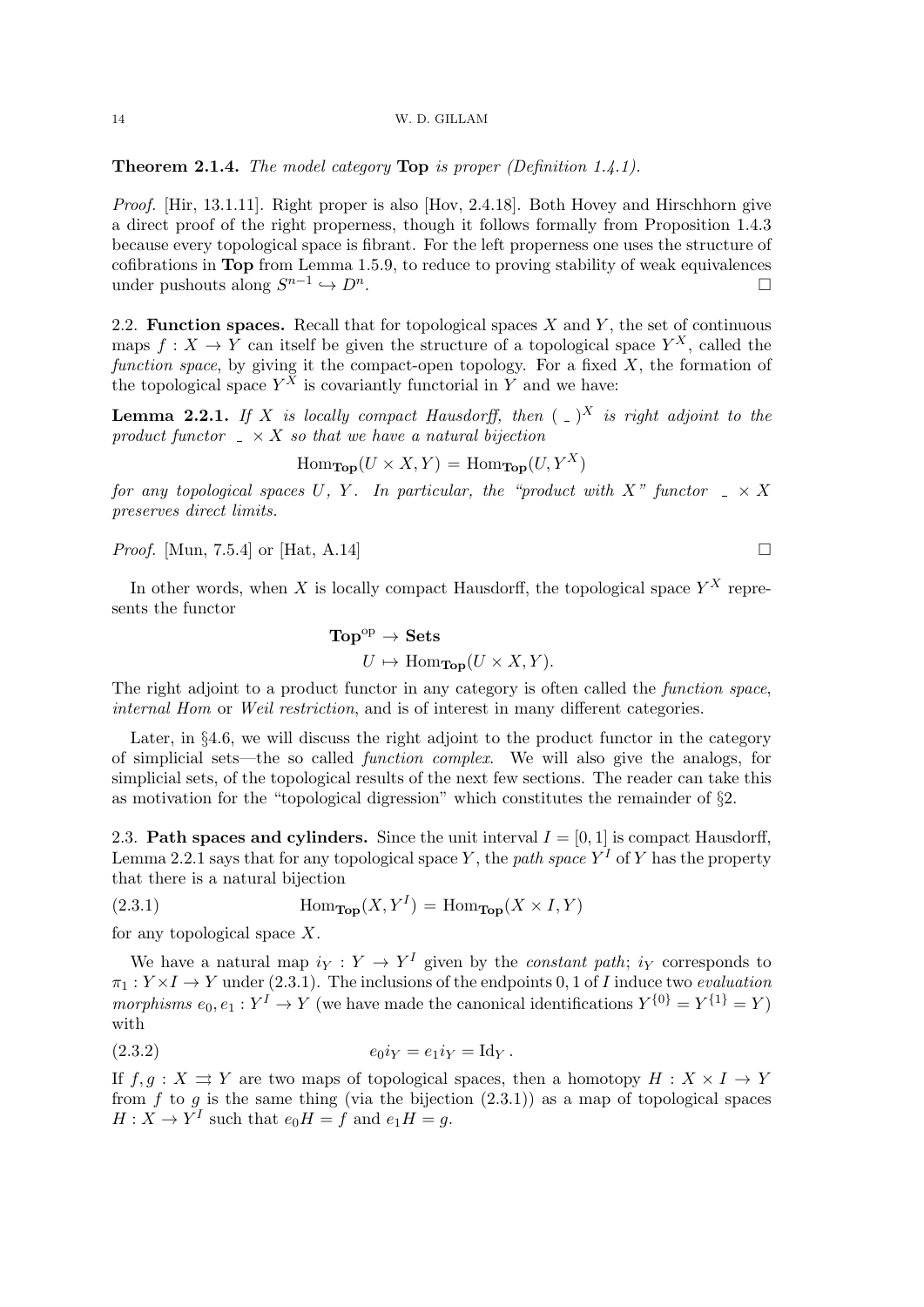The maps  $e_0$  and  $e_1$  are both deformation retracts of  $i_Y : Y \to Y^I$ . For example, to see that  $e_0$  is a deformation retract of  $i<sub>Y</sub>$ , consider the map

$$
H: YI \times I \to YI
$$
  

$$
H(\gamma, t)(s) := \begin{cases} \gamma(0), & s \le t \\ \gamma(s - t), & s \ge t. \end{cases}
$$

This map satisfies

$$
H|(Y^I \times \{0\}) = \text{Id}
$$
  

$$
H|(Y^I \times \{1\}) = i_Y e_0
$$

and sits in a commutative diagram as below.

(2.3.3)  
\n
$$
Y \times I \xrightarrow{\pi_{1}} Y
$$
\n
$$
i_{Y} \times I \xrightarrow{\pi_{1}} Y^{I}
$$
\n
$$
Y^{I} \times I \xrightarrow{\pi_{1}} Y^{I}
$$
\n
$$
e_{0} \times I \downarrow \qquad e_{0}
$$
\n
$$
Y \times I \xrightarrow{\pi_{1}} Y
$$

In particular,  $i_X$ ,  $e_0$ , and  $e_1$  are all homotopy equivalences.

For a topological space  $X$ , we refer to the maps

$$
e_0 \times e_1 : X^I \to X \times X
$$

$$
(x \mapsto (x, 0)) \coprod (x \mapsto (x, 1)) : X \coprod X \to X \times I
$$

as the evaluation at the endpoints and the the boundary inclusion, respectively.

**Lemma 2.3.1.** For any topological space X, the constant path  $i_X : X \to X^I$  followed by the evaluation at the endpoints  $e_0 \times e_1 : X^I \to X \times X$  factors the diagonal map  $\Delta: X \to X \times X$  as a homotopy equivalence followed by a (Serre) fibration. (In fact, one can lift as indicated in any solid diagram



where Y is locally compact Hausdorff, hence in particular when  $Y = D^n$  is a disk.)

Dually,<sup>3</sup> for any cofibrant topological space X, the boundary inclusion X  $\coprod X \hookrightarrow X \times I$ followed by the projection  $\pi_1: X \times I \to X$  factors the codiagonal (fold) map  $X \coprod X \to X$ as a cofibration followed by a homotopy equivalence (which is also a fibration).

<sup>3</sup>To think of this as dual to the first statement, note that all topological spaces are fibrant (Theorem 2.1.2). We wish to emphasize the analogy with the corresponding statement for simplicial sets (Lemma 4.7.5).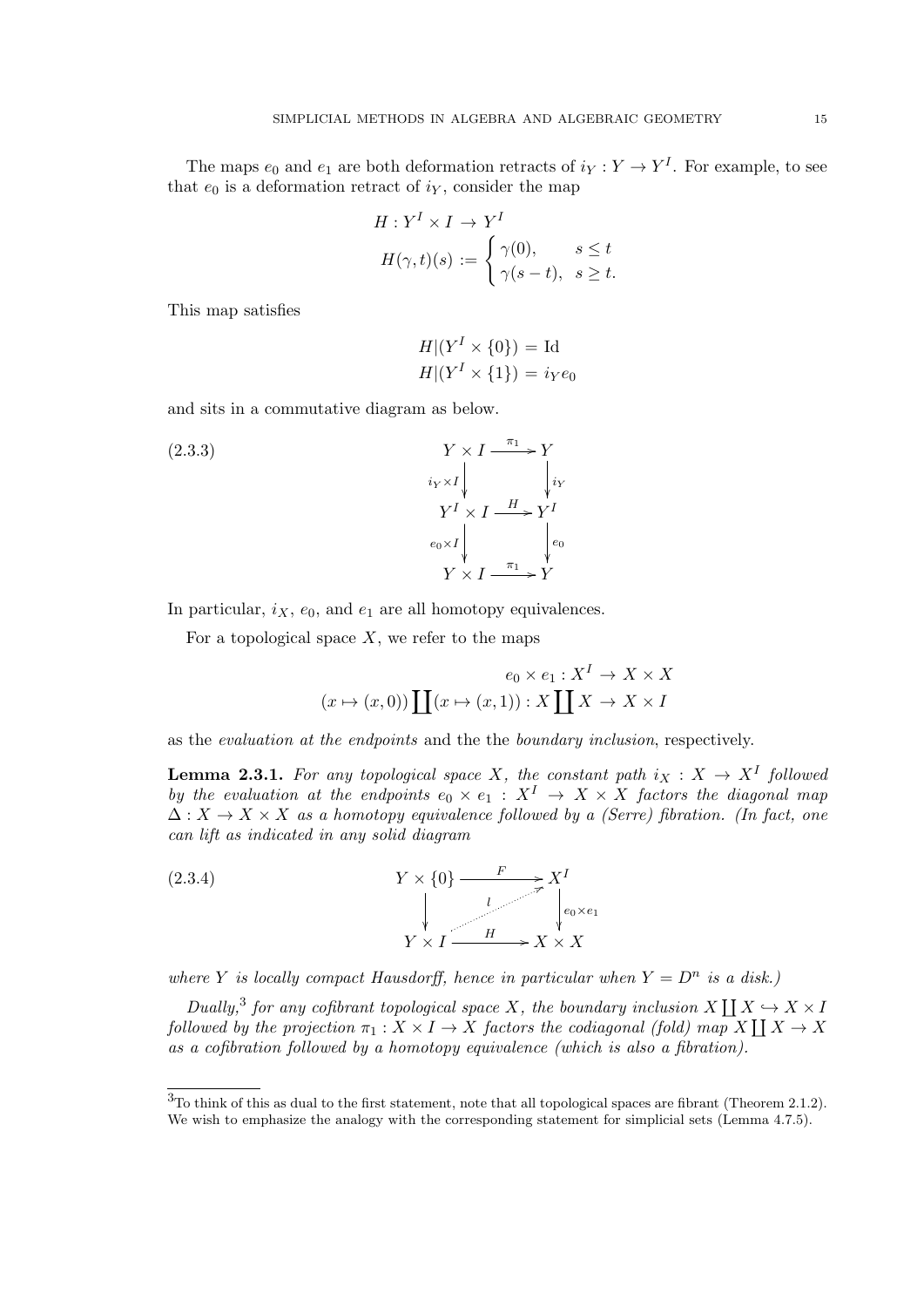Proof. Define the topological space J as the pushout



so J consists of three sides of the unit square  $I \times I$ . The inclusion  $J \hookrightarrow I \times I$  obviously has a retract  $r: I \times I \to J$  (in fact a deformation retract).

Since  $Y$  is locally compact Hausdorff, taking products with  $Y$  preserves direct limits (Lemma 2.2.1), hence

$$
Y \times \{0\} \times \{0, 1\} \longrightarrow Y \times I \times \{0, 1\}
$$
\n
$$
\downarrow \qquad \qquad \downarrow
$$
\n
$$
Y \times \{0\} \times I \longrightarrow Y \times J
$$

is a pushout diagram in Top. If, in (2.3.4), we view F as a map  $F: Y \times \{0\} \times I \to X$  and H as a map  $H: Y \times I \times \{0,1\} \to X$ , then the commutativity of the solid square says that F and H agree on  $Y \times \{0\} \times \{0,1\}$ , so they correspond via the pushout square above to a map

$$
F \cup H : Y \times J \to X
$$

and the lift l is the same thing as a map  $l : Y \times I \times I \to X$  restricting to  $F \cup H$  on  $Y \times J$ . We can easily find such an  $l$  using our retract  $r$  by setting

$$
l: Y \times I \times I \to X
$$
  

$$
(y, s, t) \mapsto (F \cup H)(r(s, t)).
$$

The dual statement requires a little more work. Since  $X$  is cofibrant and the model category structure on Top is cofibrantly generated with

$$
I = \{S^{n-1} \hookrightarrow D^n : n \in \mathbb{N}\}\
$$

as the set of generating cofibrations (Theorem 2.1.2), we can find a diagram of spaces

$$
X \xrightarrow{s} Z \xrightarrow{p} X
$$

with  $ps = \text{Id}_X$  where  $\emptyset \to Z$  is in *I*-cell (Lemma 1.5.9). This diagram yields a diagram

$$
X \coprod X \xrightarrow{s \coprod s} Z \coprod Z \xrightarrow{p \coprod p} X \coprod
$$
  
\n
$$
\downarrow \qquad \qquad \downarrow \qquad \qquad \downarrow
$$
  
\n
$$
X \times I \xrightarrow{s \times \text{Id}} Z \times I \xrightarrow{p \times \text{Id}} X \times I
$$

displaying the boundary inclusion map for  $X$  as a retract of the boundary inclusion map for Z. Since cofibrations are closed under retracts, we thus reduce to proving the second statement under the assumption that  $\emptyset \hookrightarrow X$  is in *I*-cell. We begin with the following: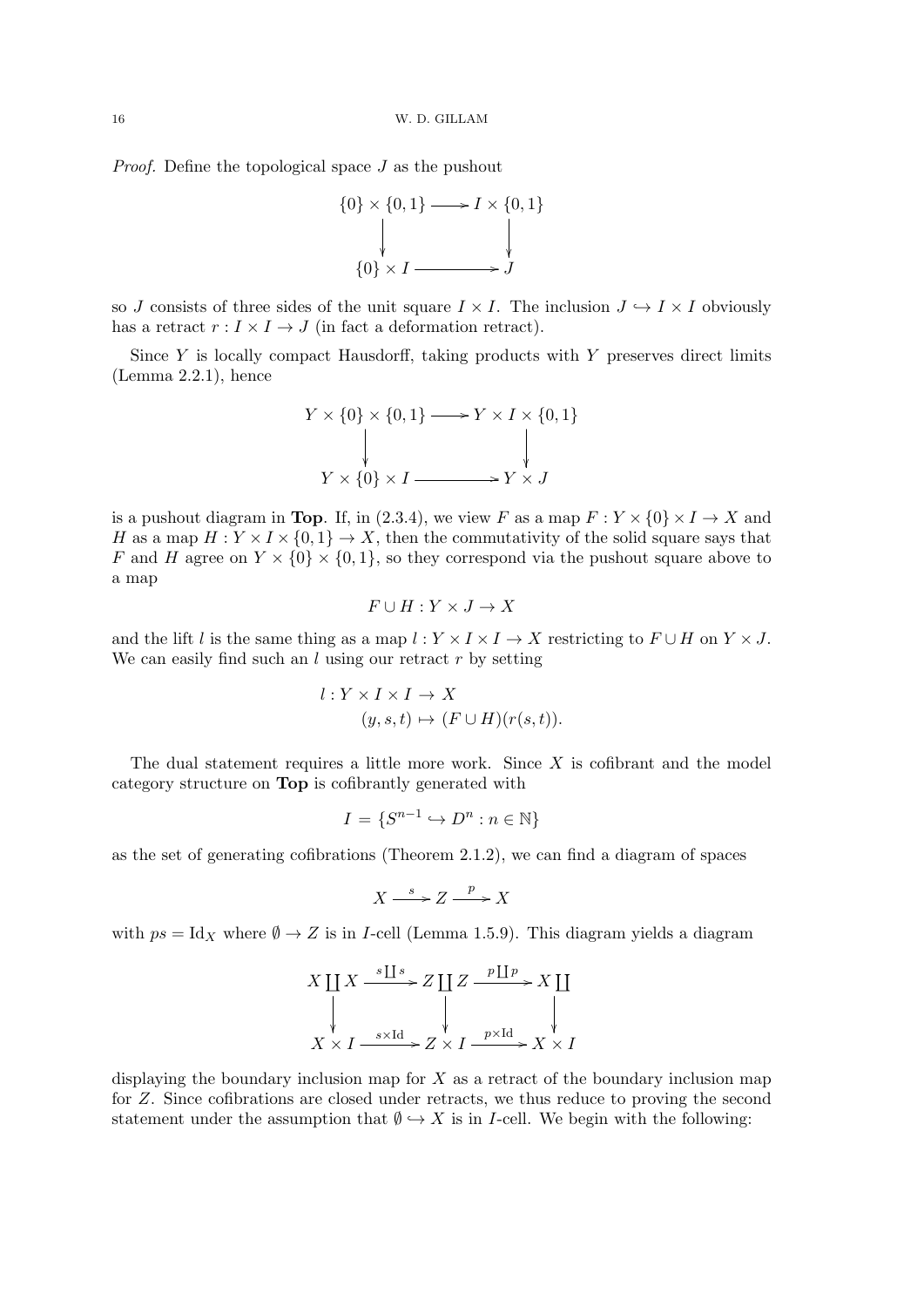Claim: Suppose we have a pushout diagram of topological spaces as below.



Then, given any solid commutative diagram of topological spaces

(2.3.5) 
$$
Y \coprod Y \xrightarrow{f \coprod g} S
$$
\n
$$
Y \times I \xrightarrow{L'} T
$$

where  $S \to T$  is a trivial fibration and any commutative diagram

$$
X \coprod_{X} X \xrightarrow{f|X \coprod g|X} S
$$
  
\n
$$
X \times I \xrightarrow{L} H|X \times I \xrightarrow{g} T,
$$

we can extend  $L$  to a lift  $L'$  as indicated in  $(2.3.5)$ .

To prove the claim, consider the diagram

$$
(D^n \coprod D^n) \cup (S^{n-1} \times I) \xrightarrow{\times} S
$$
  

$$
j \downarrow \qquad K \downarrow
$$
  

$$
D^n \times I \xrightarrow{H(b \times I)} T
$$

where  $j$  is the obvious inclusion and the top horizontal arrow is

$$
(fb \coprod gb) \cup H(a \times I).
$$

This map j is nothing but the inclusion  $S^n \hookrightarrow D^{n+1}$ , so we can lift as indicated. Since product with I preserves pushouts, we have

$$
Y \times I = (X \coprod_{S^{n-1}} D^n) \times I
$$
  
=  $(X \times I) \coprod_{S^{n-1} \times I} (D^n \times I).$ 

Using this description of  $Y \times I$ , the map  $L' := L \cup K$  will do the job. The claim is proven.

Now suppose  $\lambda$  is an ordinal and  $\{X_\alpha : \alpha \in \lambda\}$  is a  $\lambda$ -sequence in **Top** such that  $X_0 = \emptyset$ and each map  $X_{\alpha} \to X_{\alpha+1}$   $(\alpha \in \lambda)$  is a pushout of a map in I. We need to show that the direct limit  $X_{\lambda}$  has the property that

$$
X_{\lambda} \coprod X_{\lambda} \to X_{\lambda} \times I
$$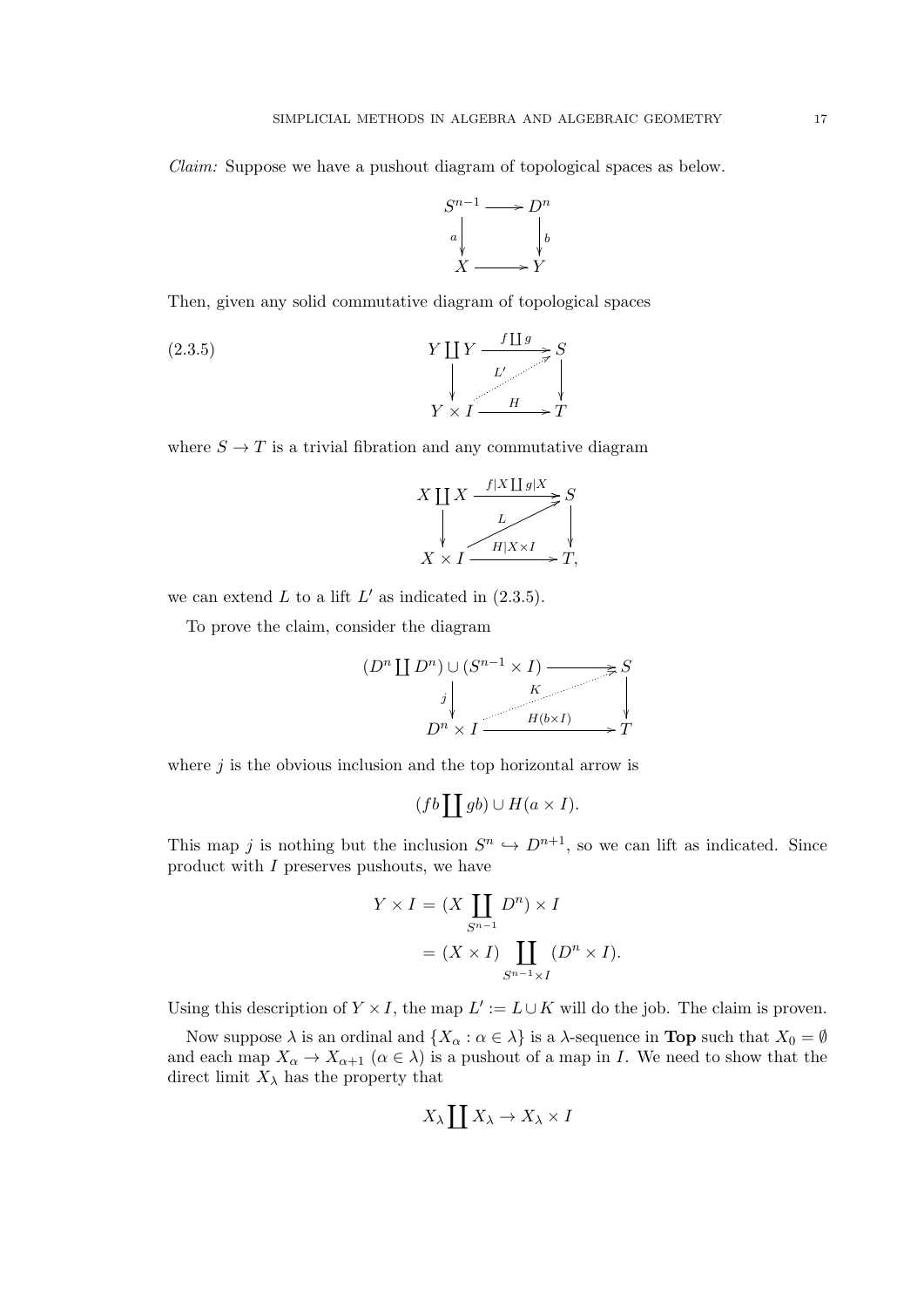is a cofibration. By transfinite induction, it will suffice to prove the following statement: Given any  $\gamma \in \lambda$ , any commutative diagram of topological spaces



with  $S \to T$  a trivial fibration, and any set of maps

$$
\{L_\alpha:X_\alpha\times I\to S:\alpha<\gamma\}
$$

compatible with the structure maps  $X_{\alpha} \to X_{\beta}$  for  $\alpha < \beta < \gamma$  and making the diagrams

$$
X_{\alpha} \coprod_{\forall} X_{\alpha} \xrightarrow{f|X_{\alpha} \coprod g|X_{\alpha}} S
$$
  

$$
\downarrow \qquad \qquad \downarrow
$$
  

$$
X_{\alpha} \times I \xrightarrow{H|X_{\alpha} \times I} T,
$$

commute for  $\alpha < \gamma$ , there is a lift  $L_{\gamma}$  as indicated in (2.3.6) compatible with the  $L_{\alpha}$  and the structure maps  $X_{\alpha} \to X_{\gamma}$ . This statement is trivial when  $\gamma = 0$  since  $X_0 = \emptyset$ . When  $\gamma$  is a limit ordinal, we can simply take

$$
L_{\gamma} := \varinjlim \{ L_{\alpha} : \alpha < \gamma \}
$$

using the fact that

$$
L_{\gamma} \times I = \lim_{\longrightarrow} \{ L_{\alpha} \times I : \alpha < \gamma \}
$$

because  $\{X_{\alpha}\}\$ is a  $\lambda$ -sequence (direct limit preserving functor) and product with I preserves direct limits. When  $\gamma = \alpha + 1$  is a successor, the result follows from the Claim applied with  $X \to Y$  given by  $X_{\alpha} \to X_{\gamma} = X_{\alpha+1}$ .

The projection map  $\pi_1 : X \times I \to X$  is a fibration since all topological spaces are fibrant and fibrations are stable under base change.

**Lemma 2.3.2.** Suppose  $f: X \to Y$  is a map of topological spaces. Let  $i_Y: Y \to Y^1$ denote the constant path and  $e_0, e_1 : Y^I \to Y$  the evaluations. Then we have a commutative diagram



where  $(\mathrm{Id}_X, i_Y f)$  is a homotopy equivalence (in fact it admits a deformation retract) and  $e_1\pi_2$  is a (Serre) fibration.

Dually, if  $f: X \to Y$  is a map of cofibrant topological spaces, then we have a commutative diagram

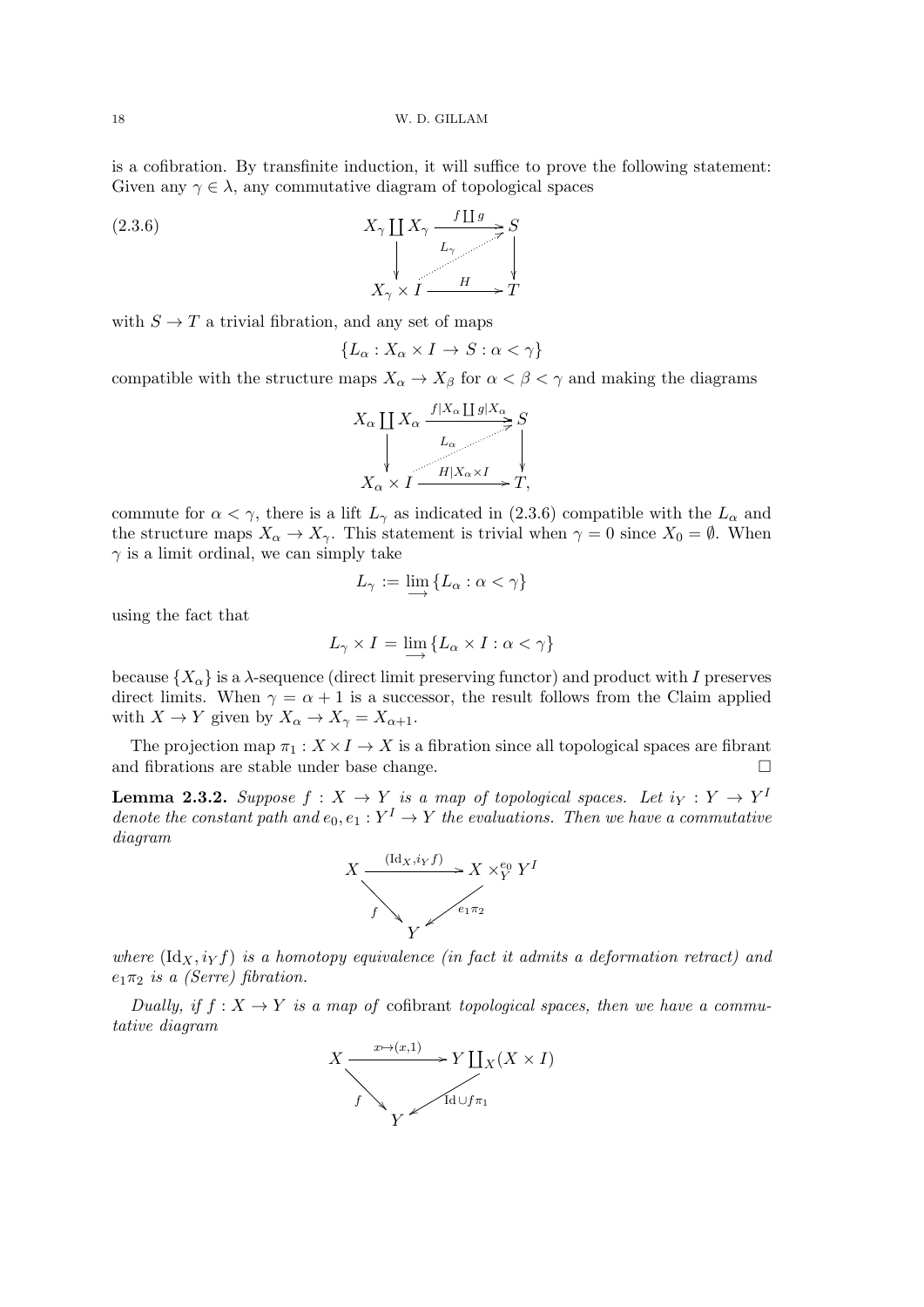where  $x \mapsto (x, 1)$  is a cofibration and Id ∪ $f_{\pi_1}$  is a homotopy equivalence. (The pushout over X is defined using the maps f and  $x \mapsto (x, 0)$ .)

*Proof.* The diagram commutes because  $e_1i_Y = \text{Id}_Y$ . To see that  $(\text{Id}_X, i_Y f)$  admits a deformation retract, take the base change of (2.3.3) along f. To see that  $e_1\pi_2$  is a fibration, notice that we have a cartesian diagram:



The left vertical arrow Id  $\times e_1$  is a fibration because  $e_0 \times e_1$  is a fibration (Lemma 2.3.1) and fibrations are stable under base change. The map  $e_1\pi_2$  is the composition of Id  $\times e_1$ and the projection  $p_2 : X \times Y \to Y$ . Since a composition of fibrations is a fibration,  $e_1 \pi_2$ is a fibration provided  $p_2$  is a fibration; this is the case because  $p_2$  is a base change of the map from  $X$  to a point, which is a fibration (all topological spaces are fibrant).

For the dual statement, we have a pushout diagram:

$$
X \coprod_{y} X \xrightarrow{f \times \text{Id}} Y \coprod_{x} X
$$
\n
$$
\downarrow \qquad \qquad \downarrow j
$$
\n
$$
X \times I \longrightarrow Y \coprod_{x} (X \times I)
$$

Since X is cofibrant, the left vertical arrow (the boundary inclusion for X) is a cofibration by Lemma 2.3.1, hence the map labelled j is a cofibration. The map  $x \mapsto (x, 1)$  is the composition of the structure map  $X \to Y \coprod X$  (which is a cofibration since Y is cofibrant) and  $j$ .

2.4. Whitehead's Theorem. There are many theorems in algebraic topology that might be called "Whitehead's Theorem." Here is a typical one:

### Theorem 2.4.1. (Whitehead) In the model category Top:

- (1) Any trivial cofibration admits a deformation retract.
- (2) Any trivial fibration  $p: Z \to Y$  between cofibrant spaces Z, Y is a homotopy equivalence. More precisely, any such p has a section s such that sp and  $\mathrm{Id}_Z$  are homotopic via a homotopy  $J: Z \times I \rightarrow Z$  sitting in a commutative diagram as below.



(3) Any weak equivalence between cofibrant spaces is a homotopy equivalence.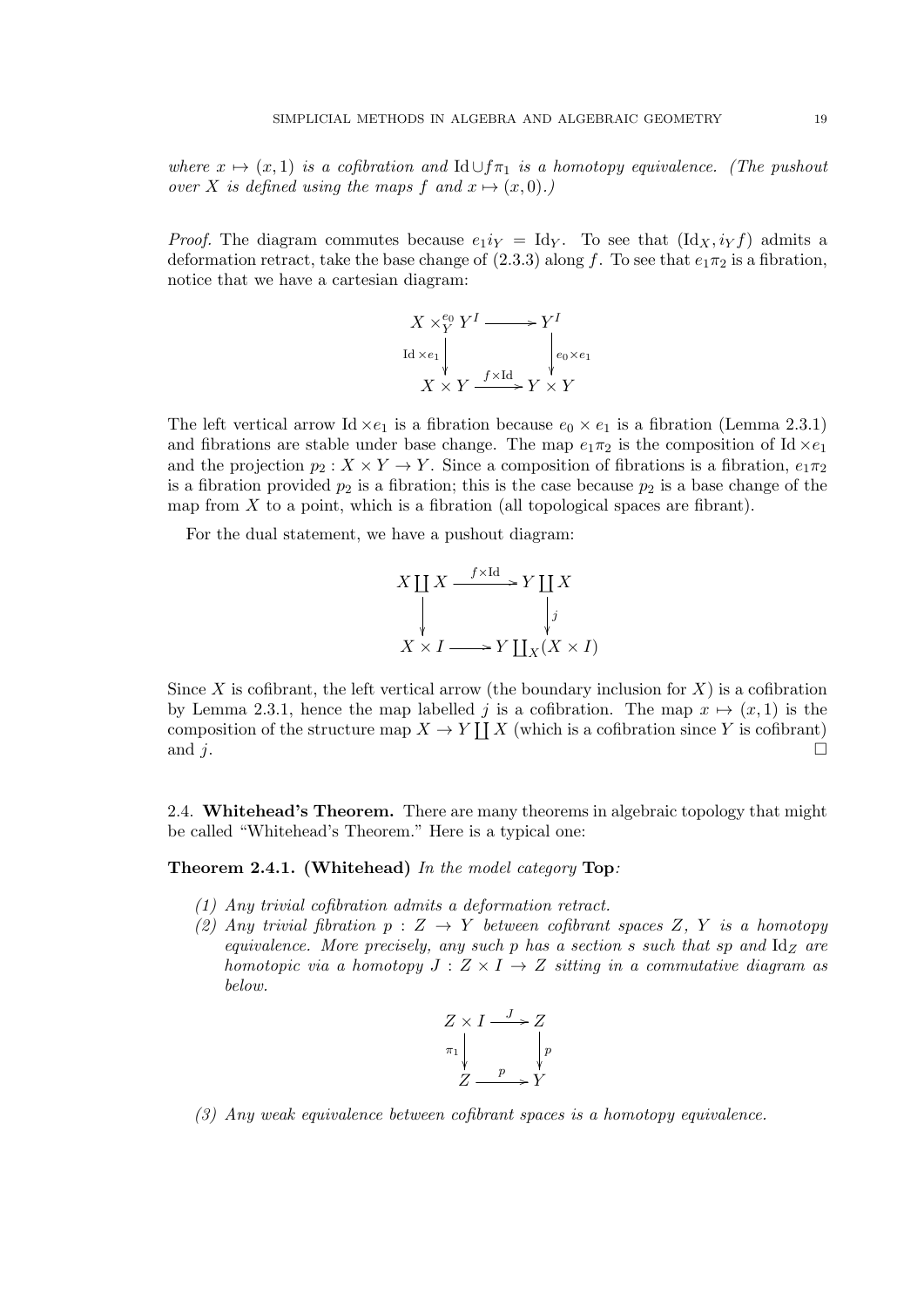*Proof.* (1): Suppose  $j: X \to Z$  is a trivial cofibration. By Lemma 2.3.2 the map  $e_1 \pi_2$  in the diagram



is a fibration, so we can lift as indicated by the Lifting axiom. This  $(r, H)$  can be viewed as the desired deformation retract, with  $rj = Id<sub>X</sub>$  and the abusively denoted map H :  $Z \times I \rightarrow Z$  corresponding to H under the path space adjunction (2.3.1) providing the homotopy rel  $X$  between  $jr$  and the identity of  $Z$ .

(2): Since Y and Z are cofibrant, the map  $z \mapsto (z, 1)$  in the diagram



is a cofibration by Lemma 2.3.2, so we can lift as indicated. This s and  $J$  can be interpreted as the desired section and homotopy.

(3): By either part of the Factorization axiom and 2-out-of-3 for weak equivalences, we can factor an arbitrary weak equivalence  $f : X \to Y$  of cofibrant objects as a trivial cofibration  $j: X \to Z$  followed by a trivial fibration  $p: Z \to Y$ . Since j is a cofibration and X is cofibrant, Z is also cofibrant. Now we combine (1) (applied to j) and (2) (applied to  $p$ ) for the desired result: The homotopy  $p * H * s$  provides a homotopy between  $p j r s = f r s$  and Id<sub>Y</sub> = ps. The homotopy  $r * J * j$  provides a homotopy between  $rspj = rsf$  and Id<sub>X</sub> = rj. We conclude that f is a homotopy equivalence with homotopy inverse  $rs: Y \to X$ .  $\Box$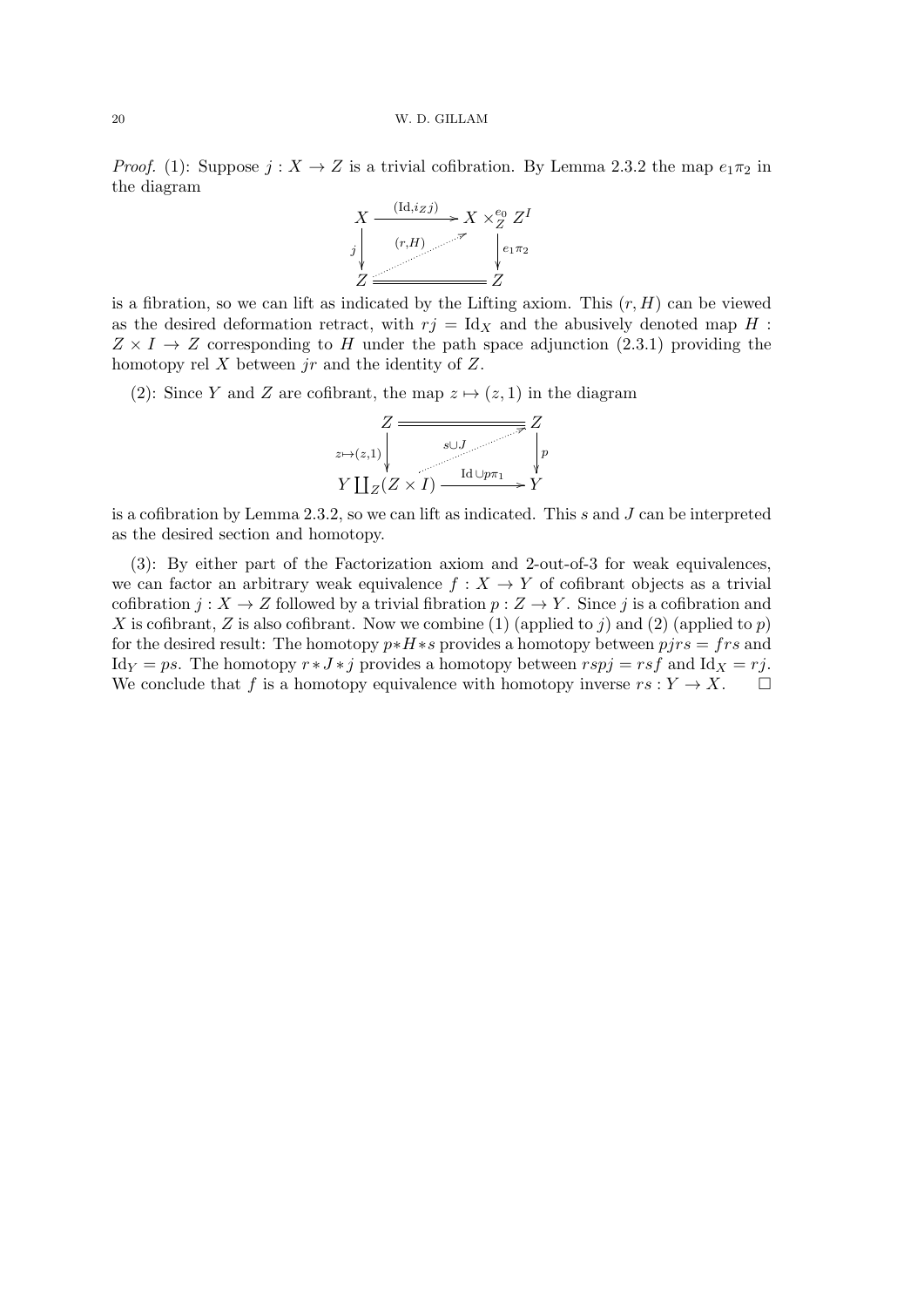#### 3. Simplicial objects

3.1. The simplicial category  $\Delta$ . Fora nonnegative integer n, let  $[n] := \{0, \ldots, n\}$ . Let  $\Delta$  denote the category whose objects are the finite sets  $[0], [1], \ldots$  and where a  $\Delta$ -morphism  $[m] \to [n]$  is a nondecreasing function. For each  $i \in [n]$ , let  $\partial_n^i : [n-1] \to [n]$  be the unique  $\Delta$ -morphism whose image is  $[n] \setminus \{i\}$ . That is:

$$
\partial_n^i : [n-1] \to [n]
$$

$$
j \mapsto \begin{cases} j, & j < i \\ j+1, & j \ge i \end{cases}
$$

For each  $i \in [n]$ , let  $\sigma_n^i : [n+1] \to [n]$  be the unique surjective  $\Delta$ -morphism with  $(\sigma_n^i)^{-1}(i) = \{i, i+1\}.$  That is:

$$
\sigma_n^i : [n+1] \to [n]
$$

$$
j \mapsto \begin{cases} j, & j \leq i \\ j-1, & j > i. \end{cases}
$$

We will denote morphisms in  $\Delta$  by the Greek letters  $\rho, \sigma, \tau, \ldots$ .

**Lemma 3.1.1.** The maps  $\partial_n^i : [n-1] \to [n]$  and  $\sigma_n^i : [n+1] \to [n]$  defined above satisfy the following relations:

$$
\partial_{n+1}^{j} \partial_{n}^{i} = \partial_{n+1}^{i} \partial_{n}^{j-1} i < j
$$
\n
$$
\sigma_{n-1}^{j} \sigma_{n}^{i} = \sigma_{n-1}^{i} \sigma_{n}^{j+1} i < j
$$
\n
$$
\sigma_{n-1}^{j} \partial_{n}^{i} = \partial_{n-1}^{i} \sigma_{n-2}^{j-1} i < j
$$
\n
$$
= \mathrm{Id}_{n-1} \qquad j \leq i \leq j+1
$$
\n
$$
= \partial_{n-1}^{i-1} \sigma_{n-2}^{j} j + 1 < i
$$

Every morphism  $\sigma : [n] \to [m]$  in  $\Delta$  factors uniquely as a composition

$$
\sigma=\partial_m^{i_1}\cdots\partial_{m-s+1}^{i_s}\sigma_{n-t+1}^{j_1}\cdots\sigma_{n-2}^{j_{t-1}}\sigma_{n-1}^{j_t}
$$

with  $0 \le i_s < \cdots < i_1 \le m$  and  $0 \le j_1 < \cdots < j_t < n$ . The morphisms  $\partial_n^i$  and  $\sigma_n^i$  generate the category  $\Delta$  and the relations above generate all relations between them.

Proof. It is straightforward to check the claimed relations. For the second part, take the  $i_k$  to be the elements of  $[m]$  not in the image of  $\sigma$ , listed in decreasing order. Take  $j_1 < \cdots < j_t$  to be the elements j of  $[n]$  with  $\sigma(j) = \sigma(j+1)$ . The final statement can be obtained from the second, or see [GZ, Page 24].  $\Box$ 

3.2. Simplicial objects. Let C be a category. A *simplicial object* in C is a contravariant functor from the simplicial category  $\Delta$  to C. Simplicial objects in C form a category

$$
\mathbf{s} \mathbf{C} := \mathrm{Hom}_{\mathbf{Cat}}(\Delta^{\mathrm{op}}, \mathbf{C}),
$$

which evidently contains  $C$  as a full subcategory by identifying  $C$  with the constant simplicial objects in sC. For  $X \in \mathbf{SC}$ , we will write  $X_n$  for  $X([n])$ ,  $d_n^i : X_n \to X_{n-1}$ for  $X(\partial_n^i)$ . The maps  $d_n^i$  are called the (basic) *boundary maps* of X. Similarly, we will write  $s_n^i: X_n \to X_{n+1}$  as abuse of notation for  $X(\sigma_n^i)$ . The maps  $s_n^i$  are called (basic) degeneracy maps of X.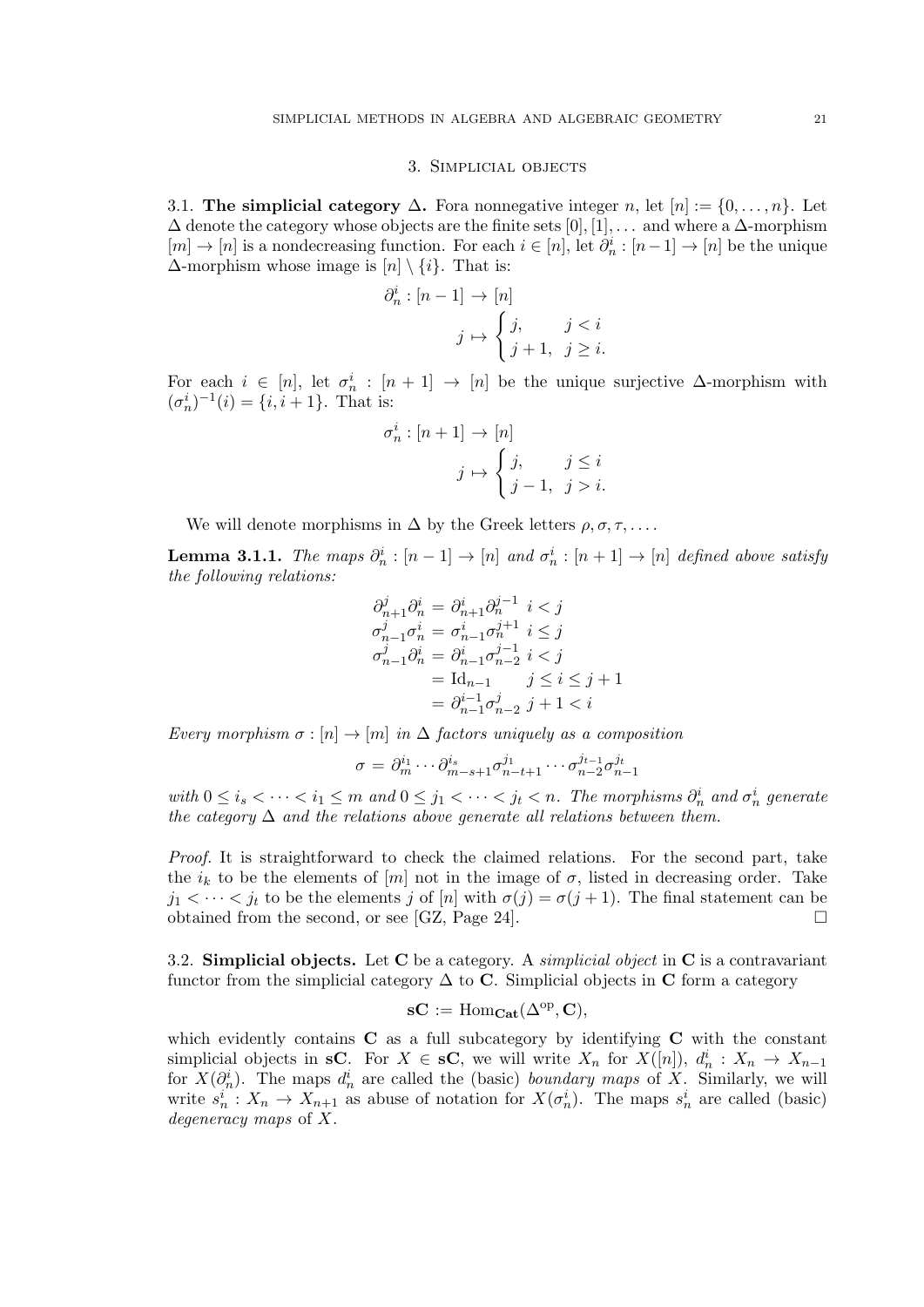One motivation for considering simplicial objects stems from  $\check{C}$ ech theory in topology; this is thoroughly discussed in [Con, §1-2]. Another motivation is that, as we will see later  $(\S_5)$ , simplicial objects in an abelian category are essentially the same thing as chain complexes, so we can use simplicial objects in an arbitrary category as a "non-abelian" analog of chain complexes which will allow us to do "homological algebra." Quillen [Q1] calls this "homotopical algebra." For example, in §7, we will be particularly interested in simplicial rings and various non-abelian analogs of the usual homological concepts: injective/projective objects, resolutions, quasi-isomorphisms, derived functors, and so forth.

**Example 3.2.1.** Any object X of C determines a *constant simplicial object* in  $\mathbf{s}C$  (also denoted X) via the constant functor  $[n] \mapsto \mathbf{C}$  which takes every  $\Delta^{\text{op}}$  morphism to Id<sub>X</sub>.

More generally, for any surjective  $\Delta$  morphism  $\sigma : [m] \to [n]$ , the map  $X(\sigma) : X_n \to X_m$ is often called a degeneracy map. Notice that every surjective  $\Delta$  morphism  $\sigma$  has a section (any set-theoretic section of a  $\Delta$  morphism is again a  $\Delta$  morphism), so every degeneracy map  $X(\sigma)$  of a simplicial object has a retract; in particular, the degeneracy maps are monomorphisms in C. Similarly, for any injective  $\Delta$  morphism  $\sigma$ , we will often call  $X(\sigma)$ a boundary map. Any injective  $\Delta$  morphism has a retract, hence any boundary map has a section in C, hence is, in particular, an epimorphism.

**Lemma 3.2.2.** To give a simplicial object X in C it is equivalent to give objects  $X_n$  of C, together with boundary and degeneracy maps

$$
d_n^i: X_n \to X_{n-1}, \quad i = 0, \dots, n
$$
  

$$
s_n^i: X_n \to X_{n+1}, \quad i = 0, \dots, n
$$

satisfying the simplicial relations

$$
d_{n-1}^i d_n^j = d_{n-1}^{j-1} d_n^i, \t i < j
$$
  
\n
$$
s_{n+1}^i s_n^j = s_{n+1}^{j+1} s_n^i, \t i \le j
$$
  
\n
$$
d_n^i s_{n-1}^j = s_{n-2}^{j-1} d_{n-1}^i, \t i < j
$$
  
\n
$$
= \mathrm{Id}_{n-1}, \t j \le i \le j+1
$$
  
\n
$$
= s_{n-2}^j d_{n-1}^{i-1}, \t j+1 < i.
$$

*Proof.* This follows from Lemma 3.1.1.

Example 3.2.3. Suppressing subscripts, let us spell out explicitly all the simplicial relations among the face and boundary maps between  $X_2$ ,  $X_1$ , and  $X_0$ . First we have the following equalities of maps  $X_2 \to X_0$ :

$$
(3.2.1) \t\t d0d0 = d0d1
$$

$$
(3.2.2) \t\t d1d0 = d0d2
$$

$$
(3.2.3) \t d1d1 = d1d2
$$

We next have

$$
(3.2.4) \t\t s0s0 = s1s0 : X0 \to X2
$$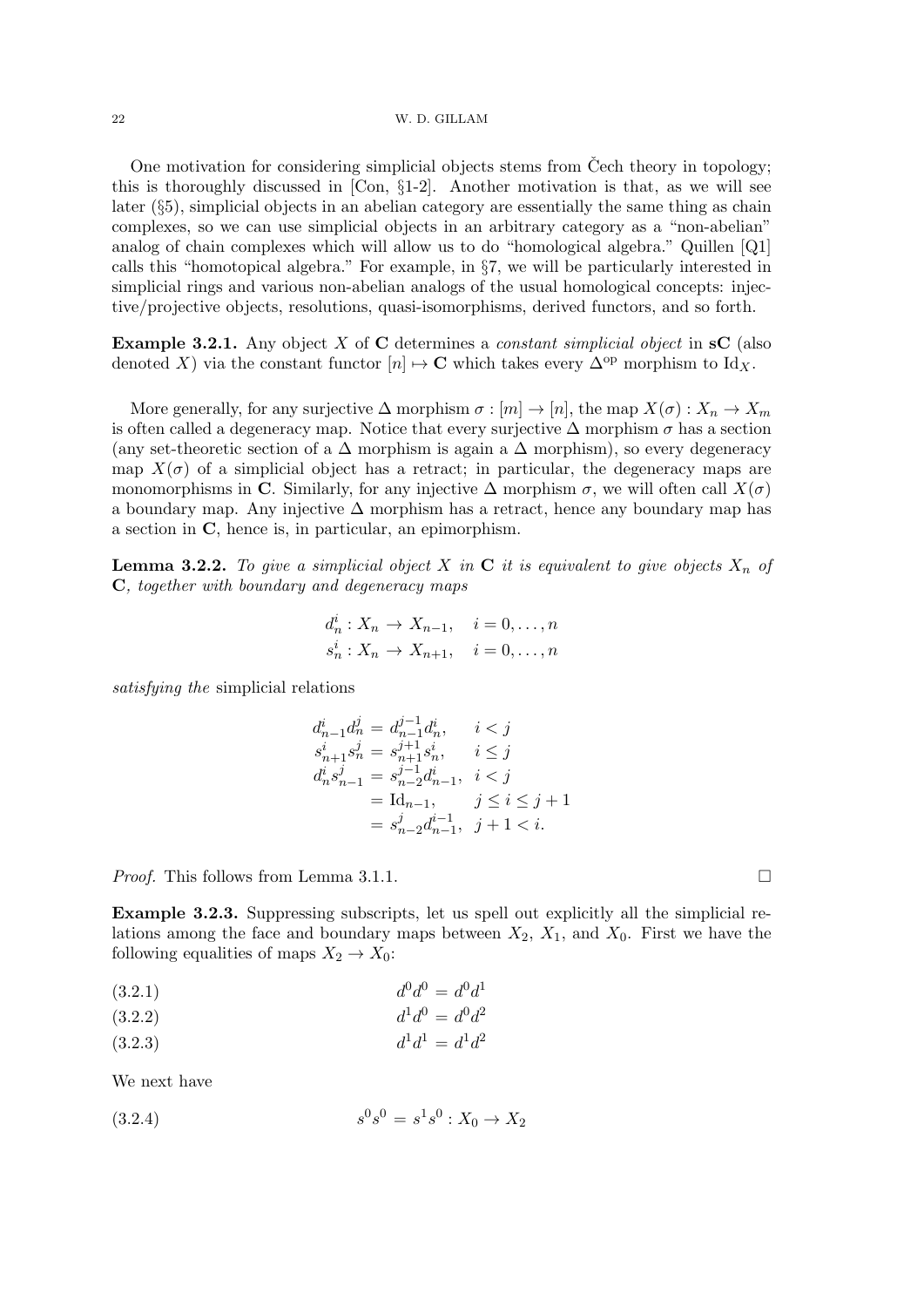and finally the relations between the face and boundary maps are:

(3.2.5) 
$$
d^1s^0 = \text{Id}: X_0 \to X_0
$$

(3.2.6) 
$$
d^0s^0 = \text{Id}: X_0 \to X_0
$$

$$
(3.2.7) \t\t d2s0 = s0d1 : X1 \to X1
$$

$$
(3.2.8) \t d2s1 = Id : X1 \to X1
$$

(3.2.9) 
$$
d^1 s^1 = \text{Id} : X_1 \to X_1
$$

(3.2.10) 
$$
d^0s^1 = s^0d^0: X_1 \to X_1.
$$

The category sC, like any functor category, inherits various properties from C. For instance, if  $C$  has all (inverse, say) limits indexed by a category  $D$ , then so does  $C$ , and the inverse limit of a functor  $F : \mathbf{D} \to \mathbf{s}C$  is given by in the obvious way:

$$
(\lim_{\longleftarrow} F)_n = \lim_{\substack{\longleftarrow \\ D \in \mathbf{D}}} F(D)_n.
$$

We can also define *cosimplicial objects* in a category **C** to be functors  $X : \Delta \to \mathbb{C}$ . The category  $\csc$  of cosimplicial objects in C arises less frequently than  $\sc s$ C, but plays an important role in geometric realization (§4.3).

**Example 3.2.4.** Let  $X \times G \to X$  be a right action of a group object G (in some category **C**—really a monoid object will suffice) on an object  $X$  of  $C$ . To this action, one can functorially associate a simplicial object  $X_{\bullet}$  of **C** with

$$
X_0 = X
$$
  
\n
$$
X_1 = X \times G
$$
  
\n
$$
X_2 = X \times G \times G
$$
  
\n:  
\n
$$
X_n = X \times G^n.
$$

The boundary maps  $d_n^i: X_n \to X_{n-1}$  for  $X_{\bullet}$  are given by

$$
d_n^0(x, g_1, \dots, g_n) := (xg_1, g_2, \dots, g_n)
$$
  
\n
$$
d_n^1(x, g_1, \dots, g_n) := (x, g_1g_2, g_3, \dots, g_n)
$$
  
\n
$$
\vdots
$$
  
\n
$$
d_n^{n-1}(x, g_1, \dots, g_n) := (x, g_1, \dots, g_{n-2}, g_{n-1}g_n)
$$
  
\n
$$
d_n^n(x, g_1, \dots, g_n) := (x, g_1, \dots, g_{n-1})
$$

and the face maps  $s_n^i: X_n \to X_{n+1}$  are given by

$$
s_n^0(x, g_1, \dots, g_n) := (x, 1, g_1, \dots, g_n)
$$
  
\n
$$
s_n^1(x, g_1, \dots, g_n) := (x, g_1, 1, g_2, \dots, g_n)
$$
  
\n
$$
\vdots
$$
  
\n
$$
s_n^n(x, g_1, \dots, g_n) := (x, g_1, \dots, g_n, 1).
$$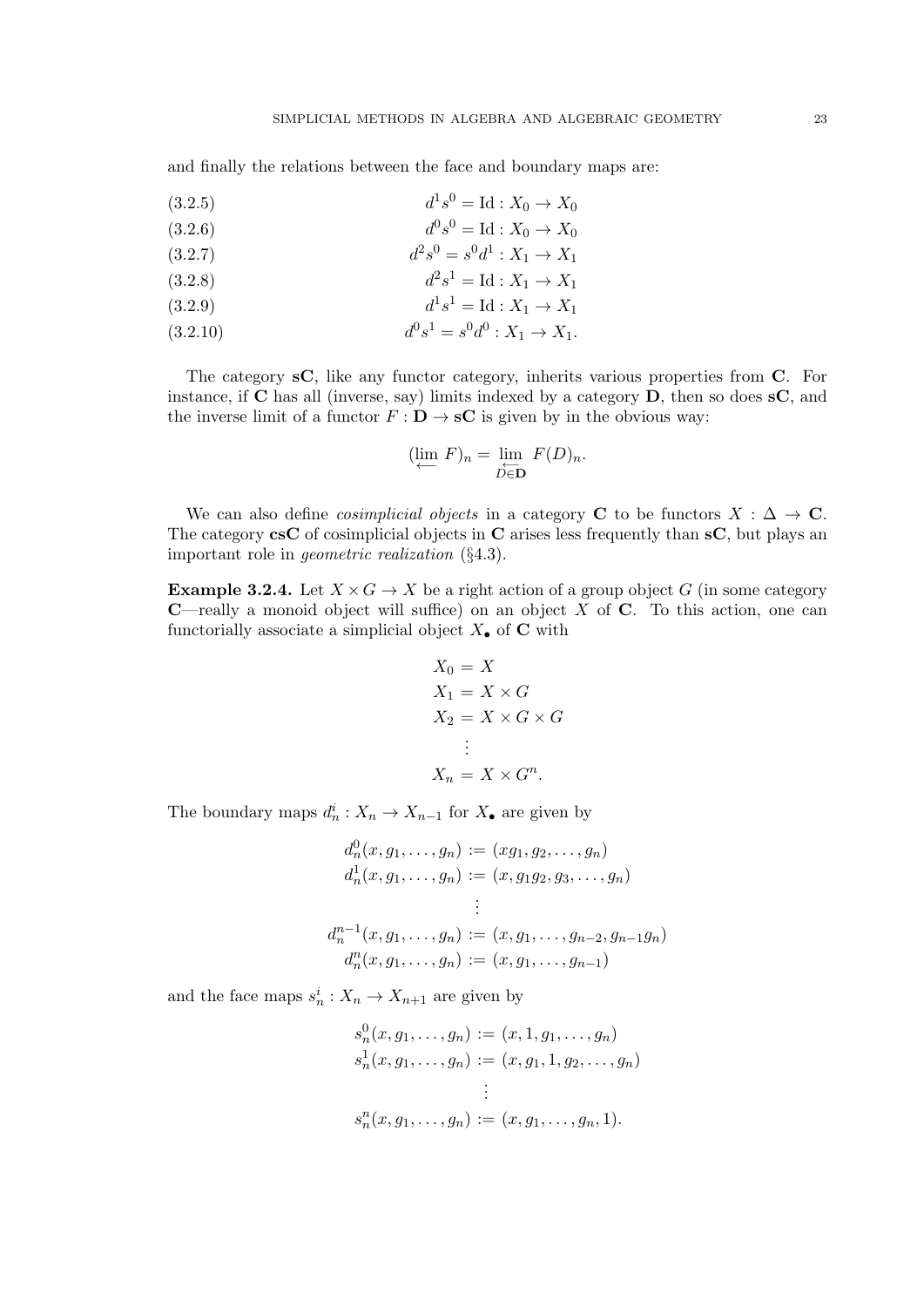Supressing subscripts, these maps are given for small  $n$  by:

$$
d^{0}(x, g) = xg
$$
  
\n
$$
d^{1}(x, g) = x
$$
  
\n
$$
d^{0}(x, g, h) = (xg, h)
$$
  
\n
$$
d^{1}(x, g, h) = (x, gh)
$$
  
\n
$$
d^{2}(x, g, h) = (x, g)
$$
  
\n
$$
s^{0}(x) = (x, 1)
$$
  
\n
$$
s^{0}(x, g) = (x, 1, g)
$$
  
\n
$$
s^{1}(x, g) = (x, g, 1).
$$

The relations among the low order boundary maps as in in Example 3.2.3 are the following:

- (3.2.11)  $d^0d^0 = d^0d^1 : (x, g, h) \mapsto xgh$
- (3.2.12)  $d^1 d^0 = d^0 d^2 : (x, g, h) \mapsto xg$
- (3.2.13)  $d^1 d^1 = d^1 d^2 : (x, g, h) \mapsto x$

The low order degeneracy map relations are

(3.2.14)  $s^0s^0 = s^1s^0 : x \mapsto (x, 1, 1)$ 

and finally the relations between the face and boundary maps are:

- (3.2.15)  $d^1s^0 = \text{Id} : X \to X$
- (3.2.16)  $d^0s^0 = \text{Id} : X \to X$
- (3.2.17)  $d^2s^0 = s^0d^1 : (x, g) \mapsto (x, 1)$
- (3.2.18)  $d^2s^1 = \text{Id} : X_1 \to X_1$

$$
(3.2.19) \t\t d1s1 = Id : X1 \to X1
$$

(3.2.20) 
$$
d^0s^1 = s^0d^0 : (x,g) \mapsto (xg,1).
$$

The equality  $(3.2.11)$  uses the compatibility of the action with multiplication for G and the equality  $(3.2.16)$  uses the fact that "the identity of G acts trivially on X". All of the other equalities above use only the fact that  $G$  is a group object and have nothing to do with the fact that  $X \times G \to X$  is an action.

3.3. Examples of cosimplicial objects. In this section we give some examples of cosimplicial objects.

For a non-negative integer n, let  $\Delta_n^{\top} \subseteq \mathbb{R}^{n+1}$  denote the convex hull of the standard basis vectors  $e_0, \ldots, e_n$ :

$$
\Delta_n^{\top} := \{ t_0 e_0 + \dots + t_n e_n \in \mathbb{R}^{n+1} : t_i \in [0,1], \sum t_i = 1 \}.
$$

A morphism  $\sigma : [m] \to [n]$  in the simplicial category  $\Delta$  induces a morphism of topological spaces

$$
\Delta^{\top}(\sigma) : \Delta_m^{\top} \to \Delta_n^{\top}
$$
  

$$
(t_0e_0 + \dots + t_me_m) \mapsto (\sum_{i \in \sigma^{-1}(0)} t_ie_0 + \dots + \sum_{i \in \sigma^{-1}(n)} t_ie_n),
$$

so we can regard  $\Delta^{\top}$  as a cosimplicial topological space called the *standard (topological)* simplex.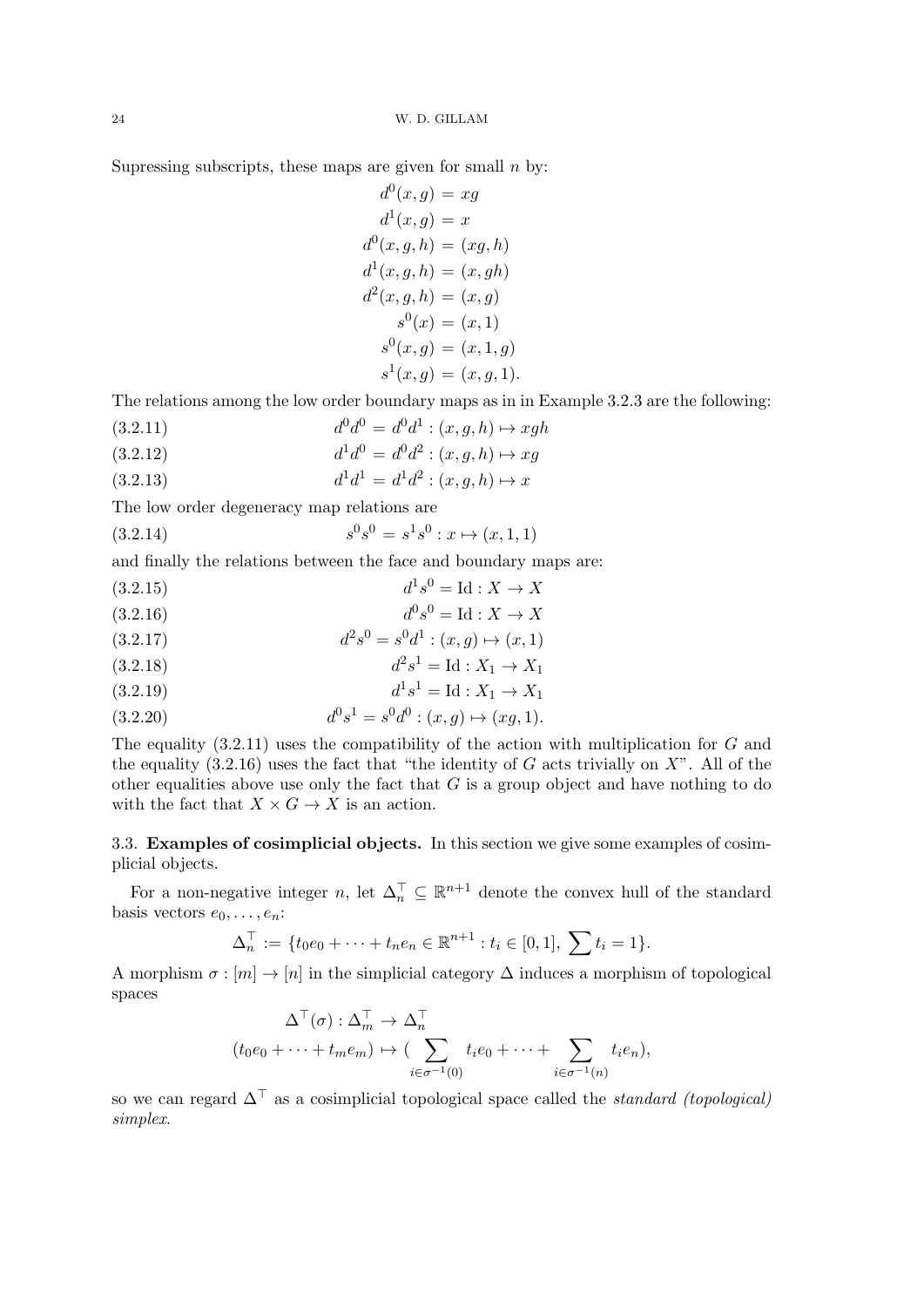The algebraic analog of the standard topological simplex is the following: For a nonnegative integer  $n$ , let  $A_n$  denote the ring

$$
A_n := \mathbb{Z}[t_0,\ldots,t_n]/\langle 1-t_0-t_1-\cdots-t_n\rangle.
$$

A  $\Delta$ -morphism  $\sigma : [m] \to [n]$  induces a ring homomorphism

$$
A(\sigma) : A_n \to A_m
$$
  

$$
t_i \mapsto \sum_{j \in \sigma^{-1}(i)} t_j,
$$

so that the  $A_n$  form a simplicial ring A, and hence the  $\Delta_n^{\text{alg}} := \text{Spec } A_n$  form a cosimplicial scheme  $\Delta^{\text{alg}}$  called the *standard (algebraic) simplex*.

3.4. Bisimplicial objects. We can also consider "simplicial simplicial objects" in a category C. We have natural isomorphisms

$$
ssC = \text{Hom}(\Delta^{\text{op}}, \text{Hom}(\Delta^{\text{op}}, C))
$$
  
= Hom( $\Delta^{\text{op}} \times \Delta^{\text{op}}, C$ ).

We will always view the category of "simplicial simplicial objects" as the category

$$
\mathbf{ssC} = \text{Hom}(\Delta^{\text{op}} \times \Delta^{\text{op}}, \mathbf{C}),
$$

which we will also call the category of *bisimplicial objects of* **C**. The diagonal inclusion

$$
\Delta^{\mathrm{op}} \to \Delta^{\mathrm{op}} \times \Delta^{\mathrm{op}}
$$

$$
[n] \mapsto ([n], [n])
$$

induces, via restriction of functors, a functor

 $\Delta$  : ssC  $\rightarrow$  sC.

For a bisimplicial object  $X \in \mathbf{ssC}$ , the simplicial object  $\Delta(X) \in \mathbf{SC}$  is called the *diagonal* of X. The diagonal construction will make an appearance in §5.8.

3.5. Truncations and (co)skeleta. For a nonnegative integer n, let  $\Delta_n$  denote the full subcategory of  $\Delta$  whose objects are [0],..., [n]. An *n*-truncated simplicial object in **C** is a functor  $\Delta_n^{\text{op}} \to \mathbf{C}$ . Let

$$
\mathbf{s}_n \mathbf{C} := \mathrm{Hom}_{\mathbf{Cat}}(\Delta^{\mathrm{op}}_n, \mathbf{C})
$$

be the category of *n*-truncated simplicial objects in **C**. The inclusion  $\Delta_n^{\text{op}} \hookrightarrow \Delta^{\text{op}}$  induces a restriction functor

$$
\mathrm{tr}_n : \mathbf{sC} \to \mathbf{s}_n \mathbf{C} X \mapsto X|_{\Delta_n^{\mathrm{op}}},
$$

which we call the *n*-truncation. For any  $m \geq n$  we have analogous functor

$$
\mathrm{tr}_n: \mathbf{s}_m \mathbf{C} \to \mathbf{s}_n \mathbf{C}.
$$

Given an *n*-truncated simplicial object  $Y \in s_nC$  and a simplicial object  $X \in sC$  (or a truncated simplicial object  $X \in s_m C$  for some  $m \geq n$ ) we say that X is a lift of Y if  $\text{tr}_n X = Y$ . We have similar notions of *lifting* morphisms of *n*-truncated simplicial objects.

Let  $\Delta^{\text{mon}}$  (resp.  $\Delta^{\text{mon}}_n$ ) denote the subcategory of  $\Delta$  (resp.  $\Delta_n$ ) with the same objects, but where a morphism  $[m] \to [k]$  is also required to be monic. Define  $\Delta^{\text{epi}}$  and  $\Delta^{\text{epi}}_n$ similarly.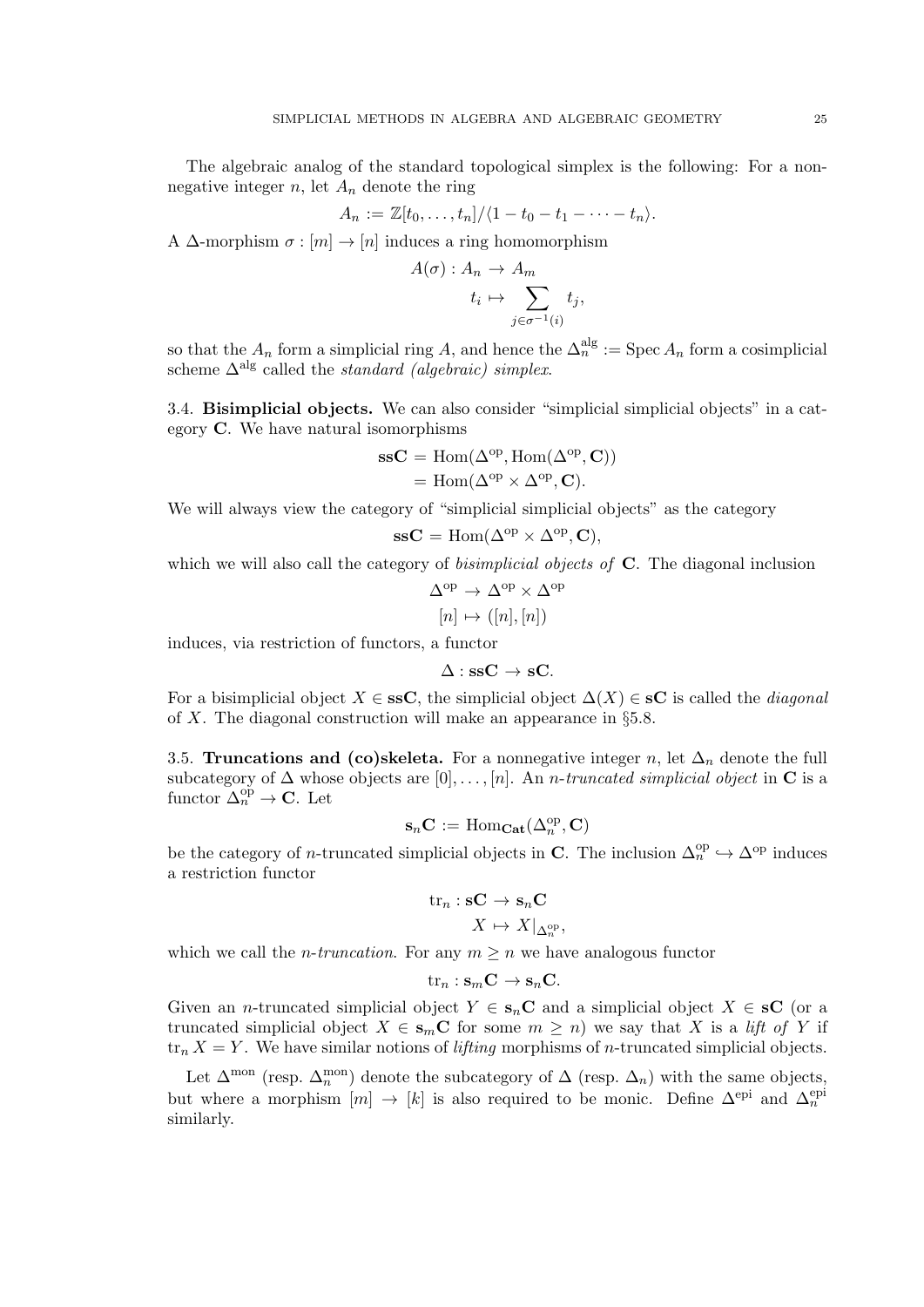Assume C has finite inverse limits. By the Kan Extension Theorem [Mac, X.3], the truncation  $\text{tr}_n : \mathbf{s} \mathbf{C} \to \mathbf{s}_n \mathbf{C}$  admits a right adjoint

$$
Cosk_n : s_nC \to sC
$$

called the  $n^{\text{th}}$  coskeleton functor, defined by

$$
(\text{Cosk}_{n} X)_{m} := \varprojlim_{\leftarrow} \{ X_{k} : ([m] \to [k]) \in [m] \downarrow \Delta_{n}^{\text{op}} \}
$$

$$
= \varprojlim_{\leftarrow} \{ X_{k} : ([k] \to [m]) \in \Delta_{n} \downarrow [m] \}
$$

$$
= \varprojlim_{\leftarrow} \{ X_{k} : ([k] \to [m]) \in \Delta_{n}^{\text{mon}} \downarrow [m] \}.
$$

The first equality is the usual "formula" for Kan extension [Mac, X.3.1]; the second is a translation of it. To be clear, we emphasize that the inverse limit is the inverse limit of the functor

$$
(\Delta_n \downarrow [m])^{\text{op}} \to \mathbf{C}
$$
  

$$
([k] \to [m]) \mapsto X_k.
$$

The third equality is by cofinality of  $\Delta_n^{\text{mon}} \downarrow [m]$  in  $\Delta_n \downarrow [m]$ : every object  $([k] \to [m])$  in  $\Delta_n \downarrow [m]$  admits a map to an object  $([l] \to [m])$  where  $[l] \to [m]$  is monic.

In particular, notice that  $X_m = (\text{Cosk}_n X)_m$  for  $m \leq n$ . Indeed, when  $m \leq n$ , Id:  $[m] \to [m]$  is the terminal object of  $\Delta_n \downarrow m$ .

The adjunction isomorphism

$$
\operatorname{Hom}_{\mathbf{s}_n\mathbf{C}}(\operatorname{tr}_n X, Y) \to \operatorname{Hom}_{\mathbf{s}\mathbf{C}}(X, \operatorname{Cosk}_n Y)
$$

takes a map  $f: \text{tr}_n X \to Y$  to the map  $X \to \text{Cosk}_n Y$  given in degree m by the map  $X_m \to (\text{Cosk}_n Y)_m$  obtained as the inverse limit of the maps

$$
f_k X(\sigma) : X_m \to Y_k
$$

over all  $\sigma : [k] \to [m]$  in  $\Delta_n \downarrow [m]$ .

For  $X \in \mathbf{S}C$ , we use the abusive notation

 $Cosk_n X := \text{Cosk}_n(\text{tr}_n X).$ 

For  $m \leq n$ , we have a natural map

$$
(3.5.1) \t\t\t \text{Cosk}_m \to \text{Cosk}_n
$$

corresponding to the natural isomorphism

$$
\operatorname{tr}_n \operatorname{Cosk}_m X = \operatorname{tr}_n X
$$

under the adjunction isomorphism

$$
\operatorname{Hom}_{\mathbf{s}\mathbf{C}}(\operatorname{Cosk}_{m} X, \operatorname{Cosk}_{n} X) = \operatorname{Hom}_{\mathbf{s}_{n}\mathbf{C}}(\operatorname{tr}_{n} \operatorname{Cosk}_{m} X, \operatorname{tr}_{n} X).
$$

Since the maps (3.5.1) are isomorphisms in degrees  $\leq n$ , we have

(3.5.2) 
$$
X = \lim_{\longleftarrow} \{ \text{Cosk}_n X : n \in \mathbb{N} \}
$$

(the inverse limit is computed degreewise).

Dually, if C has finite direct limits, then the Kan Extension Theorem implies that truncation  $tr_n$  admits a left adjoint

$$
Sk_n : s_nC \to sC
$$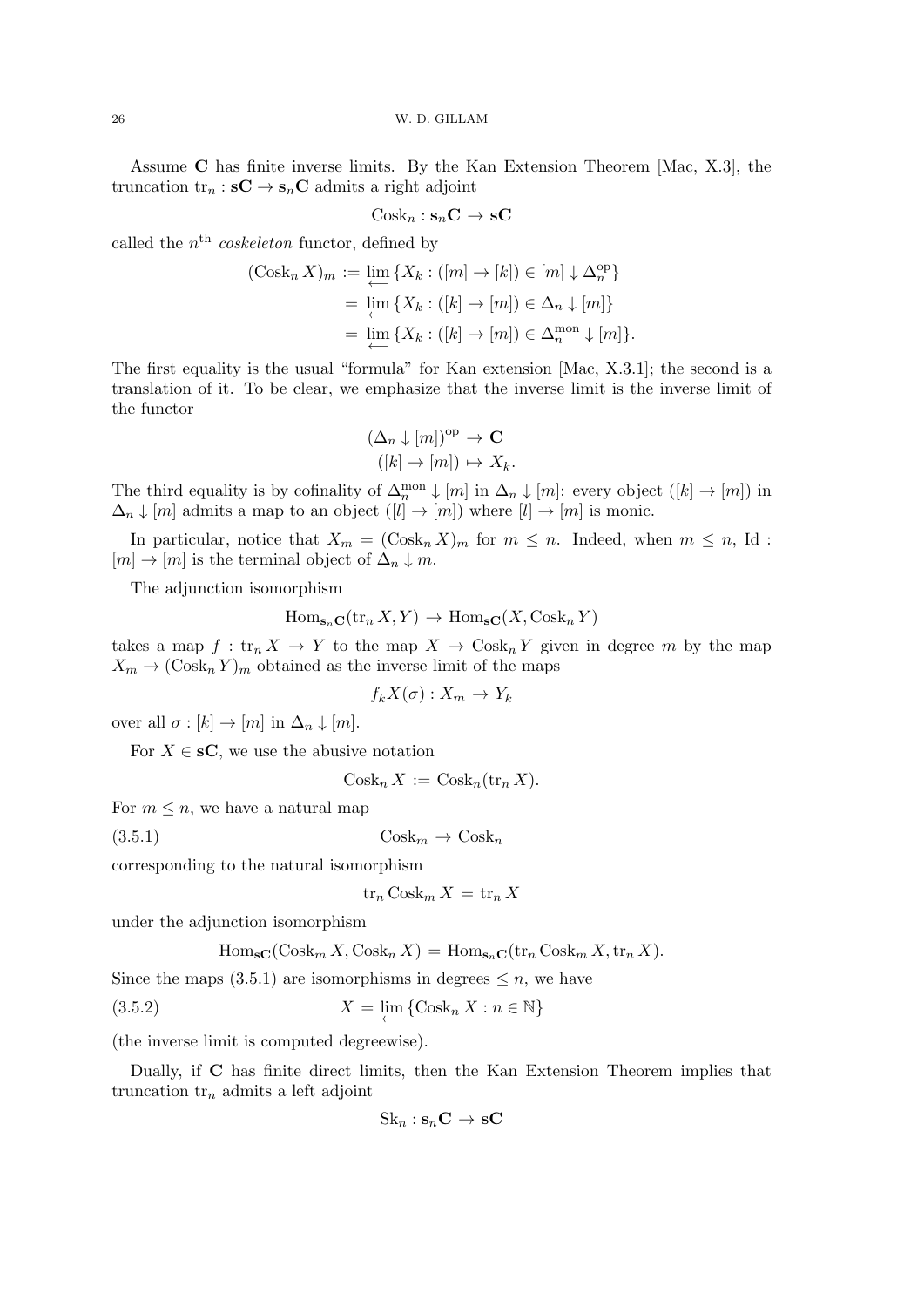called the  $n^{\text{th}}$  skeleton functor, given on  $X \in \mathbf{s}_n \mathbf{C}$  by the formula

$$
(\operatorname{Sk}_n X)_m = \varinjlim \{ X_k : ([m] \to [k]) \in [m] \downarrow \Delta_n \}
$$
  
= 
$$
\varinjlim \{ X_k : ([m] \to [k]) \in [m] \downarrow \Delta_n^{\operatorname{epi}} \}.
$$

The structure map

$$
(\operatorname{Sk}_n X)(\sigma) : (\operatorname{Sk}_n X)_m \to (\operatorname{Sk}_n X)_l
$$

induced by a  $\Delta$  morphism  $\sigma : [l] \to [m]$  is the map on direct limits induced by the following commutative diagram of functors:

$$
([m] \downarrow \Delta_n)^{\text{op}} \xrightarrow{\tau \mapsto \sigma^* \tau} ([l] \downarrow \Delta_n)^{\text{op}}
$$

$$
(\tau:[m] \to [k]) \mapsto X_k \searrow C \xrightarrow{([l] \to [k]) \mapsto X_k}
$$

As with the coskeleton functor, we use the abusive notation

$$
Sk_n X := Sk_n tr_n X
$$

for  $X \in \mathbf{sC}$ . Reasoning much as with the coskeleton functor, we see that there are natural maps

 $\operatorname{Sk}_0 X \to \operatorname{Sk}_1 X \to \cdots \to X$ 

and that

(3.5.3) 
$$
X = \lim_{n \to \infty} \{ \text{Sk}_n X : n \in \mathbb{N} \}.
$$

**Example 3.5.1.** Note that  $s_0C$  is naturally isomorphic to C, so we can regard  $Sk_0$ and Cosk<sub>0</sub> as functors  $C \rightarrow sC$ . With this understanding,  $Sk_0 X$  is the constant simplicial object and  $\text{Cosk}_0 X$  is the simplicial object with  $(\text{Cosk}_0 X)_n = X^{[n]}$  (the  $n+1$  fold product of X in C) whose boundary maps are the natural projections  $X^{[n]} \to X^{[n-1]}$  "forgetting" one coordinate" and whose degeneracy maps  $X^{[n]} \to X^{[n+1]}$  are the diagonals given by "repeating one coordinate".

3.6. Latching and matching objects. The latching and matching objects we are about to define arise naturally in many inductive constructions with simplicial objects. The matching objects also arise in the theory of fibrations of simplicial sets  $(\S, ?)$ , and hence in many other model categories where fibrations are defined in terms of an underlying simplicial set.

Fix  $k, n \in \mathbb{N}$  with  $k \leq n$  We call the categories

$$
\mathsf{L}_n^k := [n] \downarrow \Delta_k^{\mathrm{epi}}
$$

$$
\mathsf{M}_n := \Delta_k^{\mathrm{mono}} \downarrow [n]
$$

the  $(k, n)$ -latching and -matching categories, respectively. Explicitly, an object of  $\mathsf{L}_n^k$  is a surjective  $\Delta$ -morphism  $\sigma : [n] \to [m]$  with  $m \leq k$  and a morphism  $\tau$  in  $\mathsf{L}_n^k$  is a commutative triangle

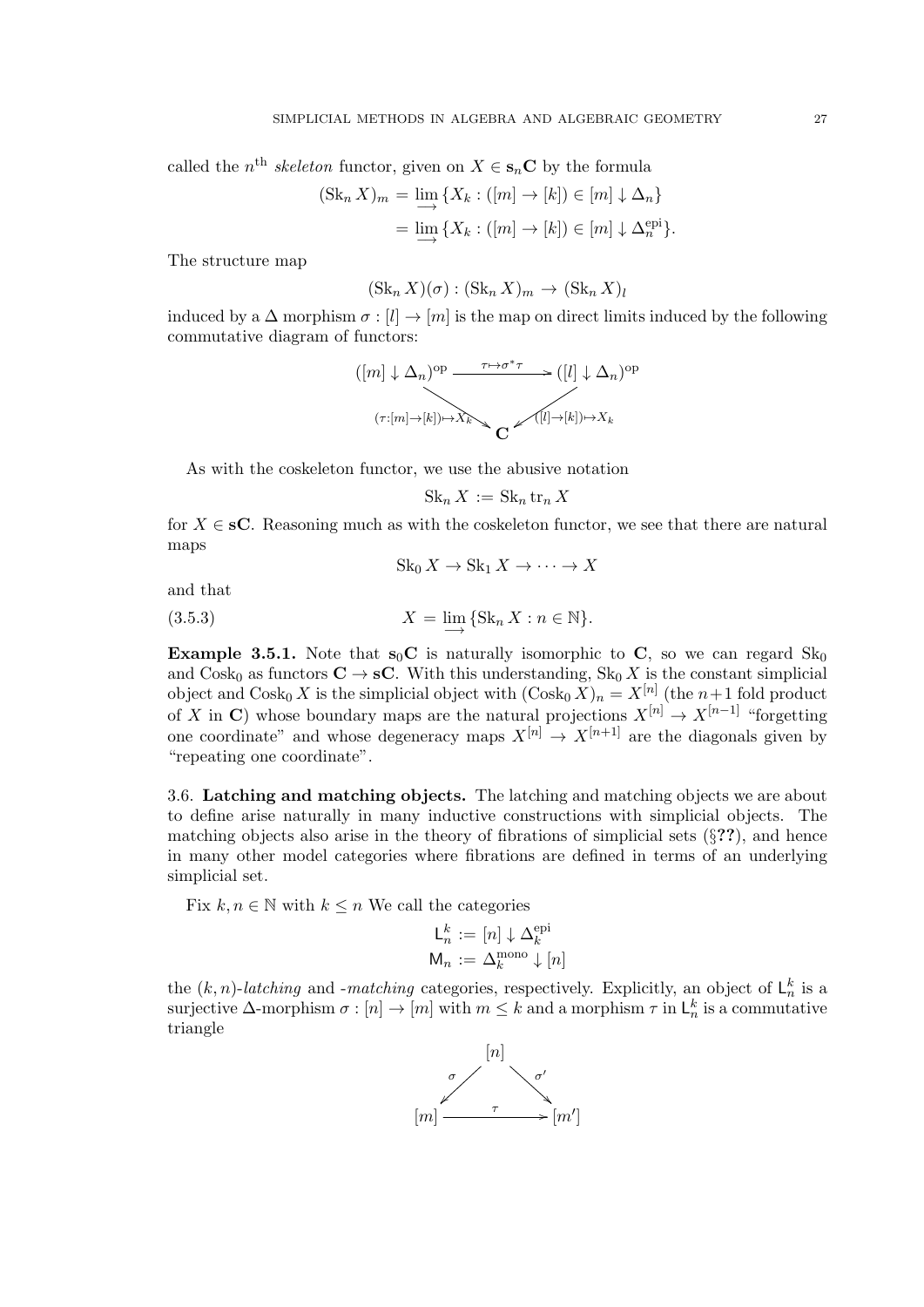of surjective  $\Delta$ -morphisms. Similarly, an object of  $\mathsf{M}_n^k$  is an injective  $\Delta$ -morphism  $\sigma$ :  $[m] \hookrightarrow [n]$  with  $m \leq k$  and a morphism  $\tau$  in  $\mathsf{M}_n^k$  is a commutative triangle



of injective  $\Delta$ -morphisms. The case where  $k = n - 1$  is especially common/useful; we will simply call

$$
L_n := L_n^{n-1}
$$

$$
M_n := M_n^{n-1}
$$

the  $n<sup>th</sup>$  latching and matching categories.

If X is a simplicial object in a category C with finite direct limits, then the  $(k, n)$ *latching object* object of  $X$  is defined by

$$
L_n^k(X) := \lim_{n \to \infty} \{ X_m : (\sigma : [n] \to [m]) \in L_n^k \}
$$

$$
= (\text{Sk}_k X)_n.
$$

Notice that  $L_n^n(X) = X_n$  (the identity  $[n] \to [n]$  is the initial object in  $L_n^n$ ) and  $L_n^0(X) = \prod_{n \ge 0} X_0$  (the category  $L_n^0$  is just the set  $\text{Hom}_{\Delta}([0], [n]) = [n]$ ). When  $k = n - 1$ , we simply  $[n]$  X<sub>0</sub> (the category  $\mathsf{L}_n^0$  is just the set  $\text{Hom}_{\Delta}([0], [n]) = [n]$ ). When  $k = n - 1$ , we simply call

$$
\mathsf{L}_n(X) := \mathsf{L}_n^{n-1}(X)
$$

the  $n^{\text{th}}$  latching object of X. Notice that  $\mathsf{L}_n^k(X)$  depends only on the restriction of X to  $\Delta_k^{\text{epi}}$ —that is, it depends only on the degeneracies of  $\text{tr}_k X$ . By restriction, we obtain natural maps

$$
\coprod_{[n]} X_0 = \mathsf{L}_n^0(X) \to \mathsf{L}_n^1(X) \to \cdots \to \mathsf{L}_n^{n-1}(X) \to \mathsf{L}_n^n(X) = X_n
$$

which one may think of as successively better approximations of  $X_n$ 

Similarly, if C has finite inverse limits, the  $(k, n)$  matching object of X is the object of C defined by

$$
M_n^k(X) := \varprojlim \{ X_m : (\sigma : [m] \to [n]) \in M_n^k \}
$$

$$
= (\operatorname{Cosk}_k X)_n.
$$

We have  $\mathsf{M}_n^k(X) = X_n$  and  $\mathsf{M}_n^0(X) = X_0^{[n]}$  $\mathsf{Q}_0^{[n]}$ . Notice that  $\mathsf{M}_n^k(X)$  depends only on the boundary maps for  $\text{tr}_k X$ . When  $k = n - 1$ , we simply call

$$
\mathsf{M}_n(X) := \mathsf{M}_n^{n-1}(X)
$$

the  $n<sup>th</sup>$  matching object of X. Restriction yields maps

$$
X_n = \mathsf{M}_n^n(X) \to \mathsf{M}_n^{n-1}(X) \to \cdots \to \mathsf{M}_n^1(X) \to \mathsf{M}_n^0(X) = X_0^{[n]}.
$$

 $\mathbf{r}$ 

In practice it isn't really so important that the limits used to define latching and matching objects actually *exist* in  $\bf{C}$  (be representable), since we really just use them as shorthand for their universal properties, so to speak. They just provide a way of packaging certain finite diagrams of C-morphisms.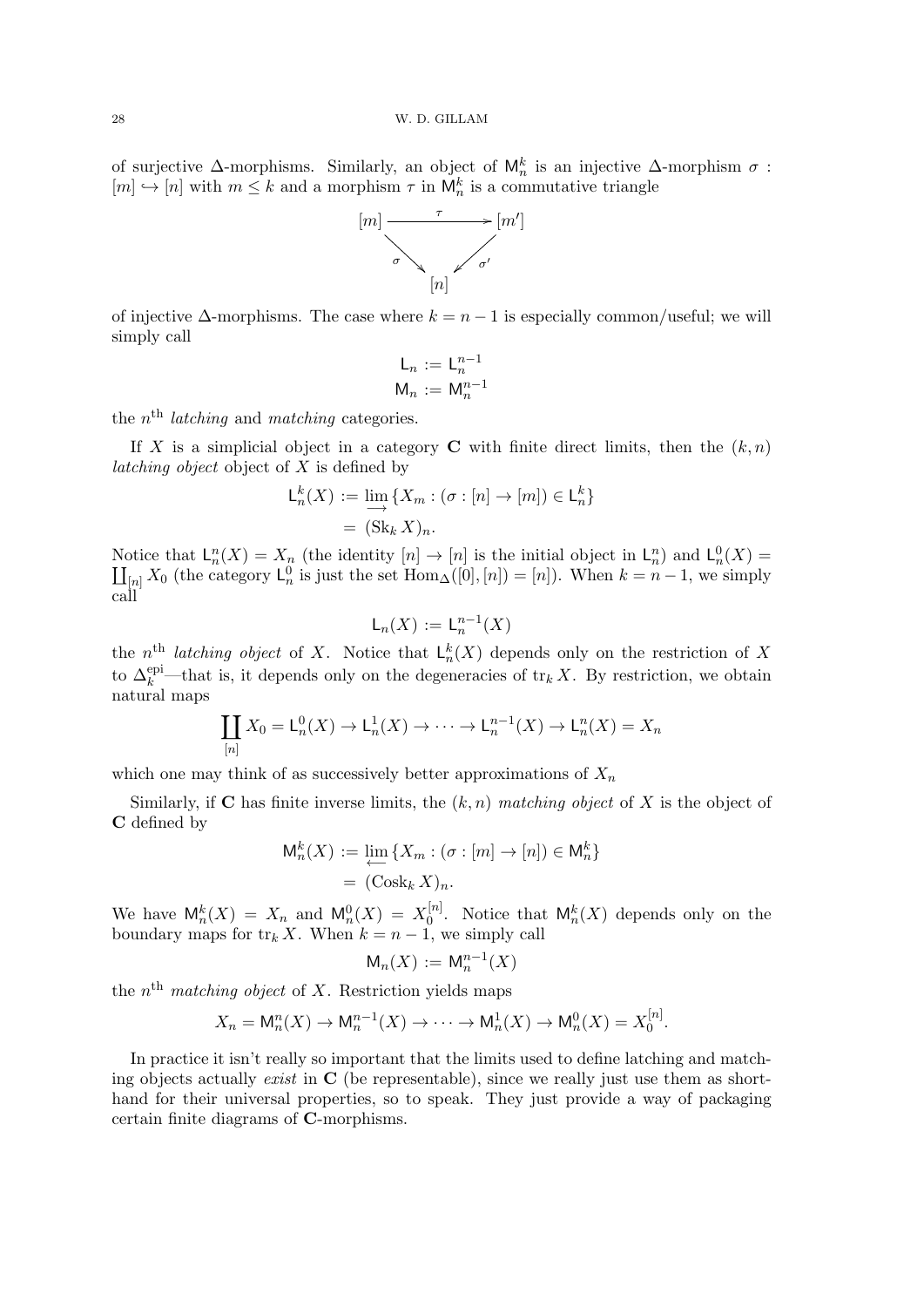The morphisms

$$
(3.6.1) \t\t\t\t L_n(X) \to X_n \to M_n(X)
$$

can often be described quite explicitly.

For example, we can use the simplicial relations (Lemma 3.2.2) to give the following explicit descriptions of the latching and matching objects associated to a simplicial set  $X$ :

(3.6.2) 
$$
L_n(X) = \left(\coprod_{i \in [n-1]} (X_{n-1})_i\right) / \sim
$$

$$
M_n(X) = \{(x_0, \dots, x_n) \in X_{n-1}^{[n]} : d_{n-1}^i x_j = d_{n-1}^{j-1} x_i \,\forall \, i < j\}.
$$

In the formula for  $\mathsf{L}_n(X)$ , the subscript i in  $(X_{n-1})$  is used to distinguish between the different copies of of  $X_{n-1}$  and  $\sim$  is the smallest equivalence relation such that  $s_i^j$  $_{n-2}^{j}(y)\in$  $(X_{n-1})_i$  is equivalent to  $s_{n-2}^i(y) \in (X_{n-1})_{j+1}$  for each  $y \in X_{n-2}$  and each  $0 \le i \le j \le n-2$ .

In terms of the formulas (3.6.2), the morphism  $\mathsf{L}_n(X) \to X_n$  in (3.6.1) is given by taking the equivalence class of  $x \in (X_{n-1})_i$  to  $s_{n-1}^i(x) \in X_n$ . The morphism  $X_n \to \mathsf{M}_n(X)$  is given by

$$
x \mapsto (d_n^0 x, \dots, d_n^n x).
$$

Notice that these maps are well-defined in light of the simplicial relations (Lemma 3.2.2).

The formulas (3.6.2) (or appropriate variations) will of course be valid in many other categories where there is some notion of "underlying set" so that, say, the set underlying a finite inverse limit is the inverse limit of the underlying sets. For example, the formula  $(3.6.2)$  for  $\mathsf{L}_n(X)$  is equally valid in simplicial groups, simplicial rings, etc. For an abelian category **A** and a simplicial object  $A \in sA$ , the object  $L_n(A)$  of **A** is given by the cokernel of an appropriate map

$$
\bigoplus_{0 \le i \le j \le n-2} (A_{j-2})_{ij} \to \bigoplus_{i \in [n-1]} (A_{n-1})_i,
$$

though in practice it is generally easier to work directly with the direct limit description.

The adjunction morphism  $\text{Sk}_n(X) \to X$  need not be injective:

**Example 3.6.1.** Consider the simplicial set X with  $X_0 = \{x\}$  and  $X_n = \{x, y\}$  for all  $n > 0$ . The map  $s_0^0 : X_0 \to X_1$  takes x to x and for any  $\Delta$ -morphism  $\sigma : [m] \to [n]$  with  $m, n \geq 1$ , the map  $X(\sigma)$  is the identity. The map  $\text{Sk}_1(X) \to X$  will not be an isomorphism in degree 2. Note that  $\text{Sk}_1(X)_2 = \text{L}_2(X)$  is the second latching object of X, and the degree two part of  $\text{Sk}_1(X) \to X$  is the natural map  $\text{L}_2(X) \to X_2$  mentioned in (3.6.1). Using the explicit description of  $\mathsf{L}_2(X)$  in (3.6.2), we see that  $\mathsf{L}_2(X) = (X_1 \coprod X_1)/\sim$ , where  $\sim$ simply identifies x in the first copy of  $X_1$  with x in the second copy of  $X_1$ . In particular,  $L_2(X)$  has three elements, while  $X_2$  only has two elements.

**Example 3.6.2.** In Example 4.1.2 we will consider, for a fixed  $N \in \mathbb{N}$ , the simplicial set  $\Delta[N]$  with

$$
\Delta[N]_n = \text{Hom}_{\Delta}([n], [N]).
$$

For a  $\Delta$ -morphism  $\sigma : [m] \to [n]$ , the structure map  $\Delta[N](\sigma) : \Delta[N]_n \to \Delta[N]_m$  is  $\sigma^*$ . Using the factorization statements in Lemma 3.2.2, one can show that

$$
\mathsf{L}_n^k(\Delta[N]) \to \Delta[N]_n
$$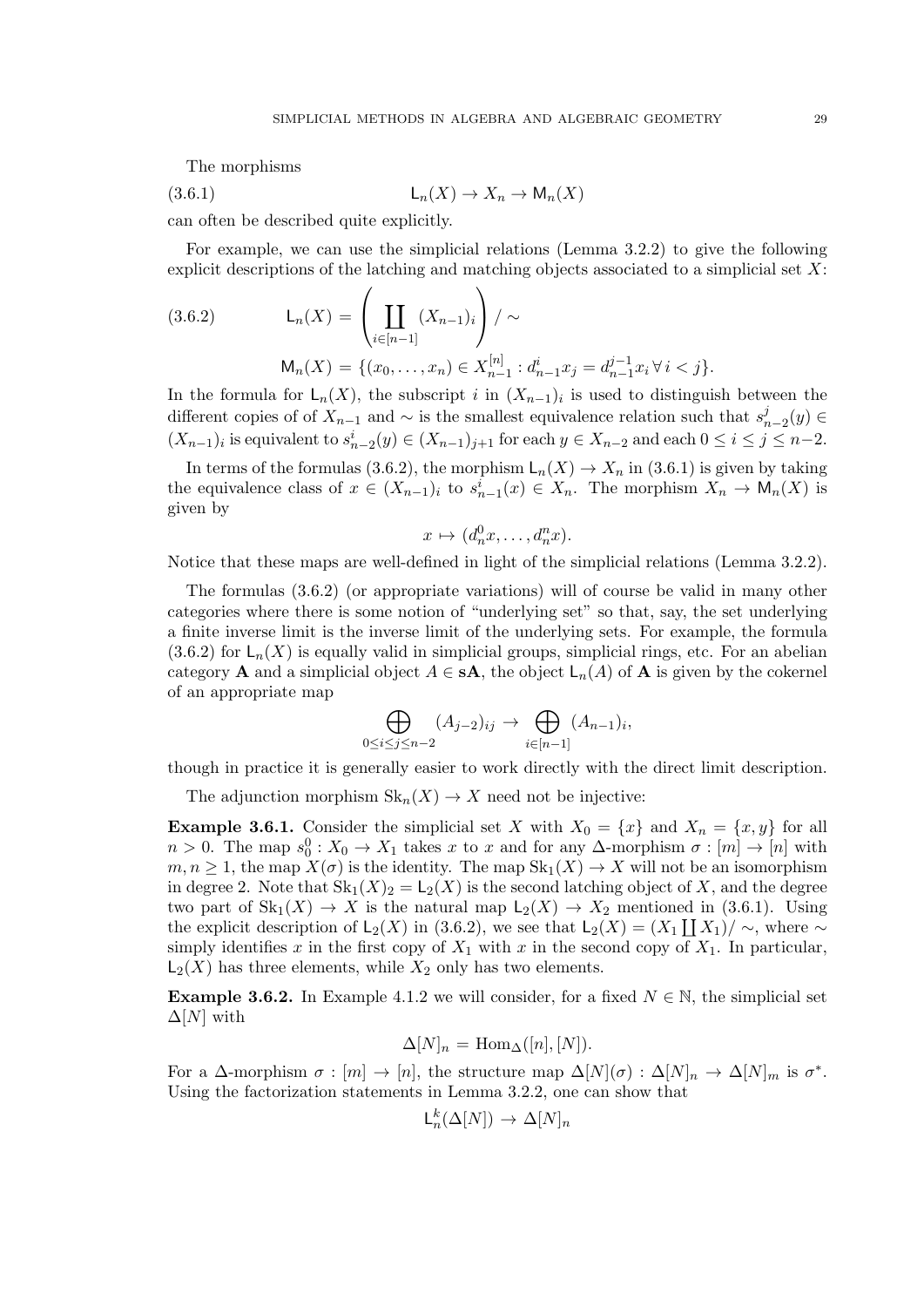is the inclusion of the subset of those  $\tau \in \Delta[N]_n = \text{Hom}_{\Delta}([n], [N])$  where  $|\text{Im }\tau| \leq k$ . Indeed,  $Sk_k \Delta[N]$  is the sub simplicial set of  $\Delta[N]$  consisting of the  $\Delta$ -morphisms to  $[N]$ with image of cardinality at most  $k$ .

3.7. Simplicial homotopy. Let  $f, g: X \to Y$  be sC morphisms. A *homotopy* h from f to g consists of a C morphism  $h(\phi) : X_n \to Y_n$ , defined for each morphism  $\phi : [n] \to [1]$  of  $\Delta$ , satisfying the conditions:

(1) For any commutative triangle



in  $\Delta$ , the square



commutes in C.

(2) For any n, if  $\phi : [n] \to [1]$  is the constant map to  $0 \in [1]$ , then  $h(\phi) = f_n$  and if  $\phi$ is the constant map to  $1 \in [1]$ , then  $h(\phi) = g_n$ .

The relation consisting of pairs

$$
(f,g) \in \text{Hom}_{\text{SC}}(C, D) \times \text{Hom}_{\text{SC}}(C, D)
$$

defined by "there is a homotopy from  $f$  to  $g$ " is not generally an equivalence relation. It is clearly reflexive, but not generally symmetric or transitive. However, if there is a homotopy h from f to g, and  $k, l : D \to E$  are sC morphisms with a homotopy h' from k to l, then there is a homotopy from  $kf$  to lg, obtained by composing h and h':

$$
(\phi : [n] \to [1]) \mapsto (h'(\phi)h(\phi) : C_n \to E_n).
$$

We let  $\sim$  be the equivalence relation generated by this relation and we say f is homotopic to g if  $f \sim g$ . In other words,  $f \sim g$  means there is a finite string of morphisms  $f =$  $f_0, f_1, \ldots, f_n = g$  such that, for every *i*, either there is a homotopy from  $f_i$  to  $f_{i+1}$  or there is a homotopy from  $f_{i+1}$  to  $f_i$ .

An sC morphism  $f: C \to D$  is a *homotopy equivalence* if there is an sC morphism  $g: D \to C$  such that  $fg \sim \text{Id}_D$  and  $gf \sim \text{Id}_C$ .

**Remark 3.7.1.** More generally, for any  $X, Y \in \mathbf{SC}$ , there is a naturally associated simplicial set  $\underline{Hom}(X, Y)$  with  $\underline{Hom}(X_{\bullet}, Y_{\bullet})_n$  given by the set of functions h assigning to every  $\Delta$ -morphism  $\sigma : [m] \to [n],$  a morphism  $h(\sigma) : X_m \to Y_m$  in such a way that for any commutative triangle

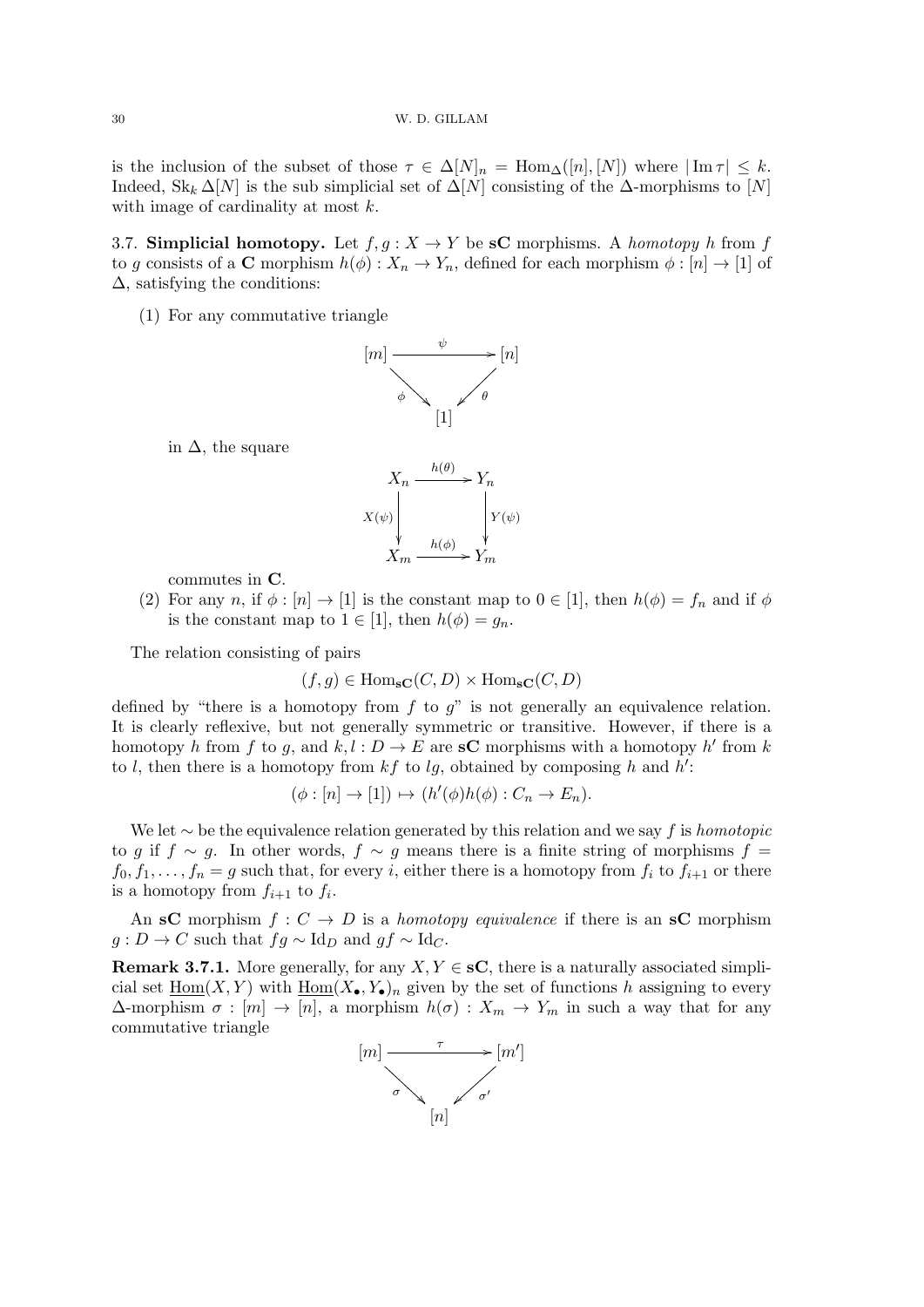in  $\Delta$  (i.e. any morphism in  $\Delta/[n]$ ), the square

$$
X_{m'} \xrightarrow{h(\sigma')} Y_{m'}
$$
  

$$
X(\tau) \downarrow \qquad \qquad \downarrow Y(\tau)
$$
  

$$
X_m \xrightarrow{h(\sigma)} Y_m
$$

commutes in C. For a map  $\phi : [n] \to [n']$  the simplicial set structure map

$$
\underline{\mathrm{Hom}}(X,Y)(\phi) : \underline{\mathrm{Hom}}(X,Y)_{n'} \to \underline{\mathrm{Hom}}(X,Y)_n
$$

is defined by taking  $h \in \underline{\text{Hom}}(X, Y)_{n'}$  to the function  $\phi^* h \in \underline{\text{Hom}}(X, Y)_n$  assigning  $h(\phi\psi)$ :  $X_m \to Y_m$  to a  $\Delta$ -morphism  $\psi : [m] \to [n']$ .

Notice that  $\Delta/[0] = \Delta$  and  $\underline{\text{Hom}}(X, Y)_0 = \text{Hom}_{\text{SC}}(X, Y)$  (a moment's thought shows that the commutativity condition above amounts to the assertion that  $h_n := h([n] \to [0])$ is a natural transformation).

In this language, a homotopy from f to g is an element of  $\underline{Hom}(X, Y)_1$  mapping to

$$
f, g \in \underline{\text{Hom}}(X, Y)_0 = \text{Hom}_{\text{SC}}(X, Y)
$$

under the maps

$$
\underline{\mathrm{Hom}}(X,Y)_1 \rightrightarrows \underline{\mathrm{Hom}}(X,Y)_0
$$

induced by the two injective  $\Delta$  morphisms  $[0] \Rightarrow [1]$ . We will revisit this again in §?? for simplicial sets, where it is a little more concrete.

Remark 3.7.2. Sometimes one encounters the following definition of a homotopy from f to g: There are morphisms  $h_n^i: X_n \to Y_{n+1}$ , for  $i = 0, \ldots, n$ , satisfying the following conditions:

(1) 
$$
d_{n+1}^0 h_n^0 = f_n
$$
 and  $d_{n+1}^{n+1} h_n^n = g_n$   
\n(2)  $d_{n+1}^i h_n^j = \begin{cases} h_{n+1}^{j-1} d_n^i & i < j \\ d_{n+1}^i h_n^{i-1} & i = j \neq 0 \\ h_{n+1}^j d_n^{i-1} & i > j + 1 \end{cases}$   
\n(3)  $s_{n+1}^i h_n^j = \begin{cases} h_{n+1}^{j+1} s_n^i & i \leq j \\ h_{n+1}^{j+1} s_n^{i-1} & i > j \end{cases}$ 

To see the equivalence of the two definitions, observe that the maps  $[n] \rightarrow [1]$  in  $\Delta$  are the unique maps  $\alpha_i^n$   $(i = 0, \ldots, n + 1)$  with  $\alpha_i^{-1}(0) = \{0, \ldots, i - 1\}$ . To go from the first definition of homotopy to the second, set

$$
h_n^i := u_{\alpha_i^{n+1}} s_n^i : X_n \to Y_{n+1} \quad i = 0, \dots, n.
$$

To go from the second definition to the first, set

$$
u_{\alpha_i^n} := d_{n+1}^i h_n^i : X_n \to Y_n \quad i = 0, \dots, n+1.
$$

One can check by drawing diagrams that the two sets of conditions are exchanged.

Once we have a notion of (simplicial) homotopy, we can define many of the usual homotopy notions from topology. For example, if  $i : X \to Y$  is an sC morphism with a retract  $r: Y \to X$ , then we say that r is a *deformation retract* of i iff there is a homotopy from Id :  $Y \to Y$  to  $ir : Y \to Y$  restricting to the identity on X.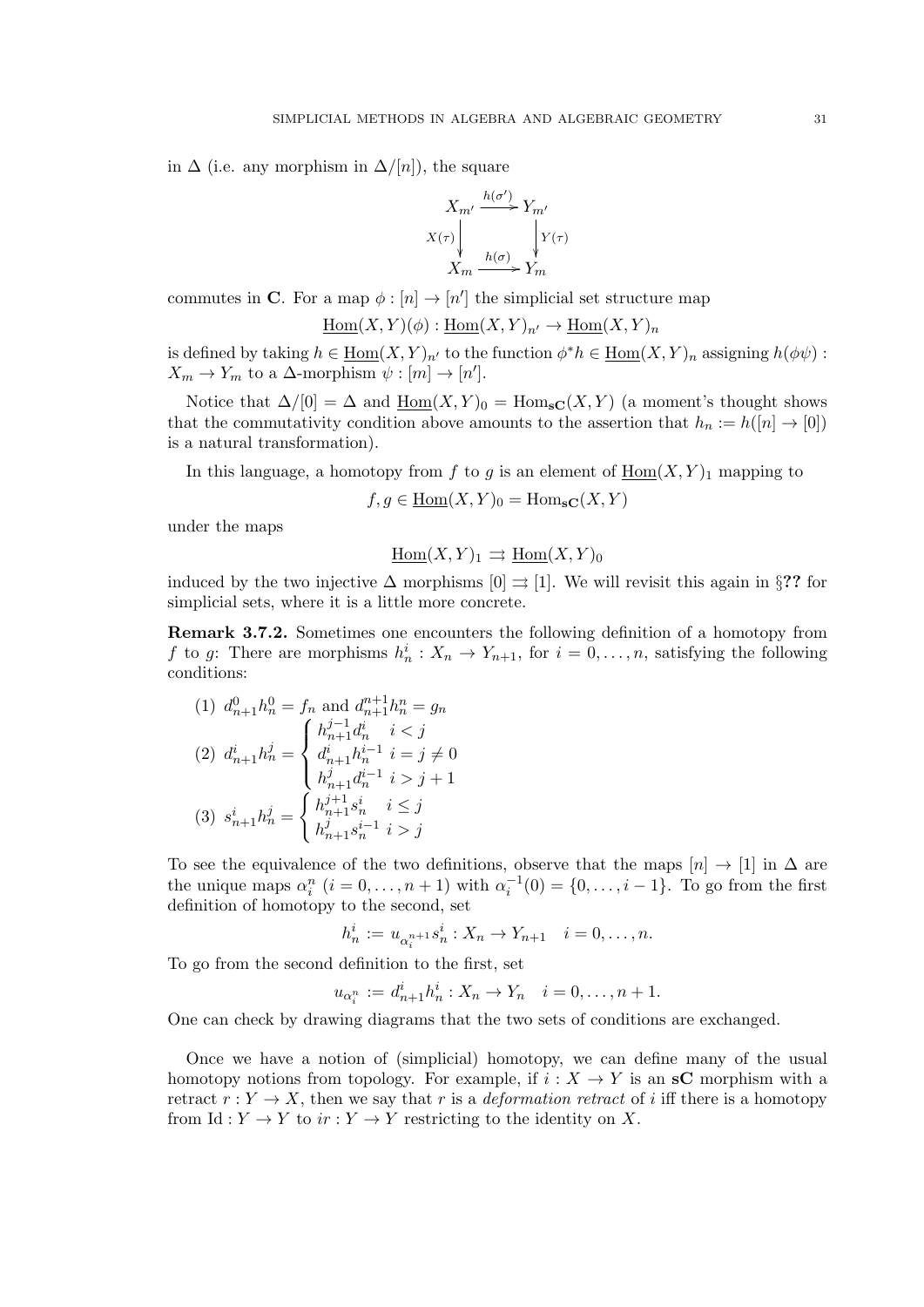The following example of a simplicial homotopy arises "in nature" and is useful in topology.

**Lemma 3.7.3.** Suppose C has products and  $X \in \mathbb{C}$  is such that the unique map  $f : X \to \mathbb{1}$ to the terminal object (empty product) admits section s (i.e. there is some map  $1 \rightarrow X$ ). Then

$$
\operatorname{Cosk}_0 f : \operatorname{Cosk}_0 X \to \mathbf{1}
$$

is a homotopy equivalence in  $\mathbf{s}C$  with homotopy inverse

$$
\operatorname{Cosk}_0 s: \mathbf{1} \to \operatorname{Cosk}_0 X.
$$

*Proof.* Certainly  $(\text{Cosk}_0 f)(\text{Cosk}_0 s) = \text{Cosk}_0 (fs)$  is the identity of  $\text{Cosk}_0 1 = 1$  because Cosk<sub>0</sub> is a functor and  $fs = Id_1$  by definition of "section". We need to show that

$$
F := (\operatorname{Cosk}_0 s)(\operatorname{Cosk}_0 f) = \operatorname{Cosk}_0 (sf)
$$

is homotopic to the identity of  $\cos k_0 X$ . The map F is given by

$$
F_n: X^{n+1} \to X^{n+1}
$$
  

$$
(x_0, \ldots, x_n) \mapsto (sf(x_0), \ldots, sf(x_n)).
$$

We define a homotopy to the identity by associating to  $\phi : [n] \rightarrow [1]$  the "straight line" homotopy" map

$$
h(\phi) : X^{n+1} \to X^{n+1}
$$

$$
h(\phi)(x_0, \dots, x_n)_i := \begin{cases} sf(x_i), & \phi(i) = 0 \\ x_i, & \phi(i) = 1. \end{cases}
$$

When  $\phi$  is the constant map onto  $0 \in [1]$ , obviously  $h(\phi) = F_n$  and when  $\phi$  is the constant map to  $1 \in [1]$  obviously  $h(\phi)$  is the identity. To finish the proof that h is the desired homotopy, we must show that, for any commutative square



in  $\Delta$ , the square



commutes in C.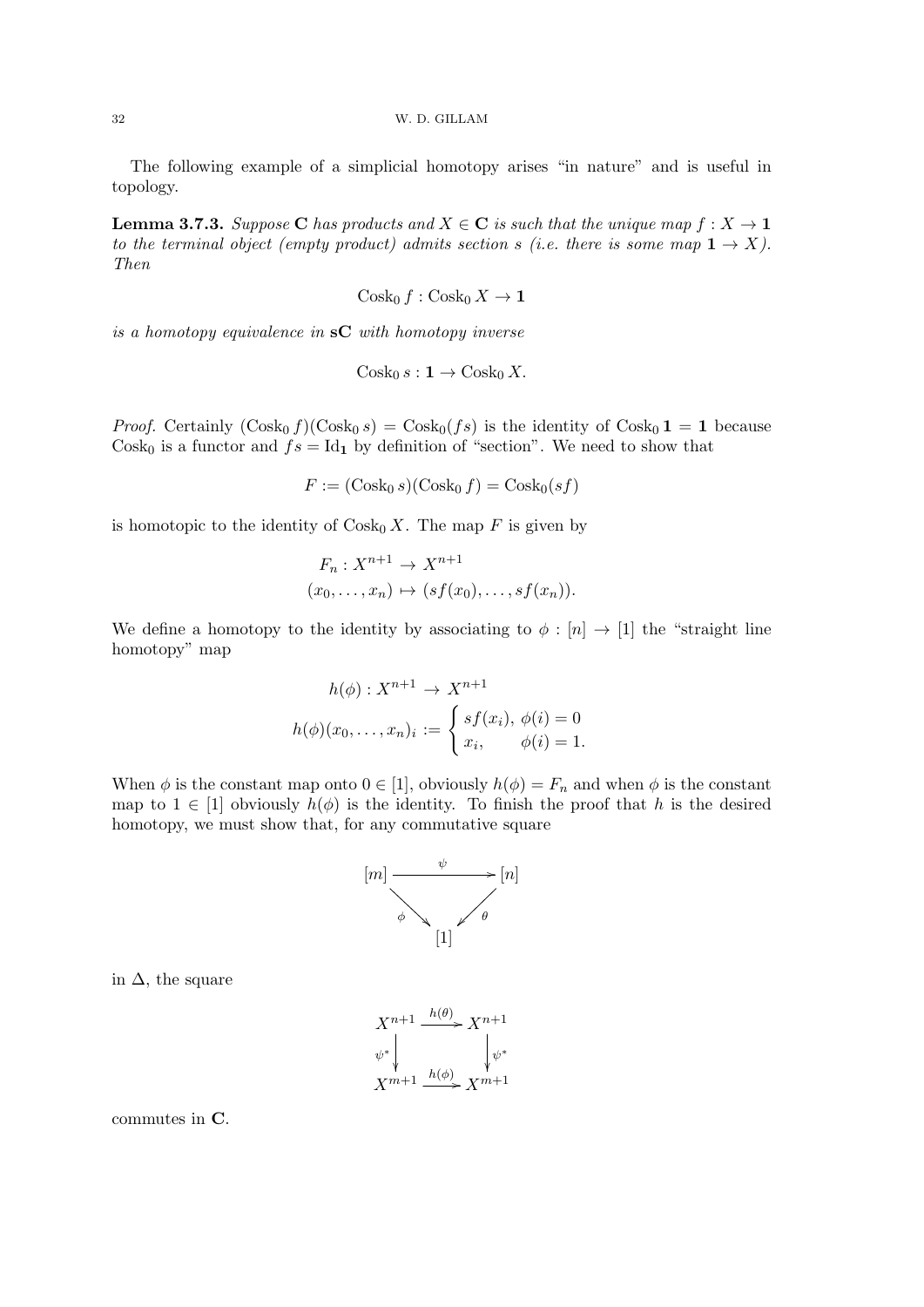Here  $\psi^*$  is short for  $(\text{Cosk}_0 X)(\psi)$ . It is given by  $\psi^*(x_0,\ldots,x_n)_i = x_{\psi(i)}$ . The commutativity we want is now a simple computation:

$$
(\psi^* h(\theta))(x_0, \dots, x_n)_i = \begin{cases} sf(x_{\psi(i)}), \ \theta(\psi(i)) = 0 \\ x_{\psi(i)}, \quad \theta(\psi(i)) = 1 \end{cases}
$$

$$
= \begin{cases} sf(x_{\psi(i)}), \ \phi(i) = 0 \\ x_{\psi(i)}, \quad \phi(i) = 1 \end{cases}
$$

$$
= \begin{cases} sf(\psi^*(x_0, \dots, x_n))_i, \ \phi(i) = 0 \\ \psi^*(x_0, \dots, x_n)_i, \quad \phi(i) = 1 \\ \phi^*(x_0, \dots, x_n)_i. \end{cases}
$$

 $\Box$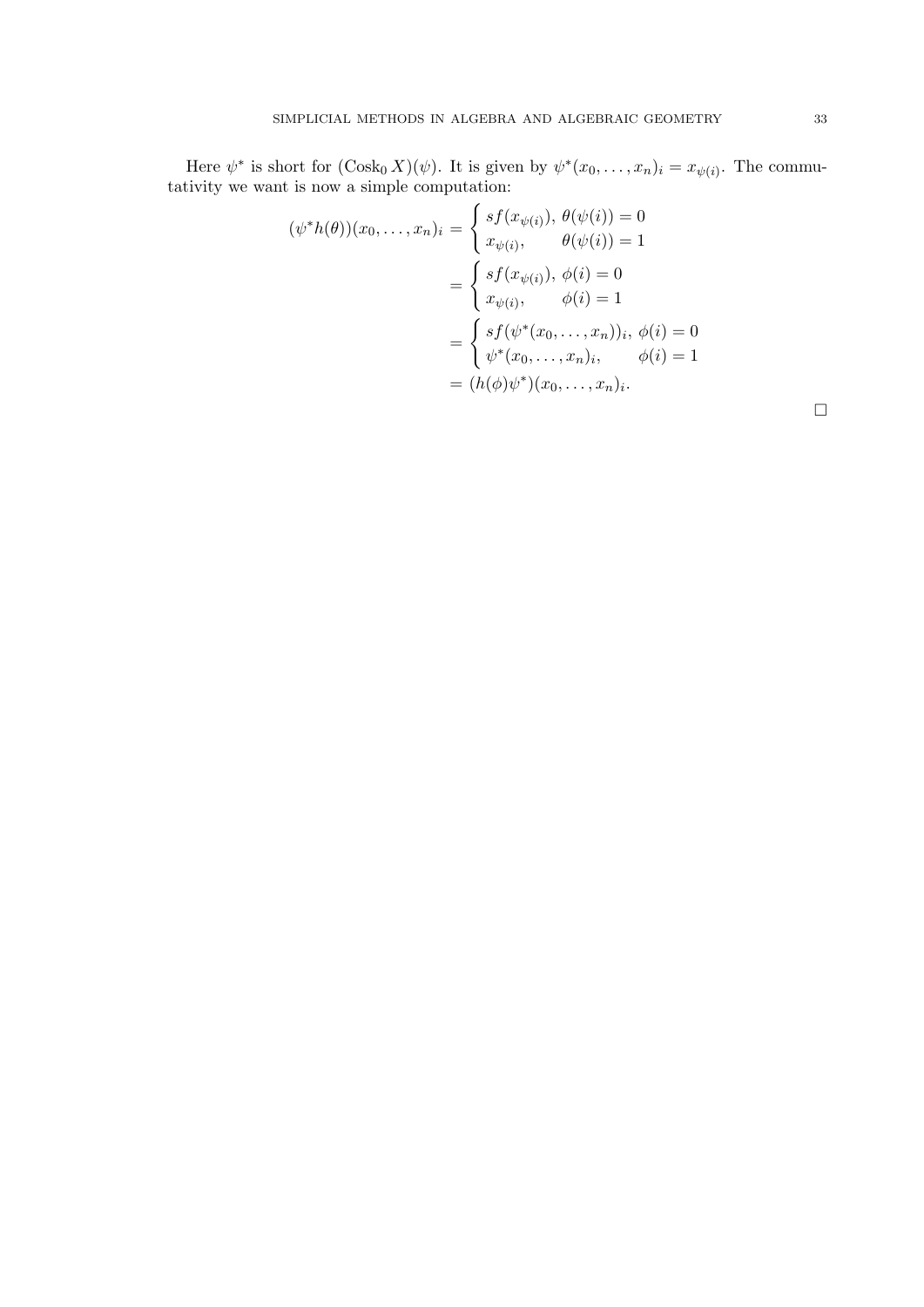### 4. Simplicial sets

In this section we study the category sSets of simplicial sets. Much of the theory of simplicial objects in an arbitrary category is based on the theory of simplicial sets.

For a simplicial set X, we refer to the elements of  $X_n$  as simplicies of X of dimension n. Fix a simplex  $x \in X_n$ . For any injective  $\Delta$  morphism  $\sigma : [k] \to [n]$ , the simplex  $X(\sigma)(x) \in X_k$  is called a *face* of x. For any surjective  $\Delta$  morphism  $\sigma : [k] \to [n]$ , the simplex  $X(\sigma)(x) \in X_k$  is called a *degeneracy* of x. Recall that the degeneracy map  $X(\sigma)$ corresponding to a  $\Delta$  surjection  $\sigma$  always has a retract, so in particular it is injective. The simplex x is called non-degenerate if it is a degeneracy only of itself. It is easy to see that any simplex  $x \in X_m$  is a degeneracy of a unique non-degenerate simplex y: just choose l minimal such that there is a  $\Delta$  surjection  $\sigma : [m] \to [l]$  and a  $y \in X_l$  with  $X(\sigma)(y) = x$ .

4.1. Examples. Here we mention several examples of simplicial sets. The n-simplex of Example 4.1.2 and its cousins in the examples that follow will be used throughout our study of simplicial sets.

Example 4.1.1. (Simplicial complexes) An easy way to describe simplicial sets is in terms of the simplicial complexes one may be familiar with from topology (c.f. [Hat], for example). Recall that a *simplicial complex* consists of a set  $X$  of finite sets such that for any  $A \in X$  and any  $B \subseteq A$ , we have  $B \in X$ . Any element of any set belonging to X is called a vertex of  $X$ . An ordered simplicial set is a simplicial set  $X$  together with a total ordering of the set of vertices of X.

Given an ordered simplicial complex X, we define a simplicial set  $X^{ss} \in \mathbf{sSets}$  by letting  $X_n^{\text{ss}}$  be the set of nondecreasing sequences  $(x_0, \ldots, x_n)$  of vertices, such that  $\{x_0, \ldots, x_n\} \in$ X. Note that there may be repeats in the sequence. For a  $\Delta$ -morphism  $\sigma : [m] \to [n]$ , we define

$$
X^{\rm ss}(\sigma) : X^{\rm ss}_n \to X^{\rm ss}_m
$$
  

$$
(x_0, \ldots, x_n) \mapsto (x_{\sigma(0)}, \ldots, x_{\sigma(m)}).
$$

This is well-defined because  $\sigma$  is non-decreasing and because X is closed under passage to subsets. The *nondegenerate* n simplices of  $X^{\text{ss}}$  are the strictly increasing sequences  $(x_0, \ldots, x_n)$ ; such simplices are in bijective correspondence with the sets in X of cardinality  $n+1$ .

**Example 4.1.2.** (Standard simplices) For each  $n \in \mathbb{N}$  we have the *n*-simplex  $\Delta[n] \in$ sSets defined by setting

$$
\Delta[n]_m := \{ (i_0, \ldots, i_m) : 0 \le i_0 \le \cdots \le i_m \le n \}.
$$

The boundary maps for  $\Delta[n]$  are given by

$$
d_m^j : \Delta[n]_m \to \Delta[n]_{m-1}
$$
  

$$
(i_0, \dots, i_m) \mapsto (i_0, \dots, i_{j-1}, i_{j+1}, \dots, i_m)
$$

and the basic degeneracy maps for  $\Delta[n]$  are given by

$$
s_m^j : \Delta[n]_m \to \Delta[n]_{m+1}
$$
  

$$
(i_0, \ldots, i_m) \mapsto (i_0, \ldots, i_{j-1}, i_j, i_j, i_{j+1}, \ldots, i_m).
$$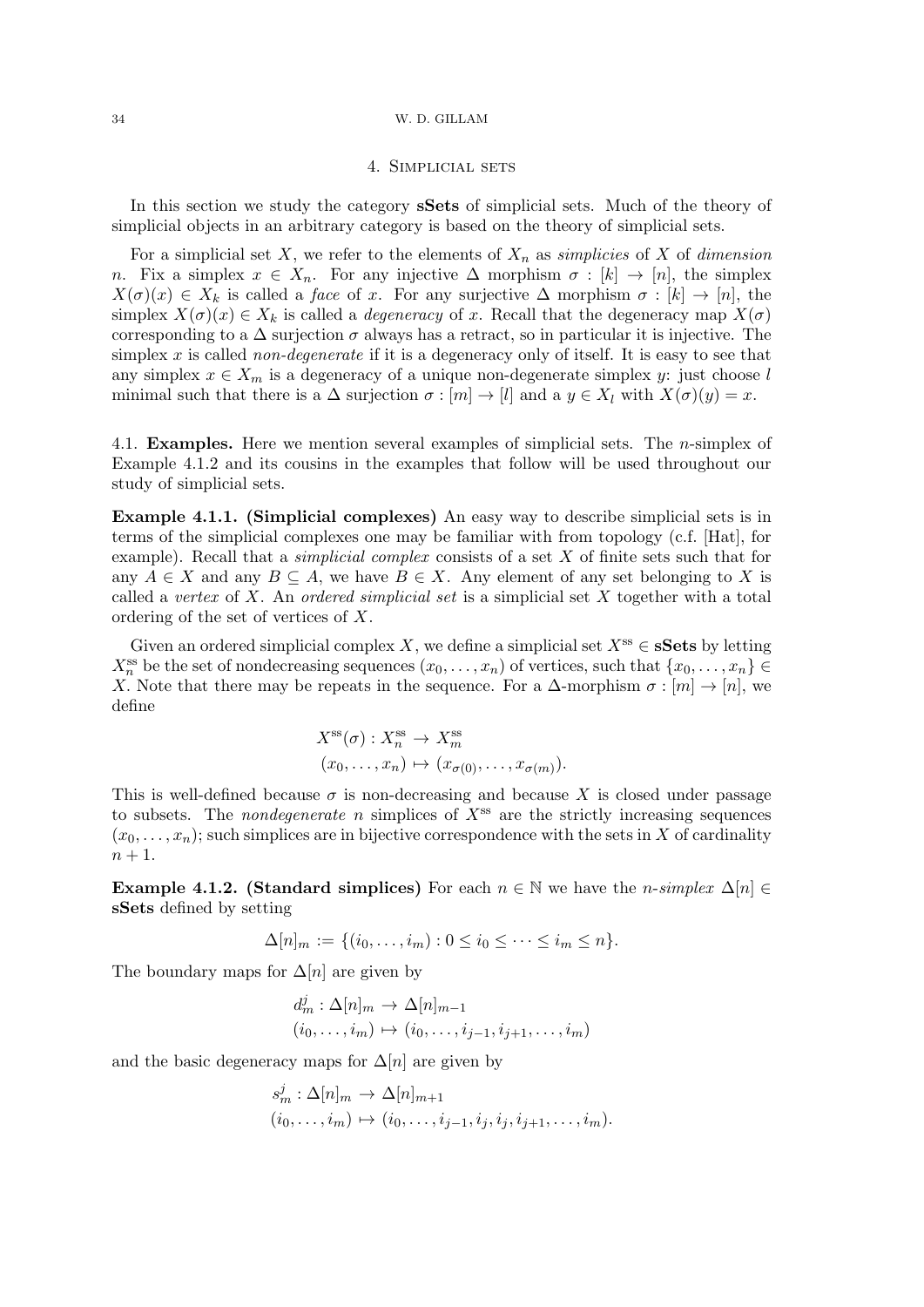It is easy to check that for any  $X \in \mathbf{sSets}$ , the map

Hom<sub>sSets</sub>
$$
(\Delta[n], X) \mapsto X_n
$$
  
 $f \mapsto f_n((0, 1, ..., n))$ 

is bijective.

In the language of Example 4.1.1, the n-simplex  $\Delta[n]$  is the simplicial set associated to the ordered simplicial complex X consisting of all subsets of  $[n]$ , with the obvious ordering on  $X^0 = [n]$ .

Notice that a sequence  $(i_0, \ldots, i_m) \in \Delta[n]_m$  may be viewed as a  $\Delta$  morphism

$$
[m] \to [n]
$$

$$
j \mapsto i_j.
$$

Indeed, we could *alternatively define*  $\Delta[n]$  by setting

$$
\Delta[n]_m := \operatorname{Hom}_{\Delta}([m], [n]).
$$

For a  $\Delta$ -morphism  $\sigma : [m] \to [m']$ , we can define the corresponding structure map for  $\Delta[n]$ by the formula

$$
\Delta[n](\sigma) : \text{Hom}_{\Delta}([m'], [m]) \to \text{Hom}_{\Delta}([m], [n])
$$

$$
f \mapsto f\sigma.
$$

It is clear from this description that a  $\Delta$ -morphism  $\sigma : [m] \to [n]$  gives rise to map of simplicial sets  $\Delta[\sigma] : \Delta[m] \to \Delta[n]$  in a functorial manner, so that  $\Delta[\bullet]$  forms a cosimplicial simplicial set, called the standard cosimplicial simplicial set.

It is worth emphasizing that the formula

(4.1.1) 
$$
\text{Hom}_{\textbf{sSets}}(\Delta[m], \Delta[n]) = \Delta[n]_m
$$

$$
= \text{Hom}_{\Delta}([m], [n])
$$

shows that the standard cosimplicial simplicial set

$$
\Delta[\bullet]:\Delta\to\mathbf{sSets}
$$

is a fully faithful functor, so that we can regard the simplicial category  $\Delta$  as a full subcategory of sSets via the standard cosimplicial simplicial set.

One sees immediately from the description of maps out of  $\Delta[n]$  that the functor

$$
\begin{aligned} \textbf{Sets} &\rightarrow \textbf{sSets} \\ X &\mapsto \coprod_X \Delta[n] \end{aligned}
$$

is left adjoint to the forgetful functor

$$
\begin{aligned} \mathbf{sSets} &\to \mathbf{Sets} \\ Y &\mapsto Y_n. \end{aligned}
$$

That is, we have

(4.1.2) 
$$
\operatorname{Hom}_{\mathbf{sSets}}(\coprod_{W} \Delta[n], X) = \operatorname{Hom}_{\mathbf{Sets}}(W, X_n).
$$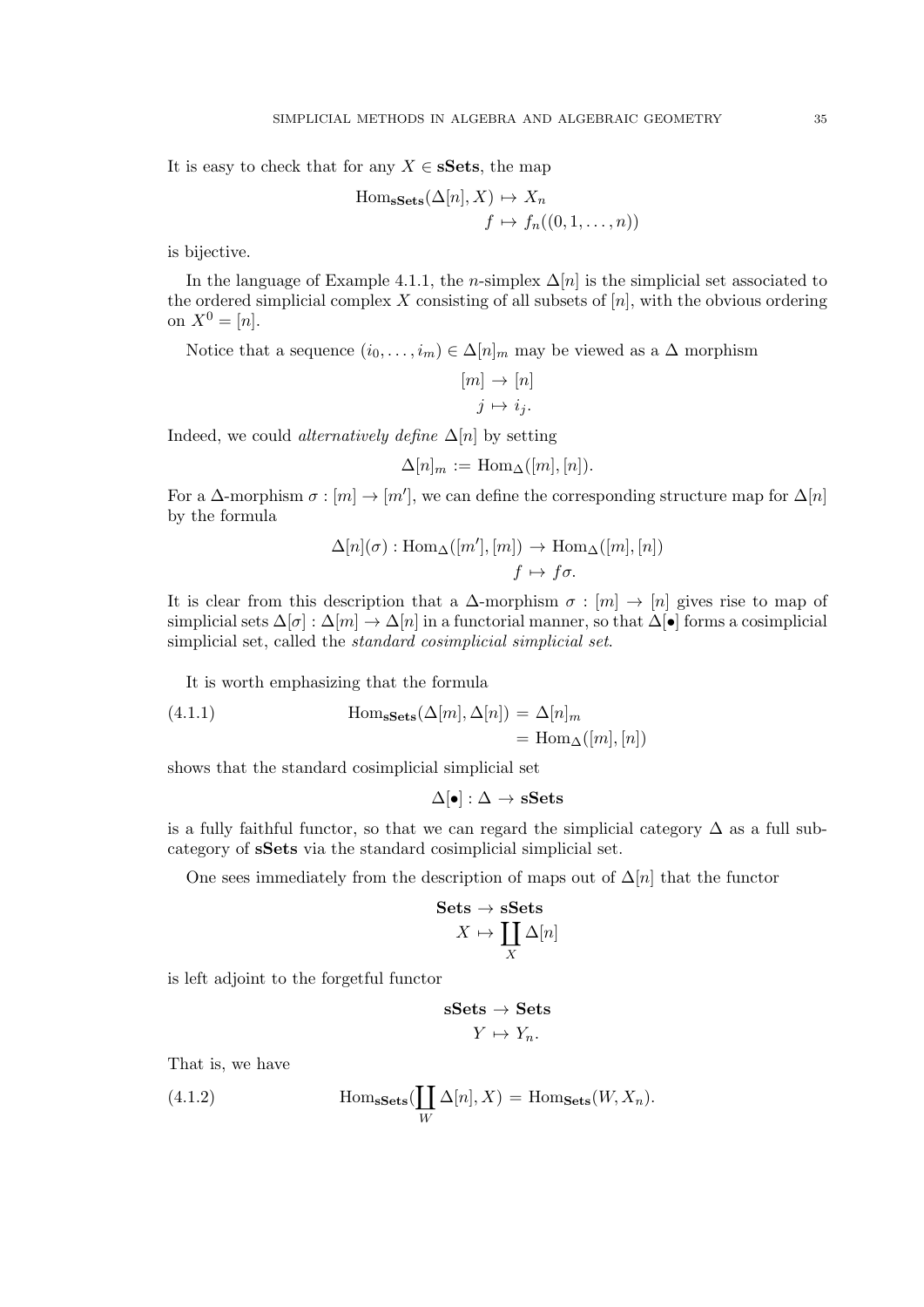Example 4.1.3. (Boundary of the *n*-simplex) For each  $n \in \mathbb{N}$  we also have the boundary  $\partial \Delta[n]$  of  $\Delta[n]$ , which is the sub-simplicial set of  $\Delta[n]$  generated by

 $(1, 2, \ldots, n), (0, 2, \ldots, n), \ldots, (0, 1, \ldots, n-1) \in \Delta[n]_{n-1}.$ 

Denote the natural inclusion by  $i_n : \partial \Delta[n] \hookrightarrow \Delta[n]$ . The map

Hom<sub>sSets</sub>
$$
(\partial \Delta[n], X)
$$
  $\rightarrow$  Hom<sub>Sets</sub> $([n], X_{n-1})$   
 $f \mapsto (i \mapsto f_{n-1}(0, \dots, i-1, i+1, \dots, n))$ 

induced by  $i_n$  is a bijection onto the set of  $f \in Hom_{Sets}([n], X_{n-1})$  satisfying

$$
d_{n-1}^i f(j) = d_{n-1}^{j-1} f(i) \text{ for all } 0 \le i < j \le n.
$$

This set is nothing but the  $n<sup>th</sup>$  matching object  $\mathsf{M}_n(X)$  (§3.6) of X, so we have a bijection

$$
\mathrm{Hom}_{\mathbf{sSets}}(\partial \Delta[n], X) = \mathsf{M}_n(X)
$$

natural in X.

In terms of the alternative definition of  $\Delta[n]$ ,  $\partial \Delta[n]$  can be viewed as the subobject where

$$
(\partial \Delta[n])_m \subseteq (\Delta[n])_m = \text{Hom}_{\Delta}([m], [n])
$$

is the subset consisting of  $\Delta$ -morphisms  $\sigma : [m] \to [n]$  which are not surjective.

In the language of Example 4.1.1,  $\partial \Delta[n]$  is the simplicial set associated to the ordered simplicial complex X consisting of all *proper* subsets of  $[n]$ , with the obvious ordering on  $X^0 = [n].$ 

**Example 4.1.4. (Horns)** For each  $n \in \mathbb{N}$  and each  $k \in [n]$ , the k-horn  $\Lambda^k[n]$  is the sub-simplicial set of  $\partial \Delta[n]$  generated by the  $n-1$  simplices

$$
(1,2,\ldots,n),\ldots,(0,\ldots,k-2,k,\ldots,n),(0,\ldots,k,k+2,\ldots,n),(0,1,\ldots,n-1).
$$

The map

Hom<sub>sSets</sub>
$$
(\Lambda^k[n], X)
$$
  $\to$  Hom<sub>Sets</sub> $([n], X_{n-1})$   
 $f \mapsto (i \mapsto f_{n-1}(0, \ldots, i-1, i+1, \ldots, n))$ 

is a bijection onto the set of  $f \in Hom_{\mathbf{Sets}}([n] \setminus \{k\}, X_{n-1})$  satisfying j−1

$$
d_{n-1}^i f(j) = d_{n-1}^{j-1} f(i) \text{ for all } 0 \le i < j \le n, \ i, j \ne k.
$$

Denote the natural inclusion by  $i_n^k : \Lambda^k[n] \hookrightarrow \Delta[n]$ .

In terms of the alternative description of  $\Delta[n]$  in Example 4.1.2, the subobject  $\Lambda^k[n]$ can be viewed as the subobject where

$$
(\Lambda^k[n])_m \subseteq (\Delta[n])_m = \text{Hom}_{\Delta}([m],[n])
$$

is the subset consisting of  $\Delta$ -morphisms  $\sigma : [m] \to [n]$  where  $k \notin \text{Im}(\sigma)$ .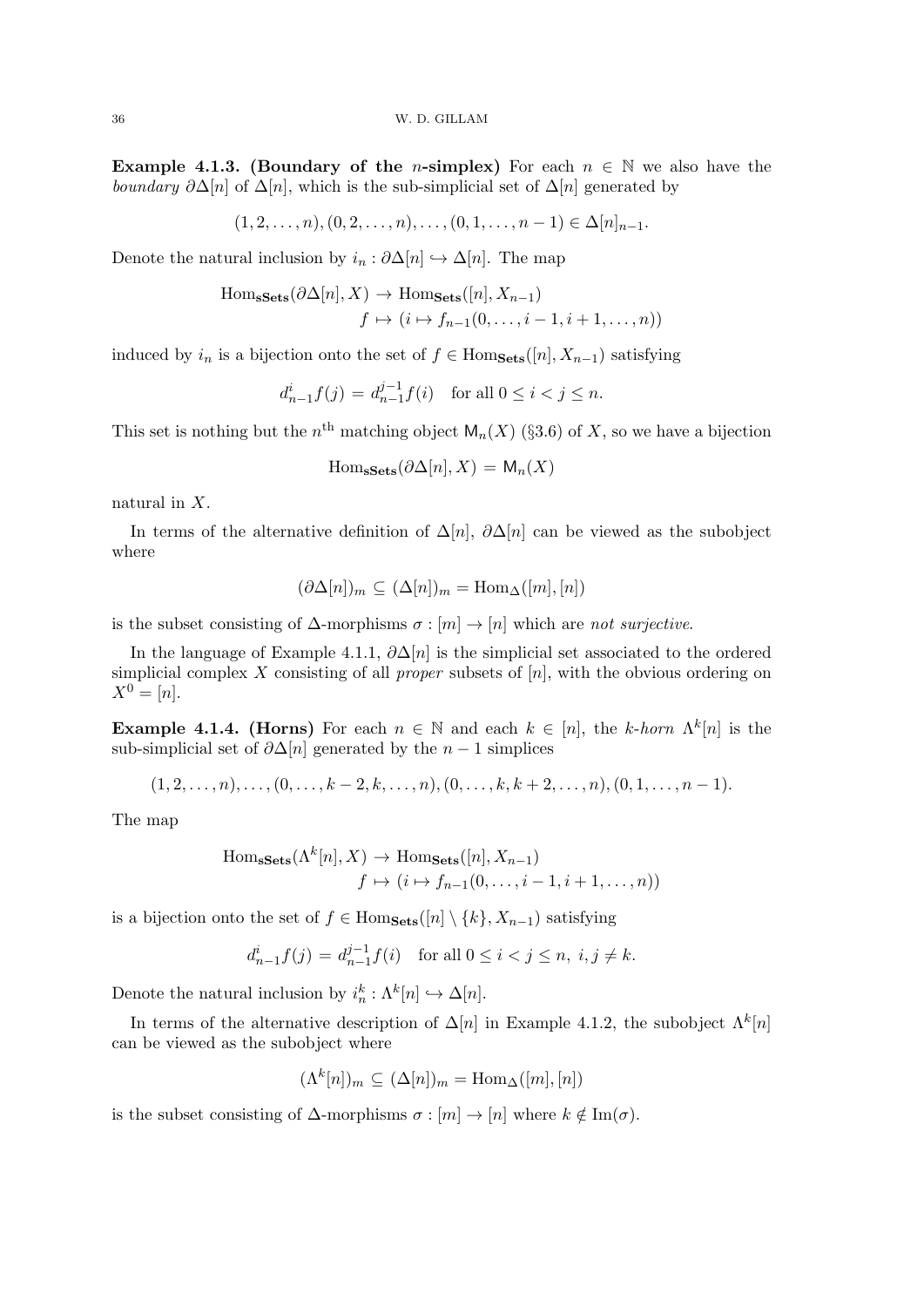4.2. Presentations. The basic properties of the simplicial sets introduced in §4.1 allow us to give various descriptions of arbitrary simplicial sets in terms of direct limits, typically of simplicial sets of the form  $\Delta[n]$  for various n. We will refer to these direct limit decriptions as "presentations."

The disjoint union, over  $n \in \mathbb{N}$ , of the maps corresponding to Id :  $X_n \to X_n$  under the adjunction (4.1.2) is a surjection of simplicial sets

$$
\coprod_{n\in\mathbb{N}}\coprod_{X_n}\Delta[n]\to X.
$$

Call the domain of this surjection  $X'$  and note that the formation of the surjection  $X' \to X$ is functorial in X. Notice also that the two projections define a coequalizer diagram

$$
(X' \times_X X') \rightrightarrows X' \to X
$$

in sSets (since direct limits in sSets are formed degree-wise, the fact that this is a coequalizer diagram is immediate from the fact that this diagram would be a coequalizer diagram in Sets when  $X' \to X$  is a surjection of sets). Since the natural surjection

$$
X'':=(X'\times_XX')'\to X'\times_XX'
$$

is an epimorphism in sSets, the induced diagram

$$
(4.2.1) \t\t X'' \rightrightarrows X' \to X
$$

is also a coequalizer diagram, which we will call the *first presentation of*  $X$ . It is functorial in X. Notice that X' and X" are disjoint unions of copies of various  $\Delta[n]$  and that the maps  $X'' \rightrightarrows X'$  are constructed by mapping summands  $\Delta[m]$  of the coproduct  $X''$  to summands  $\Delta[n]$  of the coproduct X' via a map of the form  $\Delta[\sigma]$  for some  $\Delta$ -morphism  $\sigma : [m] \to [n]$ . We can thus write the first presentation in the form

(4.2.2) 
$$
X = \lim_{j \to \infty} \left( \prod_{j \in J} \Delta[n_j] \Rightarrow \prod_{i \in I} \Delta[n_i] \right),
$$

where I and J are certain index sets depending functorially on  $X$  and the parallel arrows are specified by maps  $\phi, \psi : J \rightrightarrows I$  of the index sets together with  $\Delta$ -morphisms

$$
\phi(j) : [n_j] \to [n_{\phi(j)}]
$$
  

$$
\psi(j) : [n_j] \to [n_{\psi(j)}].
$$

The upshot is that we can express an arbitrary simplicial set  $X$  as a direct limit of copies of standard *n*-simplices  $\Delta[n]$  for various  $n \in \mathbb{N}$ .

Another way to do this is as follows. For  $X \in \mathbf{sSets}$ , let  $\text{Hom}(\Delta[\bullet], X)$  denote the category whose objects are maps of simplicial sets  $x : \Delta[n] \to X$  (for some  $n \in \mathbb{N}$ ) and whose morphisms are the obvious commutative triangles



in sSets. Observe: Such a map x is the same thing an element of  $X_n$  (Example 4.1.2), and, in such a commutative triangle, the map  $\Delta[n] \to \Delta[m]$  is necessarily of the form  $\Delta[\sigma]$ for some  $\Delta$ -morphism  $\sigma : [n] \to [m]$  (c.f. (4.1.1)), so the commutativity of this triangle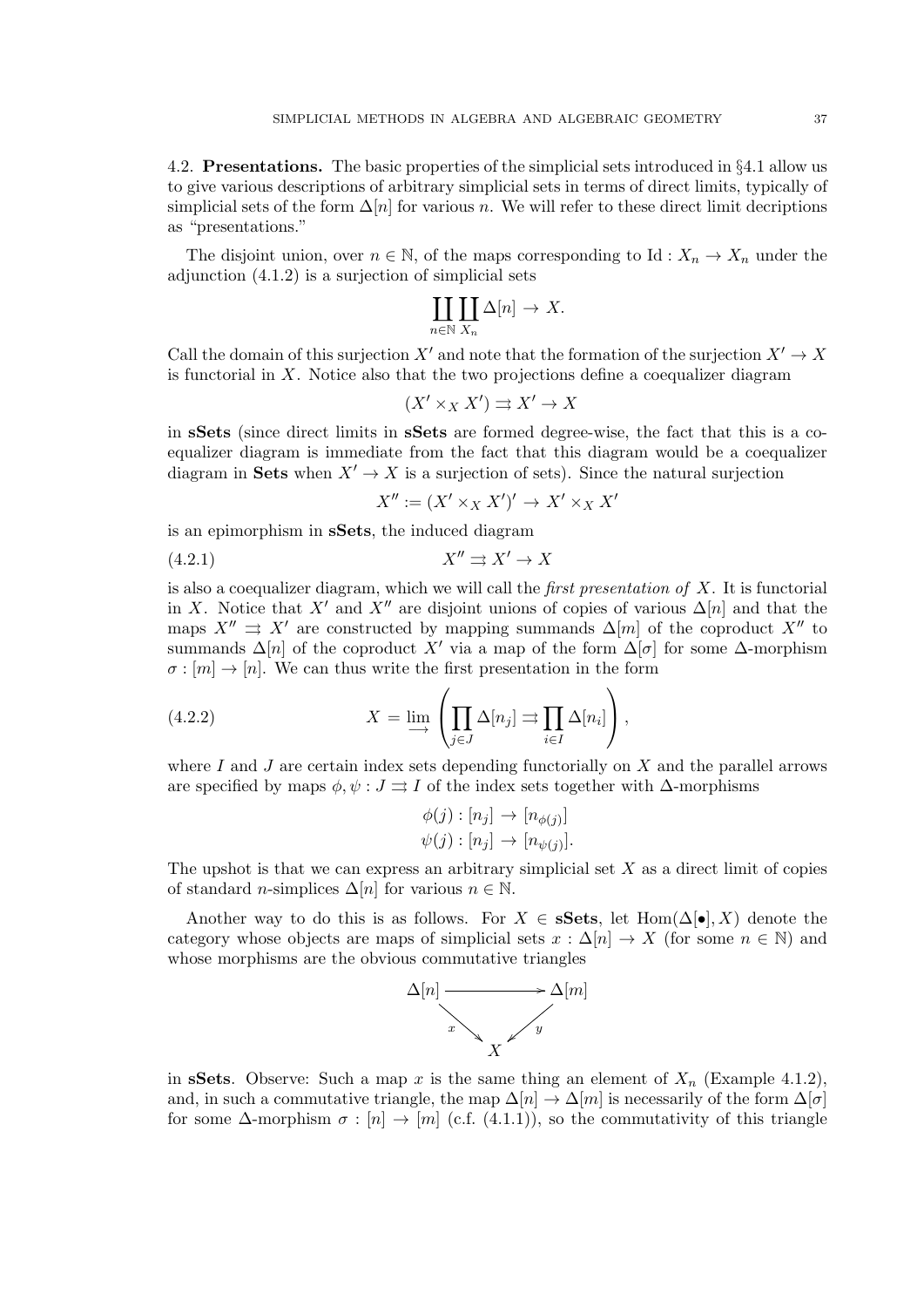is equivalent to saying that  $x = X(\sigma)(y) \in X_n$ . It follows easily from these observations that we have

(4.2.3) 
$$
X = \lim_{n \to \infty} \{ \Delta[n] : (x : \Delta[n] \to X) \in \text{Hom}(\Delta[\bullet], X) \}.
$$

We will call  $(4.2.3)$  the *second presentation* of X. It is also clearly functorial in X.

Recall the skeleton functors  $\text{Sk}_n$ :  $\textbf{sSets} \to \textbf{sSets}$  from §3.5. For  $X \in \textbf{sSets}$ , we have natural maps of simplicial sets

$$
\emptyset =: \text{Sk}_{-1} X \to \text{Sk}_0 X \to \text{Sk}_1 X \to \cdots \to X
$$

and

(4.2.4) 
$$
X = \lim_{n \to \infty} \{ \text{Sk}_n X : n \in \mathbb{N} \}.
$$

We also have a natural map

(4.2.5) 
$$
X_n \to \mathsf{M}_n(X) = (\mathrm{Sk}_{n-1} X)_n,
$$

where the set  $\mathsf{M}_n X$  is the  $n^{\text{th}}$  matching object of X discussed in §3.6. By the description of maps out of  $\partial \Delta[n]$  in Example 4.1.3, we can view each element of  $M_n(X)$  as a map of simplicial sets  $\partial \Delta[n] \to X$ . Recall (§3.6) that  $\mathsf{M}_n(X)$  depends only on  $\mathrm{tr}_{n-1}(X)$ . The natural maps

$$
Sk_{n-1}(X) \to Sk_n(X) \to X
$$

induces isomorphisms

$$
tr_{n-1} Sk_{n-1} X = tr_{n-1} Sk_n X = tr_{n-1} X
$$

(§3.5) and hence also isomorphisms

$$
\mathsf{M}_n(\operatorname{Sk}_{n-1} X) = \mathsf{M}_n(\operatorname{Sk}_n X) = \mathsf{M}_n(X).
$$

Each element  $x \in X_n$  hence determines a commutative diagram of simplicial sets

(4.2.6) 
$$
\begin{aligned}\n\partial \Delta[n] &\xrightarrow{i_n} \Delta[n] \\
\frac{\partial x}{\partial x} \downarrow \qquad \qquad \downarrow x \\
\text{Sk}_{n-1} X &\xrightarrow{\text{Sk}_n} X\n\end{aligned}
$$

where  $\partial x$  denotes the image of x (viewing x as an element of  $X_n$ ) under (4.2.5). The map  $\partial x$  is called the *attaching map for X*.

Taking the coproduct of the top parts of  $(4.2.6)$  over the non-degenerate elements  $X_n^{\text{nd}}$ of  $X_n$ , we obtain a commutative diagram of simplicial sets as below.

(4.2.7) 
$$
\begin{array}{ccc}\n\coprod_{x \in X_n^{\text{nd}}} \partial \Delta[n] \longrightarrow \coprod_{x \in X_n^{\text{nd}}} \Delta[n] \\
\downarrow & & \downarrow \\
\text{Sk}_{n-1} X \longrightarrow \text{Sk}_n X\n\end{array}
$$

**Lemma 4.2.1.** For any  $X \in \mathbf{sSets}$ ,  $n \in \mathbb{N}$ , (4.2.7) is a pushout diagram in **sSets**.

*Proof.* The n-skeleton  $\text{Sk}_n$  is characterized as the left adjoint to the truncation  $Y \mapsto \text{tr}_n Y$ (§3.5), so a map  $f : Sk_{n-1} X \to Y$  is the same thing as a map of  $(n-1)$ -truncated simplicial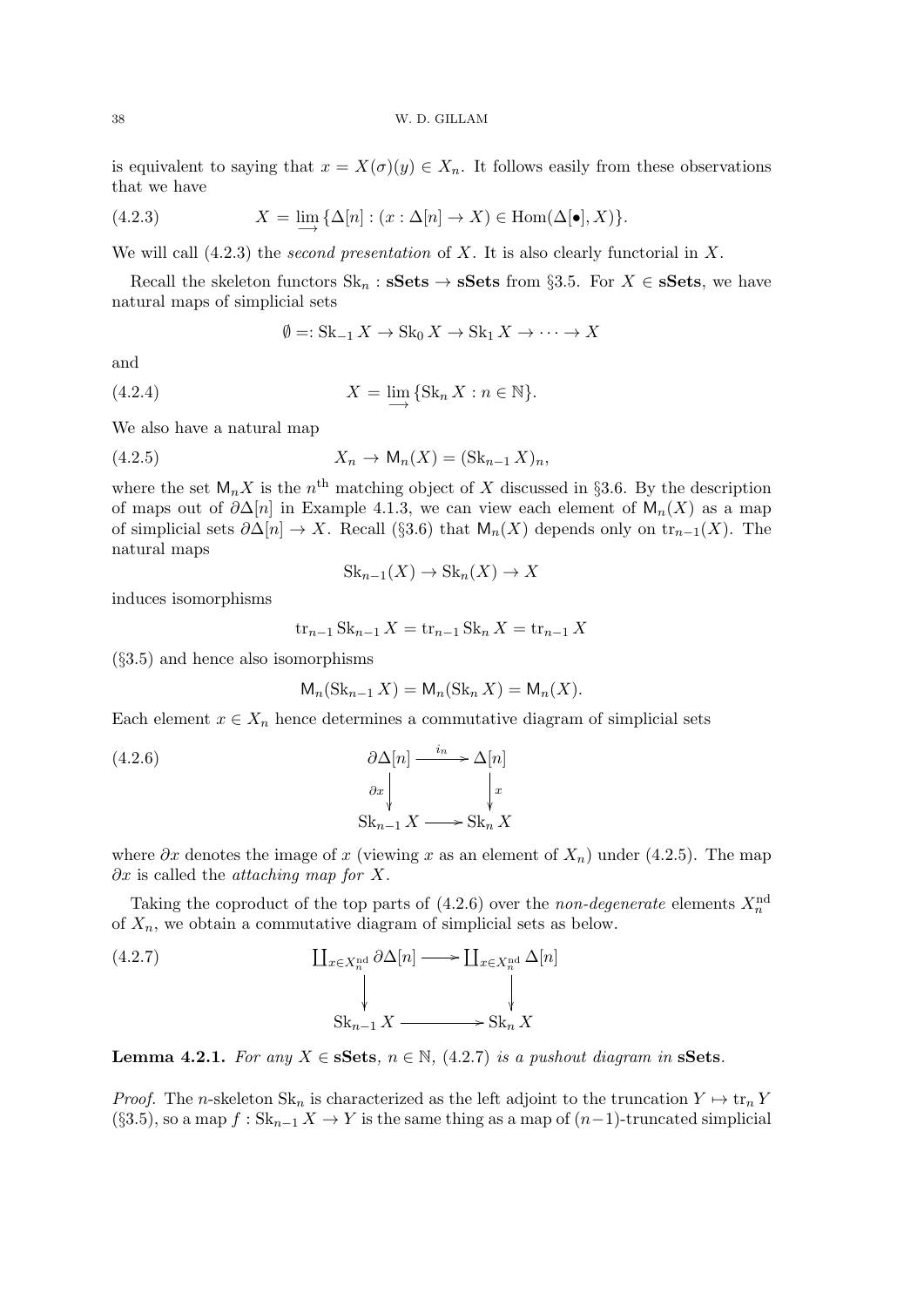sets  $f: \text{tr}_{n-1} X \to \text{tr}_{n-1} Y$ . By the universal property of coproducts and the description of maps out of the  $\Delta[n]$  in Example 4.1.2 and maps out of  $\partial \Delta[n]$  in Example 4.1.3, a map

(4.2.8) 
$$
\coprod_{x \in X^{\text{nd}}} \Delta[n] \to Y
$$

is the same thing as a map of sets  $f_n: X_n^{\{nd\}} \to Y_n$  and the condition that the map f and the map (4.2.8) agree on  $\prod_{x\in X_n^{\text{nd}}} \partial \Delta[n]$  is equivalent to saying that the diagram of sets

(4.2.9) 
$$
X_n^{\text{nd}} \xrightarrow{f_n} Y_n
$$

$$
\downarrow \qquad \qquad \downarrow
$$

$$
\mathsf{M}_n(X) \xrightarrow{f} \mathsf{M}_n(Y)
$$

commutes—both vertical arrows in (4.2.9) are given by

$$
z \mapsto (d_n^0 z, \dots, d_n^n z)
$$

 $(83.6)$ . The lemma can thus be reinterpreted as the following statement: Suppose X and Y are simplicial sets and  $f: \text{tr}_{n-1} X \to \text{tr}_{n-1} Y$  is a map of  $(n-1)$ -truncated simplicial sets. Then

$$
f \mapsto (f_n : X_n^{\mathrm{nd}} \to Y_n)
$$

establishes a bijection between the set of liftings of  $f$  to a(n abusively denoted) map  $f:$  tr<sub>n</sub>  $X \to \text{tr}_n Y$  of *n*-truncated simplicial sets and the set of maps of sets  $f_n: X_n^{\text{nd}} \to Y_n$ making (4.2.9) commute. (We will prove a similar, but fancier, statement in Lemma 7.9.2).

The basic point is that, given the  $(n - 1)$ -truncated map f, there is only one possible way to define  $f_n: X_n \to Y_n$  on the subset  $X_n^{\text{deg}} \subseteq X_n$  of *degenerate* elements in a manner compatible with the degeneracies for  $\text{tr}_n X$  and  $\text{tr}_n Y$  and, furthermore, when  $f_n: X_n^{\text{deg}} \to Y_n$  is defined in this manner, the diagram

(4.2.10) 
$$
X_n^{\text{deg}} \xrightarrow{f_n} Y_n
$$
\n
$$
\downarrow \qquad \qquad \downarrow
$$
\n
$$
\mathsf{M}_n(X) \xrightarrow{f} \mathsf{M}_n(Y)
$$

will commute. To see this, suppose  $x \in X^{\text{deg}}$ , so that we can write  $x = X(\sigma)(x')$  for some surjective  $\Delta$ -morphism  $\sigma : [n] \to [m]$ , with  $m < n$  maximal w.r.t. to this property, so that  $x' \in X_m$  is non-degenerate. Since we need

$$
X_m \xrightarrow{f_m} Y_m
$$
  

$$
X(\sigma) \downarrow \qquad \qquad Y(\sigma)
$$
  

$$
X_n \xrightarrow{f_n} Y_n
$$

to commute, there is no choice but to define  $f_n(x) := Y(\sigma) f_m(x')$ . The resulting map  $f_n: X_n^{\text{deg}} \to Y_n$  is compatible with the boundary maps  $d_n^i$  for X and Y (i.e. makes (4.2.10)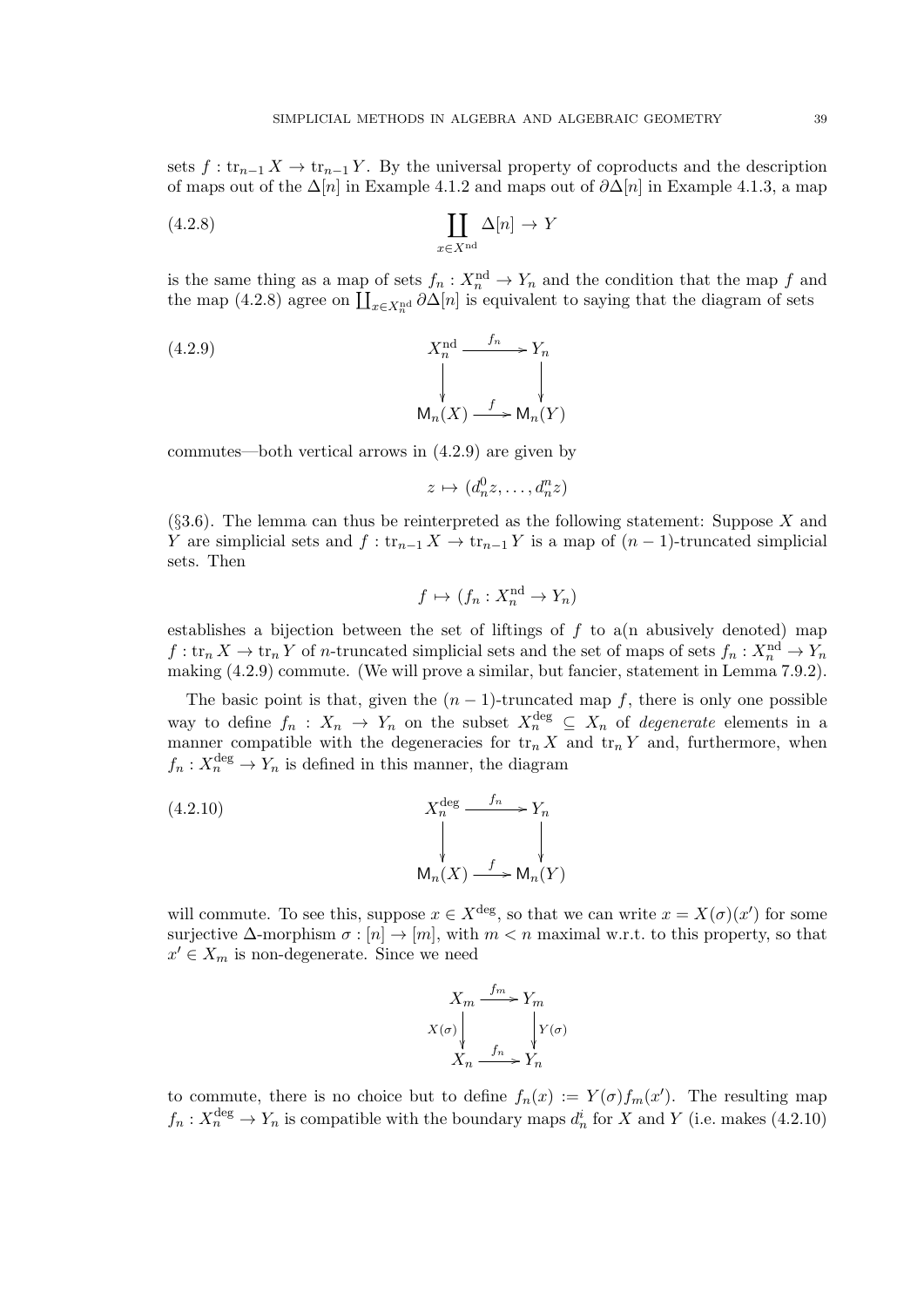commute) because we compute

$$
f_{n-1}d_n^ix = f_{n-1}d_n^i X(\sigma)x'
$$
  
=  $f_{n-1}X(\sigma \partial_n^i)(x')$   
=  $Y(\sigma \partial_n^i)(f_m(x'))$   
=  $d_n^i Y(\sigma)(f_m(x'))$   
=  $d_n^i f_n x$ 

using the fact that our f was a well-defined map of  $(n - 1)$ -truncated simplicial sets for the key third equality. Now if we have a map  $f_n: X_n^{\{nd\}} \to Y_n$  making (4.2.9) commute, we define  $f_n: X_n \to Y_n$  by defining it as above on the degenerate subset. By writing every element as a degeneracy of a non-degenerate element, it is straightforward to check that this  $f_n$  is compatible with all the boundaries and degeneracies for  $\text{tr}_n X$  and  $\text{tr}_n Y$ , hence yields the desired lift.  $\square$ 

4.3. Geometric realization. The fundamental geometric realization construction associates, to a cosimplicial object  $Z \in \mathbf{c} \in \mathbf{C}$  in a category **C**, a functor

$$
(\,\hspace{0.05cm}\rule{0.05cm}{0.05cm}\hspace{0.05cm}\rule{0.05cm}{0.05cm}\hspace{0.05cm}\hspace{0.05cm}\hspace{0.05cm}\hspace{0.05cm}\hspace{0.05cm}\hspace{0.05cm}\hspace{0.05cm}\hspace{0.05cm}\hspace{0.05cm}\hspace{0.05cm}\hspace{0.05cm}\hspace{0.05cm}\hspace{0.05cm}\hspace{0.05cm}\hspace{0.05cm}\hspace{0.05cm}\times\hspace{0.05cm}\mathbf{Sets},
$$

called the *singular simplex (with respect to Z)* and, assuming  $C$  has direct limits, a left adjoint

$$
|\;.\;|_Z : \mathbf{sSets} \to \mathbf{C}
$$

to the singular simplex functor, called the *geometric realization (with respect to*  $Z$ ).

For  $X \in \mathbb{C}$ , the singular simplex  $X^Z \in \mathbf{sSets}$  is defined by

$$
X_n^Z := \mathrm{Hom}_\mathbf{C}(Z_n, X).
$$

For a  $\Delta$ -morphism  $\sigma : [m] \to [n]$ , the structure map

$$
X^Z(\sigma): \text{Hom}_{\mathbf{C}}(Z_n, X) \to \text{Hom}_{\mathbf{C}}(Z_m, X)
$$

for the simplicial set  $X^Z$  is defined by  $f \mapsto Z(\sigma)(f)$ , where  $Z(\sigma) : Z_m \to Z_n$  is the structure map for Z.

**Proposition 4.3.1.** Fix  $Z \in \text{csC}$ . Assume C has direct limits. Then the singular simplex functor  $X \mapsto X^Z$  admits a left adjoint  $X \mapsto |X|_Z$ . Aside from being characterized as the left adjoint to the singular simplex functor, the geometric realization is also characterized  $(up to unique isomorphism of functors) by the following properties:\n\n $\mathcal{L} \{ \mathcal{L} \{ \mathcal{L} \} \} \cup \{ \mathcal{L} \{ \mathcal{L} \} \} \cup \{ \mathcal{L} \{ \mathcal{L} \} \} \cup \{ \mathcal{L} \{ \mathcal{L} \} \} \cup \{ \mathcal{L} \{ \mathcal{L} \} \} \cup \{ \mathcal{L} \{ \mathcal{L} \} \} \cup \{ \mathcal{L} \{ \mathcal{L} \} \} \cup \{ \mathcal{L} \{ \mathcal{L} \} \} \cup \{ \mathcal{L} \{ \mathcal{L} \} \$$ 

- (1) Geometric realization preserves direct limits.
- (2) The composition of the standard cosimplicial simplicial set  $\Delta[\bullet]: \Delta \to \mathbf{sSets}$  and the geometric realization  $|z|_Z : \mathbf{sSets} \to \mathbf{C}$  is (isomorphic to)  $Z : \Delta \to \mathbf{C}$ .

Proof. From the calculation

$$
Hom_{\mathbf{sSets}}(\Delta[n], X^Z) = X_n^Z
$$
  
= Hom<sub>**C**</sub>(Z<sub>n</sub>, X)

we see that  $|\Delta[\bullet]| := Z$  will indeed define a left adjoint to the singular simplex on the full subcategory  $\Delta[\bullet](\Delta)$  of **sSets** (and indeed, up to unique isomorphism, this is the only possible way to define the geometric realization of the standard simplices and the maps between them). Using the fact that C has direct limits, we can promote this recipe for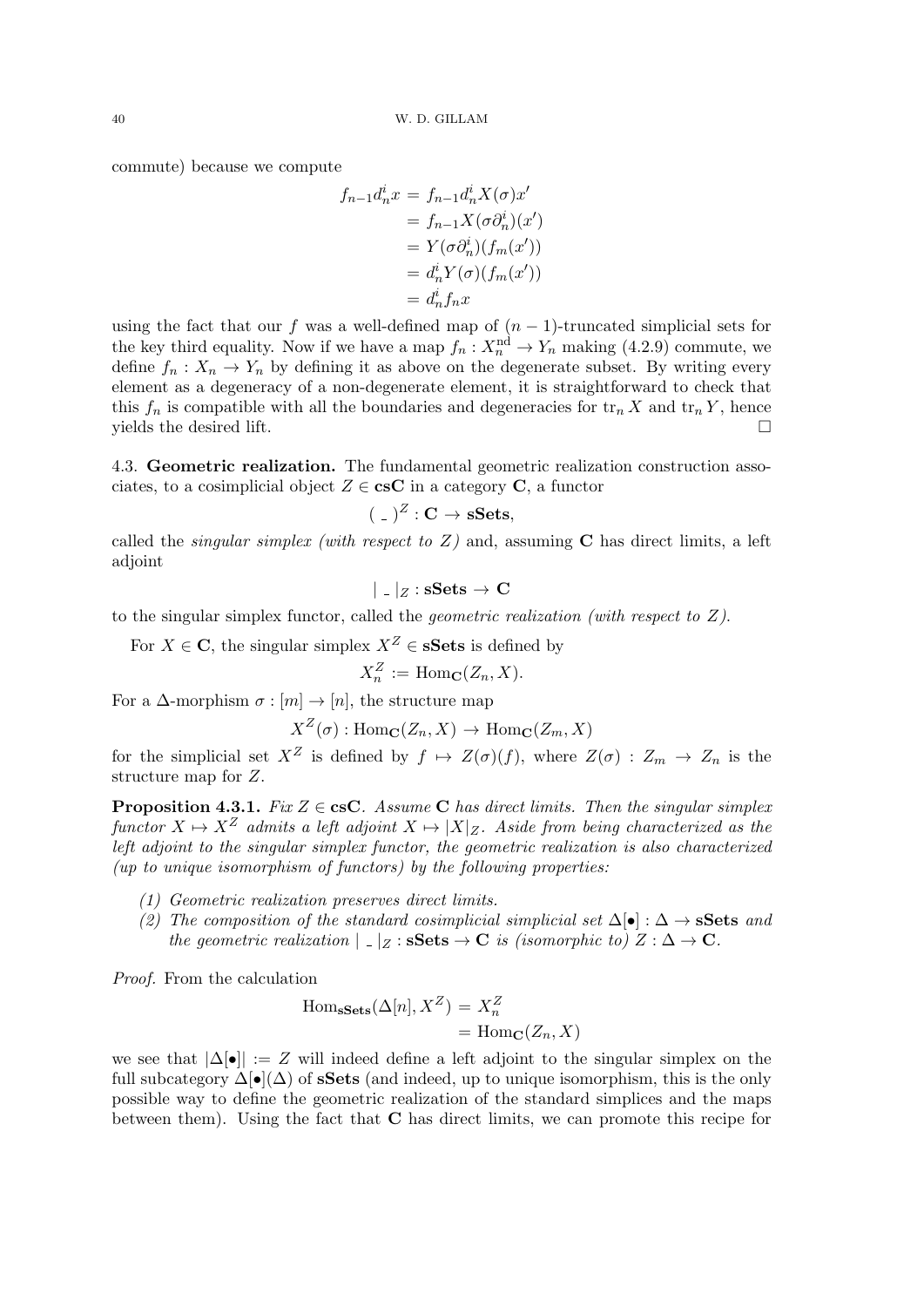the geometric realization of the standard simplices (and the maps  $\Delta[\sigma]$  between them) to a recipe for the geometric realization of an arbitrary  $X \in \mathbf{sSets}$  by making use of, say, one of the functorial presentations of X as a direct limit of standard simplicies from  $\S4.2$ . The point is that we can write

$$
X = \lim_{i \to \infty} \{ \Delta[n_i] : i \in I_X \}
$$

for some direct limit system of simplicial sets  $\{\Delta[n_i]: i \in I_X\}$  functorial in X. We can then define  $|X|_Z$  functorially in X by the formula

$$
|X|_Z := \lim_{\longrightarrow} \{Z_{n_i} : i \in I_X\}.
$$

Notice that the structure maps for the direct limit on the RHS are determined by the cosimplicial structure of Z because each map  $\Delta[n_i] \to \Delta[n_j]$  in the direct limit system defining X is necessarily of the form  $\Delta[\sigma]$  for some  $\Delta$ -morphism  $\sigma : [n_i] \to [n_j]$  by (4.1.1). The fact that the functor  $X \mapsto |X|_Z$ , thus defined, actually yields a left adjoint to the singular simplex is just a formal calculation with the universal property of direct limits using the fact that we know this to be the case for the standard simplices.  $\Box$ 

For example, the geometric realization  $sSets \rightarrow sSets$  with respect to the standard cosimplicial simplicial set  $\Delta[\bullet]$  is the identity functor.

Recall the standard topological simplex  $\Delta^{\top} \in \mathbf{csTop}$  from §3.3. The singular simplex with respect to  $\Delta^{\top}$  is a functor usually denoted

(4.3.1) Sing : Top → sSets.

The corresponding geometric realization is a functor

 $(4.3.2)$  | | :  $sSets \rightarrow Top$ 

usually called, simply, the *geometric realization functor* (or, if there is any possible chance of confusion, the standard topological geometric realization functor ).

Let us make a few general remarks about this particular geometric realization.

**Lemma 4.3.2.** For any simplicial set X, the geometric realization  $|X| \in \text{Top}$  is a CW complex whose n-cells correspond to non-degenerate elements of  $X_n$ .

Proof. First note that

$$
|\Delta[n]| \cong D^n
$$
  

$$
|\partial \Delta[n]| \cong S^{n-1},
$$

where  $D^n$  is the *n*-dimensional disk and  $S^n$  is the *n*-dimensional sphere, and the isomorphisms are such that

$$
|i_n : \partial \Delta[n] \to \Delta[n]|
$$

is the usual inclusion  $S^{n-1} \to D^n$  of the boundary of the disk. Since geometric realization commutes with direct limits, the result we want follows from the (geometric realization of the) formula  $(4.2.4)$  and the fact that  $(4.2.7)$  (hence also its geometric realization) is a pushout diagram (Lemma 4.2.1).

**Definition 4.3.3.** Let X be a topological space. A subset  $U \subseteq X$  is called *compactly* open iff  $f^{-1}(U)$  is open in K for each compact (Hausdorff) space K and each continuous map  $f: K \to X$ . A topological space X is called a Kelley space iff every compactly open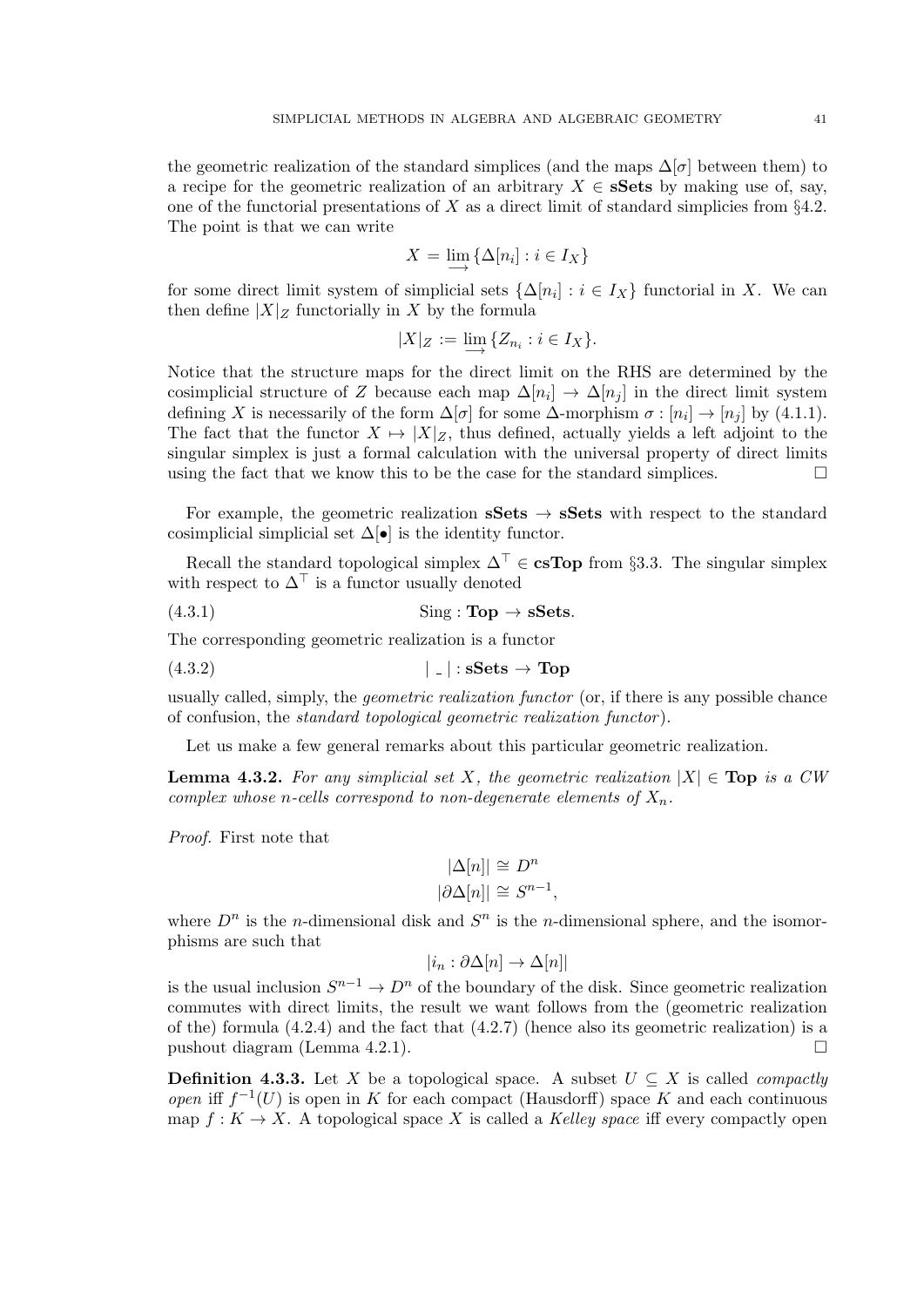subset of  $X$  is open. The full subcategory of **Top** consisting of Kelley spaces is denoted K.

The inclusion  $\mathbf{K} \to \mathbf{Top}$  has a right adjoint, left inverse obtained by endowing an arbitrary space X with the "Kelley topology" where a subset  $U \subseteq X$  is declared open iff it is compactly open.

From the construction of |X| in the proof of Proposition 4.3.1, we see that |X| can be written as a coequalizer

$$
X = \lim_{\longrightarrow} (X'' \rightrightarrows X'),
$$

in Top, where  $X'$  and  $X''$  are disjoint unions of copies of standard topological n-simplices  $\Delta_n^{\top}$ , for various n. Certainly such X' and X'' are Kelley spaces and it is a general fact that a direct limit of Kelley spaces (taken in Top) is again a Kelley space [Hov, 2.4.22(3)], so  $|X| \in \mathbf{K}$ . Similarly, if X is a *finite* simplicial set (i.e. X has only finitely many nondegenerate simplices), then we can present  $X$  as a coequalizer

$$
X = \lim_{i \to \infty} \left( \prod_{j \in J} \Delta[n_j] \Rightarrow \prod_{i \in I} \Delta[n_i] \right),
$$

where I is the (finite) set of *non-degenerate* simplices in  $X$ . (Compared to the standard presentations of §4.2, the latter presentation has the slight disadvantage that it is not functorial because the set of non-degenerate simplices of X isn't functorial in X.) Geometric realization preserves coequalizers, so  $|X|$  is a quotient of a finite disjoint union of standard topological simplices, so  $|X|$  is compact because a quotient of a compact space is (quasi-)compact. (The geometric realization  $|X|$  of any simplicial set is Hausdorff.)

We can view the geometric realization  $| \_ |$  as a functor

$$
|\quad| : \mathbf{sSets} \to \mathbf{K}.
$$

The category  $\bf{K}$  has inverse limits, obtained by taking the inverse limit in Top, then endowing the result with the Kelley topology.

Lemma 4.3.4. The functor (4.3.3) preserves finite inverse limits.

*Proof.* [Hov, 3.2.4]

Since we will require a certain complement of this result, let us recall how Hovey proves this. (We will just discuss the preservation of finite products.) First [Hov, 3.1.8] he proves:

**Lemma 4.3.5.** For any  $m, n \in \mathbb{N}$ , the natural map

$$
|\Delta[m] \times \Delta[n]| \to |\Delta[m]| \times |\Delta[n]|
$$

is an isomorphism. (On the RHS it doesn't matter whether the product is taken in  $K$  or **Top** since the spaces  $|\Delta[m]| = \Delta_m^{\top}$  and  $|\Delta[n]| = \Delta_n^{\top}$  are both compact.)

Definition 4.3.6. Let C be a category with products and direct limits. We say that products commute with direct limits in C iff, for all direct limit systems  $i \mapsto X_i$  and  $j \mapsto X_j$  in C, the natural comparison map

(4.3.4) 
$$
\lim_{i \to \infty} (X_i \times X_j) \to (\lim_{i \to \infty} X_i) \times (\lim_{i \to \infty} X_j)
$$

is an isomorphism.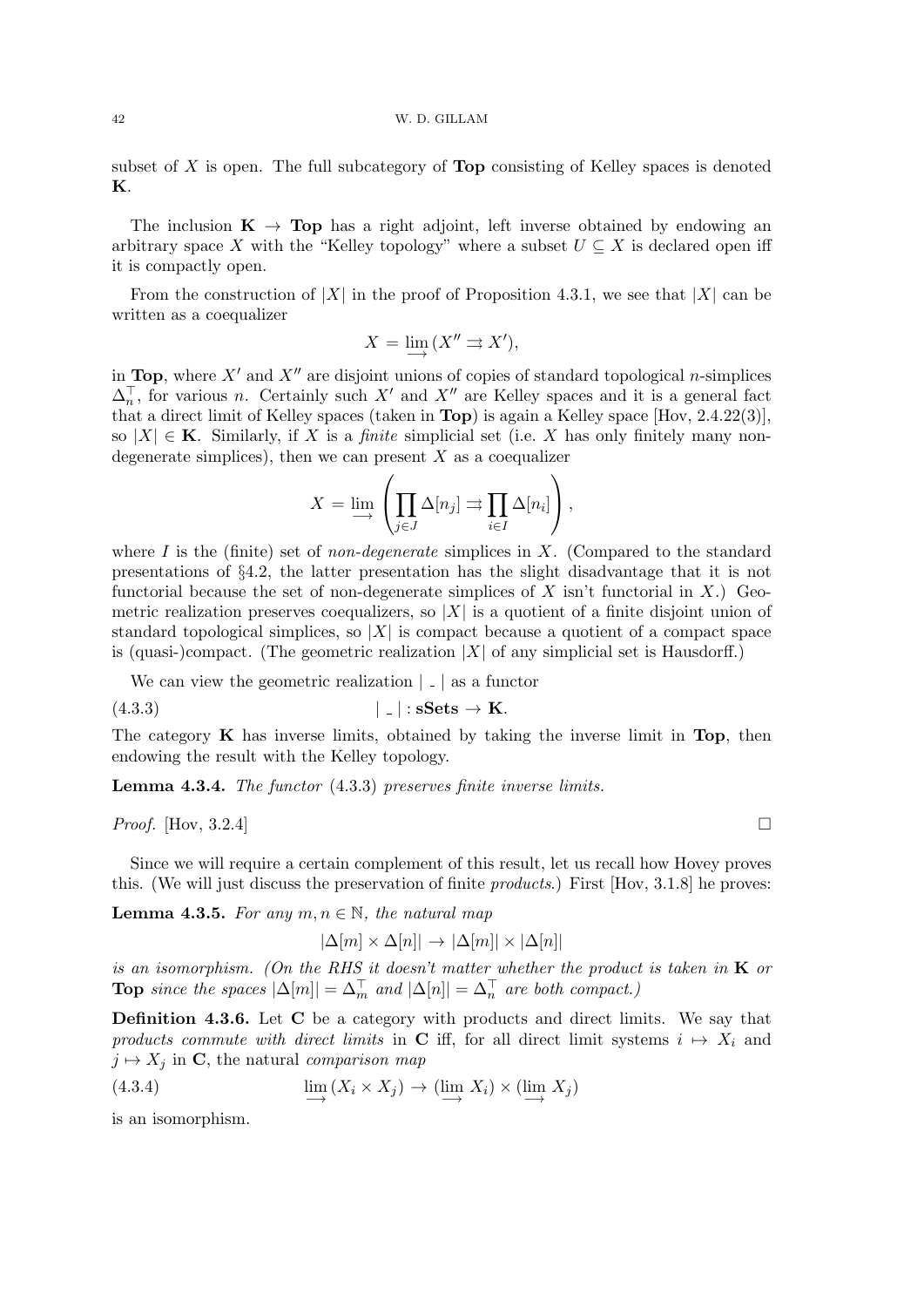For example, it is elementary to see that products commute with direct limits in Sets, and hence also in sSets, since this can be checked "degree-wise." In Top, however, products do not commute with general direct limits, though it is elementary to see that they commute with coproducts (direct sums). However, the natural comparison map (4.3.4) is at least bijective, because the underlying set of a direct or inverse limit in Top coincides with the direct or inverse limits of the underlying sets and we have already mentioned that products commute with direct limits in **Sets**. Isomorphy for  $(4.3.4)$  in **Top** is hence equivalent to saying that a subset of the codomain is open whenever its preimage in the domain is open. The situation is better in K:

Proposition 4.3.7. Products commute with direct limits in K.

*Proof.* I assume Hovey found this in  $[Lew, Appendix A]$ , which is the standard reference for basic facts about **K** and related categories. In any case, this is fairly elementary.  $\Box$ 

With these observations in hand, the fact that geometric realization commutes with finite products is a formal computation, as follows. Suppose  $X$  and  $Y$  are simplicial sets. Using, say, the standard presentation, we can write  $X = \lim_{n \to \infty} \Delta[m_i], Y = \lim_{n \to \infty} \Delta[n_j]$  for some appropriate direct limits systems of simplicial sets. Then we compute

(4.3.5)  
\n
$$
|X| \times |Y| = |\lim_{i \to \infty} \Delta[m_i]| \times |\lim_{i \to \infty} \Delta[n_j]|
$$
\n
$$
= (\lim_{i \to \infty} |\Delta[m_i]|) \times (\lim_{i \to \infty} |\Delta[n_j]|)
$$
\n
$$
= \lim_{i \to \infty} (|\Delta[m_i]| \times |\Delta[n_j]|)
$$
\n
$$
= |\lim_{i \to \infty} (\Delta[m_i] \times \Delta[n_j])|
$$
\n
$$
= |X \times Y|
$$

using the fact that geometric realization commutes with direct limits, Lemma 4.3.5, and the fact that products commute with direct limits in  $sSets$  and  $K$  (the products of Kelley spaces here are taken in  $K$ ).

**Proposition 4.3.8.** For a fixed locally compact space Y, the "product with Y" functor  $\textbf{Top} \rightarrow \textbf{Top}$  commutes with direct limits.

Proof. This is Lemma 2.2.1, but we can also argue directly as follows. As mentioned above, it is easy to see that "product with  $Y$ " commutes with coproducts (even without hypotheses on  $Y$ ), so we reduce to treating coequalizers. We need to show that when

$$
X'' \rightrightarrows X' \to X
$$

is a coequalizer diagram, so is

$$
X'' \times Y \rightrightarrows X' \times Y \to X \times Y,
$$

when the products are given the product topology. Let  $f : X' \to X$  denote the quotient map for the original coequalizer diagram. Since we know the product with  $Y$  commutes with coequalizers on the level of underlying sets, the issue is to show that the product topology on  $X \times Y$  actually coincides with the quotient topology on  $X \times Y$  induced by the continuous surjection

$$
f \times \text{Id} : X' \times Y \to X \times Y.
$$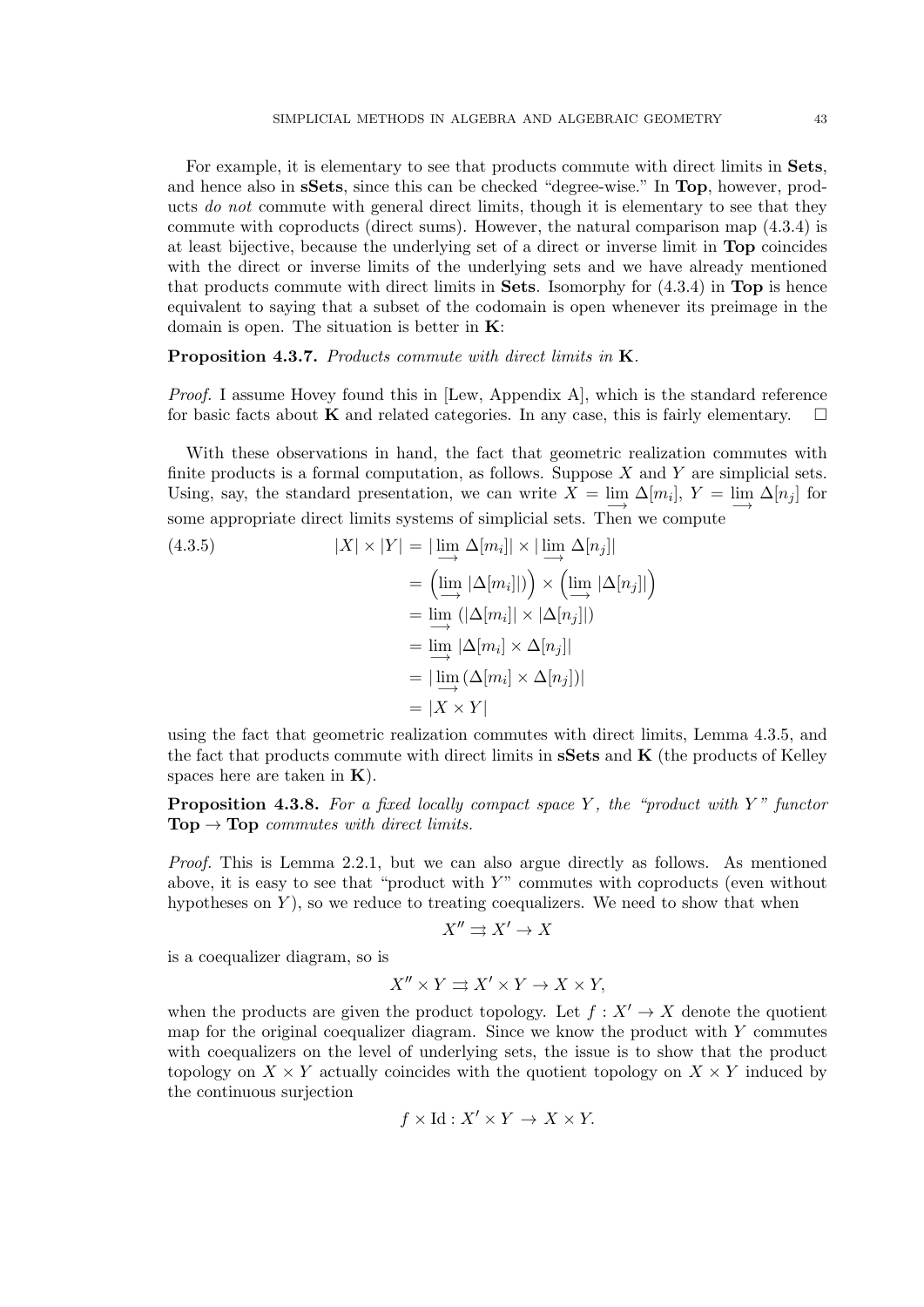That is: we need to show that any subset  $U \subseteq X \times Y$  with  $(f \times Id)^{-1}(U)$  open in  $X' \times Y$  is open in  $X \times Y$ . It is enough to show that for any topological space W and any map of sets  $g: X \times Y \to W$  for which the composition  $h := g(f \times Id) : X' \times Y \to W$  is continuous, the map g is continuous. (In fact, the property we want for  $f \times Id$  is *equivalent* to this latter assertion and both are equivalent to the special case where  $W$  is the Sierpinski space, which represents the "open subsets" functor.) Anyway, the result we want is [Bre, 13.19]. I will repeat the argument here for the reader's convenience: Consider an open subset  $U \subseteq W$ and suppose  $g(x_0, y_0) \in U$  for some  $(x_0, y_0) \in X \times Y$ . To show that g is continuous, we want to show that there is a neighborhood A of  $x_0$  in X and a neighborhood V of  $y_0$  in Y such that  $g(A \times V) \subseteq U$ . Since the quotient map f is surjective, we can pick a point  $x'_0 \in X'$  with  $f(x'_0) = x_0$ . Then  $h(x'_0, y_0) = g(x_0, y_0) \in U$ , so since h is continuous and Y is locally compact, there is a compact neighborhood K of  $y_0$  in Y such that  $h(x'_0 \times K) \subseteq U$ . Set

$$
A := \{ x \in X : g(x \times K) \subseteq U \}.
$$

Then  $x_0 \in A$ , so A and  $V := K$  (or the interior of K if V is to be open) will do the job provided we can show A is open in X. Since  $f$  is a quotient map, it suffices to show  $f^{-1}(A)$  is open in X'. Notice that

$$
f^{-1}(A) = \{x' \in X' : h(x' \times N) = g(f(x') \times K) \subseteq U\},\
$$

so that

$$
X' - f^{-1}(A) = \pi_1(h^{-1}(W - U) \cap (X' \times K)).
$$

This set is closed in X' because the projection  $\pi_1 : X' \times K \to X'$  is proper since K is compact. □

**Corollary 4.3.9.** If X is a finite simplicial set (finitely many non-degenerate simplices), then the "product with X" functor  $sSets \rightarrow sSets$  commutes with the geometric realization functor

$$
|\;.\;|:\mathbf{sSets}\to\mathbf{Top}.
$$

That is, the natural map

$$
|X \times Y| \to |X| \times |Y|
$$

is an isomorphism for any simplicial set  $Y$ , where the product on the RHS is the usual product of topological spaces.

*Proof.* Repeat the formal computation  $(4.3.5)$  using the fact that  $|X|$  is compact, so we can commute the product with  $|X|$  and the direct limit spaces in (4.3.5) (in Top, not just in K) using Proposition 4.3.8.

**Remark 4.3.10.** In the above corollary, we could replace the condition that  $X$  is finite with the condition that  $|X|$  is locally compact. However, a simplicial set with infinitely many non-degenerate simplices will rarely have a locally compact geometric realization.

For more on geometric realization, see [Mil], [GJ, I.2].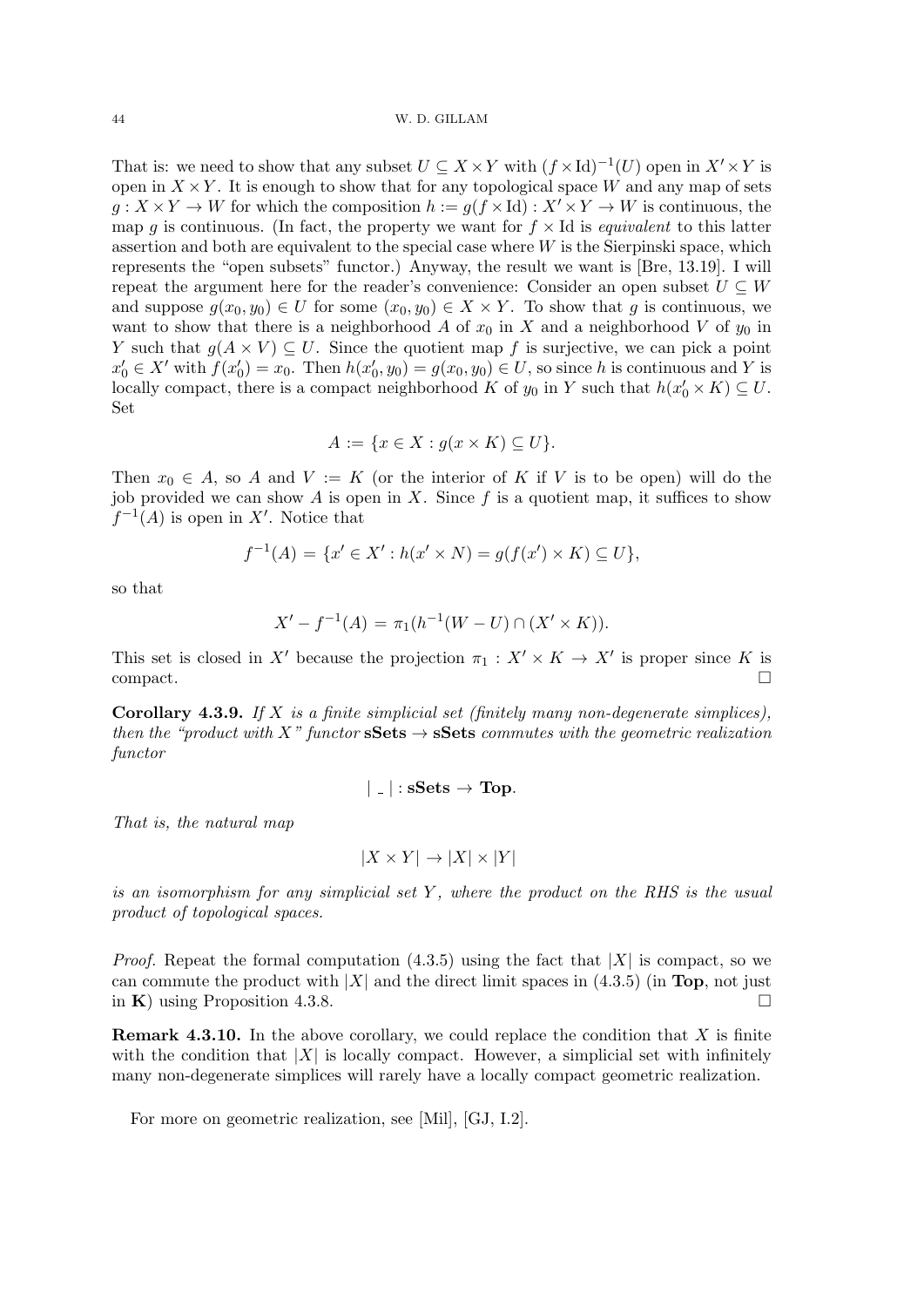4.4. Model structure. In this section we recall "the" model structure on sSets.

**Definition 4.4.1.** A map  $f: X \to Y$  of simplicial sets is called a ...

- ... weak equivalence iff its geometric realization  $|f|: |X| \to |Y|$  is a weak equivalence of topological spaces (Definition 2.1.1).
- ... *fibration* iff it has the RLP w.r.t. the inclusions  $i_n^k : \Lambda^k[n] \hookrightarrow \Delta[n]$  of k-horns (c.f. Example 4.1.4) for all  $n > 0$  and all  $k \in [n]$ .
- ... *cofibration* iff it is injective.

**Theorem 4.4.2.** The category **sSets** of simplicial sets is a model category with the weak equivalences, fibrations, and cofibrations defined above. This model structure is cofibrantly generated (Definition 1.5.7) by the set I of cofibrations and the set J of trivial cofibrations below.

$$
\begin{aligned} I &:= \{\partial \Delta[n] \hookrightarrow \Delta[n] : n \in \mathbb{N}\} \\ J &:= \{i_n^k : \Lambda^k[n] \hookrightarrow \Delta[n] : n > 0, \ k \in [n]\} \end{aligned}
$$

*Proof.* [Q1, II.3], [Hov, 3.2]. The fact that a map of simplicial sets is a cofibration iff it is injective is [Hov, 3.2.2].

Theorem 4.4.3. Simplicial sets, with the above model category structure, is proper (Definition 1.4.1).

Proof. [Hir, 13.1.13] Since all simplicial sets are cofibrant, left properness follows from Proposition 1.4.3. Right properness follows formally from the following facts: 1) The geometric realization functor  $(\S4.3)$  takes fibrations of simplicial sets to fibrations of topological spaces (i.e. Serre fibrations) [Hov, 3.6.2]. 2) Geometric realization preserves fibered products, at least when viewed as a functor to the category  $\bf{K}$  of Kelley spaces (Lemma 4.3.4). 3) The model category  $\text{Top }(\S{2})$  is right proper (Theorem 2.1.4). We use 2-out-of-3 for weak equivalences in Top and the obvious fact that the map from the fibered product in  $\bf{K}$  to the fibered product in  $\bf{Top}$  is always a weak equivalence (both spaces receive the same maps from spheres).

Let us make a few remarks about fibrations of simplicial sets. By definition,  $f: X \to Y$ is a fibration iff there is a lift as indicated in any solid diagram



of simplicial sets  $(n > 0, k \in [n])$ . According to the description of maps out of  $\Lambda^k[n]$ and  $\Delta[n]$  given in Examples 4.1.2 and 4.1.4, the solid part of this diagram corresponds to elements

$$
x_0, \ldots, x_{k-1}, x_{k+1}, \ldots, x_n \in X_{n-1}, y \in Y_n
$$

satisfying:

(4.4.1) 
$$
d_{n-1}^{i}x_{j} = d_{n-1}^{j-1}x_{i}, \quad 0 \leq i < j \leq n, \ i, j \neq k
$$

$$
d_{n}^{i}y = f_{n-1}x_{i}, \quad 0 \leq i \leq n, \ i \neq k.
$$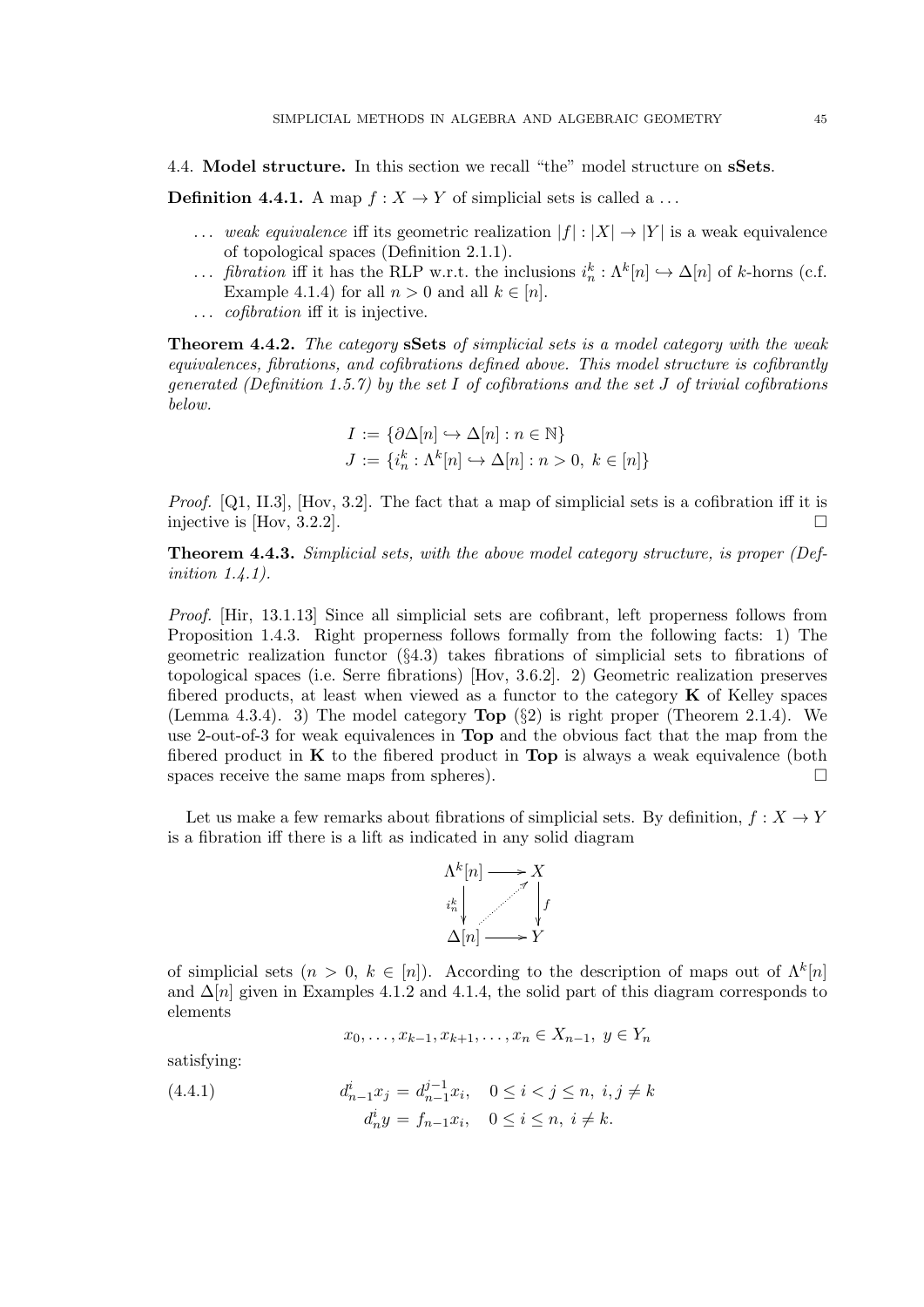46 W. D. GILLAM

Similarly, a lift as indicated corresponds to an element  $x \in X_n$  satisfying  $d_n^i x = x_i$  for  $i = 0, \ldots, k - 1, k + 1, \ldots, n$  and  $f_n x = y$ . In other words, if we let

 $M_n^k(X/Y) \subseteq X_{n-1}^n \times Y$ 

be the set of all

$$
(x_0, \ldots, x_{k-1}, x_{k+1}, \ldots, x_n, y) \in X_{n-1}^n \times Y
$$

satisfying the relations (4.4.1), then we have a natural map

(4.4.2) 
$$
X_n \to \mathsf{M}_n^k(X/Y)
$$

$$
x \mapsto (d_n^0 x, \dots, d_n^{k-1} x, d_n^{k+1} x, \dots, d_n^n x, f_n x).
$$

The map f is a fibration iff the maps (4.4.2) are surjective for all  $n > 0, k \in [n]$ .

**Remark 4.4.4.** When  $n = 0$ ,  $\Lambda^k[n] = \emptyset$  is the initial object; the RLP with respect to  $\emptyset \hookrightarrow \Delta[0]$  is equivalent to surjectivity of  $f_0: X_0 \to Y_0$ , but we emphasize that this surjectivity is *not* required for  $f$  to be a fibration.

The following "corollary of Theorem 4.4.2" is often useful (actually one usually proves some result to this effect before proving Theorem 4.4.2):

**Proposition 4.4.5.** For a map  $f: X \to Y$  of simplicial sets, the following are equivalent:

- (1) f is a fibration (Definition  $4.4.1$ ).
- $(2)$  f has the RLP w.r.t. the inclusions

$$
(\partial \Delta[n] \times \Delta[1]) \cup (\Delta[n] \times \{e\}) \hookrightarrow \Delta[n] \times \Delta[1]
$$

for all  $n \in \mathbb{N}$ ,  $e \in \{0, 1\}$ .

(3) f has the RLP w.r.t. the inclusion

$$
(K \times \Delta[1]) \cup (L \times \{e\}) \hookrightarrow L \times \Delta[1]
$$

for any injective map of simplicial sets  $K \hookrightarrow L$  and any  $e \in \{0, 1\}.$ 

(4) f has the RLP w.r.t.  $K \hookrightarrow L$  whenever  $K \hookrightarrow L$  is an injective map of simplicial sets for which  $|K| \to |L|$  is a weak equivalence of topological spaces.

Proof. The equivalence of the first three statements is [GZ, IV.2.1] (one proves this "from first principles"). The equivalence of the first and last statements is the statement that fibrations in the model category sSets have the RLP w.r.t. trivial cofibrations, so it is part of the assertion in Theorem 4.4.2 that sSets is a model category with the definitions of Definition 4.4.1.

**Proposition 4.4.6.** For a map  $f : X \to Y$  of simplicial sets, the following are equivalent:

- (1) f is a trivial fibration (Definition  $(4.4.1)$ .
- (2)  $f: X \to Y$  has the RLP w.r.t. the inclusion  $i_n : \partial \Delta[n] \hookrightarrow \Delta[n]$  for any  $n \in \mathbb{N}$ .
- (3)  $f: X \to Y$  has the RLP w.r.t. all injective maps of simplicial sets.

*Proof.* (C.f. [Q1, II.3.2.1]) The equivalence of the first two statements is part of the cofibrant generation assertion in Theorem  $4.4.2$ —namely the assertion that  $I$ -inj is the set of trivial fibrations. The equivalence of the first and third statements is the assertion that trivial fibrations have the RLP w.r.t. cofibrations, which is part of the assertion in Theorem 4.4.2 that **sSets** is a model category with the definitions of Definition 4.4.1.  $\Box$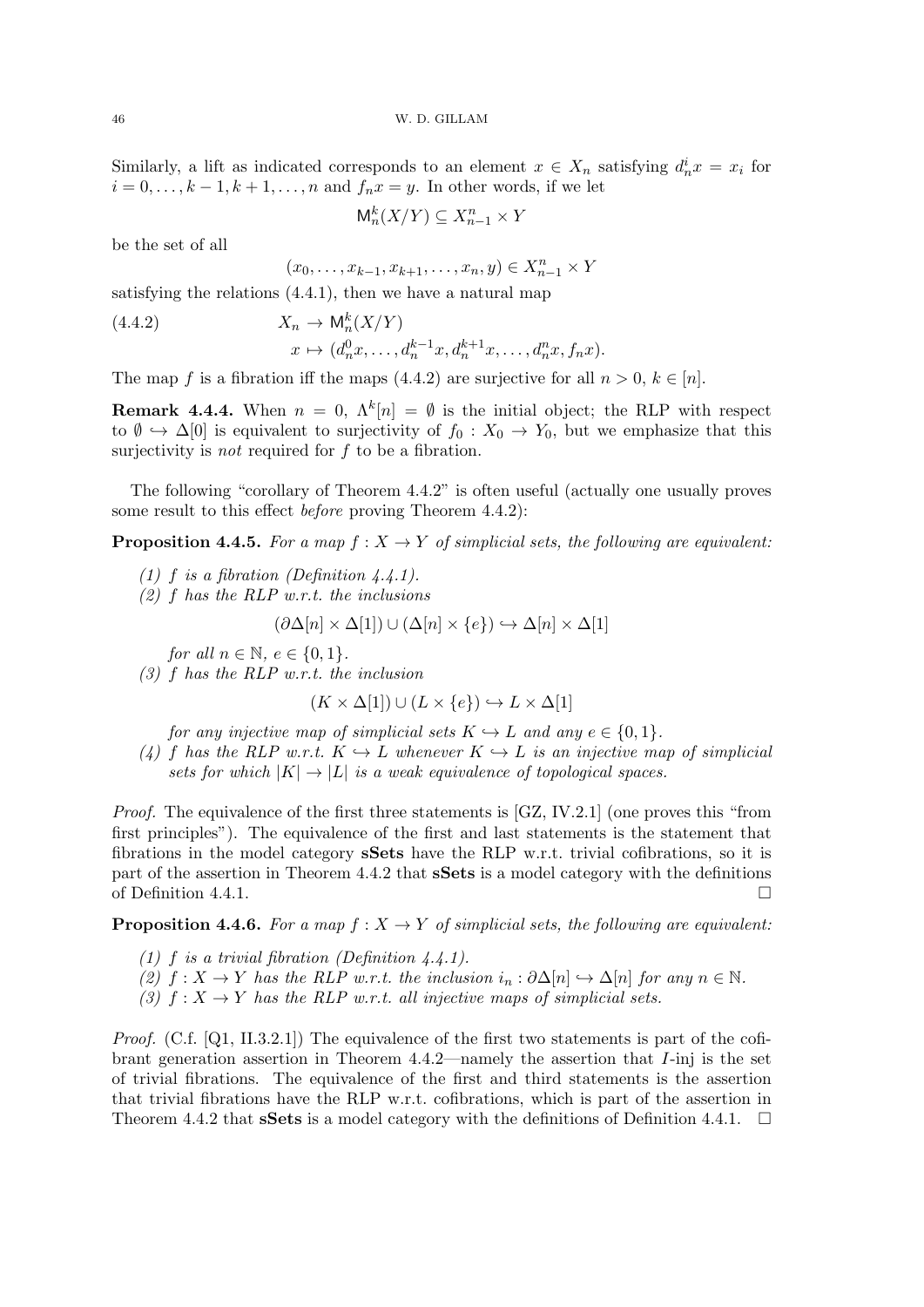Recall (Definition 1.1.5) that a simplicial set is called fibrant iff the map to the terminal simplicial set is a fibration. (All simplicial sets are cofibrant since the map from the empty simplicial set is certainly injective.) Let us unravel this a bit. Let  $\mathsf{M}_n(X/Y)$  denote the set of

$$
(x_0,\ldots,x_n,y)\in X_{n-1}^{[n]}\times Y_n
$$

satisfying the relations

(4.4.3) 
$$
d_{n-1}^{i} x_{j} = d_{n-1}^{j-1} x_{i}, \quad 0 \leq i < j \leq n
$$

$$
d_{n}^{i} y = f_{n-1} x_{i}, \quad i \in [n].
$$

Then a solid diagram



is the same thing as an element of  $M_n(X/Y)$  and a lift as indicated is the same thing as an element  $x \in X_n$  with  $d_n^i x = x_i$  for all  $i \in [n]$  and  $f_n x = y$ . Evidently then, f is a trivial fibration iff the natural map

(4.4.4) 
$$
X_n \to \mathsf{M}_n(X/Y)
$$

$$
x \mapsto (d_n^0 x, \dots, d_n^n x, f_n x)
$$

is surjective.

Notice that  $\mathsf{M}_n(X/Y)$  is a relative version of the  $n^{\text{th}}$  matching object  $\mathsf{M}_n(X)$  of §3.6. Indeed, when Y is the terminal object,  $\mathsf{M}_n(X/Y) = \mathsf{M}_n(X)$  is the n<sup>th</sup> matching object of §3.6.

4.5. **Homotopy groups.** In this section we define the homotopy sets  $\pi_n(X, 1)$  of a *fibrant*, based simplicial set X.

A basepoint of a simplicial set X is a map from the terminal simplicial set 1 to X. The terminal simplicial set is the constant simplicial set associated to a one-element set, so

$$
Hom_{\mathbf{sSets}}(\mathbf{1}, X) = Hom_{\mathbf{Sets}}(\mathbf{1}, \text{tr}_0 X)
$$

$$
= X_0
$$

(c.f. Example 3.5.1). That is, a basepoint of X is the same thing as an element  $1 \in X_0$ . A based simplicial set is a simplicial set X equipped with a basepoint. By slight abuse of notation, we write  $1 \in X_n$  for the image of the base point  $1 \in X_0$  under the map  $X_0 \to X_n$  induced by the unique  $\Delta$  morphism  $[n] \to [0]$ . Note that for any  $\Delta$ -morphism  $\sigma : [m] \to [n]$ , the structure map  $X(\sigma) : X_n \to X_m$  takes 1 to 1, so this abuse of notation should be harmless.

For a based simplicial set X and an  $n \in \mathbb{N}$ , we let

$$
\mathsf{Z}_n(X) := \{ x \in X_n : d_n^i x = \mathbf{1} \text{ for } i = 0, \dots, n \}
$$

(note  $Z_0(X) := X_0$ ). Define a relation ~ on  $Z_n(X)$  by declaring  $x \sim y$  iff there is some  $z \in X_{n+1}$  such that  $d_{n+1}^i z = 1$  for  $i = 0, ..., n-1$  and  $d_{n+1}^n = x, d_{n+1}^{n+1} z = y$ .

Recall from the previous section that for  $n > 0$ , we let

$$
\mathsf{M}_n^k(X) := \{ (x_0, \ldots, x_{k-1}, x_{k+1}, \ldots, x_n) \in X_{n-1}^n : d_{n-1}^i x_j = d_{n-1}^{j-1} x_i \,\forall \, i < j \},
$$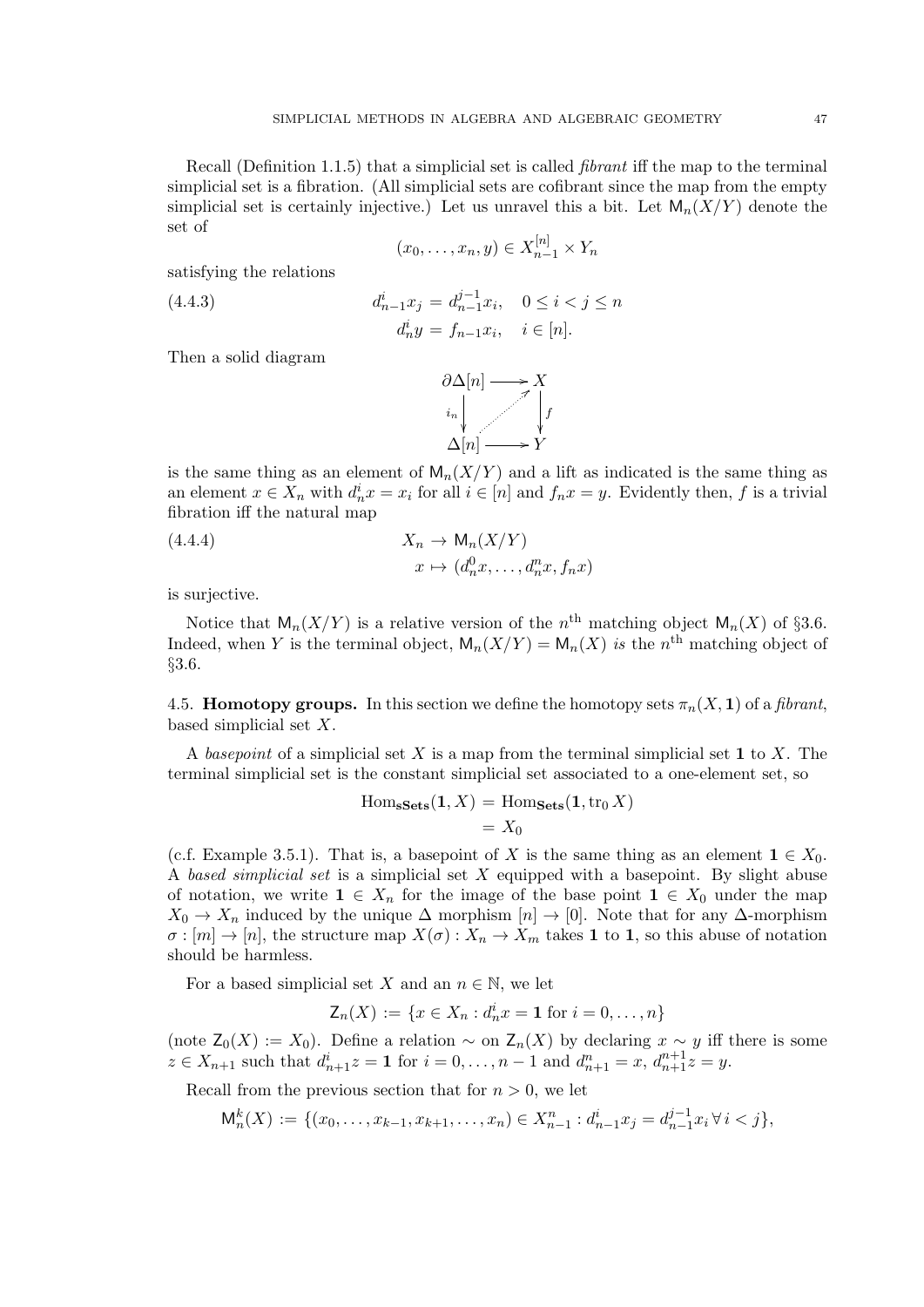so we have a natural map

(4.5.1) 
$$
X_n \to \mathsf{M}_n^k(X)
$$

$$
x \mapsto (d_n^0 x, \dots, d_n^{k-1} x, d_n^{k+1} x, \dots, d_n^n x).
$$

The simplicial set X is fibrant iff  $(4.5.1)$  is surjective for all  $n > 0$ .

**Proposition 4.5.1.** If X is fibrant, then the relation  $\sim$  is an equivalence relation.

*Proof.* Reflexive: Perhaps surprisingly, this is the most difficult property to establish. Given  $x \in \mathsf{Z}_n(X) \subseteq X_n$ , we seek a  $z \in X_{n+1}$  such that

$$
d_{n+1}^{i}z = \begin{cases} 1, & i = 0, \dots, n-1 \\ x, & i = n, n+1 \end{cases}
$$

Since we can see easily that  $(1,\ldots,1,x) \in M_{n+1}^n(X)$ , by fibrancy there is a  $y \in X_{n+1}$ such that  $d_{n+1}^i y = 1$  for  $i \in [n-1]$  and  $d_{n+1}^{n+1} y = x$  (we know nothing about  $d_{n+1}^n y$ ). Next observe that  $(1,\ldots,1,y,y) \in M_{n+2}^{n+2}(X)$ , so by fibrancy there is a  $w \in X_{n+2}$  such that

$$
d_{n+2}^{i}w = \begin{cases} 1, & i = 0, \dots, n-1 \\ y, & i = n, n+1 \end{cases}
$$

(we know nothing about  $d_{n+2}^{n+2}w$ ). I claim  $z := d_{n+2}^{n+2}w \in X_{n+1}$  is as desired. Indeed, for  $i \in [n-1]$ , we compute

$$
d_{n+1}^{i}z = d_{n+1}^{i}d_{n+2}^{n+2}w
$$
  
=  $d_{n+1}^{n+1}d_{n+2}^{i}w$   
=  $d_{n+1}^{n+1}$   
= 1,

and for  $i \in \{n, n+1\}$ , we compute

$$
d_{n+1}^{i}z = d_{n+1}^{i}d_{n+2}^{n+2}w
$$
  
=  $d_{n+1}^{n+1}d_{n+2}^{i}w$   
=  $d_{n+1}^{n+1}y$   
= x.

**Symmetric:** Suppose  $x, y \in Z_n(X)$  are such that there is some  $z \in X_{n+1}$  with

$$
d_{n+1}^{i}z = \begin{cases} 1, & i = 0, ..., n-1 \\ x, & i = n \\ y, & i = n+1. \end{cases}
$$

By reflexivity proved above, there is  $r \in X_{n+1}$  such that

$$
d_{n+1}^{i} r = \begin{cases} 1, & i = 0, \dots, n-1 \\ y, & i = n, n+1. \end{cases}
$$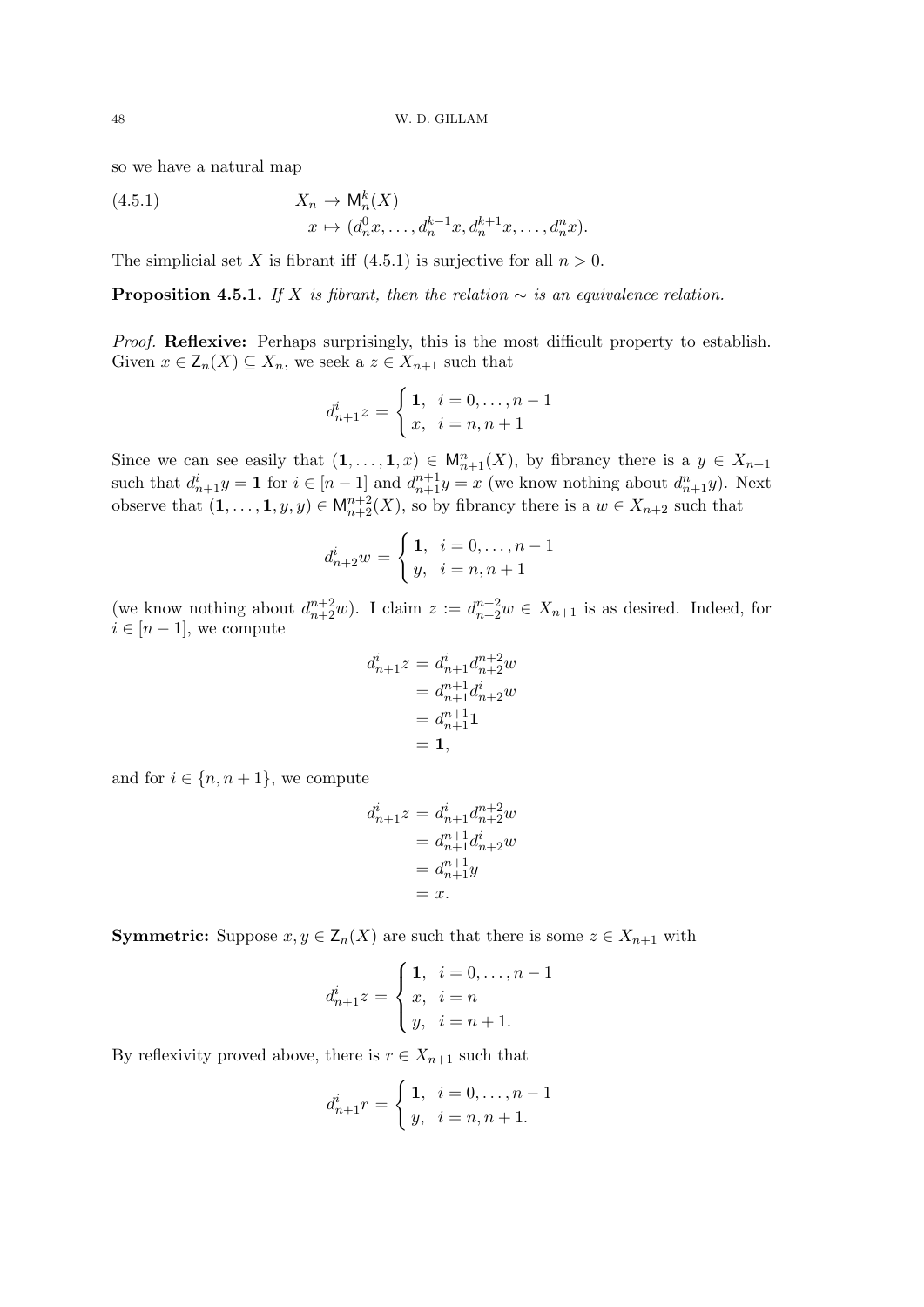Since  $d_{n+1}^{n+1}r = d_{n+1}^{n+1}z$  it follows that  $(1,\ldots,1,z,r) \in M_{n+2}^{n+2}(X)$ , so by fibrancy there is some  $u \in X_{n+2}$  with

$$
d_{n+2}^{i}u = \begin{cases} 1, & i = 0, \dots, n-1 \\ z, & i = n \\ r, & i = n+1. \end{cases}
$$

Now we check, just as above, that  $w := d_{n+2}^{n+2} u$  satisfies

$$
d_{n+1}^{i}w = \begin{cases} 1, & i = 0, \dots, n-1 \\ y, & i = n \\ x, & i = n+1. \end{cases}
$$

**Transitive:** Suppose  $x, y, z \in Z_n(X)$  have  $x \sim y$  and  $y \sim z$ . We know  $\sim$  is symmetric so, since  $y \sim x$ , there is some  $u \in X_{n+1}$  with

$$
d_{n+1}^{i}u = \begin{cases} 1, & i = 0, \dots, n-1 \\ y, & i = n \\ x, & i = n+1 \end{cases}
$$

and since  $y \sim z$  there is some  $v \in X_{n+1}$  with

$$
d_{n+1}^{i}v = \begin{cases} 1, & i = 0, \dots, n-1 \\ y, & i = n \\ w, & i = n+1 \end{cases}
$$

From the equality  $d_{n+1}^n u = d_{n+1}^n v$  it follows that  $(1, \ldots, 1, u, v) \in M_{n+2}^{n+2}(X)$ , so by fibrancy, there is some  $w \in X_{n+2}$  with

$$
d_{n+2}^{i}w = \begin{cases} 1, & i = 0, \dots, n-1 \\ u, & i = n \\ v, & i = n+1 \end{cases}
$$

and one checks easily that  $d_{n+2}^{n+2}w \in X_{n+1}$  witnesses  $x \sim z$ .

Definition 4.5.2. The quotient sets

$$
\pi_n(X) := \mathsf{Z}_n(X)/\sim
$$

are called the homotopy sets of the based, fibrant simplicial set X.

**Remark 4.5.3.** The set  $\pi_0(X)$  of path components of X does not depend on the choice of basepoint, and can be defined without requiring  $X$  to be fibrant by the formula

$$
\pi_0(X) = \lim_{\longrightarrow} (d_1^0, d_1^1 : X_1 \rightrightarrows X_0).
$$

**Theorem 4.5.4.** Let  $f, g: X \rightrightarrows Y$  be homotopic maps of fibrant simplicial sets. Then the maps

$$
\pi_0(f), \pi_0(g) : \pi_0(X) \implies \pi_0(Y)
$$

coincide, as do the maps

$$
\pi_n(f), \pi_n(g) : \pi_n(X, x) \implies \pi_n(Y, f(x))
$$

for any base point x of X and any  $n > 0$ .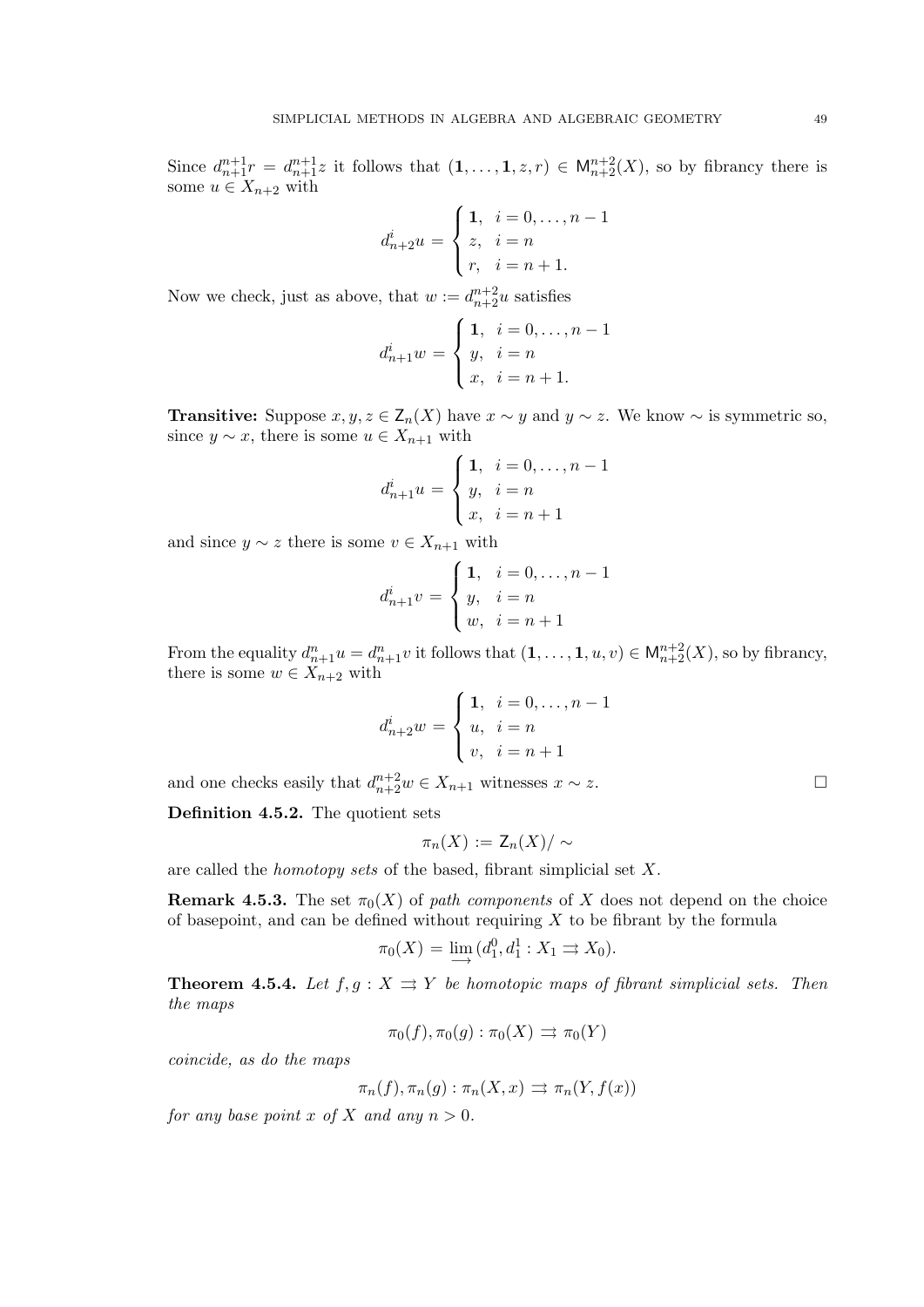*Proof.* Exercise. □

4.6. Function complexes. Our first task is to describe the analog of the function space (i.e. the space of continuous maps  $Y \to Z$  between topological spaces Y and Z discussed in §??) in the category of simplicial sets. Given simplicial sets  $Y, Z$ , we will define a new simplicial set  $Z<sup>Y</sup>$  called the *function complex* of Y and Z characterized (up to unique isomorphism) by the existence of a bijection

(4.6.1) 
$$
\text{Hom}_{\textbf{sSets}}(X, Z^Y) = \text{Hom}_{\textbf{sSets}}(X \times Y, Z),
$$

natural in  $X \in \mathbf{sSets}$ . The construction will be covariantly functorial in Z and contravariantly functorial in  $Y$ :

(4.6.2) 
$$
\mathbf{sSets} \times \mathbf{sSets}^{\mathrm{op}} \to \mathbf{sSets}
$$

$$
(Z, Y) \mapsto Z^{Y}.
$$

Notice that the situation in simplicial sets is slightly nicer than the one in Top since we do not need any hypotheses on X.

To construct  $Z^Y$ , we make use of the standard simplices  $\Delta[n]$  of Example 4.1.2. Recall that

$$
\Delta[n]_m = \text{Hom}_{\Delta}([m],[n]).
$$

We let

$$
Z_n^Y := \text{Hom}_{\mathbf{sSets}}(Y \times \Delta[n], Z).
$$

For a  $\Delta$ -morphism  $\sigma : [n] \rightarrow [m]$ , recall (Example 4.1.2) that we have a natural map  $\Delta[\sigma] : \Delta[n] \to \Delta[m]$  of simplicial sets. We define the structure map

$$
(4.6.3) \t\t ZY(\sigma) : ZYm \to ZYn
$$

by taking an sSets morphism  $f: Y \times \Delta[m] \to Z$  to the sSets morphism

$$
f(\mathrm{Id}_Y \times \Delta[\sigma]): Y \times \Delta[n] \to Z.
$$

**Proposition 4.6.1.** For simplicial sets  $X, Y, Z$ , we have a natural bijection  $(4.6.1)$ .

Proof. Define

$$
\Psi: \mathrm{Hom}_{\mathbf{sSets}}(X, Z^Y) \to \mathrm{Hom}_{\mathbf{sSets}}(X \times Y, Z)
$$

$$
\Phi: \mathrm{Hom}_{\mathbf{sSets}}(X \times Y, Z) \to \mathrm{Hom}_{\mathbf{sSets}}(X, Z^Y)
$$

by the following formulas:

$$
\Psi(g)_n(x, y) := g_n(x)(y, \mathrm{Id} : [n] \to [n])
$$
  

$$
\Phi(f)_n(x)_m(y, \sigma : [m] \to [n]) := f_m(X(\sigma)(x), y).
$$

We leave it to the reader to check that:

- (1) For every  $n \in \mathbb{N}$  and every  $x \in X_n$ ,  $\Phi(f)_n(x) : Y \times \Delta[n] \to Z$  is a map of simplicial sets.
- (2)  $\Phi(f) : X \to Z^Y$  is a map of simplicial sets.
- (3)  $\Psi(g): X \times Y \to Z$  is a map of simplicial sets.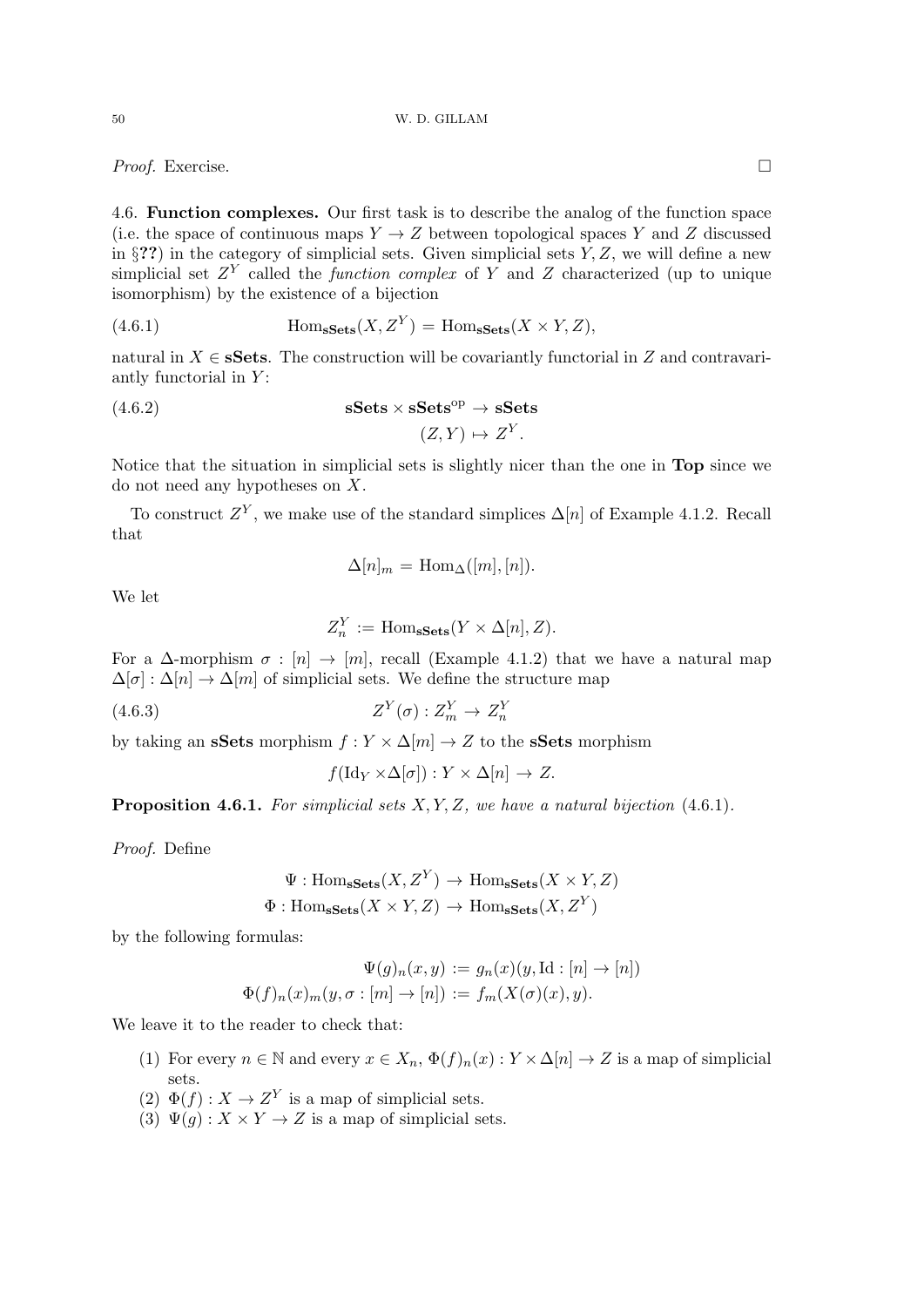The fact that  $\Psi \Phi(f) = f$  for all f amounts to the following:

$$
\Psi\Phi(f)_n(x,y) = \Phi(f)_n(x)(y,\text{Id}: [n] \to [n])
$$
  
=  $f_n(X(\text{Id})(x), y)$   
=  $f(x, y)$ 

and the fact that  $\Phi\Psi(g) = g$  for all g amounts to the following:

$$
\Phi\Psi(g)_n(x)_m(y,\sigma : [m] \to [n]) = \Psi(g)_n(X(\sigma)(x), y)
$$
  
\n
$$
= g_m(X(\sigma)(x))_n(y, \text{Id} : [n] \to [n])
$$
  
\n
$$
= Z^Y(\sigma)(g_n(x))_m(y, \text{Id} : [n] \to [n])
$$
  
\n
$$
= g_n(x)_m(y, \text{Id} \sigma : [m] \to [n])
$$
  
\n
$$
= g_n(x)_m(y, \sigma : [m] \to [n]).
$$

In the third equality we use that  $q$  is a map of simplicial sets, so it is compatible with the structure maps associated by X and by  $Z<sup>Y</sup>$  to  $\sigma$  and in the fourth equality we use the definition of the maps  $(4.6.3)$ .

4.7. Simplicial homotopy revisited. For simplicity, we introduce the notation  $I :=$  $\Delta[1]$  for the standard 1-simplex (Example 4.1.2). Recall that  $I_n = \text{Hom}_{\Delta}([n], [1])$ . For a simplicial set Y, the function complex (§4.6)  $Y^I \in \mathbf{sSets}$  is called the path space of Y, in analogy with the topological situation  $(\S$ ??). Via the functoriality of function complexes (4.6.2), the two maps  $i_0, i_1 : \Delta[0] \Rightarrow \Delta[1]$  induce two evaluation maps  $e_0, e_1 : Y^I \Rightarrow Y$ (note  $\Delta[0]$  is the terminal simplicial set with  $|\Delta[0]_n| = 1$  for every n, so  $Y^{\Delta[0]} = Y$ ). The common retract  $r: I \to \Delta[0]$  of the  $i_j$  induces a map  $i_Y: Y \to Y^I$  called the *constant* path map. We have

$$
e_0 i_Y = e_1 i_Y = \mathrm{Id}_Y.
$$

**Proposition 4.7.1.** Let  $f, g: X \Rightarrow Y$  be maps of simplicial sets. There are natural bijections between the following sets:

- (1) the set of simplicial homotopies h from f to g in the sense of  $\S 3.7$
- (2) the set of morphisms of simplicial sets  $H : X \times I \rightarrow Y$  with  $Hi_0 = f$ ,  $Hi_1 = g$
- (3) the set of morphisms of simplicial sets  $H: X \to Y^I$  with  $e_0H = f$ ,  $e_1H = g$ .

*Proof.* Recall (§3.7) that such an h consists of maps  $h(\phi) : X_n \to Y_n$  defined for each  $\Delta$ -morphism  $\phi : [n] \to [1]$  (i.e. for each element  $\phi \in \text{Hom}_{\Delta}(n], [1]) = I_n$ , satisfying various conditions. It is straightforward to check that those conditions are equivalent to saying that the maps

$$
X_n \times I_n \to Y_n
$$

$$
(x, \phi) \mapsto h(\phi)(x)
$$

define a map of simplicial sets  $H : X \times I \rightarrow Y$  and it is straightforward to see that such an H gives maps  $h(\phi)$  by the formula  $h(\phi)(x) := H_n(x, \phi)$ . This gives the bijection between the first two sets. The bijection between the second and third sets follows from the adjointness  $(4.6.1)$ .

Similarly, we can reformulate the definition of *deformation retract* from §3.7 as follows: If  $f: X \to Y$  is a map of simplicial sets we say that r is a *deformation retract* of f iff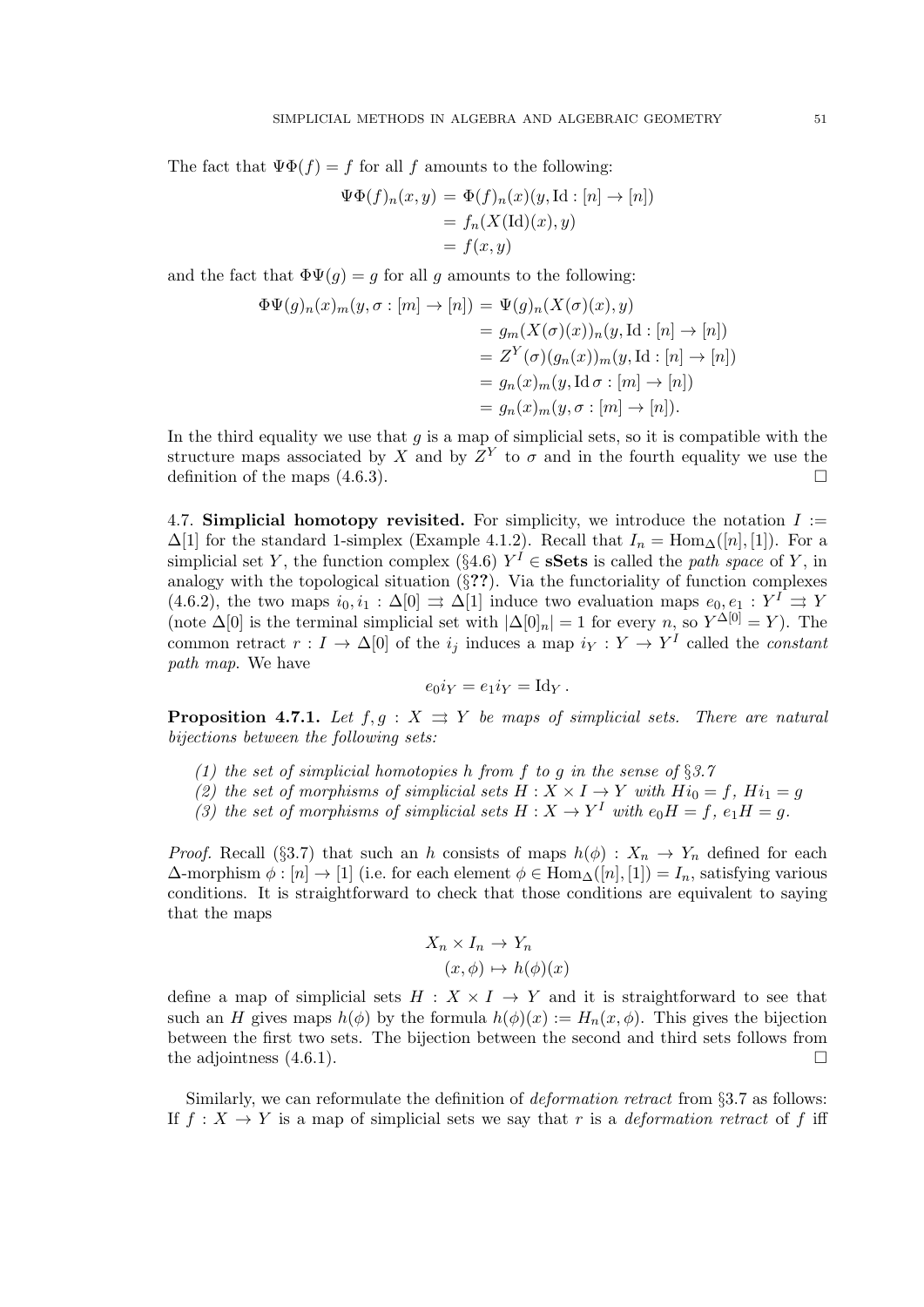52 W. D. GILLAM

 $rf = Id<sub>X</sub>$  and there is a commutative diagram of simplicial sets

 $X \times I \xrightarrow{\pi_1}$ .  $f\times\mathrm{Id}$ ł X f ł  $Y \times I \longrightarrow Y$ (4.7.1)

with  $Hi_0 = fr$ ,  $Hi_1 = Id_Y$ . (This H is the same thing as a homotopy rel X from fr to the identity of Y in the sense of  $\S3.7$ .) Using  $(4.6.1)$  we see that such an H is the same thing as a map of simplicial sets  $H: Y \to Y^I$  making

(4.7.2) 
$$
X \xrightarrow{f} X^{I}
$$

$$
f \downarrow f^{I}
$$

$$
Y \xrightarrow{H} Y^{I}
$$

commute and satisfying  $e_0H = fr$ ,  $e_1H = \text{Id}_Y$ .

Starting only with f, we see similarly that a pair  $(r, H)$  consisting of a retract r of f and a homotopy  $H$  rel X from  $fr$  to the identity of Y is the same thing as a lift as indicated in the commutative square of simplicial sets below.

(4.7.3)  
\n
$$
X \xrightarrow{\text{(Id_X,i_Yf)}} X \times_Y^{f,e_0} Y^I
$$
\n
$$
f \downarrow_{Y} \xrightarrow{\text{(r,H)}} Y^{\text{(r,H)}} Y^{\text{(r,g)}} = Y^{\text{(r,g)}} Y^{\text{(r,g)}} = Y^{\text{(r,g)}} Y^{\text{(r,g)}} = Y^{\text{(r,g)}} Y^{\text{(r,g)}} = Y^{\text{(r,g)}} = Y^{\text{(r,g)}} = Y^{\text{(r,g)}} = Y^{\text{(r,g)}} = Y^{\text{(r,g)}} = Y^{\text{(r,g)}} = Y^{\text{(r,g)}} = Y^{\text{(r,g)}} = Y^{\text{(r,g)}} = Y^{\text{(r,g)}} = Y^{\text{(r,g)}} = Y^{\text{(r,g)}} = Y^{\text{(r,g)}} = Y^{\text{(r,g)}} = Y^{\text{(r,g)}} = Y^{\text{(r,g)}} = Y^{\text{(r,g)}} = Y^{\text{(r,g)}} = Y^{\text{(r,g)}} = Y^{\text{(r,g)}} = Y^{\text{(r,g)}} = Y^{\text{(r,g)}} = Y^{\text{(r,g)}} = Y^{\text{(r,g)}} = Y^{\text{(r,g)}} = Y^{\text{(r,g)}} = Y^{\text{(r,g)}} = Y^{\text{(r,g)}} = Y^{\text{(r,g)}} = Y^{\text{(r,g)}} = Y^{\text{(r,g)}} = Y^{\text{(r,g)}} = Y^{\text{(r,g)}} = Y^{\text{(r,g)}} = Y^{\text{(r,g)}} = Y^{\text{(r,g)}} = Y^{\text{(r,g)}} = Y^{\text{(r,g)}} = Y^{\text{(r,g)}} = Y^{\text{(r,g)}} = Y^{\text{(r,g)}} = Y^{\text{(r,g)}} = Y^{\text{(r,g)}} = Y^{\text{(r,g)}} = Y^{\text{(r,g)}} = Y^{\text{(r,g)}} = Y^{\text{(r,g)}} = Y^{\text{(r,g)}} = Y^{\text{(r,g)}} = Y^{\text{(r,g)}} = Y^{\text{(r,g)}} = Y^{\text{(r,g)}} = Y^{\text{(r,g)}} = Y^{\text{(r,g)}} = Y^{\text{(r,g)}} = Y^{\text{(r,g)}} = Y^{\text{(r,g)}} = Y^{\text{(r,g)}} = Y^{\text{(r,g)}} = Y^{\text{(r,g)}} = Y^{\text{(r,g)}} = Y^{\text{(r,g)}} = Y^{\text{(r,g)}} = Y^{\text{(r,g)}} = Y^{\text{(r,g)}} = Y^{\text{(r,g)}} = Y^{\text{(r,g)}} = Y^{\text{(r,g)}} = Y^{\text{(r,g)}} = Y^{\text{(r,g)}}
$$

(Note that  $f^{I}i_X = i_Y f$ .)

**Proposition 4.7.2.** If  $f, g: X \rightrightarrows Y$  are simplicially homotopic maps (§3.7) of simplicial sets, then the geometric realizations  $|f|, |g| : |X| \Rightarrow |Y|$  are homotopic maps of topological spaces in the usual sense. Similarly, if  $r: Y \to X$  is a deformation retract of  $f: X \to Y$ in the "simplicial" sense of §3.7, then |r| is a deformation retract of |f| in the usual topological sense.

*Proof.* The geometric realization of the simplicial set  $I = \Delta[1]$  is the standard topological 1-simples  $\Delta_1^{\top}$  (i.e. the usual closed interval *I* from topology). Similarly, the geometric realizations of the maps  $i_e : \Delta[0] \to \Delta[1]$  ( $e = 0, 1$ ) are the usual inclusions of the endpoints of the interval I. According to Proposition 4.7.1, we can view a simplicial homotopy from f to g as a map of simplicial sets  $H : X \times I \to Y$  with  $Hi_0 = f$ ,  $Hi_1 = g$ . Since  $I = \Delta[1]$ is a finite simplicial set, Corollary  $4.3.9$  says that the geometric realization of  $H$  can be viewed as a map of spaces  $|H| : |X| \times I \to |Y|$  (where  $I = |\Delta[1]|$  is the usual topological interval) with  $|Hi_0| = |H||i_0| = |f|$ ,  $|Hi_1| = |H||i_1| = |g|$ , which is a homotopy from f to  $g$  in the usual sense. The statement about deformation retracts is obtained similarly by considering the geometric realization of  $(4.7.1)$ .

**Lemma 4.7.3.** The retract  $r : \Delta[1] \rightarrow \Delta[0]$  is a deformation retract of both inclusions  $i_0, i_1 : \Delta[0] \rightarrow \Delta[1].$ 

*Proof.* On symmetry grounds, it will be enough to treat the case of  $i_1$ . We already have  $ri_1 = \text{Id}$ , so it remains only to produce a strict homotopy  $H : \Delta[1] \times \Delta[1] \rightarrow \Delta[1]$  from the identity of  $\Delta[1]$  to the map  $i_1r : \Delta[1] \to \Delta[1]$ . An n simplex of  $\Delta[1] \times \Delta[1]$  is a pair of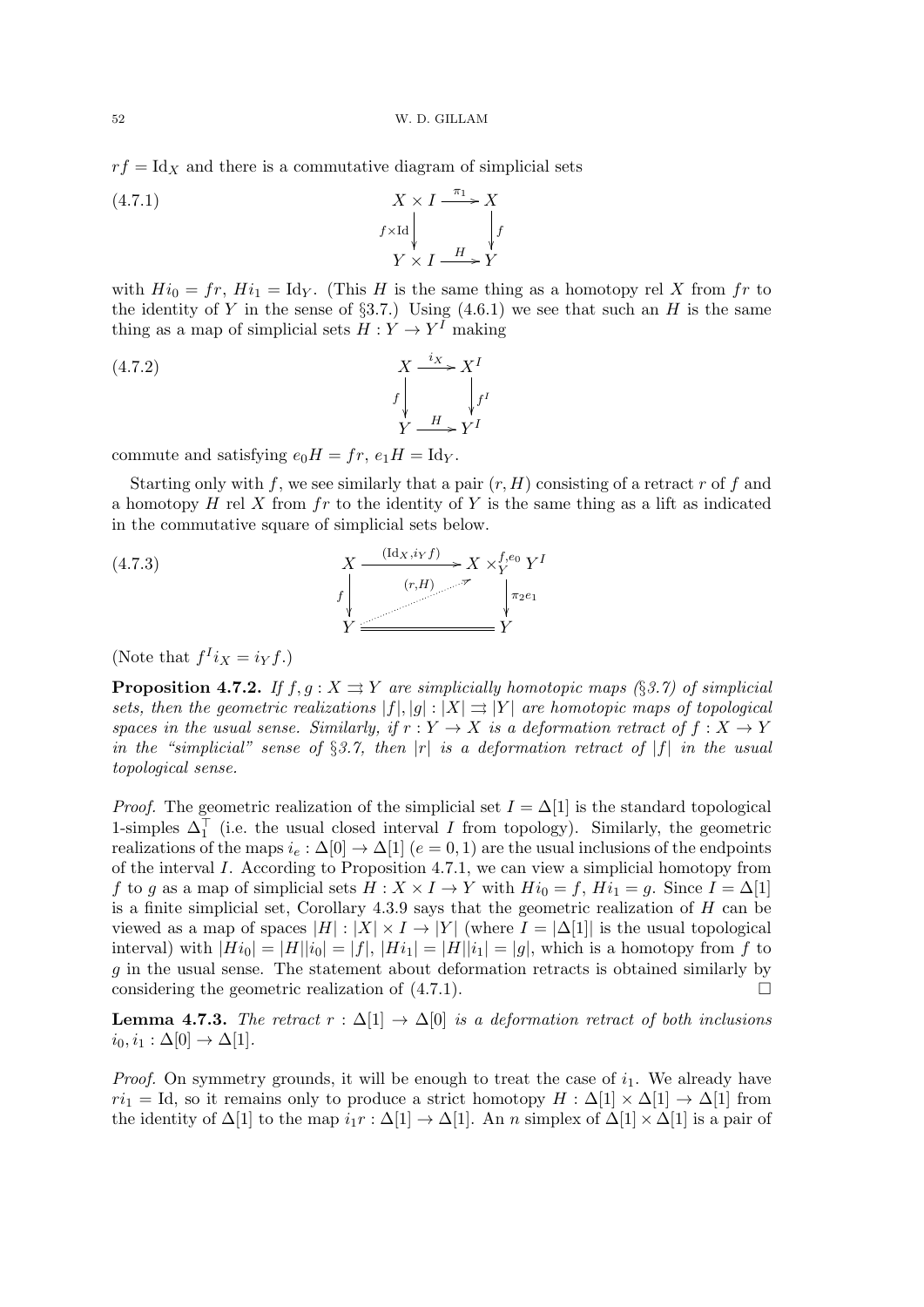$\Delta$  morphisms  $\sigma, \tau : [n] \to [1]$ , while an n simplex of  $\Delta[1]$  is just a  $\Delta$  morphism  $[n] \to [1]$ . Observe that

$$
h: [1] \times [1] \to [1] \n(0,0) \to 0 \n(1,0) \to 1 \n(0,1) \to 1 \n(1,1) \to 1
$$

is a map of ordered sets, so

$$
(\sigma, \tau) \mapsto h(\sigma \times \tau)
$$

defines a map

$$
(\Delta[1] \times \Delta[1])_n \to \Delta[1]_n
$$

which is clearly contravariantly functorial in n for  $\Delta$  morphisms, hence we can view this as a map of simplicial sets H as above. From the fact that  $h|[1] \times \{0\} : [1] \rightarrow [1]$  is the identity, and  $h|[1] \times \{1\} : [1] \rightarrow [1]$  is the constant function 1, we see that H is as  $\qquad \qquad \Box$ 

**Lemma 4.7.4.** For any simplicial set Y, the evaluation maps  $e_0, e_1 : Y^I \rightarrow Y$  are both deformation retracts of the constant path map  $i_Y : Y \to Y^I$ .

*Proof.* We can view the deformation retract of  $i_0$  constructed in the previous lemma as a commutative diagram of simplicial sets



with  $Hi_0 = i_0r$  and  $Hi_1 = Id$ , as in (4.7.1). If we apply the contravariant functor Y to this diagram and note that  $Y^{I\times I} = (Y^I)^I$ , the resulting diagram is of the form (4.7.2) with  $K := Y^H$  satisfying  $e_0 K = i_Y e_0$  and  $e_1 K = \text{Id}$ .

We would like to establish analogs of the topological results of  $\S$ ?? for simplicial sets. The argument used in the proof of Lemma 2.3.1 does not carry over verbatim to simplicial sets: the analogous inclusion  $J \hookrightarrow \Delta[1] \times \Delta[1]$  does not have a retract. However, the analogous result will hold in simplicial sets under the additional assumption that X is fibrant  $(\S4.4)$ :

**Lemma 4.7.5.** If  $X$  is a fibrant simplicial set, then the product of the evaluation maps  $e_0 \times e_1 : X^I \to X \times X$  is a fibration of simplicial sets  $(\S 4.4)$ .

*Proof.* The map  $X^I \to X \times X$  in question is the one induced by the inclusion of the boundary  $i : \{0,1\} \hookrightarrow I$ . The lemma is then a special case of [Hov, 3.3.1] where p is the map from  $X$  to the terminal object. The result we want is not hard to prove directly using basic facts about the model category of simplicial sets from §4.4. Consider an injective map of simplicial sets  $K \hookrightarrow L$  whose geometric realization  $|K| \hookrightarrow |L|$  is a weak equivalence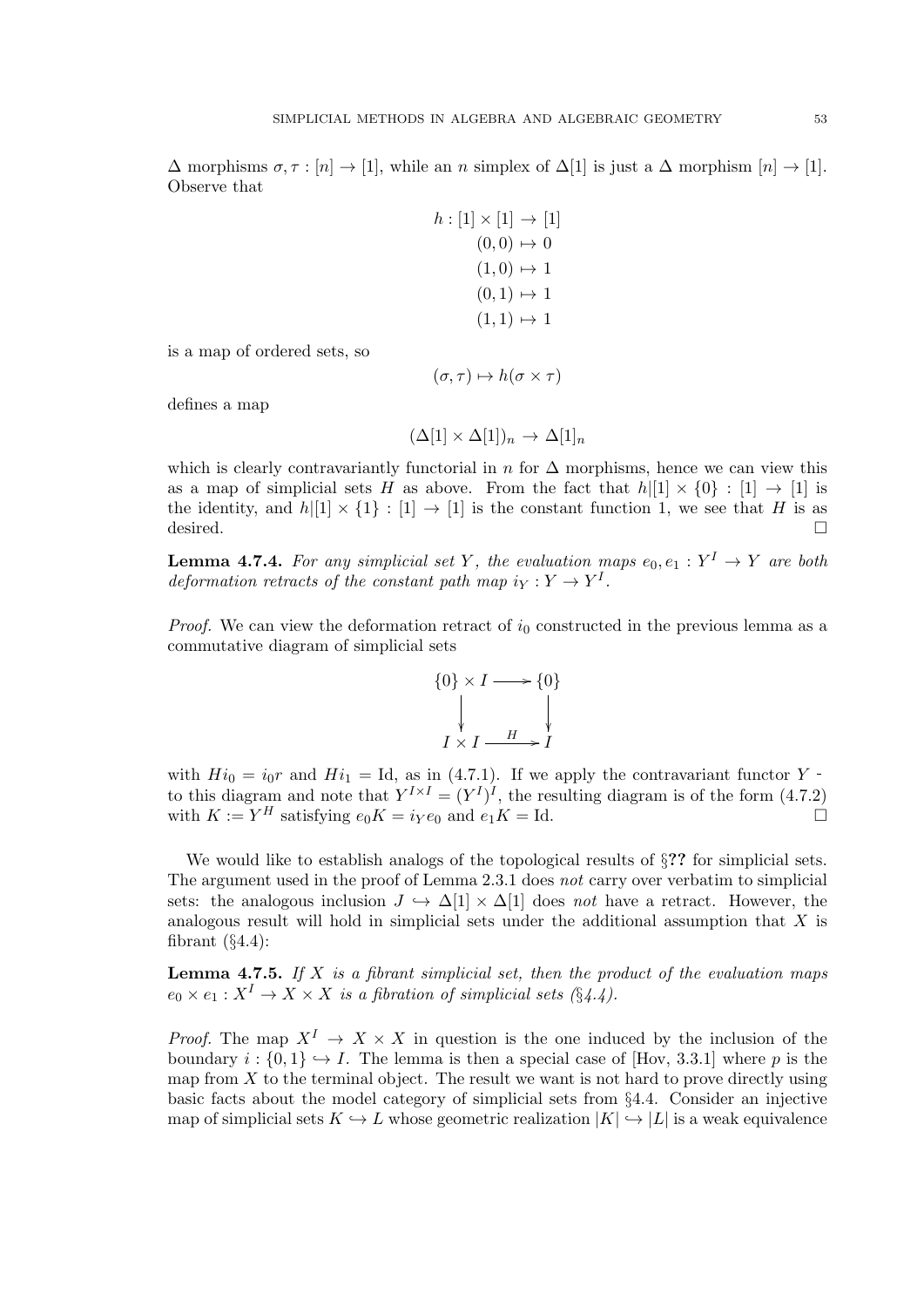of topological spaces (so  $K \hookrightarrow L$  is an arbitrary trivial cofibration of simplicial sets) and a commutative diagram



of simplicial sets. We must show that there is a lift  $l$  as indicated. By the adjointness (4.6.1), the map a can be viewed as a map  $a: K \times I \to X$  and the map b can be viewed as a map  $L \times \{0,1\} \rightarrow X$  and the commutativity of the solid square can be viewed as saying that a and b agree on  $K \times \{0,1\}$ . Let W be the union of  $K \times I$  and  $L \times \{0,1\}$  inside of  $L \times I$ , so we have a pushout diagram



of simplicial sets, an inclusion  $j: W \hookrightarrow L \times I$ , and a map  $f = (a, b) : W \to X$ . Since weak equivalences of simplicial sets are closed under products,  $4$  the top horizontal arrow is a weak equivalence. Since the left vertical arrow is a cofibration (i.e. is injective) and sSets is left proper (Theorem 4.4.3), the bottom horizontal arrow is a weak equivalence. The map  $j$  is hence a trivial cofibration because it is injective and is a weak equivalence by 2-out-of-3. Using the adjointness  $(4.6.1)$  we see that a lift l in the original diagram is the same thing as a lift in the diagram below.



Such a lift exists because X is fibrant and j is a trivial cofibration.

**Lemma 4.7.6.** Suppose  $f : X \to Y$  is an arbitrary map between fibrant simplicial sets. Let  $i_Y: Y \to Y^I$  denote the constant path and  $e_0, e_1: Y^I \to Y$  the evaluations. Then we have a commutative diagram



where  $(\mathrm{Id}_X, i_Y f)$  is a homotopy equivalence and  $e_1 \pi_2$  is a fibration.

Proof. Argue exactly as in the proof of the topological analog Lemma 2.3.2, replacing the use of Lemma 2.3.1 there with the use of Lemma 4.7.5 (this is where we need Y fibrant). Note that  $i_Y : Y \to Y^I$  is a homotopy equivalence by Lemma 4.7.4. One uses the fact that X is fibrant to know that the projection  $p_2 : X \times Y \to Y$  is a fibration.

<sup>&</sup>lt;sup>4</sup>This follow from the following facts: 1) geometric realization (to  $\bf{K}$ ) preserves products (Lemma 4.3.5) and 2) a product of weak equivalences in Top is a weak equivalence between formation of homotopy groups commutes with products.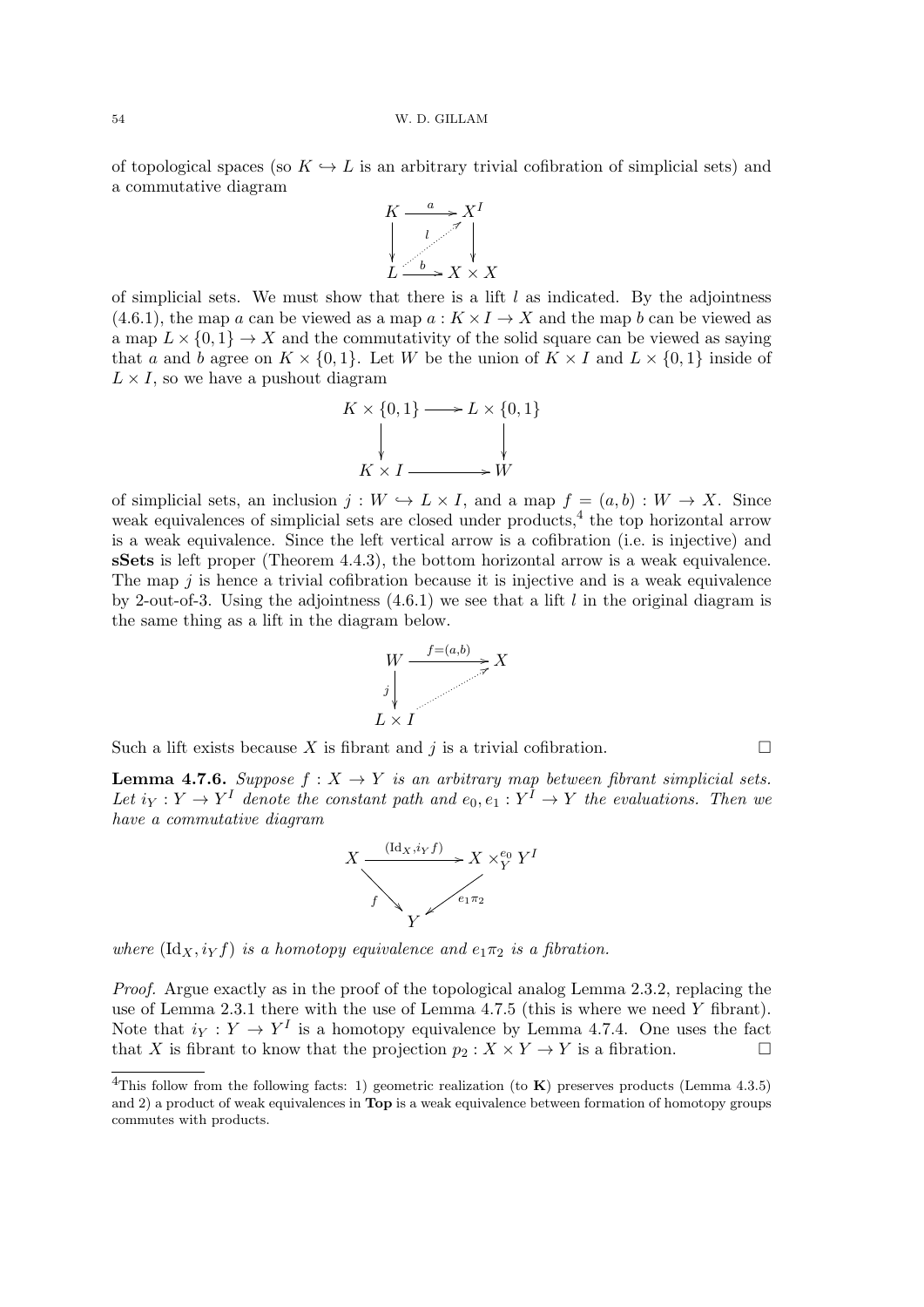4.8. Whitehead's Theorem. There are various results in algebraic topology that go by the name "Whitehead's Theorem." In this section, we recall some of these results.

Theorem 4.8.1. (Whitehead) Any trivial cofibration between between fibrant simplicial sets admits a deformation retract. Any weak equivalence between fibrant simplicial sets is a homotopy equivalence.

*Proof.* For the first statement: Suppose  $j: X \to Z$  is a trivial cofibration and X and Z are fibrant. By Lemma 4.7.6 the map  $e_1\pi_2$  in the diagram

$$
X \xrightarrow{\text{(Id,izj)}} X \times_{Z}^{e_0} Z^{I}
$$
\n
$$
j \downarrow \qquad \qquad \downarrow e_1 \pi_2
$$
\n
$$
Z \xrightarrow{\text{(r,H)}} Z
$$

is a fibration, so we can lift as indicated. As discussed above, this  $(r, H)$  can be viewed as the desired deformation retract, with  $r_j = \text{Id}_X$  and the abusively denoted map H :  $Z \times I \rightarrow Z$  corresponding to H under the adjunction (2.3.1) providing the homotopy between jr and the identity of Z.

For the second statement: Suppose  $f : X \to Y$  is a weak equivalence of fibrant simplicial sets. Factor f as a trivial cofibration  $j: X \to Z$  followed by a fibration  $p: Z \to Y$ . Note that p is in fact a trivial fibration, by 2-out-of-3 for weak equivalences. Notice also that Z is fibrant since Y is fibrant and fibrations are closed under composition. Since  $Y$  (like any simplicial set) is cofibrant, we can find a section  $s: Y \to Z$  of p by lifting in the diagram below.



The section s is a trivial cofibration (it is injective since it has a retract  $p$  and it is a weak equivalence by 2-out-of-3) so we can lift as indicated in the diagram

$$
Y \xrightarrow{(i_Z s)} Z^I
$$
  
s  

$$
Z \xrightarrow{J} (e_0, e_1)
$$
  

$$
Z \xrightarrow{(id, sp)} Z \times Z
$$

because  $(e_0, e_1)$  is a fibration by Lemma 4.7.5 since Z is fibrant. Note that the solid square commutes since

$$
(e_0, e_1)igs = (s, s)
$$

$$
= (s, sps)
$$

$$
= (\text{Id}, sp)s.
$$

This lift J can be viewed as a homotopy between sp and the identity of Z.

To finish the proof of the second statement, we combine the result of the first statement with what we did immediately above. The homotopy  $p * H * s$  provides a homotopy between  $pirs = frs$  and  $Id_Y = ps$ . The homotopy  $r * J * j$  provides a homotopy between  $rspj = rsf$  and  $Id_x = rj$ . We conclude that f is a homotopy equivalence with homotopy inverse  $rs: Y \to X$ .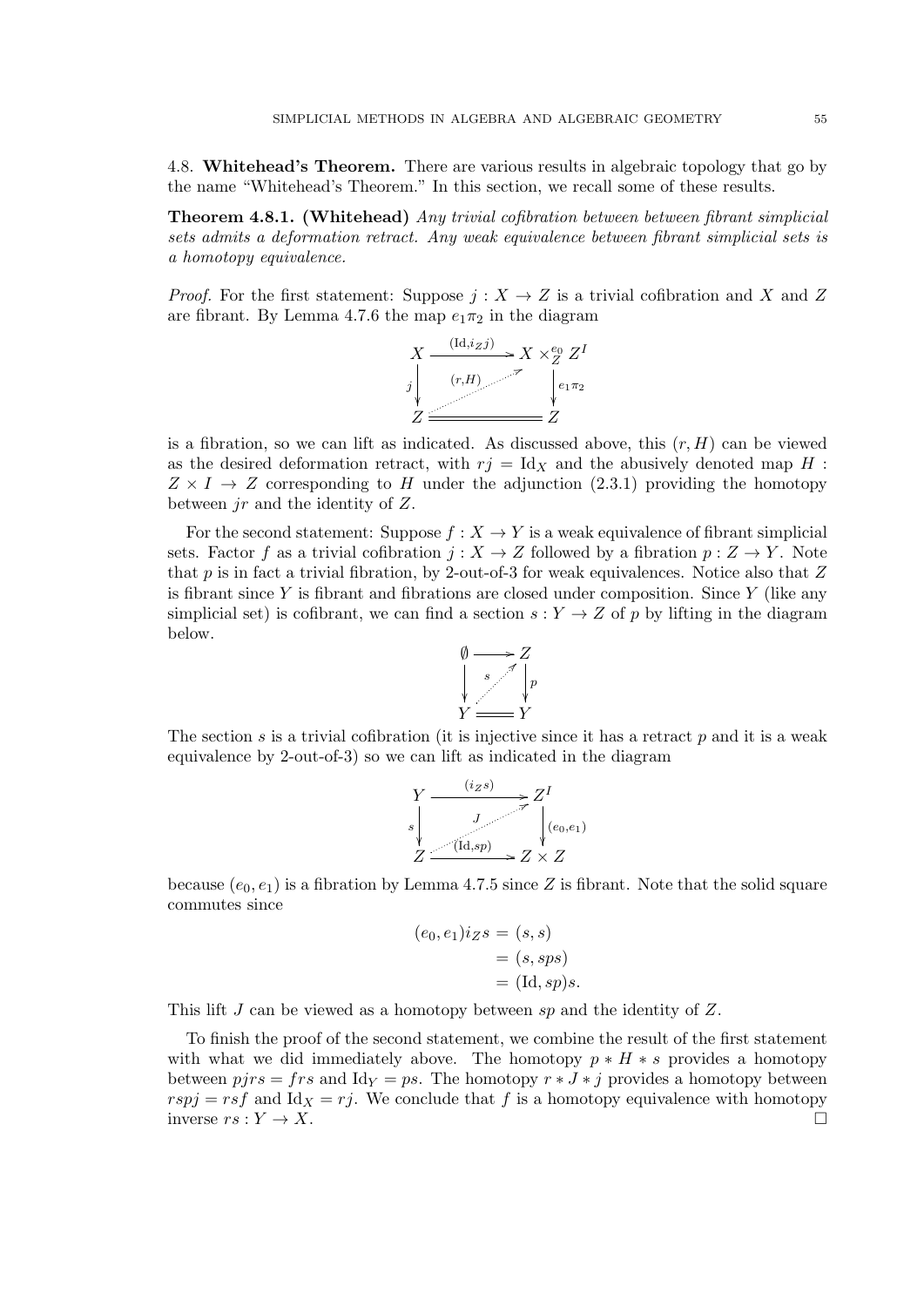Remark 4.8.2. The most general variant of "Whitehead's Theorem" is perhaps the statement that, in any model category, a map between fibrant and cofibrant objects is a weak equivalence iff it is a "homotopy equivalence" in the sense of the abstract homotopy theory of model categories ([Hov, 1.2.8] or [Hir, 7.5.10]). In any given model category one can usually unravel the abstract homotopy equivalence notion into something recognizable by the "man on the street" (ha!) who has no knowledge of model categories. I prefer to give the unravelled result in these notes whenever possible.

**Theorem 4.8.3.** (Whitehead) If  $f: X \to Y$  is a trivial cofibration of simplicial sets, then  $|f| : |X| \to |Y|$  admits a deformation retract. If  $f : X \to Y$  is any weak equivalence of simplicial sets then  $|f| : |X| \to |Y|$  is a homotopy equivalence of topological spaces.

*Proof.* Since  $|X|$  and  $|Y|$  are CW complexes by Lemma 4.3.2, this follows by applying the "usual formulation" (c.f. [Hat, 4.5]) of Whitehead's theorem to each connected component of |X| (the connected componenents of |X| are bijective with those of |Y| via the weak equivalence  $|f|$ ).

**Corollary 4.8.4.** Suppose  $f: X \rightarrow Y$  is a weak equivalence of simplicial sets. Then the induced map of degree-wise free simplicial abelian groups  $\bigoplus_{X}Z \to \bigoplus_{Y}Z$  is a weak equivalence of simplicial abelian groups.

*Proof.* By construction of simplicial homology, the homology of the chain complex  $C(\oplus_{X}\mathbb{Z})$ of free abelian groups computes the simplicial homology of  $|X|$ . (Depending on your particular definition of singular homology, this might be more easily recognizable as the homology of the normalized chain complex  $\mathsf{N}(\oplus_X \mathbb{Z})$ . By the basic relationship between simplicial and singular homology (c.f. [Hat, 2.1]), this simplicial homology coincides with singular homology, which is homotopy invariant [Hat, 2.10]. Since  $|f|$  is a homotopy equivalence by Theorem 4.8.3, the map  $|f|$  induces isomorphisms on singular homology groups, hence the maps of simplicial homology groups must also be isomorphisms, whence the result.  $\Box$ 

4.9. Quillen's Theorem. Quillen's theorem on simplicial sets and topological spaces says that the model categories of simplicial sets  $(\S4.4)$  and topological spaces  $(\S2)$  are very closely related via the singular simplex functor Sing in (4.3.1) and the geometric realization functor  $|$   $|$  in (4.3.2).

We first mention an easy result on the singular simplex and geometric realization constructions of §4.3:

**Lemma 4.9.1.** Let C be a category with all direct limits,  $Z \in \csc X$ ,  $X^Z : \mathbb{C} \to \mathbb{S}$  and  $\mathbb{C}$  is the singular simplex functor,  $|Z| \leq S$ sis  $\rightarrow C$  its left adjoint geometric realization functor (Proposition 4.3.1). Suppose that for each  $n > 0$  and each  $k \in [n]$ , the geometric realization

$$
|i_n^k|_Z: |\Lambda^k[n]|_Z \to |\Delta[n]|_Z
$$

of the inclusion of the k-horn has a retract in  $C$ . (This is the case for the standard topological geometric realization.) Then the singular simplex  $X^Z \in \mathbf{sSets}$  is fibrant for every  $X \in \mathbf{C}$ .

*Proof.* For the parenthetical remark: The standard topological geometric realization of  $i_n^k$ is the inclusion of all but one of the codimension one faces of the standard simplex  $\Delta_n^{\top}$ .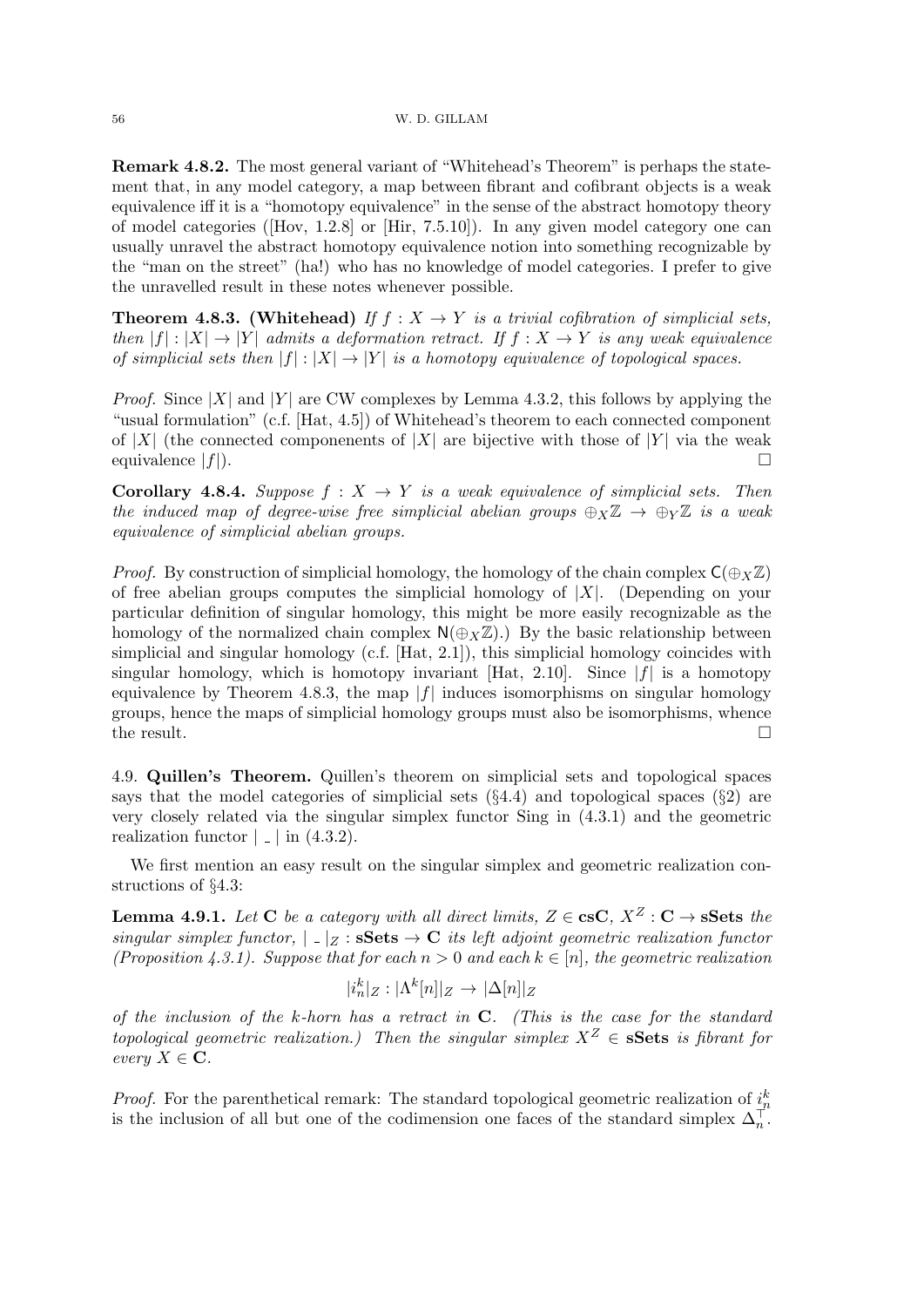This map clearly admits a retract, even a deformation retract. For the main statement of the lemma: By adjointness, a lift in the diagram of simplicial sets



is the same thing as a lift in the C-diagram



which can certainly be found if  $|i_n^k|_Z$  has a retract.

Theorem 4.9.2. (Quillen) The singular simplex functor

 $Sing : \textbf{Top} \rightarrow \textbf{sSets}$ 

and its left adjoint, the geometric realization functor

$$
|\mathinner{.\,.}|\colon \mathbf{sSets}\to\mathbf{Top}
$$

satisfy the following properties:

- (1) A map f in sSets is a weak equivalence if  $|f|$  is a weak equivalence in Top.
- $(2)$  |  $\Box$  takes cofibrations to cofibrations and trivial cofibrations to trivial cofibrations. That is:  $| \_ |$  is a left Quillen functor.
- (3) Sing takes fibrations to fibrations and trivial fibrations to trivial fibrations. That is: Sing is a right Quillen functor.
- (4) For a fibrant simplicial set X, and a base point  $1 \in X_0$ , the homotopy sets  $\pi_n(X, 1)$ of Definition 4.5.2 are naturally isomorphic to the homotopy sets of  $|X|$  with the corresponding base point.
- (5) For any  $X \in \textbf{Top}$ , Sing  $X \in \textbf{S}$  sets is fibrant and for any  $x \in X$ , the usual homotopy set  $\pi_n(X, x)$  is naturally bijective with  $\pi_n(\text{Sing } X, x)$ , the latter defined by Definition 4.5.2.
- (6) If f is a fibration in **SSets**, then  $|f|$  is a fibration in **Top**.
- (7) A map f in Top is a weak equivalence iff Sing f is a weak equivalence in  $S$ ets.
- (8) For any simplicial set X, the adjunction morphism  $X \to \text{Sing } |X|$  is a weak equivalence of simplicial sets.
- (9) For any topological space Y, the adjunction morphism  $|\text{Sing } Y| \to Y$  is a weak equivalence in Top.
- (10) The functors

## $Ho Sing: Ho Top \rightarrow Ho sSets$  $H_0 |$  | : Ho sSets  $\rightarrow$  Ho Top

yield an equivalence of homotopy categories Ho Top  $\cong$  Ho sSets.

(11) For every  $X \in \mathbf{sSets}$  and every  $Y \in \mathbf{Top}$ , a map  $|X| \to Y$  in  $\mathbf{Top}$  is a weak equivalence iff the adjoint map  $X \to \text{Sing } Y$  is a weak equivalence of simplicial sets.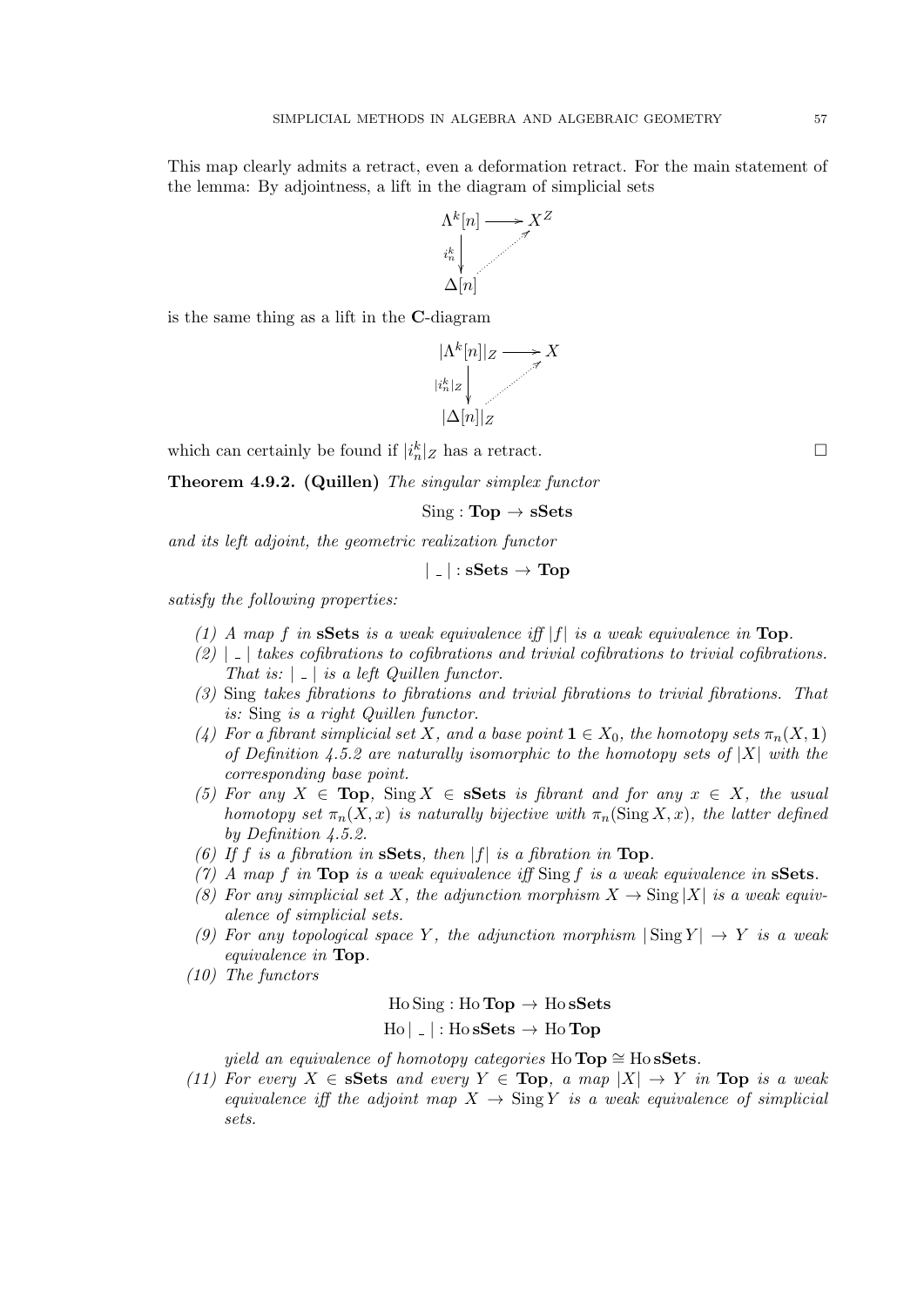58 W. D. GILLAM

Proof. (1) holds by definition of a weak equivalence of simplicial sets (Definition 4.4.1).

For (2), the only issue, in light of (1), is to show that  $\vert \_$  takes cofibrations to cofibrations. Recall (Theorem 4.4.2, Lemma 1.5.9) that the cofibrations in sSets are the smallest saturated class of sSets morphisms containing the set

$$
I = \{ \partial \Delta[n] \hookrightarrow \Delta[n] : n \in \mathbb{N} \}.
$$

Since the left adjoint  $\vert \_ \vert$  preserves direct limits and the cofibrations in **Top** are a saturated class of maps (as is the case in any model category by Proposition 1.5.6), it suffices to note that

$$
|\partial\Delta[n]\hookrightarrow \Delta[n]|\cong |S^{n-1}\hookrightarrow D^n|
$$

is a cofibration in Top (c.f. Theorem 2.1.2).

(3) follows formally from (2) by adjointness and the characterization of fibrations (resp. trivial fibrations) as maps with the RLP w.r.t. trivial cofibrations (resp. cofibrations).

(4) is [Hov, 3.6.3].

(5) We established fibrancy of  $\text{Sing } X$  in Lemma 4.9.1. The other part is just a matter of staring at the definition of  $\pi_n(\text{Sing } X, 1)$  until you agree that it coincides with whatever you think is the "usual definition" of homotopy sets. (In a sense there is really nothing to prove since we can take this as the "usual definition.") First note that

$$
(\operatorname{Sing} X)_0 = \operatorname{Hom}_{\operatorname{Top}}(\Delta_0^{\top}, X)
$$
  
= X,

so the chosen basepoint  $x \in X$  is the same thing as a choice of base point 1 for Sing X. An element of  $\mathsf{Z}_n(\mathrm{Sing}\,X)$  is the same thing as an element  $f \in (\mathrm{Sing}\,X)_n$  with all boundaries equal to 1, which is the same thing as a map of topological spaces  $f: \Delta_n^{\text{top}} \to X$  contracting the boundary of  $\Delta_n^{\text{top}}$  to the basepoint x. The equivalence relation ~ on  $\mathsf{Z}_n(\text{Sing }X)$  is given by declaring  $f \sin f'$  iff there is a map  $g : \Delta_{n+1}^{top} \to X$  which contracts all but the last two codimension one facts to x and is given on these last two faces by f and  $f'$ . This should clearly be equivalent to any other definition of homotopy sets.

(6) is [Hov, 3.6.2]. This fact won't be necessary to establish the other parts of Quillen's theorem, though it is an important result originally due to Quillen. Hovey proves this en route to proving that sSets is a model category.

(7) By (5) and the definition of a weak equivalence in Top,  $f : X \rightarrow Y$  is a weak equivalence in Top iff

(4.9.1) 
$$
\pi_n(\operatorname{Sing} f) : \pi_n(\operatorname{Sing} X) \to \pi_n(\operatorname{Sing} Y)
$$

is bijective for all n (and all choices of basepoint when  $n > 0$ ). But  $\text{Sing } X$  and  $\text{Sing } Y$  are fibrant, so the map  $(4.9.1)$  is naturally identified, via  $(4)$ , with the map

$$
(4.9.2) \qquad \qquad \pi_n(|\operatorname{Sing} f|) : \pi_n(|\operatorname{Sing} X|) \to \pi_n(|\operatorname{Sing} Y|)
$$

whose isomorphy (for all basepoints when  $n > 0$ ) is, by definition, equivalent to Sing f being a weak equivalence in sSets.

For (8), we need to show that

$$
\pi_n(|X|) \to \pi_n(|\operatorname{Sing}|X||)
$$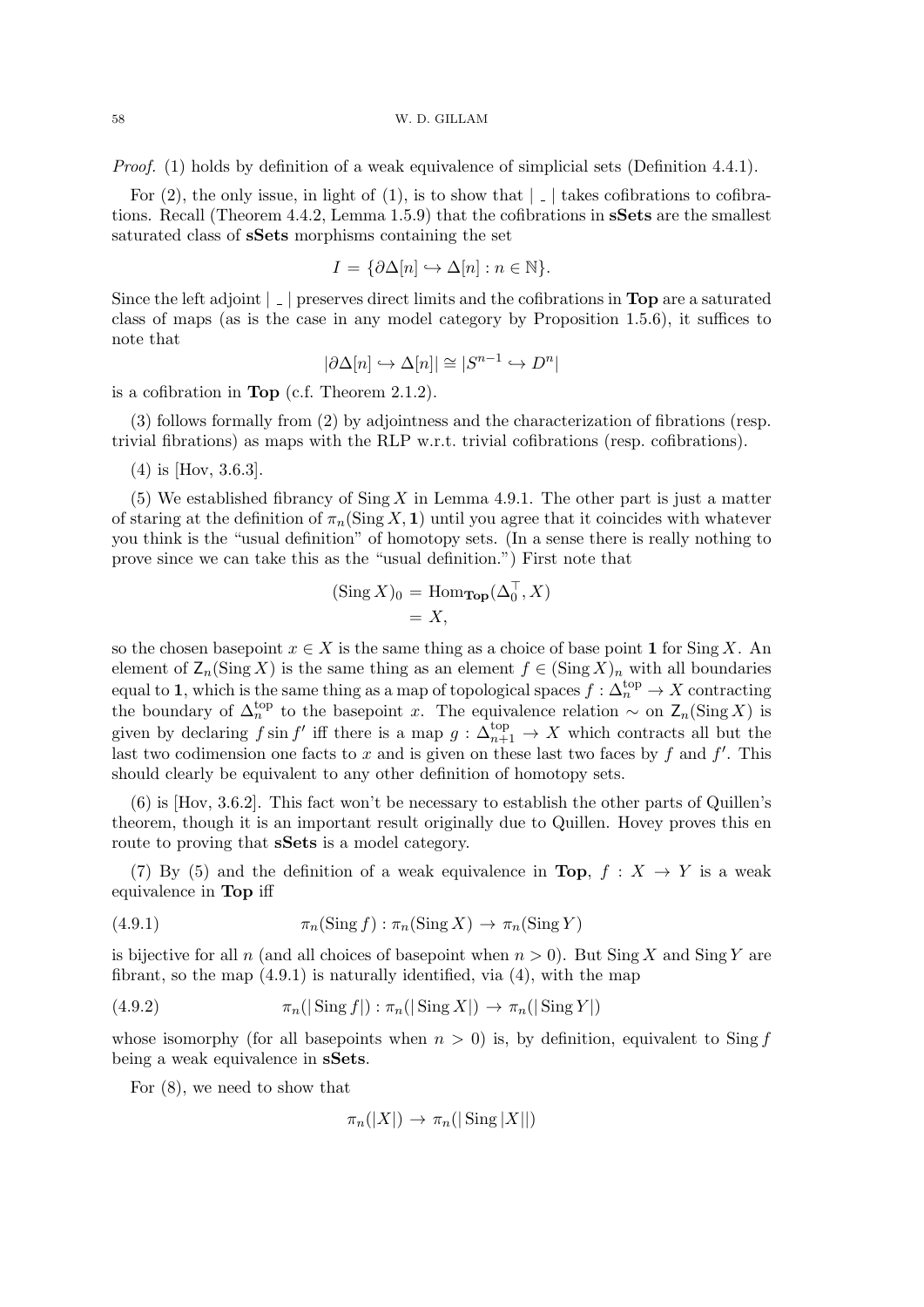is bijective (for all choices of basepoint when  $n > 0$ ). But the LHS is naturally bijective with  $\pi_n(\text{Sing }|X|)$  by (5) and the RHS is naturally bijective with  $\pi_n(\text{Sing }|X|)$  by (4), since  $\text{Sing } |X|$  is fibrant.

(9) is similar to (8)

For (10), first note that the functors Sing and  $\vert \cdot \vert$  are well-defined on the homotopy categories since they preserve weak equivalences by (1) and (7). The fact that the resulting functors are equivalences is immediate from (8) and (9), since the adjunctions become isomorphisms in the homotopy categories.

(11) is a formal consequence of (10).

 $\Box$ 

**Corollary 4.9.3.** A map  $f: X \to Y$  of fibrant simplicial sets is a weak equivalence iff

$$
\pi_n(f) : \pi_n(X) \to \pi_n(Y)
$$

is an isomorphism for all n (and all basepoints when  $n > 0$ ).

*Proof.* Use (4) and the definition of weak equivalence of simplicial sets.  $\square$ 

**Remark 4.9.4.** Hovey replaces **Top** with **K** in his version of this statement [Hov, 3.6.7]. but his proof makes perfect sense for arbitrary spaces, as far as I can tell. (He does a much better job of actually keeping track of how various isomorphisms are given rather than just mumbling "A is naturally identified with  $B$ " as I did.) Also, if you want to reconcile his "Quillen equivalence" statement with the statement above, you will want to keep track of the fact that this particular Quillen equivalence is much nicer than a typical Quillen equivalence, in that the functors involved both already reflect arbitrary weak equivalences. In fact, Hovey makes an implicit use of this fact in establishing his Quillen equivalence via the criterion of [Hov, 1.3.16(b)]: instead of checking that  $FQUY \rightarrow Y$  is a weak equivalence (as he should in that criterion), he actually checks that  $FUY \to Y$  (i.e. the map  $|\text{Sing } Y | \to Y$  for a space Y is a weak equivalence. The two statements are equivalent because  $FQUY \to Y$  factors as  $FQUY \to FUY \to Y$  and the first map is F applied to the trivial fibration  $QUX \rightarrow UX$ , which is part of the "cofibrant replacement of  $UX$ " (the functorial factorization of the map from the initial object  $\emptyset$  to UX as a cofibration  $\emptyset \to QUX$  followed by a trivial fibration  $QUX \to UX$ ) and we already know F will take the weak equivalence  $QUX \rightarrow UX$  to a weak equivalence  $FQUX \rightarrow FUX$  (this is all trivial because  $F$  is the geometric realization functor, so it takes weak equivalences to weak equivalences by definition).

Also note that there is a typo in [Hov, 1.3.13(b)] (the  $FQX$  should be  $FUX$ ) and a confusing double usage of R in  $[How, 1.3.6.2]$  both for the "right-derived" and the "fibrant" replacement," so in a sense he defines  $RU := UR$ , where the R's on the two sides have the two different meanings.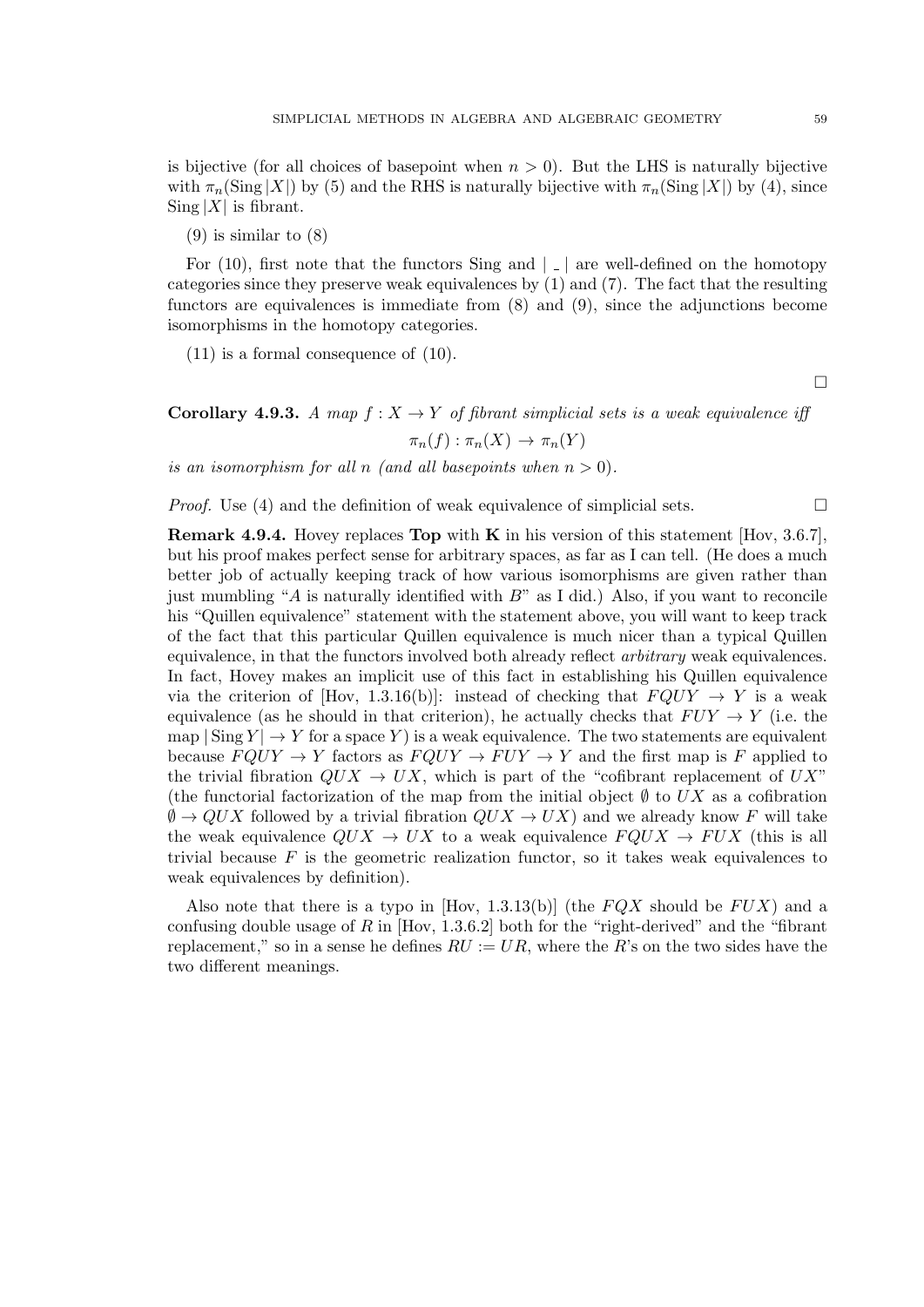## 60 W. D. GILLAM

## 5. The abelian setting

Here we briefly review the theory of simplicial objects in an abelian category A. The basic theorem of Dold-Kan-Puppe (Theorem 5.3.1) asserts that there is an equivalence of categories

$$
\mathsf{N} : \mathbf{sA} \to \mathbf{Ch}_{\geq 0} \mathbf{A}
$$

between simplicial objects in A and the category of chain complexes in A supported in non-negative degrees. Furthermore, if  $\bf{A}$  is the category modules over a ring (or any other abelian category with a reasonable notion of underlying sets), then the equivalence N identifies the homotopy groups of the simplicial set  $|M|$  underlying a simplicial module M with the homology of the corresponding complex (§5.4):

$$
\pi_n(|M|) = \mathrm{H}_n(\mathsf{N}(M)).
$$

Furthermore, the equivalence N takes homotopies in the sense of chain complexes to homotopies of simplicial objects in the sense of §3.7. The upshot is that the theory of simplicial objects in an abelian category  $\bf{A}$  is essentially the same as the theory of chain complexes in A supported in non-negative degrees.

5.1. Associated chain complexes. Given an  $A \in sA$  and an  $n \in \mathbb{N}$ , we define a chain complex  $C(A) \in \mathbf{Ch}_{>0}(\mathbf{A})$  by setting  $C(A)_n := A_n$ , with boundary map

$$
d_n : \mathsf{C}(A)_n \to \mathsf{C}(A)_{n-1}
$$

defined by

$$
d_n := \sum_{i=0}^n (-1)^i d_n^i : A_n \to A_{n-1}.
$$

Lemma 5.1.1.  $d_{n-1}d_n = 0$ 

*Proof.* Fix i, j with  $0 \le i \le j \le n$ . Let  $\partial : [n-2] \hookrightarrow [n]$  be the unique monic  $\Delta$ morphism whose image contains neither *i* nor *j*. Then  $\partial$  can be factored as  $\partial = \partial_n^j \partial_{n-1}^i$ or as  $\partial = \partial_n^i \partial_{n-1}^{j-1}$  $y_{n-1}^{-1}$  (Lemma 3.1.1). In the formal sum  $d_{n-1}d_n$  of maps from  $A_n \to A_{n-2}$ , the map  $A(\partial)$  appears once for each of these two factorizations, with opposite signs.  $\square$ 

The complex  $\mathbf{C}(A)$  is called *unnormalized chain complex* associated to A. We define a subcomplex  $N(A) \subseteq C(A)$  called the normalized chain complex (c.f. [DP, 3.1]) by setting

$$
\mathsf{N}_n(A) := \bigcap_{i=1}^n \mathrm{Ker}(d_n^i : A_n \to A_{n-1}).
$$

(Note that the intersection is over the kernels of all *but* the zeroth boundary map  $d_n^0$ :  $A_n \to A_{n-1}$ .) By convention,  $\mathsf{N}_0(A) := A_0$ . It is easy to check that  $d_n | \mathsf{N}_n(A) = d_n^0$  takes  $\mathsf{N}_n(A)$  into  $\mathsf{N}_{n-1}(A)$ , so that  $\mathsf{N}(A) \subseteq \mathsf{C}(A)$  is a subcomplex. Formation of  $\mathsf{C}(A)$  and  $\mathsf{N}(A)$ is clearly functorial in  $A$ , so we have functors

$$
\begin{aligned} \mathsf{C}:s\mathbf{A} &\rightarrow \mathbf{Ch}_{\geq 0}\mathbf{A} \\ \mathsf{N}:s\mathbf{A} &\rightarrow \mathbf{Ch}_{\geq 0}\mathbf{A}. \end{aligned}
$$

We can compose either of these with the homology functors

$$
\text{H}_n:\mathbf{Ch}_{\geq 0}\mathbf{A}\to\mathbf{A}
$$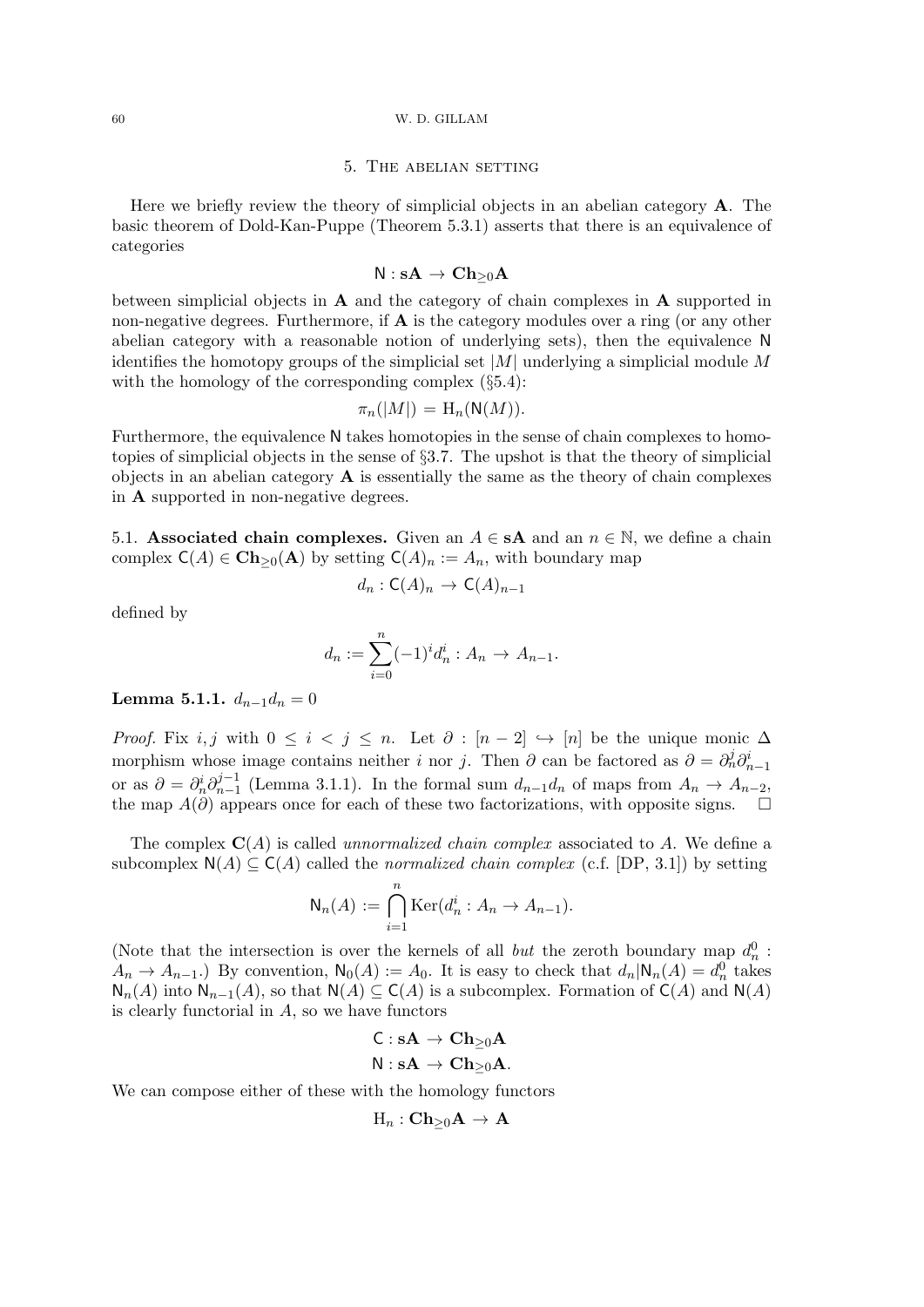to define functors abusively denoted

$$
H_n: sA \to A.
$$

As the notation suggests, it does not matter which chain complex we use to compute the homology:

**Lemma 5.1.2.** The inclusion  $i : \mathsf{N}(A) \hookrightarrow \mathsf{C}(A)$  admits a retract  $p : \mathsf{C}(A) \to \mathsf{N}(A)$  such that ip is homotopic to the identity. In particular, i is a homotopy equivalence and hence

$$
H_n(\mathsf{N}(A)) = H_n(\mathsf{C}(A))
$$

for all n.

*Proof.* It is easiest to see this if we pass from  $C(A)$  to  $N(A)$  "one step at a time" instead of "all at once." To do this, we define a decreasing filtration

$$
\cdots \subseteq \mathsf{N}^2(A) \subseteq \mathsf{N}^1(A) \subseteq \mathsf{N}^0(A) = \mathsf{C}(A)
$$

by setting

$$
\mathsf{N}^k(A)_n := \bigcap_{i=1}^{\min(k,n)} \text{Ker}(d_n^{n+1-k} : A_n \to A_{n-1})
$$

so that

$$
N^{0}(A)_{n} := A_{n}
$$
  
\n
$$
N^{1}(A)_{n} := \begin{cases} \text{Ker } d_{n}^{n}, & n > 0 \\ A_{0}, & n = 0 \end{cases}
$$
  
\n
$$
N^{2}(A)_{n} := \begin{cases} (\text{Ker } d_{n}^{n}) \cap (\text{Ker } d_{n}^{n-1}), & n > 1 \\ \text{Ker } d_{1}^{1}, & n = 1 \\ A_{0}, & n = 0, \end{cases}
$$

and so forth. It is easy to see that this is a filtration by subcomplexes, finite in each degree, and that  $\bigcap_k \mathsf{N}^k(A) = \mathsf{N}(A)$ .

Consider the map  $p_n^1 := (\text{Id} - s_{n-1}^{n-1} d_n^n) : A_n \to A_n$ . (We adopt the convention that  $s_n^i = 0$  when  $i < 0$ .) Using the simplicial identities from Lemma 3.2.2 one sees that  $p_1$ takes values in  $N^1(A)$  and in fact defines a map of chain complexes  $N^0(A) \to N^1(A)$  which clearly retracts the inclusion  $N^1(A) \hookrightarrow N^0(A)$ . Define a homotopy operator  $H^1$  on  $N^0(A)$ by setting

$$
H_n^1 := (-1)^n s_n^n : A_n \to A_{n+1}.
$$

Using the simplicial identities

$$
d_{n+1}^{i}s_{n}^{n} = \begin{cases} s_{n-1}^{n-1}d_{n}^{i}, & i < n \\ \text{Id}, & i = n, n+1 \end{cases}
$$

we see that

$$
d_{n+1}H_n^1 + H_{n-1}^1 d_n = -s_{n-1}^{n-1}d_n^n
$$
  
=  $p_1 - \text{Id},$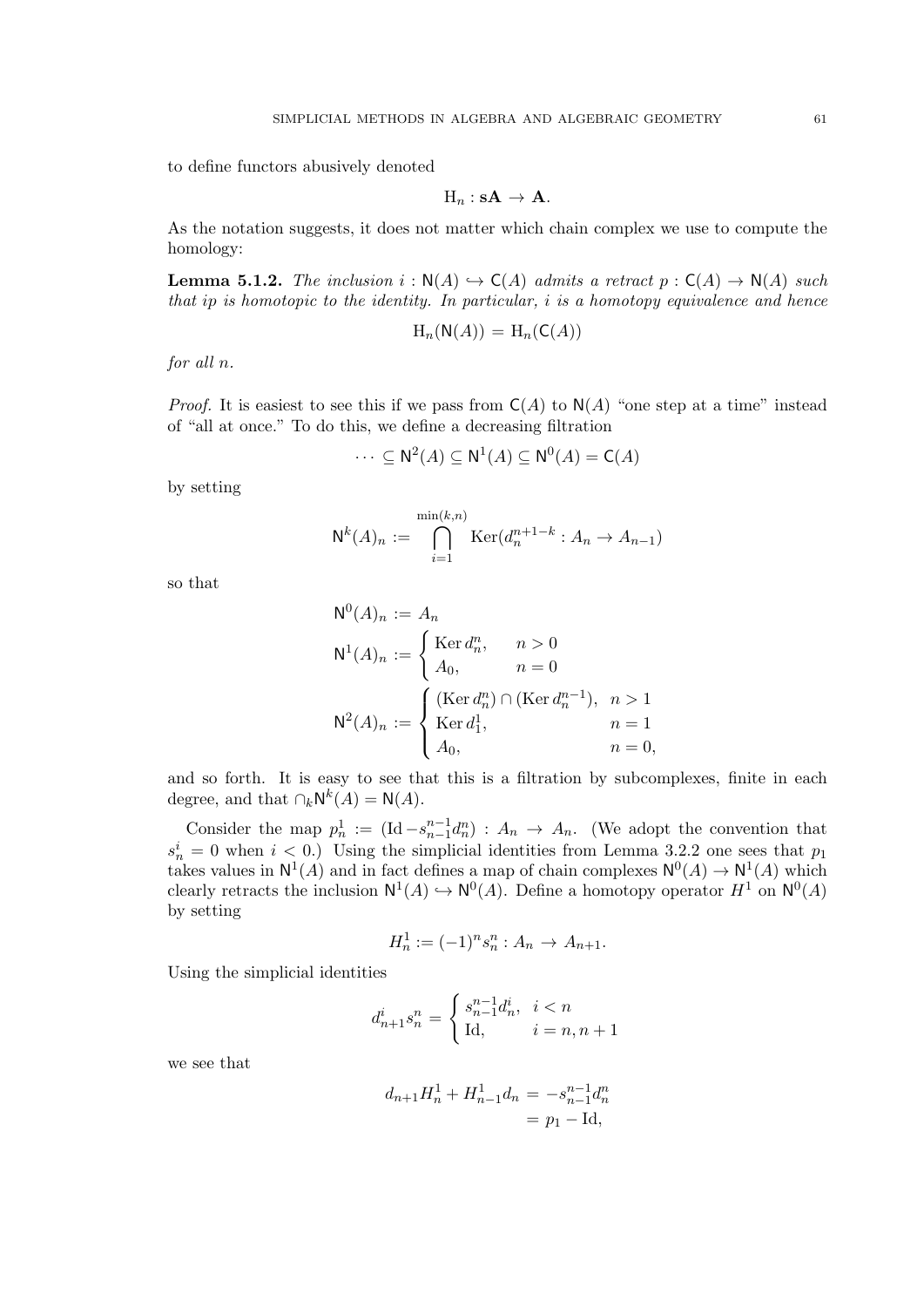62 W. D. GILLAM

so the homotopy  $H^1$  shows that the inclusion  $N^1(A) \subseteq N^0(A)$  is a homotopy equivalence with homotopy inverse  $p_1$ . Similarly, one sees that the map

$$
p_n^2 := (\text{Id} - s_{n-1}^{n-2} d_n^{n-1}) : \mathsf{N}^1(A)_n \to A_n
$$

in fact defines a chain complex map  $p_2 : \mathbb{N}^1(A) \to \mathbb{N}^2(A)$  retracting the inclusion  $\mathbb{N}^2(A) \hookrightarrow$  $N^1(A)$ . Furthermore, the homotopy operator  $H^2$  on  $N^1(A)$  defined by

$$
H_n^2 := (-1)^{n-1} s_n^{n-1} : \mathsf{N}^1(A)_n \to \mathsf{N}^1(A)_{n+1}
$$

satisfies

$$
d_{n+1}H_n^2 + H_{n-1}^2 d_n = p_2 - \text{Id},
$$

so  $N^2(A) \subseteq N^1(A)$  is a homotopy equivalence. Continuing in this manner, we see that  $i : N(A) \subseteq C(A)$  is a homotopy equivalence with homotopy inverse  $p : C(A) \to N(A)$ defined by

$$
p_n := (\text{Id} - s_{n-1}^0 d_n^1) \cdots (\text{Id} - s_{n-1}^{n-2} d_n^{n-1}) (\text{Id} - s_{n-1}^{n-1} d_n^n) : A_n \to \mathsf{N}(A)_n.
$$

Example 5.1.3. For example, consider the constant simplicial object (Example 3.2.1)  $A \in sA$  associated to an object  $A \in A$ . Then  $C(A)_n = A$  for every  $n \in \mathbb{N}$ , and  $C(A)$ has boundary map  $C(A)_n \to C(A)_{n-1}$  given by the alternating sum of  $n+1$  copies of the identity of A, which is zero when n is odd and the indentity of A when n is even, so

$$
C(\underline{A}) = [\cdots \longrightarrow A \xrightarrow{=} A \xrightarrow{0} A \xrightarrow{=} A \xrightarrow{0} A],
$$

which clearly has homology

$$
\mathcal{H}_n(\underline{A}) = \begin{cases} A, & n = 0 \\ 0, & n > 0. \end{cases}
$$

On the other hand,  $N(A)$  is just the subcomplex of  $C(A)$  consisting solely of the A in degree zero—this obviously has the same homology as  $C(\underline{A})$  and it is not particularly hard in this example to see that  $N(A) \hookrightarrow C(A)$  is a homotopy equivalence.

**Remark 5.1.4.** Some authors (e.g. [Wei, 8.3.6]) define the normalized chain complex<sup>5</sup> by

$$
\mathsf{N}(A)_n := \bigcap_{i=0}^{n-1} \mathrm{Ker}(d_n^i : A_n \to A_{n-1}).
$$

The homology of this complex is the same as the homology of the normalized complex as we have defined it here. For one thing, trivial modifications of the proof of Lemma 5.1.2 show that this version of the normalized complex is also homotopy equivalent to  $C(A)$ . Alternatively, one can use the "front-to-back" duality in [Wei, 8.2.10].

<sup>5</sup>Weibel also calls the normalized chain complex the Moore complex whereas Goerss and Jardine [GJ] call the unnormalized chain complex the Moore complex.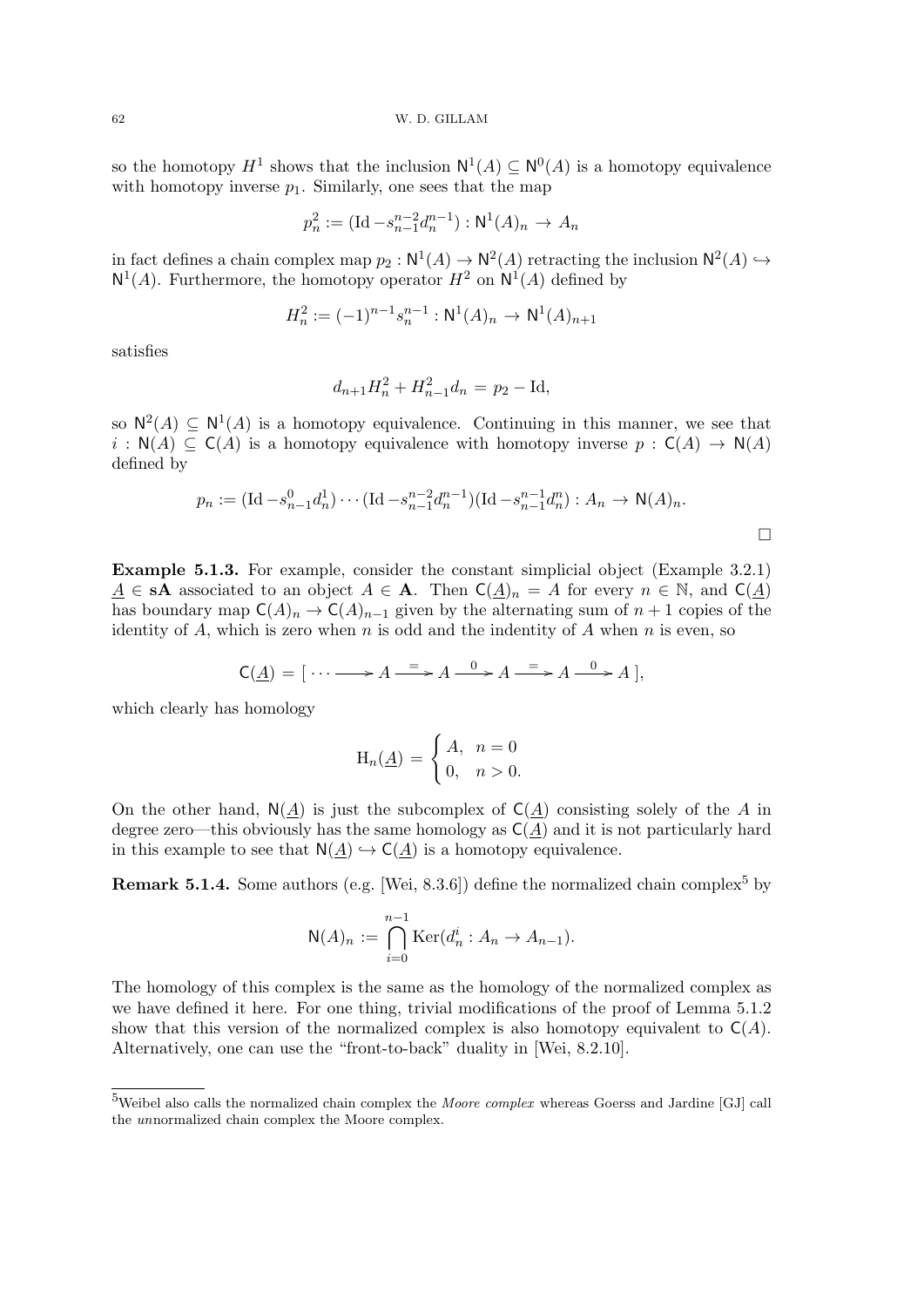5.2. Degenerate subcomplex. For  $A \in s\mathbf{A}$ , the *degenerate subcomplex*  $D(A)$  of the unnormalized chain complex  $C(A)$  is defined by

$$
D(A)_n := \sum_{\sigma:[n] \to [m]} Im(A(\sigma) : A_m \to A_n),
$$

where the (non-direct!) sum is over surjective  $\Delta$ -morphisms  $\sigma : [n] \to [m]$  with  $n > m$ . Since all such  $\Delta$  morphisms factor though one of the  $\Delta$ -morphisms  $\sigma_{n-1}^i : [n] \to [n-1]$ (Lemma 3.1.1) whose images under A are the degeneracies  $s_{n-1}^i : A_{n-1} \to A_n$ , we could alternatively define the degenerate subcomplex by

$$
D(A)_n := \sum_{i=0}^{n-1} \text{Im}(s_{n-1}^i : A_{n-1} \to A_n).
$$

To see that  $D(A)$  is a subcomplex (i.e. to see that  $dD(A)_n \subseteq D(A)_{n-1}$ ), it suffices to prove that, for any fixed  $j \in [n-1]$ ,

$$
\left(\sum_{i=0}^n (-1)^i d_n^i\right) (\operatorname{Im} s_n^j) \subseteq \mathsf{D}(A)_{n-1}.
$$

This follows immediately from the simplicial relations of Lemma 3.2.2—the terms in the sum with  $i = j$  and  $i = j + 1$  cancel out and the others are degeneracies.

**Lemma 5.2.1.** The unnormalized complex  $C(A)$  splits naturally as a direct sum of the normalized chain complex  $N(A)$  and the degenerate subcomplex  $D(A)$ .

*Proof.* <sup>6</sup> First we show that  $D(A) \cap N(A) = 0$ . The key is to make use of the map

$$
p = (\text{Id} - s_{n-1}^0 d_n^1) \cdots (\text{Id} - s_{n-1}^{n-2} d_n^{n-1}) (\text{Id} - s_{n-1}^{n-1} d_n^n) : A_n \to A_n
$$

of Lemma 5.1.2. It is clear that p is the identity on  $\mathsf{N}(A)_n$ , so it suffices to show that  $D(A)_n \subseteq \text{Ker } p$ . From the simplicial relations concerning  $d_n^n s_{n-1}^i$  and  $s_{n-1}^{n-1} s_{n-2}^i$ (Lemma 3.2.2) we see that the image of any  $s_{n-1}^i$  under the map  $p_1 = (\text{Id} - s_{n-1}^{n-1} d_n^n)$ is again in the image of  $s_{n-1}^i$  and we see that the image of  $s_{n-1}^{n-1}$  is in the kernel of  $p_1$ . Using this, and the simplicial identities concerning  $d_n^{n-1} s_{n-1}^i$  and  $s_{n-1}^{n-2} s_{n-2}^i$  we then see that the image of any  $s_{n-1}^i$  under the map

$$
p_2 = (\text{Id} - s_{n-1}^{n-2} d_n^{n-1}) p_1
$$

is again in the image of  $s_{n-1}^i$  and the images of both  $s_{n-1}^{n-1}$  and  $s_{n-1}^{n-2}$  are in the kernel of  $p_2$ . Continuing in this manner we find that the image of any  $s_{n-1}^i$  is in the kernel of p.

Next we show that  $D(A) + N(A) = C(A)$ . This is already clear from the fact that p takes values in  $N(A)_n$  as we saw in Lemma 5.1.2 because it is clear from the formula for p that p is equal to the identity modulo morphisms factoring through one of the  $s_{n-1}^i$ .  $\Box$ 

The proof shows that the projection  $C(A) \to N(A)$  corresponding to the splitting of Lemma 5.2.1 coincides with the map p of Lemma 5.1.2.

**Proposition 5.2.2.** The degenerate subcomplex  $D(A)$  is contractible.

*Proof.* [DP, 3.22]

<sup>&</sup>lt;sup>6</sup>Weibel's proof of this in [Wei, 8.3.7] seems to be wrong. Besides the typo with the subscripted j (should be an *i*), the third sentence contains the false assertion  $d_n^i y = x_i$ .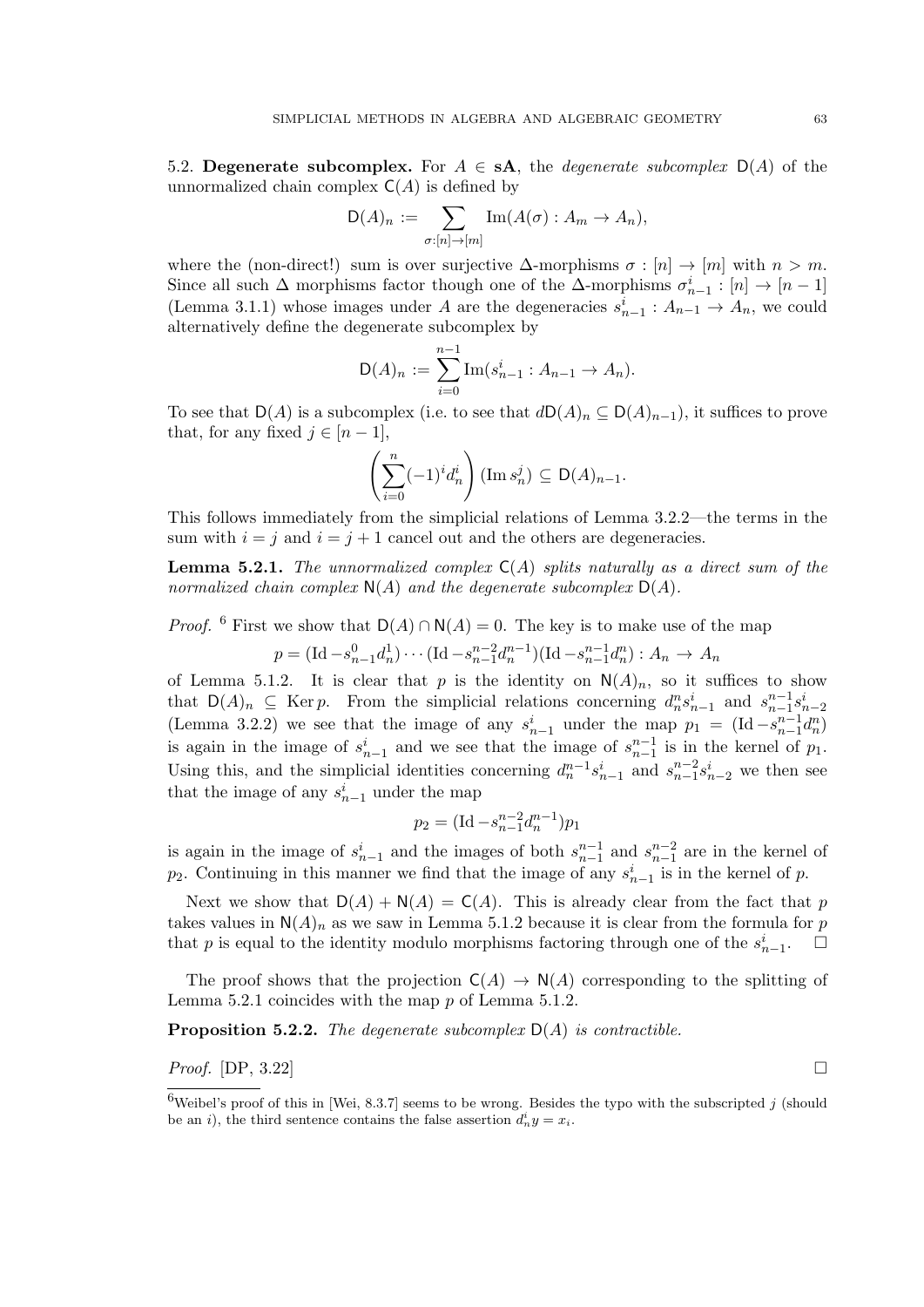64 W. D. GILLAM

5.3. Dold-Kan-Puppe. In this section we will prove that the normalized chain complex functor N of §5.1 is an equivalence of categories. We begin by defining the inverse functor

$$
\mathsf{K}: \mathbf{Ch}_{\geq 0}\mathbf{A} \to \mathbf{s}\mathbf{A}
$$

$$
\mathsf{K}(B)_n := \bigoplus_{\sigma:[n] \to [k]} B_k,
$$

where the direct sum is over all surjective  $\Delta$  morphisms  $\sigma : [n] \to [k]$ . For such a  $\sigma$ , we let  $\overline{\sigma}: B_k \to \mathsf{K}(B)_n$  denote the structure map to the direct sum. The degeneracy map

$$
\mathsf{K}(B)(\tau): \mathsf{K}(B)_m \to \mathsf{K}(B)_n
$$

associated to a surjective  $\Delta$  morphism  $\tau : [n] \to [m]$  is defined tautologically by requiring



to commute for each surjective  $\Delta$  morphism  $\sigma : [m] \to [k]$ . The boundary map

$$
d_n^i : \mathsf{K}(B)_n \to \mathsf{K}(B)_{n-1}
$$

associated to the  $\Delta$  morphism  $\partial_n^i : [n-1] \to [n]$  is defined as follows: For any surjective  $\Delta$  morphism  $\sigma : [n] \to [k]$ , if the composition  $\sigma \partial_n^i$  is also surjective, then we require  $d_n^i \overline{\sigma} = \overline{\sigma \partial_n^i}$ . Otherwise, we can write  $\sigma \partial_n^i = \partial_k^j$  $h_k^j \tau$  (uniquely) for a surjective  $\Delta$  morphism  $\tau : [n-1] \to [k-1]$  and an injective  $\Delta$  morphism  $\partial_k^j$  $k_k^j : [k-1] \to [k]$ . In this case we let  $d_n^i \overline{\sigma}$  be the boundary map  $B_k \to B_{k-1}$  followed by  $\overline{\tau}: B_{k-1} \to \mathsf{K}(B)_{n-1}$  if  $j = 0$ , and we let  $d_n^i \overline{\sigma} := 0$  if  $j > 0$ .

**Theorem 5.3.1.** The functor  $N : sA \to Ch_{>0}(A)$  is an equivalence of categories with inverse K.

*Proof.* See [DP, 3.6] or [Wei, 8.4.1].

Lemma 5.3.2. The functor N takes simplicial homotopies to homotopies of chain complexes and the functor K takes homotopies of chain complexes to simplicial homotopies.

Proof. This is a straightforward exercise with the definitions and the formulas for N and K. See [Wei, 8.3.13], for example.  $\square$ 

5.4. Homology and homotopy. We now fix a ring A and specialize to the case where our abelian category  $\mathbf{A} = \mathbf{Mod}(A)$  is the category of A modules. Then we can pass to underlying sets to define a functor

$$
| | : \mathbf{Mod}(A) \to \mathbf{Sets},
$$

and hence also a functor

$$
|\ |:{\bf sMod}(A)\rightarrow {\bf sSets}.
$$

**Lemma 5.4.1.** For any  $M \in \mathbf{sMod}(A)$  we have  $\pi_n(|M|) = \mathbf{H}_n(M)$  for any base point of  $|M|.$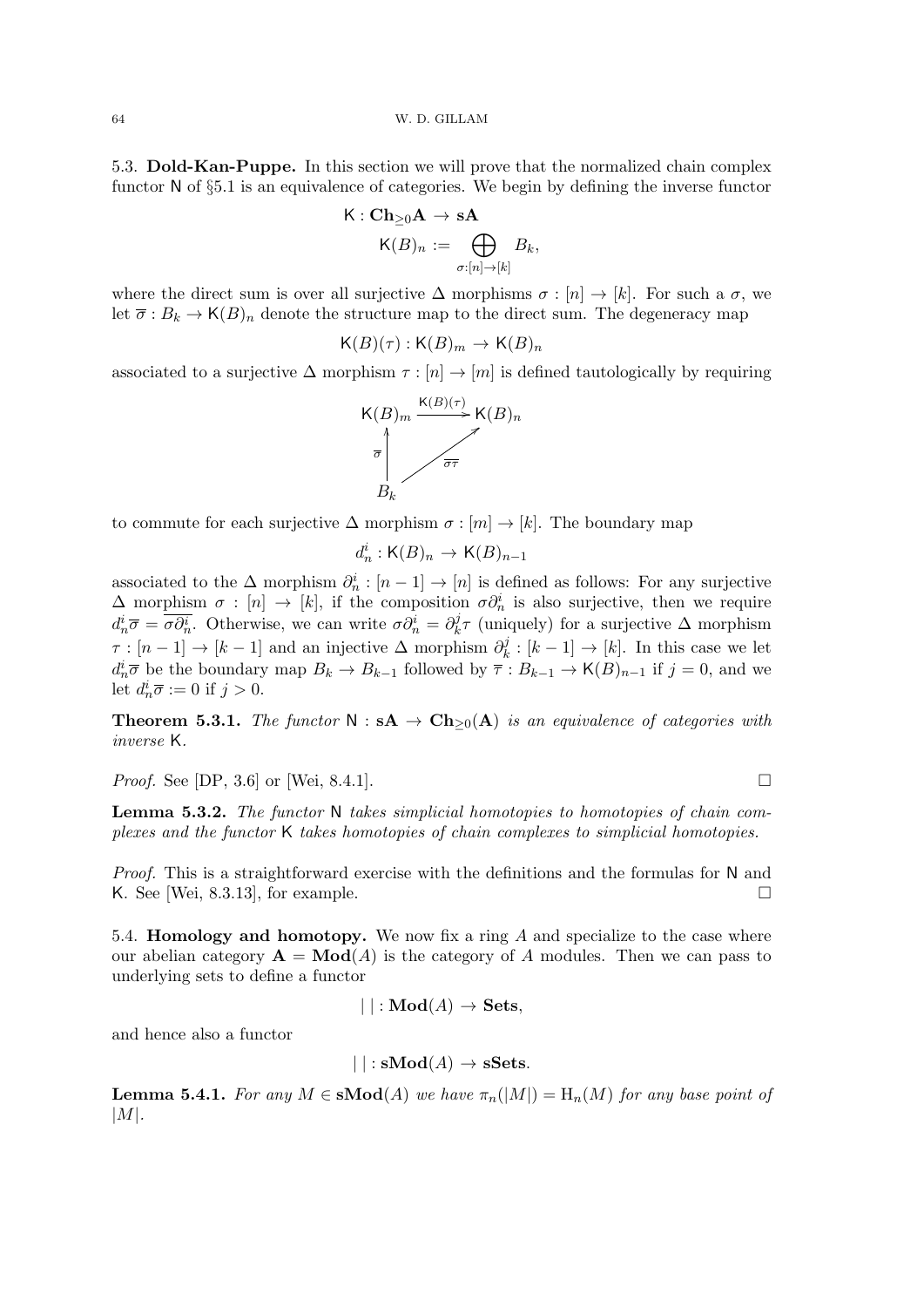*Proof.* First note that M has a simplicial abelian group structure, so  $|M|$  is a fibrant simplicial set (Corollary 5.6.6) and it makes sense to speak of the simplicial homotopy sets of  $|M|$ . Next we claim, quite generally, that the homotopy sets of a simplicial set |G| underlying any simplicial group G have no dependence on the choice of basepoint  $(\S 4.5)$ . The point is that for any choice of basepoint 1 (i.e. for any choice of an element  $g_0 \in G_0$ , multiplication by  $g_0^{-1}$  and its degeneracies yields an isomorphism of simplicial sets  $|G| \to |G|$  taking the base point  $g_0$  to the basepoint  $1 \in G_0$ . That is, we have an isomorphism  $(|G|, g_0) \cong (|G|, 1)$  of based simplicial sets and hence an isomorphism of the corresponding homotopy groups. Now we compute the homotopy sets of  $|M|$  using the basepoint  $0 \in M_0$  (whose degeneracies are just the zeros of the other  $M_n$ ). It is clear that the subset  $\mathsf{Z}_n(|M|)$  defined in §4.5 is nothing but

$$
\{m \in M_n : d_n^i(m) = 0 \text{ for } i = 0, \dots, n\},\
$$

which is nothing but the group of cycles  $\mathsf{Z}_n(\mathsf{N}(M))$  in the normalized chain complex  $\mathsf{N}(M)$ . We will denote this subset of  $M_n$  by  $\mathsf{Z}_n(M)$  in the rest of the proof.

It remains only to prove that the equivalence relation  $\sim$  on  $\mathsf{Z}_n(M)$  defined in §4.5 is equivalent to the relation of "differing by a coboundary" used to define homology as a quotient of  $\mathsf{Z}_n(M)$ . For  $x, y \in \mathsf{Z}_n(M)$ , if  $x \sim y$  then there is  $z \in M_{n+1}$  with

$$
d_{n+1}^{i}z = \begin{cases} 0, & i = 0, \dots, n-1 \\ x, & i = n \\ y, & i = n+1. \end{cases}
$$

Using the simplicial relations

$$
d_{n+1}^{i}s_{n}^{n} = \begin{cases} s_{n-1}^{n-1}d_{n}^{i}, & i = 0, \dots, n-1 \\ \text{Id}, & i = n, n+1 \end{cases}
$$

(Lemma 3.2.2), we then see that  $z' := s_n^n x - z$  satisfies

$$
d_{n+1}^{i}z' = \begin{cases} 0, & i = 0, \dots, n \\ x - y, & i = n + 1, \end{cases}
$$

hence z' is an element of  $\mathsf{N}(M)_{n+1}$  (in its "front-to-back" incarnation as in Remark 5.1.4) whose coboundary therein is  $x - y$  (up to a sign). This process can clearly be reversed to go from z' to z so that differing by a coboundary implies  $\sim$  equivalence.  $\Box$ 

5.5. Model structure on connective complexes. Throughout this section we let A be an abelian category with *functorial projective resolutions*: i.e. for each object  $A \in \mathbf{A}$ , there is a projective object  $P_A$  of **A** and a surjection  $P_A \to A$ , which is functorial in A in the evident sense (any **A**-morphism  $A \to B$  lifts functorially to an **A**-morphism  $P_A \to P_B$ making the obvious square commute). For example, if  $\mathbf{A} = \mathbf{Mod}(R)$  for a ring R, one obtains such a functorial projective resolution by letting  $P_A$  be the free R-module on the underlying set of A.

In practice, most abelian categories "encountered in nature" with enough projectives will have functorial projective resolutions because Grothendieck's general criterion [T] 1.10.1] for the existence of enough projectives in a nice abelian category also yields the existence of functorial projective resolutions.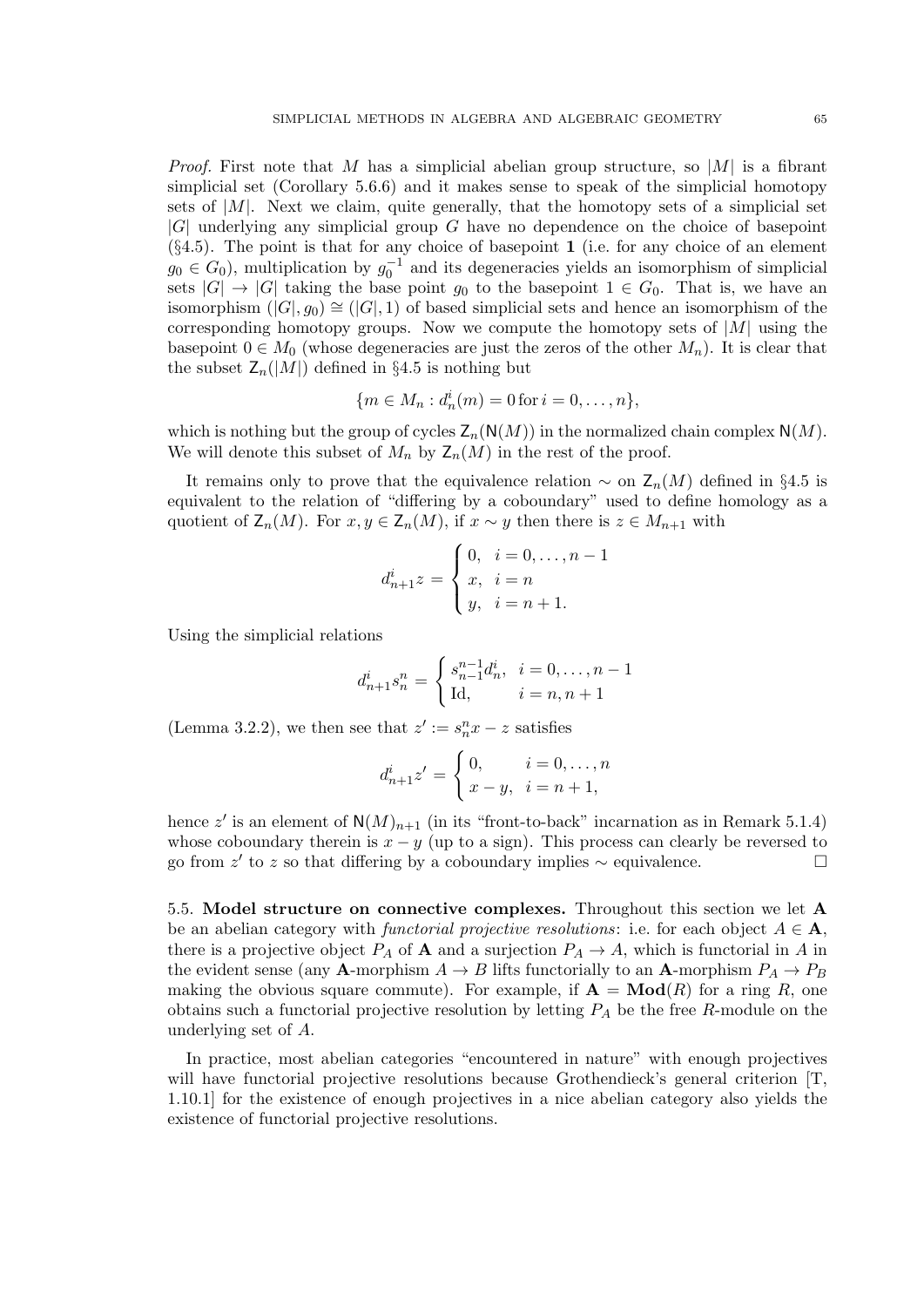We will now discuss the *projective model structure* on the category  $Ch_{\geq 0}A$  of nonnegatively graded (aka connective) chain complexes in A.

**Definition 5.5.1.** A morphism  $h : B \to C$  in  $\mathbf{Ch}_{\geq 0}\mathbf{A}$  is called a ...

- ... weak equivalence (quasi-isomorphism) iff  $H_n(h)$  is an isomorphism for all  $n \in \mathbb{N}$ .
- ... *fibration* iff  $h_n : B_n \to C_n$  is surjective for all  $n > 0$ .
- ... *cofibration* iff  $h_n : B_n \to C_n$  is injective with projective cokernel for all  $n \in \mathbb{N}$ .
- ... *trivial fibration* iff it is both a fibration and a weak equivalence.
- ... *trivial cofibration* iff it is both a cofibration and a weak equivalence.

An object A of  $\mathbf{Ch}_{\geq 0}\mathbf{A}$  is called *cofibrant* (resp. *acyclic*) iff  $0 \to A$  is a cofibration (resp. a weak equivalence—i.e.  $H_n(A) = 0$  for all  $n \in \mathbb{N}$ .

Theorem 5.5.2. Suppose A is an abelian category with functorial projective resolutions. Then  $\mathbf{Ch}_{\geq 0}\mathbf{A}$  is a model category with the weak equivalences, fibrations, and cofibrations in Definition 5.5.1.

Proof. The details will occupy the remainder of the section. It is obvious that weak equivalences satisfy 2-out-of-3. It is also easy to see that weak equivalences, fibrations, and cofibrations are closed under retracts (exercise). We will establish the necessary lifting properties in Lemmas 5.5.6 and 5.5.11 and the factorizations in Theorem 5.5.8.  $\Box$ 

Remark 5.5.3. If, in the definition of model category, one drops the requirement that the factorizations be functorial, then the above theorem continues to hold under the weaker assumption of the existence of projective resolutions which are not necessarily functorial. For example, we can take **A** to be the category  $\mathbf{Ab}^{\text{fg}}$  of *finitely generated* abelian groups.

**Definition 5.5.4.** For  $A \in \mathbf{A}$  and  $n \in \mathbb{N}$ , we let  $D^{n}(A) \in \mathbf{Ch}_{\geq 0}\mathbf{A}$  denote the complex which is A in degrees n and  $n-1$ , zero in other degrees, and with boundary map in degree *n* given by the identity  $A \to A$ . To be clear, our convention is that  $D^{0}(A)$  is the complex which is A in degree zero and zero in all other degrees. The complex  $D^{n}(A)$  is called the *n*-dimensional *disk* on A. Similarly, we let  $S<sup>n</sup>(A)$  denote the complex—called the *n*-dimensional *sphere* on  $A$ —which is A in degree n and zero in all other degrees. The convention  $S^{-1}(A) = 0$  is convenient.

Notice that, for  $n > 0$ ,  $D<sup>n</sup>(A)$  is acyclic for any A. We have a natural bijection

(5.5.1) 
$$
\text{Hom}_{\mathbf{Ch}_{\geq 0}\mathbf{A}}(D^n(A), B) = \text{Hom}_{\mathbf{A}}(A, B_n)
$$

(given by  $f \mapsto f_n$ ) expressing the fact that the *n*-disk functor  $D^n$  is left adjoint to the "degree n" functor  $B \mapsto B_n$ . We also have a natural bijection

(5.5.2) 
$$
\text{Hom}_{\mathbf{Ch}_{\geq 0}\mathbf{A}}(S^n(A), B) = \text{Hom}_{\mathbf{A}}(A, \mathbf{Z}_n(B)),
$$

where  $\mathsf{Z}_n(B) = \text{Ker}(d_n : B_n \to B_{n-1})$  denotes the object of *n*-dimensional cycles in the complex B. For each  $n \in \mathbb{N}$ , we have a natural map of chain complexes  $S^{n-1}(A) \to D^n(A)$ given by the identity in degree  $n - 1$  and zero in other degrees.

We will often be interested in the case where  $\mathbf{A} = \mathbf{Mod}(R)$  for a ring R. The case  $R = \mathbb{Z}$ is of particular interest, for then  $\mathbf{Ch}_{\geq 0}\mathbf{A} = \mathbf{Ch}_{\geq 0}\mathbf{Ab}$  is the category of non-negatively graded chain complexes of abelian groups. We set  $D^n := D^n(R)$  and  $S^n := S^n(R)$ . The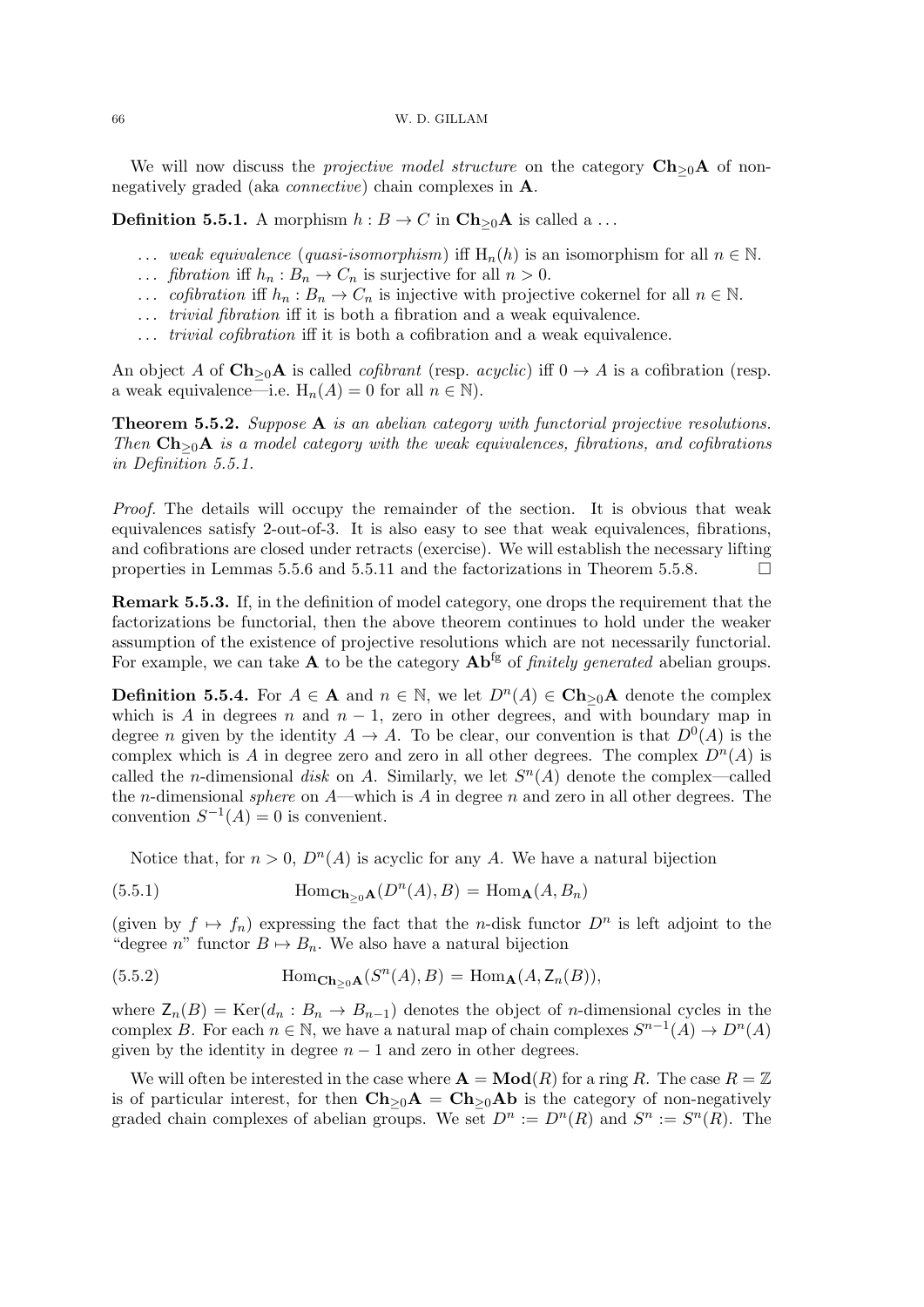bijections (5.5.1) and (5.5.2) specialize to

(5.5.3) 
$$
\text{Hom}_{\mathbf{Ch}_{\geq 0}\mathbf{Mod}(R)}(D^n, B) = B_n
$$

(5.5.4) 
$$
\text{Hom}_{\mathbf{Ch}_{\geq 0}\mathbf{Mod}(R)}(S^n, B) = \mathsf{Z}_n(B),
$$

(given by  $f \mapsto f_n(1)$ ) for each  $B \in Ch > Mod(R)$  and each  $n \in \mathbb{N}$ .

**Lemma 5.5.5.** For a map  $h : B \to C$  in  $\mathbf{Ch}_{\geq 0}\mathbf{A}$ , the following are equivalent:

- $(1)$  h is a trivial fibration (Definition 5.5.1).
- (2) The map  $h_n : B_n \to C_n$  is surjective for every  $n \in \mathbb{N}$  and h is a quasi-isomorphism.
- (3) The map  $(d, h_n): B_n \to \mathsf{Z}_{n-1}(B) \times_{\mathsf{Z}_{n-1}(C)} C_n$  is surjective for every  $n \in \mathbb{N}$ . (When  $n = 0$ , this map is just the map  $h_0 : B_0 \to C_0$ .

When  $\mathbf{A} = \mathbf{Mod}(R)$  for a ring R, these conditions are equivalent to:

(4) The map h has the RLP with respect to the maps  $S^{n-1} \hookrightarrow D^n$  for every  $n \in \mathbb{N}$ .

*Proof.* (2) implies (1) is trivial. For the converse, consider some  $c \in C_0 = \mathsf{Z}_0(C)$ . Since  $H_0(h)$  is surjective, there is a  $b \in B_0$  and a  $c' \in C_1$  with  $c = h_0b + dc'$ . Since  $h_1$  is surjective,  $c' = h_1 b'$  for some  $b' \in B_1$  and then we see that  $c = h_0(b + db')$ .

We will give an "element theoretic" proof of the remaining implications; the reader can translate it into a more abstract argument if desired.

For (2) implies (3), consider some

$$
(b,c) \in \mathsf{Z}_{n-1}(B) \times_{\mathsf{Z}_{n-1}(C)} C_n,
$$

so  $h_{n-1}b = dc$ . Since  $h_n$  is surjective, there is a  $b' \in B_n$  such that  $h_n b' = c$ . Then  $db' - b \in \mathsf{Z}_{n-1}(B)$  (because  $b \in \mathsf{Z}_{n-1}(B)$ ) and we have

$$
h_{n-1}(db' - b) = dh_n b' - h_{n-1}b
$$

$$
= dc - dc
$$

$$
= 0.
$$

Since h is a surjective quasi-isomorphism, the complex Ker h is acyclic so there is some  $b'' \in \text{Ker } h_n \subseteq B_n$  with  $db'' = db' - b$ . The image of  $b' - b''$  under the map in (3) is  $(b, c)$ .

For (3) implies (2), first argue that each map  $\mathsf{Z}_n(B) \to \mathsf{Z}_n(C)$  is surjective by considering, for  $c \in \mathsf{Z}_n(C)$ , the element  $(0, c) \in \mathsf{Z}_{n-1}(B) \times_{\mathsf{Z}_{n-1}(C)} C_n$  and using surjectivity of the map in (3). Once it is known that the maps  $Z_n(B) \to Z_n(C)$  are surjective, surjectivity of  $B_n \to C_n$  is immediate from surjectivity of the maps in (3). Since each  $\mathsf{Z}_n(B) \to \mathsf{Z}_n(C)$ is surjective, so is each  $H_n(h)$ , so it remains only to prove the injectivity of the maps  $H_{n-1}(h)$ . To see this, suppose  $b \in Z_{n-1}(B)$  has  $h_{n-1}(b) = dc$  for some  $c \in C_n$ . Then  $(b, c) \in \mathsf{Z}_{n-1}(B) \times_{\mathsf{Z}_{n-1}(C)} C_n$  and surjecitivity of the map in (3) says that b is a boundary in B.

For the equivalence of  $(3)$  and  $(4)$ , use the natural bijections  $(5.5.3)$  and  $(5.5.4)$  to see that a solid commutative diagram

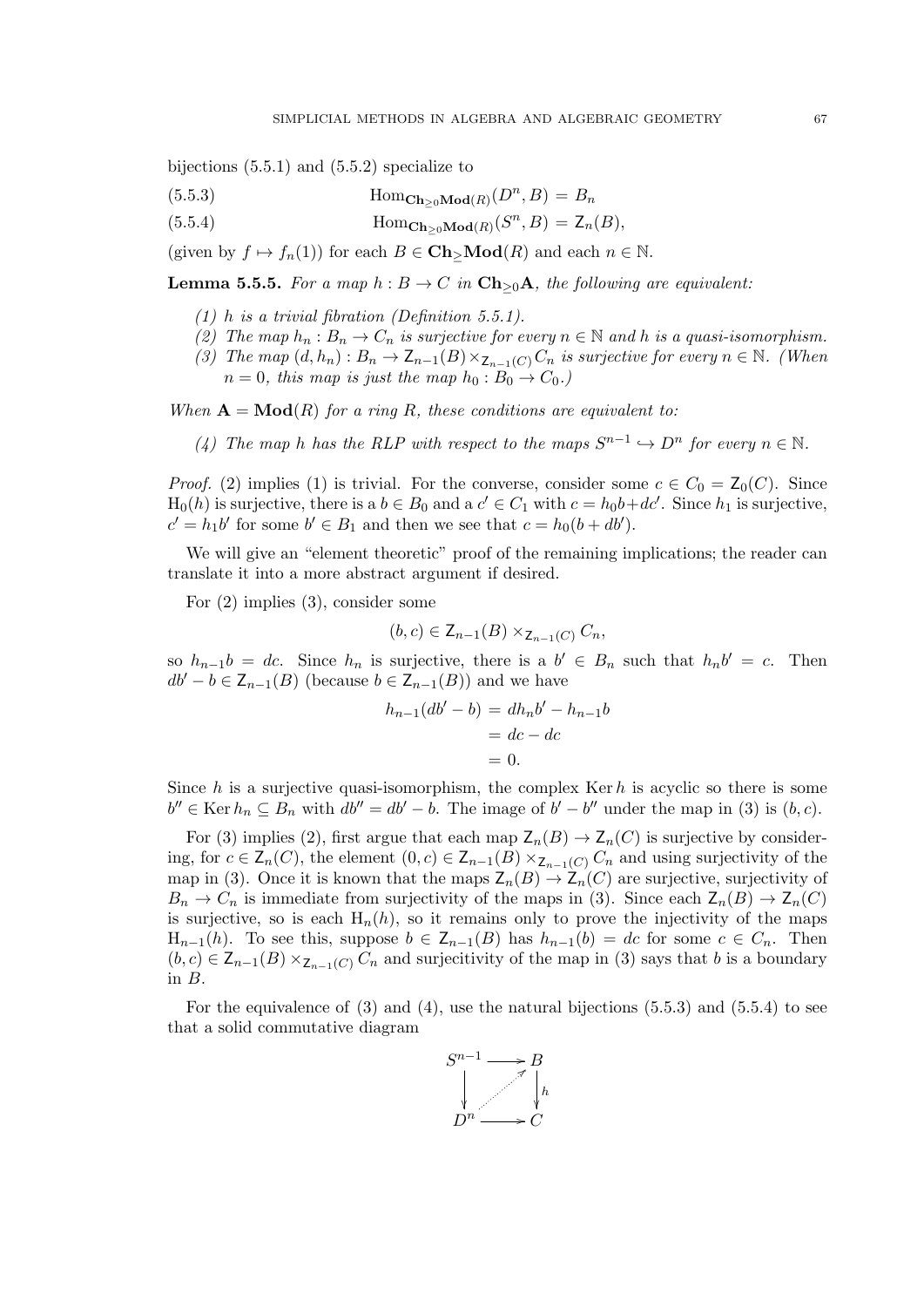in  $\mathbf{Ch}_{\geq 0}\mathbf{Mod}(R)$  is the same thing as an element of  $\mathsf{Z}_{n-1}(B)\times_{\mathsf{Z}_{n-1}(C)} C_n$ , and a lift as indicated is a preimage of this element under the map in  $(3)$ .

Lemma 5.5.6. Cofibrations in  $\mathbf{Ch}_{\geq 0}\mathbf{A}$  have the LLP w.r.t. trivial fibrations.

Proof. Consider a commutative diagram

A i  $\frac{1}{2}$  $\stackrel{f}{\longrightarrow} B$ h  $\frac{1}{2}$ P  $\overline{a}$ g  $\cdot C$  $(5.5.5)$ 

where  $h$  is a trivial fibration and  $i$  is a cofibration. We must construct the lift  $l$  as indicated. We do this inductively. Assume we have constructed maps  $l_k: P_k \to B_k$  for  $k < n$  which are compatible with the boundary maps and make the diagrams

A<sup>k</sup> ik <sup>f</sup><sup>k</sup> /B<sup>k</sup> hk Pk lk > gk /C<sup>k</sup> (5.5.6)

commute. We can certainly get started since our complexes are supported in non-negative degrees, so we need only construct a map  $l_n$ :  $P_n \to B_n$  compatible with the boundary maps and making

$$
(5.5.7)
$$
\n
$$
A_n \xrightarrow{f_n} B_n
$$
\n
$$
i_n \downarrow^{l_n} \nearrow \downarrow^{l_n} h_n
$$
\n
$$
P_n \xrightarrow{g_n} C_n
$$

commute. Since i is a cofibration, we can find a projective subobject  $E \subseteq P_n$  so that the inclusion  $i_n : A_n \to P_n$  induces a splitting  $P_n = A_n \oplus E$ . We already have a unique way (namely  $f_n$ ) of defining  $l_n$  on the summand  $A_n$  compatibly with the boundary maps, so we need only produce an **A**-morphism  $l : E \to B_n$  so that the following diagram commutes:



The issue is only to make the left square and upper triangle commute; in particular, the "big square" already commutes and a moment's thought shows that finding such an l is equivalent to producing a lift in the following A-diagram:

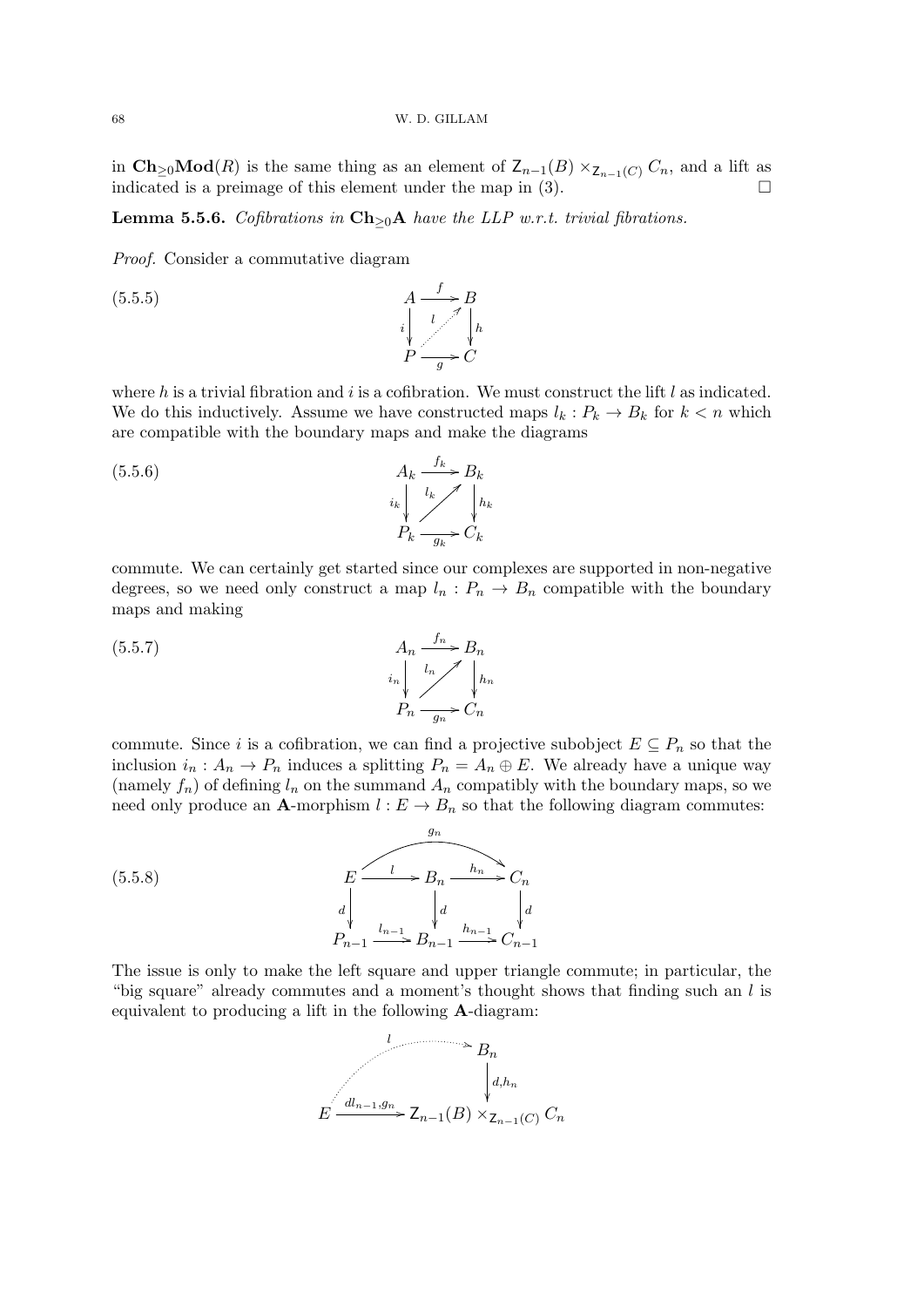This can be done because  $E$  is projective and the vertical arrow is surjective since  $h$  is a trivial fibration (Lemma 5.5.5).

**Lemma 5.5.7.** For any  $B \in \mathbf{Ch}_{\geq 0}\mathbf{A}$ , there is a map  $q : E \to B$  (functorial in B) where:

- (1) The complex E is acyclic.
- (2)  $E_n \in \mathbf{A}$  is projective for all  $n \in \mathbb{N}$ .
- (3)  $q_n : E_n \to B_n$  is surjective for all  $n > 0$  (i.e. q is a fibration).

*Proof.* For each  $n > 0$  choose (functorially in B) a surjection  $p_n : P_n \to B_n$  with  $P_n$ projective. This surjection corresponds, via the adjunction (5.5.1), to a  $\mathbf{Ch}_{\geq 0}\mathbf{A}$ -morphism  $D^{n}(p_n): D^{n}(P_n) \to B$  given by  $p_n$  (hence surjective) in degree n. The sum over  $n > 0$  of the  $D^{n}(p_n)$  will do the job since each  $D^{n}(P_n)$  with  $n > 0$  is acyclic.

Theorem 5.5.8. Suppose A is an abelian category with functorial projective resolutions. Then each morphism  $f : A \to B$  in  $\mathbf{Ch}_{\geq 0}\mathbf{A}$  admits two functorial factorizations:

- (1)  $f = ip$  where i is a trivial cofibration and p is a fibration.
- (2)  $f = ip$  where i is a cofibration and p is a trivial fibration.

*Proof.* For the first factorization, pick  $q : E \to B$  as in Lemma 5.5.7 and factor f as the inclusion  $i : A \to A \oplus E$  followed by  $p = (f, q) : A \oplus E \to B$ . The map i a trivial cofibration because each  $E_n$  is projective and the complex E is acyclic. The maps  $p_n$  are surjective when  $n > 0$  because the maps  $q_n$  are surjective when  $n > 0$ .

For the second factorization, we build up the factorization inductively. Assume we have constructed a factorization of f in degrees  $0, \ldots, n$  as  $i : A \rightarrow P$  followed by  $p : P \rightarrow B$ with the following properties:

- (1) For each  $k \in \{0, \ldots, n\}$  there is a projective subobject  $E_k \subseteq P_k$  so that  $i_k$  induces a splitting  $P_k = A_k \oplus E_k$ .
- (2) For each  $k \in \{0, \ldots, n\}$ ,  $p_k : P_k \to B_k$  is surjective.
- (3) For each  $k \in \{0, \ldots, n-1\}$ , the map  $H_k(p)$  is an isomorphism.
- (4) The map  $p_n : Z_n(P) \to Z_n(B)$  is surjective.

Functorially choose the following:

(1) a surjection  $a: X'' \to \text{Ker}(\mathsf{Z}_n(P) \to \mathrm{H}_n(B))$  with  $X''$  projective. Define  $X'$  by the cartesian diagram

$$
X' \xrightarrow{\pi_2} B_{n+1}
$$
  
\n
$$
\pi_1 \downarrow \qquad \qquad \downarrow d
$$
  
\n
$$
X'' \xrightarrow{p_n a} B_n(B)
$$

and choose a surjection  $X \to X'$  with X projective. The map d in this diagram is surjective, so  $\pi_1$  is also surjective, as is the induced map

$$
\overline{a}: X \to \text{Ker}(\mathsf{Z}_n(P) \to \text{H}_n(B)).
$$

We will abusively write  $\pi_2 : X \to B_{n+1}$  for the composition of our chosen surjection  $X \to X'$  and the map  $\pi_2$  in the diagram.

(2) a surjection  $b: Y \to \mathsf{Z}_{n+1}(B)$  with Y projective.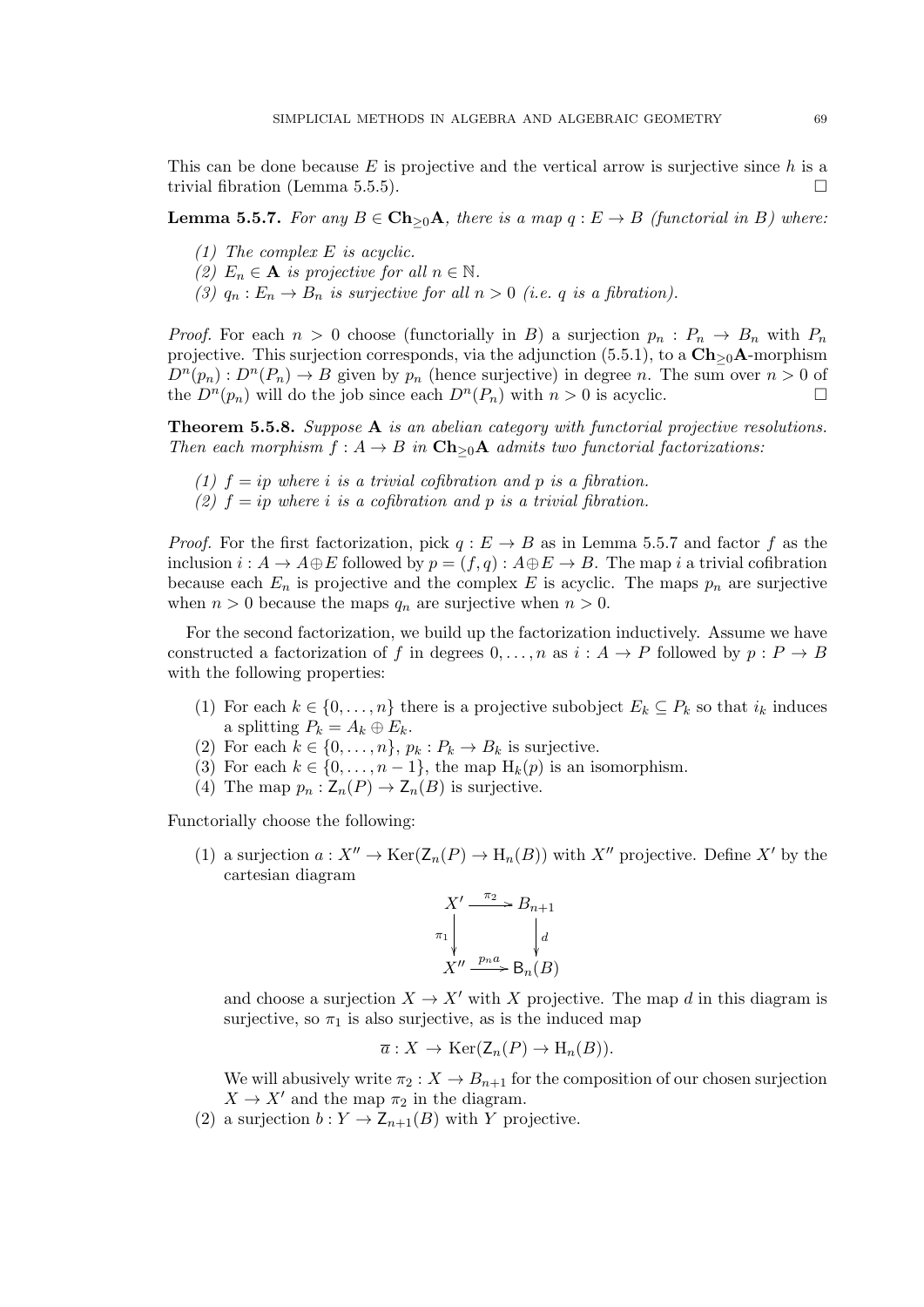(3) a surjection  $c: Z'' \to B_{n+1}$  with  $Z''$  projective. Define  $Z'$  by the cartesian diagram



and choose a surjection  $Z \to Z'$  with Z projective. The map  $p_n$  is surjective, so  $\pi_1$  is also surjective and the induced map  $\overline{c}$  :  $Z \to B_{n+1}$  is also surjective. We will abusively write  $\pi_2: Z \to P_n$  for the composition of our chosen surjection  $Z \to Z'$ and the map  $\pi_2$  in the diagram.

Set  $E_{n+1} := X \oplus Y \oplus Z$ ,  $P_{n+1} := A_{n+1} \oplus E_{n+1}$  and let  $i_{n+1} : A_{n+1} \to P_{n+1}$  be the natural map. Our constructions of  $X, Y, Z$  ensure that the diagram

$$
A_{n+1} \oplus X \oplus Y \oplus Z \xrightarrow{p_{n+1} := (f_{n+1}, \pi_2, b, \overline{c})} B_{n+1}
$$
  

$$
(d, \overline{a}, 0, \pi_2) \downarrow d
$$
  

$$
P_n \xrightarrow{p_n} B_n
$$

commutes (the left vertical arrow here is the differential  $P_{n+1} \to P_n$  for our lifted complex P) and it is straightforward to see that our choices of X, Y, Z yield a factorization of  $f$ in degrees  $0, \ldots, n+1$  with all the properties above (replacing n by  $n+1$ ).

**Lemma 5.5.9.** An object E of  $\mathbf{Ch}_{\geq 0}\mathbf{A}$  is acyclic and cofibrant iff E is a direct sum of projective disks of positive dimension—i.e. we can write

$$
E = \bigoplus_{n=0}^{\infty} D^{n+1}(P_n)
$$

for projective objects  $P_0, P_1, \ldots$  of **A**.

Proof. It is clear that such a direct sum of projective disks is acyclic and cofibrant. Suppose E is acyclic and cofibrant. Since E is cofibrant, each  $E_n$  is projective. Since  $H_0(E) = 0$ , the boundary map  $E_1 \to E_0$  must be surjective, so it has a section  $s : E_0 \to E_1$  since  $E_0$  is projective. Via the formula (5.5.1), this s determines a map  $D^1(E_0) \to E$  which is given by s in degree 1 and is an isomorphism in degree zero (because  $ds = Id$ ); so  $D^1(E_0) \to E$ is injective. Note that, since  $E_1$  is also projective, the quotient  $E_1/s(E_0)$  is also projective, so the quotient  $F := E/D^{1}(E_0)$  is also cofibrant, and has  $F_0 = 0$ . This F is also acyclic since  $D^1(E_0)$  and E are acyclic. The quotient map  $E \to F$  is surjective and both E and F are acyclic, so  $E \to F$  is a trivial fibration, hence it has a section because F is cofibrant (apply Lemma 5.5.6 to the diagram below).



Since  $\mathbf{Ch}_{\geq 0}\mathbf{A}$  is an abelian category, this section yields a splitting  $E = D^1(E_0) \oplus F$ . This F has  $F_0 = 0$  and is acyclic, so the boundary map  $F_2 \to F_1$  is surjective and since  $F_1$  is projective, we can split off another projective disk by the same process:  $F = D^2(F_1) \oplus G$ . Continuing in this manner yields the desired direct sum decomposition of  $E$  into a sum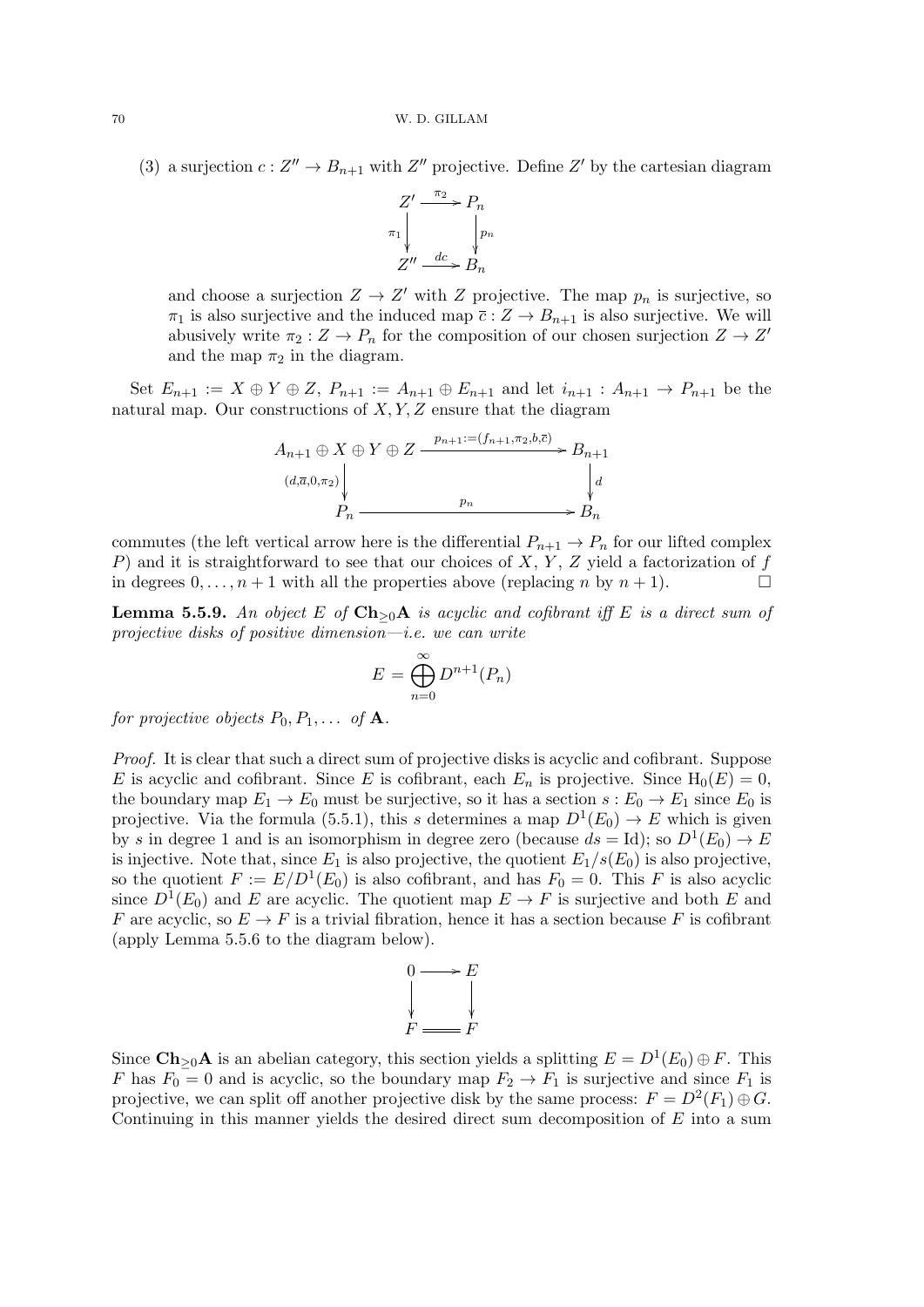of projective disks (only finitely many steps are needed to get the desired direct sum decomposition in any given degree, so there is no issue in "taking the limit").  $\Box$ 

We eventually want to prove that trivial cofibrations have the LLP w.r.t. fibrations. We first prove this in a special case:

**Lemma 5.5.10.** If  $0 \to E$  is a trivial cofibration, then  $0 \to E$  has the LLP w.r.t. fibrations.

Proof. We have to construct a lift in any diagram



where h is a fibration (i.e.  $h_n$  is surjective for all  $n > 0$ ). By the previous lemma,  $E =$  $\oplus_{n=0}^{\infty} D^{n+1}(P_n)$  is a sum of positive dimensional projective disks. By the universal property of direct sums and maps out of disks (5.5.1), it is equivalent to lift in each A-diagram



 $(n \in \mathbb{N})$ , which we can do because  $h_{n+1}$  is surjective and  $P_n$  is projective.

Now we give the structure of trivial cofibrations in  $\mathbf{Ch}_{\geq 0}\mathbf{A}$  and prove that they have the LLP w.r.t. fibrations.

**Lemma 5.5.11.** For any trivial cofibration  $i : A \rightarrow P$  there is a splitting  $P = A \oplus E$  where  $E = \text{Cok } i$  is acyclic and cofibrant. Trivial cofibrations have the LLP w.r.t. fibrations.

*Proof.* For the first statement: Since i is a trivial cofibration,  $E = \text{Cok } i$  is acylic and cofibrant. To obtain the splitting, we need to find a section of the projection  $P \to E$ , which we can do by the previous lemma because  $P \to E$  is certainly a fibration. The second statement follows easily from the first using the universal property of direct sums and Lemma 5.5.10.

**Theorem 5.5.12.** Let R be a ring. Then the model structure on  $\mathbf{Ch}_{\geq 0}\mathbf{Mod}(R)$  from Theorem 5.5.2 is cofibrantly generated (Definition 1.5.7) by the set I of cofibrations and the set J of trivial cofibrations below.

$$
I := \{S^{n-1} \hookrightarrow D^n : n \in \mathbb{N}\}
$$

$$
J := \{0 \hookrightarrow D^n : n > 0\}
$$

Proof. First: It is clear from the definition of "cofibration" (Definition 5.5.1), the definitions of the complexes  $S^n$  and  $D^n$  (Definition 5.5.4), and the acyclicity of the  $D^n$  with  $n > 0$  that the maps in I are cofibrations and the maps in J are trivial cofibrations. The smallness conditions in Definition 1.5.7 hold trivially since one can easily show that every object of  $\mathbf{Ch}_{\geq 0}\mathbf{Mod}(R)$  is small (c.f. [Hov, 2.3.2]). It is immediate from the definitions of "fibration" (Definition 5.5.1) and "J-inj" (Definition 1.5.4) and the description  $(5.5.3)$  of a map out of  $D^n$  that J-inj is the set of fibrations. The equivalence of the first and last conditions in Lemma 5.5.5 says that *I*-inj is the set of trivial fibrations.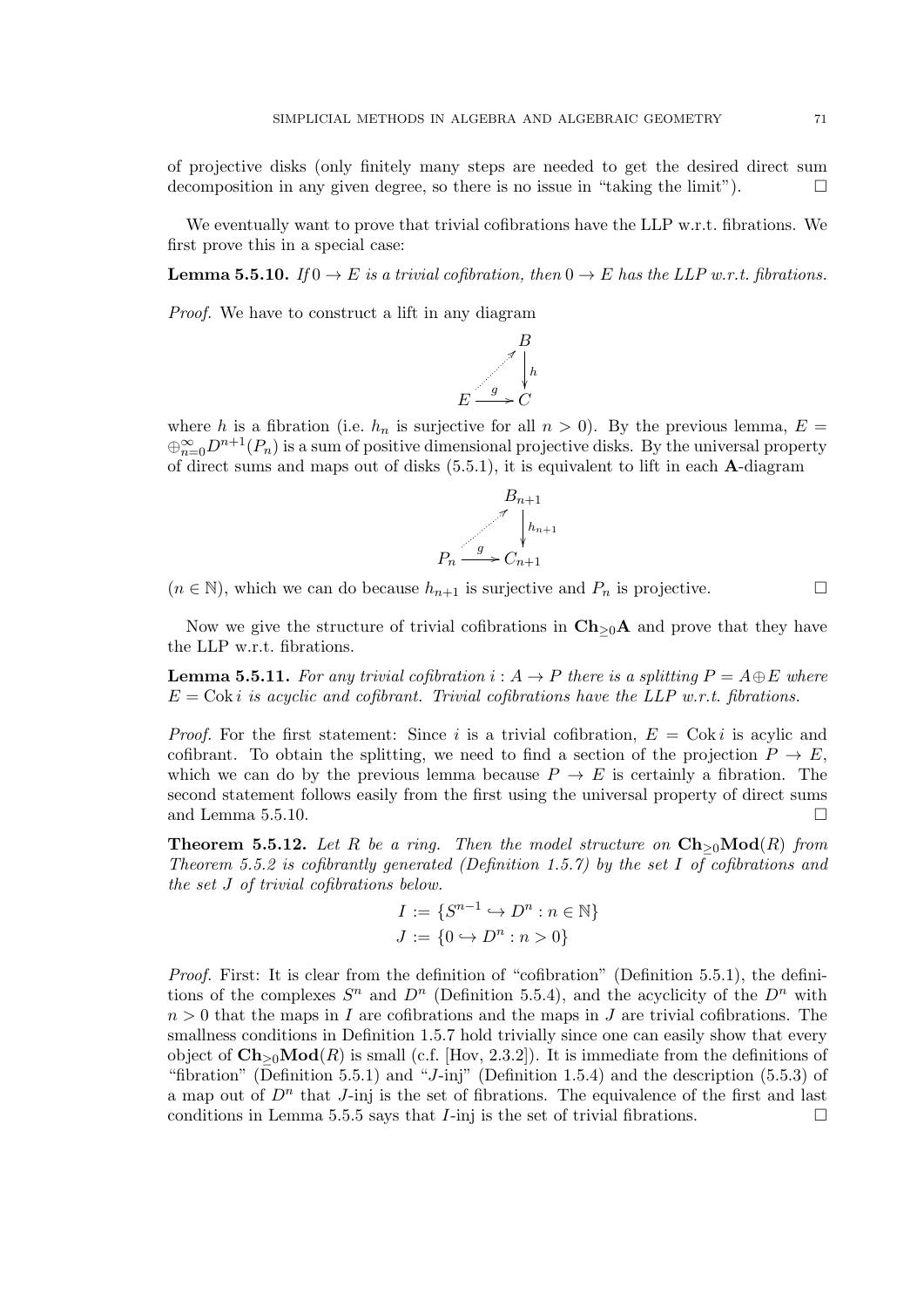Remark 5.5.13. One could also prove Theorem 5.5.12 using the Recognition Theorem (1.5.10). This is a good exercise for the reader. One can follow Hovey's proof of the analog for unbounded complexes in [Hov, 2.3].

Remark 5.5.14. One could also obtain a cofibrant generation statement similar to Theorem 5.5.12 for any abelian category  $\bf{A}$  with all direct limits, functorial projective resolutions, and a generator in the sense of [T, 1.9].

5.6. Inherited model structure on simplicial objects. Let A be an abelian category with functorial projective resolutions  $(\S 5.5)$ . Using the inverse equivalences

$$
\mathsf{N} : \mathbf{sA} \to \mathbf{Ch}_{\geq 0} \mathbf{A}
$$

$$
\mathsf{K} : \mathbf{Ch}_{\geq 0} \mathbf{A} \to \mathbf{sA}
$$

of Theorem 5.3.1 and the model structure on  $\mathbf{Ch}_{\geq 0}\mathbf{A}$  of Theorem 5.5.2, we formally obtain a model structure on sA. It is not so obvious a priori that this model structure on sA has anything much to do with the simplicial nature of sA. It turns out, however, that when  $\mathbf{A} = \mathbf{Mod}(R)$  for a ring  $\mathbf{Mod}(R)$ , a map  $f : A \to B$  is a fibration (resp. weak equivalence) in  $sMod(R)$  for this "formally obtained" model structure iff the underlying map of simplicial sets  $f : A \rightarrow B$  is a fibration (resp. weak equivalence) in the model category sSets of simplicial sets (§4.4).

**Definition 5.6.1.** A morphism  $f : A \rightarrow B$  in s**A** is called a *weak equivalence* (resp. *fibra*tion, cofibration) iff the map  $N(f) : N(A) \to N(B)$  is a weak equivalence (resp. *fibration*, *cofibration*) in the model structure on  $\mathbf{Ch}_{\geq 0}\mathbf{A}$  of Theorem 5.5.2.

Proposition 5.6.2. The category sA is a model category with the definitions above. If  $A = Mod(R)$  for a ring R, this model category is cofibrantly generated by the set I of cofibrations and the set J of trivial cofibrations below.

$$
I := \{ \mathsf{K}(S^{n-1} \hookrightarrow D^n) : n \in \mathbb{N} \}
$$

$$
J := \{ \mathsf{K}(0 \hookrightarrow D^n) : n > 0 \}
$$

*Proof.* This is immediate from Theorems 5.5.2 and Theorem 5.5.12 because N and K are inverse equivalences by Theorem 5.3.1.

Recall from  $\S 4.4$  that a map of simplicial sets f is called a fibration iff it has the RLP with respect to the inclusions of k-horns  $i_k : \Lambda^k[n] \hookrightarrow \Delta[n]$  for all  $n > 0, k \in [n]$ .

**Proposition 5.6.3.** For a map  $f : A \rightarrow B$  of simplicial abelian groups, the following are equivalent:

- (1) The underlying map  $f : A \rightarrow B$  of simplicial sets is a fibration.
- (2) The map  $\mathsf{N}_n(f): \mathsf{N}_n(A) \to \mathsf{N}_n(B)$  is surjective for  $n > 0$ .
- (3) The map  $A_n \to B_n \times_{H_0(B)} H_0(A)$  is surjective for  $n \geq 0$ .

*Proof.* This is [Q1, Proposition II.3.8.1].

**Corollary 5.6.4.** A map  $f : A \rightarrow B$  of simplicial groups is surjective in each dimension iff it is a fibration and  $H_0(f)$  is surjective.

Corollary 5.6.5. A weak equivalence  $f : A \rightarrow B$  of simplicial abelian groups is a (trivial) fibration iff it is surjective (in each degree).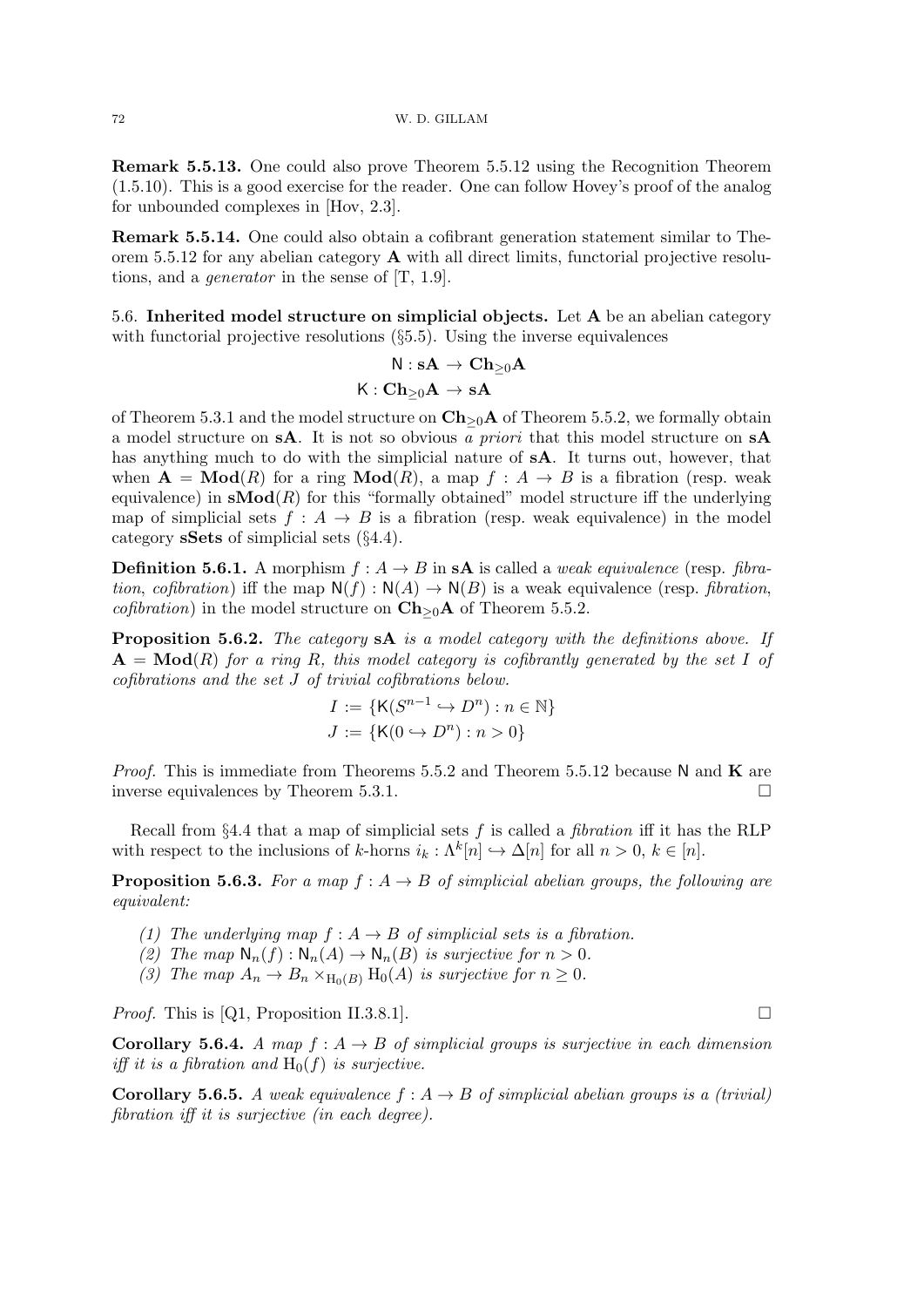Corollary 5.6.6. Any simplicial set underlying a simplicial abelian group is fibrant.

Corollary 5.6.7. Any map between constant simplicial abelian groups is a fibration.

Remark 5.6.8. The word "abelian" isn't necessary in the results of this section, but we will only use this abelian case in what follows.

5.7. **Shuffles.** Fix non-negative integers  $m, n \in \mathbb{N}$ . We begin by observing that there is a bijection between surjective  $\Delta$ -morphisms  $[m+n] \to [m]$  and increasing sequences

$$
1 \leq \sigma_1 < \sigma_2 < \cdots < \sigma_m \leq m + n
$$

given as follows: To the sequence  $\sigma_1, \ldots, \sigma_m$ , we associate the surjective  $\Delta$ -morphism

$$
[m+n] \rightarrow [m]
$$
  
\n
$$
0, \ldots, \sigma_1 - 1 \rightarrow 0
$$
  
\n
$$
\sigma_1, \ldots, \sigma_2 - 1 \rightarrow 1
$$
  
\n
$$
\vdots
$$
  
\n
$$
\sigma_{m-1}, \ldots, \sigma_m - 1 \rightarrow m - 1
$$
  
\n
$$
\sigma_m, \ldots, m + n \mapsto m,
$$

and to a surjective  $\Delta$ -morphism  $\sigma : [m + n] \to [m]$  we associate the increasing sequence

$$
1 \leq \sigma_1 < \sigma_2 < \cdots < \sigma_m \leq m + n
$$

defined by  $\sigma_i := \min \sigma^{-1}(i)$ . Our convention when  $m = 0$  is that the unique  $\Delta$ -morphism  $[m + n] \rightarrow [0]$  corresponds to the "empty sequence".

An  $(m, n)$ -shuffle  $(\sigma, \tau)$  is a permutation

$$
(\sigma_1,\ldots,\sigma_m,\tau_1,\ldots,\tau_n)
$$

of  $\{1, 2, \ldots, m+n\}$  such that  $\sigma_1 < \sigma_2 < \cdots < \sigma_m$  and  $\tau_1 < \cdots < \tau_n$ . Write **Shuff** $(m, n)$ for the set of  $(m, n)$ -shuffles. The *sign* of an  $(m, n)$  shuffle

$$
sign(\sigma, \tau) \in \{1, -1\}
$$

is, by definition, the sign of the corresponding permutation. An  $(m, n)$ -shuffle  $(\sigma, \tau)$  gives rise to surjective ∆-morphisms

$$
\sigma : [m+n] \to [m]
$$

$$
\tau : [m+n] \to [n]
$$

via the aforementioned bijection. Note that an  $(m, n)$ -shuffle is uniquely recovered from the set of  $\sigma_i$ 's (just list everything in increasing order), so  $(m, n)$ -shuffles are in bijective correspondence with subsets

$$
\Sigma \subseteq \{1, \ldots, m+n\}
$$

of cardinality m.

There is an obvious bijection

**Shuff**
$$
(m, n)
$$
  $\rightarrow$  **Shuff** $(n, m)$   
 $(\sigma, \tau) \mapsto (\tau, \sigma)$ 

and we have

$$
sign(\sigma, \tau) = (-1)^{mn} sign(\tau, \sigma).
$$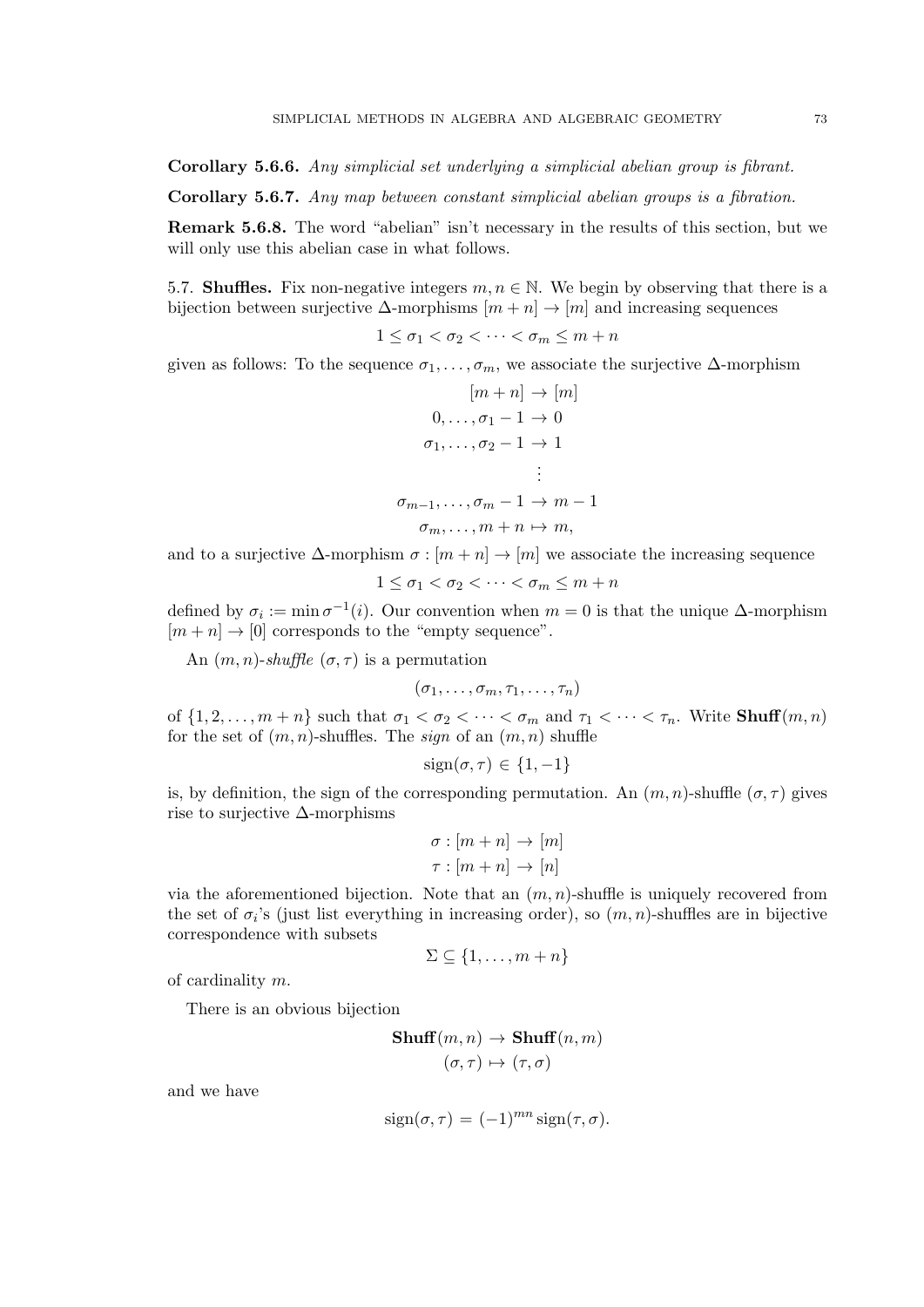74 W. D. GILLAM

The rest of this section will be devoted to establishing similar, but slightly more elaborate, bijections with similar "sign rules."

If  $p \in \mathbb{N}$  is a third nonnegative integer, then we can also consider  $(m, n, p)$ -shuffles, which are of course permutations

$$
(\alpha_1,\ldots,\alpha_m,\beta_1,\ldots,\beta_n,\gamma_1,\ldots,\gamma_p)
$$

of  $\{1, \ldots, m+n+p\}$  where the  $\alpha_i$  are increasing with i, the  $\beta_i$  are increasing with i, and the  $\gamma_i$  are increasing with i. Such a shuffle gives rise to three surjective  $\Delta$ -morphisms

$$
\alpha : [m + n + p] \to [m]
$$

$$
\beta : [m + n + p] \to [n]
$$

$$
\gamma : [m + n + p] \to [p]
$$

using the correspondence discussed at the beginning of the section, and a sign

$$
sign(\alpha, \beta, \gamma) \in \{1, -1\}
$$

(the sign of the corresponding permuation). Quite generally, we can consider the set **Shuff** $(m_1, \ldots, m_n)$  of  $(m_1, \ldots, m_n)$ -shuffles for any  $m_1, \ldots, m_n \in \mathbb{N}$ .

**Lemma 5.7.1.** For  $m, n, p \in \mathbb{N}$ , there is a bijection

$$
\mathbf{Shuff}(m, n) \times \mathbf{Shuff}(m + n, p) \rightarrow \mathbf{Shuff}(m, n, p)
$$

$$
((\sigma, \tau), (\rho, \theta)) \mapsto (\sigma \rho, \tau \rho, \theta)
$$

with

$$
sign(\sigma, \tau) sign(\rho, \theta) = sign(\sigma \rho, \tau \rho, \theta)
$$

and a bijection

$$
\mathbf{Shuff}(m, n + p) \times \mathbf{Shuff}(n, p) \to \mathbf{Shuff}(m, n, p)
$$

$$
((\sigma, \tau), (\rho, \theta)) \mapsto (\sigma, \rho \tau, \theta \tau)
$$

with

$$
sign(\sigma, \tau) sign(\rho, \theta) = sign(\sigma, \rho \tau, \theta \tau).
$$

Proof. We will just discuss the first bijection; the second is similar. First of all, if we write out the first map in terms of permuatations, I claim that it is given by

$$
((\sigma,\tau),(\rho,\theta))\mapsto(\rho_{\sigma_1},\ldots,\rho_{\sigma_m},\rho_{\tau_1},\ldots,\rho_{\tau_n},\theta_1,\ldots,\theta_p).
$$

This latter map is clearly bijective with the indicated sign relationship. To prove the claim, note that, since  $\sigma$ ,  $\rho$  are non-decreasing, we have

$$
(\sigma \rho)_i = \min(\sigma \rho)^{-1}(i)
$$
  
=  $\min \rho^{-1}(\sigma^{-1}(i))$   
=  $\min \rho^{-1}(\min \sigma^{-1}(i))$   
=  $\min \rho^{-1}(\sigma_i)$   
=  $\rho_{\sigma_i}$ 

and similarly with  $\sigma$  replaced by  $\tau$ .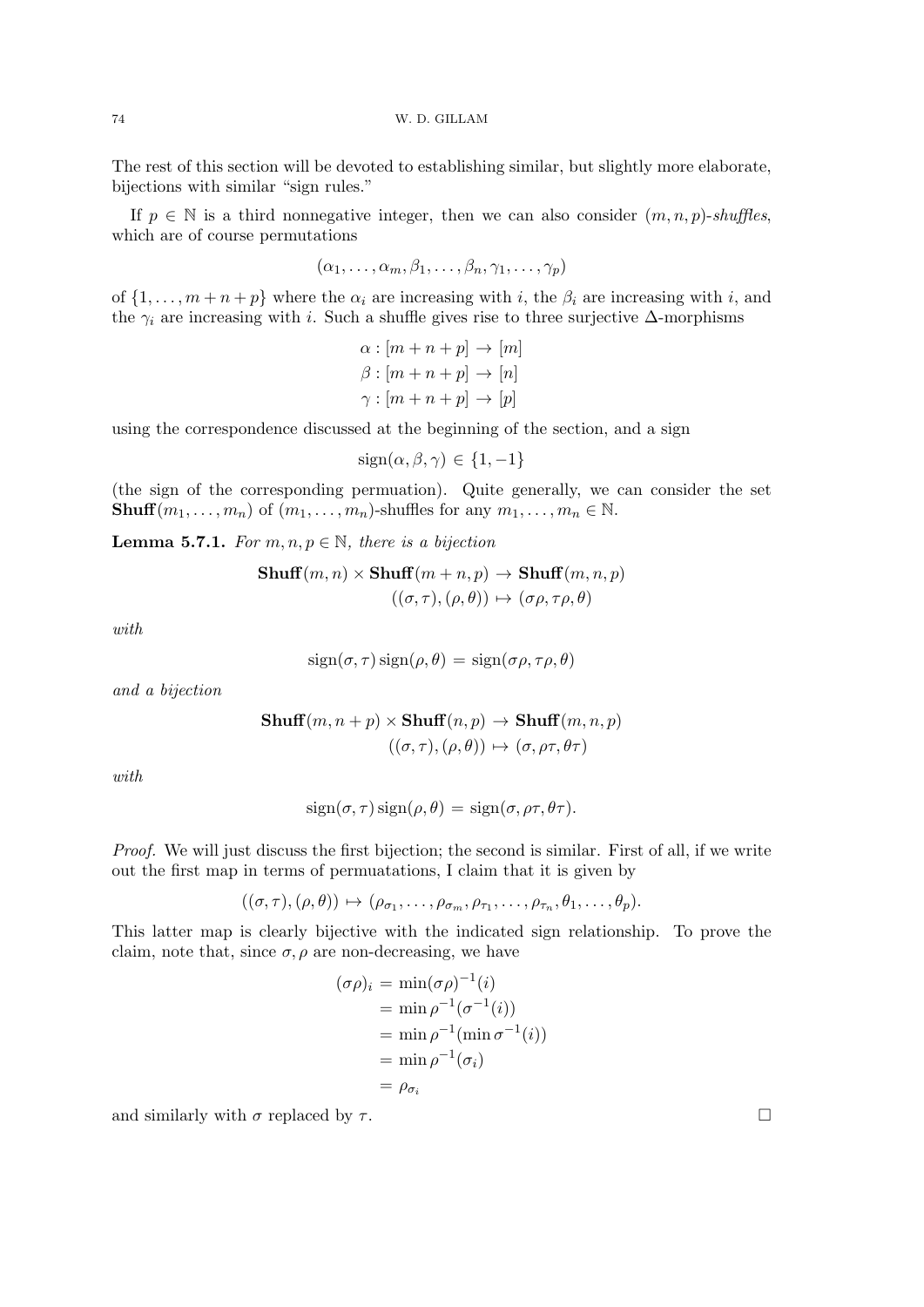**Lemma 5.7.2.** Fix  $m, n \in \mathbb{N}$  with  $m + n > 0$  and  $i \in [m + n]$ . Let

$$
\delta^i := \delta^i_{m+n} : [m+n-1] \hookrightarrow [m+n]
$$

denote the unique injective  $\Delta$ -morphism whose image misses i. For every  $(m, n)$ -shuffle  $(\sigma, \tau)$  exactly one of the following occurs:

(1) Both  $\sigma \delta^i$  and  $\tau \delta^i$  are surjective,  $i \in \{1, \ldots, m+n-1\}$ , and exactly one of the following occurs:

(a)  $i = \sigma_p$  for some  $p \in \{1, \ldots, m\}$  and  $i + 1 = \tau_q$  for some  $q \in \{1, \ldots, n\}$ (b)  $i + 1 = \sigma_p$  for some  $p \in \{1, \ldots, m\}$  and  $i = \tau_q$  for some  $q \in \{1, \ldots, n\}.$ 

In either case, if  $(\sigma', \tau')$  is obtained from  $(\sigma, \tau)$  by interchanging i and  $i + 1$ , then

$$
\sigma' \delta^i = \sigma \delta^i
$$

$$
\tau' \delta^i = \tau \delta^i.
$$

(2) There is a unique  $j \in [m]$  and a unique  $(m-1, n)$ -shuffle  $(\sigma', \tau')$  such that

[m − 1] δ j m [m + n − 1] σ 0 o δ i τ 0 % [m] [m + n] σ o τ /[n]

commutes and we have

$$
(-1)^{i}\operatorname{sign}(\sigma,\tau) = (-1)^{j}\operatorname{sign}(\sigma',\tau').
$$

Every pair

$$
((\sigma', \tau'), j) \in \mathbf{Shuff}(m-1, n) \times [m]
$$

arises in this manner from a unique  $(m, n)$ -shuffle  $(\sigma, \tau)$  for which j is not in the image of  $\sigma \delta^i$ .

(3) There is a unique  $j \in [n]$  and a unique  $(m, n-1)$  shuffle  $(\sigma', \tau')$  such that

$$
[m+n-1] \xrightarrow[\sigma']{} [n-1]
$$
  

$$
[m] \xleftarrow[\sigma']{} [m+n] \xrightarrow[\tau]{} [n]
$$

commutes and we have

$$
(-1)^{i}\operatorname{sign}(\sigma,\tau) = (-1)^{m+j}\operatorname{sign}(\sigma',\tau').
$$

Every pair

$$
((\sigma', \tau'), j) \in \mathbf{Shuff}(m, n-1) \times [n]
$$

arises in this manner from a unique  $(m, n)$ -shuffle  $(\sigma, \tau)$  for which j is not in the image of  $\tau \delta^i$ .

*Proof.* When  $i = 0$ , the number 1 appears somewhere in the permuatation

$$
(\sigma_1,\ldots,\sigma_m,\tau_1,\ldots,\tau_n),
$$

so it must be that  $1 = \sigma_1$  or  $1 = \tau_1$ . If, say,  $1 = \sigma_1$ , then  $\sigma^{-1}(0) = \{0\}$ , so  $\sigma \delta^0$  isn't surjective (but  $\tau \delta^0$  is surjective since  $\tau_1 > 1$ ) and it is straightforward to check that

 $(\sigma', \tau') := (\sigma_2 - 1, \sigma_3 - 1, \ldots, \sigma_m - 1, \tau_1 - 1, \ldots, \tau_n - 1)$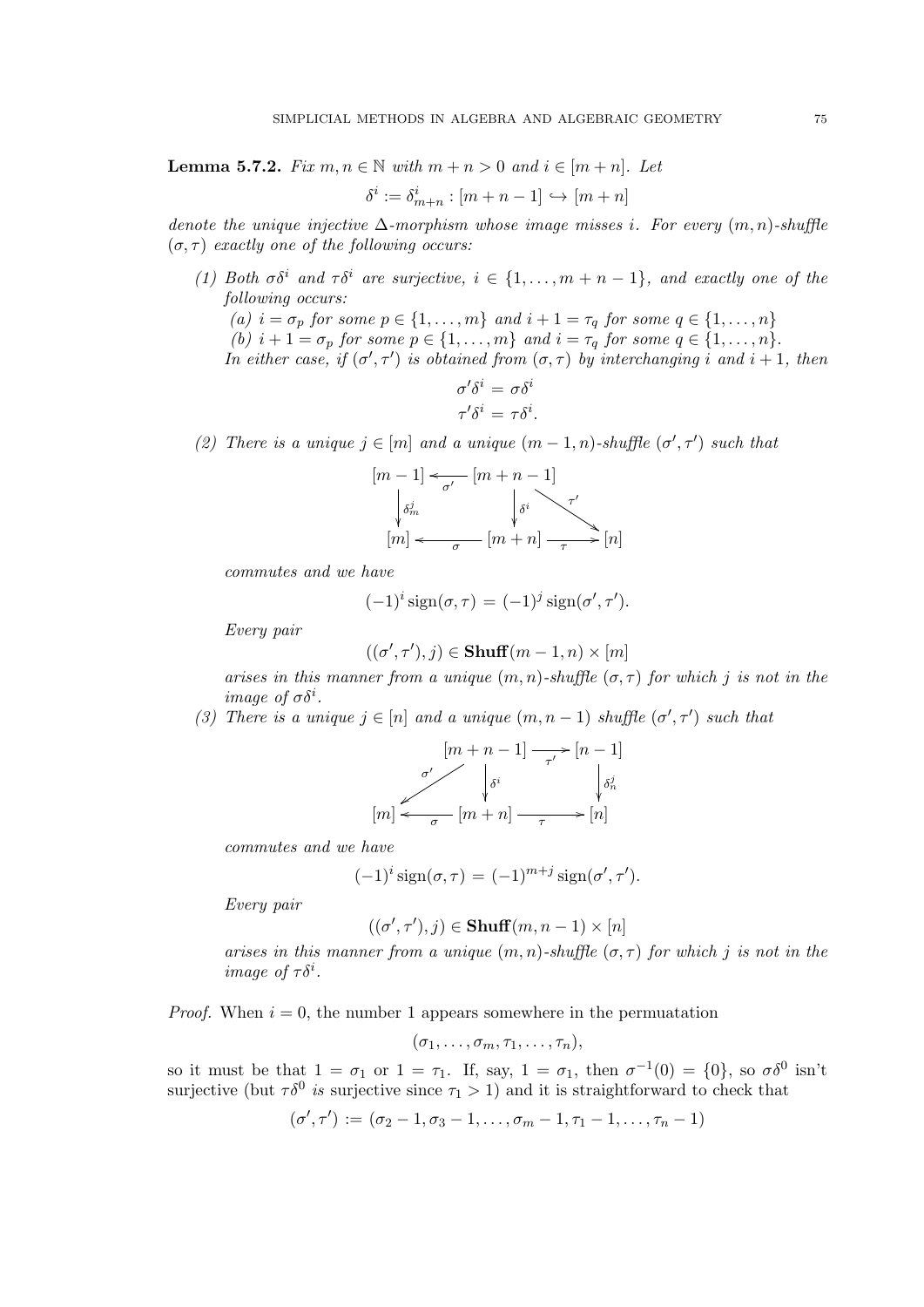is as desired. When  $i = m + n$ , we either have  $m + n = \sigma_m$  or  $m + n = \tau_n$ . In, say, the former case,  $\sigma^{-1}(m) = \{m+n\}$ , so  $\sigma\delta^{m+n}$  isn't surjective and it is straightforward to check that

$$
(\sigma',\tau') := (\sigma_1,\ldots,\sigma_{m-1},\tau_1,\ldots,\tau_n)
$$

is as desired.

Suppose  $i \in \{1, \ldots, m+n-1\}$  and, say,  $\sigma \delta^i$  isn't surjective. Since  $\sigma$  is surjective and  $\delta^i$ only misses i, this means that there is some  $j \in [m]$  for which  $\sigma^{-1}(j) = \{i\}$ , hence  $\sigma_j = i$ and  $\sigma_{j+1} = i+1$ . Then we set  $\sigma' := (\sigma_1, \ldots, \sigma_{j-1}, \sigma_{j+1} - 1, \sigma_{j+2} - 1, \ldots, \sigma_m - 1)$ , and we obtain  $\tau'$  from  $\tau$  by subtracting 1 from each  $\tau_k$  which is greater than i. It is straightforward to check that this  $(\sigma', \tau')$  is as desired and that the indicated sign relationship holds. It is also clear that the recipe we are describing for producing  $((\sigma', \tau'), j)$  from  $(\sigma, \tau)$  with  $j \notin \operatorname{Im} \sigma \delta^i$  can be inverted.

On the other hand, suppose  $i \in \{1, \ldots, m+n-1\}$ , but  $\sigma \delta^i$  and  $\tau \delta^i$  are surjective. The number i appears somewhere in the permutation  $(\sigma_1, \ldots, \sigma_m, \tau_1, \ldots, \tau_n)$ . Say  $i = \sigma_p$  for some p. The number  $i + 1$  also appears somewhere in this partition, but it cannot be one of the  $\sigma_j$ , for then it would have to be  $\sigma_{p+1}$ , but then we would have  $\sigma^{-1}(p) = \{i\}$ , contradicting surjectivity of  $\sigma \delta^i$ . We conclude that  $i+1 = \tau_q$  for some q. If  $(\sigma', \tau')$  is obtained from  $(\sigma, \tau)$  by permuting  $i, i + 1$ , then the claimed equalities  $\sigma \delta^i = \sigma' \delta^i$  and  $\tau \delta^i = \tau' \delta^i$  are straightforward to check.

5.8. Eilenberg-Zilber. One use of shuffles (§5.7) occurs in the Eilenberg-Zilber Theorem, which we will now describe.

Let **A** be an abelian category and let  $V \in$  **ssA** be a bisimplicial object of **A** (§3.4). By applying the (unnormalized) chain complex functor  $(\S 5.1)$  twice we obtain a functor abusively denoted

$$
\mathsf{C} : \mathbf{ssA} \to \mathbf{Ch}_{\geq 0}\mathbf{Ch}_{\geq 0}\mathbf{A}
$$

from bisimplicial objects in **A** to first-quadrant double complexes in **A**. We have  $C(V)_{p,q}$  =  $V_{p,q}$ . We can compose this with the total complex functor

$$
\mathrm{Tot}: \mathbf{Ch}_{\geq 0}\mathbf{Ch}_{\geq 0}\mathbf{A}\to \mathbf{Ch}_{\geq 0}\mathbf{A}
$$

to associate a chain complex Tot  $C(V)$  to our bisimplicial object V with

$$
(\text{Tot } \mathsf{C}(V))_n = \bigoplus_{p+q=n} V_{p,q}.
$$

We can also apply the diagonal functor  $(\S 3.4)$ , followed by the unnormalized chain complex functor to obtain another chain complex  $C(\Delta(V))$  from V with  $C(\Delta(V))_n = V_{n,n}$ . The Eilenberg-Zilber Theorem asserts that the chain complexes Tot  $C(V)$  and  $C(\Delta(V))$  are homotopy equivalent via natural maps which we now describe.

First we have the shuffle map

(5.8.1) 
$$
\operatorname{Tot} C(V) \to C(\Delta(V))
$$

given in degree *n* by the sum, over  $p, q \in \mathbb{N}$  with  $p + q = n$ , of the maps

$$
\sum_{(\sigma,\tau)} sign(\sigma,\tau)V(\sigma,\tau): V_{p,q} \to V_{n,n},
$$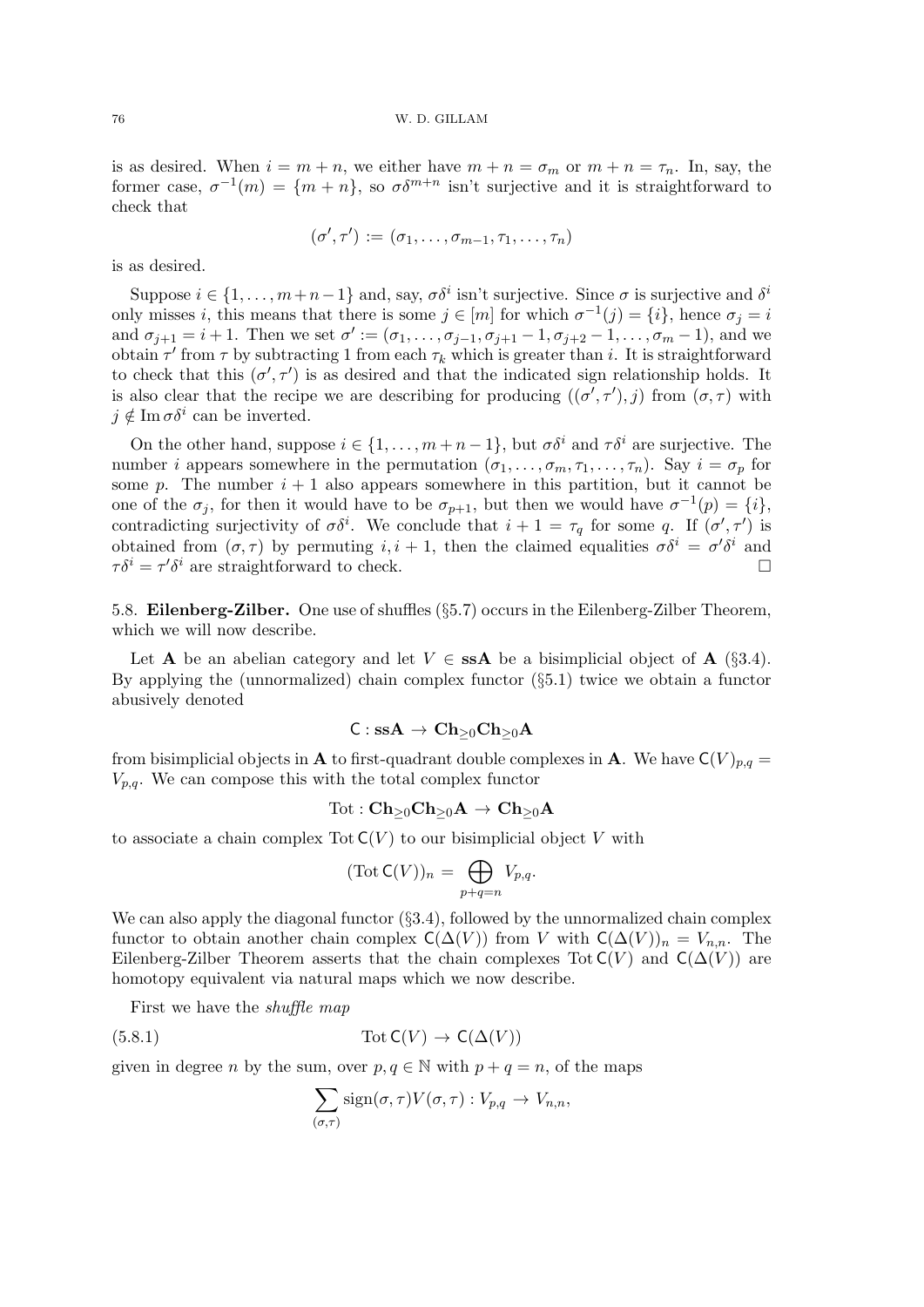where the sum here is over all  $(p, q)$ -shuffles  $(\sigma, \tau)$  and  $V(\sigma, \tau)$  is of course the structure map that V associates to the  $\Delta \times \Delta$  morphism

$$
\sigma \times \tau : [n] \times [n] \to [p] \times [q].
$$

Next we have the Alexander-Whitney map

$$
C(\Delta(V)) \to \text{Tot } C(V)
$$

given in degree *n* by the product,<sup>7</sup> over  $p, q \in \mathbb{N}$  with  $p + q = n$ , of the maps

$$
V(\sigma_{n,p}, \tau_{n,q}): V_{n,n} \to V_{p,q},
$$

where  $\sigma_{n,p}$  and  $\tau_{n,q}$  are the  $\Delta$  morphisms defined below.

(5.8.3)  
\n
$$
\sigma_{n,p} : [n] \rightarrow [p] \qquad \qquad \tau_{n,p} : [n] \rightarrow [q]
$$
\n
$$
0 \rightarrow 0 \qquad 0, \ldots, n-q \rightarrow 0
$$
\n
$$
\vdots \qquad n-q+1 \rightarrow 1
$$
\n
$$
p-1 \rightarrow p-1 \qquad \qquad \vdots
$$
\n
$$
p, \ldots, n \rightarrow p \qquad n = n-q+q \rightarrow q.
$$

Theorem 5.8.1. (Eilenberg-Zilber) The shuffle map is a homotopy equivalence of complexes with the Alexander Whitney map as its homotopy inverse.

#### *Proof.* This is  $[DP, 2.15]$ .

In practice, one is often interested in knowing something about the homology of  $C(\Delta(V))$ , which is identified, via Eilenberg-Zilber with the homology of Tot  $C(V)$ . The good thing about the latter homology is that it is calculated as the homology of the total complex associated to a double complex, hence it comes with two spectral sequences:

(5.8.4) 
$$
{}^{\prime}E_1^{p,q} = \mathrm{H}_p(V_{\bullet,q}) \implies \mathrm{H}_{p+q}(\mathrm{Tot}\,\mathsf{C}(V))
$$

(5.8.5) 
$$
{}''E_1^{p,q} = H_q(V_{p,\bullet}) \implies H_{p+q}(\text{Tot } \mathsf{C}(V)).
$$

We will be most interested in this general result in the following situation. Let A be a ring and let  $M, N \in \mathbf{sMod}(A)$  be two simplicial A modules. There are various possible meanings of the tensor product  $M \otimes N$ . For one thing, we can form a bisimplicial (§3.4) A module  $M \otimes N \in \mathbf{ssMod}(A)$  with

$$
(M\otimes N)_{m,n}:=M_m\otimes N_n.
$$

For a  $\Delta \times \Delta$  morphism

$$
\sigma \times \tau : ([k], [l]) \to ([m], [n]),
$$

the structure map

$$
(M\otimes N)(\sigma,\tau):M_m\otimes N_n\to M_k\otimes N_l
$$

is of course given by  $M(\sigma) \otimes N(\tau)$ , where

$$
M(\sigma) : M_m \to M_l
$$

$$
N(\tau) : N_n \to N_l
$$

<sup>7</sup>The product in question is finite, so it is also the sum, but I prefer to call it the product since we are defining the map using the categorical property of the product.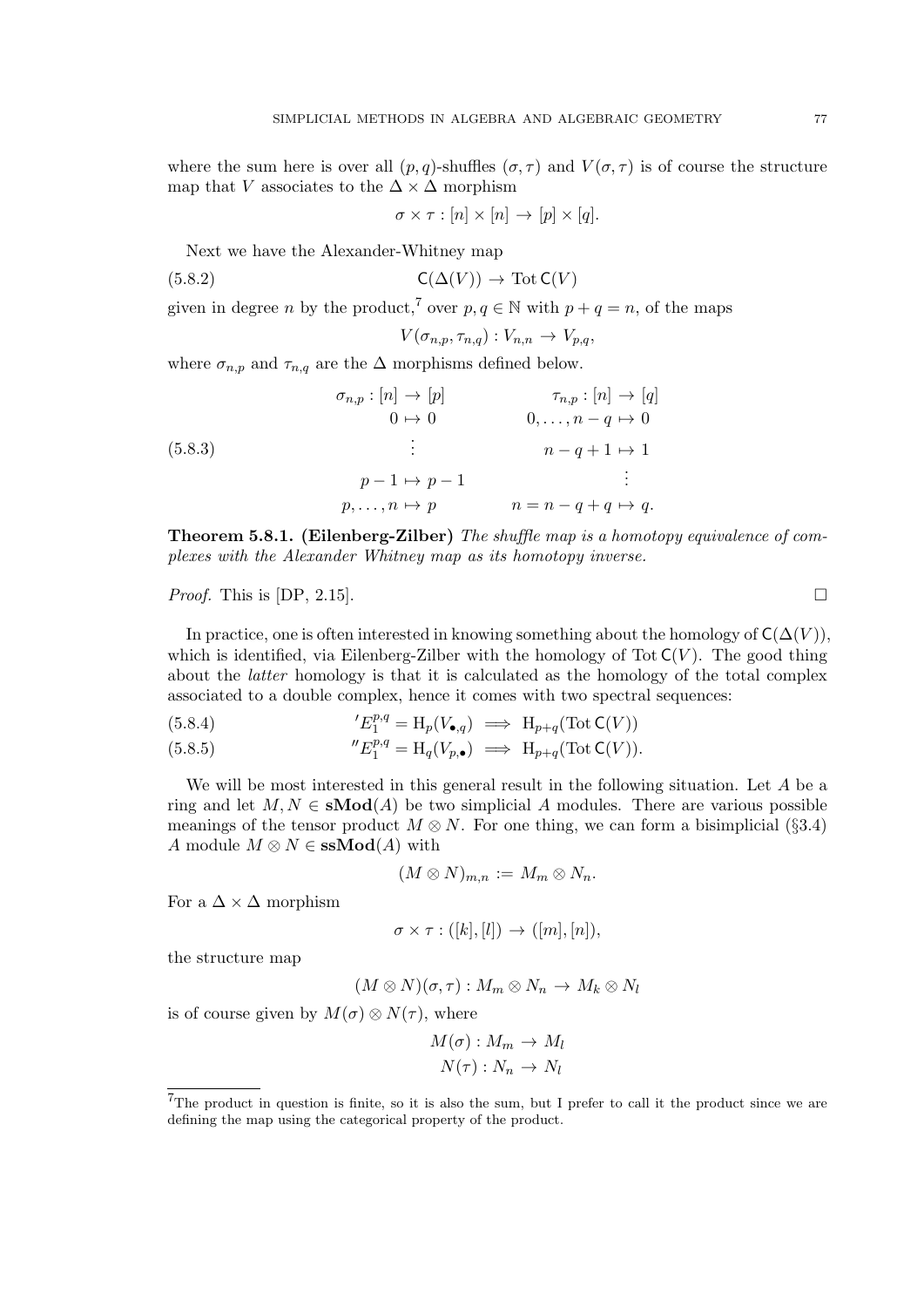78 W. D. GILLAM

are the structure maps for M and N. From the bisimplicial A-module  $M \otimes N$ , we can form the complexes Tot  $C(M \otimes N)$  and  $C(\Delta(M \otimes N))$  with

$$
(\text{Tot } \mathsf{C}(M \otimes N))_n := \bigoplus_{p+q=n} M_p \otimes N_q
$$
  

$$
\mathsf{C}(\Delta(M \otimes N))_n := M_n \otimes N_n.
$$

Using Eilenberg-Zilber, we can view the spectral sequences (5.8.4) and (5.8.5) as spectral sequences

(5.8.6) 
$$
{}^{\prime}E_1^{p,q} = \mathrm{H}_p(M_{\bullet} \otimes N_q) \implies \mathrm{H}_{p+q}(\mathsf{C}(\Delta(M \otimes N)))
$$

(5.8.7) 
$$
{}''E_1^{p,q} = H_q(M_p \otimes N_{\bullet}) \implies H_{p+q}(\mathsf{C}(\Delta(M \otimes N))).
$$

With these spectral sequences in hand, we can prove the following lemma, which will be useful later.

**Lemma 5.8.2.** Let A be a ring, L a simplicial A module,  $f : M \to N$  a quasi-isomorphism of simplicial A modules. If  $L$  (or both M and N) is (are) degree-wise flat, then

$$
\Delta(f \otimes L) : \Delta(M \otimes L) \to \Delta(N \otimes L)
$$

is also a quasi-isomorphism of simplicial A modules.

Proof. We want to prove that

$$
H_n(C(\Delta(f \otimes L))) : H_n(C(\Delta(M \otimes L))) \to H_n(C(\Delta(N \otimes L)))
$$

is an isomorphism of  $A$  modules for all  $n$ . As discussed above, by Eilenberg-Zilber, we can view this map as the abutment of two different maps of spectral sequences induced by the map of double complexes

$$
C(f\otimes L):C(M\otimes L)\to C(N\otimes L).
$$

On  $E_1^{p,q}$  $_1^{p,q}$  terms the first map of spectral sequences is the natural map

$$
\mathrm{H}_p(M_{\bullet}\otimes L_q)\to \mathrm{H}_p(N_{\bullet}\otimes L_q).
$$

When each  $L_q$  is flat, the homology commutes with the tensor product so these maps are just the maps

$$
\mathrm{H}_p(f) \otimes L_q: \mathrm{H}_p(M_{\bullet}) \otimes L_q \to \mathrm{H}_p(N_{\bullet}) \otimes L_q,
$$

which are isomorphisms by the assumption that  $f$  is a quasi-isomorphism, hence the map on abutments is also an isomorphism and we're done. When both  $M$  and  $N$  are degreewise flat, we instead look at the other map of spectral sequences and argue similarly that it is given on  $E_1^{p,q}$  $_1^{p,q}$  by

$$
f_p \otimes H_q(L_{\bullet}): M_p \otimes H_q(L_{\bullet}) \to N_p \otimes H_q(L_{\bullet}).
$$

Of course these maps need not be isomorphisms, but if we now look at the map on  $E_2^{p,q}$  $\overline{2}$ terms (that is, we take homology in the p direction), using that all the  $M_p$  and  $N_p$  are flat, we find that this map is nothing but the map

$$
\mathrm{H}_p(f) \otimes \mathrm{H}_q(L_{\bullet}) : \mathrm{H}_p(M) \otimes \mathrm{H}_q(L_{\bullet}) \to \mathrm{H}_p(N) \otimes \mathrm{H}_q(L_{\bullet}),
$$

which is an isomorphism since  $f$  is a quasi-isomorphism, hence the map on abutments is also a quasi-isomorphism.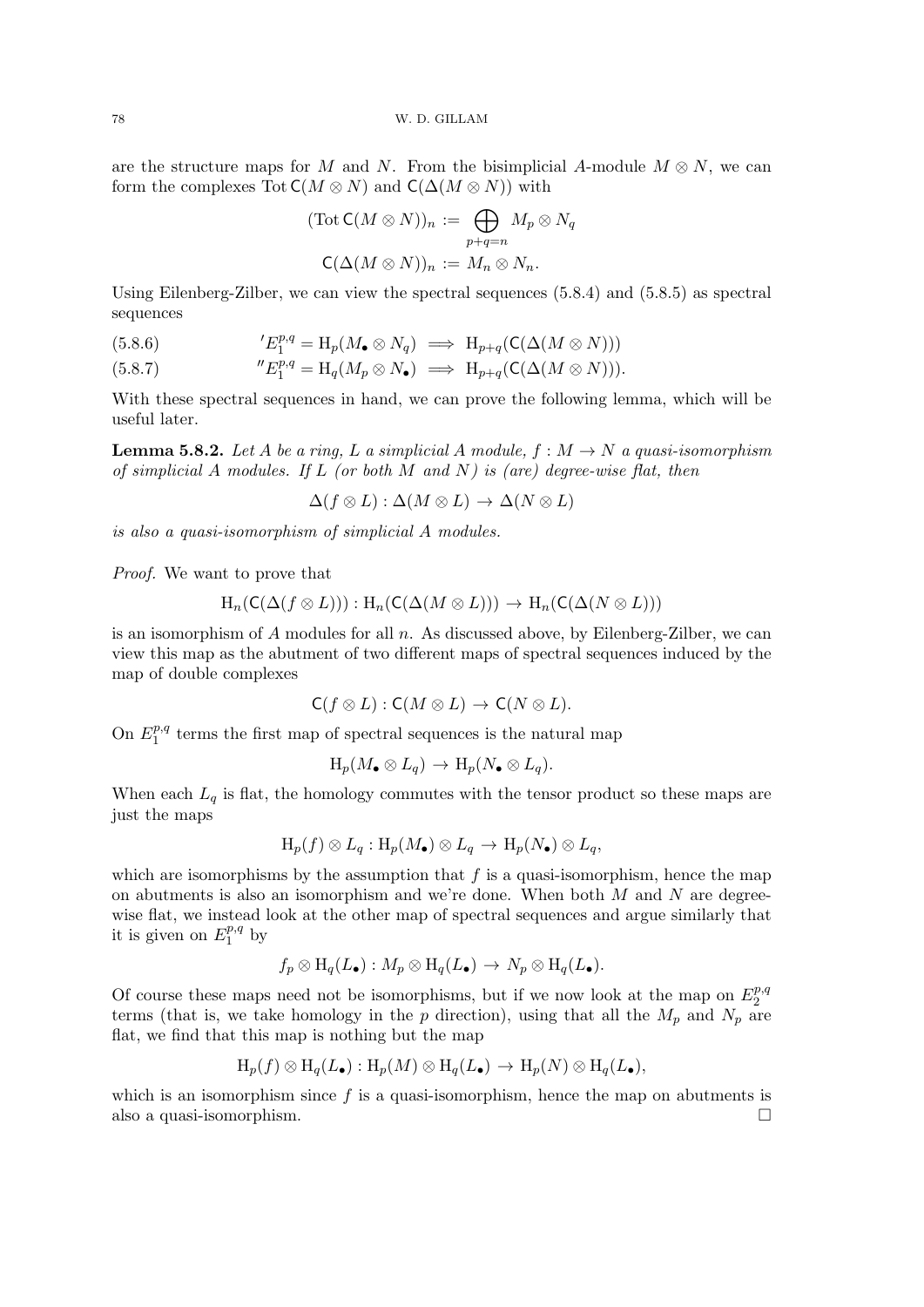### 6. Homotopy rings survey

In §7 and §8, we will spend a considerable amount of time discussing the categories of simplicial rings and differential graded rings. These categories are both used to accomplish the same basic goal: We seek some category of "ring complexes" that will play roughly the same role that the category of chain complexes plays in the usual homological algebra of abelian categories. There should then be some corresponding "homotopy category" ("the" homotopy category of rings) playing the role played by the derived category in the abelian setting.

For abelian categories there really is only "one" homotopy category, the derived category. It doesn't matter whether we think about it in terms of simplicial objects or (nonnegatively graded) complexes. (Throughout the rest of this discussion, all "complexes" are understood to be chain complexes with non-negative grading and all "differential graded objects" are understood to be "connective," meaning "graded by N".) This is perhaps an extreme example, because the category of simplicial objects is already equivalent to the category of complexes; it is not merely the case that the two homotopy categories are equivalent. Perhaps a better example to keep in mind would be simplicial sets versus topological spaces, where the two model categories in question are not equivalent categories, but are merely "Quillen equivalent" model categories, so they have equivalent homotopy categories.

The situation for "ring complexes" is much more complicated. The basic point is that there are several possible choices for the category of "ring complexes" with a notion of "weak equivalences." It is not entirely clear which of these categories can be endowed with a model structure, and it is not clear which of the corresponding homotopy categories are equivalent.

The two "classical" candidates for the category of "ring complexes" are simplicial rings and differential graded rings, to be discussed in the next sections. For not necessarily commutative rings the situation is, perhaps surprisingly, simpler:

Theorem 6.0.1. (Schwede-Shipley) [SS] There are model category structures on the category of simplicial (not necessarily commutative) rings and on the category of (not necessarily commutative) differential graded rings, and a Quillen equivalence between these two model categories.

In fact, in the above theorem the fibrations and weak-equivalences are "as expected," meaning that they the ones inherited from the underlying (additive) simplicial abelian group (c.f. Proposition 5.6.3) and the underlying "differential graded abelian group" (complex of abelian groups), respectively. Even the functors yielding this equivalence are "as expected" on the level of underlying simplicial/differential abelian groups.

Theorem 6.0.2. (Bousfield-Gugenheim) [BG] There is a model category structure on the category of (commutative) differential graded  $\mathbb{Q}$ -algebras with the "expected" fibrations and trivial fibrations.

Theorem 6.0.3. (Stanley) [Sta] There is a model category structure on the category of (commutative) differential graded rings where the weak equivalences and the cofibrations are "as expected."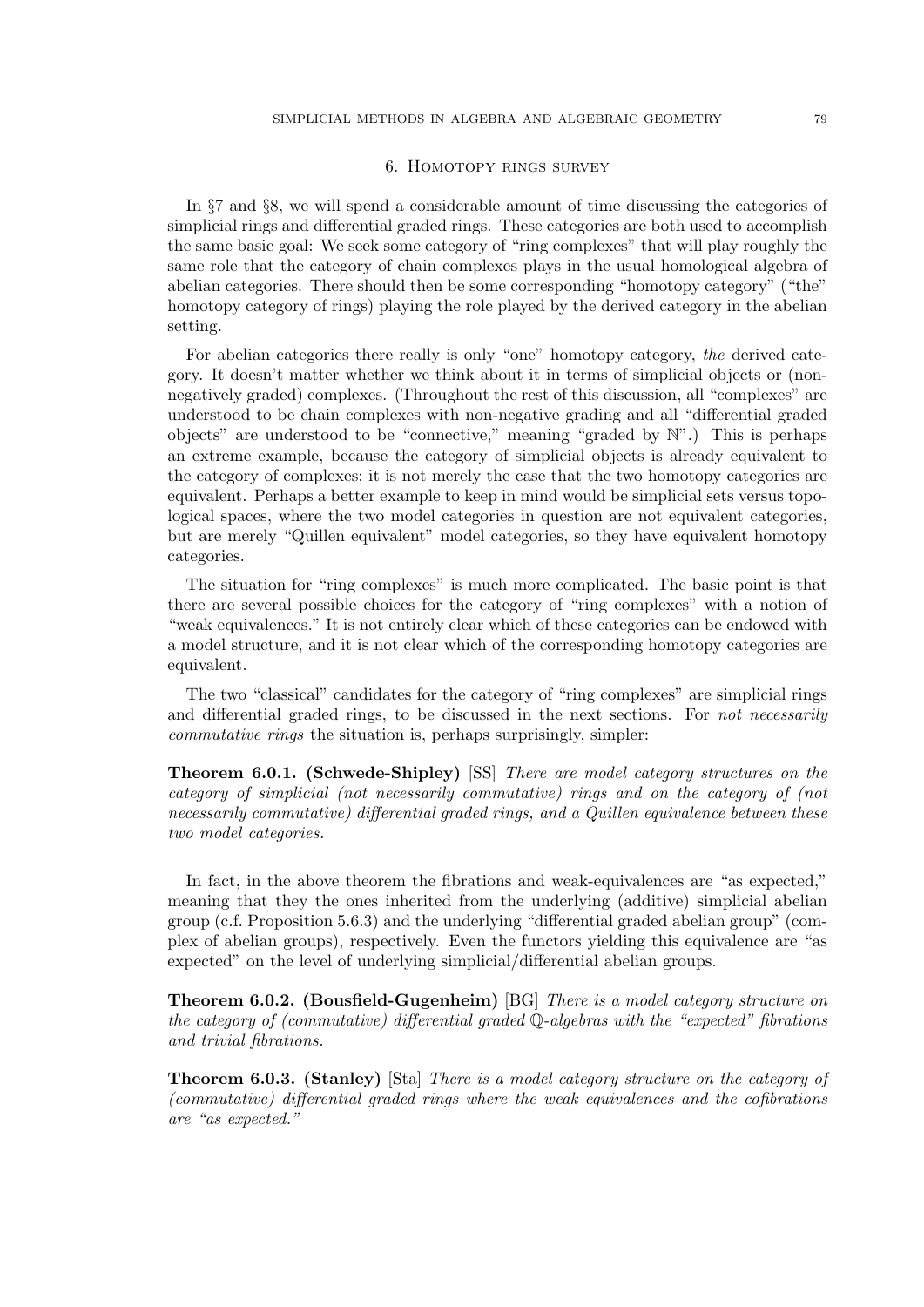To say that the cofibrations are "as expected" here means that they are retracts of "free morphisms." (C.f. §?? and §7.12 for various kinds of "free morphisms.") It turns out that in Stanley's model category, the fibrations are not as expected: a map can be a fibration without the corresponding map of normalized chain complexes being surjective in each positive degree (c.f. Proposition 5.6.3).

There is yet another alternative category of "ring complexes," namely the category of so-called  $E_{\infty}$  rings, the standard example being the complex of singular cochains in a topological space X. An  $E_{\infty}$ -ring doesn't "commute on the nose," but it "commutes up to homotopy" in an appropriate sense.

**Theorem 6.0.4.** (Mandell) [Man] There is a Quillen equivalence between the model category of simplicial  $E_{\infty}$  rings and the model category of differential graded  $E_{\infty}$  rings.

There are several more possibilities for the category of "ring complexes." One can consider topological rings, or  $A_{\infty}$ -rings. I am not aware of any results concerning model structures or homotopy categories of these.

For further discussion of these issues, I recommend [DAG, 2.6] and the introductions to [Ric2] and [SS].

## 7. Simplicial rings

Let An denote the category of commutative rings with unit. A simplicial object in An is called a simplicial ring. Simplicial rings form a category

$$
s\mathbf{An}:=\mathrm{Hom}_{\mathbf{Cat}}(\Delta^{\mathrm{op}},\mathbf{An})
$$

(§3.2) which we will study in detail in this section.

We begin in §7.2 with the basic theory of modules over a simplicial ring. In §7.4 we explain how to view the homology of a simplicial ring as a graded-commutative ring—we will give a more sophisticated treatment of this point in §8, but the treatment in §7.4 is simpler and sufficient for our current purposes. We next describe "the" model category structure on the category of simplicial rings (§7.5) and the category of modules over a fixed simplicial ring (§7.12). This requires various factorization results established in §7.8.

7.1. Symmetric products. For lack of a better place, we will collect in this section some basic facts about symmetric products of topological spaces.

**Definition 7.1.1.** Let X be a topological space,  $n \in \mathbb{N}$ . Then  $n^{\text{th}}$  symmetric product of X, denoted Sym<sup>n</sup> X, is the quotient of  $X^n$  by the action of the symmetric group  $\mathscr{S}_n$ permuting the coordinates:

$$
\sigma \cdot (x_1, \ldots, x_n) = (x_{\sigma(1)}, \ldots, x_{\sigma(n)}) \qquad (\sigma \in \mathscr{S}_n).
$$

Formally, this quotient is the coequalizer

$$
\operatorname{Sym}^n X = \lim_{n \to \infty} (a, \pi_2 : \mathscr{S}_n \times X^n \rightrightarrows X^n)
$$

of the action and projection.

From the universal property of the quotient, one see that  $X \mapsto \text{Sym}^n X$  is a functor  $\text{Top} \rightarrow \text{Top}$ .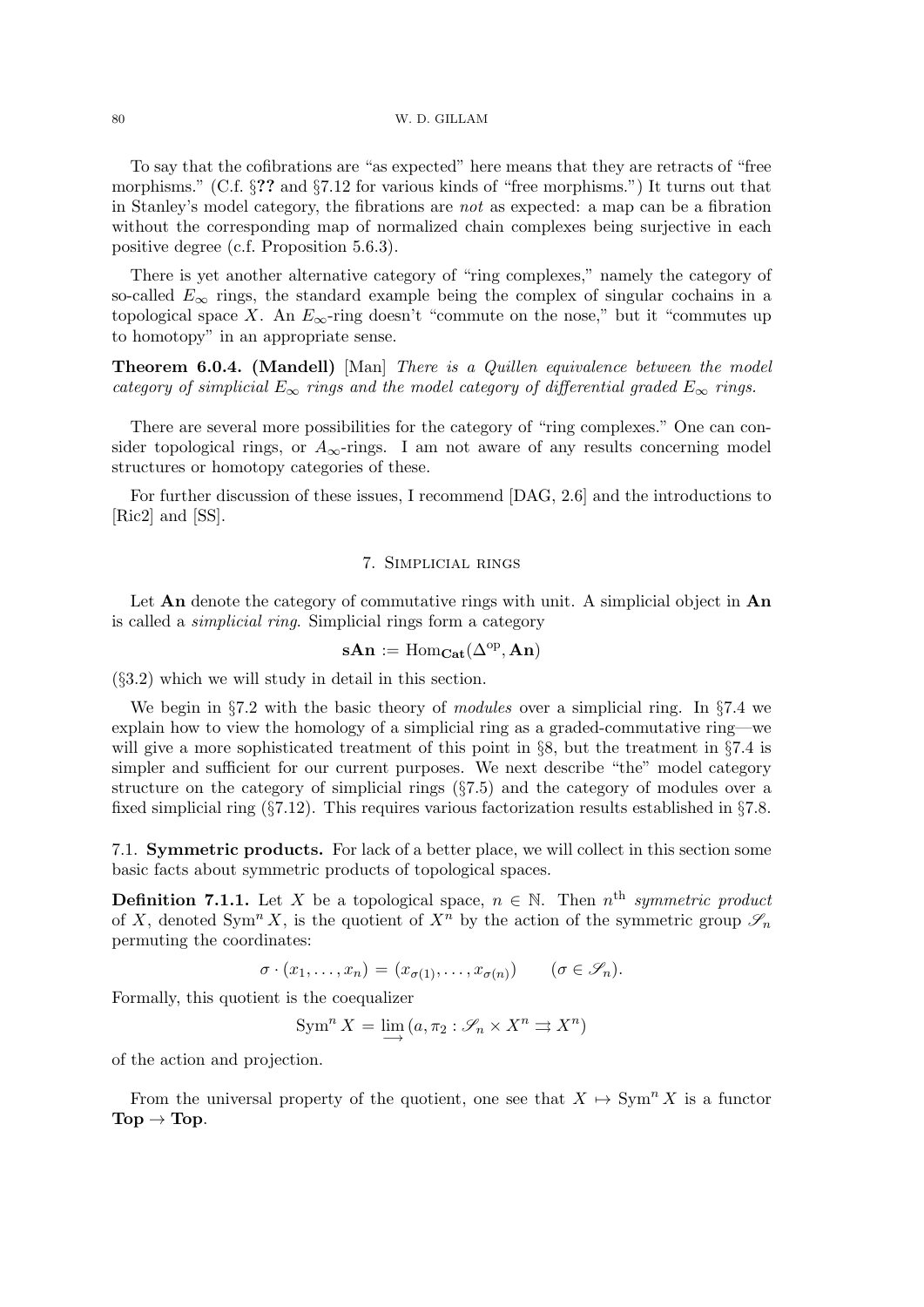**Lemma 7.1.2.** If  $f, g: X \rightrightarrows Y$  are homotopic maps of topological spaces, then  $\operatorname{Sym}^n f, \operatorname{Sym}^n g : \operatorname{Sym}^n X \rightrightarrows \operatorname{Sym}^n Y$ 

are homotopic maps of topological spaces.

*Proof.* Say  $H: X \times I \rightarrow Y$  is a homotopy from f to g. The map

$$
X^n \times I \to Y^n
$$
  

$$
(x_1, \ldots, x_n, t) \mapsto (H(x_1, t), \ldots, (x_n, t))
$$

is clearly continuous and  $\mathscr{S}_n$  equivariant (with  $\mathscr{S}_n$  acting on  $X^n \times I$  by acting on the first factor). The induced map of quotients by  $\mathscr{S}_n$  will provide the desired homotopy. To be precise, one uses Proposition 4.3.8 and the local compactness of I to ensure that

$$
(X^n \times I)/\mathscr{S}_n = (\text{Sym}^n X) \times I.
$$

7.2. Modules. Let A be a a simplicial ring. An A-module is a simplicial abelian group M such that each  $M_n$  is equipped with the structure of an  $A_n$  module compatibly with the simplicial structures: that is, for each  $\Delta$ -morphism  $\sigma : [m] \to [n]$ , the map of abelian groups  $M(\sigma) : M_n \to M_m$  should be  $A(\sigma) : A_n \to A_m$  linear:

$$
M(\sigma)(a \cdot m) = A(\sigma) \cdot M(\sigma)(m)
$$

for all  $a \in A_n$ ,  $m \in M_n$ . A morphism of A-modules  $f : M \to N$  consists of an  $A_n$  module homomorphism  $f_n: M_n \to N_n$  for each  $n \in \mathbb{N}$  such that  $N(\sigma) f_n = f_m M(\sigma)$  for each  $\Delta$ -morphism  $\sigma : [m] \to [n]$ .

Modules over A form an abelian category  $\mathbf{Mod}(A)$  with all direct and inverse limits constructed "degree-wise." We will make use of the usual notations of projective and injective objects in the abelian category  $\mathbf{Mod}(A)$ . Exactness of a sequence of A-modules is equivalent to exactness in each degree. The category  $\mathbf{Mod}(A)$  also has tensor products, also constructed degree-wise.

**Example 7.2.1.** If  $A \rightarrow B$  is a morphism of simplicial rings, then B becomes an A module in an obvious manner and the modules of Kähler differentials  $\Omega_{B_n/A_n} \in \mathbf{Mod}(B_n)$ fit together to form a B module  $\Omega_{B/A} \in \mathbf{Mod}(B)$ .

If  $\underline{A}$  is the constant simplicial ring associated to a ring A (Example 3.2.1), then it is clear from the definitions that we have a natural isomorphism of categories

(7.2.1) Mod(A) = sMod(A).

This is one situation where the abuse of notation given by writing  $A \in \mathbf{SAn}$  instead of  $A \in$  sAn could cause some confusion, because  $\mathbf{Mod}(A)$  has ambiguous meaning. For a constant simplicial ring A, the tensor product of A modules

$$
\otimes: \mathbf{Mod}(\underline{A}) \times \mathbf{Mod}(\underline{A}) \to \mathbf{Mod}(\underline{A})
$$

is identified under the isomorphism (7.2.1) with the functor

$$
\Delta(\underline{\hspace{1cm}}\otimes\underline{\hspace{1cm}}): \mathbf{sMod}(A) \times \mathbf{sMod}(A) \rightarrow \mathbf{sMod}(A)
$$

discussed in §5.8.

**Definition 7.2.2.** For an A-module  $M$ , we say that  $M$  is *degree-wise* flat (resp. finitely generated, ...) iff  $M_n$  is a flat (resp. finitely generated, ...)  $A_n$  module for every  $n \in \mathbb{N}$ .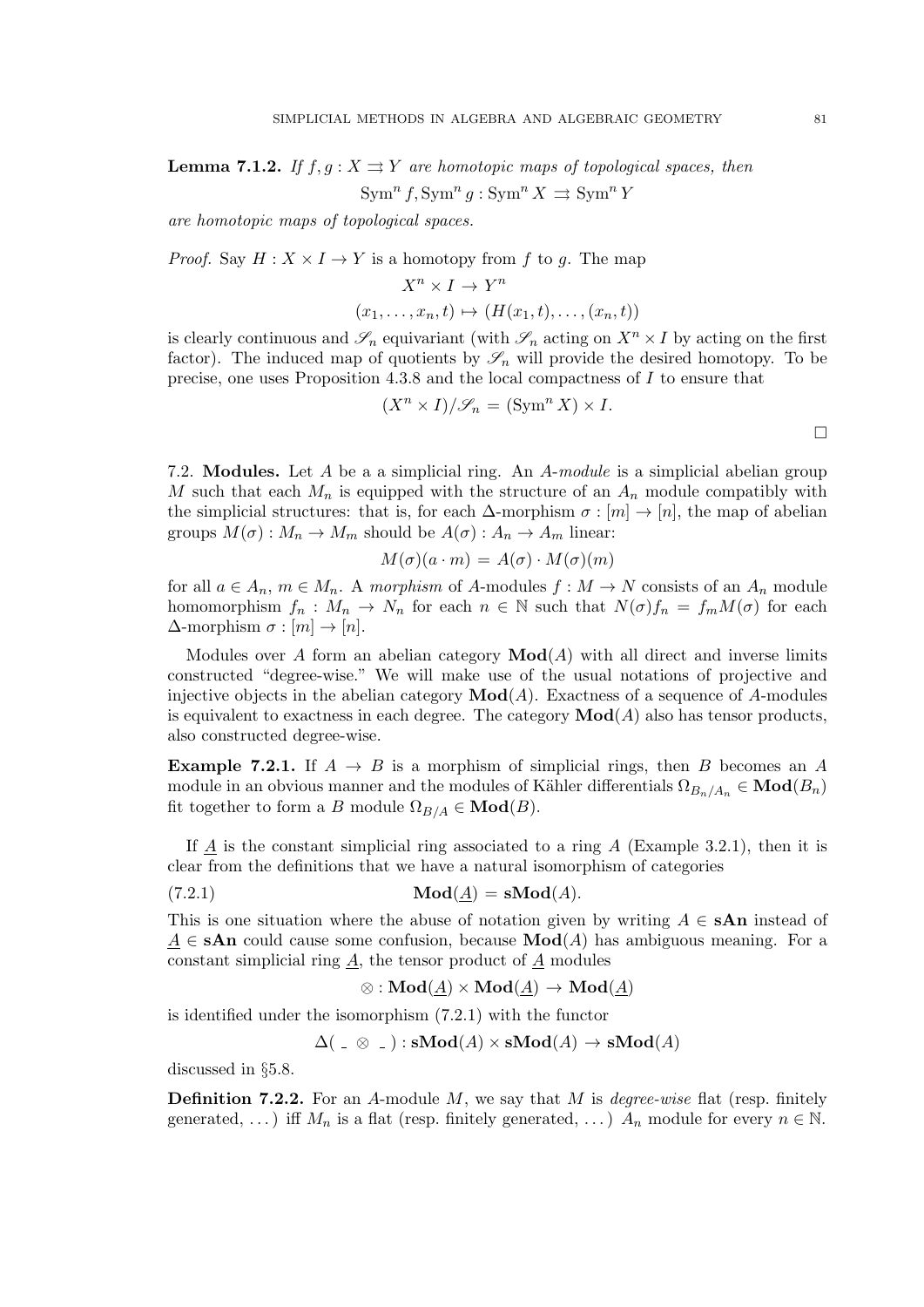The forgetful functor

$$
\mathbf{Mod}(A) \to \mathbf{sSets}
$$

taking an A-module to the underlying simplicial set has a left adjoint, the free module functor

$$
\oplus A : \mathbf{sSets} \to \mathbf{Mod}(A),
$$

which associates to each simplicial set X, the A module  $\oplus_X A$  given by  $\oplus_{X_n} A_n \in \textbf{Mod}(A_n)$ in degree *n*. For a  $\Delta$ -morphism  $\sigma : [n] \to [m]$ , the structure map  $\oplus_{X_m} A_m \to \oplus_{X_n} A_n$  for  $\oplus_X A$  takes the summand indexed by  $x \in X_m$  into the summand indexed by  $X(\sigma)(x) \in X_n$ via the map  $A(\sigma)$ . An A-module M in the essential image of this functor will be called free and a chosen isomorphism  $\bigoplus_{X} A \to M$  will be called a basis for M. Clearly a free A-module is degree-wise flat.

Fix  $n \in \mathbb{N}$ . The forgetful functor

$$
\mathbf{Mod}(A) \to \mathbf{Mod}(A_n)
$$

$$
N \mapsto N_n
$$

is exact and has a left adjoint

(7.2.2) 
$$
\mathsf{F}_n : \mathbf{Mod}(A_n) \to \mathbf{Mod}(A) \longrightarrow M \mathbf{od}(A)
$$

$$
M \mapsto \mathsf{F}_n M.
$$

To construct  $F_nM$ , we set

$$
(\mathsf{F}_n M)_k := \bigoplus_{\tau : [k] \to [n]} M \otimes_{A_n} A_k.
$$

The direct sum runs over the (finite!) set of  $\Delta$ -morphisms  $\tau : [k] \to [n]$  and the tensor product is of course defined using  $A(\tau) : A_n \to A_k$ . Write  $\overline{\tau} : M \otimes_{A_n} A_k \to (\mathsf{F}_n M)_k$  for the structure map to the direct sum. In particular we have the structure map

$$
(7.2.3) \t\t\t \overline{\mathrm{Id}} : M \to (\mathsf{F}_n M)_n.
$$

The adjunction isomorphism

$$
\operatorname{Hom}_A(\mathsf{F}_n M, N) = \operatorname{Hom}_{A_n}(M, N_n)
$$

takes  $g : F_n M \to N$  to  $g_n \overline{\text{Id}} : M \to N_n$ . The inverse takes  $f : M \to N_n$  to the map  $\Phi(f)$ :  $F_n M \to N$  given in degree k using the universal property of the direct sum by

$$
\Phi(f)_k \overline{\tau} := N(\tau) f \otimes_{A_n} A_k : M \otimes_{A_n} A_k \to N_k
$$
  

$$
m \otimes a \mapsto a \cdot N(\tau) f(m).
$$

We leave it to the reader to verify that  $\Phi(f)$  is a well-defined map of A-modules and that  $\Phi$  is inverse to  $g \mapsto g_n \overline{\text{Id}}$ .

**Lemma 7.2.3.** Suppose M is a projective  $A_n$ -module. Then  $F_nM$  is a projective Amodule.

*Proof.* This follows formally from the fact that  $M \mapsto F_nM$  is left adjoint to the exact functor  $N \mapsto N_n$ .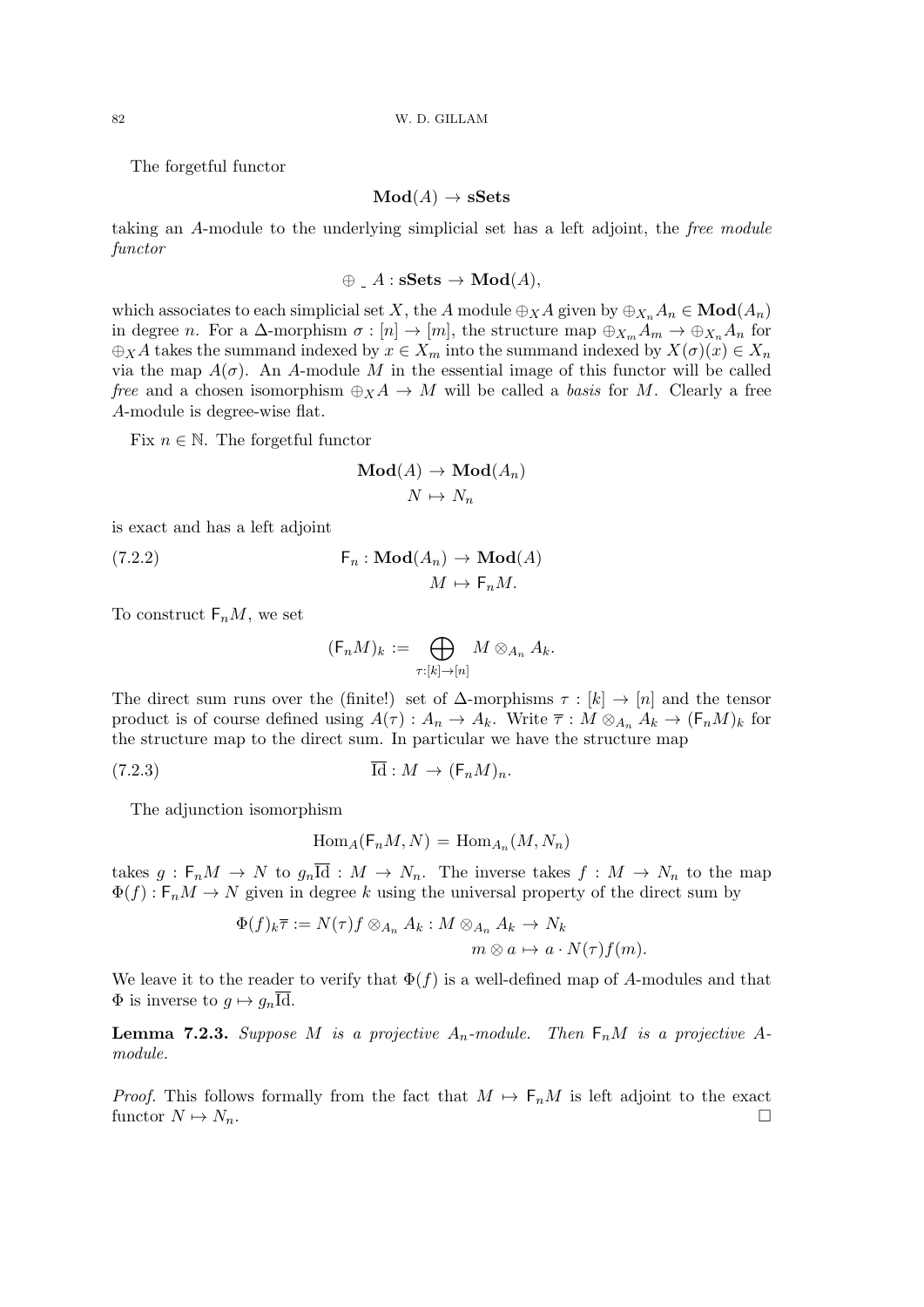7.3. Associated chain complexes. For a simplicial ring  $A$ , and an  $A$  module  $M$ , we set

$$
N_n(M) := \bigcap_{i=1}^n \text{Ker}(d_n^i : M_n \to M_{n-1})
$$
  
\n
$$
Z_n(M) := \bigcap_{i=0}^n \text{Ker}(d_n^i : M_n \to M_{n-1})
$$
  
\n
$$
H_n(M) := Z_n(M)/d_{n+1}^0 N_{n+1}(M).
$$

Note that  $N(M)$  is just the normalized chain complex (§5.1) associated to the underlying simplicial abelian group of M,  $Z_n(M)$  is the group of n-cycles in  $N(M)$ , and  $H_*(M)$  is the homology of  $N(M)$ . By Lemma 5.1.2, we can alternatively compute  $H_n(M)$  as the homology of the unnormalized chain complex  $\mathsf{C}(M) = \bigoplus_{n=0}^{\infty} M_n$  with differential

$$
d_{n+1} := \sum_{i=0}^{n+1} (-1)^i d_{n+1}^i : M_{n+1} \to M_n.
$$

It is clear that all of the above constructions are natural in the  $A$  module  $M$ , so that a map of A modules  $f : M \to N$  in particular induces maps

$$
H_n(f): H_n(M) \to H_n(N).
$$

Notice that  $\mathsf{N}_n(M)$  and  $\mathsf{Z}_n(M)$  are  $A_n$  submodules of  $M_n$ . The subset  $d_{n+1}^0 \mathsf{N}_{n+1}(M) \subseteq$  $M_n$  is also an  $A_n$  submodule because  $d_{n+1}^0 : M_{n+1} \to M_n$  has a section  $s_n^0 : M_n \to M_{n+1}$ (§3.2) so for  $a \in A_n$  and  $m \in N_{n+1}(M)$  we have

$$
ad_{n+1}^{0}(m) = d_{n+1}^{0}(s_{n}^{0}(a))d_{n+1}^{0}(m)
$$
  
=  $d_{n+1}^{0}(s_{n}^{0}(a)m)$ 

and  $s_0^n(a)m \in N_{n+1}(M)$  because  $N_{n+1}(M) \subseteq M_{n+1}$  is a sub  $A_{n+1}$  module. (In fact this statement requires only the surjectivity of  $d_{n+1}^0 : A_{n+1} \to A_n$ , not the existence of a section.) Consequently,  $H_n(M)$ , being a quotient of two  $A_n$  modules, is also an  $A_n$ module.

**Remark 7.3.1.** We defined  $H_n(M)$  to be the quotient of the  $A_n$ -module  $Z_n(M)$  by the the image of the  $(d_{n+1}^0 : A_{n+1} \to A_n)$ -linear map

(7.3.1) 
$$
d_{n+1}^{0}: \mathsf{N}_{n+1}(M) \to \mathsf{Z}_{n}(M).
$$

As discussed above, the image of (7.3.1) is in fact an  $A_n$ -submodule of  $\mathsf{Z}_n(M)$ . It follows that the image of  $(7.3.1)$  is the same as the image of the corresponding  $A_n$ -module map

$$
(7.3.2) \t\t\t \mathsf{N}_{n+1}(M) \otimes_{A_{n+1}} A_n \to \mathsf{Z}_n(M)
$$

(the tensor product here is of course formed using  $d_{n+1}^0$ ). Evidently then,  $H_n(M)$  is nothing but the cokernel of the  $A_n$ -module map (7.3.2).

The  $A_n$ -modules  $H_n(M)$  do not assemble into an A-module in any reasonable way. We will see in §7.4 that the  $H_n(M)$  carry some additional structures, but for the time being we will view the  $H_n$  as functors

$$
H_n: \mathbf{Mod}(A) \to \mathbf{Mod}(A_n),
$$

which are "unrelated" for different  $n$ .

If each  $A_n$  is a noetherian ring and each  $M_n$  is a finitely generated  $A_n$  module, then the  $A_n$  modules  $\mathsf{Z}_n(M), d_{n+1}^{n+1}\mathsf{Z}_{n+1}(M), \mathsf{H}_n(M)$  are all finitely generated.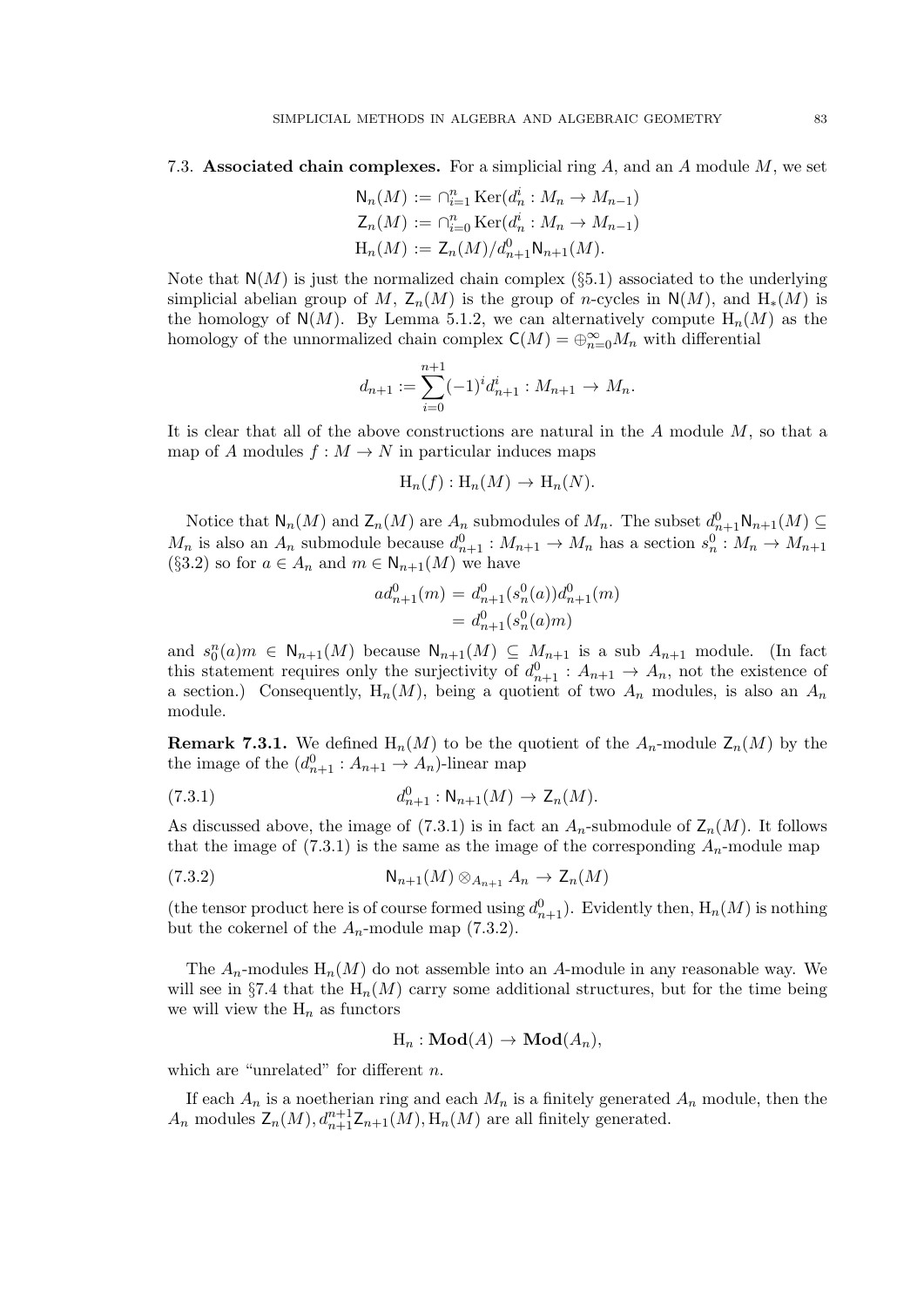We will often be interested in the case  $M = A$ . Note that  $H_0(A) = A_0/d_1^1 Z_1(A)$  is the quotient of  $A_0$  by the ideal  $d_1^1 \mathcal{Z}_1(A)$ , so it carries a natural ring structure making  $A_0 \to H_0(A)$  a surjective ring homomorphism.

We will also often be interested in the case of a constant simplicial ring  $A$  associated to a ring A, in which case the homology functors

$$
\text{H}_n:\mathbf{Mod}(\underline{A})\to \mathbf{Mod}(\underline{A}_n)=\mathbf{Mod}(A)
$$

are clearly identified under the isomorphism  $(7.2.1)$  of  $\S7.2$  with the usual homology functors

$$
H_n : s\mathbf{Mod}(A) \to \mathbf{Mod}(A)
$$

defined for simplicial objects in the abelian category  $\text{Mod}(A)$ , as discussed in §5.1. In particular, we have

$$
H_n(\underline{A}) = \begin{cases} A, & n = 0 \\ 0, & n > 0. \end{cases}
$$

as in Example 5.1.3.

A map  $f: M \to N$  of A modules will be called a *quasi-isomorphism* iff  $H_n(f)$  is an isomorphism for every  $n \in \mathbb{N}$ . We are already in a position to prove the following:

**Lemma 7.3.2.** Let A be a simplicial ring,  $f : M \to N$  a quasi-isomorphism of A modules, L an A module. Suppose that at least one of the following holds:

- $(1)$  M and N are degree-wise flat
- $(2)$  L is degree-wise flat

Then  $f \otimes L : M \otimes L \to N \otimes L$  is a quasi-isomorphism of A modules.

Proof. This is [Ill, 3.3.2.1]. The proof there is terse and a bit tricky to follow without a certain amount of familiarity with the techniques and machinery, so I will give a bit of an explanation here. We first treat the special case where the simplicial ring in question is a constant simplicial ring  $\tilde{A}$  associated to a ring  $\tilde{A}$ . In this case, the "coincidence"  $\textbf{Mod}(A) = \textbf{sMod}(A)$  and the description of the tensor product of modules and homology of modules under this coincidence (immediately above and §7.2) reduces us to a statement purely about simplicial modules over a ring, which is nothing but Lemma 5.8.2 (Eilenberg-Zilber).

In the general case, we will again end up working with *simplicial A* modules, even though we are only trying to prove a statement about A modules. A simplicial A module V carries the structure of a bisimplicial abelian group  $V = (V_{\bullet \bullet})$  such that for each  $q \in \mathbb{N}$ , the "row"  $V_{\bullet q}$  is an A module, and for each  $p \in \mathbb{N}$ , the "column"  $V_{p\bullet}$  is a simplicial  $A_p$ module. In particular, we have a functor

$$
\mathsf{C} : \mathbf{sMod}(A) \to \mathbf{Ch}_{\geq 0}\mathbf{Ch}_{\geq 0}\mathbf{Ab}
$$

from simplicial A modules to double complexes of abelian groups; we can take the total complex of the double complex  $C(V)$  and take its homology to attach to every simplicial A module V homology groups  $\text{Tot } H_n(V)$  arising as the abutment of two different spectral sequences. The constant simplicial A modules <u>L, M, N</u> of course have  $L_{\bullet q} = L$ ,  $M_{\bullet q} = M$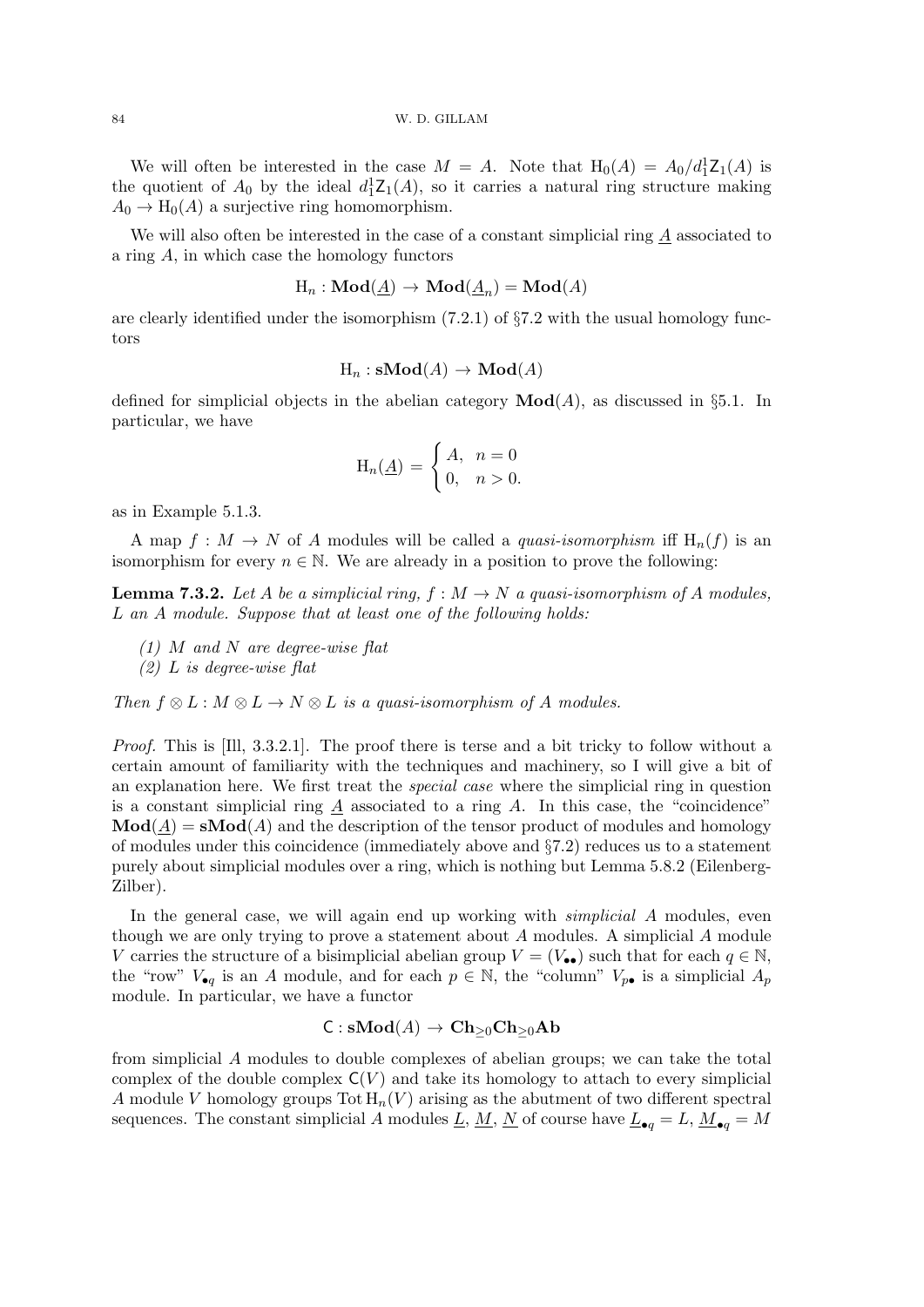and  $N_{\bullet q} = N$  for all  $q \in \mathbb{N}$ . The spectral sequence where we first take homology in the vertical (i.e. the  $q$ ) direction degenerates to yield

(7.3.3) 
$$
\text{Tot } H_n(\underline{E}) = H_n(E)
$$

for any  $E \in \mathbf{Mod}(A)$ , where  $H_*(E)$  is the "usual" homology of E defined above. By general nonsense, there exists a quasi-isomorphism of simplicial A modules  $F \to \underline{L}$  such that  $F_{\bullet q}$  is a free A module (§7.2) for every  $q \in \mathbb{N}$ , say with basis  $X_q \in \mathbf{sSets}$ , so that

$$
F_{\bullet q}\otimes_A E=(\oplus_{X_q}\mathbb{Z})\otimes_{\mathbb{Z}} E
$$

for every A module E. The key point is that  $F_{\bullet q} \otimes_A E$  is naturally identified with the result of tensoring a free (hence degree-wise flat) simplicial  $\mathbb{Z}$  module (namely  $\oplus_{X_{\alpha}}\mathbb{Z}$ ) with another simplicial  $\mathbb Z$  module (namely, the simplicial abelian group underlying  $E$ ) so we can use the *special case* proved above (in the very special case where the ring is  $\mathbb{Z}$  and hypothesis (2) holds) to conclude that, for each  $q \in \mathbb{N}$ , the functor

$$
(7.3.4) \tF_{\bullet q} \otimes_A \t: \mathbf{Mod}(A) \to \mathbf{Mod}(A)
$$

preserves quasi-isomorphisms.

Now we consider the following commutative diagram of simplicial A modules:

(7.3.5) 
$$
\begin{array}{c}\n\underline{M} \otimes F \longrightarrow \underline{N} \otimes F \\
\downarrow \\
\underline{M} \otimes \underline{L} \longrightarrow \underline{N} \otimes \underline{L}\n\end{array}
$$

Here the tensor products  $\otimes$  are really the composition of the "bisimplicial tensor product"

 $\Box \otimes \Box : \mathbf{sMod}(A) \times \mathbf{sMod}(A) \to \mathbf{sMod}(A)$ 

(c.f. §5.8) and the diagonal functor

 $\Delta$  : ssMod(A)  $\rightarrow$  sMod(A),

though we have suppressed the  $\Delta$  to ease notation. Note that  $\underline{M} \otimes \underline{L} = M \otimes L$  and similarly with M replaced by N. Now, for each fixed  $q \in \mathbb{N}$ , the top horizontal arrow in (7.3.5) is just

$$
F_{\bullet q}\otimes_A f:F_{\bullet q}\otimes_A M\to F_{\bullet q}\otimes_A N,
$$

which is the image of the quasi-isomorphism  $f$  under  $(7.3.4)$ , hence is a quasi-isomorphism, hence this top vertical arrow induces an isomorphism on Tot  $H_n$  for all n by degeneration of spectral sequences.

For each fixed  $p \in \mathbb{N}$ , the left vertical arrow in (7.3.5) is the map of simplicial  $A_p$ modules

$$
(7.3.6) \t\t M_p \otimes_{A_p} F_{p\bullet} \to M_p \otimes_{A_p} L_p.
$$

Since  $F \to \underline{L}$  is a quasi-isomorphism of simplicial A modules,  $F_{p\bullet} \to L_p$  is a quasiisomorphism of simplicial  $A_p$  modules. Under hypothesis (1), the map (7.3.6) is hence a quasi-isomorphism by the *special case* (and similarly with  $M$  replaced by  $N$ ). On the other hand, note that each  $F_{pq}$  is a flat (even free)  $A_p$  module, so under hypothesis (2), the map (7.3.6) is also a quasi-isomorphism by the special case (applied using hypothesis (1)!). Either way, we conclude that the maps  $(7.3.6)$  (and their variants with M replaced by  $N$ ) are quasi-isomorphisms, hence the vertical arrows in  $(7.3.5)$  induce isomorphisms on total homology. Since the top horizontal arrow also induces an isomorphism on total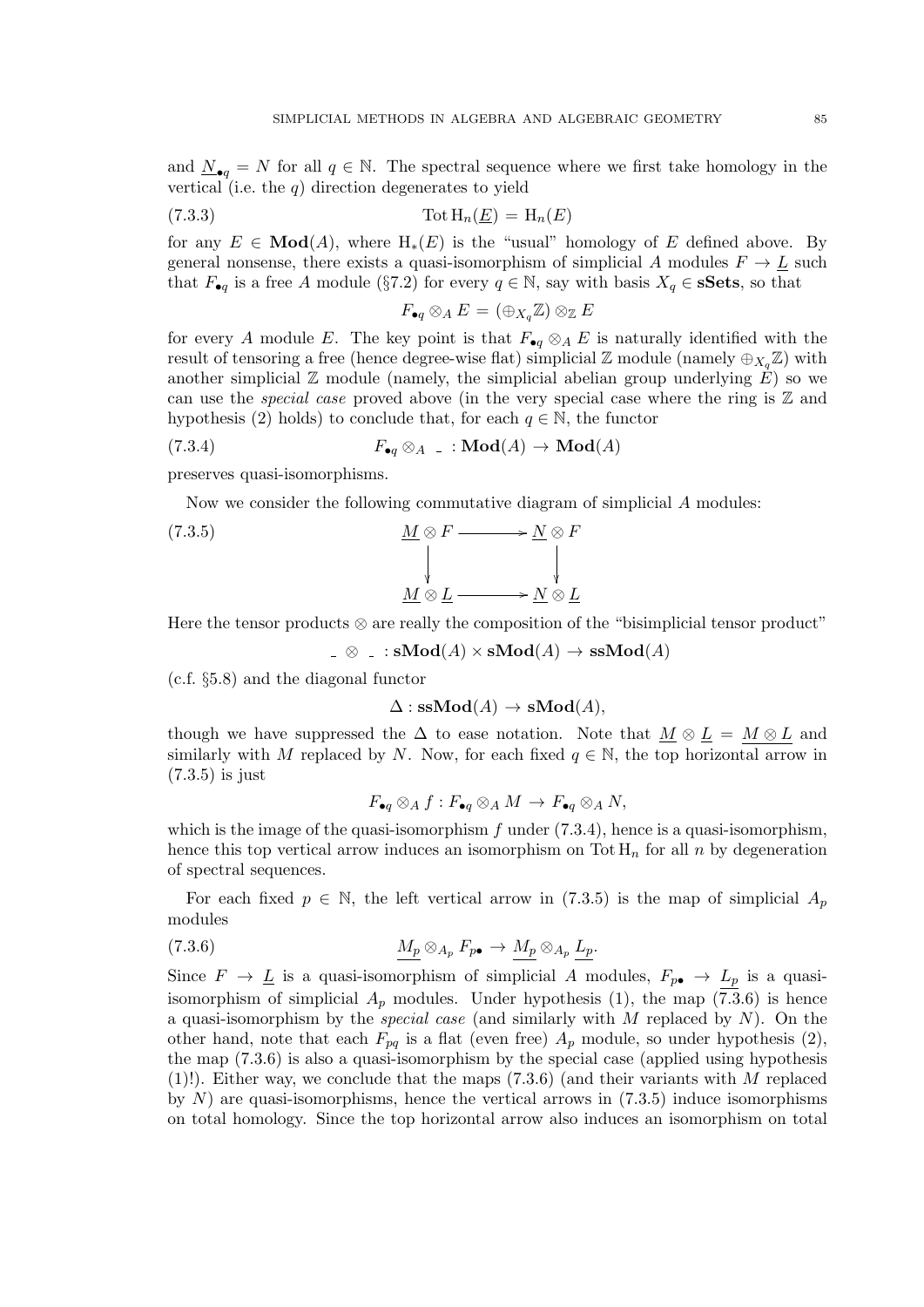86 W. D. GILLAM

homology, so does the bottom horizontal arrow. But the map on total homology induced by the bottom horizontal arrow is identified with the map on usual homology induced by  $f \otimes L$  via (7.3.3), hence we conclude that  $f \otimes L$  is a quasi-isomorphism, as desired.  $\Box$ 

7.4. **Homology ring.** The homology groups  $H_n(A)$  fit together into a graded-commutative ring

$$
\mathrm{H}_*(A) := \oplus_{n=0}^\infty \mathrm{H}_n(A),
$$

which we will call the *homology ring* (or just the *homology*) of A. Similarly, for any A module M, the homology groups  $H_n(M)$  have a natural graded  $H_*(A)$  module structure.

The fastest way to define the multiplication maps

$$
H_m(A) \otimes H_n(A) \to H_{m+n}(A)
$$

is via geometric realization: we have

$$
H_m(A) = \pi_m(A)
$$
  
=  $\pi_m(|A|),$ 

where  $|A| \in \mathbf{K}$  is the Kelley (compactly generated weak Hausdorff) space obtained as the geometric realization (§4.3) of the simplicial set |A| underlying the simplicial ring A. The space |A| is of course pointed by  $0 \in |A|$ . Since A is a ring object in simplicial sets and geometric realization (viewed as a functor to  $\bf{K}$ ) preserves finite inverse limits, |A| is a ring object in **K**. An element [f] of  $\pi_m(|A|)$  is represented by a map  $f: I^m \to A$  taking the boundary of the cube  $I^m$  to  $0 \in |A|$  and an element  $[g]$  of  $\pi_n(A)$  is represented by a map  $g: I^n \to A$  taking the boundary of  $I^n$  to 0. Using the ring structure on A, we can define a map

$$
fg: I^{m+n} \to |A|
$$

$$
(x, y) \mapsto f(x)g(y)
$$

which also clearly takes the boundary of  $I^{m+n}$  to  $0 \in |A|$ , hence represents a class  $[fg] \in \pi_{m+n}([A]).$  The multiplication  $[f][g] := [fg]$  is clearly well-defined; it is graded commutative because the automorphism  $(x, y) \mapsto (y, x)$  of  $I^{m+n}$  acts by  $(-1)^{mn}$  on the orientation of  $I^{m+n}$ . For any A module M, one can define the structure maps

$$
H_m(A) \otimes H_n(M) \to H_{m+n}(M)
$$

in a similar manner.

Although this is the most expedient way to define the ring structure on  $H_*(A)$  and the  $H_*(A)$  module structure on  $H_*(M)$ , we will see in §8 that  $H_*(A)$  arises as the homology ring of a differential graded ring, and, as such, is a graded-commutative ring. We will also see that  $H_*(M)$  is then the homology of a module over this differential graded ring.

7.5. Model structure. In this section, we describe "the" model category structure on simplicial rings. The results of this section can be obtained from general results of Quillen [Q1, II.4]. Our aim here is mostly to spell out some of the constructions in [Q1] a bit more explicitly. The finiteness results of Theorem 7.8.6 probably do not follow from Quillen's approach; they will be crucial in our applications to derived algebraic geometry (§9).

**Definition 7.5.1.** Let  $f : A \rightarrow B$  be a morphism of simplicial rings. We say that f is a weak equivalence iff  $H_*(f) : H_*(A) \to H_*(B)$  is an isomorphism. We say that f is a fibration iff it satisfies the following equivalent conditions: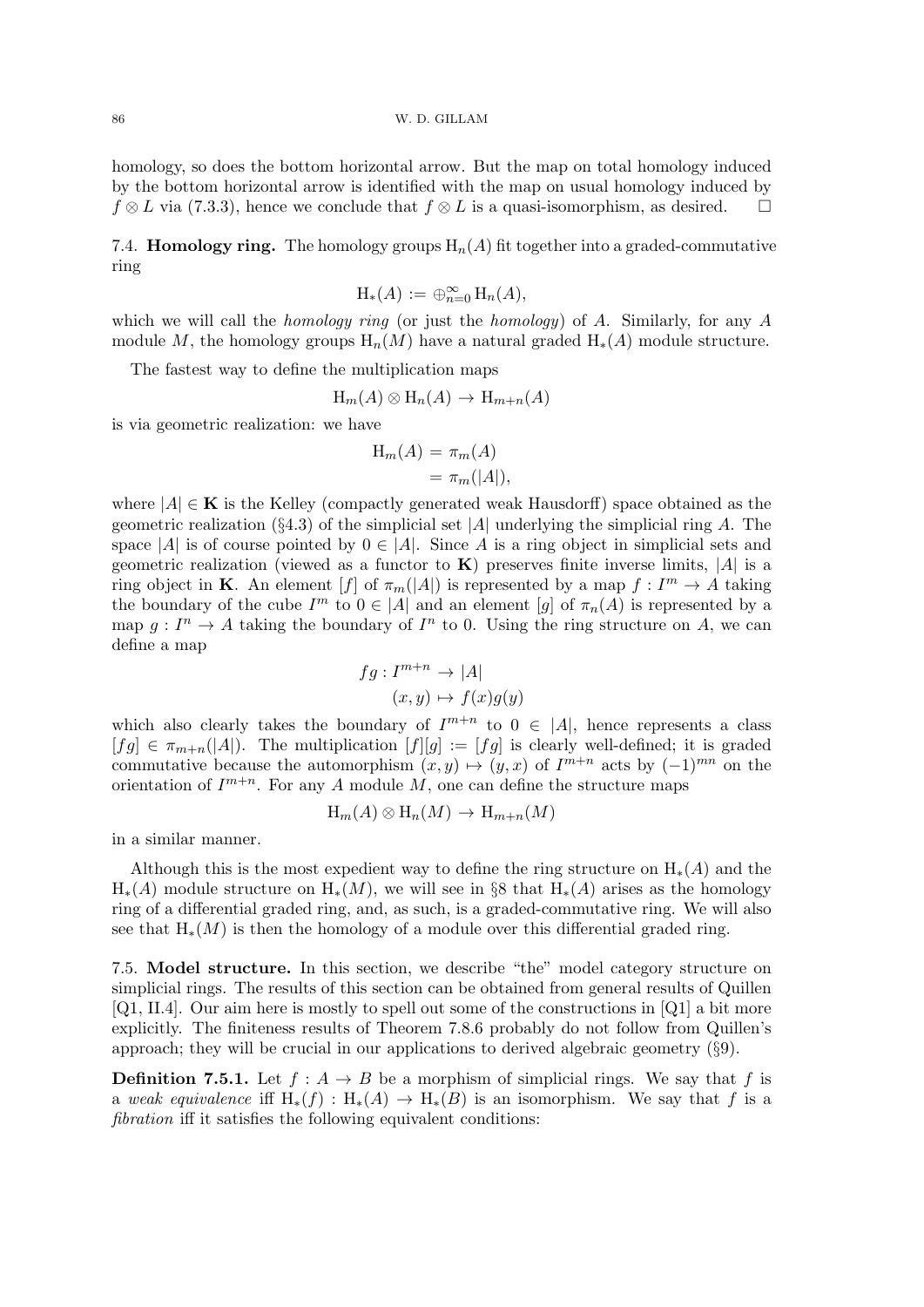- (1) The underlying map of simplicial sets is a fibration.
- (2) The map  $A \to B \times_{H_0(B)} H_0(A)$  is surjective.

(Proposition 5.6.3). We say that  $f$  is a *cofibration* iff it has the LLP with respect to all trivial fibrations.

The following facts are easy to see directly from the definitions:

- (1) Weak equivalences satisfy 2-out-of-3.
- (2) Fibrations and cofibrations form subcategories closed under retracts.

**Theorem 7.5.2.** The category of simplicial rings forms a model category  $(\S1)$  with the indicated weak equivalences, fibrations, and cofibrations.

This theorem will be proved in §7.9 using the results of the next two sections. In light of the trivial facts mentioned above, it remains only to construct factorizations and establish the lifting axioms. To do this, we first need a supply of cofibrations.

7.6. Supply of cofibrations. In this section we prove that various types of maps of simplicial rings are cofibrations (i.e. have the LLP w.r.t. trivial fibrations). Unfortunately our cofibrations will "come in two flavors." These "two flavors" are enough to perform all the necessary factorizations to prove Theorem 7.5.2. I wasn't able to find a sufficiently flexible class of cofibrations that would include "both flavors."

Let A be a simplicial ring. The forgetful functor

## $A/\mathbf{sAn} \to \mathbf{Mod}(A)$

has a left adjoint given by taking an A-module M to the symmetric algebra  $\text{Sym}_{A}^{*} M$ . This symmetric algebra is formed degree-wise and the fact that one has the purported adjointness follows, say, from the analogous adjointess for usual rings. The forgetful functor

#### $A/\mathbf{sAn} \to \mathbf{sSets}$

also has a left adjoint taking a simplicial set X to the free A-algebra  $A[X]$ .

These constructions yield some "obvious" cofibrations:

**Theorem 7.6.1.** Let A be a simplicial ring, M a projective A-module,  $P := \text{Sym}_{A}^{*} M$ . Then the structure map  $i : A \rightarrow P$  is a cofibration.

Proof. We need to produce a lift in a diagram of simplicial rings



where  $h$  is a trivial fibration. By the universal property of the symmetric algebra such a lift is the same thing as a lift in the following diagram of A-modules:

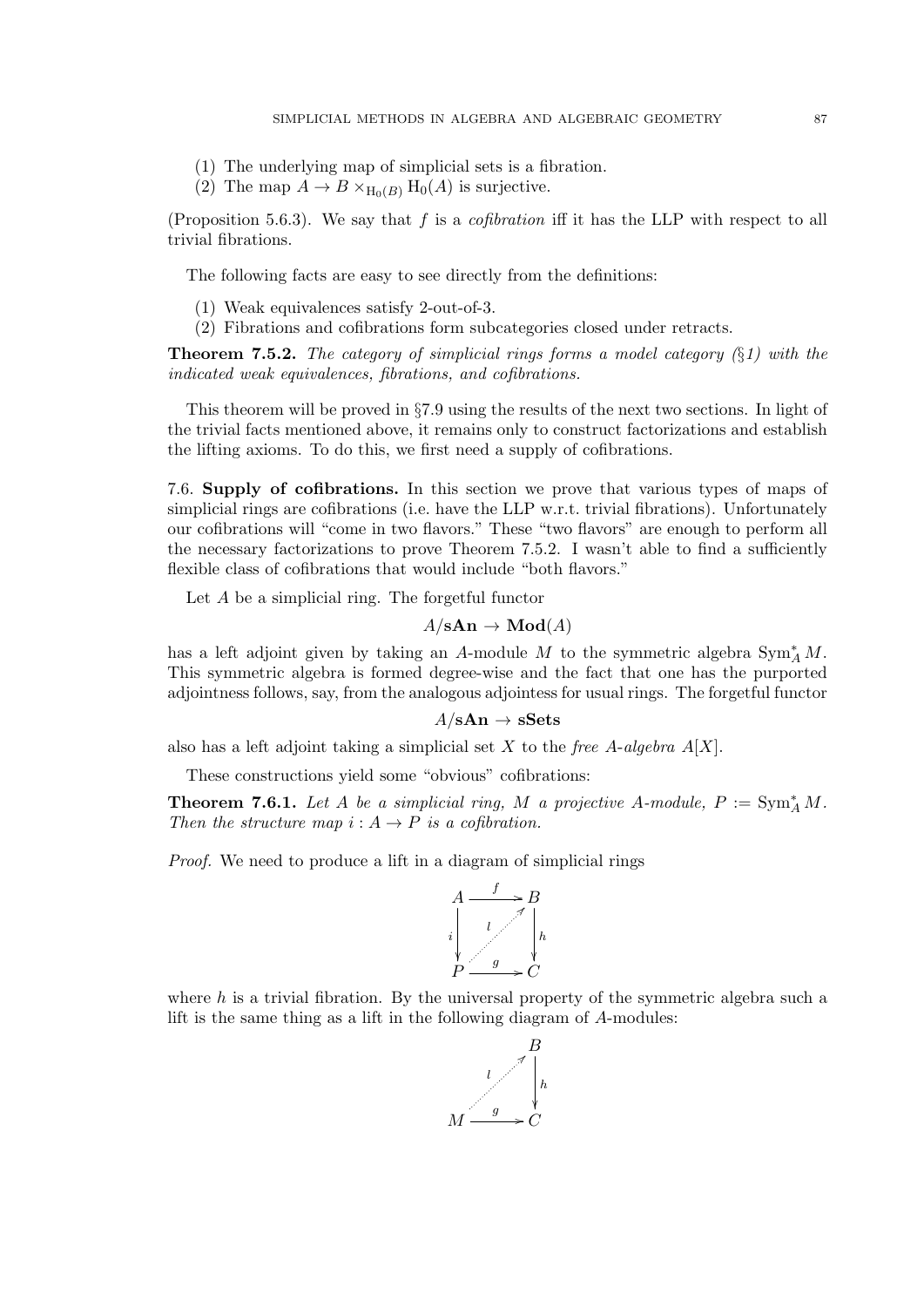Since h is a fibration,  $h : B \to C \times_{H_0(C)} H_0(B)$  is surjective and since h is a trivial fibration (so  $H_0(B) \to H_0(C)$  is an isomorphism), we see that h is surjective, so we can find the lift above since  $M$  is projective.

Corollary 7.6.2. Let A be a simplicial ring,  $n \in \mathbb{N}$ , M a projective  $A_n$ -module,  $F_nM$ the associated A-module (§7.2),  $P := F_n M$ . Then the structure map  $i : A \rightarrow P$  is a cofibration.

*Proof.*  $F_n M$  is a projective A-module by Lemma 7.2.3.

Corollary 7.6.3. Let A be a simplicial ring, X a simplicial set,  $P := A[X]$  the free A-algebra on X. Then the structure map  $i : A \rightarrow P$  is a cofibration.

Proof. One would like to say: The free A-algebra is the symmetric algebra on the corresponding free module, so this "follows from" the theorem. The problem is that it is not so clear that the free A-module on an arbitrary simplicial set  $X$  is actually a projective object in  $\text{Mod}(A)$ . It is better to directly establish the existence of a lift in a diagram as in the proof of the theorem, as follows. By the universal property of the free algebra  $P = A[X]$ , it is equivalent to find a lift in the diagram



of simplicial sets. All simplicial sets are cofibrant, so  $\emptyset \to X$  is a cofibration of simplicial sets. By our definition of (trivial) fibrations, the forgetful functor  $sAn \rightarrow sSets$  takes fibrations to fibrations and trivial fibrations to trivial fibrations, so  $h$  is also a trivial fibration of simplicial sets, hence such a lift exists.

The next flavor of cofibration is more subtle . . .

Recall from §3.6 that we let  $\mathsf{L}_n$  denote the "latching category" whose objects are surjective  $\Delta$ -morphisms  $\sigma : [n] \to [m]$  with  $m < n$  and whose morphisms are the obvious triangles of *surjective*  $\Delta$ -morphisms.

Definition 7.6.4. A degenerate simplicial ring is a functor

$$
A : (\Delta^{\mathrm{epi}})^{\mathrm{op}} \to \mathbf{An} \tag{n} \to A_n.
$$

A simplicial ring determines an underlying degenerate simplicial ring by restriction of functors. A degenerate module M over a degenerate simplicial ring A consists of an A<sub>n</sub>-module  $M_n$  (for each  $n \in \mathbb{N}$ ) and an  $A(\sigma)$ -linear map  $M(\sigma) : M_m \to M_n$  defined functorially for each surjective  $\Delta$ -morphism  $\sigma : [n] \to [m]$ . Given a degenerate module M over a degenerate simplicial ring A and an  $n \in \mathbb{N}$ , we call the  $A_n$ -module

(7.6.1) 
$$
D_n := \lim_{n \to \infty} \{ M_m \otimes_{A_m} A_n : (\sigma : [n] \to [m]) \in \mathsf{L}_n \},
$$

the n<sup>th</sup> degeneracy module of M. The maps  $M_m \otimes_{A_m} A_n \to M_n$  determined by the structure maps  $M(\sigma)$  for M induce a natural  $A_n$ -module map

$$
(7.6.2) \t\t D_n \to M_n.
$$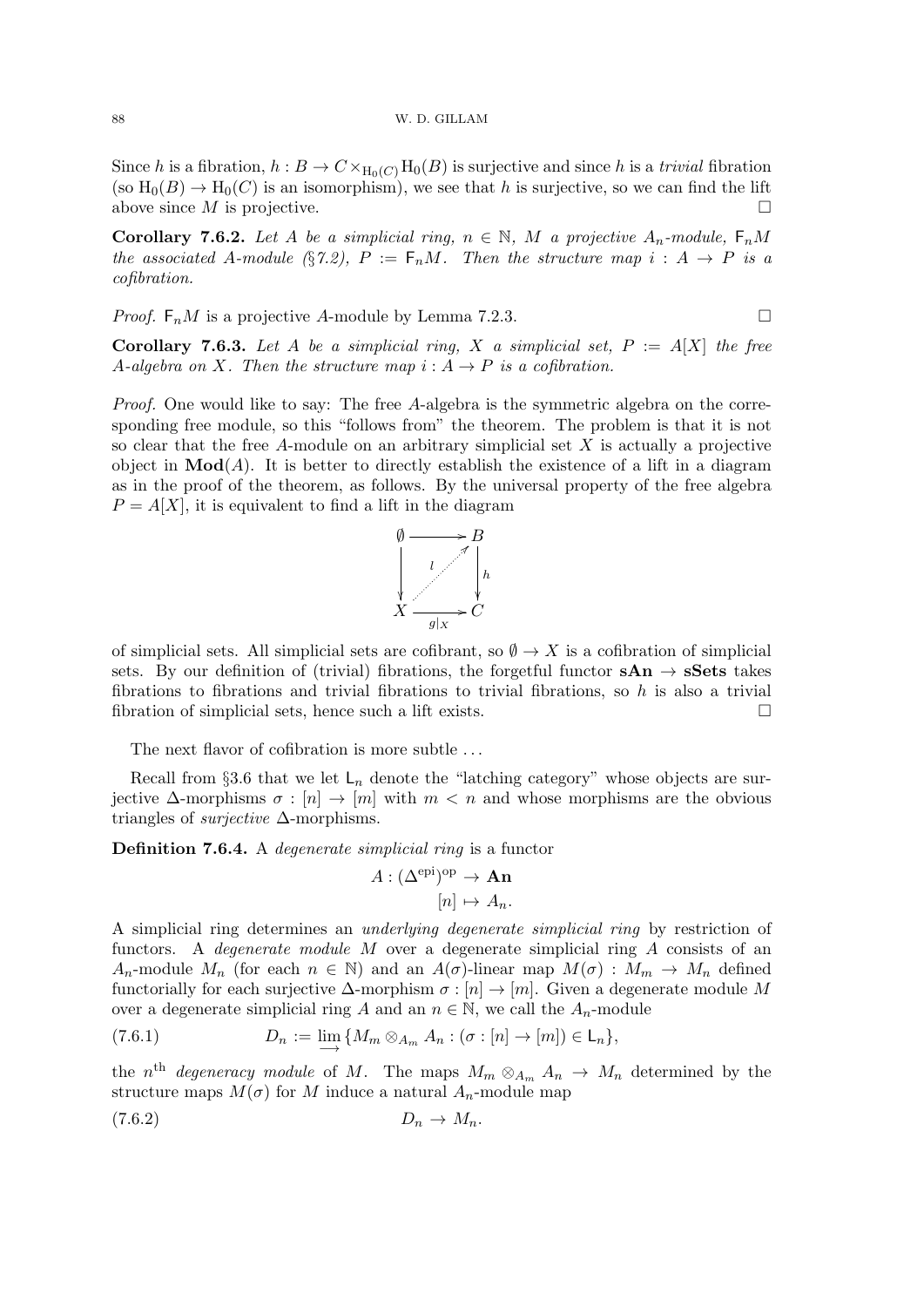We say that M is *split* if the natural maps  $(7.6.2)$  are injective (in which case we refer to  $D_n \subseteq M_n$  as the *degenerate submodule*) and, for each  $n \in \mathbb{N}$ , there is an  $A_n$ -submodule  $E_n \subseteq M_n$ , called a non-degenerate complement, inducing a direct sum decomposition  $M_n = D_n \oplus E_n.$ 

**Lemma 7.6.5.** Suppose  $M$  is a split degenerate module over a degenerate simplicial ring A with non-degenerate complements  $(E_0, E_1, \ldots)$ . Then for each  $n \in \mathbb{N}$ , the natural maps

$$
(7.6.3) \t\t M(\sigma)|E_m: E_m \otimes_{A_m} A_n \to D_n
$$

for  $\sigma \in \mathsf{L}_n$  induce an isomorphism of  $A_n$ -modules

(7.6.4) 
$$
D_n = \bigoplus_{(\sigma:[n] \to [m]) \in \mathsf{L}_n} E_m \otimes_{A_m} A_n.
$$

Since  $M_n = D_n \oplus E_n$ , we hence have

(7.6.5) 
$$
M_n = \bigoplus_{(\sigma:[n] \to [m]) \in \mathsf{L}_n} E_m \otimes_{A_m} A_n.
$$

*Proof.* Note that when  $n = 0$  we have  $D_0 = 0$  and all of the statements of the lemma hold trivially. We prove the lemma by induction on  $n$  by constructing an inverse  $f$  to the map

(7.6.6) 
$$
\bigoplus_{(\sigma:[n]\to[m])\in\mathsf{L}_n}E_m\otimes_{A_m}A_n\to D_n
$$

induced by the natural maps (7.6.3). By the universal property of the direct limit  $D_n$ and the adjointness of extension and restriction of scalars, such an  $A_n$ -module map f is specified by giving  $A(\rho)$ -linear maps

(7.6.7) 
$$
f_{\rho}: M_{l} \to \bigoplus_{\sigma \in \mathsf{L}_{n}} E_{m} \otimes_{A_{m}} A_{n}
$$

for each surjective  $\Delta$ -morphism  $\rho : [n] \to [l]$  with  $l < n$  so that the diagrams

(7.6.8) 
$$
\bigoplus_{\sigma \in T_n} E_m \otimes_{A_m} A_n
$$

$$
M_l \longleftarrow M(\theta) M_k
$$

commute for each  $L_n$ -morphism as below.



But by induction we already know that the natural maps (7.6.3) yield an isomorphism

$$
M_l = \bigoplus_{\theta:[l] \to [k]} E_k \otimes_{A_k} A_m
$$

(where  $\theta : [l] \to [k]$  runs over all surjective  $\Delta$ -morphisms) and we can define our map

$$
f_{\rho} : \bigoplus_{\theta:[l] \to [k]} E_k \otimes_{A_k} A_l \to \bigoplus_{\sigma \in \mathsf{L}_n} E_m \otimes_{A_m} A_n
$$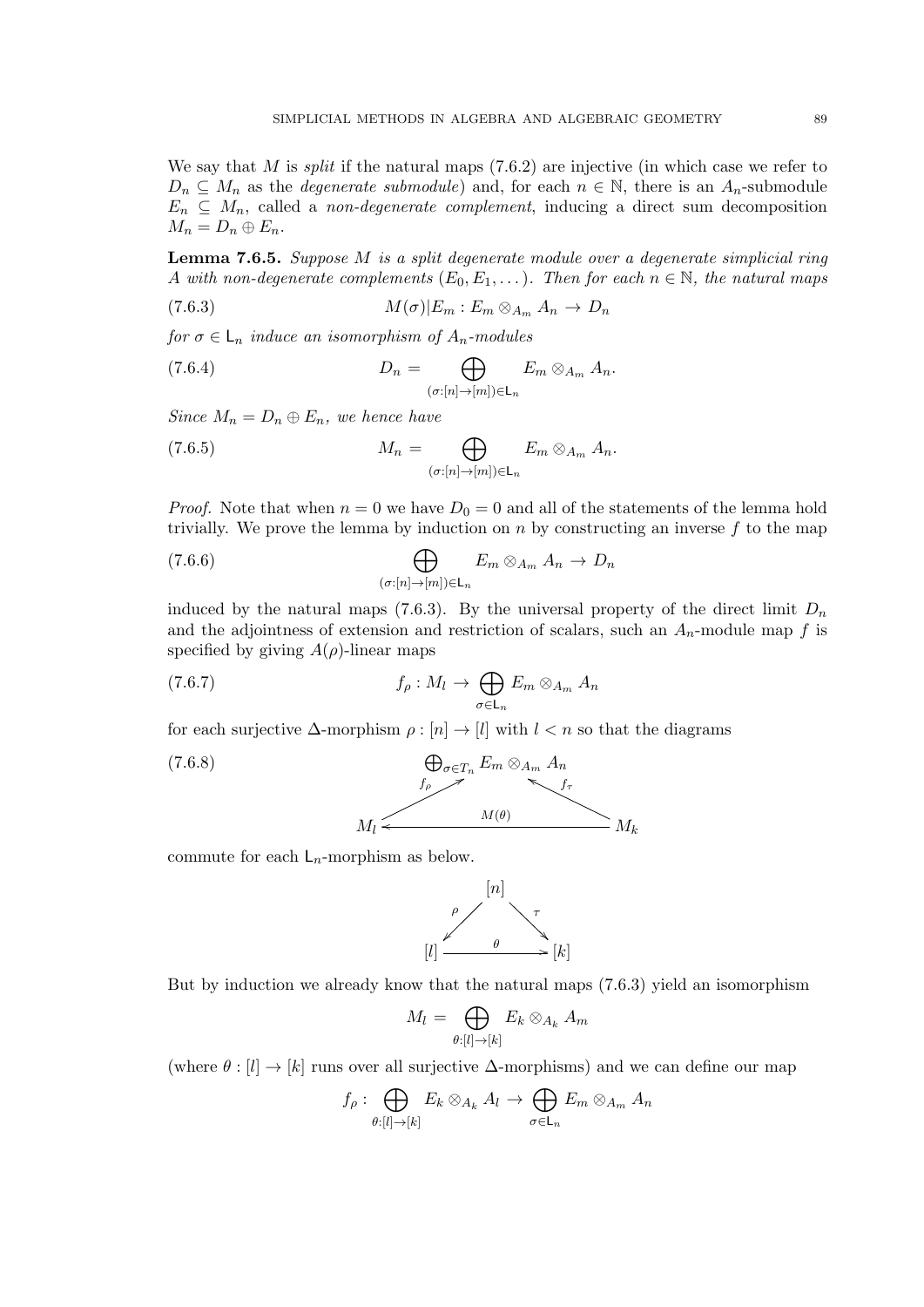by taking the summand indexed by  $\theta : [l] \to [k]$  into the summand indexed by  $\theta \rho : [n] \to [k]$ by the obvious map

$$
E_k \otimes_{A_k} A_l \to E_k \otimes_{A_k} A_n
$$

$$
e \otimes a \mapsto e \otimes A(\rho)(a).
$$

It is tautological to check that the diagrams  $(7.6.8)$  commute and that our f is an inverse to  $(7.6.6)$ .

**Definition 7.6.6.** A morphism of simplicial rings  $i : A \rightarrow P$  is called *semi-symmetric* iff there are  $A_n$ -submodules  $M_n \nsubseteq P_n$  (called a *basis*) for each  $n \in \mathbb{N}$  satisfying the following properties:

- (1) For each  $n \in \mathbb{N}$ , the induced map  $\text{Sym}_{A_n}^* M_n \to P_n$  is an isomorphism.
- (2) For each surjective  $\Delta$ -morphism  $\sigma : [n] \to [m]$ , the corresponding degeneracy map  $P(\sigma) : P_m \to P_n$  takes  $M_m \subseteq P_m$  into  $M_n \subseteq P_n$ . (Recall that this degeneracy map is injective, as it has a retract.)

The second condition above says that the degeneracy maps for P make the  $M_n$  into a degenerate module  $M$  over the degenerate simplicial ring underlying  $A$ . A semi-symmetric morphism i is called *symmetric* iff it has a basis  $(M_0, M_1, \ldots)$  so that the corresponding degenerate module  $M$  is split (Definition 7.6.4).

Definition 7.6.7. A morphism of simplicial rings is called *projective* (resp. *free*) iff it is symmetric and has a basis  $(M_0, M_1, \dots)$  and non-degenerate complements  $(E_0, E_1, \dots)$ with each  $E_n$  a projective (resp. *free*)  $A_n$ -module. Notice that, in light of the formulas (7.6.4) and (7.6.5) in Lemma 7.6.5, this implies that each  $D_n$  and each  $M_n$  is also a projective (resp. *free*)  $A_n$ -module.<sup>8</sup>

One can equivalently define a free morphism to be a map  $i : A \rightarrow P$  such that there are subsets  $X_n \subseteq P_n$  (called a *basis*) for each  $n \in \mathbb{N}$  satisfying the following properties:

- (1) For each  $n \in \mathbb{N}$ , the induced map  $A_n[X_n] \to P_n$  is an isomorphism (i.e.  $P_n$  "is" a polynomial ring over  $A_n$ ).
- (2) For each surjective  $\Delta$ -morphism  $\sigma : [n] \to [m]$ , the corresponding degeneracy map  $P(\sigma) : P_m \to P_n$  takes  $X_m \subseteq P_m$  into  $X_n \subseteq P_n$ .
- (3) Let  $D_n$  denote the direct limit of the  $X_m$  over  $(\sigma : [n] \to [m]) \in \mathsf{L}_n$ . <sup>9</sup> We require the natural map  $D_n \to X_n$  to be injective for every n. We call  $D_n \subseteq X_n$ the *degenerate subset* of  $X_n$  and we call its complement  $E_n := X_n \setminus D_n$  the nondegenerate subset of  $X_n$ .

We say that a free morphism is of *finite type* (or *degree-wise finite type* if there is any chance of confusion) if we can take every set  $X_n$  to be finite. A trivial free (resp. projective) morphism is a morphism which is both free (resp. projective) and a weak equivalence.

Remark 7.6.8. The "one can equivalently define" in the above definition requires some justification. Suppose  $i : A \to P$  is a free morphism with basis  $(X_0, X_1, \dots)$ . For  $n \in \mathbb{N}$ , we view  $D_n$  as a subset of  $X_n$  via the natural map which is injective by hypothesis. We call  $D_n \subseteq X_n$  the *degenerate subset of*  $X_n$ . Let  $E_n := X_n \setminus D_n$  be the non-degenerate

<sup>8</sup>Projective (resp. free) modules are stable under extension of scalars and direct sums.

<sup>&</sup>lt;sup>9</sup>Note that  $D_n$  "is" just the  $n^{\text{th}}$  latching object  $\mathsf{L}_n(X)$  of "X," though in §3.6 we discussed latching objects only for simplicial sets, though the definition makes perfect sense for "purely degenerate simplicial sets" such as the  $X$  here.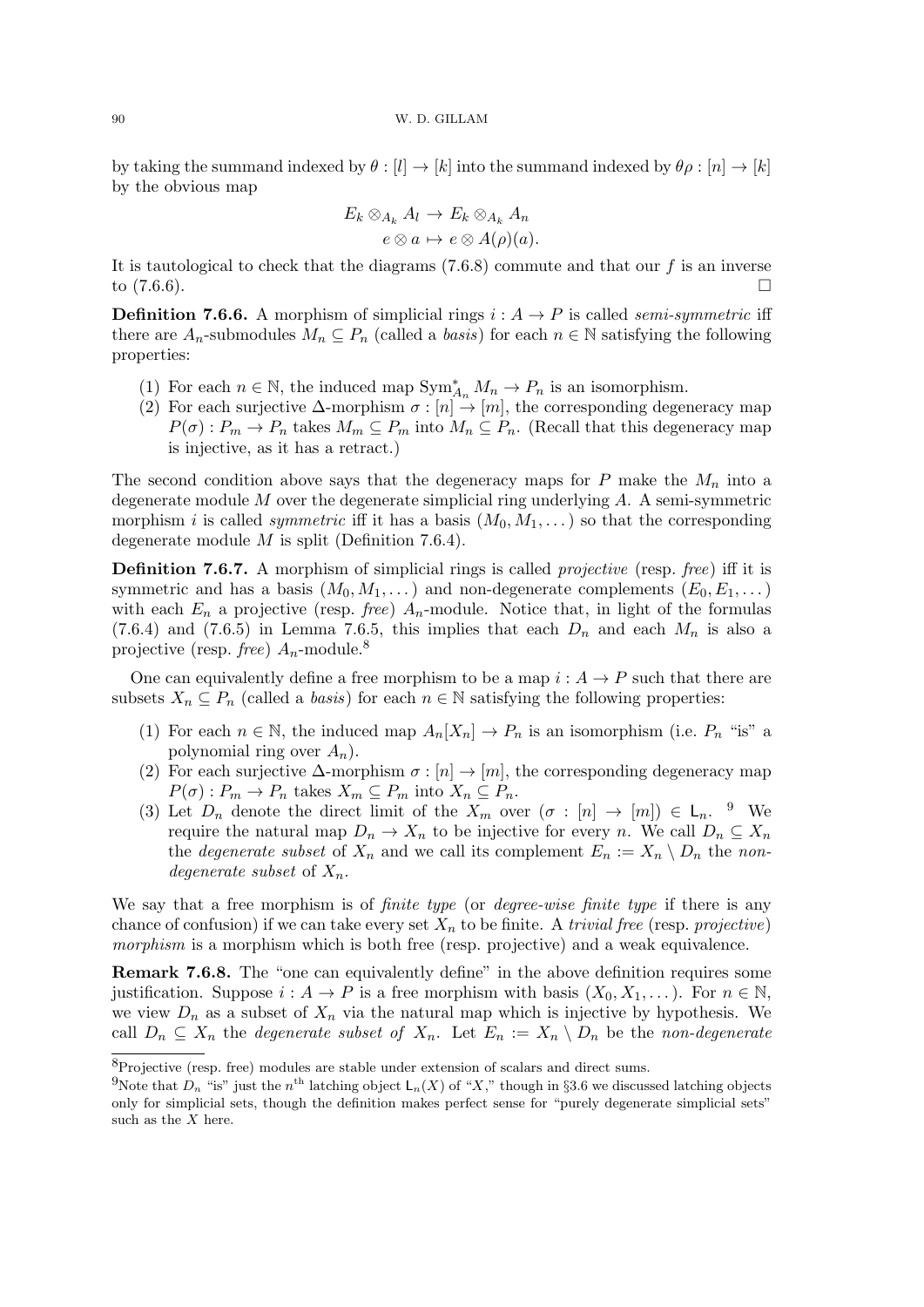*complement.* If we now let  $M_n$  be the free  $A_n$ -module on the set  $X_n$ , then we have  $A_n[X_n] =$  $\text{Sym}_{A_n}^* M_n$  so i is certainly semi-symmetric with basis  $(M_0, M_1, \dots)$ . Furthermore, the natural  $A_n$ -module map (7.6.2) is nothing but the map of free  $A_n$ -modules induced by the inclusion of sets  $D_n \hookrightarrow X_n$ , so it is clear that the free  $A_n$ -module on the subset  $E_n$  will serve as a (free) non-degenerate complement.

To go the other way, suppose  $i : A \to P$  is a symmetric morphism with basis  $(M_0, M_1, \dots)$ and free non-degenerate complements  $(E_0, E_1, \ldots)$ . Choose a basis  $Y_n \subseteq E_n$  for each  $n \in \mathbb{N}$ . In light of the formula (7.6.5) of Lemma 7.6.5, we obtain a basis

$$
X_n := \coprod_{(\tau:[n] \to [l]) \in \mathsf{L}_n} Y_l
$$

of  $M_n$  so that each surjective  $\Delta$ -morphism  $\sigma : [n] \to [m]$  induces an inclusion  $M(\sigma)$ :  $X_m \hookrightarrow X_n$ . This inclusion is nothing but the obvious inclusion

$$
\coprod_{\pi:[m]\to[k]} Y_k \to \coprod_{\tau:[n]\to[l]} Y_l
$$

taking the subset indexed by  $\pi : [m] \to [k]$  bijectively onto the subset indexed by  $\pi \sigma$ :  $[n] \to [k]$ . (Note that, if  $\pi, \pi': [m] \to [k]$  are distinct, then  $\pi\sigma$  and  $\pi'\sigma$  are distinct because  $\sigma$  is surjective.) The natural map

$$
\lim_{n \to \infty} \{X_m : (\sigma : [n] \to [m]) \in \mathsf{L}_n\} \to X_n
$$

is injective because the natural map

$$
\lim_{n \to \infty} \{ M_m \otimes_{A_m} A_n : (\sigma : [n] \to [m]) \in \mathsf{L}_n \} \to M_n
$$

is injective.

**Remark 7.6.9.** Suppose A is a simplicial ring and X is a simplicial set. The structure map  $A \to A[X]$  for the free A-algebra on X may not be a free morphism of simplicial rings, because the natural map  $D_n \to X_n$  (which is just the natural map  $\mathsf{L}_n(X) \to X_n$  for the simplicial set  $X$ ) may not be injective (Example 3.6.1). Never-the-less, we have seen in Corollary 7.6.3 that  $A \to A[X]$  is a cofibration.

Similarly, if P is a projective A-module,  $A \rightarrow Sym_A^* P$  need not be a projective morphism. Indeed, when  $P = F_n M$  for a projective  $A_n$ -module M, the natural maps  $D_m \rightarrow X_m$  will not be injective for all m (unless  $M = 0$ ). In Example 7.6.10 below, we will give a very simple example showing that the map  $A \to \text{Sym}_A^* M$ , although semisymmetric, need not be symmetric, because (7.6.2) need not be injective.

Also note that not every free morphism  $A \to P$  is of the form  $A \to A[X]$  for a simplicial set X—this is because in the definition of free morphism we do not require  $P(\sigma): P_m \to P_n$ to take  $X_m$  into  $X_n$  for all  $\Delta$ -morphisms  $\sigma : [n] \to [m]$  (as would be the case if  $P = A[X]$ for a simplicial set X), but rather only for *surjective*  $\Delta$ -morphisms. This is why we have "two flavors" of cofibrations. The cofibrations of the "first flavor" are good for factoring a map as a cofibration followed by a surjection. The extra "flexibility" in the cofibrations of the "second flavor" makes them suitable for factoring a map that is already surjective as a cofibration followed by a trivial fibration.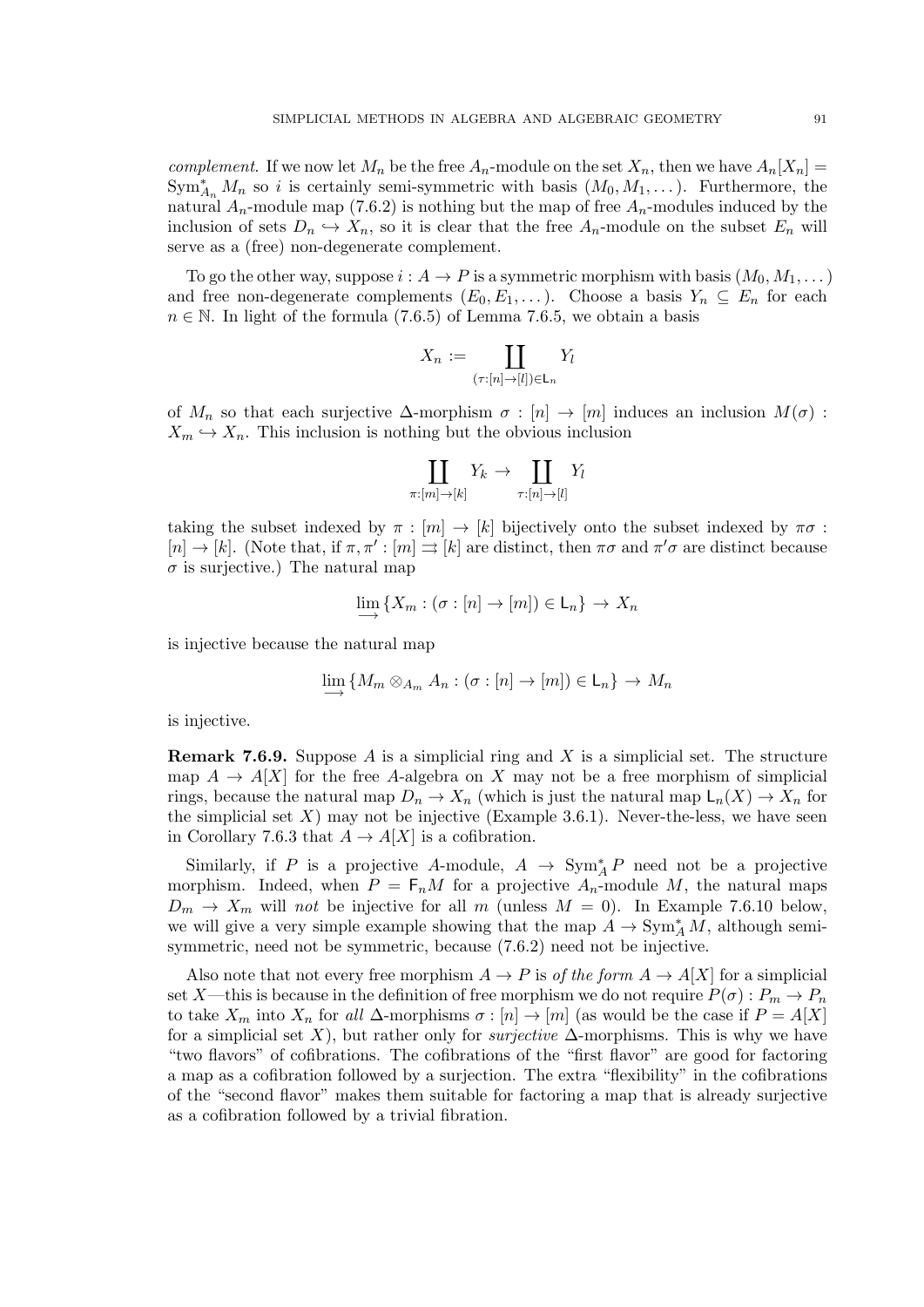**Example 7.6.10.** Let  $s : \mathbb{Z} \to \mathbb{Z}[x]$  be the unique ring map and let  $p : \mathbb{Z}[x] \to \mathbb{Z}$  be the unique ring map with  $p(x) = 0$ , so we have a retract diagram of rings as below.

$$
\mathbb{Z} \xrightarrow{s} \mathbb{Z}[x] \xrightarrow{p} \mathbb{Z}
$$

We can thing of this as a 1-truncated simplicial ring A with  $A_0 = \mathbb{Z}, A_1 = \mathbb{Z}[x], s = s_0^0$ and  $d_1^0 = d_1^1 = p$ . We can similarly view the diagram

$$
\mathbb{Z}\xrightarrow{\mathrm{Id}}\mathbb{Z}\xrightarrow{\mathrm{Id}}\mathbb{Z}
$$

as a module M over this 1-truncated simplicial ring. By general theory of coskeleta ( $\S 3.5$ ), there will exist a simplicial ring A and an A-module M which agree with our A and M in degrees  $\leq 1$ . The map  $M_0 \otimes_{A_0} A_1 \to M_1$  (the natural map (7.6.2) when  $n = 1$ ) is just the map p—it is not injective, so the semi-symmetric map  $A \to \text{Sym}_A^* M$  is not symmetric.

When  $i: A \to P$  is a symmetric morphism with basis  $(M_0, M_1, \dots)$  and  $p: P \to B$ is a map of simplicial rings, we usually write  $p_n : M_n \to B_n$  instead of the more correct  $p_n|M_n: M_n \to B_n$ . Similarly for free morphisms.

Let us first observe that free morphisms of simplicial rings have some "stability" properties that are similar to the stability properties we would expect from cofibrations:

Lemma 7.6.11. Free morphisms of simplicial rings are stable under pushouts and compositions. If

$$
A^0 \to A^1 \to A^2 \to \cdots
$$

is a diagram of free morphisms of simplicial rings indexed by  $\mathbb N$  with direct limit A, then the structure maps  $A^n \to A$  are free morphisms.

*Proof.* Suppose  $i : A \to P$  is a projective (resp. free) morphism with basis  $(M_0, M_1, \dots)$ and projective (resp. free) non-degenerate complements  $(E_0, E_1, \dots)$ . Let  $A \to B$  be an arbitrary map of simplicial rings,  $B \to Q = P \otimes_A B$  the pushout. It is straightforward to see that  $B \to Q$  is free with basis  $(M_0 \otimes_{A_0} B_0, M_1 \otimes_{A_1} B_1, \dots)$  and non-degenerate complements  $(E_0 \otimes_{A_0} B_0, E_1 \otimes_{A_1} B_1, \ldots)$ . Since each  $E_n$  is projective (resp. free), so is each  $E_n \otimes_{A_n} B_n$ . The degeneracy maps for the degenerate B-module  $M \otimes_A B$  are injective because the degeneracy maps for  $M$  are inclusions of direct summands. The other statements are similar and boil down to the fact that a "polynomial ring over a polynomial ring is a polynomial ring" and "a sequential direct limit of polynomial rings is a polynomial ring on the union of the variables."

The proof of the following technical lemma is elementary, though tedious, and is included merely for the sake of completeness—the reader is urged to skip over it.

**Lemma 7.6.12.** Suppose  $i : A \rightarrow P$  is a symmetric morphism of simplicial rings with basis  $(M_0, M_1, \dots)$  and non-degenerate complements  $(E_0, E_1, \dots)$ ,  $f : A \rightarrow B$  is an arbitrary morphism of simplicial rings, and  $\bar{p}: \text{tr}_n P \to \text{tr}_n B$  is a map of n-truncated simplicial rings with  $tr_n f = \overline{p} tr_n i$ . Then

$$
p \mapsto (p_{n+1} : M_{n+1} \to B_{n+1})
$$

establishes a bijection between the set of liftings of  $\bar{p}$  to a map  $p : \text{tr}_{n+1} P \to \text{tr}_{n+1} B$  of  $(n+1)$ -truncated simplicial rings satisfying  $tr_{n+1} f = p tr_{n+1} i$  and the set of  $A_{m+1}$ -module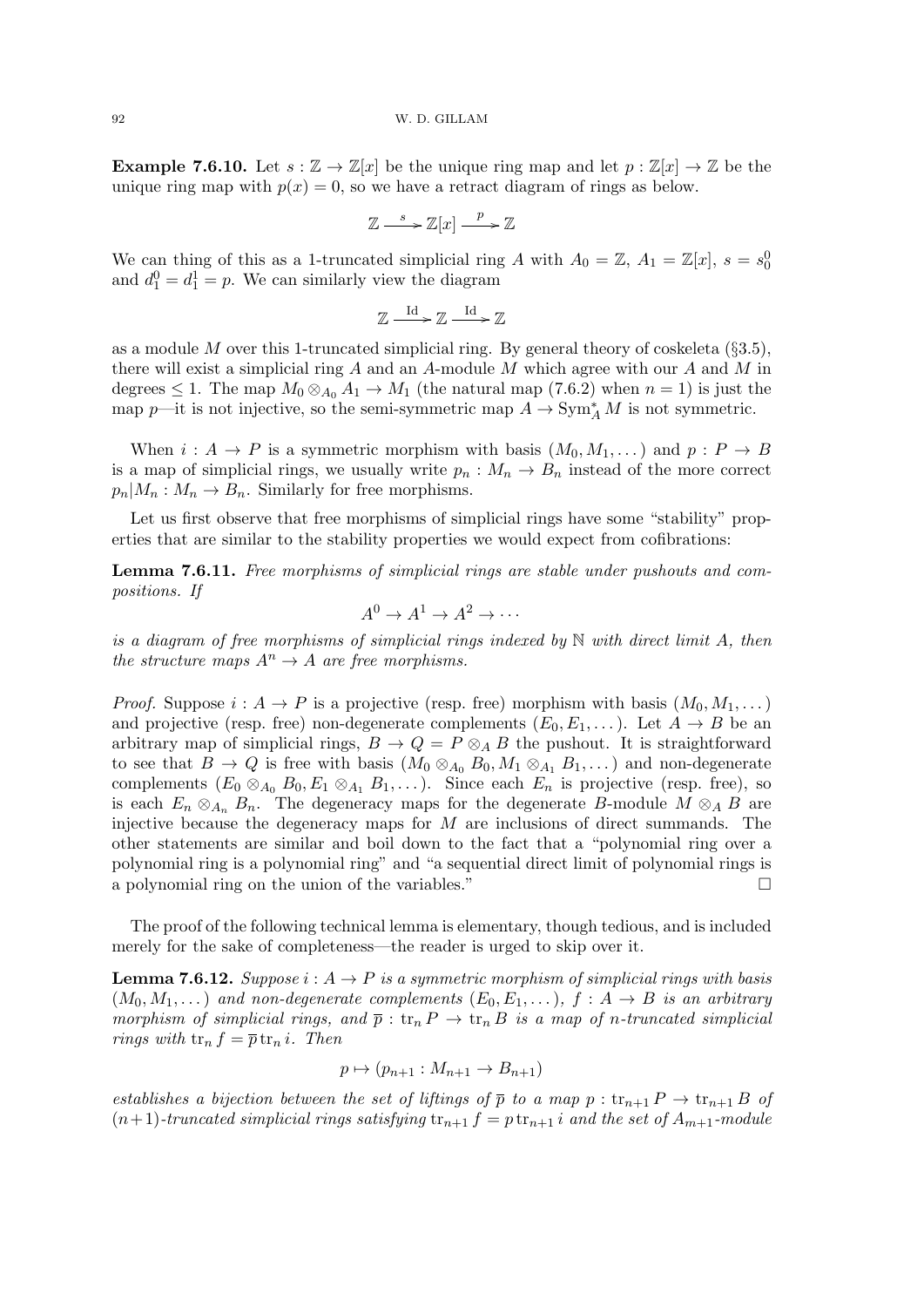homomorphisms  $q: E_{n+1} \to B_{n+1}$  making the diagrams

 $E_{n+1}$  $d_{n+1}^i$  $\frac{1}{2}$  $\stackrel{q}{\longrightarrow} B_{n+1}$  $d_{n+1}^i$  $\frac{1}{2}$  $P_n \longrightarrow B_n$ (7.6.9)

commute for  $i = 0, \ldots, n + 1$ .

*Proof.* Set  $p_m := \overline{p}_m$  for  $m \leq n$ . Such a lifting p is certainly determined by the  $A_{n+1}$ algebra map  $p_{n+1}: P_{n+1} \to B_{n+1}$ . Such an algebra map  $p_{n+1}$  will yield a lifting of  $\bar{p}$  with  $\text{tr}_{n+1} f = p \text{ tr}_{n+1} i$  iff the square  $S(\sigma)$  below commutes for every  $\Delta$ -morphism  $\sigma : [m] \to [k]$ with  $m, k \leq n+1$ .

(7.6.10) 
$$
P_k \xrightarrow{p_k} B_k
$$

$$
P(\sigma) \downarrow \qquad \qquad \downarrow B(\sigma)
$$

$$
P_m \xrightarrow{p_m} B_m
$$

Notice that if  $\sigma$  happens to factor as  $\sigma = \rho \tau$ , then the square  $S(\sigma)$  is obtained by concatenating  $S(\rho)$  and  $S(\tau)$  so we can check the commutativity of  $S(\sigma)$  by checking commutativity of  $\S(\rho)$  and  $S(\tau)$ . Since  $\bar{p}$  was a map of *n*-truncated simplicial rings, we know  $S(\sigma)$  commutes whenever  $m, k \leq n$ . We thus see that the commutativity of all the  $S(\sigma)$ is equivalent to the commutativity of the squares  $S(\partial_{n+1}^i)$   $(i = 0, \ldots, n+1)$  below

(7.6.11) 
$$
P_{n+1} \xrightarrow{p_{n+1}} B_{n+1}
$$

$$
P(\partial_{n+1}^{i}) = d_{n+1}^{i} \qquad \qquad d_{n+1}^{i} = B(\partial_{n+1}^{i})
$$

$$
P_{n} \xrightarrow{p_{n}} B_{n}
$$

and the squares  $S(\sigma)$  for  $\sigma : [n+1] \to [m]$  for  $\sigma \in T$ , shown below.

(7.6.12) 
$$
P_m \xrightarrow{p_m} B_m
$$

$$
P(\sigma) \downarrow \qquad \qquad \downarrow B(\sigma)
$$

$$
P_{n+1} \xrightarrow{p_{n+1}} B_{n+1}
$$

By the universal property of the symmetric algebra  $P_{n+1} = \text{Sym}_{A_{n+1}}^* M_{n+1}$ , the  $A_{n+1}$ algebra map  $p_{n+1}$  is equivalent to the data of an  $A_{n+1}$ -module map  $p_{n+1} : M_{n+1} \rightarrow$  $B_{n+1}$ . Using the direct sum decomposition  $M_{n+1} = D_{n+1} \oplus E_{n+1}$  into the degenerate and non-degenerate summands, the universal property of direct sums, and the direct limit description of  $D_{n+1}$ , we see that the  $A_{n+1}$ -module map  $p_{n+1}$  is determined by giving an  $A_{n+1}$ -module map  $q: E_{n+1} \to B_{n+1}$  and  $A_{n+1}$ -module maps  $p_{\sigma}: M_m \otimes_{A_m} A_n \to B_{n+1}$ for each  $\sigma \in L_{n+1}$  satisfying the compatibility condition necessary to define a map out of the direct limit  $D_{n+1}$  (we will formulate this momentarily). By the adjointness of ⊗ and restriction of scalars, we will view  $p_{\sigma}$  as a map of  $A_m$ -modules  $p_{\sigma}: M_m \to B_{n+1}$ , regarding  $B_{n+1}$  as an  $A_m$ -module by restriction of scalars along  $f_{n+1}A(\sigma) = B(\sigma)f_m$ . The condition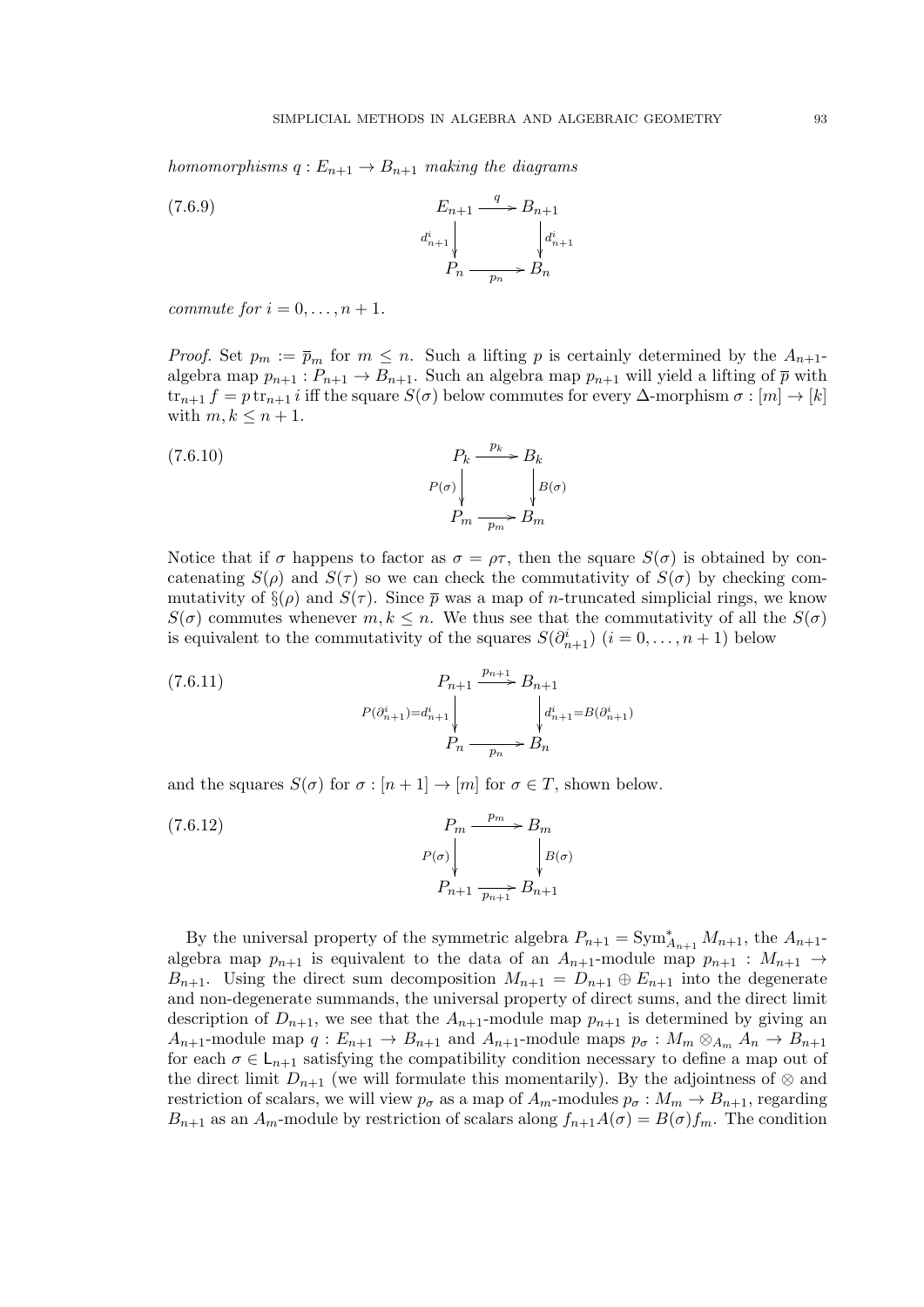for the  $p_{\sigma}$  to define a map  $D_{n+1} \to M_{m+1}$  is that the diagram

 $P_{n+1}$  $p_{\sigma} \nearrow$ (7.6.13)



should commute for each  $L_{n+1}$ -morphism as below.



Using the universal property of  $P_m = \text{Sym}_{A_m} M_m$ , we see that commutativity of (7.6.12) is equivalent to the formula

$$
(7.6.14) \t\t\t\t\t p_{\sigma} = B(\sigma)p_m.
$$

Using our description of  $p_{n+1}$  in terms of the  $p_{\sigma}$  (assuming these actually "glue") and  $q$ , we see that the commutativity of  $(7.6.11)$  is equivalent to the commutativity of the diagrams (7.6.9) plus the commutativity of the diagrams

(7.6.15)  
\n
$$
M_m \xrightarrow{p_{\sigma}} B_{n+1}
$$
\n
$$
P(\partial_{n+1}^i) P(\sigma) \downarrow \qquad \qquad \downarrow d_{n+1}^i = B(\partial_{n+1}^i)
$$
\n
$$
P_n \xrightarrow{p_n} B_n
$$

for each  $\sigma \in T$ . The whole point of the lemma is that, as long as  $p_{\sigma}$  is defined by (7.6.14) (as it must be in any lifting  $p$ ), the diagrams (7.6.13) and (7.6.15) will commute as desired. For the commutativity of (7.6.13), just compute

$$
p_{\sigma}P(\theta) = B(\sigma)p_{m}P(\theta)
$$
  
= B(\sigma)B(\theta)p\_{k}  
= B(\tau)p\_{k}

(the second equality uses the fact that  $\bar{p}$  is a well-defined map of *n*-truncated simplicial rings). For the commutativity of (7.6.15), let  $\tau : [n] \to [m]$  be the composition of  $\partial_{n+1}^i$ :  $[n] \rightarrow [n+1]$  and  $\sigma : [n+1] \rightarrow [m]$ , then compute

$$
B(\partial_{n+1}^i)p_{\sigma} = B(\partial_{n+1}^i)B(\sigma)p_m
$$
  
=  $B(\tau)p_m$   
=  $p_n P(\tau)$   
=  $p_n P(\partial_{n+1}^i)P(\sigma)$ 

(using the fact that  $\bar{p}$  is a well-defined map of *n*-truncated simplicial rings for the third equality).

Theorem 7.6.13. Projective morphisms of simplicial rings are cofibrations.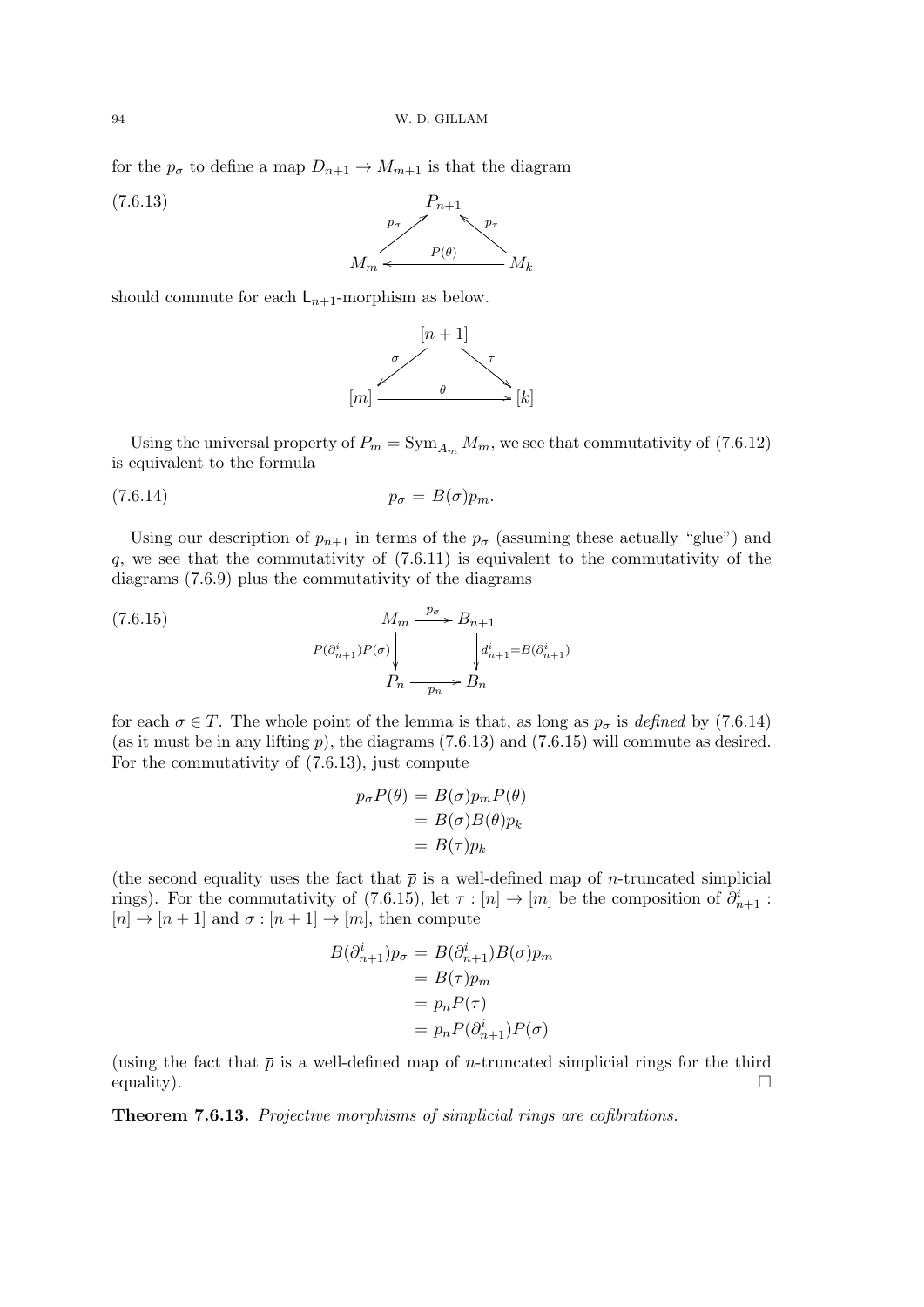*Proof.* Suppose  $i : A \rightarrow P$  is a projective morphism of simplicial rings. We need to show that there exists a lift  $l$  as indicated in any solid commutative diagram



of simplicial rings where  $h$  is a trivial fibration.

Fix a basis  $(M_0, M_1, \dots)$  for i and a choice of non-degenerate complement  $E_n \subseteq M_n$  for each  $n \in \mathbb{N}$ . Recall from §?? that we let  $\mathsf{M}_n(B/C)$  denote the set (in fact,  $A_n$ -module) of

$$
(b_0,\ldots,b_n,c)\in B_{n-1}^{[n]}\times C_n
$$

satisfying

$$
d_{n-1}^{i}b_{j} = d_{n-1}^{j-1}b_{i}, \quad 0 \le i < j \le n
$$
  

$$
d_{n}^{i}c = h_{n-1}b_{i}, \quad i \in [n]
$$

and that " $h$  is a trivial fibration" is equivalent to surjectivity of each map

$$
B_n \to \mathsf{M}_n(B/C)
$$
  

$$
b \mapsto (d_n^0b, \dots, d_n^nb, h_nb).
$$

We construct the lift l inductively: To get started, we need to find a lift  $l_0$  in the diagram of rings:



By the universal property of the symmetric algebra  $P_0 = \text{Sym}_{A_0}^* M_0$ , this is the same thing as finding a lift in the diagram of  $A_0$ -modules below.



By definition of "projective module," we can find such a lift since  $B_0 \to C_0 = M_0(B/C)$ is surjective because  $h$  is a trivial fibration. Now suppose that we have constructed the solid diagram

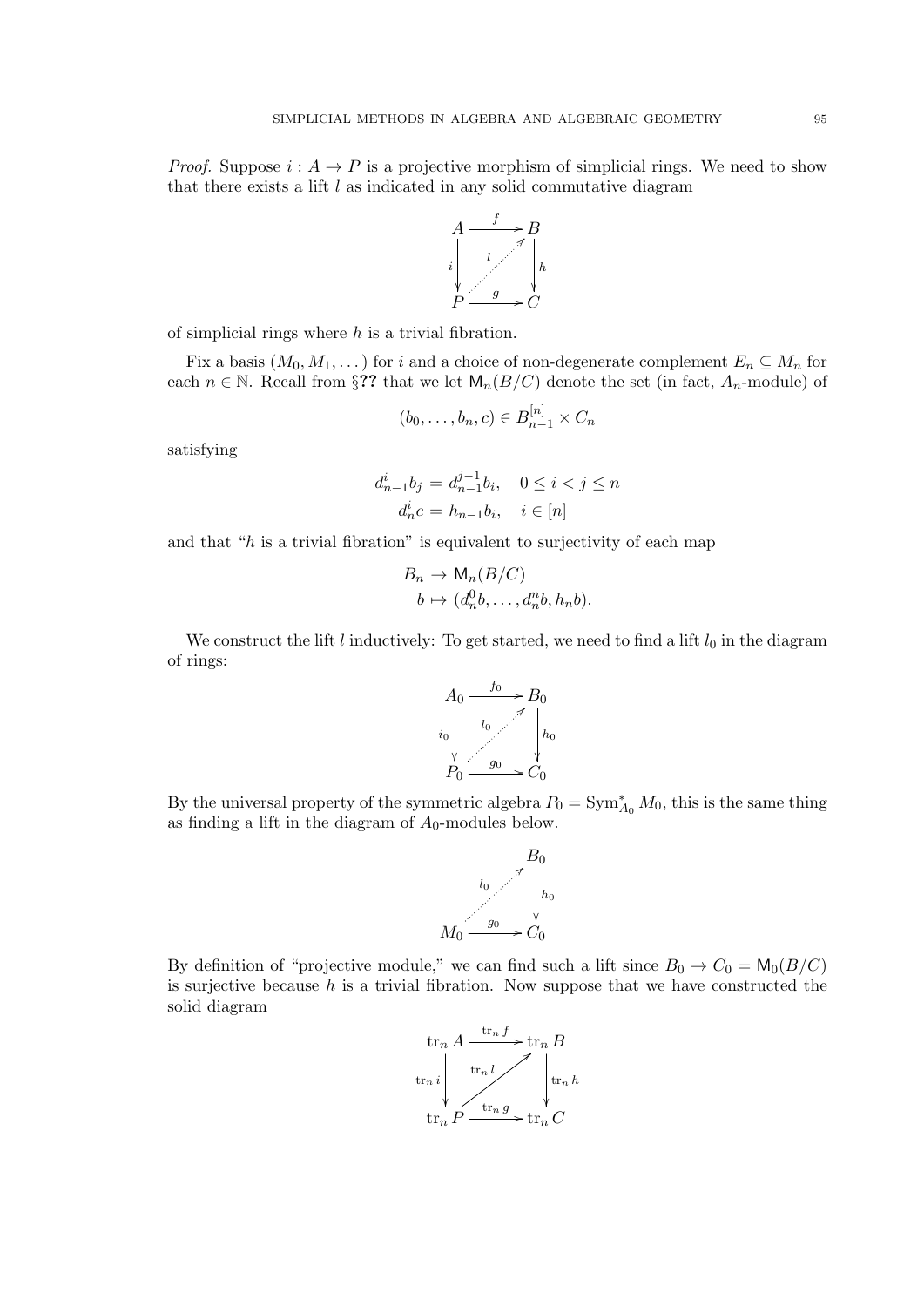of n-truncated simplicial rings and we want to lift it to a diagram



of  $(n + 1)$ -truncated simplicial rings. By Lemma 7.9.2, it suffices to find an  $A_{n+1}$ -module homomorphism  $q: E_{n+1} \to B_{n+1}$  such that

$$
g_{n+1} = h_{n+1}q
$$

and such that the following diagram commutes:

$$
E_{n+1} \xrightarrow{q} B_{n+1}
$$
  
\n
$$
d_{n+1}^i \downarrow \qquad d_{n+1}^i
$$
  
\n
$$
A_n \xrightarrow{f_n} B_n
$$

The fact that  $\text{tr}_n l$  is a map of truncated simplicial rings ensures that we have a map of  $A_{n+1}$ -modules

$$
E_{n+1} \to \mathsf{M}_{n+1}(B/C)
$$
  

$$
x \mapsto (l_n d_{n+1}^0 x, \dots, l_n d_{n+1}^{n+1} x, g_{n+1} x).
$$

We can then find our  $q$  by lifting in the diagram of  $A_{n+1}$ -modules below.

$$
E_{n+1} \xrightarrow{q} \bigvee_{\{x_{n+1}\} \longrightarrow M_{n+1}(B/C)}
$$

(Such a lift exists because  $E_{n+1}$  is projective and  $B_{n+1} \to \mathsf{M}_{n+1}(B/C)$  is surjective.)  $\Box$ 

7.7. Path space. If B is a simplicial ring, then the path space  $B<sup>I</sup>$  of §4.7 carries the structure of a simplicial ring.

DISCUSS: simplicial homotopy  $(\S3.7)$  is internal so sAn via path spaces

Replace "trivial free morphism" in Lemma 7.9.1 with "trivial cofibration" and elaborate on the importance of this result: emphasize that the deformation retract is in sAn.

7.8. Factorizations. In this section, we will construct various factorizations of morphisms of simplicial rings which, among other things, will be used in §7.5 to prove that simplicial rings form a model category. The factorization construction in Theorem 7.8.6 is a loose conglomeration of [Q1, II.4.6-7], [And, I.6], and [Beh, Proposition 1.9]. With the possible exception of the finiteness statement in Theorem 7.8.6, the results of this section can all be obtained from the general results of Quillen in [Q1, II.4].

**Lemma 7.8.1.** Any morphism  $f : A \rightarrow B$  of simplicial rings can be factored as  $f = qj$ where  $j : A \rightarrow Q$  is a homotopy equivalence and  $q : Q \rightarrow B$  is a fibration.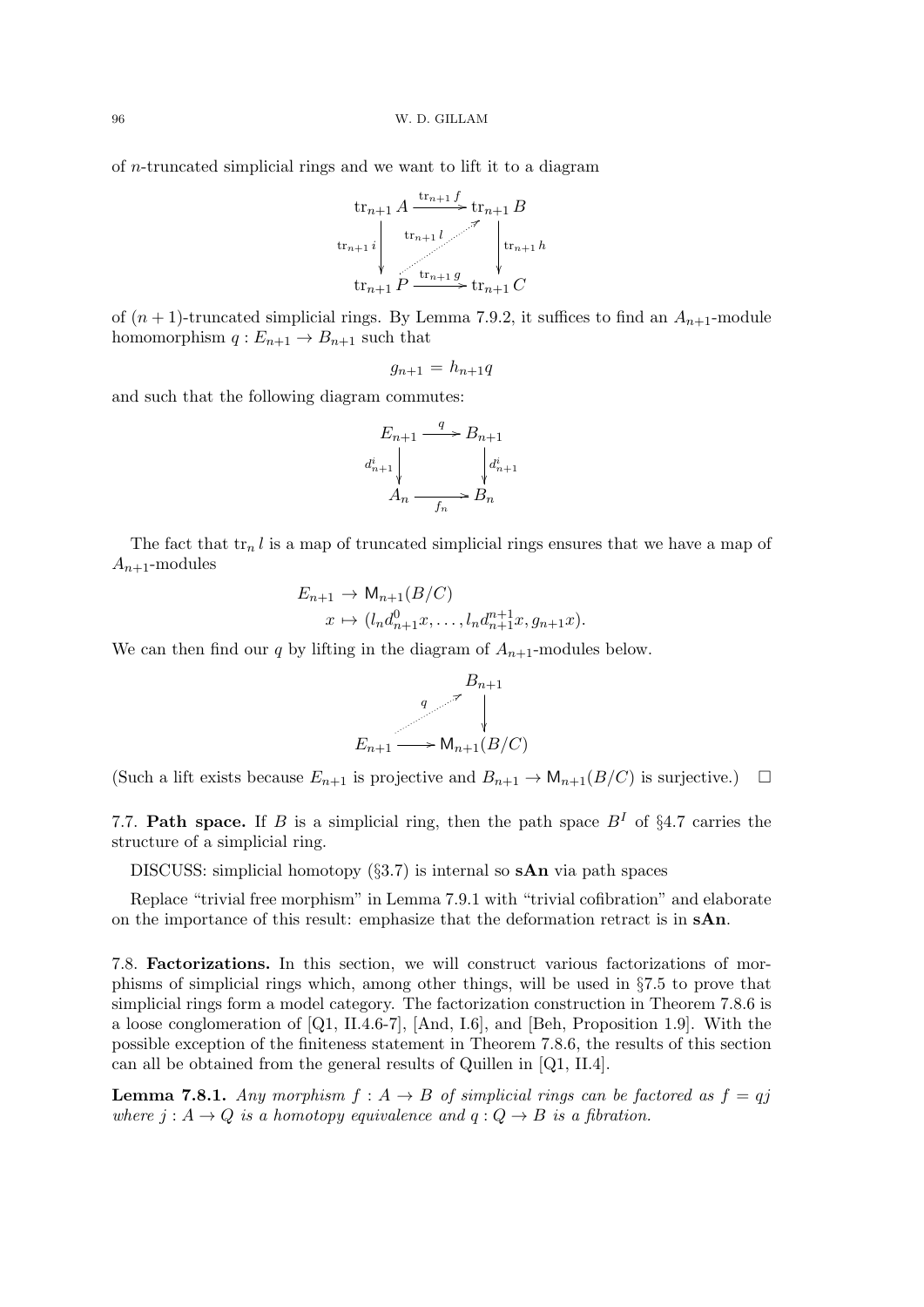*Proof.* If B is a simplicial ring, then the path space  $B<sup>I</sup>$  of §4.7 carries the structure of a simplicial ring. Indeed,

$$
B_n^I = \text{Hom}_{\mathbf{sSets}}(\Delta[1] \times \Delta[n], B)
$$

carries a natural ring structure because  $B$  is a ring object in simplicial sets. Furthermore, the evaluation maps  $e_0, e_1 : B^I \to B$  and the constant path map  $i : B \to B^I$  are maps of simplicial rings, and the homotopy equivalence  $B \cong B<sup>I</sup>$  is a homotopy equivalence of simplicial rings. Since all simplicial rings are fibrant (Corollary 5.6.6), the factorization of f from Lemma 4.7.6 is as desired.

We need another straightforward, though tedious, lemma.

**Lemma 7.8.2.** Suppose A is a simplicial ring and  $i : \text{tr}_n A \rightarrow \text{tr}_n P$  is a symmetric morphism of n-truncated simplicial rings. To lift i to a symmetric morphism of  $(n + 1)$ truncated simplicial rings, it suffices to give an  $A_{n+1}$ -module  $E_{n+1}$  (which will be a nondegenerate complement for the lifted morphism) and  $A(\partial_{n+1}^i)$ -linear maps

$$
d_{n+1}^i : E_{n+1} \to P_n
$$

for  $i \in [n+1]$ , so that we have an equality

(7.8.1)  $d_n^i d_{n+1}^j = d_n^{j-1} d_{n+1}^i : E_{n+1} \to P_{n-1}$ 

of 
$$
A(\partial_{n+1}^j \partial_n^i) = A(\partial_{n+1}^i \partial_n^{j-1})
$$
-linear maps for  $0 \le i < j \le n+1$ .

**Remark 7.8.3.** The data of  $A(\partial_{n+1}^i)$ -linear maps  $d_{n+1}^i : E_{n+1} \to P_n$  satisfying (7.8.1) is the same as the datum of an  $A_{n+1}$ -module map  $E_{n+1} \to \mathsf{M}_{n+1}(P)$ , where the  $(n+1)$ <sup>st</sup>matching object  $M_{n+1}(P)$  (§3.6) is regarded as an  $A_{n+1}$ -module via the scalar multiplication

$$
a \cdot (p_0, \ldots, p_{n+1}) := ((\partial_{n+1}^0 a) p_0, \ldots, (\partial_{n+1}^{n+1} a) p_{n+1})
$$

(there is an  $i_n$  suppressed in the notation).

*Proof.* Choose a basis  $(M_0, \ldots, M_n)$  for i, so that the  $M_m$  form a (split) n-truncated degenerate module  $\text{tr}_n M$  over the *n*-truncated degenerate simplicial ring underlying A. Set

$$
D_{n+1} := \varinjlim \{ M_m \otimes_{A_m} A_{n+1} : (\sigma : [n+1] \to [m]) \in T_{n+1} \}
$$

and let  $\overline{\sigma}: M_m \to D_{n+1}$  denote the  $A(\sigma)$ -linear structure map to the direct limit. Set  $M_{n+1} := D_{n+1} \oplus E_{n+1}, P_{n+1} := \text{Sym}_{A_{n+1}}^* M_{n+1}.$  For a  $T_{n+1}$ -morphism  $\sigma : [n+1] \to [m],$ set  $M(\sigma) : M_m \to M_{n+1}$  equal to  $\overline{\sigma}$  followed by the inclusion  $D_{n+1} \hookrightarrow M_{n+1}$ . By the universal property of the direct limit, the maps  $M(\sigma)$  are compatible with the structure maps for the *n*-truncated degenerate module  $\operatorname{tr}_n M$ , so we have constructed a (split)  $(n+1)$ truncated module M lifting  $\text{tr}_n M$ , where, as the notation suggests,  $D_{n+1} \subseteq M_{n+1}$  is the  $(n+1)$ <sup>st</sup> degenerate submodule. In particular, applying the symmetric algebra functor, we obtain degeneracy maps for our lifted P compatible with the degeneracy maps for  $tr_n P$ and those for A. In particular, our new degeneracy maps satisfy the simplicial relations

$$
s_n^i s_{n-1}^j = s_n^{j+1} s_{n-1}^i \qquad (i \le j)
$$

expressing their compatibility with the degeneracy maps for  $\text{tr}_n P$ .

We now need to define boundary maps for our lifted  $P$  compatible with our degeneracies, with the boundary maps for  $\text{tr}_n P$ , and with the boundary maps for A. For a  $\Delta$ -morphism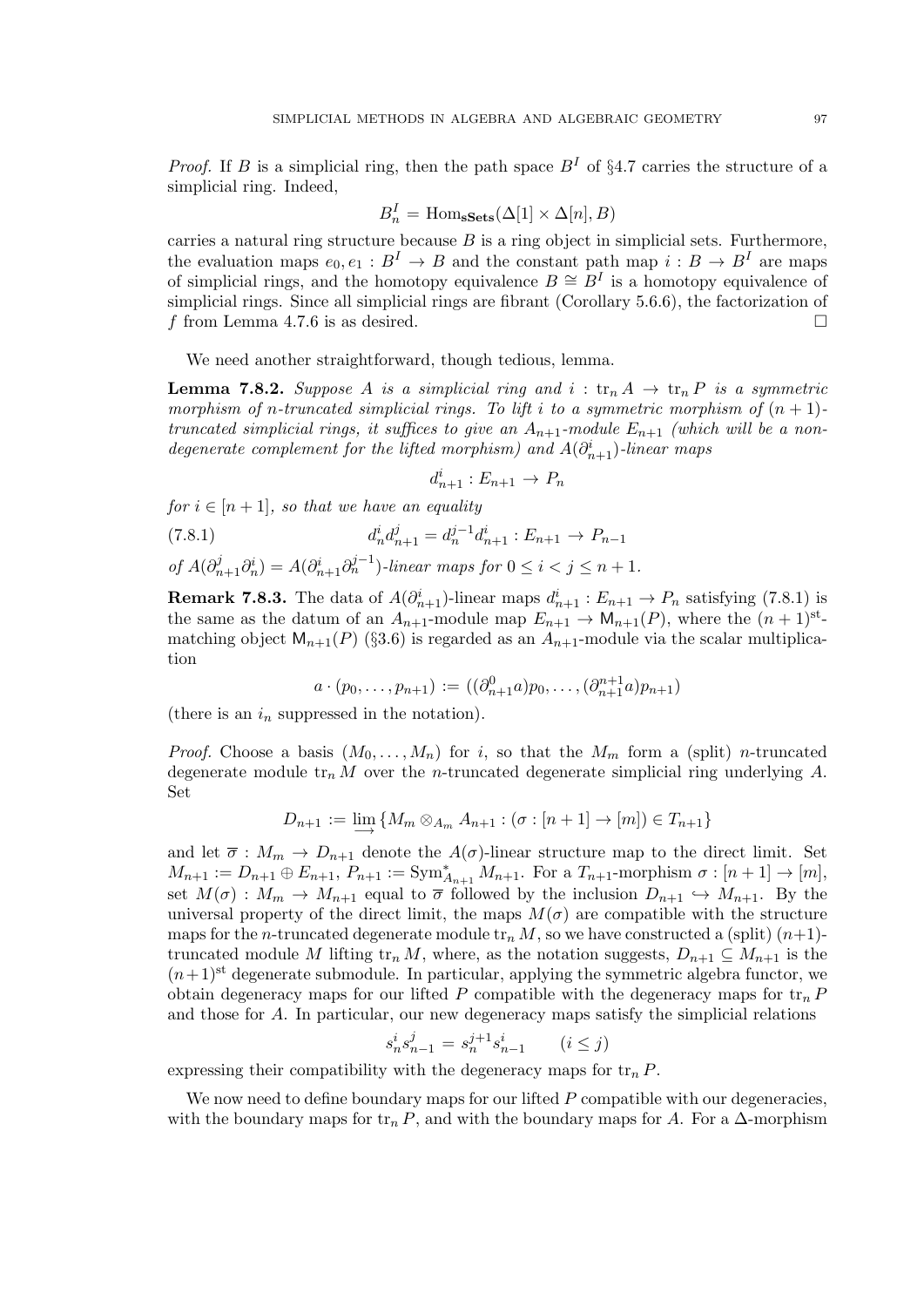$\tau : [k] \to [n+1]$ , to say that  $P(\tau) : P_{n+1} \to P_k$  is compatible with  $A(\tau)$  is to say it is obtained (using the symmetric algebra adjointness) from an  $A(\tau)$ -linear map

$$
(7.8.2) \t\t P(\tau): M_{n+1} \to P_k.
$$

Since we want (7.8.2) to be compatible with our degeneracy maps  $P(\sigma)$ , there is no choice about how to define the restriction  $P(\tau)$  of (7.8.2) to  $D_{n+1}$ : We have to have  $P(\tau)M(\sigma) = P(\sigma\tau) : M_m \to P_k$ . Thinking of  $M(\sigma)$  as the structure map  $\overline{\sigma} : M_m \to D_{n+1}$ , it is straightforward (and rather tautological) to check that the universal property of the direct limit does indeed yield a unique map  $P(\tau)_D : D_{n+1} \to P_k$  with  $P(\tau)_D M(\sigma) = P(\sigma \tau)$ for all  $\sigma \in T_{n+1}$ . Now, no matter how we define (7.8.2) on the non-degenerate complement  $E_{n+1}$ , it is clear from our construction of  $P(\tau)_D$  that our maps  $P(\tau)$  will be compatible with the degeneracies for  $P$ —that is, the simplicial relations

$$
d_{n+1}^is_n^j=\begin{cases} s_{n-1}^{j-1}d_n^i, \quad i
$$

will hold. So, it remains only to define the boundary maps  $d_{n+1}^i = P(\partial_{n+1}^i) : E_{n+1} \to P_n$ in such a way that they are compatible with the the boundary maps for  $\operatorname{tr}_n P$ . Taking a look at the simplicial relations in Lemma 3.2.2, we see that it is enough to arrange the equalities in the statement of the lemma.

To construct our factorizations of simplicial rings, we will make heavy use of the matching objects

$$
\mathsf{M}_n^k(A) := \varprojlim \{ A_m : (\sigma : [m] \to [n]) \in \mathsf{M}_n^k \}
$$

discussed in §3.6. Recall (§3.6) that  $\mathsf{M}_n^k$  is the category of injective  $\Delta$ -morphisms  $\sigma : [m] \to$ [n] with  $m \leq k$  whose morphisms are the obvious commutative triangles of injective  $\Delta$ morphisms. We have "restriction" ring maps

$$
(7.8.3) \t A_n = M_n^n(A) \to M_n^{n-1}(A) \to \cdots \to M_n^1(A) \to M_n^0(X) = A_0^{[n]}.
$$

We regard each  $\mathsf{M}_n^k(A)$  as an  $A_n$ -module via these restriction maps. If  $A_n$  is noetherian, then each  $\mathsf{M}_n^k(A)$  is a finitely generated  $A_n$ -module because  $\mathsf{M}_n^k(A)$  is a submodule of the (finite!) product

$$
\prod {\{A_m : (\sigma : [m] \to [n]) \in \mathsf{M}_n^k\}}
$$

(regarding  $A_m$  in the factor indexed by  $\sigma$  as an  $A_n$ -module via  $A(\sigma)$ ), each of whose factors is a finitely generated  $A_n$ -module (each of these  $A(\sigma)$  is surjective because each  $\sigma$  is an injective  $\Delta$ -morphism). In particular, when  $A_n$  is noetherian, the ring homomorphisms (7.8.3) are all finite type (since they are module finite), so, in particular, each  $\mathsf{M}_{n}^{k}(A)$  is noetherian.

If  $f : A \rightarrow B$  is, degree-wise, a finite type map of noetherian rings, then every induced map  $\mathsf{M}_n^k(A) \to \mathsf{M}_n^k(B)$  is a finite type map of noetherian rings because it sits in a commutative diagram

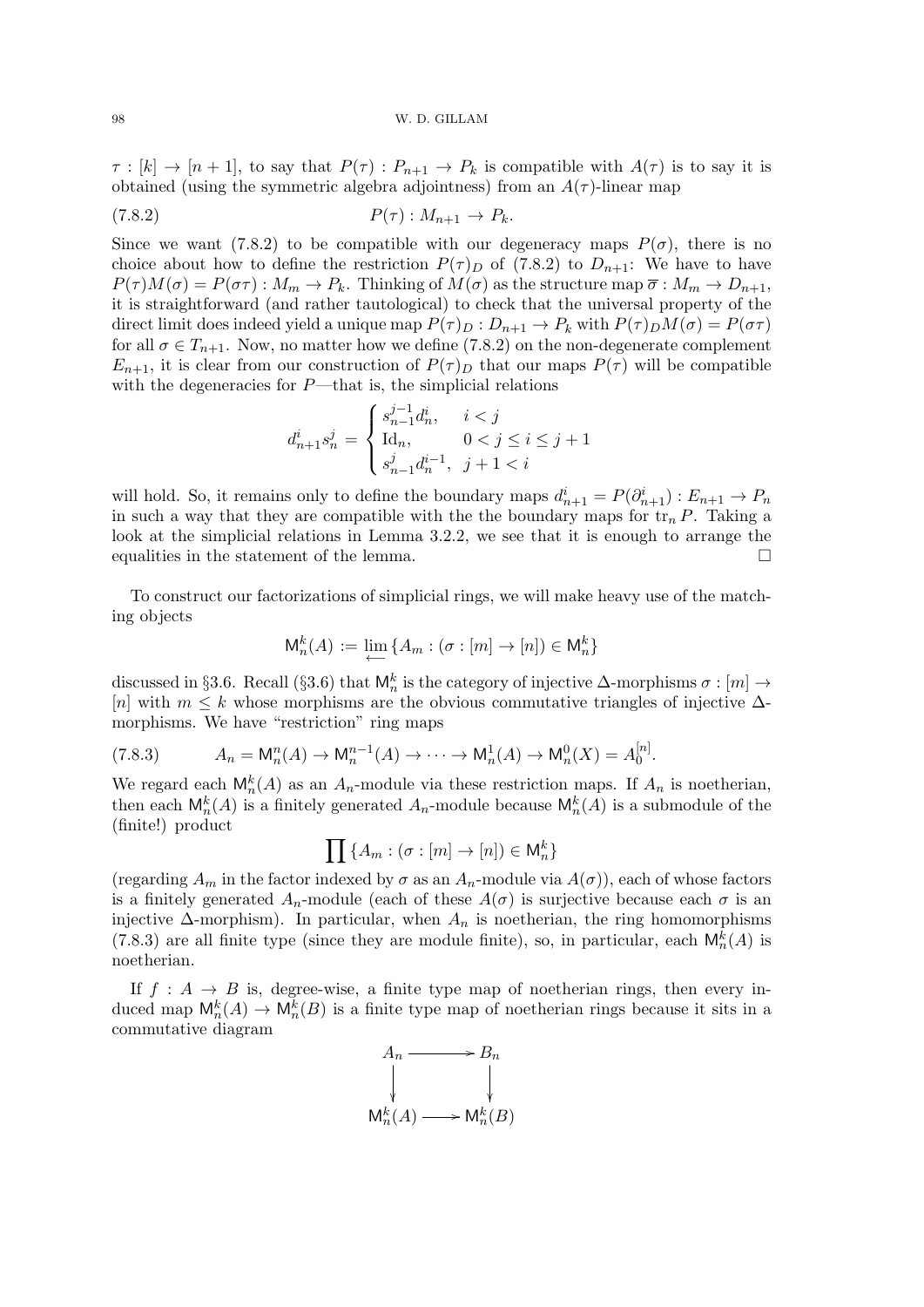where the three other arrows are finite type.

**Lemma 7.8.4.** Any map of simplicial rings  $f : A \rightarrow B$  can be factored functorially as  $f = ip$  where  $i : A \rightarrow P$  is a cofibration and  $p : P \rightarrow B$  is surjective.

Finite version: If f is a degree-wise finite type map of noetherian rings and we fix  $N \in \mathbb{N}$ is finite, then we can can find a factorization  $f = i\upsilon$  (though not functorially) where i is a finite type cofibration and  $p_k$  is surjective for  $k \leq N$ .

# $Proof.$

**Lemma 7.8.5.** Fix  $n \in \mathbb{N} \cup \{\infty\}$ . Suppose  $f : A \rightarrow B$  is a map of simplicial rings which is surjective in degrees  $\lt n$ . Then we can factor f as  $i : A \rightarrow P$  followed by  $p : P \rightarrow B$ where:

- $(1)$  *i* is a free morphism.
- (2)  $H_k(p)$  is an isomorphism for all  $k < n-1$ .

**Theorem 7.8.6.** Any morphism  $f : A \rightarrow B$  of simplicial rings can be factored as  $f = ip$ where  $i : A \rightarrow P$  is a free morphism and  $p : P \rightarrow B$  is a trivial fibration.

**Finite Version:** Fix some  $N \in \mathcal{S}$  and suppose that each f is (degree-wise) a finite type map of noetherian rings. Then we can factor f as  $f = ip$  such that:

- $(1)$  *i* is a finite type free map
- (2)  $p_k : P_k \to B_k$  is surjective for  $k \leq N$
- (3) H<sub>k</sub>(p) is an isomorphism for  $k \leq n$ . ("p is n-connected").

*Proof.* We will refer to the situation where each  $f_n$  is a finite type morphism of noetherian rings as the "noetherian situation." For clarity, if  $A[X]$  is the free A-algebra on a set X, we will write  $[x] \in A[X]$  for the element corresponding to  $x \in X$ .

We get started by choosing a subset  $X_0 \subseteq B_0$  generating  $B_0$  as an  $A_0$  algebra. In the noetherian situation, we choose  $X_0$  finite. We set  $P_0 := A_0[X_0]$ , let  $i_0: A_0 \to P_0$  be the natural map, and let  $p_0 : P_0 \to B_0$  be the unique  $A_0$  algebra map with  $p_0[x] = x$  for all  $x \in X_0$ , so  $f_0 = p_0 i_0$ .

Now we proceed inductively. We assume that we have constructed an  $n$ -truncated simplicial ring  $\operatorname{tr}_n P \in \mathbf{s}_n \mathbf{An}$ , a free map  $\operatorname{tr}_n i : \operatorname{tr}_n A \to \operatorname{tr}_n P$  (of finite type in the noetherian situation) with basis  $(X_0, X_1, \ldots, X_n)$ , and a map  $\operatorname{tr}_n p : \operatorname{tr}_n P \to \operatorname{tr}_n B$  such that:

- (1)  $\text{tr}_n f = (\text{tr}_n p)(\text{tr}_n i)$
- (2) The map  $p_k : P_k \to B_k$  is surjective for  $k \leq n$ .
- (3) The map  $p_k : \mathsf{M}_k(P) \to \mathsf{M}_k(B)$  is surjective for  $k \leq n$ .
- (4) The map  $p_k: H_k(P) \to H_k(B)$  is an isomorphism for  $k < n$ .
- (5) The map  $p_k : \mathsf{Z}_n(P) \to \mathsf{H}_n(B)$  is surjective.

We will prove that it is possible to extend all of this to find the same data satisfying the same conditions with n replaced everywhere by  $n + 1$ . The desired factorization will then be the union, over all n, of these finite approximations (and the abusive notation  $\operatorname{tr}_n P$ ,  $\text{tr}_n i$ ,  $\text{tr}_n p$  will be justified). The conditions above will ensure that p is a trivial fibration: By definition, this can be checked on the underlying simplicial abelian groups, so we can use Corollary 5.6.5.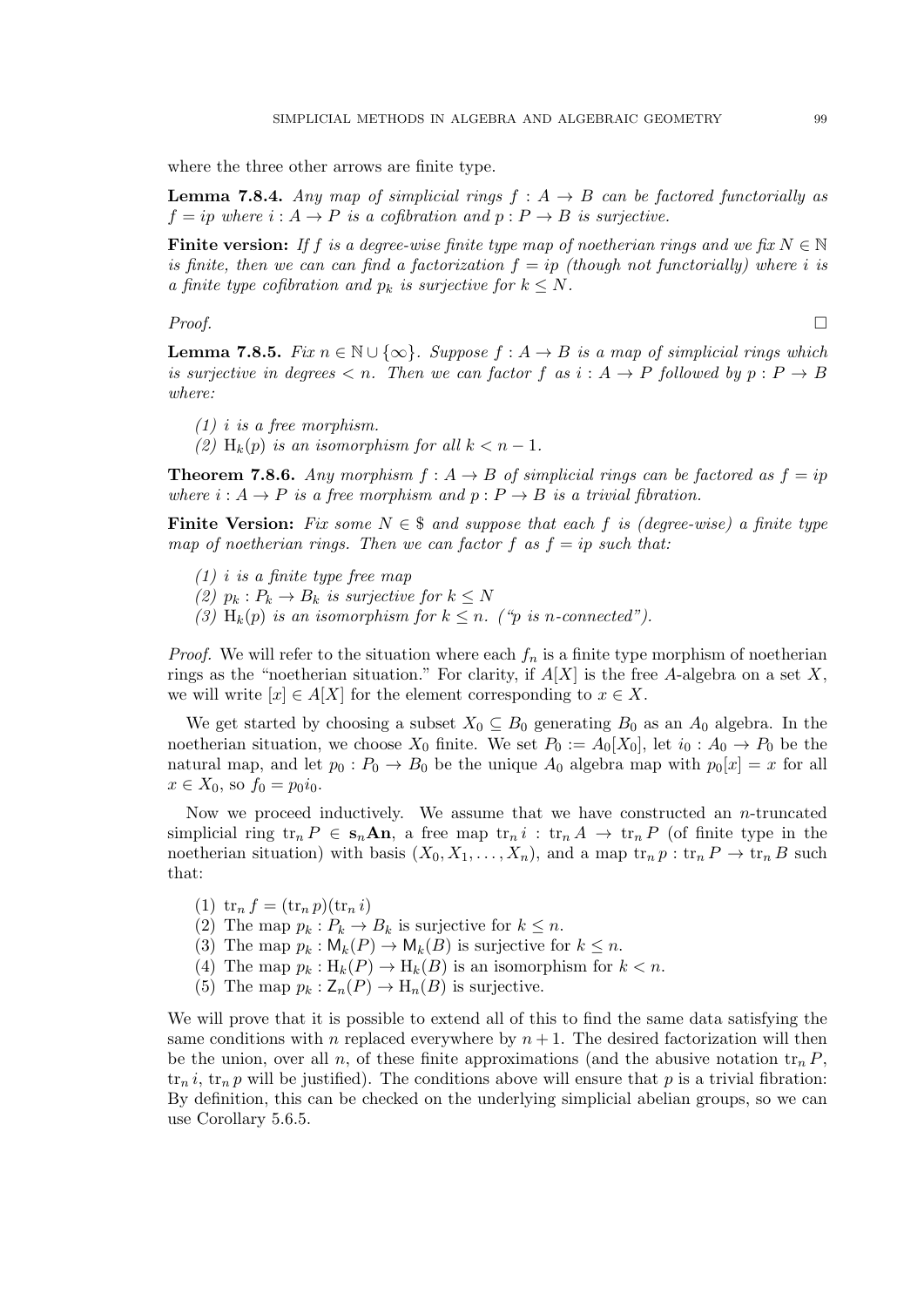To construct the desired lift, we make several choices:

- (1) Choose a subset  $W \subseteq B_{n+1}$  generating  $B_{n+1}$  as an  $A_{n+1}$  algebra, taking W finite in the noetherian situation.
- (2) For each  $w \in W \subseteq B_{n+1}$ ,  $(d_{n+1}^0 w, \ldots, d_{n+1}^{n+1} w) \in M_n(B)$ , so, since  $p_n : M_n(P) \to$  $M_n(B)$  is surjective, we can choose  $(w_0, \ldots, w_{n+1}) \in M_n(P)$  so that

$$
(p_n w_0, \ldots, p_n w_{n+1}) = (d_{n+1}^0 w, \ldots, d_{n+1}^{n+1} w).
$$

- (3) Choose some subset  $S \subseteq M_{n+1}(B)$  generating  $M_{n+1}(B)$  as a  $B_{n+1}$ -module (c.f. Remark 7.8.3 for the module structure). Each map  $d_{n+1}^i : B_{n+1} \to B_n$  is surjective and  $M_{n+1}(B)$  is a  $B_{n+1}$ -submodule of  $B_n^{[n+1]}$  (regarding the latter as a  $B_{n+1}$ module by using  $d_{n+1}^i$  to define scalar multiplication on the i<sup>th</sup> factor), so we can and do take S finite in the noetherian situation.
- (4) For each  $s = (s_0, \ldots, s_{n+2}) \in S \subseteq \mathsf{M}_{n+1}(B)$  and each pair  $(i, j)$  with  $0 \leq i < j \leq$  $n + 2$  choose some  $s_{ij} \in P_n$  with

$$
p_n(s_{ij}) = d_{n+1}^i s_j
$$
  

$$
(= d_{n+1}^{j-1} s_i).
$$

Such a choice is possible because  $p_n : P_n \to B_n$  is surjective.

(5) Choose a subset

$$
K \subseteq \text{Ker}(\text{H}_n(p) : \mathsf{Z}_n(P) \to \text{H}_n(B))
$$

generating the kernel of this surjection as a  $P_n$  module, taking K finite in the noetherian situation.

- (6) For each  $x \in K \subseteq P_n$ ,  $p_n(x)$  is zero in  $H_n(B)$ , so we can choose some  $z_x \in N_{n+1}(B)$ with  $d_{n+1}^{0}z_{x} = p_{n}(x)$ .
- (7) Choose a subset  $Y \subseteq \mathsf{Z}_{n+1}(B) \subseteq B_{n+1}$  whose image in  $H_{n+1}(B)$  generates the latter as a  $B_{n+1}$  module. We can and do take Y finite in the noetherian situation.

For clarity, we now partially repeat the proof of Lemma 7.8.2. Let  $D_{n+1}$  be the direct limit of the sets  $X_m$  over the latching category  $\mathsf{L}_{n+1}$  (§3.6) of all surjective non-identity  $\Delta$ -morphisms  $\sigma : [n+1] \to [m]$ . (Note that  $D_{n+1}$  is finite when all these  $X_m$  are finite because  $\mathsf{L}_{n+1}$  is a finite category.) For such a  $\sigma$ , let  $\overline{\sigma}: X_m \to D_{n+1}$  denote the structure map to the direct limit.

Let T be the set of all formal symbols  $s_i$  for  $s = (s_0, \ldots, s_{n+2}) \in S$  and  $i \in [n+2]$ . (We say "formal symbols" to emphasize that  $s_i$  and  $s'_j$  are thought of as distinct elements of T whenever  $s \neq s'$  or  $i \neq j$ , even though the elements  $s_i, s'_j \in B_{n+1}$  may very well coincide.) Note that  $T$  is finite when  $S$  is finite. Set

$$
E_{n+1} := W \coprod T \coprod K \coprod Y
$$
  

$$
X_{n+1} := D_{n+1} \coprod E_{n+1}.
$$

We will often write  $\overline{\sigma}: X_m \to X_{n+1}$  as abuse of notation for the composition of  $\overline{\sigma}: X_m \to X_{m+1}$  $D_{n+1}$  and the inclusion  $D_{n+1} \subseteq X_{n+1}$ . Let  $P_{n+1} := A_{n+1}[X_{n+1}]$  and let  $i_{n+1} : A_{n+1} \to$  $P_{n+1}$  be the natural map.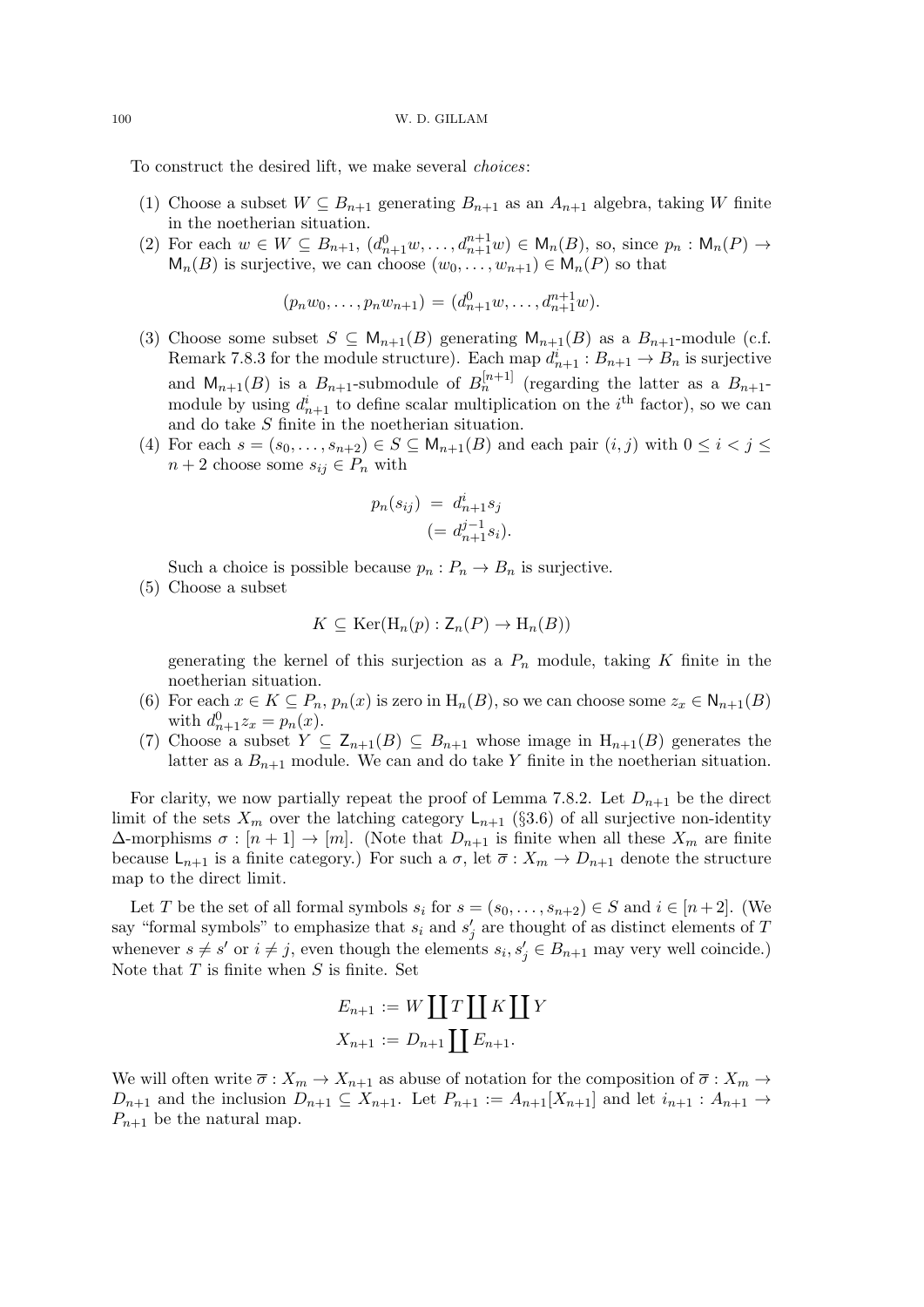For a  $(\sigma : [n+1] \to [m]) \in \mathsf{L}_{n+1}$ , we define the degeneracy map  $P(\sigma) : P_m \to P_{n+1}$  to be the unique ring homomorphism making



commute and taking  $X_m \subseteq P_m$  into  $X_{n+1} \subseteq P_{n+1}$  via  $\overline{\sigma}$ . These degeneracy maps are compatible with the "old" degeneracy maps for the *n*-truncated simplicial ring  $\operatorname{tr}_n P$  and, as the notation suggests,  $D_{n+1}, E_{n+1} \subseteq X_{n+1}$  are the non-degenerate and degenerate basis elements, respectively, in the sense of Definition 7.6.7.

For  $i \in [n+1]$ , the boundary map  $d_{n+1}^i = P(\partial_{n+1}^i) : P_{n+1} \to P_n$  is defined as follows: First of all, we need

$$
(7.8.4)
$$
\n
$$
P_{n+1} \xrightarrow{i_{n+1}} P_n
$$
\n
$$
i_{n+1} \xrightarrow{i_{n+1}} \xrightarrow{d_{n+1}^i} A_n
$$

to commute. The universal property of the free  $A_{n+1}$ -algebra  $P_{n+1} = A_{n+1}[X_{n+1}]$  says that to give an  $A_{n+1}$ -algebra map  $d_{n+1}^i$  making (7.8.4) commute is the same thing as giving a map of sets

$$
(7.8.5) \t d_{n+1}^i : X_{n+1} \to P_n.
$$

By (the proof of) Lemma 7.8.2, there is only one way to define the boundary maps (7.8.5) on  $D_{n+1}$  compatibly with the degeneracy maps  $P(\sigma)$  defined in the previous paragraph (we must have  $d_{n+1}^i \overline{\sigma} = P(\sigma \partial_{n+1}^i)$  and to define the maps (7.8.5) lifting  $\text{tr}_n i : \text{tr}_n A \to \text{tr}_n P$ to a free morphism of  $(n + 1)$ -truncated simplicial rings  $tr_{n+1} i : tr_{n+1} A \rightarrow tr_{n+1} P$  it suffices to define maps of sets

$$
(7.8.6) \t d_{n+1}^i : E_{n+1} \to P_n
$$

(which, as the notation suggests, will be the restrictions of the maps (7.8.5) to  $E_{n+1}$ ) satisfying

$$
(7.8.7) \t d_n^i d_{n+1}^j = d_n^{j-1} d_{n+1}^i : E_{n+1} \to P_{n-1}, \quad 0 \le i < j \le n+1.
$$

We define  $(7.8.6)$  on the subsets  $W, K$ , and Y by setting

(7.8.8) 
$$
d_{n+1}^{i}(w) := w_{i}, \quad w \in W
$$

$$
d_{n+1}^{0}(x) := x, \quad x \in K
$$

$$
d_{n+1}^{i}(x) := 0, \quad x \in K, \quad i > 0
$$

$$
d_{n+1}^{i}(y) := 0, \quad y \in Y.
$$

We define  $(7.8.6)$  on T by setting

$$
(7.8.9) \t d_{n+1}^i(s_j) := s_{ij}
$$

for each  $s = (s_0, \ldots, s_{n+2}) \in S$  and each pair  $(i, j)$  with  $0 \leq i < j \leq n+2$ . It is important to notice that this makes sense—i.e. that this definition actually defines  $d_{n+1}^i s_j$  exactly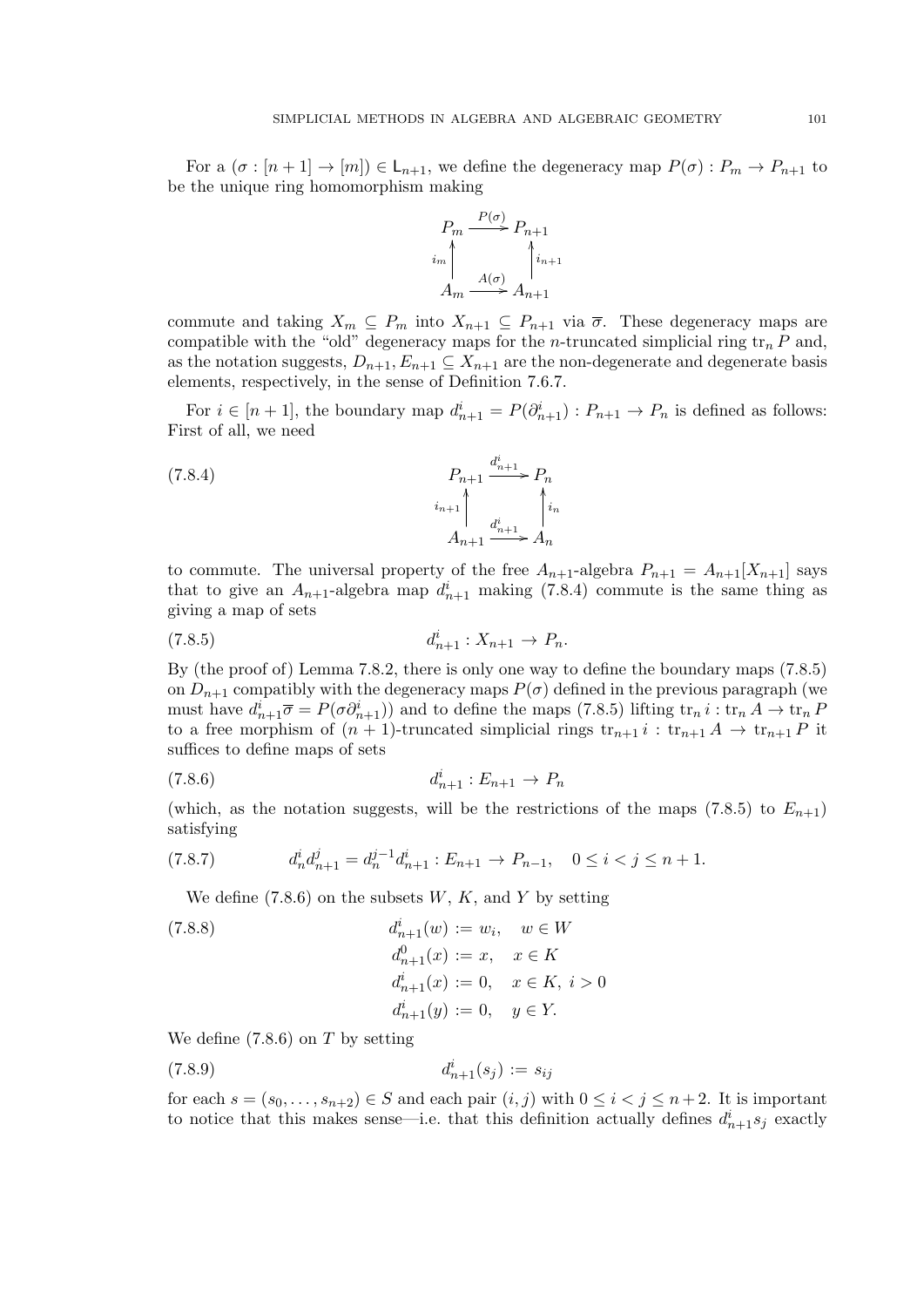once for each  $s \in S$  and each  $(i, j) \in [n + 1] \times [n + 2]$  (because either  $0 \le i < j \le n + 2$  or  $0 \leq j < i+1 \leq n+2$ .

As in the proof of Lemma 7.8.2, it is clear that our boundary maps  $d_{n+1}^i$ , thus defined, are compatible with the degeneracies for P. It remains only to check that they are compatible with the boundary maps  $d_n^j$  for  $\text{tr}_n P$ . According to Lemma 7.8.2, we need to check that

$$
d_n^i d_{n+1}^j = d_n^{j-1} d_{n+1}^i : E_{n+1} \to P_{n-1}
$$

for all  $0 \leq i \leq j \leq n+1$ . This completes the construction of the lift  $\operatorname{tr}_{n+1} i : \operatorname{tr}_{n+1} A \to$  $\operatorname{tr}_{n+1} P$ .

To define  $p_{n+1}: P_{n+1} \rightarrow B_{n+1}$ , with  $f_{n+1} = p_{n+1}i_{n+1}$  making  $\operatorname{tr}_{n+1} p : \operatorname{tr}_{n+1} P \rightarrow$  $\operatorname{tr}_{n+1} P$  an  $\mathbf{s}_{n+1}$ **An** morphism extending  $\operatorname{tr}_n p$  satisfying

$$
\mathrm{tr}_{n+1} f = (\mathrm{tr}_{n+1} p)(\mathrm{tr}_{n+1} i),
$$

we need only define a function  $p_{n+1}: E_{n+1} \to B_{n+1}$  so that the diagram

$$
(7.8.10)
$$
\n
$$
P_{n+1} \downarrow P_n
$$
\n
$$
p_{n+1} \downarrow P_n
$$
\n
$$
B_{n+1} \downarrow P_n
$$
\n
$$
B_{n+1} \downarrow P_n
$$

commutes (Lemma 7.9.2). I claim that we can arrange this by setting

$$
p_{n+1}(w) := w, \quad w \in W
$$
  
\n
$$
p_{n+1}(x) := z_x, \quad x \in K
$$
  
\n
$$
p_{n+1}(y) := y, \quad y \in Y.
$$

Indeed, commutativity of (7.8.10) on  $W \subseteq P_{n+1}$  is equivalent to the equality

$$
d_{n+1}^i(w) = p_n(w_i)
$$

which we arranged by our choice of  $w_i$  (and our definition  $d_{n+1}^i(w) := w_i$  in (7.8.8)), commutativity on  $x \in K \subseteq P_{n+1}$  holds when  $i > 0$  since both ways around the diagram yield 0 and when  $i = 0$ , this commutativity is equivalent to the equality

$$
d_{n+1}^0(z_x) = p_n(x)
$$

we arranged by our choice of  $z_x$ ; commutativity on  $Y \subseteq P_{n+1}$  holds since both ways around the diagram yield 0.

Now we argue that our extension to  $n + 1$  has all the desired properties. The map  $p_{n+1}$ :  $P_{n+1} \rightarrow B_{n+1}$  is surjective by our choice of W, since  $p_{n+1}$  is a map of  $A_{n+1}$ . algebras and each  $w \in W \subseteq P_{n+1}$  is in the image of  $p_{n+1}$ . To see that the stage  $n+1$  map  $H_n(P) \to H_n(B)$  is an isomorphism, first note that it was surjective at stage n and  $Z_n(P)$ is the same both at stage n and at stage  $n+1$ . Next note that our definition of  $d_{n+1}^i$  in (7.8.8) for  $x \in K \subseteq X_{n+1} \subseteq P_{n+1}$  ensures that K is in fact contained in  $\mathsf{N}_{n+1}(P) \subseteq P_{n+1}$ , and our definition of  $d_{n+1}^0(x)$  for  $x \in K$  ensures that  $\mathsf{N}_{n+1}(P) \to \mathsf{Z}_n(P)$  surjects onto the kernel of the surjection  $\mathsf{Z}_n(P) \to \mathrm{H}_n(B)$ . To see that  $\mathsf{Z}_{n+1}(P) \to \mathrm{H}_{n+1}(B)$  is surjective, note that our definition  $d_{n+1}^i(y) := 0$  in (7.8.8) ensures that  $Y \subseteq P_{n+1}$  is in fact contained in  $\mathsf{Z}_{n+1}(P)$  and our choice of  $Y \subseteq \mathsf{Z}_{n+1}(B)$  and definition  $p_{n+1}(y) := y$  then ensure the desired surjectivity.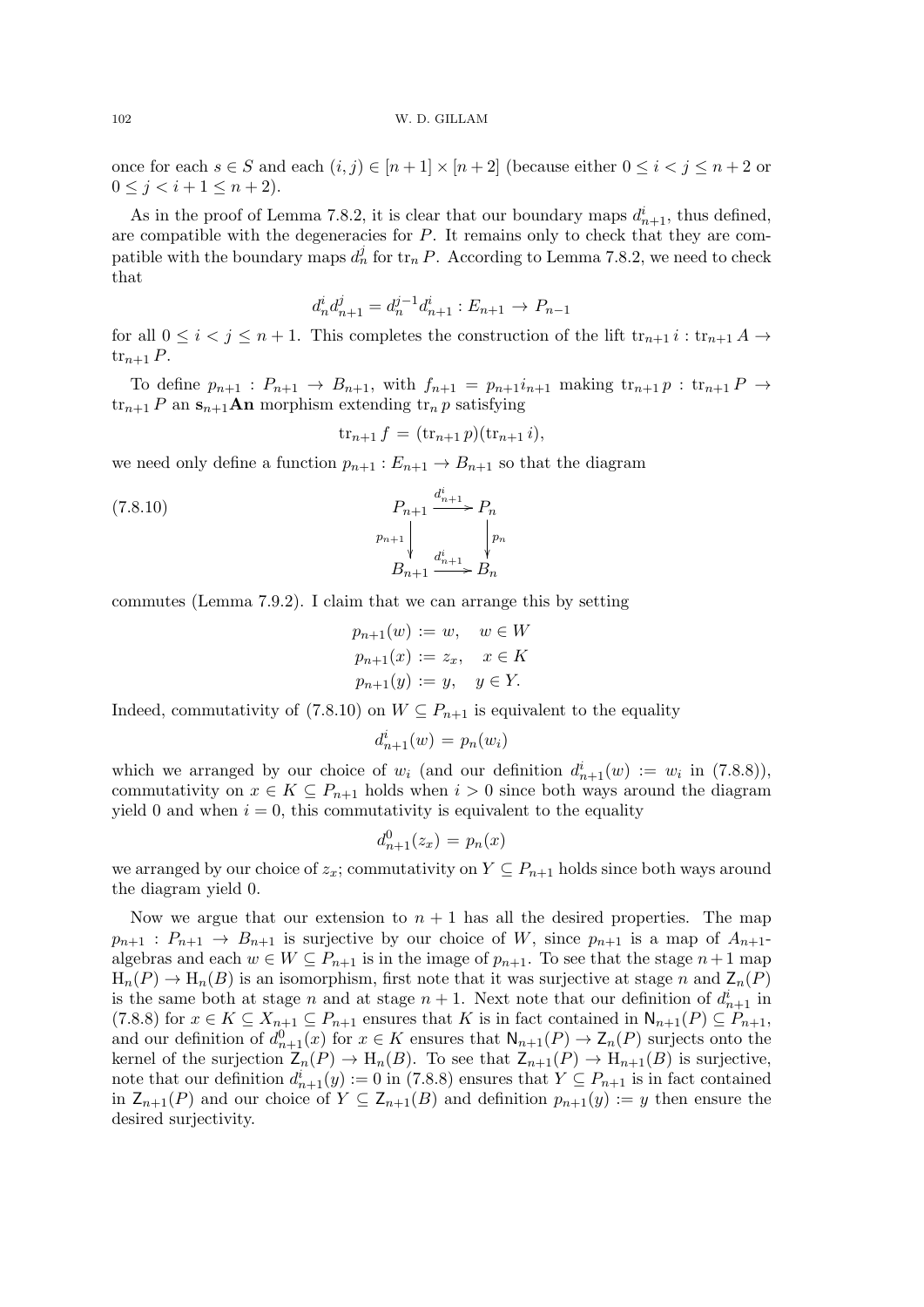For the final statement of the theorem, first factor  $f = ig$  as in Lemma 7.8.1, then factor  $j = ip$  as in the first part of the theorem. The free morphism i is also a weak equivalence by 2-out-of-3 because j and p are weak equivalences. The resulting factorization  $f = i(pq)$ is hence as desired because  $pq$ , being a composition of fibrations, is also a fibration.  $\square$ 

Remark 7.8.7. (Functoriality) The factorization described in the proof of Lemma 7.8.1 is clearly functorial in f. The factorizations described in the proof of Theorem 7.8.6 can be made functorial at the cost of the finiteness statement by eliminating the choices made in the above proof, as follows. We get started by taking  $X_0 = B_0$ ,  $P_0 = A_0[B_0]$ , so that our map  $p_0$ :  $P_0 \rightarrow B_0$  comes with a natural set-theoretic section  $s_0 : B_0 \rightarrow P_0$  given by  $s_0(b) := [b]$ . We then proceed inductively as in the proof above, assuming that each  $p_k : P_k \to B_k$  also comes with a set-theoretic section  $s_k : B_k \to P_k$ . Instead of making the choices we made in that proof, we proceed as follows:

- (1) We set  $W := B_{n+1}$ .
- (2) For each  $w \in W$  and each  $i \in [n+1]$ , we set  $w_i := s_n d_{n+1}^i(w) \in P_n$  so that  $p_n(w_i) = p_n s_n d_{n+1}^i(w) = d_{n+1}^i(w)$  because  $s_n$  is a section of  $p_n$ .
- (3) Define  $K$  as the fibered product

$$
K \xrightarrow{\pi_2} Z_n(P)
$$
  
\n
$$
\uparrow \qquad \qquad \downarrow
$$
  
\n
$$
Z_{n+1}(B) \xrightarrow{d_{n+1}^0} H_n(B)
$$

and set  $z_x := \pi_1(x) \in \mathsf{Z}_{n+1}(B)$  for  $x \in K$ . The image of the map  $\pi_2$  is clearly the kernel of  $Z_n(P) \to H_n(B)$ .

(4) Set  $Y := Z_{n+1}(B) \subseteq B_{n+1}$ .

It is clear that the sets  $W, K, Z$  and the definitions of  $w_i$  and  $z_x$  above are functorial in the map of simplicial rings  $A \to B$ . We then define  $P_{n+1}$ ,  $i_{n+1}$ , and the maps  $p_{n+1}$  exactly as in the above proof. The map  $p_{n+1}$  comes with a tautological section  $s_{n+1}: B_{n+1} \to P_{n+1}$ given by  $s_{n+1}(b) = [b]$  because of our choice of  $W = B_{n+1}$ . We also define the boundary maps  $d_{n+1}^i : P_{n+1} \to P_n$  as in the above proof, except we set

$$
d_{n+1}^{i}[x] := \begin{cases} \pi_2(x), & i = 0 \\ 0, & i > 0. \end{cases}
$$

All of these constructions are also functorial in  $A \rightarrow B$ .

In light of this remark, we have proved:

Corollary 7.8.8. Morphisms of simplicial rings admit two functorial factorizations:

- (1)  $f = ip$ , where i is free (hence a cofibration by Theorem 7.6.13) and p is a trivial fibration, and
- (2)  $f = ip$ , where i is a trivial free morphism (hence a trivial cofibration) and p is a fibration.

Remark 7.8.9. If one isn't interested in the finiteness statement of Theorem 7.8.6, then the first factorization of Theorem 7.8.6 can also be obtained formally by using the fact that the free algebra functor is left adjoint to the forgetful functor from rings to sets. This is what Illusie does in [Ill].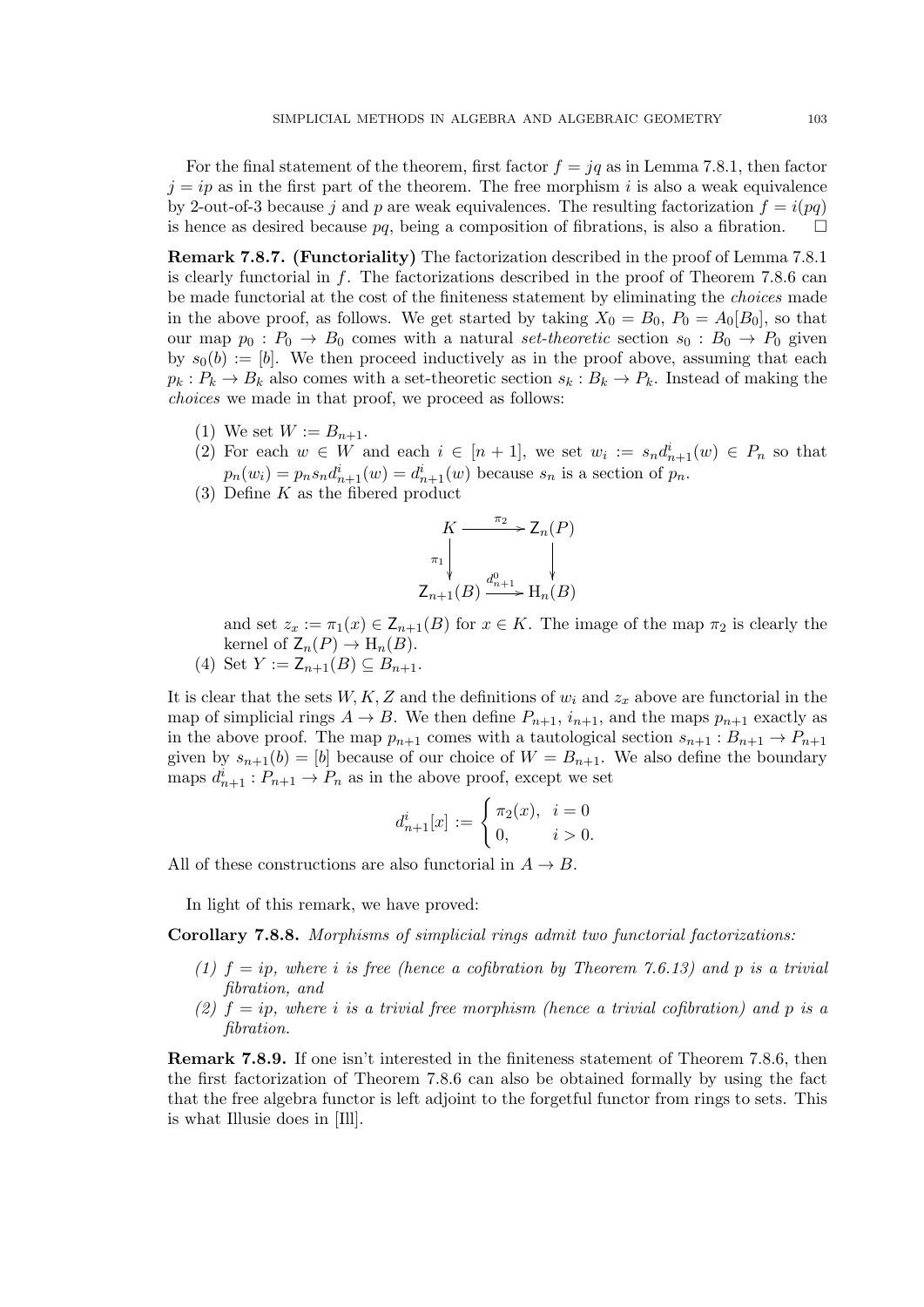We can use Theorem 7.8.6 to say something about the structure of cofibrations of simplicial rings:

**Corollary 7.8.10.** Suppose  $i : A \rightarrow P$  is a cofibration of simplicial rings. Then the ring map  $i_0: A_0 \to P_0$  has the LLP with respect to all surjective ring maps.

*Proof.* Suppose  $f : B \to C$  is a surjective ring map and



is a commutative diagram of ring maps. Regarding  $f$  as a map of constant simplicial rings and using the fact that  $A \mapsto A_0$  is left adjoint to the "constant simplicial ring" functor, we obtain a commutative diagram



of simplicial rings. By Theorem 7.8.6 we can factor the map  $f$  of constant simplicial rings as  $B \to Q \to C$  where  $B \to Q$  is a cofibration and  $Q \to C$  is a trivial fibration. It is clear from the proof of that theorem that, since f is surjective, we can arrange that  $B \to Q$  is an isomorphism in degree zero. Since  $i$  is a cofibration, we can lift in the square



of simplicial rings because  $Q \to C$  is a trivial fibration; the degree zero part of this lift then provides a lift in our original ring diagram.

7.9. Proof of Theorem 7.5.2. Recall from §7.5 that the only model category axioms  $(\S1)$  for sAn not immediate from the definitions (Definition 7.5.1) are: The factorization axiom and the lifting axiom. We established the factorization axiom in Corollary 7.8.8, and "half" of the lifting axiom is immediate from the definition of "cofibration." It remains only to show that trivial cofibrations have the LLP with respect to fibrations, which we will do in Lemma 7.9.4 after we prove the final statement of Theorem 7.5.2 as Lemma 7.9.3.

Lemma 7.9.1. Every trivial free morphism of simplicial rings admits a deformation retract.

*Proof.* We recycle the idea used to prove Lemma 7.8.1. Suppose  $i : A \rightarrow P$  is a trivial free morphism. Let  $P^I$  be the path space for  $P, i_P : P \to P^I$  the constant path,  $e_0, e_1 : P^I \rightrightarrows P$ the evaluations. Since all simplicial rings are fibrant (by our definition of fibration and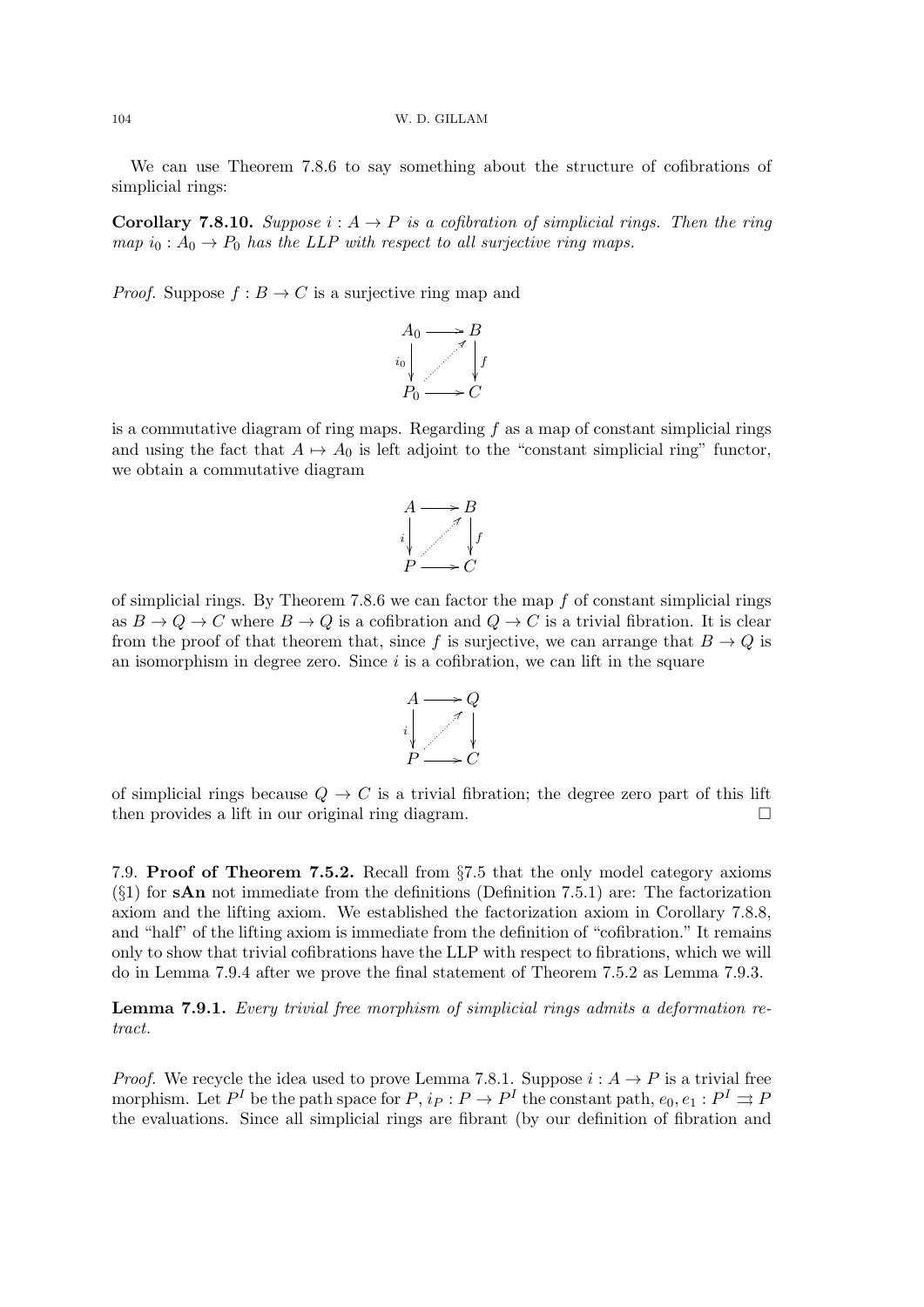Corollary 5.6.6), Lemma 4.7.6 says that we have a solid commutative square



where  $(\mathrm{Id}, i_P i)$  is a homotopy equivalence (hence a weak equivalence) and  $e_1 \pi_2$  is a fibration. Since i is a trivial free morphism,  $e_1\pi_2$  is in fact a trivial fibration by 2-out-of-3, hence we can find the lift  $(r, h)$  as indicated by Theorem 7.6.13. Unravelling the commutativity of this diagram with Proposition ??, we see that  $r: P \rightarrow A$  retracts i and  $h: P \to P^I$  can be viewed as a homotopy rel A from ir to the identity of P.

Lemma 7.9.2. Trivial free morphisms of simplicial rings have the LLP with respect to fibrations.

*Proof.* This follows formally from the previous lemma using [Q1, II.3.4]. I will spell out the details here because I found Quillen's proof a little confusing. Consider a diagram



where  $i : A \rightarrow P$  is a trivial free morphism and p is a fibration; we must find a lift l as indicated. By the previous lemma, i has a deformation retract  $r: P \to A$ . Let  $h: P \to P^1$ be the homotopy witnessing this, so we have a commutative diagram

$$
A \xrightarrow{i_A} A^I
$$
  
\n
$$
i \downarrow \qquad i^I
$$
  
\n
$$
P \xrightarrow{h} P^I
$$

with  $e_0h = ir$ ,  $e_1h = \text{Id}_P$  expressing the homotopy rel A from ir to Id<sub>P</sub>. The square

$$
P \xrightarrow{k^I h} C^I
$$
  

$$
j r \downarrow \qquad \downarrow e_0
$$
  

$$
B \xrightarrow{p} C
$$

commutes by the computation

$$
e_0k^I h = ke_0h = kir = pjr,
$$

so we have an induced map

$$
(jr, kIh) : P \to B \times_C^{e_0} C^I.
$$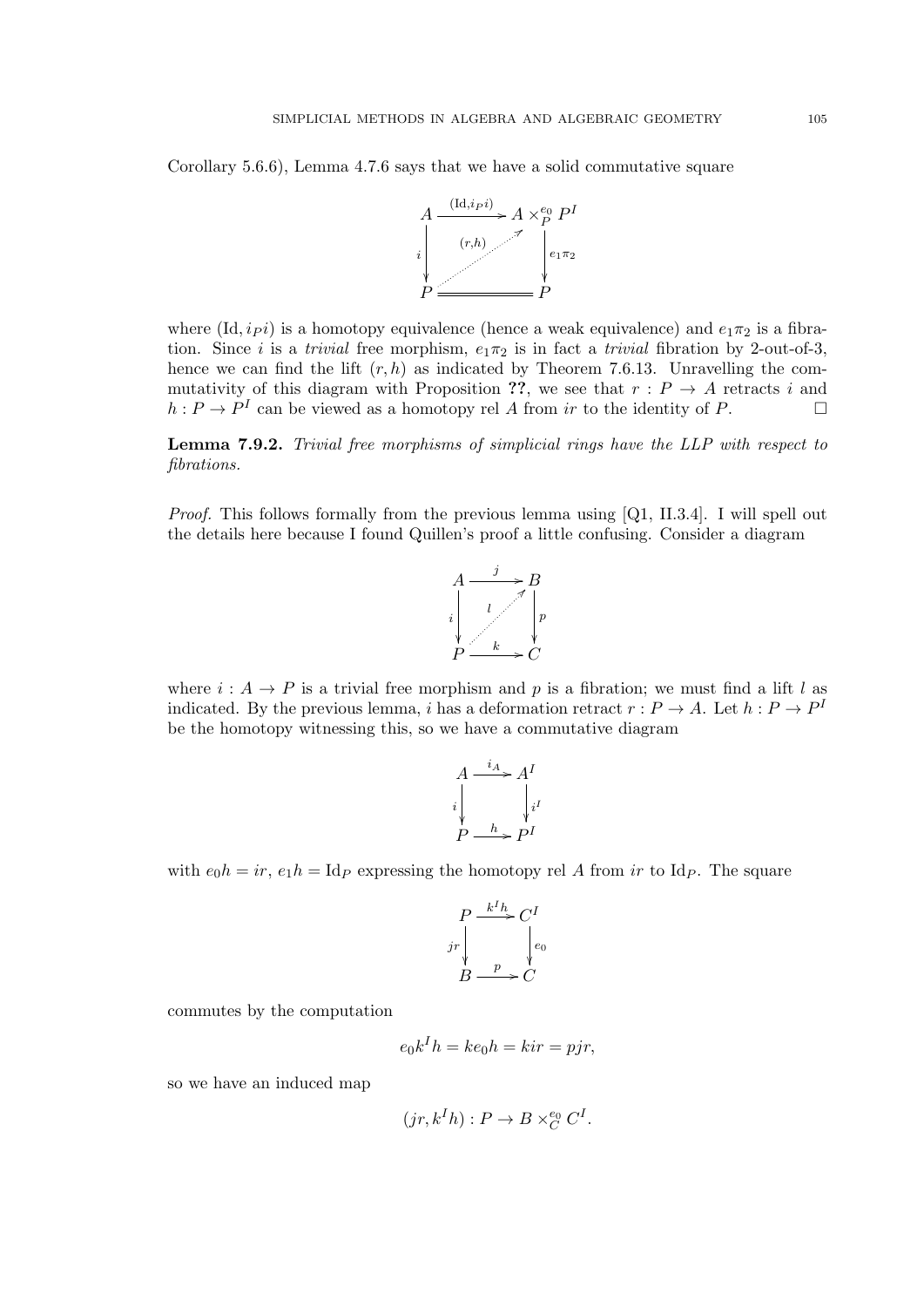The solid square



commutes by the computations

$$
e_0 i_B j = j = jri
$$

and

$$
p^I i_B j = p^I j^I i_A = k^I i^I i_A = k^I h i.
$$

We claim that the map  $(e_0, p^I)$  is a trivial fibration. Assuming the claim, we have the lift H as indicated by Theorem 7.6.13. We obtain the desired lift  $l$  in the original diagram by setting  $l := e_1H$ .

The claim follows from general facts about fibrations in the category of simplicial sets (either  $[Hov, 3.3.1]$ , or the discussion in  $[Q1, II.2.3-4]$ ), or slightly more directly by using the characterizations of fibrations and trivial fibrations in §?? as follows: To prove that  $(e_0, p<sup>I</sup>)$  is a trivial fibration it suffices (by Proposition 4.4.6) to prove that there is a lift as indicated in any solid diagram



where  $t$  is an injective map of simplicial sets. But one translates this into finding a lift in

$$
(K \times \Delta[1]) \cup (L \times \{0\}) \longrightarrow B
$$
  
\n
$$
\downarrow \qquad \qquad \downarrow P
$$
  
\n
$$
L \times \Delta[1] \longrightarrow C
$$

(see the proof of Lemma 4.7.5 for a similar "translation") which can be done because  $p$  is a fibration (c.f. Proposition 5.6.3(3)).

**Lemma 7.9.3.** A map of simplicial rings is a cofibration (resp. trivial cofibration) iff it is a retract of a free morphism (resp. trivial free morphism).

Proof. We saw in Theorem 7.6.13 that free morphisms are cofibrations. Any retract of a cofibration (resp. trivial cofibration) is a cofibration (resp. trivial cofibration) because this follows formally from our definition of cofibration (Definition 7.5.1), as we already mentioned in §7.5. This proves ( $\Longleftarrow$ ). For  $(\Longrightarrow)$ , suppose  $j : A \to B$  is a cofibration (resp. trivial cofibration). Factor  $j = ip$  where  $i : A \rightarrow P$  is a free morphism and p is a trivial fibration (Theorem 7.8.6). If j is trivial, then so is i by 2-out-of-3. Since j is a cofibration and  $p$  is a trivial fibration, the diagram

$$
A \xrightarrow{s} P
$$
  
\n
$$
j \downarrow s
$$
  
\n
$$
B \xrightarrow{f} P
$$
  
\n
$$
B \xrightarrow{f} B
$$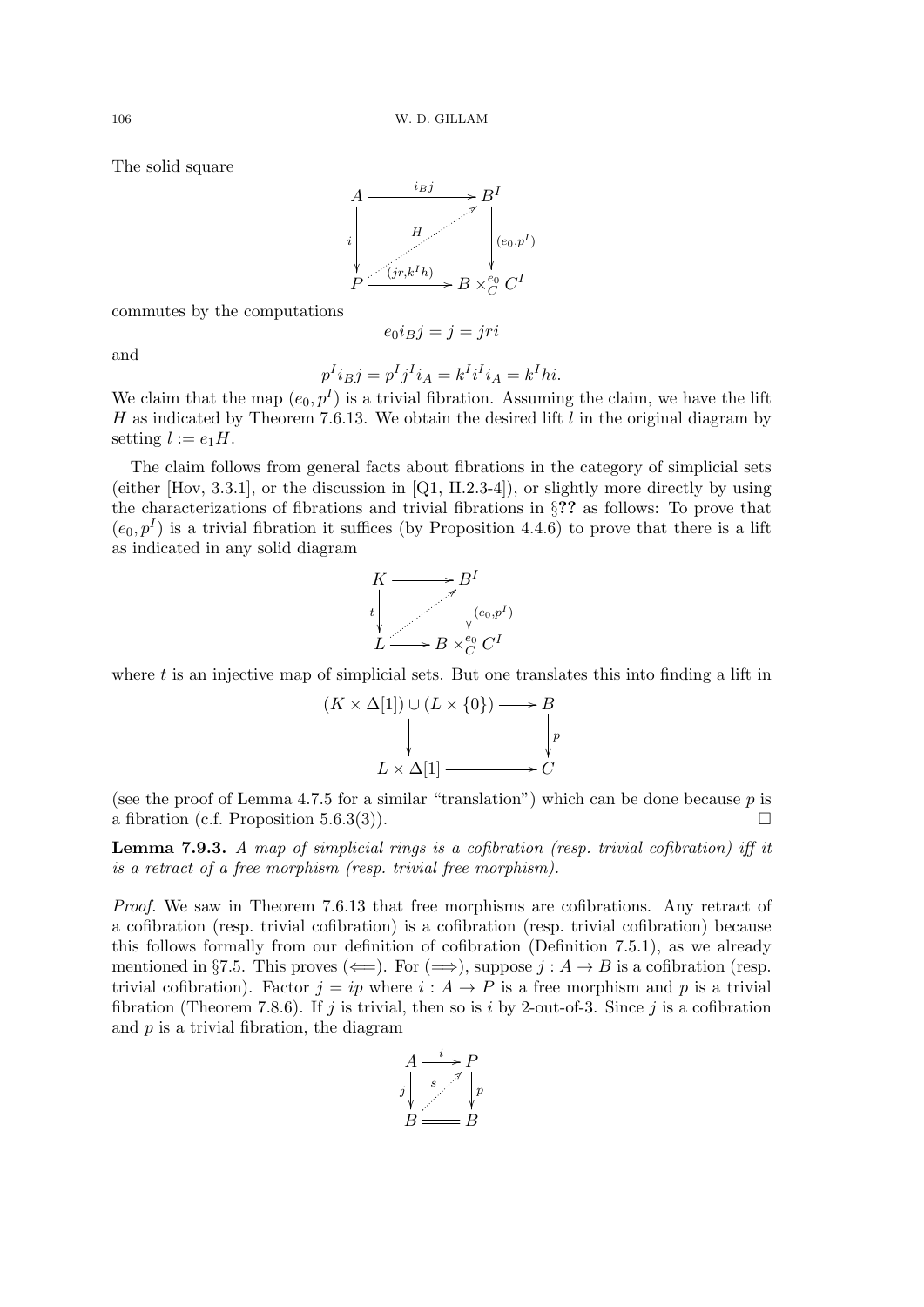admits a completion as indicated, hence the diagram



displays j as a retract of i.

Lemma 7.9.4. Trivial cofibrations of simplicial rings have the LLP with respect to fibrations.

Proof. We showed in Lemma 7.9.2 that trivial free morphisms have the LLP with respect to fibrations and we showed in Lemma 7.9.3 that every trivial cofibration is a retract of a trivial free morphism, so this follows from formal diagram arguments (Lemma 1.5.2).  $\Box$ 

7.10. Properness. In this section we will prove, among other related things, that our model structure on simplicial rings is both left and right proper, in the sense of Definition 1.4.1. We require some preliminary lemmas:

Lemma 7.10.1. A retract of a flat ring homomorphism is again flat.

Proof. Consider a commutative diagram of ring homomorphisms

$$
A \xrightarrow{i} A' \xrightarrow{p} A
$$
  

$$
f \downarrow g \qquad f \downarrow f
$$
  

$$
B \xrightarrow{j} B' \xrightarrow{q} B
$$

where g is flat and  $pi = Id$ ,  $qj = Id$ . We must show that f is flat. It suffices to show that for any injective map  $k : M \to N$  of A modules,  $k \otimes_A B$  is also injective. Regard M, N as  $A'$  modules and k as a morphism (still injective of course!) of A modules by restriction of scalars along p. Then we have a commutative diagram

$$
M \otimes_A B \xrightarrow{\operatorname{Id} \otimes j} M \otimes_{A'} B' \xrightarrow{\operatorname{Id} \otimes q} M \otimes_A B
$$
  
\n $k \otimes_A B \downarrow \qquad \qquad k \otimes_{A'} B' \downarrow \qquad \qquad k \otimes_A B$   
\n $N \otimes_A B \xrightarrow{\operatorname{Id} \otimes j} N \otimes_{A'} B' \xrightarrow{\operatorname{Id} \otimes q} N \otimes_A B$ 

(of abelian groups, say) where the compositions of the rows are identities (i.e. it is a retract diagram—since  $qj = Id$ , hence  $k \otimes_A B$  is injective because  $k \otimes_{A'} B'$  is injective as g is flat. Note that we use  $pi = Id$  to check that Id  $\otimes j$  is well-defined (A bilinear) as follows: the point is that, for  $a \in A$  and  $m \in M$ , the element  $a \cdot m$  of M (now viewed as an A' module via p) coincides with the element  $i(a) \cdot M$ , because the latter is defined to be  $p(i(a)) \cdot M = a \cdot M$ —one then computes

$$
(\mathrm{Id}\otimes j)((a \cdot m) \otimes b) = (a \cdot m) \otimes j(b)
$$
  

$$
= (i(a) \cdot m) \otimes j(b)
$$
  

$$
= m \otimes ((gi)(a)j(b))
$$
  

$$
= m \otimes ((jf)(a)j(b))
$$
  

$$
= m \otimes j(f(a)b)
$$
  

$$
= (\mathrm{Id}\otimes j)(m \otimes (f(a)b)).
$$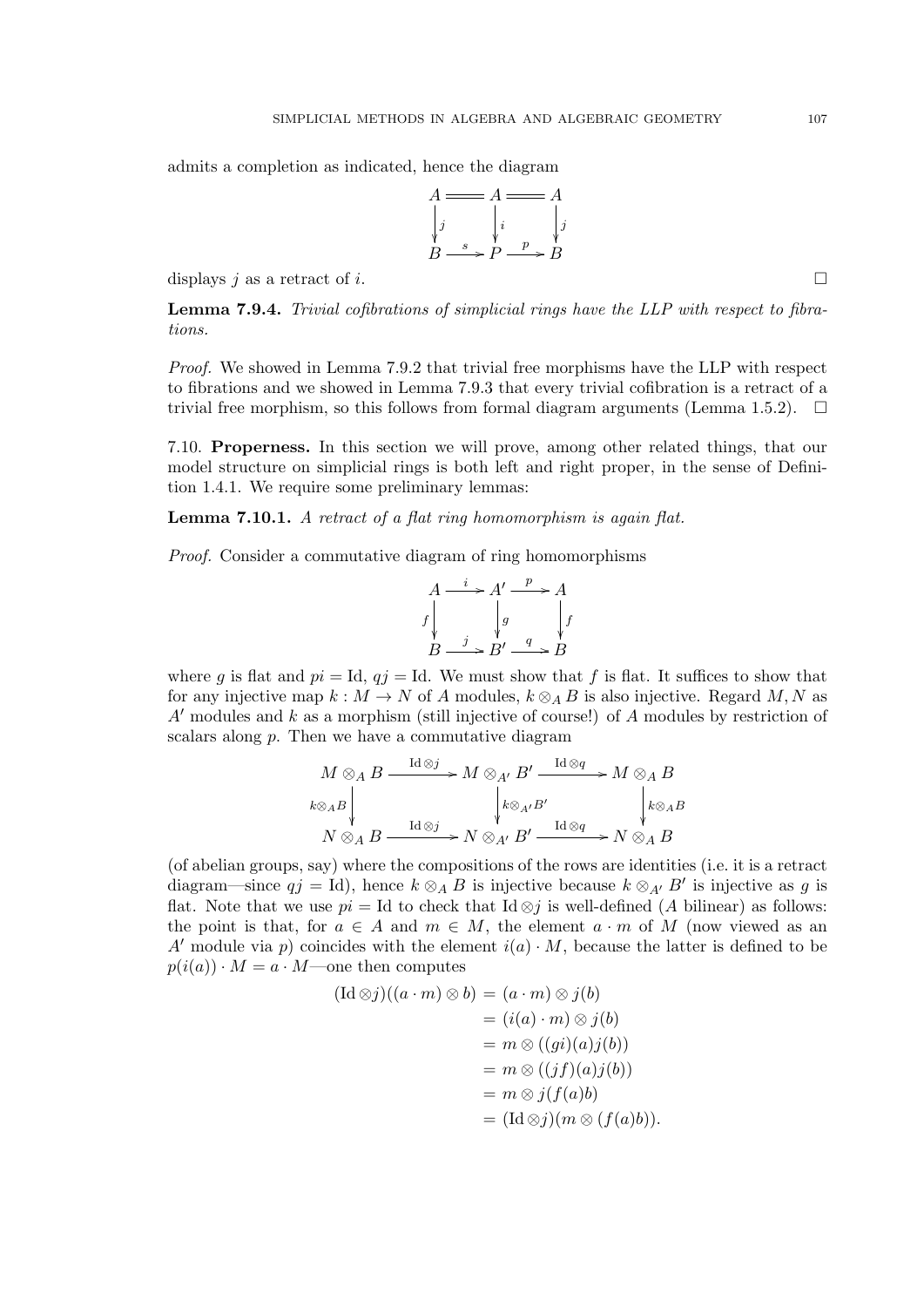**Lemma 7.10.2.** A cofibration  $i: A \rightarrow P$  of simplicial rings is degree-wise flat.

Proof. A free morphism of simplicial rings is clearly degree-wise flat and any cofibration is a retract of a free morphism (Lemma 7.9.3), and is hence degree-wise flat by Lemma 7.10.1.  $\Box$ 

**Theorem 7.10.3.** The model category of simplicial rings  $(\S$ 7.5) is both left and right proper in the sense of Definition 1.4.1.

Proof. Right properness follows formally from right properness of the model category sSets (Proposition ??) in light of the fact that the forgetful functor  $sAn \rightarrow sSets$  preserves inverse limits (in particular pullbacks), takes fibrations to fibrations (by definition of a fibration in  $sAn$ , and is faithful in the sense that a map of simplicial rings is a weak equivalence iff the underlying map of simplicial sets is a weak equivalence.

For left properness, suppose  $f : A \rightarrow B$  is a weak equivalence and  $i : A \rightarrow P$  is a cofibration. We want to show that  $P \to B \otimes_A P$  is a weak equivalence. But *i* is degreewise flat by Lemma 7.10.2, so this follows from Lemma 7.3.2.

There are several variants of the properness conditions satisfied by the model category of simplicial rings:

**Theorem 7.10.4.** If  $f_i: A \to B_i$   $(i = 1, 2)$  are cofibrations of simplicial rings,  $A \to C$ is an arbitrary map of simplicial rings, and  $g : B_1 \rightarrow B_2$  is a cofibration (resp. weak equivalence) of simplicial rings with  $gf_1 = f_2$ , then

$$
g\otimes_A C:B_1\otimes_A C\to B_2\otimes_A C
$$

is a cofibration (resp. weak equivalence) of simplicial rings.

Proof. First of all, a pushout of a cofibration in any model category is again a cofibration [Hov, 1.1.11]—for simplicial rings one can see this explicitly using the characterization of cofibrations in Lemma 7.9.3 by first noting that a pushout of a free morphism is clearly free, then note that pushouts (like any functor) take retracts to retracts. Evidently then, the only issue is the statement about weak equivalences, which follows from Lemma 7.10.2 and Lemma 7.3.2(1).  $\Box$ 

**Corollary 7.10.5.** If  $f : A \rightarrow B$  is a (trivial) cofibration of simplicial rings and  $A \rightarrow C$ is an arbitrary morphism of simplicial rings, then  $f \otimes_A C : C \to B \otimes_A C$  is a (trivial) cofibration of simplicial rings.

*Proof.* Apply the previous theorem with  $B_1 = A$ ,  $g = f$ .

7.11. Derived tensor product. Corollary 7.10.5 says that for any morphism  $A \rightarrow C$  of simplicial rings, the pushout (tensor product) functor

(7.11.1) 
$$
\mathscr{A} C : A/\mathbf{sAn} \to C/\mathbf{sAn}
$$

is a left Quillen functor (§1.7), so we can form its left derived functor

$$
\mathcal{A} \otimes_A^{\mathsf{L}} C : \text{Ho}(A/\mathbf{sAn}) \to \text{Ho}(C/\mathbf{sAn}),
$$

the left derived tensor product of simplicial rings.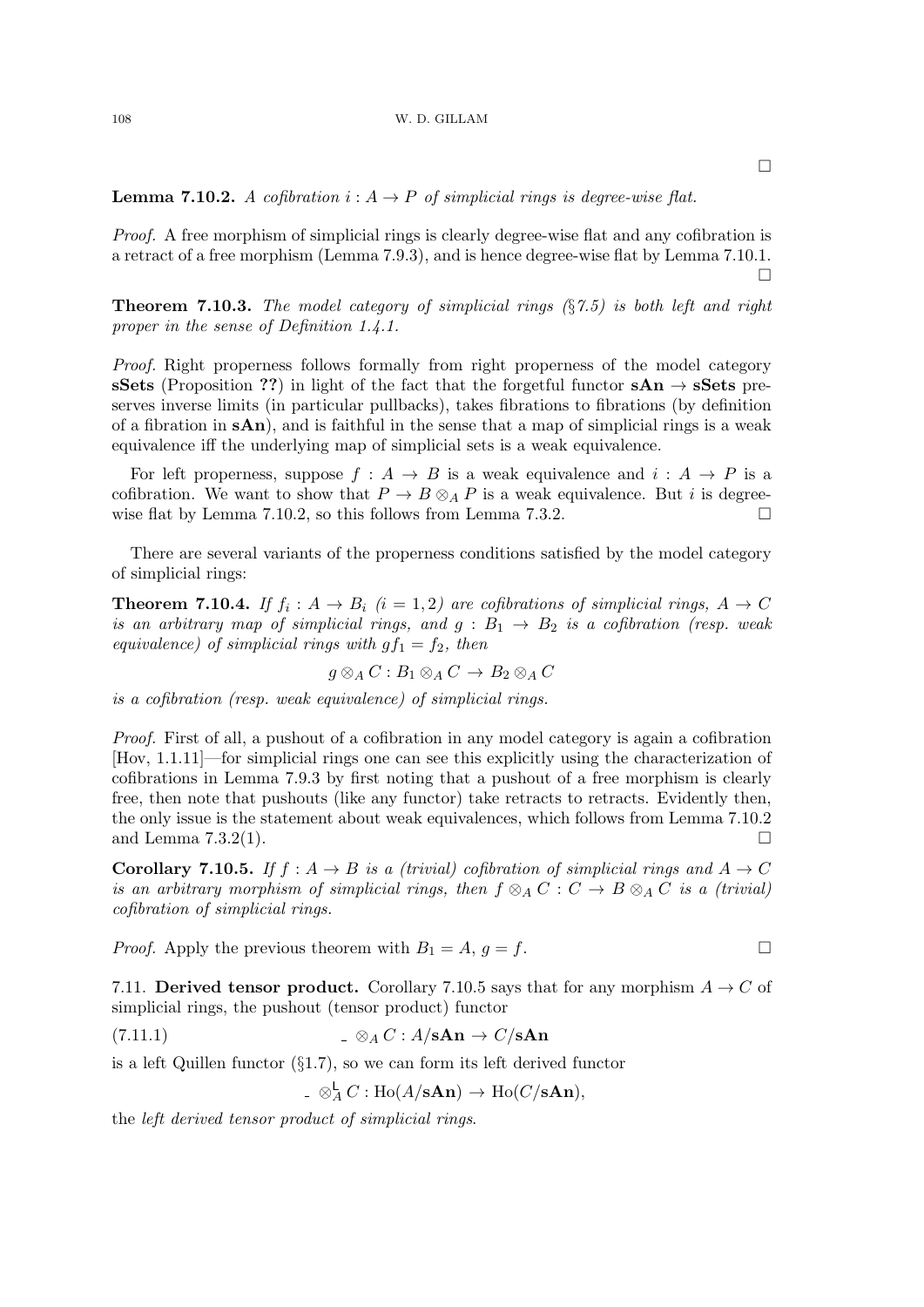7.12. Model structure on modules. In this section, we describe the model category structure on the category  $\text{Mod}(A)$  of modules over a simplicial ring A (§7.2), fixed throughout. The general ideas and proofs are similar, though easier, to what we did with simplicial rings, so for the proofs we will generally just refer back to the corresponding proofs for simplicial rings, letting the reader make the necessary modifications.

**Definition 7.12.1.** Let  $f : M \to N$  be a morphism of A-modules. We say that f is a weak equivalence (or quasi-isomorphism) iff  $H_*(f) : H_*(A) \to H_*(B)$  is an isomorphism. We say that  $f$  is a *fibration* iff it satisfies the following equivalent conditions:

- (1) The underlying map of simplicial sets is a fibration.
- (2) The map  $A \to B \times_{H_0(B)} H_0(A)$  is surjective.

(Proposition 5.6.3). We say that f is a *cofibration* iff it has the LLP with respect to all trivial fibrations.

The following facts are easy to see directly from the definitions:

- (1) Weak equivalences satisfy 2-out-of-3.
- (2) Fibrations and cofibrations form subcategories closed under retracts.

**Definition 7.12.2.** A morphism  $i : M \to P$  is called *semi-split* iff there are  $A_n$ -submodules  $B_n \subseteq P_n$  (called a *basis*) for each  $n \in \mathbb{N}$  satisfying the following properties:

- (1) For each  $n \in \mathbb{N}$ , the map  $i_n : M_n \to P_n$  is injective and we have a direct sum decomposition of  $A_n$ -modules  $P_n = M_n \oplus B_n$ .
- (2) For each surjective  $\Delta$ -morphism  $\sigma : [n] \to [m]$ , the corresponding degeneracy map  $P(\sigma) : P_m \to P_n$  takes  $B_m \subseteq P_m$  into  $B_n \subseteq P_n$ . (Recall that this degeneracy map is injective, as it has a retract.)

Such a morphism i is called *split* iff, for each  $n \in \mathbb{N}$ , the induced  $A_n$ -module homomorphism

(7.12.1) 
$$
\lim_{n \to \infty} \{ B_m \otimes_{A_m} A_n : (\sigma : [n] \to [m]) \in T_n \} \to B_n
$$

is injective (call its image  $D_n \subseteq M_n$  the *degenerate submodule* of  $M_n$ ) and there is an A<sub>n</sub>-submodule  $E_n \subseteq B_n$  (called a non-degenerate complement) inducing a direct sum decomposition  $B_n = D_n \oplus E_n$ . If, furthermore,  $B_n$  and  $E_n$  can be taken projective (resp. free), then  $i$  is called *projective* (resp. *free*).

**Theorem 7.12.3.** The category  $Mod(A)$  forms a model category (§1) with the weak equivalences, fibrations, and cofibrations as in Definition 7.12.1. A map of A-modules is a cofibration iff it is a retract of a free morphism (Definition 7.12.2).

This theorem is proved in the same manner as Theorem 7.5.2. One begins by proving that every projective morphism of A-modules (in particular every free morphism of Amodules) is a cofibration (adapt the proof of Theorem 7.6.13). Then one makes use of the following factorization results:

**Theorem 7.12.4.** Any morphism  $f : M \to N$  of A-modules can be factored (functorially) as  $f = ip$  where  $i : M \to P$  is a free morphism and  $p : P \to N$  is a trivial fibration. If, for all  $n \in \mathbb{N}$ ,  $A_n$  is noetherian and  $M_n$  and  $N_n$  are finitely generated, then we can find such a factorization where all the  $P_n$  are also finitely generated. (Though the functorial factorization won't have this finiteness property.) We can also factor f (functorially) as  $f = ip$  where i is a trivial free morphism and p is a fibration.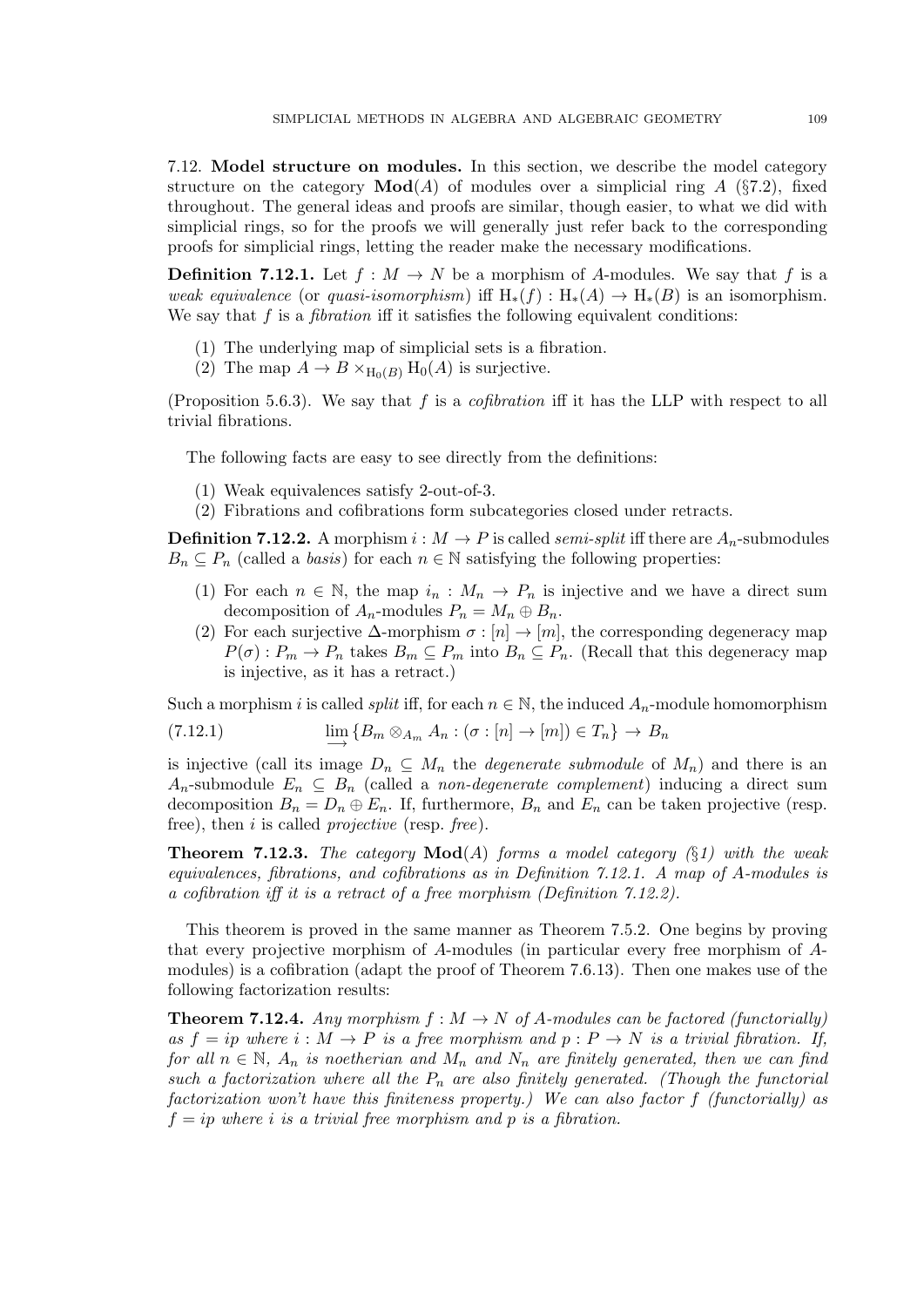*Proof.* Adapt Theorem 7.8.6. □

# 7.13. Cotangent complex.

**Proposition 7.13.1.** The functor  $\Omega$ : sMap An  $\rightarrow$  sAnMod is a left Quillen adjunction for the weak model structures above.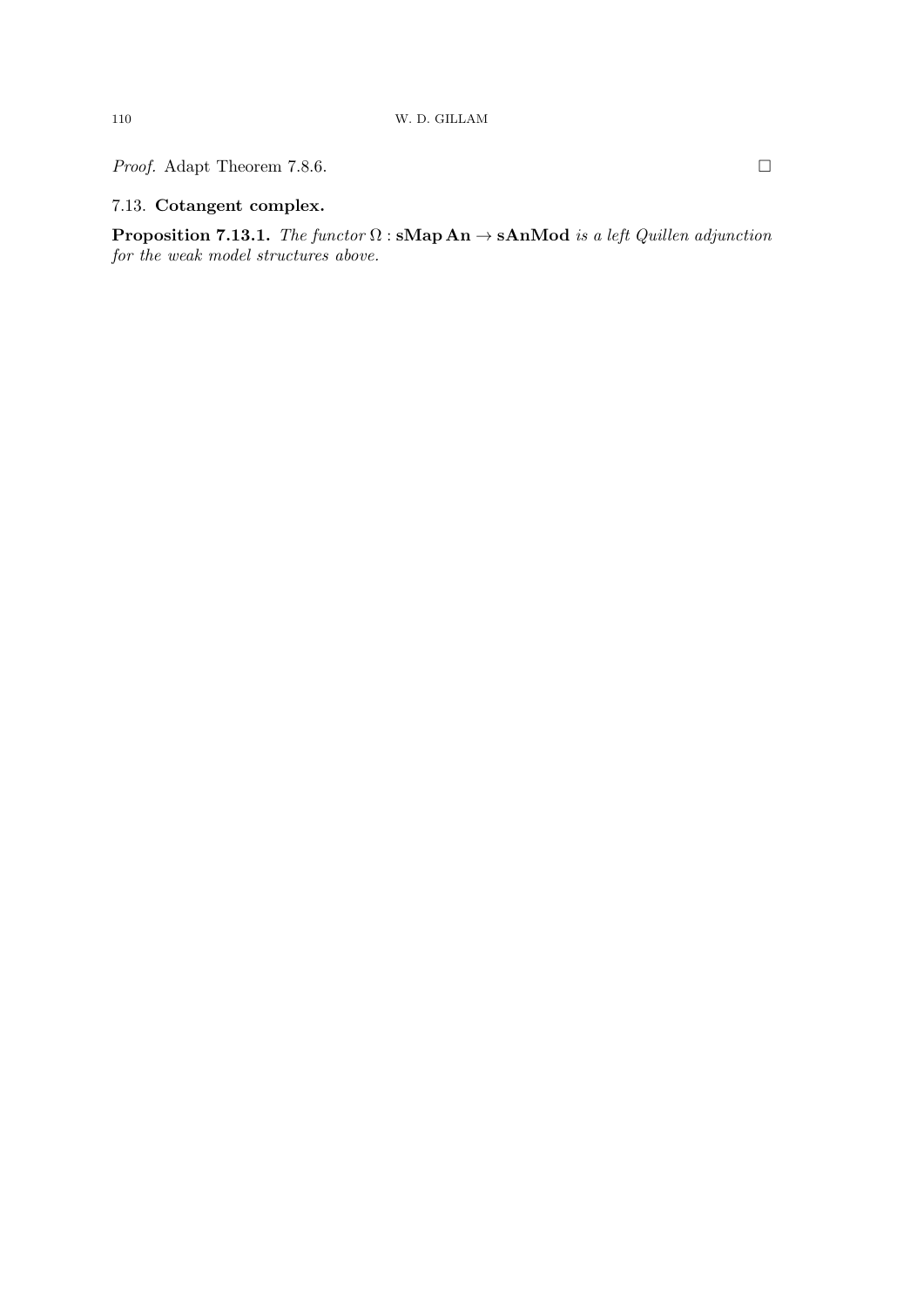### 8. Differential graded rings

In §8.1 we will recall some basic definitions and facts concerning differential graded rings (DGAs) and modules over them  $(c.f. [C1])$ . We will then explain how to equip the total chain complex  $C(A)$  of any simplicial ring A with a (strictly) graded-commutative multiplication using the *shuffle product* (§8.3), so that the usual differential on  $C(A)$  makes  $C(A)$  into a DGA. We will see that the normalized chain complex  $N(A) \subseteq C(A)$  is a sub DGA (quasi-isomorphic to  $C(A)$ ). For an A-module M, we will see how to view  $C(M)$  as a module over the DGA  $C(A)$ , and  $N(M)$  as a module over  $N(A)$  (§8.4). In particular, we will see that the homology  $H_*(A)$  of a simplicial ring A (§7.3) carries the structure of a strictly graded-commutative ring and the homology of an A-module carries the structure of a module over  $H_*(A)$ .

We will also see that the DGA  $N(A)$  associated to a simplicial ring A is endowed with a system of divided powers compatible with the differential (§8.5). We will also see that this structure descends to the homology ring. It is unclear to me to what extent these are "folk theorems." Most of the statements proved here are alluded to, but not proved, in [Ill, p. 59]. The results presented here on divided powers are due essentially to Birgit Richter [Ric].

The results of this section can be summarized as follows.

Theorem 8.0.1. The normalized chain complex defines a functor

## $N : sAn \rightarrow \textbf{PDDGA}$

from the category sAn of simplicial rings to the category PDDGA of strictly gradedcommutative differential graded rings equipped with divided powers passing to homology.

8.1. **Definitions.** A graded-commutative ring is a graded ring  $A = \bigoplus_{n=0}^{\infty} A_n$  whose multiplication satisfies

$$
(8.1.1) \t ab = (-1)^{mn}ba
$$

for homogeneous elements  $a \in A_m$ ,  $b \in A_n$ . We will write  $(-1)^a$  as abusive notation for  $(-1)^m$  when  $a \in A_m$ . In this notation, we would write (8.1.1) simply as  $ab = (-1)^{ab}ba$ . A strictly graded-commutative ring is a graded-commutative ring with the additional property that  $a^2 = 0$  for every homogeneous element a of odd degree. Note that gradedcommutativity implies that  $2a^2 = 0$  for such an a, so any graded commutative ring where 2 is a regular element is automatically strictly graded-commutative. Graded-commutative rings form a category GrAn whose morphisms  $A \rightarrow B$  are ring homomorphisms taking  $A_n$  into  $B_n$  for every  $n \in \mathbb{N}$ .

Any ring can be viewed as a graded-commutative ring supported in degree zero. The exterior algebra  $\wedge^{\bullet}_{A}M$  on a module M over a ring A is a graded-commutative A algebra.

For a graded-commutative ring A, an A module is a graded abelian group  $M = \bigoplus_{n=0}^{\infty} M_n$ equipped with an A module structure which respects the grading in the sense that scalar multiplication  $A \times M \to M$  takes  $A_m \times M_n$  into  $M_{m+n}$ . Modules over A form an abelian category  $\text{Mod}(A)$  whose morphisms are maps which are both A module maps in the usual sense and maps of graded abelian groups. If  $f : A \rightarrow B$  is a **GrAn** morphism, then B becomes an A module with scalar multiplication  $a \cdot b := f(a)b$ . The tensor product  $M \otimes N$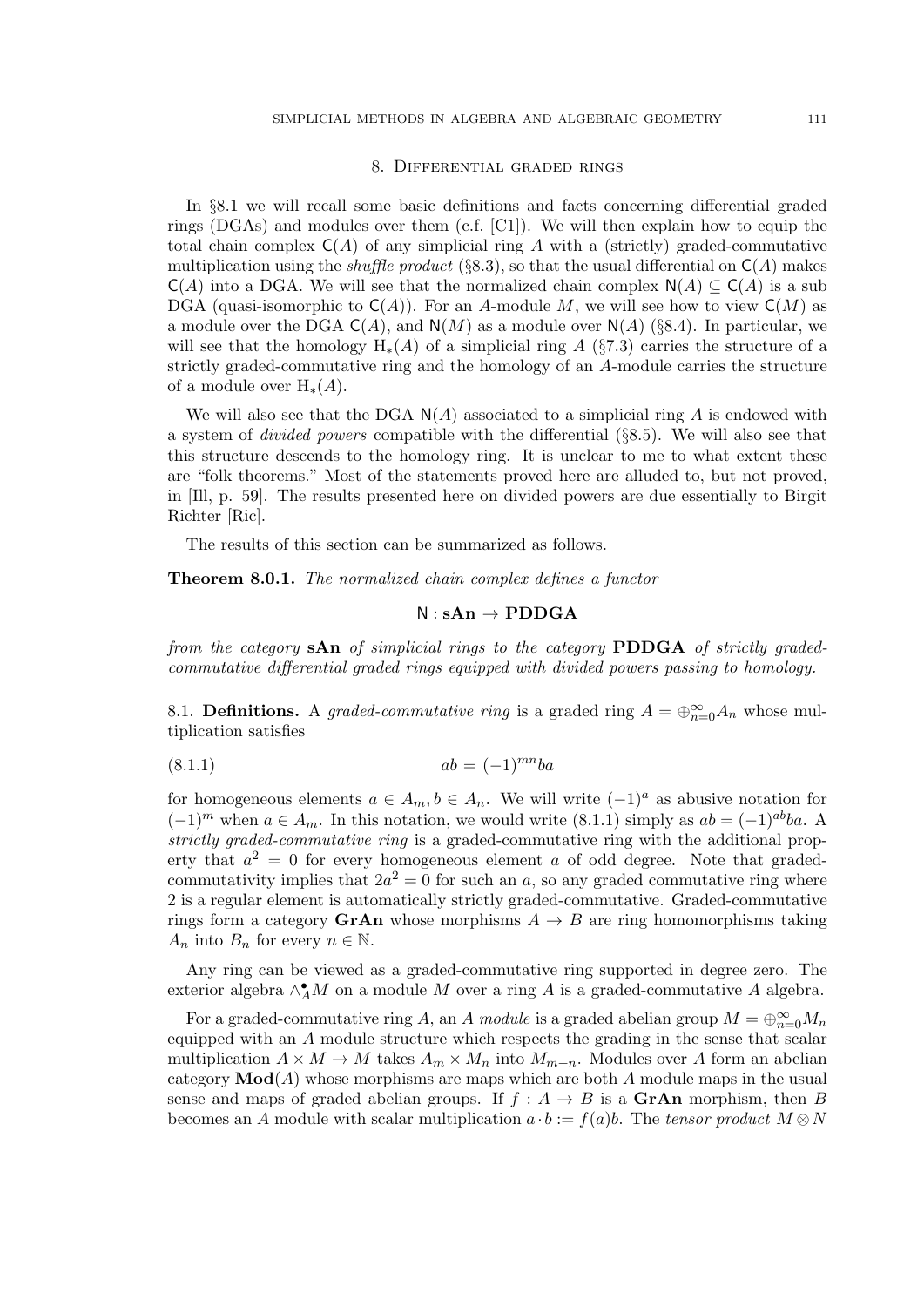of two  $A$  modules  $M, N$  is the  $A$  module obtained by quotienting the graded abelian group

$$
\bigoplus_{n=0}^{\infty} \left( \bigoplus_{p+q=n} M_p \otimes_{\mathbb{Z}} N_q \right)
$$

by the homogeneous (for the "outer" N grading) relations

(am) ⊗ n − (−1) (8.1.2) amm ⊗ (an).

A differential graded ring (for short:  $DGA$ ) is a graded-commutative ring A equipped with a differential  $d: A_{\bullet} \to A_{\bullet-1}$  satisfying  $d^2 = 0$  and the graded Leibnitz rule

(8.1.3) 
$$
d(ab) = (da)b + (-1)^a adb.
$$

When discussing multiple DGAs we will often write  $d_A$  for the differential of a DGA A. Differential graded rings form a category DGA where a morphism is a morphism of graded-commutative rings commuting with the differentials. There is an obvious forgetful functor  $\bf DGA \rightarrow GrAn$ .

A module M over a DGA A is a module M over the underlying graded-commutative ring which is equipped with a differential

$$
d_M:M_\bullet\to M_{\bullet-1}
$$

which interacts with the differential  $d_A$  for A according to the graded Leibnitz rule

(8.1.4) 
$$
d_M(a \cdot b) = d_A a \cdot b + (-1)^a a \cdot d_M(b).
$$

If there is no chance of confusion we will simply write d instead of  $d_M$ . If  $f : A \rightarrow B$ is a  $\bf{DGA}$  morphism, then B becomes an A module with the usual scalar multiplication  $a \cdot b := f(a)b$ . The Leibnitz rule is obtained from the commutativity of  $d_A$ ,  $d_B$ , and f as follows:

$$
d_B(a \cdot b) = d_B(f(a)b)
$$
  
=  $d_B(f(a))b + (-1)^a f(a) d_B(b)$   
=  $f(d_A(a))b + (-1)^a a \cdot d_B(b)$   
=  $d_A(a) \cdot b + (-1)^a a \cdot d_B(b)$ .

For modules M, N over a DGA A, the tensor product  $M \otimes N \in Mod(A)$  is constructed by equipping the tensor product of underlying modules over the underlying graded-commutative ring with the differential

$$
d: (M \otimes N)_{\bullet} \mapsto (M \otimes N)_{\bullet-1}
$$
  

$$
d(m \otimes n) := d_{M}m \otimes n + (-1)^{m}m \otimes d_{N}n.
$$

To see that this is well defined we must check that it kills the relations (8.1.2). To this end we compute

$$
d((am) \otimes n - (-1)^{am} m \otimes (an))
$$
  
=  $d_M(am) \otimes n + (-1)^{am}(am) \otimes d_Nn - (-1)^{am}d_Mm \otimes (an) - (-1)^{am+m}m \otimes d_N(an)$   
=  $(d_A(a)m) \otimes n + (-1)^a(ad_Mm) \otimes n + (-1)^{am}(am) \otimes d_N(n)$   
 $-(-1)^{am}d_Mm \otimes (an) - (-1)^{am+m}m \otimes (d_A(a)n) - (-1)^{am+a+a}m \otimes (ad_Nn).$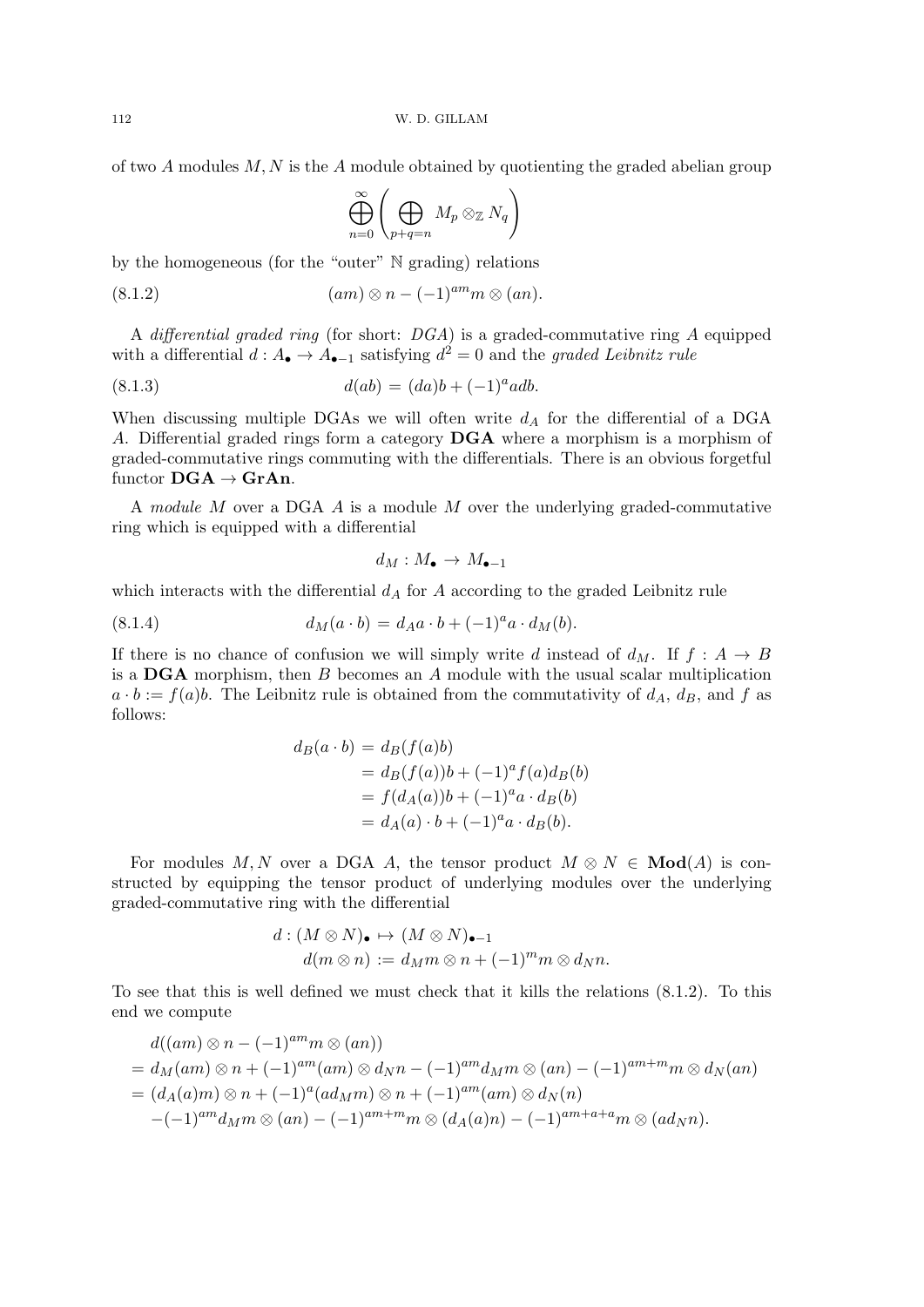We see that these six terms cancel in pairs by using the following three instances of the relations  $(8.1.2)$ :

$$
(d_A(a)m) \otimes n - (-1)^{(a-1)m}m \otimes (d_A(a)n)
$$
  
\n
$$
(am) \otimes d_Nn - (-1)^{am}m \otimes (ad_Nn)
$$
  
\n
$$
(ad_Mm) \otimes n - (-1)^{a(m-1)}d_Mm \otimes (an).
$$

Similar (easier) calculations show that  $d^2 = 0$  and that this d satisfies the Leibnitz rule (8.1.4). For a map of dgas  $f : A \rightarrow B$ , multiplication defines a B module homomorphism

$$
B \otimes_A B \to B
$$
  

$$
b_1 \otimes b_2 \mapsto b_1 b_2.
$$

For any DGA  $A$  and any  $A$  module  $M$ , the *homology* of  $M$  is defined, as a graded abelian group, by

$$
H_n(M) := \text{Ker}(d: M_n \to M_{n-1})/\text{Im}(d: M_{n+1} \to M_n).
$$

In particular case  $A = M$ , the homology groups  $H_n(A)$  can be assembled into a gradedcommutative ring

$$
\mathrm{H}(A):=\oplus_{n=0}^\infty\,\mathrm{H}_n(A)
$$

whose multiplication is given by  $[a][b] := [ab]$  (it is easy to check that this is well-defined, associative, graded-commutative, and so forth). Similarly, the homology  $H(M)$  of an A module M becomes an H(A) module using the scalar multiplication  $[a] \cdot [m] := [a \cdot m]$ . Formation of homology is clearly functorial in the  $A$  module  $M$ , so we have a functor

 $H: \mathbf{Mod}(A) \to \mathbf{Mod}(H(A)).$ 

We say that a map of A modules  $f : M \to N$  is a quasi-isomorphism iff H(f) is an isomorphism of  $H(A)$ -modules.

A morphism  $f : A \to B$  of dgas induces a **GrAn** morphism

$$
H(f) : H(A) \to H(B)
$$

by setting  $H(f)[a] := [f(a)]$ . Thus we define a functor

$$
H: \mathbf{DGA} \to \mathbf{GrAn}.
$$

We say that f is a quasi-isomorphism iff  $H(f)$  is an isomorphism.

### 8.2. Examples. ADD: free DGA on a chain complex

In this section we will give several examples of DGAs.

First of all, we can view any graded-commutative ring  $A$  as a DGA by giving it the zero differential. This defines a functor

$$
i: {\mathbf{GrAn}} \to \mathbf{DGA}.
$$

The functor i admits a right adjoint

 $Ker d : \textbf{DGA} \rightarrow \textbf{GrAn}$ 

taking a DGA A to the graded-commutative ring

$$
\operatorname{Ker} d_A := \bigoplus_{n=0}^{\infty} \operatorname{Ker}(d : A_n \to A_{n-1}).
$$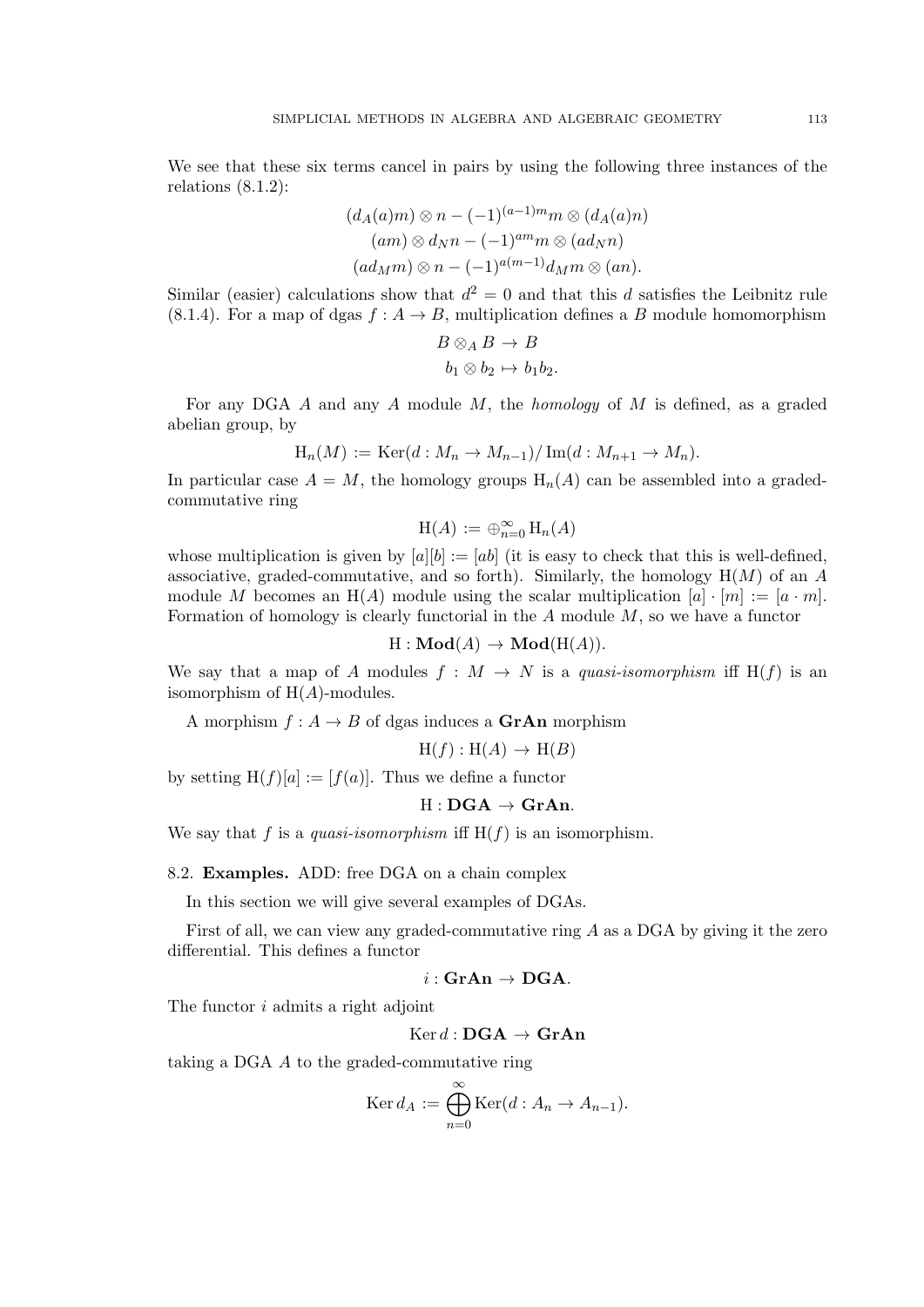The point is that there is an obvious inclusion map of DGAs  $i$  Ker  $d_A \hookrightarrow A$  which is initial among maps from a dga with zero differential to A.

In particular, we can view any ring as a DGA supported in degree zero. When A is a ring, we use "differential graded A-algebra" as a synomnym for "differential graded ring under  $i(A)$ ". If there is no chance of confusion, we will omit the i and simply write  $i(A)$  for A. This results in a similar conflict of notation for modules as we saw in §7.2 for modules over a constant simplicial ring. We have a natural isomorphism of categories

(8.2.1) 
$$
\mathbf{Mod}(i(A)) = \mathbf{Ch}_{\geq 0} \mathbf{Mod}(A).
$$

This isomorphism takes the tensor product of  $i(A)$  modules to the tensor product of complexes of A modules.

For example, the de Rham complex

$$
\Gamma(X,\Omega_X^{\bullet}) := \bigoplus_{n=0}^{\infty} \Gamma(X,\Omega_X^n)
$$

of, say, a smooth manifold is a differential graded algebra under exterior differential and wedge product of forms. Similarly, if  $A \to B$  is a ring map, then the de Rham complex

$$
\Omega^{\bullet}_{B/A}:=\bigoplus_{n=0}^{\infty}\wedge^n \Omega_{B/A}
$$

is a differential graded A algebra.

The other main example is the Koszul complex [EGA III.1.1]. Suppose A is a ring and  $f = (f_1, \ldots, f_n) \in A^n$ . Then there is a unique differential d on the graded-commutative ring

$$
K_{\bullet}(\mathbf{f}, A) := \bigoplus_{i=0}^{n} \wedge^{i}(A^{n})
$$

satisfying the graded Leibnitz rule and the formulas  $de_i = f_i \in A = \wedge^0 A$ , where  $e_1, \ldots, e_n \in A$  $A<sup>n</sup>$  are the standard basis vectors.

The other main example is the symmetric algebra  $\text{Sym}_{A}^*M$  on a module  $M$  over a dga A. The forgetful functor

$$
A/\mathbf{DGA} \to \mathbf{Mod}(A)
$$

$$
(f: A \to B) \mapsto B
$$

admits a left adjoint

$$
Sym_A^* \ . \ : \mathbf{Mod}(A) \to A/\mathbf{DGA}.
$$

Here  $\text{Sym}_{A}^{*} M$  is the quotient of the tensor algebra

$$
T(M) := A \oplus M \oplus (M \otimes M) \oplus (M \otimes M \otimes M) \oplus \cdots
$$

(this  $T(A)$ ) is a non-commutative DGA under A) by the two sided ideal generated by all expressions

$$
m_1 \otimes m_2 - (-1)^{|m_1m_2|} m_2 \otimes m_1
$$

where  $m_1, m_2$  are homogeneous elements of M.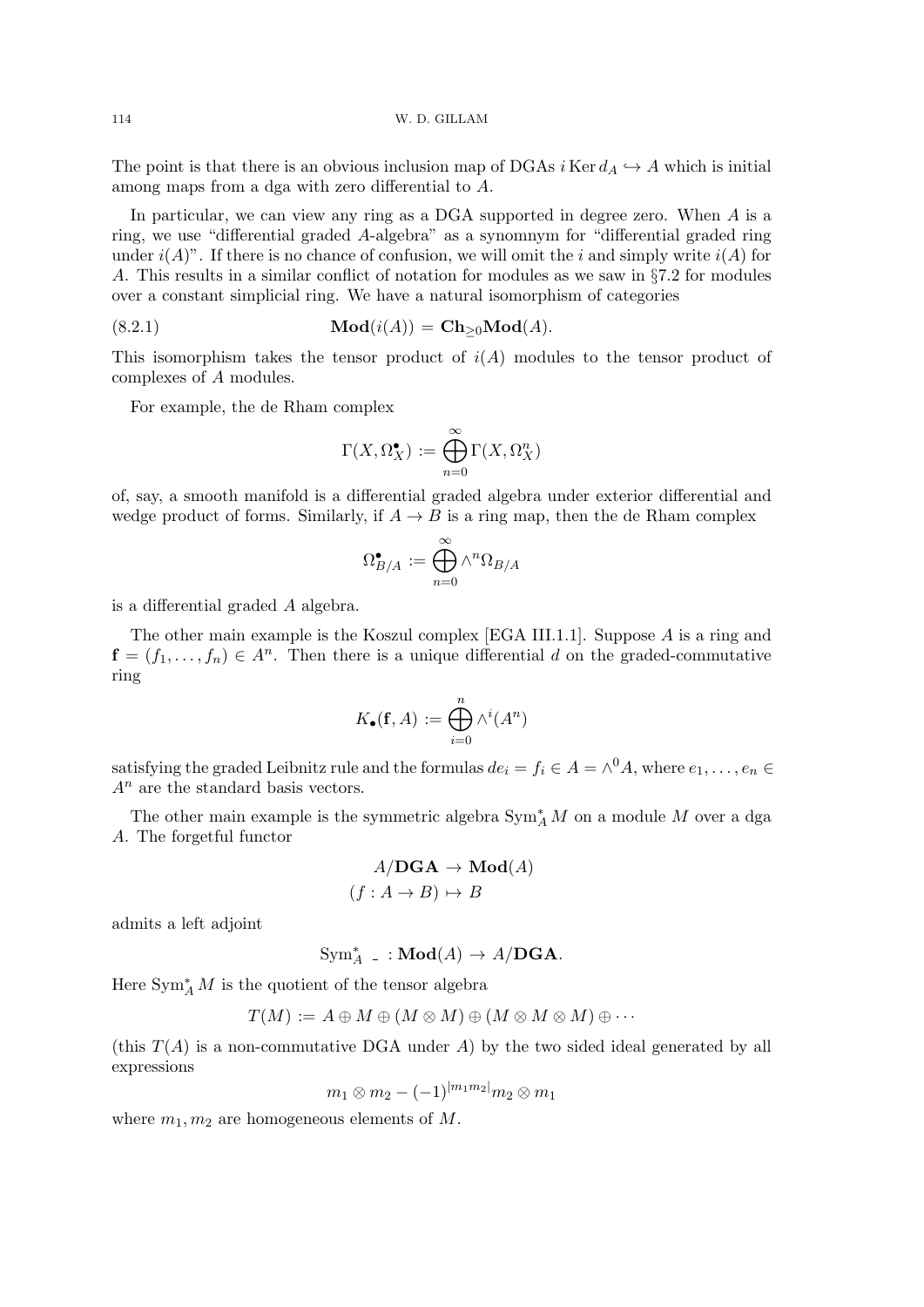In the case of the DGA  $i(A)$  associated to a ring A, we can use the isomorphism (8.2.1) to view the symmetric algebra as a functor

$$
Ch_{\geq 0}Mod(A) \to i(A)/DGA = \{ \text{ differential graded } A \text{ algebras } \}.
$$

Running through the definitions, we see that, for a complex  $M \in \mathbf{Ch}_{\geq 0}\mathbf{Mod}(A)$ , we have

$$
\operatorname{Sym}_{i(A)}^* M = \bigoplus_{n=0}^{\infty} \left( \bigoplus_{0p_0+1p_1+2p_2+\cdots=n} \operatorname{Sym}_A^{p_0} M_0 \otimes \wedge_A^{p_1} M_1 \otimes \operatorname{Sym}_A^{p_2} M_2 \otimes \cdots \right).
$$

The inner direct sum and tensor product here are finite. The differential

 $d : (\text{Sym}_{i(A)}^* M)_\bullet \to (\text{Sym}_{i(A)}^* M)_{\bullet-1}$ 

is characterized by the commutativity of the diagrams

$$
M_n \longrightarrow (\text{Sym}_{i(A)}^* M)_n
$$
  
\n
$$
d \downarrow \qquad \qquad d
$$
  
\n
$$
M_{n-1} \longrightarrow (\text{Sym}_{i(A)}^* M)_{n-1}
$$

where the horizontal arrows are the natural inclusions.

8.3. **Shuffle product.** Let  $A$  be a simplicial ring. In the rest of this section, we will explain how to view  $C(A) := \bigoplus_{n=0}^{\infty} A_n$  as a DGA, with the same differential

(8.3.1) 
$$
d_n := \sum_{i=0}^n (-1)^i d_n^i : A_n \to A_{n-1}
$$

used to view  $C(A)$  is a chain complex (§7.3). We will also see that  $N(A) = \bigoplus_{n=0}^{\infty} N_n(A)$  is a sub-DGA. The inclusion  $N(A) \hookrightarrow C(A)$  is then a quasi-isomorphism by Lemma 5.1.2. In particular, the homology  $H_*(A)$  of A (§7.3) carries the structure of a graded-commutative ring. The construction will be functorial in  $A$ , so we will obtain functors

(8.3.2) C : sAn → DGA

(8.3.3) N : sAn → DGA.

The dga  $C(A)$  associated to a simplicial ring enjoys various addition properties. It is strictly graded commutative in the sense that  $a \cdot a = 0$  for every  $a \in A_i$  for every odd i.<sup>10</sup> We will also see in the next section that  $C(A)$  has a natural divided power structure.

The multiplication maps for  $C(A)$  are given by

(8.3.4) 
$$
A_m \otimes A_n \to A_{m+n}
$$

$$
a \otimes b \mapsto a \cdot b
$$

$$
a \cdot b := \sum_{(\sigma,\tau)} sign(\sigma,\tau) A(\sigma)(a) A(\tau)(b),
$$

where the sum runs over all  $(m, n)$ -shuffles (§5.7), and the juxtaposition on the right hand side is the product in the ring  $A_{m+n}$ . For now, we will write  $a \cdot b$  to emphasize that we are refering to the product for  $C(A)$ , to avoid possible confusion (when  $m = n$ ) with the

<sup>&</sup>lt;sup>10</sup>Graded commutativity in the usual sense only implies  $2a \cdot a = 0$ , but of course there is no difference if 2 is a unit in one of the rings (equivalently all of the rings)  $A_n$ .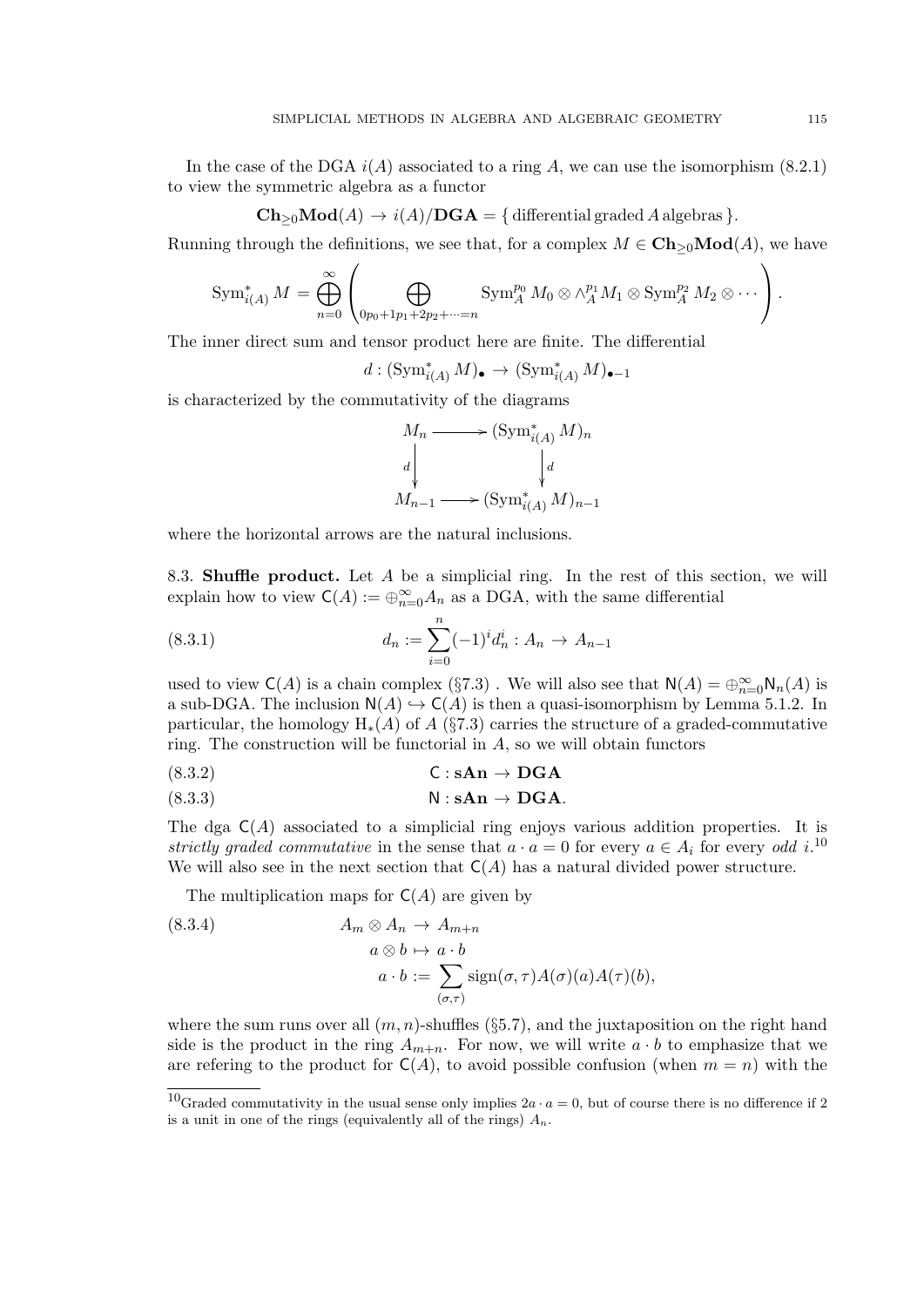116 W. D. GILLAM

product for the ring  $A_m$ , which we will always denote simply by juxtaposition. Notice that these multiplication maps are clearly natural in A.

If  $a, b \in A_0$ , then the product  $a \cdot b$  defined by  $(8.3.4)$  is just the usual product ab of a and b in the ring  $A_0$ . More generally, if  $a \in A_0$  and  $b \in A_n$ , then

$$
a \cdot b = A([n] \to [0])(a)b
$$

is just the usual product of the degeneracy  $A([n] \to [0])(a) \in A_n$  of a and b in the ring  $A_n$ . That is, the  $A_0$  module structure on  $A_n$  defined using (8.3.4) coincides with the usual  $A_0$  module structure defined by restriction of scalars along the degeneracy map  $A([n] \rightarrow [0]) : A_0 \rightarrow A_n.$ 

The multiplication (8.3.4) is graded-commutative because, for  $a \in A_m$ ,  $b \in A_n$ , we compute

$$
a \cdot b = \sum_{(\sigma,\tau)} sign(\sigma,\tau) A(\sigma)(a) A(\tau)(b)
$$
  
= 
$$
\sum_{(\sigma,\tau)} (-1)^{mn} sign(\tau,\sigma) A(\tau)(b) A(\sigma)(a)
$$
  
= 
$$
(-1)^{mn} \sum_{(\tau,\sigma)} sign(\tau,\sigma) A(\tau)(b) A(\sigma)(a)
$$
  
= 
$$
(-1)^{mn} b \cdot a.
$$

The first two sums are over  $(m, n)$ -shuffles and the third is over  $(n, m)$ -shuffles. We have used the bijective correspondence  $(\sigma, \tau) \mapsto (\tau, \sigma)$  between the former and the latter (§5.7) and the commutativity of  $A_{m+n}$ . In the case where  $m = n$  is odd and  $a = b$ , the same observation shows that, in the sum defining  $a \cdot a$ , the summand indexed by  $(\sigma, \tau)$  cancels with the one indexed by  $(\tau, \sigma)$ , thus we establish the strict graded commutativity.

To see that this multiplication is associative, fix  $a \in A_m$ ,  $b \in A_n$ ,  $c \in A_p$ . We first compute

(8.3.5) 
$$
(a \cdot b) \cdot c = \sum_{\rho,\theta} \text{sign}(\rho,\theta) A(\rho) \left( \sum_{\sigma,\tau} \text{sign}(\sigma,\tau) A(\sigma)(a) A(\tau)(b) \right) A(\theta)(c)
$$

$$
= \sum_{\rho,\theta} \sum_{\sigma,\tau} \text{sign}(\rho,\theta) \text{sign}(\sigma,\tau) A(\rho\sigma)(a) A(\rho\tau)(b) A(\theta)(c)
$$

$$
= \sum_{\alpha,\beta,\gamma} \text{sign}(\alpha,\beta,\gamma) A(\alpha)(a) A(\beta)(b) A(\gamma)(c).
$$

Here,  $(\rho, \theta)$  runs over  $(m+n, p)$ -shuffles,  $(\sigma, \tau)$  runs over  $(m, n)$ -shuffles, and  $(\alpha, \beta, \gamma)$  runs over  $(m, n, p)$ -shuffles. We have used the first bijection

$$
((\rho, \theta), (\sigma, \tau)) \mapsto (\rho \sigma, \rho \tau, \theta)
$$

and sign relationship in Lemma 5.7.1. Computing  $a \cdot (b \cdot c)$  using the second bijection and sign relationship from Lemma 5.7.1 will yield the same result.

We will check that our multiplication and differential are compatible (satisfy the graded Leibnitz Rule) in Lemma 8.3.2.

**Lemma 8.3.1.** If  $a \in N_m(A) \subseteq A_m$  and  $b \in N_n(A) \subseteq A_n$ , then  $a \cdot b \in A_{m+n}$  is in  $N_{m+n}(A)$ .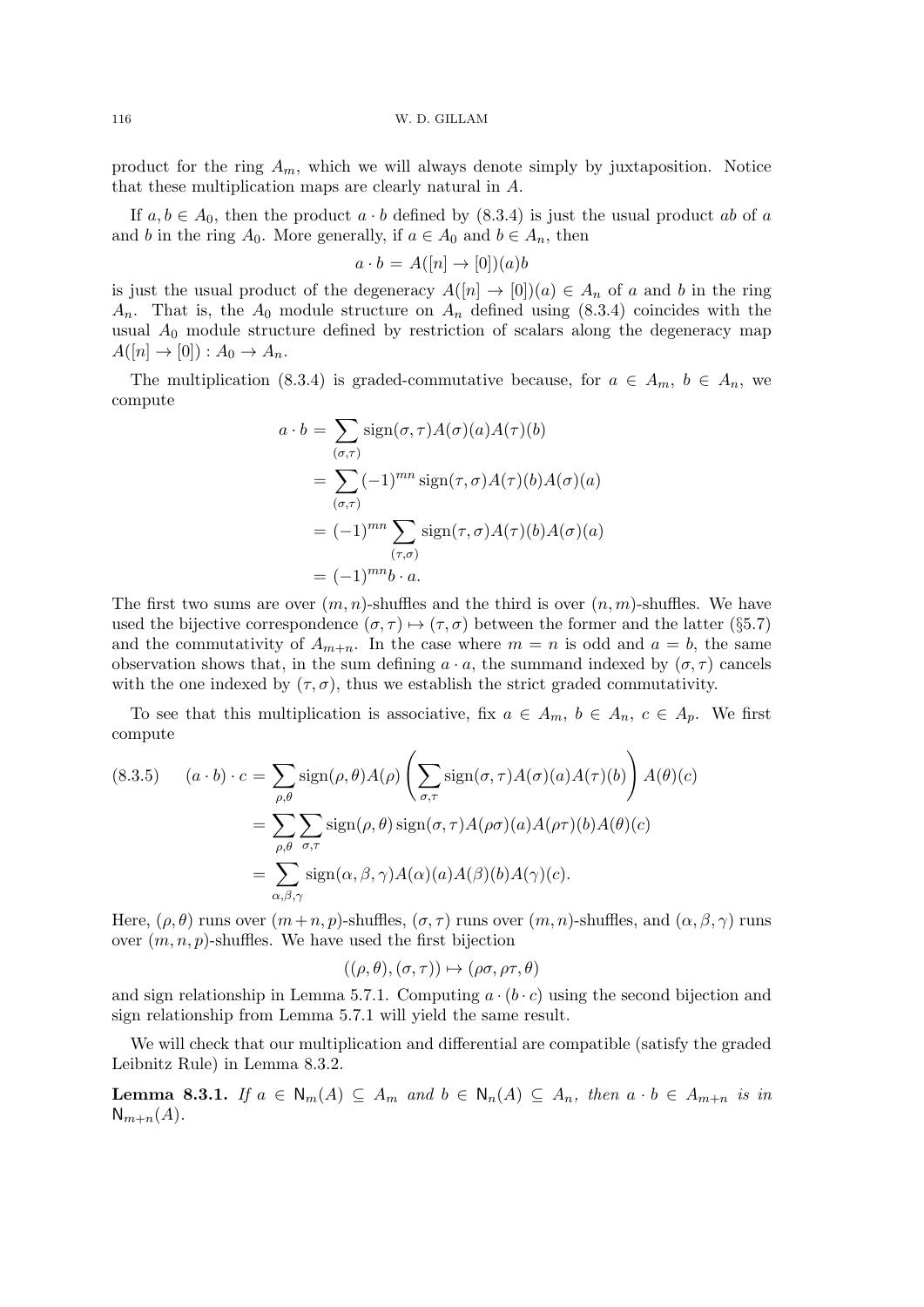*Proof.* Fix an  $i \in \{1, ..., m+n\}$  and let  $\delta^i := \delta^i_{m+n} : [m+n-1] \to [m+n]$  be the unique injective  $\Delta$ -morphism whose image does not contain *i*. Assume  $a \in N_m(A)$ ,  $b \in N_n(A)$ . We want to show that

$$
d_{m+n}^i(a \cdot b) = A(\delta^i)(a \cdot b)
$$
  
=  $A(\delta^i) \left( \sum_{\sigma,\tau} sign(\sigma, \tau) A(\sigma)(a) A(\tau)(b) \right)$   
=  $\sum_{\sigma,\tau} sign(\sigma, \tau) A(\sigma \delta^i)(a) A(\tau \delta^i)(b)$ 

vanishes. Since  $\sigma$  is surjective and  $i > 0$ , we see that if  $\sigma \delta^i$  isn't surjective, then its image misses some  $j > 0$ , so we can write  $\sigma \delta^i = \delta^j_m \sigma'$ , where  $\delta^j_m : [m-1] \hookrightarrow [m]$  is the unique injective  $\Delta$ -morphism whose image misses j. We then see that

$$
A(\sigma \delta^{i})(a) = A(\delta^{j}_{m} \sigma')(a)
$$
  
=  $A(\sigma')(A(\delta^{j}_{m})(a))$   
=  $A(\sigma')(d^{j}_{m} a)$   
= 0

because  $a \in N_m(A)$ . Similarly, if  $\tau \delta^i$  fails to be surjective, then  $A(\tau \delta^i)(b)$  vanishes. Therefore, in the sum calculating  $d_{m+n}^i(a \cdot b)$  above, we need only sum over those  $(m, n)$ shuffles  $(\sigma, \tau)$  where  $\sigma \delta^i$  and  $\tau \delta^i$  are surjective. If  $i = m + n$  there are no such shuffles (Lemma 5.7.2), so we're done. Otherwise  $i \in \{1, \ldots, m+n-1\}$ , and we see from the first part of Lemma 5.7.2 that the summand indexed by  $(\sigma, \tau)$  cancels with the summand indexed by the shuffle  $(\sigma', \tau')$  obtained by swapping i and  $i + 1$  in the permutation

$$
(\sigma_1,\ldots,\sigma_m,\tau_1,\ldots,\tau_n).
$$

This is because

$$
\operatorname{sign}(\sigma,\tau)=-\sigma(\sigma',\tau')
$$

while  $\sigma' \delta^i = \sigma \delta^i$  and  $\tau \delta^i = \tau' \delta^i$ 

The above lemma shows that  $N(A)$  is a sub-DGA of  $C(A)$ . (It is easy to see, as mentioned in §5.1, that the differential for  $C(A)$  takes  $N(A)$  into  $N(A)$ .)

**Lemma 8.3.2.** For a simplicial ring A, the multiplication  $(8.3.4)$  and differential  $(8.3.1)$ satisfy the graded Leibnitz rule

$$
d_{m+n}(a \cdot b) = d_m(a) \cdot b + (-1)^m a \cdot d_n(b)
$$

for all  $m, n \in \mathbb{N}$ ,  $a \in A_m$ ,  $b \in B_n$ .

Proof. From the definitions, we compute

$$
d_{m+n}(a \cdot b) = \sum_{i=0}^{m+n} \sum_{\sigma,\tau} (-1)^i \operatorname{sign}(\sigma,\tau) A(\sigma \delta^i)(a) A(\tau \delta^i)(b),
$$

where  $(\sigma, \tau)$  runs over all  $(m, n)$ -shuffles and  $\delta^i : [m + n - 1] \hookrightarrow [m + n]$  is the unique injective  $\Delta$ -morphism whose image does not contain i. As in the previous proof, it follows

.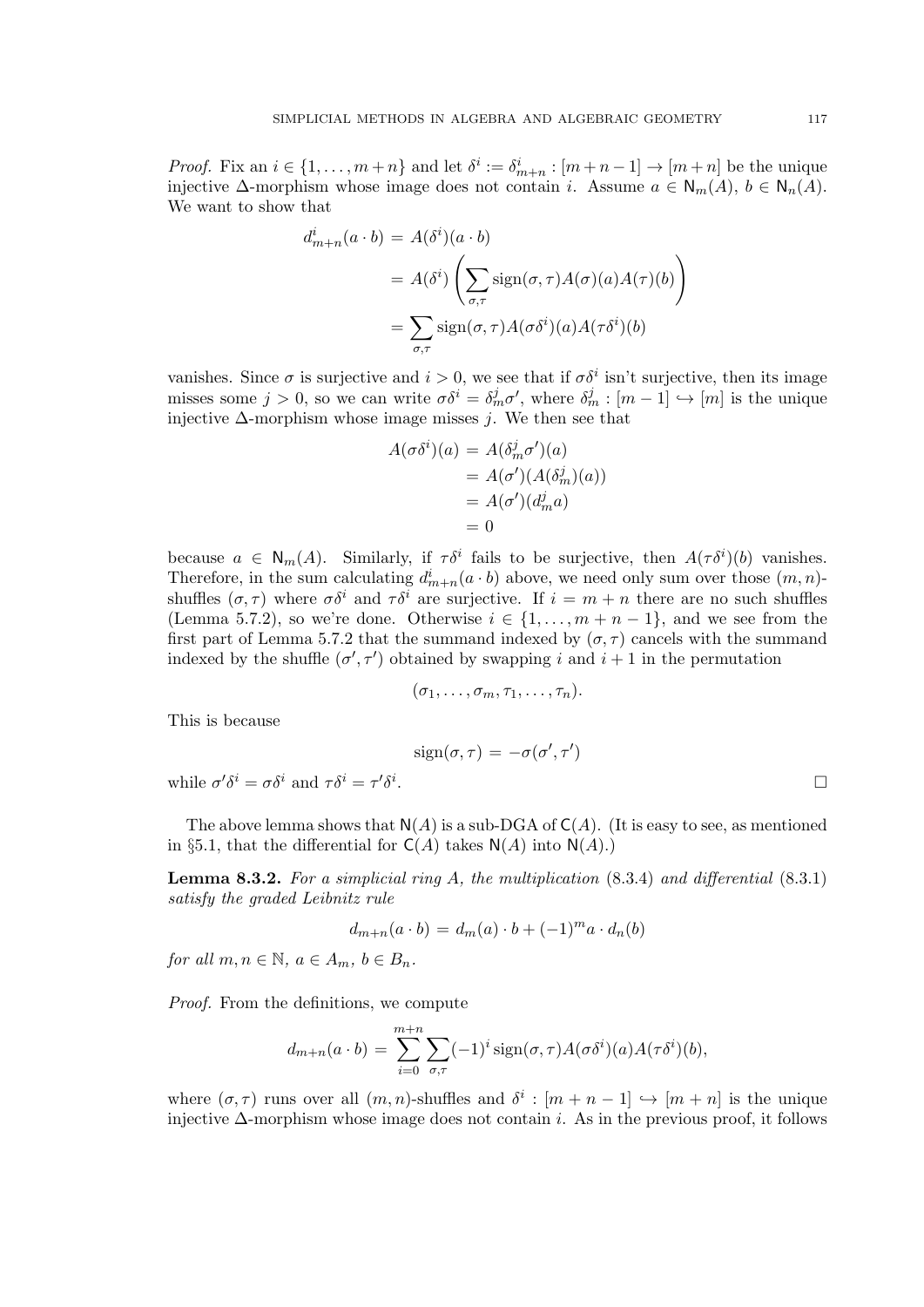from the first part of Lemma 5.7.2 that the summands indexed by those  $(\sigma, \tau)$  for which  $\sigma \delta^i$  and  $\tau \delta^i$  are surjective cancel in pairs, so we can rewrite our sum as

$$
\sum_{i=0}^{m+n} \sum_{\sigma,\tau} (-1)^i \operatorname{sign}(\sigma,\tau) A(\sigma \delta^i)(a) A(\tau \delta^i)(b) + \sum_{i=0}^{m+n} \sum_{\alpha,\beta} (-1)^i \operatorname{sign}(\alpha,\beta) A(\alpha \delta^i)(a) A(\beta \delta^i)(b),
$$

where  $(\sigma, \tau)$  runs over those  $(m, n)$ -shuffles for which  $\sigma \delta^i$  isn't surjective and  $(\alpha, \beta)$  runs over those  $(m, n)$ -shuffles for which  $\beta \delta^i$  isn't surjective—these two sets are disjoint by Lemma 5.7.2. Using the bijections and sign rules from Lemma 5.7.2 we can rewrite this as

$$
\sum_{j=0}^{m} \sum_{\sigma',\tau'} (-1)^j \operatorname{sign}(\sigma',\tau') A(\delta_m^j \sigma')(a) A(\tau')(b)
$$
  
+ 
$$
\sum_{j=0}^{n} \sum_{\alpha',\beta'} (-1)^{m+j} \operatorname{sign}(\alpha',\beta') A(\alpha')(a) A(\delta_n^j \beta')(b),
$$

where  $(\sigma', \tau')$  runs over  $(m-1, n)$ -shuffles and  $(\alpha', \beta')$  runs over  $(m, n-1)$ -shuffles. Reorganizing these sums in the form

$$
\sum_{\sigma',\tau'} sign(\sigma',\tau')A(\sigma')\left(\sum_{j=0}^m (-1)^j A(\delta_m^j)(a)\right) A(\tau')(b)
$$
  
+ 
$$
(-1)^m \sum_{\alpha',\beta'} sign(\alpha',\beta')A(\alpha')(a)A(\beta')\left(\sum_{j=0}^n (-1)^j A(\delta_n^j)(b)\right),
$$

we recognize the right hand side of the desired equality.  $\Box$ 

8.4. **Modules.** Let A be a simplicial ring, M an A module ( $\S7.2$ ). The construction from the previous section can also be used to endow  $C(M) = \bigoplus_{n=0}^{\infty} M_n$  with the structure of a module over the DGA  $C(A)$  using the expected formula  $\sum_i (-1)^i d^i$  for the differential. Scalar multiplication is given by

(8.4.1) 
$$
A_p \otimes M_q \to M_{p+q}
$$

$$
a \otimes m \mapsto a \cdot m
$$

$$
a \cdot m := \sum_{(\sigma,\tau)} sign(\sigma,\tau) A(\sigma)(a) \cdot M(\tau)(m),
$$

where the sum runs over all  $(p, q)$ -shuffles (§5.7). The proof that  $a \cdot (b \cdot m) = (a \cdot b) \cdot m$  is identical to the associativity calculation (8.3.5). The proof of the Leibnitz rule (8.1.4) is the same as the proof of Lemma 8.3.2. We also see that the quasi-isomorphic subcomplex  $N(M) \subseteq C(M)$  is a module over  $N(A) \subseteq C(A)$  by the same proof we used for Lemma 8.3.1.

8.5. Divided powers. Let  $A$  be a simplicial ring. In this section we explain how to equip the DGAs  $C(A)$  and  $N(A)$  of the previous section with a system of *divided powers*.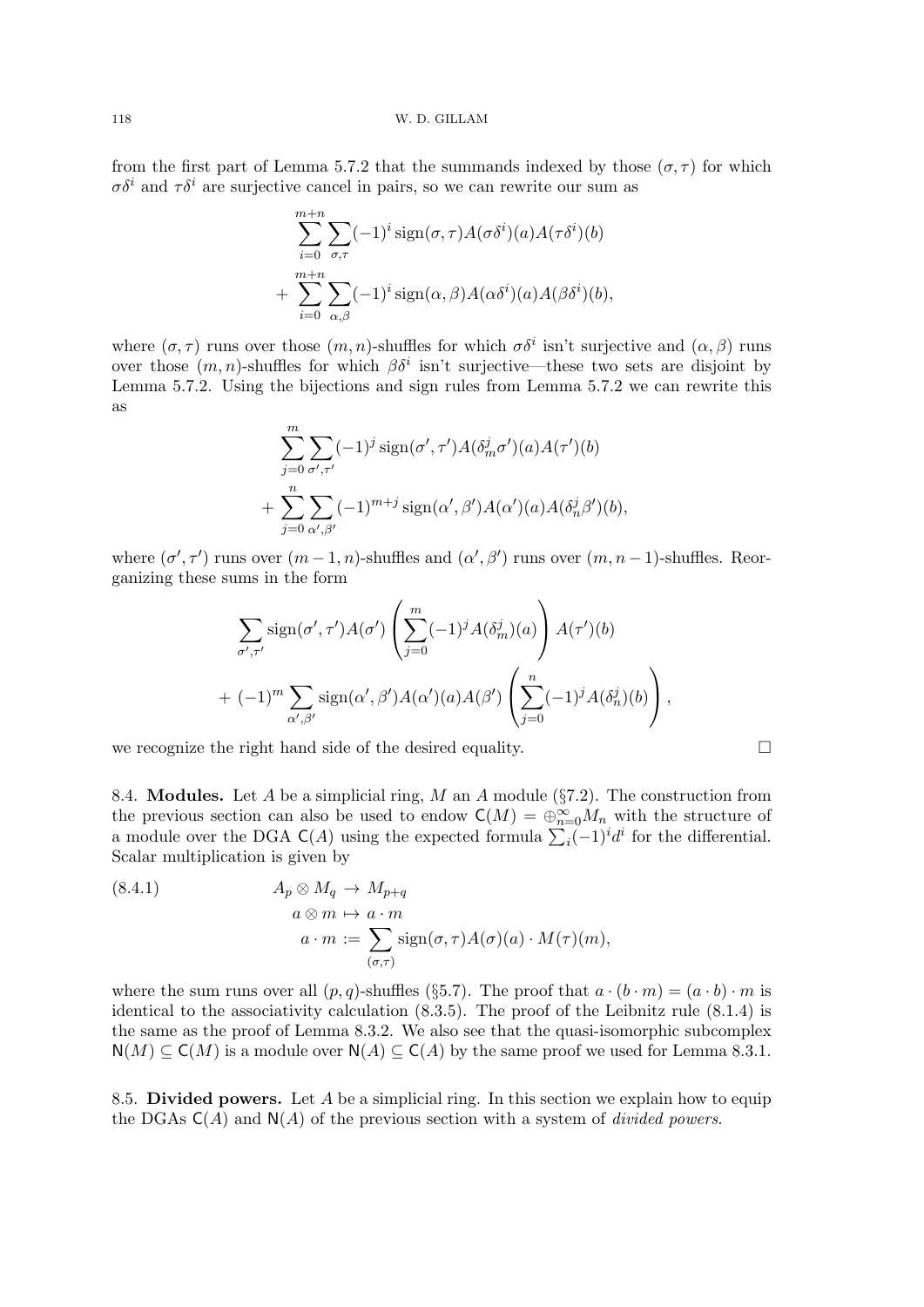Let  $A = \bigoplus_{n=0}^{\infty} A_n$  be a graded-commutative ring. Write  $A_{*>0}$  for the set of homogeneous elements of A of positive degree. A divided power structure (or PD structure) on A is a set of maps

$$
\gamma_n:A_i\to A_{ni},
$$

defined for each  $n \in \mathbb{N}$  and each integer  $i > 0$  satisfying the following properties:

(PD1)  $\gamma_0(a) = 1$ ,  $\gamma_1(a) = a$  for all  $a \in A_{*>0}$ . (PD2) For all *odd*  $i \in \mathbb{N}$ , all  $n > 1$ , and all  $a \in A_i$ , we have  $\gamma_n(a) = 0$ .

(PD3)  $\gamma_n(\lambda a) = \lambda^n \gamma_n(a)$  for all  $\lambda \in A_0$  and all  $a \in A_{*>0}$ . (PD4) For all  $m, n \in \mathbb{N}$  and all  $a \in A_{*>0}$  we have

$$
\binom{m+n}{m}\gamma_{m+n}(a)=\gamma_m(a)\gamma_n(a).
$$

(PD5) For all  $a, b \in A_{*>0}$  and all  $n \in \mathbb{N}$  we have

$$
\gamma_n(a+b) = \sum_{j+k=n} \gamma_j(a)\gamma_k(b).
$$

(PD6) For all  $a, b \in A_{*>0}$  and all  $n \in \mathbb{N}$  we have

$$
\gamma_n(ab) = n! \gamma_n(a) \gamma_n(b) = a^n \gamma_n(b) = \gamma_n(a) b^n.
$$

(PD7) For all  $a \in A_{*>0}$  and all  $m, n \in \mathbb{N}$  we have

$$
\gamma_n(\gamma_m(a)) = \frac{(mn)!}{n!(m!)^n} \gamma_{mn}(a).
$$

For a DGA A, a divided power structure (or PD structure) on A is a divided power structure on the underlying graded-commutative ring A satisfying the following compatibility with the differential:

(PD8)  $d\gamma_n(a) = \gamma_{n-1}(a)da$  for all  $a \in A_{\ast > 0}$  and all  $n > 0$ .

A PD structure on a DGA A is said to pass to homology iff the following is satisfied:

(PD9) For any  $i > 1$ , any  $a \in A_i$ , and any  $n \in \mathbb{N}$ ,  $\gamma_n(d(a)) = db$  for some  $b \in A_{ni+1}$ .

Conditions (PD1) and (PD4) imply, by induction on n, that  $n! \gamma_n(a) = a^n$  for every  $a \in$  $A_{*>0}$ , so if  $\mathbb{Q} \subseteq A$ , then A has a unique PD structure given by setting  $\gamma_n(a) := a^n/(n!)$ . (It is straightforward to check that this satisfies all of the properties above.) Condition (PD9) implies, as the terminology suggests, that the homology  $H_*(A)$  inherits a PD structure by setting  $\gamma_n[a] := [\gamma_n(a)]$  for  $a \in H_{*>0}(A)$ , this being well-defined in light of (PD9).

Let **PDDGA** denote the category of strictly graded-commutative DGAs equipped with a PD structure satisfying (PD1)-(PD9) above. A morphism in PDDGA is a morphism of DGAs compatible with all the maps  $\gamma_n$ . The remainder of this section is devoted to proving:

**Theorem 8.5.1.** For any simplicial ring A, the DGA  $N(A)$  (§8.3) is equipped with a PD structure passing to homology. This structure is functorial in A, so that N can be viewed as functor  $N : sAn \rightarrow \text{PDDGA}$ .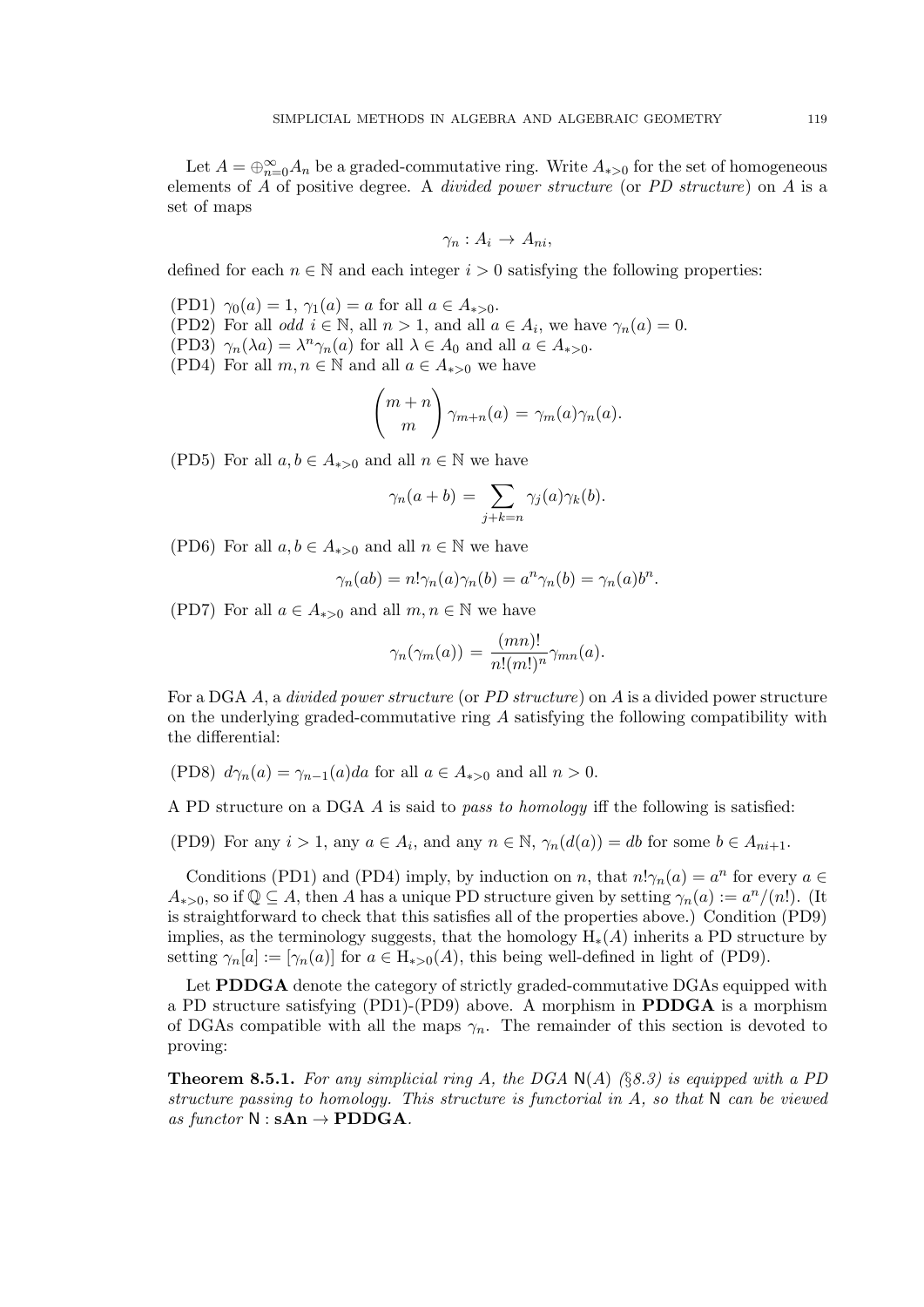In fact we will construct a PD structure on  $C(A)$  satisfying all of the above axioms, with the possible exception of (PD9), then we will argue that the maps  $\gamma_n$  take N(A) into itself so that  $N(A)$  also had a PD structure satisfying (PD1)-(PD8), then finally we will check the axiom (PD9) for  $N(A)$ .

**Discussion of Axiom** (PD9). I do not know whether the axiom (PD9) holds for  $C(A)$ itself, though I suspect that it does. The axiom (PD9) is rather restrictive and not as wellbehaved as one might hope. It should be viewed as only a shadow of the "right" divided power axioms for DGAs with divided powers as "richly structured" as the divided powers on the normalized chain complex of a simplicial ring—see Remark 8.5.5, for example.

Let us give an example of two "perfectly nice" "PDDGAs" (we put this in quotes to mean we do not assume (PD9)); despite their common construction, only one will satisfy (PD9).

Example 8.5.2. Fix  $n \in \mathbb{N}$ . As in Definition 5.5.4, we let  $D^{n+1}$  denote the chain complex of abelian groups given by  $\mathbb Z$  in degrees  $n+1$  and n and zero in other degrees, with degree  $n+1$  differential  $d:\mathbb{Z}\to\mathbb{Z}$  given by the identity. By "general nonsense" we can form the free "PDDGA" on a chain complex of abelian groups. Our aim is to explicitly describe the free "PDDGA"  $A_{n+1}$  on the disk complex  $D_{n+1}$ —this will depend heavily on the parity of n. The "PDDGA"  $A_{n+1}$  is generated by a generator y of degree  $|y| = n + 1$ and a generator x of degree  $|x| = n$ ; we have  $dy = x$  and  $dx = 0$ .

Let us first discuss the case where  $n$  is odd. Then

$$
A_{n+1} = \mathbb{Z}[x, \gamma_{\bullet}(y)]/x^2,
$$

where the notation  $\gamma_{\bullet}(y)$  is shorthand for adjoining variables  $\gamma_{0}(y), \gamma_{1}(y), \gamma_{2}(y), \ldots$  (which, as the notation suggests, will serve as the divided powers of  $y = \gamma_1(y)$  subject to the relations  $\gamma_0(y) = 1$  and

$$
\gamma_m(y)\gamma_n(y) = \binom{m+n}{m}\gamma_{m+n}(y).
$$

The notation  $dy = x$  means (c.f. (PD8)) that  $d\gamma_n(y) = x\gamma_{n-1}(y)$  for each positive integer n. This  $A_{n+1}$  is freely generated as a graded abelian group by

$$
1 = \gamma_0(y), x, y = \gamma_1(y), x\gamma_1(y), \gamma_2(y), x\gamma_2(y), \gamma_3(y), \ldots
$$

The boundaries of these generators are given, respectively, by

$$
0, 0, x, 0, x\gamma_1(y), 0, x\gamma_2(y), \ldots
$$

Notice that (PD9) is satisfied by  $A_{n+1}$ . We see that  $H^n(A_{n+1}) = 0$  for  $n > 0$  and  $H^0(A_{n+1}) = \mathbb{Z}.$ 

Now consider the case where  $n$  is even. Then

$$
A_{n+1} = \mathbb{Z}[\gamma_{\bullet}(x), y]/y^2
$$

has Z-module basis

$$
1 = \gamma_0(x), x = \gamma_1(x), y, \gamma_2(x), xy = \gamma_1(x)y, \gamma_3(x), \dots
$$

with respective boundaries

$$
0, 0, x, 0, 2\gamma_2(x), 0, 3\gamma_3(x), \ldots
$$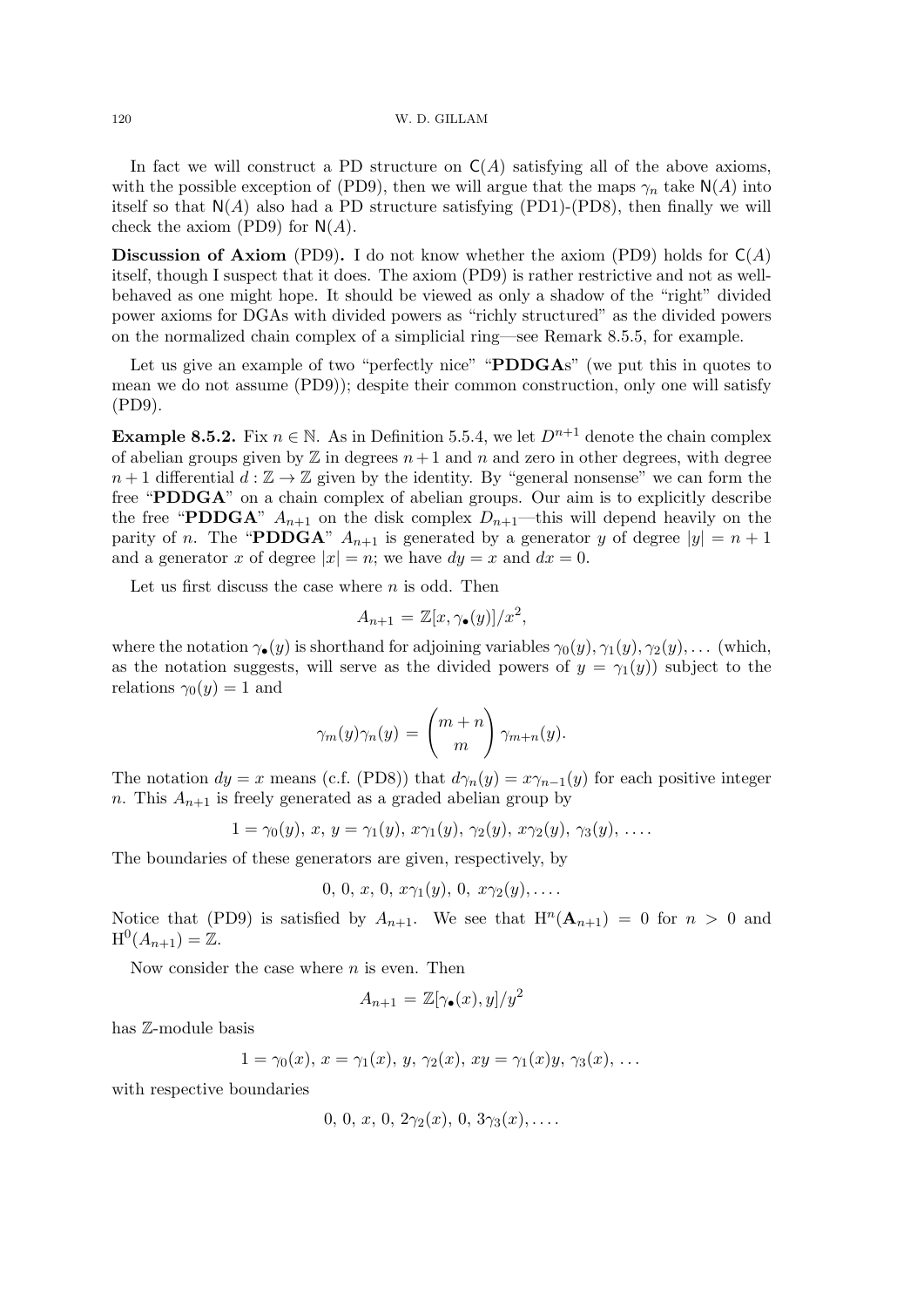Notice that (PD9) is not satisfied: for example,  $\gamma_2(x)$  is not a boundary even though x is a boundary. The homology algebra of  $A_{n+1}$  is given by

$$
H_*(A_{n+1}) = \bigoplus_{m=0}^{\infty} (\mathbb{Z}/m\mathbb{Z})\gamma_m(x)
$$

(note that the degree of  $\gamma_m(x)$  is mn) with the multiplication rule

$$
\gamma_k(x)\gamma_m(x) = \binom{m+k}{m}\gamma_{m+k}(x),
$$

where the binomial coefficient is read modulo  $m + k$ . This ring certainly does not have divided powers and is rather unusual.

We start by defining the maps  $\gamma_n$ . By a calculation similar to the associativity calculation (8.3.5) for  $C(A)$ , we see that the  $n<sup>th</sup>$  power map

$$
A_i \mapsto A_{ni}
$$

$$
a \mapsto a^n = \underbrace{a \cdot a \cdots a}_{n}
$$

is given by

$$
a^n = \sum_{\sigma^1,\ldots,\sigma^n} sign(\sigma^1,\ldots,\sigma^n) A(\sigma^1)(a) \cdots A(\sigma^n)(a),
$$

where the sum runs over all  $(i, i, \ldots, i)$ -shuffles  $(\sigma^1, \ldots, \sigma^n)$ . The symmetric group  $S_n$  acts on such shuffles by

$$
g \cdot (\sigma^1, \ldots, \sigma^n) := (\sigma^{g(1)}, \ldots, \sigma^{g(n)}).
$$

As long as  $i > 0$  or  $n = 1$  this is a free action.

Each  $g \in S_n$  acts by swapping blocks of size i in the permutation  $(\sigma^1, \ldots, \sigma^n)$ , so we have

(8.5.1) 
$$
\text{sign}(g \cdot (\sigma^1, \dots, \sigma^n)) = \text{sign}(\sigma^1, \dots, \sigma^n) \qquad (i \text{ even}).
$$

For even  $i > 0$ , we define

(8.5.2) 
$$
\gamma_n(a) := \sum_{[\sigma^1,\ldots,\sigma^n]} sign(\sigma^1,\ldots,\sigma^n) A(\sigma^1)(a) \cdots A(\sigma^n)(a),
$$

where the sum is over orbits  $[\sigma^1, \ldots, \sigma^n]$  of the  $S_n$  action on **Shuff** $(i, i, \ldots, i)$ . The point is that the summand indexed by  $[\sigma^1, \ldots, \sigma^n]$  is independent of the chosen representative  $(\sigma^1, \ldots, \sigma^n)$  of the orbit in light of (8.5.1) and the commutativity of the ring  $A_{ni}$ . For  $n = 0$ , we define  $\gamma_n(a) := 1$  and for  $n = 1$ , we define (consistently with  $(8.5.2)$ )  $\gamma_1(a) = a$ . For  $n > 1$  and odd  $i > 0$ , we set  $\gamma_n(a) := 0$ .

The axioms (PD1)-(PD7) are established by straightforward combinatorial arguments (counting the number of shuffles) that will be left to the reader. The first tricky axiom to check is (PD8):

**Lemma 8.5.3.** For all even m all  $n > 0$  and all  $a \in A_m$ , we have

$$
d_{mn}(\gamma_n(a)) = \gamma_{n-1}(a) \cdot d_m(a).
$$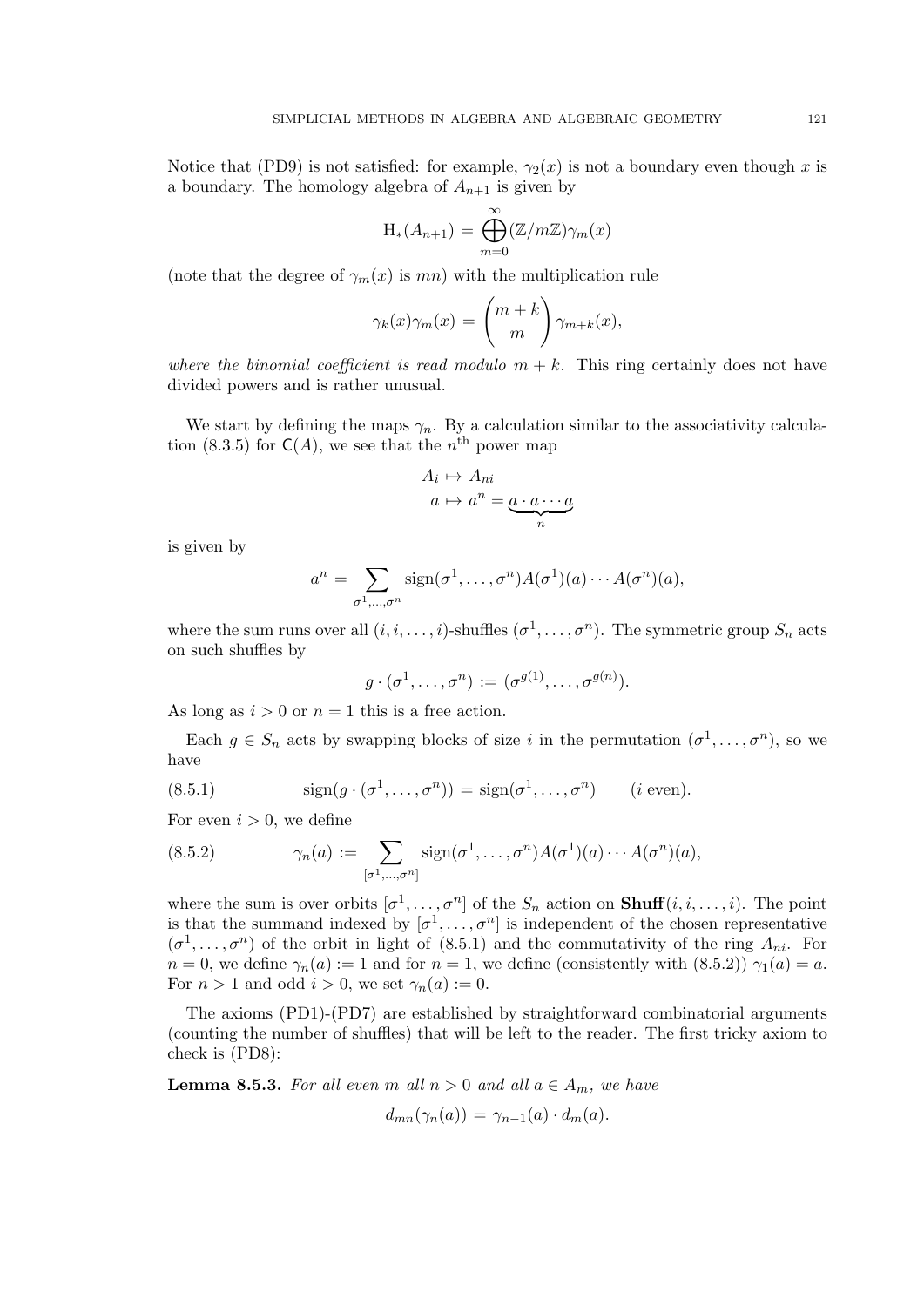Proof. From the definitions, we compute

(8.5.3) 
$$
d_{mn}(\gamma_n(a)) = \sum_{i=0}^{mn} (-1)^i \sum_{[\overline{\sigma}]} sign[\overline{\sigma}] \prod_{k=1}^n A(\sigma^k \delta^i)(a),
$$

where  $\delta^i = \delta^i_{mn} : [mn-1] \hookrightarrow [mn]$  is the monic map missing i and the sum is over

$$
[\overline{\sigma}] = [\sigma^1, \dots, \sigma^n] \in \mathbf{Shuff}(m, \dots, m)/S_n.
$$

For a fixed  $i \in [mn]$ , let us call  $[\overline{\sigma}]$  multisurjective for i iff each  $\delta^i \sigma^k$  is surjective (this is obviously well-defined on  $S_n$  orbits). We first argue, as in previous proofs, that for any fixed i, the terms in the second sum indexed by multisurjective  $[\overline{\sigma}]$  cancel in pairs. As in the proof of Lemma 5.7.2, there are no multisurjective  $[\overline{\sigma}]$  unless  $i \in \{1, \ldots, mn-1\}$ , and in that case  $[\overline{\sigma}]$  is multisurjective iff i and  $i + 1$  appear in different parts of the partition  $\overline{\sigma}$  of  $\{1,\ldots,mn\}$ . Furthmore, swapping i and  $i+1$  in a multisurjective  $[\overline{\sigma}]$  yields a new multisurjective  $[\bar{\sigma}']$  with opposite sign (in particular they aren't in the same  $S_n$  orbit) and with the property  $\delta^i \sigma^k = \delta^i (\sigma')^k$  for all k (after ordering the  $\sigma^k$  appropriately, since we work with orbits). Evidently then, the term indexed by  $[\overline{\sigma}]$  cancels with the one indexed by  $[\overline{\sigma}']$ .

For each  $i \in [mn]$ , let  $T_i$  be the set of  $[\overline{\sigma}]$  which are not multisurjective, so that the second sum in (8.5.3) need only run over  $T_i$ . Consider some  $[\overline{\sigma}] \in T_i$  and *choose* some representative  $(\sigma^1, \ldots, \sigma^n)$  of this  $S_n$  orbit. Since  $[\overline{\sigma}]$  isn't multisurjective, it must be that  $(\sigma^k)^{-1}(j) = \{i\}$  for a unique  $j \in [m]$  (because  $\sigma^k$  itself is surjective and  $\delta^i$  only misses i). That is,  $\sigma_j^k = i$  and  $\sigma_{j+1}^k = i + 1$ . In particular, exactly one of the  $\delta^i \sigma^k$  fails to be surjective. (When  $i = 0$  the unique  $\sigma^k$  that fails to be surjective is the part of the corresponding partition  $\bar{\sigma}$  of  $\{1, \ldots, mn\}$  containing 1 and when  $i = mn$ , the unique  $\sigma^k$ that fails to be surjective is the part of the partition containing  $mn$ .) We can then write our one nonsurjective map as  $\delta^i \sigma^k = \delta^j_m \tau$  for some surjective  $\tau : [mn-1] \to [m-1]$ . Via the bijection in the beginning of §5.7, we can view this  $\tau$  as an  $m-1$  element subset of  $\{1, \ldots, mn-1\}$ , and we can then let  $\sigma$  be the complementary  $mn-m$  element subset to obtain a shuffle  $(\sigma, \tau) \in \textbf{Shuff}(mn - m, m - 1)$ . Now forget about the  $\sigma^k$  for which  $\delta^i \sigma^k$ failed to be surjective, so we have  $n-1$  disjoint m-element subsets

$$
\sigma^1, \ldots, \sigma^{k-1}, \sigma^{k+1}, \ldots, \sigma^n \subseteq \{1, \ldots, mn\}.
$$

Shifting these to replace the m elements of  $\{1, \ldots, mn\}$  that were in  $\sigma^k$ , and reindexing, we obtain a partition

$$
\{1,\ldots,mn-m\} = \alpha^1 \coprod \cdots \coprod \alpha^{n-1}
$$

into m element subsets: that is,

$$
(\alpha^1, \ldots, \alpha^{n-1}) \in \mathbf{Shuff}(\underbrace{m, \ldots, m}_{n-1}).
$$

It is then straightforward to check that the corresponding surjections  $\alpha^l : [mn-m] \to [m]$ are related to the surjections  $\sigma^l : [mn] \to [m]$  and the surjection  $\sigma : [mn-1] \to [mn-m]$ above by

(8.5.4) 
$$
\sigma^1 \delta^i = \alpha^1 \sigma, \dots, \sigma^{k-1} \delta^i = \alpha^{k-1} \sigma, \sigma^{k+1} \delta^i = \alpha^k \sigma, \dots, \sigma^n \delta^i = \alpha^{n-1} \sigma
$$

(everything in sight is surjective, so one need only look at minimal elements of preimages to determine equality). It is clear that the  $S_{n-1}$  orbit  $[\overline{\alpha}] \in \text{Shuff}(m, \ldots, m)/S_{n-1}$  depends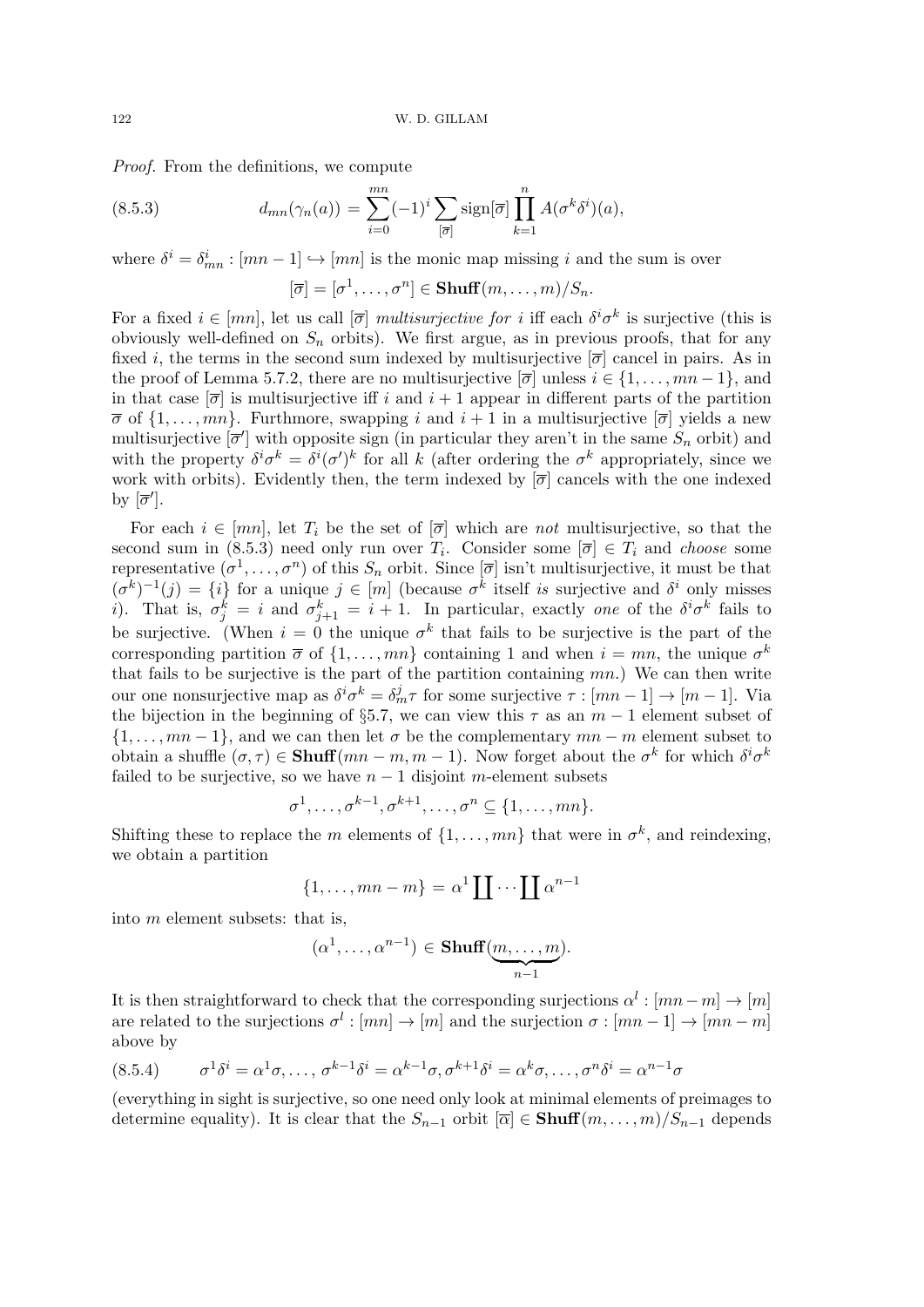only on  $[\bar{\sigma}]$  and not on our choice of representative, and that nothing else above depends on this choice of representative, so we have described a map

(8.5.5) 
$$
\prod_{i=0}^{mn} T_i \to \text{Shuff}(mn-m, m-1) \times \text{Shuff}(m, ..., m)/S_{n-1} \times [m]
$$

$$
[\overline{\sigma}] \mapsto ((\sigma, \tau), [\overline{\alpha}], j).
$$

It is not hard to see that this map is bijective and that

(8.5.6) 
$$
(-1)^i \operatorname{sign}[\overline{\sigma}] = (-1)^j \operatorname{sign}(\sigma, \tau) \operatorname{sign}[\overline{\alpha}].
$$

Next we take a look at  $\gamma_{n-1}(a) \cdot d_m(a)$ , which is given by

$$
\sum_{(\sigma,\tau)} sign(\sigma,\tau) A(\sigma)(\gamma_{n-1}(a)) A(\tau) \left( \sum_{j=0}^{m} (-1)^j A(\delta_m^j)(a) \right)
$$
  
= 
$$
\sum_{(\sigma,\tau)} sign(\sigma,\tau) A(\sigma) \left( \sum_{[\overline{\alpha}]} sign[\overline{\alpha}] \prod_{k=1}^{n-1} A(\alpha^k)(a) \right) A(\tau) \left( \sum_{j=0}^{m} (-1)^j A(\delta_m^j)(a) \right)
$$
  
= 
$$
\sum_{(\sigma,\tau)} \sum_{[\overline{\alpha}]} \sum_{j=0}^{m} (-1)^j sign(\sigma,\tau) sign[\overline{\alpha}] A(\delta_m^j \tau)(a) \prod_{k=1}^{n-1} A(\alpha^k \sigma)(a),
$$

where  $(\sigma, \tau) \in \text{Shuff}(mn - m, m - 1)$  and  $[\overline{\alpha}] \in \text{Shuff}(m, \ldots, m)/S_{n-1}$ . As in the paragraph above, the summands here are indexed by a set which is bijective correspondence with with the set indexing the (non-cancelling) summands in  $(8.5.3)$ , and the corresponding summands are equal in light of  $(8.5.4)$  and the sign rule  $(8.5.6)$ .

The proof that the maps  $\gamma_n$  take  $N(A)$  into itself is almost identical to the proof of Lemma 8.3.1 and will be left to the reader. Finally we check (PD9):

**Lemma 8.5.4.** If  $b \in N_i(A)$  is a boundary in  $N(A)$ , then  $\gamma_n(b) \in N_{ni}(A)$  is also a boundary in  $N(A)$ .

*Proof.* This is trivial unless i is even, which we now assume. Say  $b = d_{i+1}^0 a$  for some  $a \in \mathsf{N}_{i+1}(A)$ . By definition of  $\gamma_n(b)$ , we have

$$
\gamma_n(b) := \sum_{\overline{\sigma}} sign(\overline{\sigma}) \left( \prod_{k=1}^n A(\sigma^k)(b) \right)
$$

$$
= \sum_{\overline{\sigma}} sign(\overline{\sigma}) \left( \prod_{k=1}^n A(\sigma^k)(d_{i+1}^0 a) \right),
$$

where the sum runs over all  $\overline{\sigma} = (\sigma^1, \ldots, \sigma^n) \in \textbf{Shuff}(i, \ldots, i)/S_n$  and we have implicitly picked some representative of each  $S_n$  orbit.

We view  $\overline{\sigma}$  as a partition of  $\{1, \ldots, ni\}$  into n subsets

$$
\sigma^k = \{\sigma_1^k < \cdots < \sigma_i^k\} \qquad (k \in \{1, \ldots, n\})
$$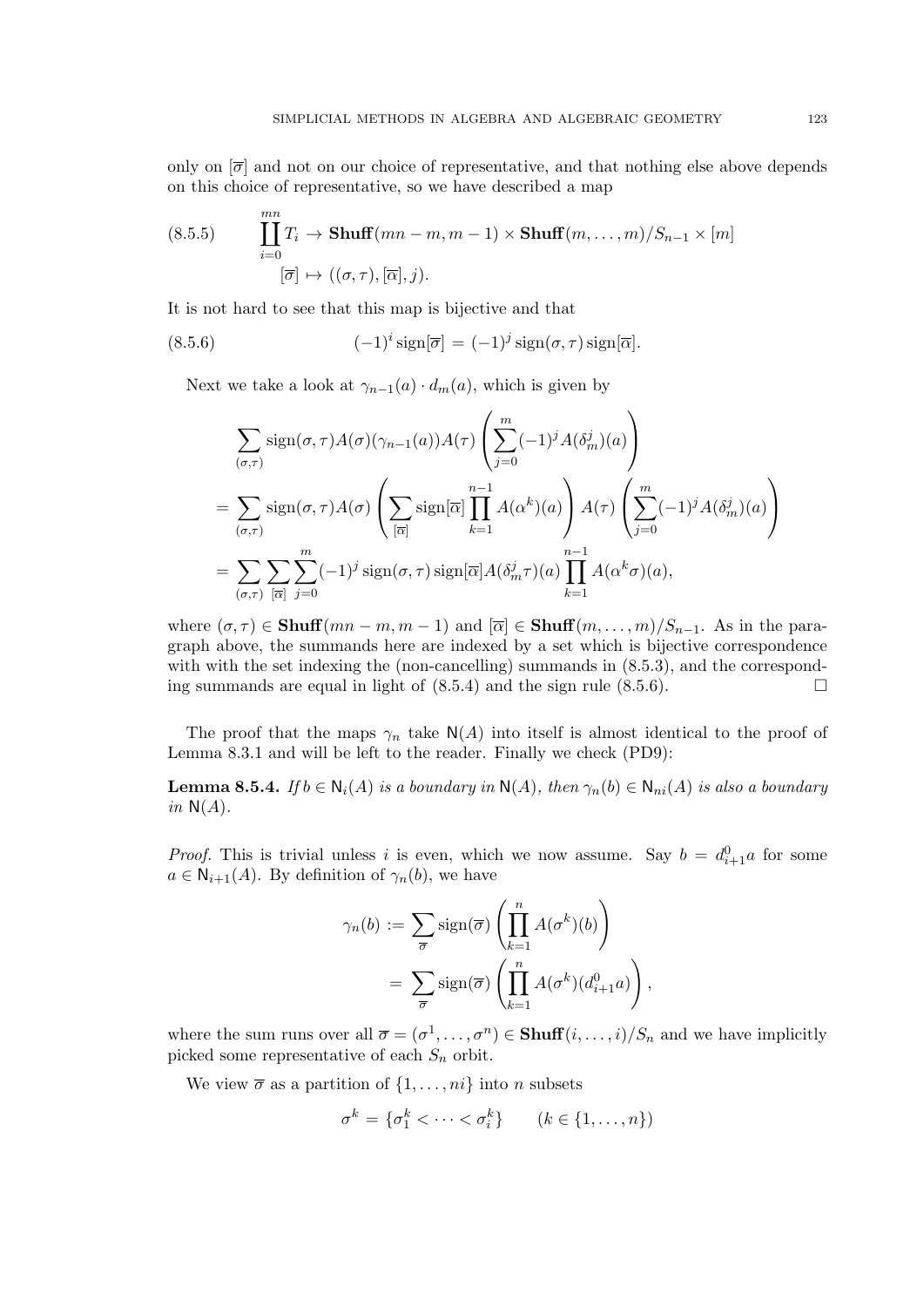of size *i*. The corresponding surjective  $\Delta$ -morphisms  $\sigma^k$  are given by

$$
\sigma^{k}: [ni] \rightarrow [i]
$$
  
\n
$$
0, \ldots, \sigma_{1}^{k} - 1 \mapsto 0
$$
  
\n
$$
\sigma_{1}^{k}, \ldots, \sigma_{2}^{k} - 1 \mapsto 1
$$
  
\n
$$
\vdots
$$
  
\n
$$
\sigma_{i}^{k}, \ldots, ni \mapsto i.
$$
  
\nDefine a surjective  $\Delta$ -morphism  $\tau(\sigma^{k}) : [ni + 1] \rightarrow [i + 1]$  by  
\n
$$
(\sigma^{k}) : [ni + 1] \rightarrow [i + 1]
$$
  
\n
$$
0 \mapsto 0
$$
  
\n
$$
1, \ldots, \sigma_{1}^{k} \mapsto 1
$$
  
\n
$$
\sigma_{1}^{k} + 1, \ldots, \sigma_{2}^{k} \mapsto 2
$$
  
\n
$$
\vdots
$$
  
\n
$$
\sigma_{i-1}^{k} + 1, \ldots, \sigma_{i}^{k} \mapsto i
$$
  
\n
$$
\sigma_{i}^{k} + 1, \ldots, ni + 1 \mapsto i + 1.
$$

Then the diagram

$$
[ni] \xrightarrow{\sigma^k} [i]
$$

$$
\partial_{n_{i+1}}^0 \downarrow \qquad \qquad \downarrow \partial_{i+1}^0
$$

$$
[ni+1] \xrightarrow{\tau(\sigma^k)} [i+1]
$$

commutes, so we have

$$
A(\sigma^k)d_{i+1}^0 = d_{ni+1}^0 A(\tau(\sigma^k)).
$$

Then we have

$$
\gamma_n(b) = \sum_{\overline{\sigma}} sign(\overline{\sigma}) \left( \prod_{k=1}^n d_{ni+1}^0 A(\tau(\sigma^k))(a) \right)
$$

$$
= d_{ni+1}^0 \left( \sum_{\overline{\sigma}} sign(\overline{\sigma}) \prod_{k=1}^n A(\tau(\sigma^k))(a) \right).
$$

It remains only to prove that the term  $x$  in the parentheses is in the normalized chain complex  $\mathsf{N}_{ni+1}(A)$ —i.e. that  $d_{ni+1}^j(x) = 0$  for every  $j \in \{1, \ldots, ni+1\}$ . We use our usual tricks. For such a j, let  $\tilde{T}(j)$  denote the set of those  $\bar{\sigma}$  for which the composition  $\tau(\sigma^k)\partial_{ni+1}^j : [ni] \to [i+1]$  is surjective for every  $k \in \{1, \ldots, n\}$ . Since  $j > 0$ , it is clear from the formula (8.5.7) for  $\tau(\sigma^k)$  that the image of  $\tau(\sigma^k)\partial_{ni+1}^j$  always contains  $0 \in [i+1]$ , so if this composition fails to be surjective, then it will factor through some  $\partial_{i+1}^s : [i] \to [i+1]$ with  $s > 0$ . So, if  $\overline{\sigma}$  is not in  $T(j)$ , then there will be some  $k \in \{1, \ldots, n\}$  for which  $d_{ni+1}^j A(\tau(\sigma^k))(a) = 0$  because  $d_{i+1}^s(a) = 0$  since  $a \in \mathsf{N}_{i+1}(A)$ . Thus only the summands with  $\overline{\sigma} \in T(j)$  will contribute to  $d_{ni+1}^j(x)$ , so we can write

$$
d^j_{ni+1}(x) = \sum_{\overline{\sigma} \in T(j)} \text{sign}(\overline{\sigma}) \prod_{k=1}^n A(\tau(\sigma^k) \partial^j_{ni+1})(a).
$$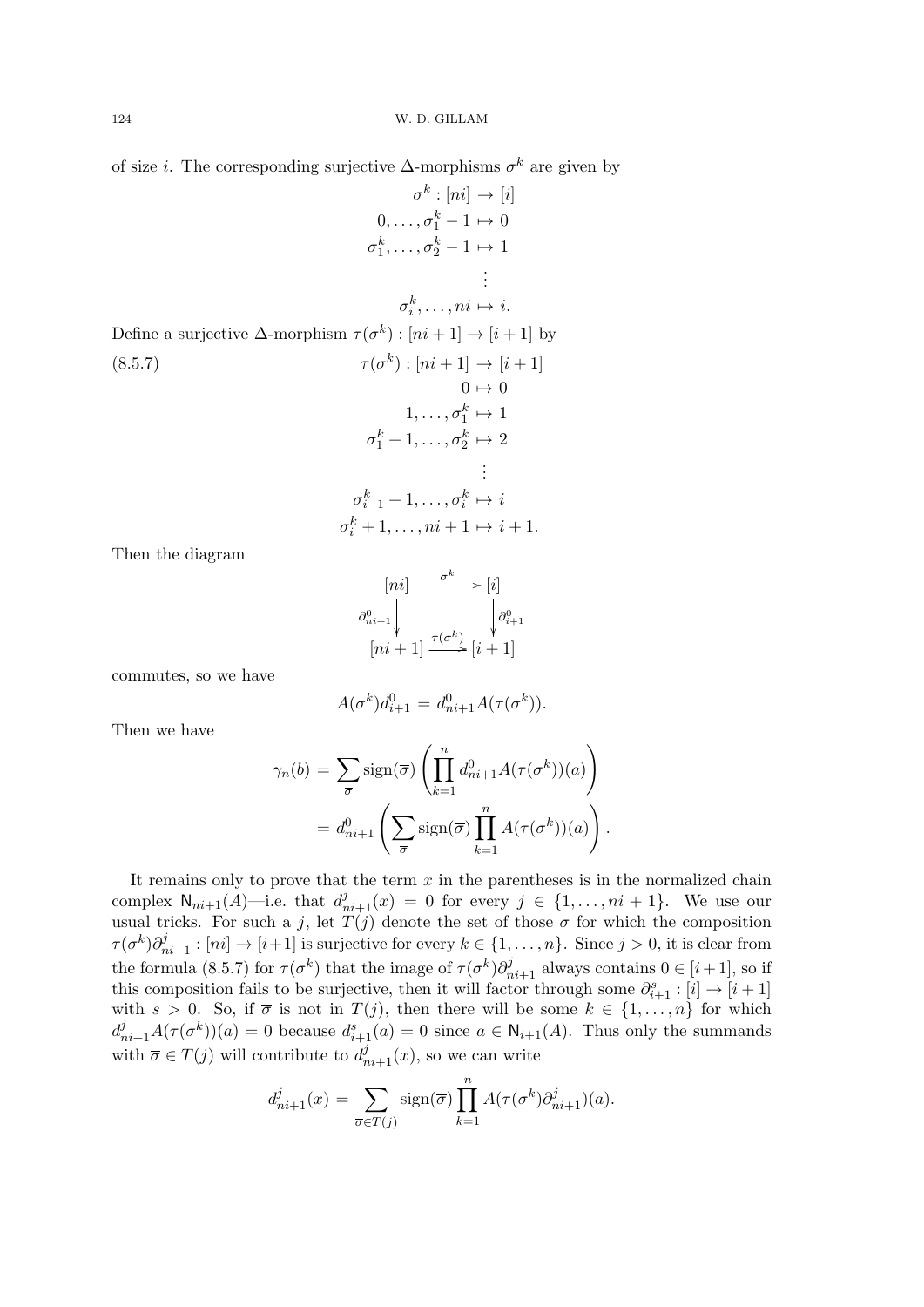Now we argue that the terms in this sum cancel in pairs. First of all, the set  $T(ni + 1)$ is empty: there must be some  $l \in \{1, ..., n\}$  so that  $ni = \sigma_i^k$  (because the  $\sigma^k$  form a partition), and then  $\tau(\sigma^l)\partial_{ni+1}^{ni+1}$  won't be surjective because  $i+1 \in [i+1]$  is not in its image. For similar reasons we see that  $T(1) = \emptyset$ . So we can assume  $j \in \{2, ..., ni\}$ . Given such a j and a fixed  $\overline{\sigma} \in T(j)$ , there is a unique  $l \in \{1, \ldots, n\}$  and a unique  $s \in \{1, \ldots, i\}$ for which  $j = \sigma_s^l$ . It cannot be that  $j - 1 = \sigma_{s-1}^l$ , because then  $\tau(\sigma^l) \partial_{ni+1}^j$  would not be surjective (its image would not contain s). So  $j-1$  cannot be in the part  $\sigma^{l}$  of the partition  $\overline{\sigma}$ , so there is some  $m \in \{1, \ldots, n\}$  not equal to l and some  $t \in \{1, \ldots, i\}$  so that  $j-1 = \sigma_t^m$ . Now we argue as we have done in the previous proofs that we can obtain a new  $\overline{\theta} \in T(j)$  by swapping the positions of j and  $j-1$  in  $\overline{\sigma}$  (put  $j-1 \in \theta^l$  and  $j \in \theta^m$ ). This  $\overline{\theta}$  has sign( $\overline{\theta}$ ) =  $-\text{sign}(\overline{\sigma})$  and  $\tau(\sigma^k)\partial_{ni+1}^j = \tau(\theta^k)\partial_{ni+1}^j$  for every k, so that the summand indexed by  $\bar{\sigma}$  cancels with the one indexed by  $\bar{\theta}$ .

Remark 8.5.5. The proof actually shows much more than the statement of the lemma. It shows that a choice of a with  $da = b$  gives a *canonical choice* of c with  $dc = \gamma_n(b)$ . It is not entirely clear that the formula for  $c$  in terms of  $a$  is given solely in terms of the PDDGA  $N(A)$ , but it is certainly a universal formula natural in the *simplicial ring A*. Even a typical PDDGA satisfying (PD9) might not come with such a "canonical choice" of witnesses to (PD9). The upshot is that the divided power structure on the normalized chain complex of a simplicial ring is much richer than one might initially suspect; it will satify many axioms much more elaborate than (PD9).

8.6. Application to Tor. Suppose A is a ring and  $B_1$ ,  $B_2$  are A-algebras. Then we can forget that the  $B_i$  are A-algebras and just think of them as A-modules, then form the graded A-module

$$
\operatorname{Tor}^A(B_1,B_2) := \bigoplus_n \operatorname{Tor}^A_n(B_1,B_2).
$$

In fact this graded A-module carries lots of additional structure: It is in fact a strictly graded-commutative A-algebra equipped with divided powers—we will call this the Tor algebra. A formal definition of this additional structure is as follows: Calculate "the" derived tensor product  $B_1 \otimes_A^{\mathsf{L}} B_2$  in the derived category of simplicial rings (§7.11), then take the homology of the simplicial ring  $B_1 \otimes_A^{\mathsf{L}} B_2$ , noting that the latter has various additional structures by Theorem 8.0.1.

In the present text, we haven't tried to construct a model category structure on the category of (strictly graded-commutative) DGAs with divided powers; it is not so clear that such a thing exists. If we had developed such additional structures, then we could presumably argue that we could compute the Tor algebra using DGA resolutions instead of simplicial resolutions. For the sake of the example discussed below, we are going to assume that this is the case. That is, we will assume the Tor algebra  $Tor^A(B_1, B_2)$  can be computed as follows: First, find a strictly graded-commutative differential graded Aalgebra  $C$  (supported in nonnegative degrees, as always) with the following properties:

- (1)  $H_0(C) = B_1$  and  $H_n(C) = 0$  for  $n \neq 0$ .
- (2) C has divided powers compatible with the passage to homology (if  $c$  is a boundary then  $\gamma_n(c)$  is a boundary).
- (3)  $C$  is flat as an A-module (each  $C_n$  is a flat A-module).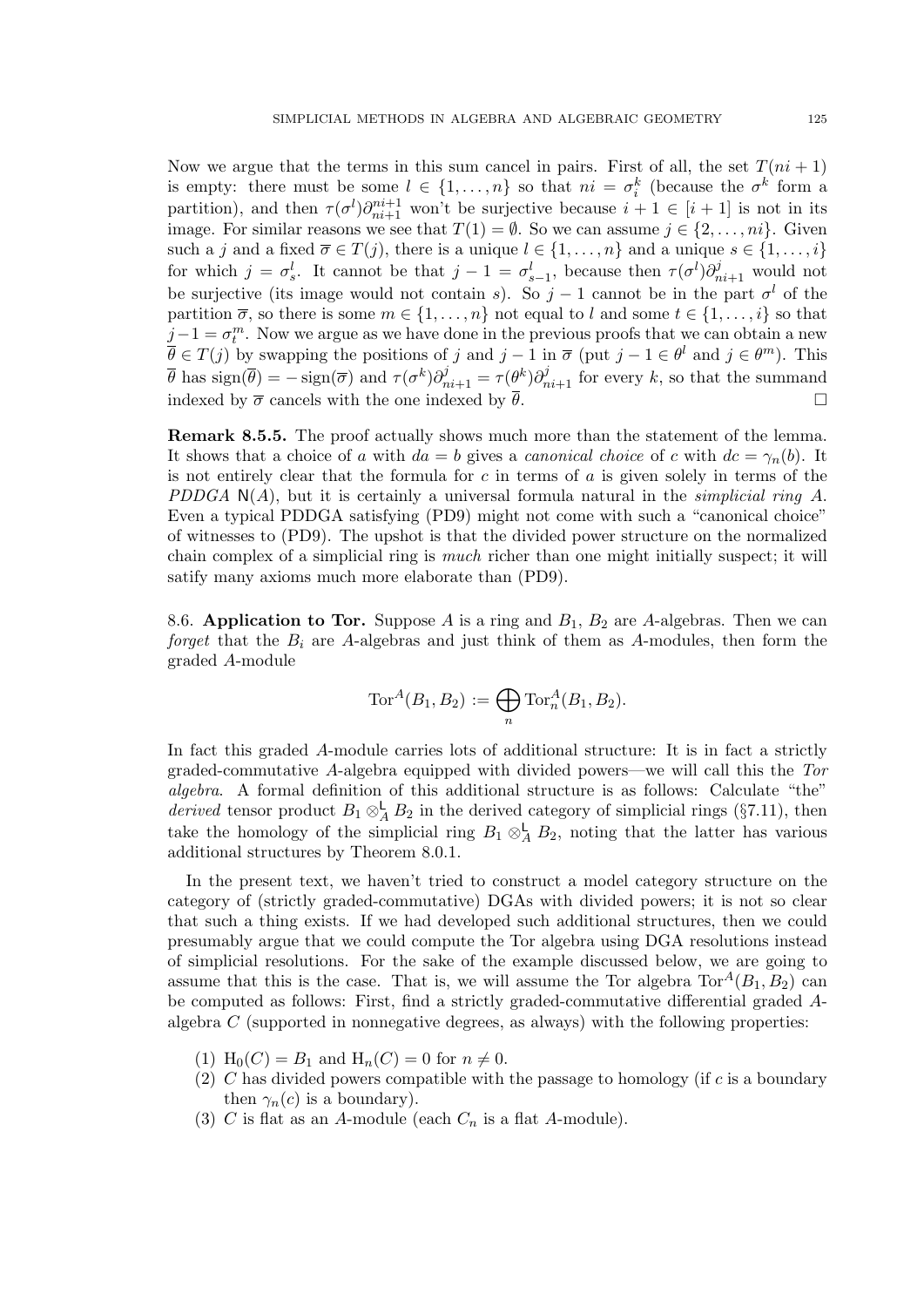126 W. D. GILLAM

Now form the differential graded A-algebra  $C \otimes_A B_2$  and note that it is also equipped with divided powers compatible with passage to homology, so that  $H_{\bullet}(C \otimes_A B_2)$  is a strictly graded-commutative graded A-algebra with divided powers. We want to assume that this is the Tor algebra. Let us at least note that

$$
\mathrm{H}_n(C\otimes_A B_2)=\mathrm{Tor}_n^A(B_1,B_2)
$$

as A-modules because our assumptions on  $C$  certainly imply that  $C$  (viewed just as a complex of A-modules) is a flat resolution of  $B_1$ . The issue is to prove that the strictly graded-commutative graded A-algebra  $H_{\bullet}(C \otimes_A B_2)$  is independent of the choice of C satisfying the above properties. Our present machinery allows us to prove this only for those C which arise as normalized complexes of simplicial A-algebras. (We haven't developed a theory of derived tensor product of DGAs.) Anyway, let us ignore this issue for a moment and consider a simple example.

**Example 8.6.1.** Let  $A = \mathbb{Z}[\epsilon]/\epsilon^2$  and let  $B_1 = B_2 = \mathbb{Z}$ , regarded as an A-algebra via  $\epsilon \mapsto 0$ . We can easily find a resolution of Z by free A-modules: Just take the chain complex which is  $A$  in every (non-negative) degree and where every boundary map is multiplication by  $\epsilon$ . Tensoring this complex over A with  $\mathbb Z$  yields the complex which is  $\mathbb Z$  in every degree with all boundary maps zero, so

$$
\operatorname{Tor}^A_n(\mathbb{Z}, \mathbb{Z}) = \mathbb{Z}
$$

for all n. This describes  $Tor^A(\mathbb{Z}, \mathbb{Z})$  as a graded A-module, but we want to understand it as a graded A-algebra. Consider the differential graded A-algebra

$$
C := A[x, \gamma_{\bullet}(y)]/x^2
$$

where  $|x| = 1$ ,  $|y| = 2$ ,  $dx = \epsilon$ ,  $dy = \epsilon x$  and  $\gamma_{\bullet}(y)$  is shorthand for adjoining variables  $\gamma_0(y), \gamma_1(y), \gamma_2(y), \ldots$  (which, as the notation suggests, will serve as the divided powers of  $y = \gamma_1(y)$  subject to the relations  $\gamma_0(y) = 1$  and

$$
\gamma_m(y)\gamma_n(y) = \binom{m+n}{m}\gamma_{m+n}(y).
$$

The notation  $dy = \epsilon x$  is shorthand for  $d\gamma_n(y) = \gamma_{n-1}(y)\epsilon x$  for each positive integer n. As a graded A-module, C is free with basis

$$
\gamma_0(y)=1, \ x\gamma_0(y)=x, \ \gamma_1(y)=y, \ x\gamma_1(y)=xy, \ \gamma_2(y), \ x\gamma_2(y), \ \ldots
$$

This C is strictly graded commutative with divided powers compatible with passage to homology. For  $n \in \mathbb{N}$ , the kernel of  $d_{2n+1}$  :  $C_{2n+1} \to C_{2n}$  is generated as an A-module by  $\epsilon x\gamma_n(y)$ . But (perhaps up to a sign)  $\epsilon x\gamma_n(y)$  is equal to  $d\gamma_{n+1}(y)$ , so C has zero homology in odd degrees. In degree 2n for n positive, the kernel of  $d_{2n}$  is generated as an A-module by  $\epsilon \gamma_n(y)$ , which (possibly up to a sign) is the boundary of  $x\gamma_n(y)$ ; so  $\mathsf{N}_n(C) = 0$  for  $n \neq 0$ . In degree zero,  $H_0(C) = \mathbb{Z}$  because the kernel of  $d_0$  is  $A \cdot 1 = C_0$ , but the image of  $d_1: C_1 \to C_0$  is  $A \cdot \epsilon$ . The differential graded A-algebra  $C \otimes_A \mathbb{Z}$  is obtained from C by setting  $\epsilon = 0$ . The boundary maps are then zero, so this differential graded A-algebra (with divided powers, etc.) is equal to its own homology. We find that

$$
\operatorname{Tor}^A(\mathbb{Z}, \mathbb{Z}) = \mathbb{Z}[x, \gamma_{\bullet}(y)]/x^2.
$$

Notice that the degree m part of this graded A-algebra is indeed isomorphic to  $\mathbb Z$  as an A-module for each m (generated by  $\gamma_n(y)$  if  $m = 2n$  is even and by  $x\gamma_n(y)$  if  $m = 2n + 1$ is odd).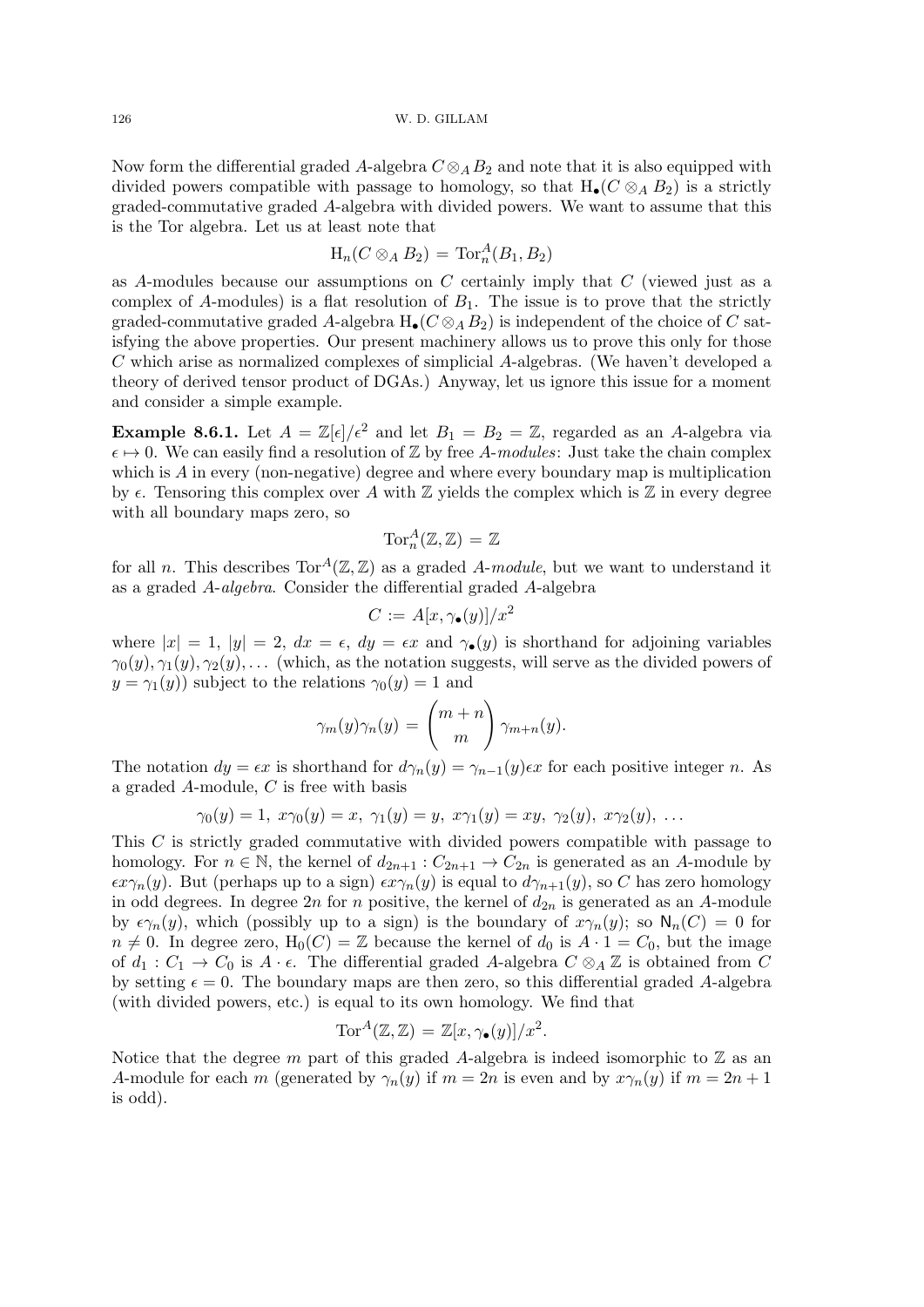### 9. Derived algebraic geometry

The purpose of this section is to introduce the basic notions of derived algebraic geometry: derived schemes, properties of morphisms of derived schemes, factorizations of maps of derived schemes, derived fibered products, and the cotangent complex. We warn the reader at the outset that we will make no attempt at all to give the most general possible treatment of derived algebraic geometry. In order to keep everything self-contained (we will use only the basic notions from the theory of simplicial rings in §7) and as concrete as possible, we will ultimately limit ourselves roughly to the category of schemes quasi-projective over some fixed noetherian base ring.

9.1. Affine morphisms. We begin by establishing some facts about affine morphisms of schemes which we will need later. Although these results should be standard, they cannot be found, in the generality we need, in [EGA, II.1.6].

Recall [EGA, II.1.6] that a morphism of schemes  $f: X \to Y$  is affine iff  $f^{-1}(U)$  is affine for every affine open subscheme  $U \subseteq Y$ . Equivalently, f is affine iff  $f_*\mathcal{O}_X$  is quasi-coherent and the natural map of  $Y$ -schemes

$$
(9.1.1) \t\t X \to \text{Spec}_Y f_* \mathcal{O}_X
$$

is an isomorphism. Affine morphisms are closed under composition (this is immediate from the definition) and base change (the best way to prove this is to note that the formation of Spec<sub>Y</sub> – is compatible with base change, or apply [EGA, II.1.6.2(ii)] with  $S = Y$ ). The question of whether  $f$  is affine is local on  $Y$ :

**Lemma 9.1.1.** Let  $f : X \to Y$  be a morphism of schemes,  $\{Y_i\}$  an open cover of Y. Then f is affine iff each induced map  $f_i: X_i := f^{-1}(Y_i) \to Y_i$  is affine.

Proof. Since affine morphisms are stable under base change, the issue is to prove that f is affine when each  $f_i$  is affine. Since pushforward commutes with base change along open embeddings and the question of quasi-coherence is local,  $f_*\mathcal{O}_X$  is certainly quasicoherent. Isomorphy for  $(9.1.1)$  can be checked locally on Y. Since the  $Spec_Y$  construction is compatible with base change, the base change of  $(9.1.1)$  along  $Y_i \hookrightarrow Y$  is just the natural map

$$
X_i \to \operatorname{Spec}_{Y_i} f_{i*} \mathcal{O}_{X_i},
$$

which is an isomorphism since  $f_i$  is affine.

**Remark 9.1.2.** Actually, one can form a locally ringed space  $Spec_Y A$  over Y for any  $\mathcal{O}_Y$ -algebra A—not necessarily quasi-coherent—and this more general relative spectrum has all the expected properties (compatibility with base change, in particular), so the first part of the argument in the above proof is not strictly necessary.

We will need the following generalization of [EGA, II.1.6.3]:

Lemma 9.1.3. In any commutative diagram of schemes



where  $X \to Z$  is affine and  $Y \to Z$  is separated the map f is affine.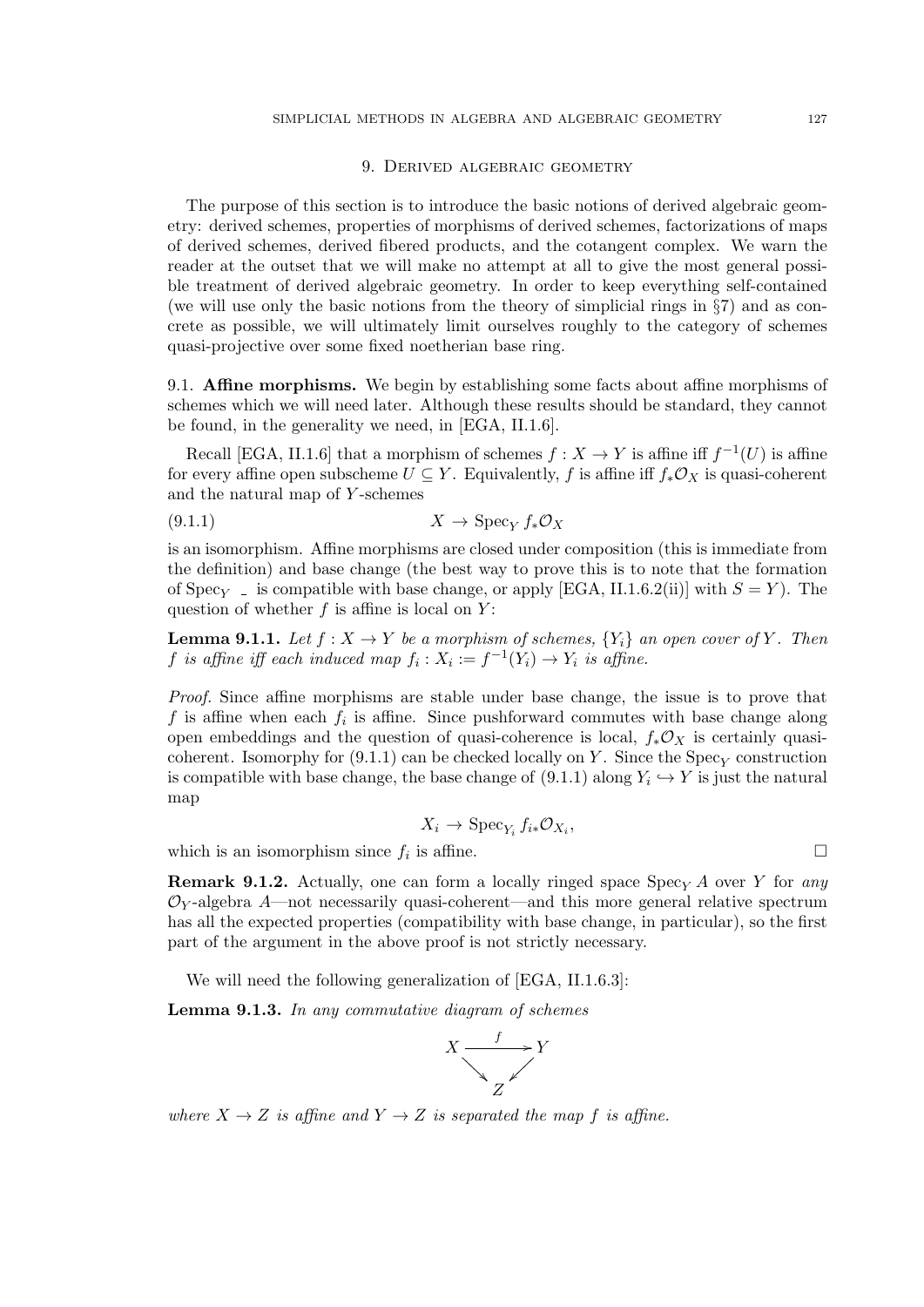*Proof.* (Lurie) Factor f as the graph morphism  $\Gamma_f = (\text{Id}, f) : X \to X \times Z Y$  followed by the projection  $\pi_2 : X \times_Z Y \to Y$ . The diagrams



are cartesian and  $\Delta$  is a closed embedding (hence an affine morphism) since  $Y \to Z$  is separated; affine morphisms are closed under composition and base change so  $f = \pi_2 \Gamma_f$  is  $\alpha$  affine.

We will also need the following generalization of [EGA, II.1.6.2(iv)]:

Lemma 9.1.4. Given a commutative diagram of schemes



where the diagonal arrows are affine, the induced map  $X' \times_{Z'} Y' \to X \times_Z Y$  is affine.

*Proof.* The question is local on  $W := X \times_Z Y$  (Lemma 9.1.1), so we can work near a fixed point  $w \in W$ . Let  $x, y, z$  denote the images of w in  $X, Y, Z$ , respectively. Pick affine neighborhoods  $S, T, U$  of  $x, y, z$  in  $X, Y, Z$  so that  $X \to Z$  takes S into U and  $Y \to Z$ takes T into U. Then  $S \times_U T$  is an affine open neighborhood of w in W and it will suffice to show that the preimage  $(S \times_U T)'$  of  $S \times_U T$  in  $X' \times_{Z'} Y'$  is affine. Let  $S', T', U'$  be the preimages of  $S, T, U$  under the diagonal maps. These are affine since the diagonal maps are affine, so  $S' \times_{U'} T'$  is affine, and so the proof is complete because it is easy to see that the two open subschemes  $(S \times_U T)'$  and  $(S' \times_{U'} T')$  of  $X' \times_{Z'} Y'$  coincide.

(The case  $Z = Z'$  is [EGA, II.1.6.2(iv)].)

9.2. Simplicially ringed spaces. A simplicially ringed space is a pair  $X = (X, B)$  consisting of a topological space  $X$  together with a simplicial sheaf of rings (called the *structure* sheaf) B on X. Note that, in particular, each  $B_n$  is a  $B_0$ -module. Since B a simplicial sheaf of rings,  $B(U)$  is a simplicial ring for each open subspace  $U \subseteq X$  and each stalk  $B_x$  is a simplicial ring. The pair  $X_0 := (X, B_0)$  is a ringed space sometimes called the underlying ringed space of  $(X, B)$ . If  $X_0$  is a locally ringed space (i.e. each stalk  $B_{0,x}$  is a local ring), we say that  $X$  is a *local simplicially ringed space*.

A morphism of simplicially ringed spaces from  $X = (X, B)$  to  $Y = (Y, A)$  is a pair  $(f, f^{\sharp})$  consisting of a map of topological spaces  $f: X \to Y$  and a map  $f^{\sharp}: f^{-1}A \to B$  of simplicial sheaves of rings on  $X$ . If  $X$  and  $Y$  are local, then in the definition of a morphism from  $X$  to  $Y$  we also demand that the map of ringed spaces

$$
(f, f_0^{\sharp}): X_0 \to Y_0
$$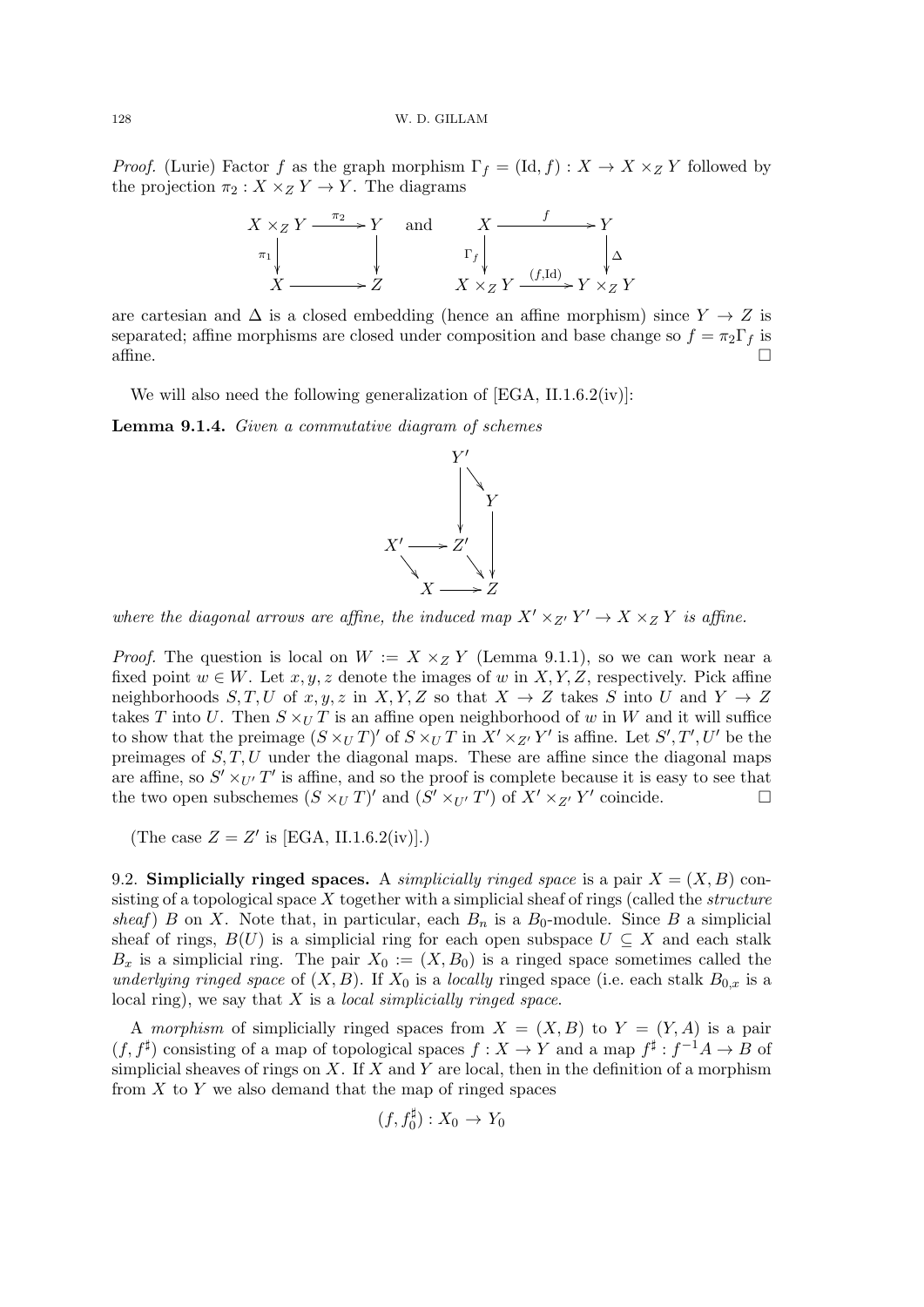be a map of *locally ringed spaces* (stalks of  $f_0^{\sharp}$  $_{0}^{\frac{1}{r}}$  should be local maps of local rings). We denote the category of local simplicially ringed spaces by sLRS, though we emphasize that this is probably bad notation, for sLRS is certainly not the same as the category of simplicial locally ringed spaces.

We can (and will) regard any (locally) ringed space  $X$  as a (local) simplicially ringed space by taking the constant simplicial sheaf of rings for the structure sheaf.

If  $X = (X, B)$  is a local simplicially ringed space, we can consider the ideal  $I \subseteq B_0$ given by the image of

$$
d_1^0 - d_1^1 : B_1 \to B_0
$$

(recall that this image is an ideal because the degeneracy map  $B_0 \to B_1$  is a section of both  $d_1^0$  and  $d_1^1$ ). We let  $i : \pi_0(X) \hookrightarrow X_0$  denote the corresponding closed embedding of locally ringed spaces, with ideal I; we write  $\pi_0(B)$  for the structure sheaf of  $\pi_0(X)$ , so that  $i_*\pi_0(B) = B_0/I = H_0(B)$ . The homology sheaves  $H_n(B)$  (defined for simplicial sheaves of rings exactly as they were defined for simplicial rings in §7.2 and §7.4) are modules over  $\pi_0(B)$  (in fact they form a strictly graded-commutative graded  $\pi_0(B)$ -algebra). Formation of  $\pi_0(X)$  and the modules  $H_n(B)$  is functorial in the local simplicially ringed space X in the sense that an sLRS map

$$
f: (X, B) \to (Y, A)
$$

induces a map of locally ringed spaces

(9.2.1) 
$$
\pi_0(f) : \pi_0(X) \to \pi_0(Y)
$$

and maps

(9.2.2) 
$$
H_n(f) : \pi_0(f)^* H_n(A) \to H_n(B)
$$

of  $\pi_0(B)$ -modules.

**Definition 9.2.1.** An sLRS map  $f : (X, B) \to (Y, A)$  is a quasi-isomorphism iff the map  $(9.2.1)$  and all the maps  $(9.2.2)$  are isomorphisms.

It is immediate from the naturality of the maps  $(9.2.1)$  and  $(9.2.2)$  that quasi-isomorphisms satisfy "two-out-of-three".

9.3. Spec of a simplicial ring. Let A be a simplicial ring. Let  $X := \text{Spec } A_0$ . Each  $A_n$ is an  $A_0$  algebra via the structure map  $A_0 \to A_n$  corresponding to the unique  $\Delta$ -morphism  $[n] \to [0]$ ; in particular, each  $A_n$  is an  $A_0$  module. Then  $A^{\sim}$  is a simplicial sheaf of rings on the topological space X and each  $A_n^{\sim}$  is quasi-coherent as an  $\mathcal{O}_X$ -module. The pair (Spec  $A_0, A^{\sim}$ ) is hence a simplicially ringed space (§9.2), which will be denoted Spec A. The underlying ringed space (Spec  $A_0, A_0^{\sim}$ ) is just the scheme X, so, in particular, Spec A is a local simplicially ringed space. The construction of  $\text{Spec } A$  is contravariantly functorial in the simplicial ring  $A$  and in fact defines a fully faithful functor

$$
\mathrm{Spec} : (\mathbf{sAn})^\mathrm{op} \to \mathbf{sLRS}.
$$

For the fullness: If

 $(f, f^{\sharp}) : \operatorname{Spec} B \to \operatorname{Spec} A$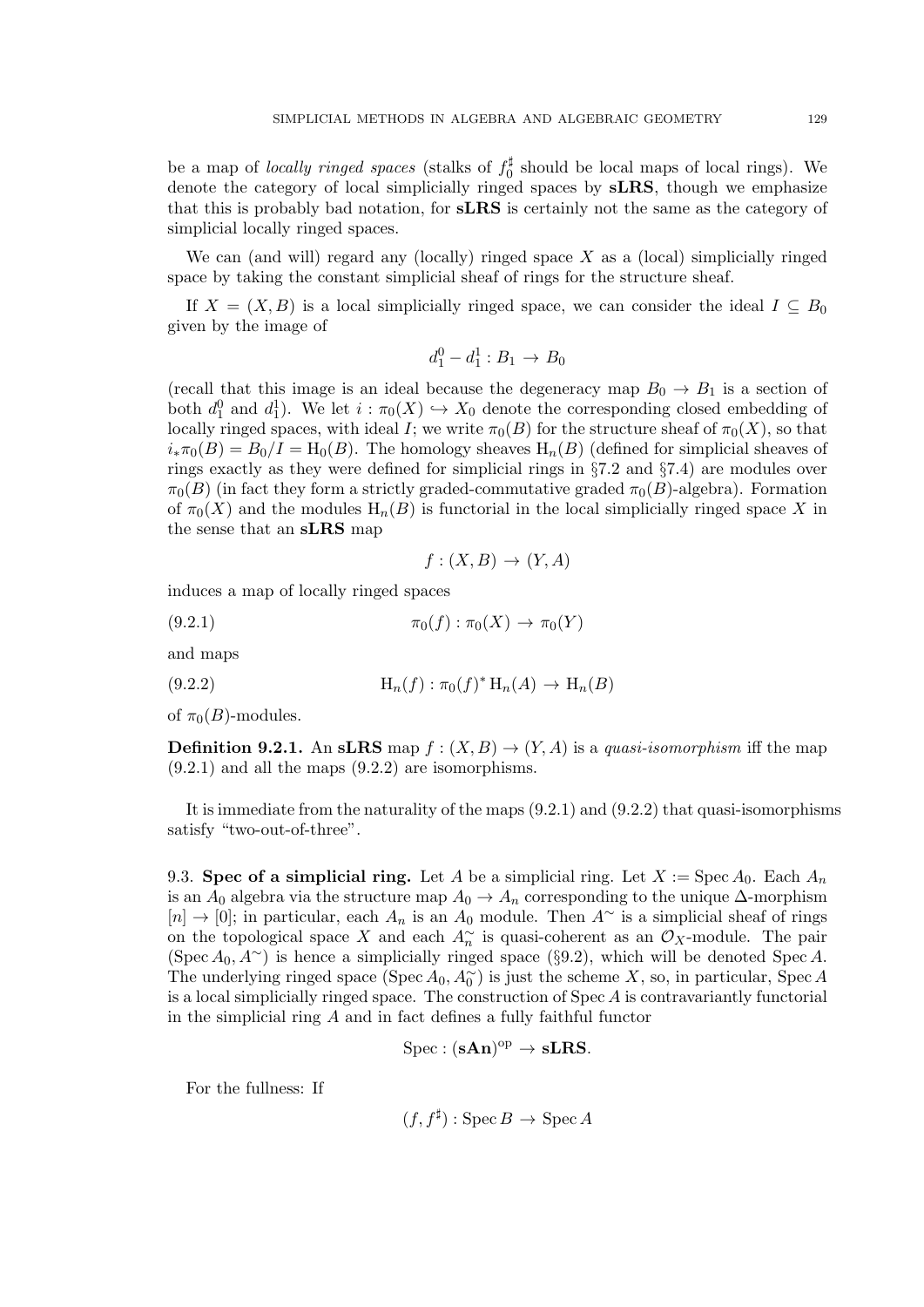is a map of local simplicially ringed spaces, then certainly the induced map of underlying locally ringed spaces

$$
(\operatorname{Spec} B_0, B_0^{\sim}) \to (\operatorname{Spec} A_0, A_0^{\sim})
$$

is  $Spec(A_0 \to B_0)$  for a ring map  $A_0 \to B_0$ . The map  $f^{\sharp}: f^{-1}A^{\sim} \to B^{\sim}$  of simplicial sheaves of rings is the same as a map of simplicial sheaves of rings  $f^{\sharp}: A^{\sim} \to f_*B^{\sim}$  on the scheme Spec A<sub>0</sub>. But  $f_*(B^{\sim})$  is just  $B^{\sim}$ , regarding the  $B_n$  as A<sub>0</sub>-modules by

$$
A_0 \to B_0 \to B_n
$$

so the  $f_n^{\sharp}: A_n^{\sim} \to B_n^{\sim}$  are maps of quasi-coherent  $A_0^{\sim}$ -algebras, hence they correspond to ring maps  $A_n \to B_n$  and the compatibility of the  $f_n^{\sharp}$  with the boundaries and degeneracies for  $A^{\sim}$  and  $B^{\sim}$  is equivalent to the compatibility of the maps  $A_n \to B_n$  with the boundaries and degeneracies for A and B.

9.4. Derived schemes. An object  $(X, B)$  of sLRS isomorphic (in sLRS) to Spec A (for a simplicial ring  $A$ ) is called an *affine derived scheme*. A *derived scheme* is an object  $(X, B)$  of **sLRS** which is locally an affine derived scheme—i.e. the topological space X admits an open cover  $\{U_i\}$  such that each local simplicially ringed space  $(U_i, B|U_i)$  is an affine derived scheme. Morphisms of derived schemes are, by definition, morphisms in sLRS, so that derived schemes form a full subcategory  $DS \subseteq$  sLRS.

**Example 9.4.1.** For example, every scheme X can be viewed as a derived scheme  $(X, A)$ , where A is the constant simplicial sheaf of rings associated to the sheaf of rings  $\mathcal{O}_X$ .

If  $X = (X, B)$  is a derived scheme, then the underlying locally ringed space  $X_0 =$  $(X, B_0)$  is a scheme and each  $B_n$  is a quasi-coherent  $B_0$ -module (the question is local and it is clearly true for an affine derived scheme). In fact, derived schemes are characterized by these two properties: If  $(X, B)$  is a local simplicially ringed space such that  $X_0 = (X, B_0)$ is a scheme and each  $B_n$  is quasi-coherent, then  $(X, B)$  is a derived scheme: Indeed, the question is local, so we can assume  $X_0 \cong \operatorname{Spec} A_0$  for some ring  $A_0$  (in fact  $A_0 := B_0(X)$ ) is a canonical choice). Since the category of quasi-coherent sheaves on  $X_0$  is equivalent to the category of A-modules, each we can write  $B \cong A^{\sim}$  for some simplicial ring A (in fact  $A := B(X)$  is a canonical choice), so  $X \cong \operatorname{Spec} A$ .

It is clear from this latter characterization of derived schemes that if  $X = (X, B)$  is a derived scheme and  $U \subseteq X$  is an open subspace, then  $(U, B|U)$  is also a derived scheme, denoted simply by  $U$  if there is no chance of confusion. Furthermore, if the scheme  $U_0 = (U, B_0 | U)$  is affine, then U is an affine derived scheme. If  $x \in U \subseteq X$ , then we will say that U is a neighboorhood of x, or an affine neighborhood of x if U is an affine derived scheme. With this notion of affine neighborhoods, it is clear that affine neighborhoods of x in the derived scheme X are in bijective correspondence with affine neighborhoods of x in the usual scheme  $X_0 = (X, B_0)$ .

Suppose  $f: X \to Y$  is a morphism of derived schemes and  $x \in X$ . We can find an affine neighborhood  $V \cong$  Spec A of  $f(x)$  in Y and an affine neighborhood  $U \cong$  Spec B of x in  $f^{-1}(V)$  (indeed, the data of such U and V is the same data as an affine neighborhood of x in the usual morphism of schemes  $f_0 : X_0 \to Y_0$ . The morphism of affine derived schemes  $f|U: U \to V$  then corresponds to some map of simplicial rings  $A \to B$  (§9.3). Evidently then, a morphism of derived schemes can be "covered by Spec of simplicial ring maps" in the same way that a morphism of (usual) schemes can be "covered by Spec of ring maps".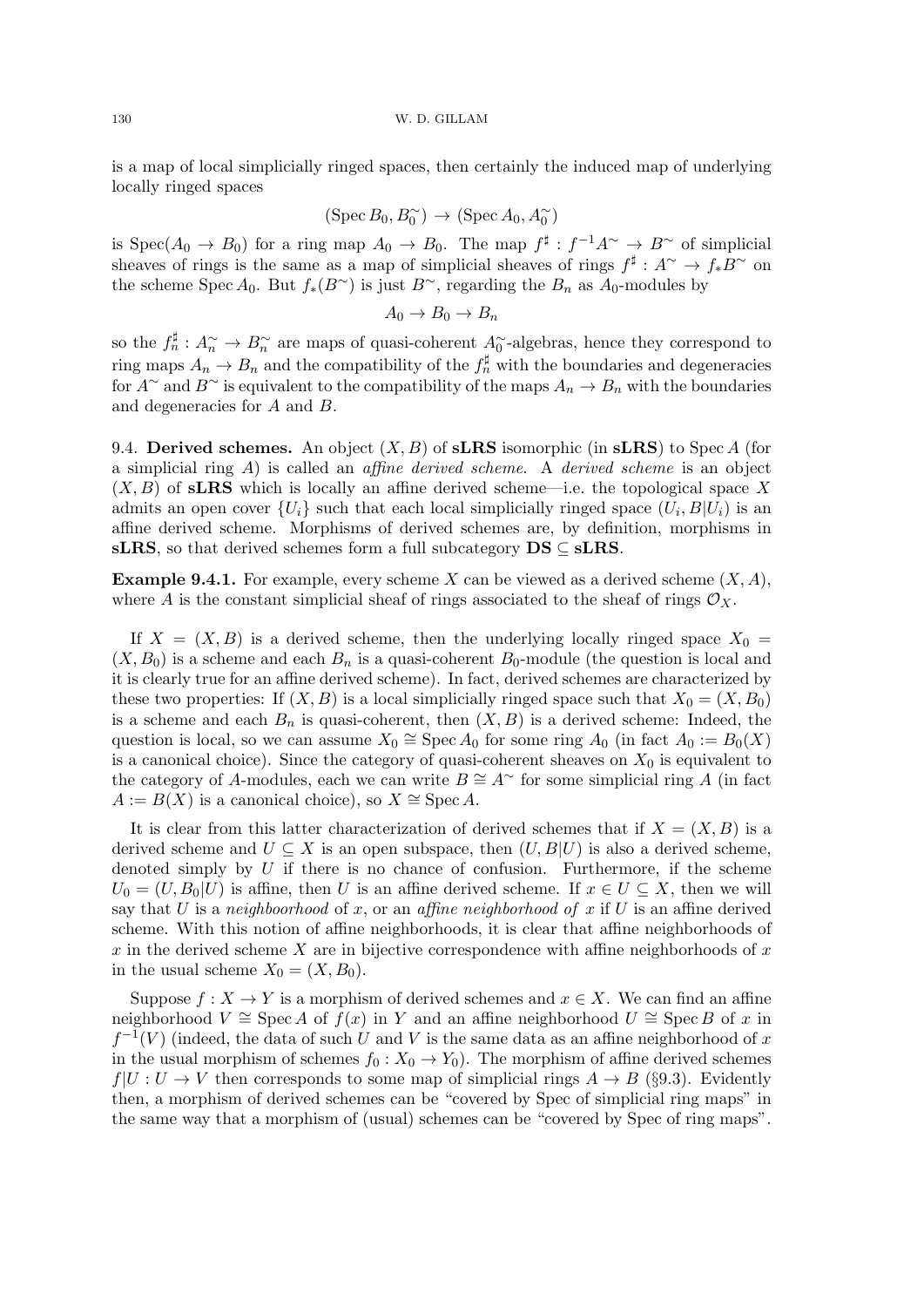9.5. Cosimplicial approach. If  $(X, B)$  is a derived scheme, then  $X_0 = (X, B_0)$  is a scheme and we can form the schemes  $X_n := \text{Spec}_{X_0} B_n$ , noting that  $B_n$  is a quasi-coherent  $\mathcal{O}_{X_0} = B_0$ -algebra, so the  $X_n$  are schemes, affine over  $X_0$ . We denote the structure map by  $p_n : X_n \to X_0$ , or simply by p if there is no chance of confusion. We have  $p_{n*} \mathcal{O}_{X_n} = B_n$ . The simplicial structure on B endows these  $X_n$  with the structure of a cosimplicial scheme, which we denote

$$
X_{\bullet} := \operatorname{Spec}_{X_0} B_{\bullet}.
$$

For a  $\Delta$ -morphism  $\sigma : [m] \to [n]$ , the structure map  $X(\sigma) : X_m \to X_n$  is the morphism of affine  $X_0$ -schemes defined by

$$
X(\sigma) := \operatorname{Spec}_{X_0}(B(\sigma) : B_n \to B_m).
$$

We will often write  $\sigma$  instead of  $X(\sigma)$  if there is no chance of confusion. By Lemma 9.1.3 the morphism  $X(\sigma)$  is itself an affine morphism because we have a commutative diagram



where  $p_m$  and  $p_n$  are affine morphisms (note that affine morphisms are separated).

The derived scheme  $(X, B)$  can be recovered from the cosimplicial scheme  $X_{\bullet}$  by the formula

$$
B=p_*\mathcal{O}_{X_{\bullet}}.
$$

Indeed, we could equivalently *define* a derived scheme to be a cosimplicial scheme  $X_{\bullet}$ where every structure morphism  $X(\sigma) : X_m \to X_n$  is an affine morphism.

The formation of the cosimplicial scheme  $X_{\bullet}$  is functorial in the derived scheme X. so that a map of derived schemes  $f : X \to Y$  induces a map of cosimplicial schemes  $f_{\bullet}: X_{\bullet} \to Y_{\bullet}.$ 

**Example 9.5.1.** For example, if we view a (usual) scheme  $X$  as a "constant" derived scheme as in Example ??, then  $X_{\bullet}$  is the constant cosimplicial scheme associated to the scheme X.

9.6. Properties of maps of derived schemes. If  $P$  is a property of maps of schemes (e.g. "closed embeddings," "smooth maps," etc.) and  $f: X \to Y$  is a map of derived schemes then we say that f has **P** degree-wise iff each map of schemes  $f_n: X_n \to Y_n$  has property P. For example, we can speak of degree-wise smooth and degree-wise flat maps of derived schemes. In fact, we will generally drop the "degree-wise" and simply speak of smooth, flat, affine, finite type,  $\dots$  maps of derived schemes. We similarly define properties of derived schemes "degree-wise," so that, for example, a derived scheme  $X$  is noetherian iff each scheme  $X_n$  is noetherian.

If  $(X, B)$  is a derived scheme, the ideal  $I \subseteq B_0$  defined in §9.2 is quasi-coherent (it is the image of a map of quasi-coherent sheaves), so  $\pi_0(X)$  is a scheme. For similar reasons, the  $H_n(B)$  are quasi-coherent sheaves on  $\pi_0(X)$ . (We will return to this point in §9.7.) We define *quasi-isomorphisms* for derived schemes exactly as we did for local simplicially ringed spaces in Definition 9.2.1.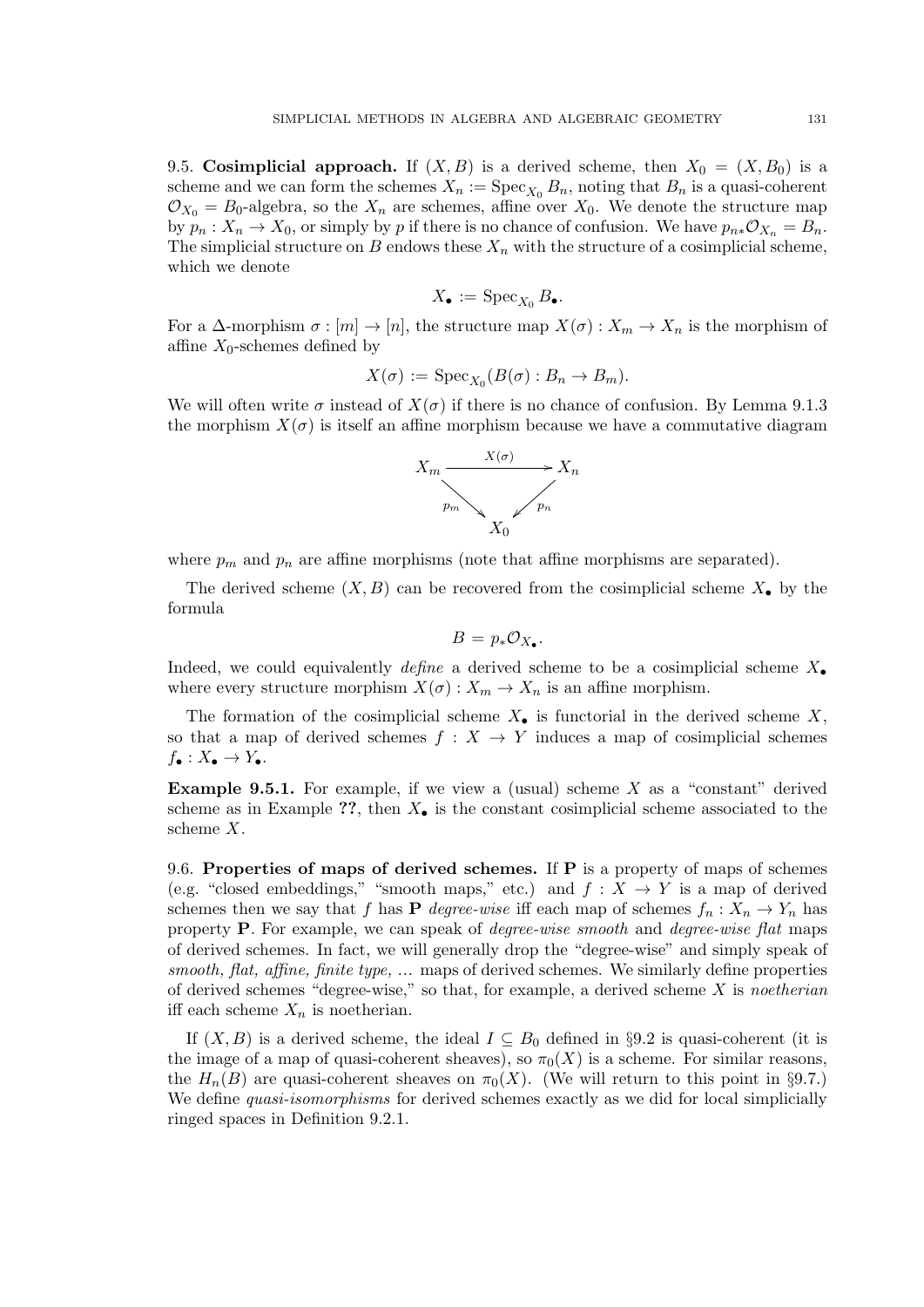We now clarify some issues related to the definitions of "degree-wise flat" and "degreewise affine."

Lemma 9.6.1. Consider a commutative diagram of schemes



where  $p$  and  $q$  are affine morphisms. Then  $f'$  is flat iff the induced map

$$
(9.6.1) \t\t f^{-1}(p_*\mathcal{O}_{Y'}) \to q_*\mathcal{O}_{X'}
$$

is a flat map of sheaves of rings on X.

*Proof.* Both questions of flatness are local on  $f$ , so we can assume that  $X$  and  $Y$  (hence also  $X'$  and  $Y'$ ) are affine, so our commutative diagram is Spec of a diagram of rings as below.

$$
\begin{array}{ccc}\n(9.6.2) & B' & \xrightarrow{j} & B \\
\downarrow^{f} & \uparrow^{f} & \uparrow^{f} \\
A' & \xleftarrow{i} & A\n\end{array}
$$

We first prove that if f' is flat, then (9.6.1) is a flat map of sheaves of rings on  $X = \text{Spec } B$ . This can be checked on stalks. The stalk of  $f^{-1}(p_*\mathcal{O}_{Y'})$  at a point  $x \in X$  (a prime ideal of B) with image  $y = f(x)$  in Y (we view y as a prime ideal of A) is given by

$$
(f^{-1}(p_*\mathcal{O}_{Y'}))_x = (p_*\mathcal{O}_{Y'})_y
$$
  
=  $\lim_{x \to 0} \mathcal{O}_{Y'}(p^{-1}U)$   
=  $\lim_{x \to 0} \mathcal{O}_{Y'}(p^{-1}U_a)$   
=  $\lim_{x \to 0} \mathcal{O}_{Y'}(U_{i(a)})$   
=  $\lim_{x \to 0} A'_{i(a)}$   
=  $i(A \setminus y)^{-1}A'.$ 

Some explanation is needed. The first direct limit runs over open neighborhoods  $U$  of  $y$  in  $Y = \text{Spec } A$ ; we then immediately replace this direct limit with the direct limit over the cofinal set of such neighborhoods given by the basic opens

$$
U_a := \{ w \in \text{Spec } A : a \notin w \}
$$
  
= Spec $(A_a)$ 

with  $a \in A \setminus y$ , then we note that the preimage  $p^{-1}U_a$  of such a basic open in  $Y' = \text{Spec } A'$ is just the basic open  $U_{i(a)}$  in Y'. We write  $S^{-1}A$  to denote the localization of a ring A at a multiplicative subset  $\hat{S} \subseteq A$ . A similar calculation shows that

$$
(q_*\mathcal{O}_{X'})_x = j(B \setminus x)^{-1}B'
$$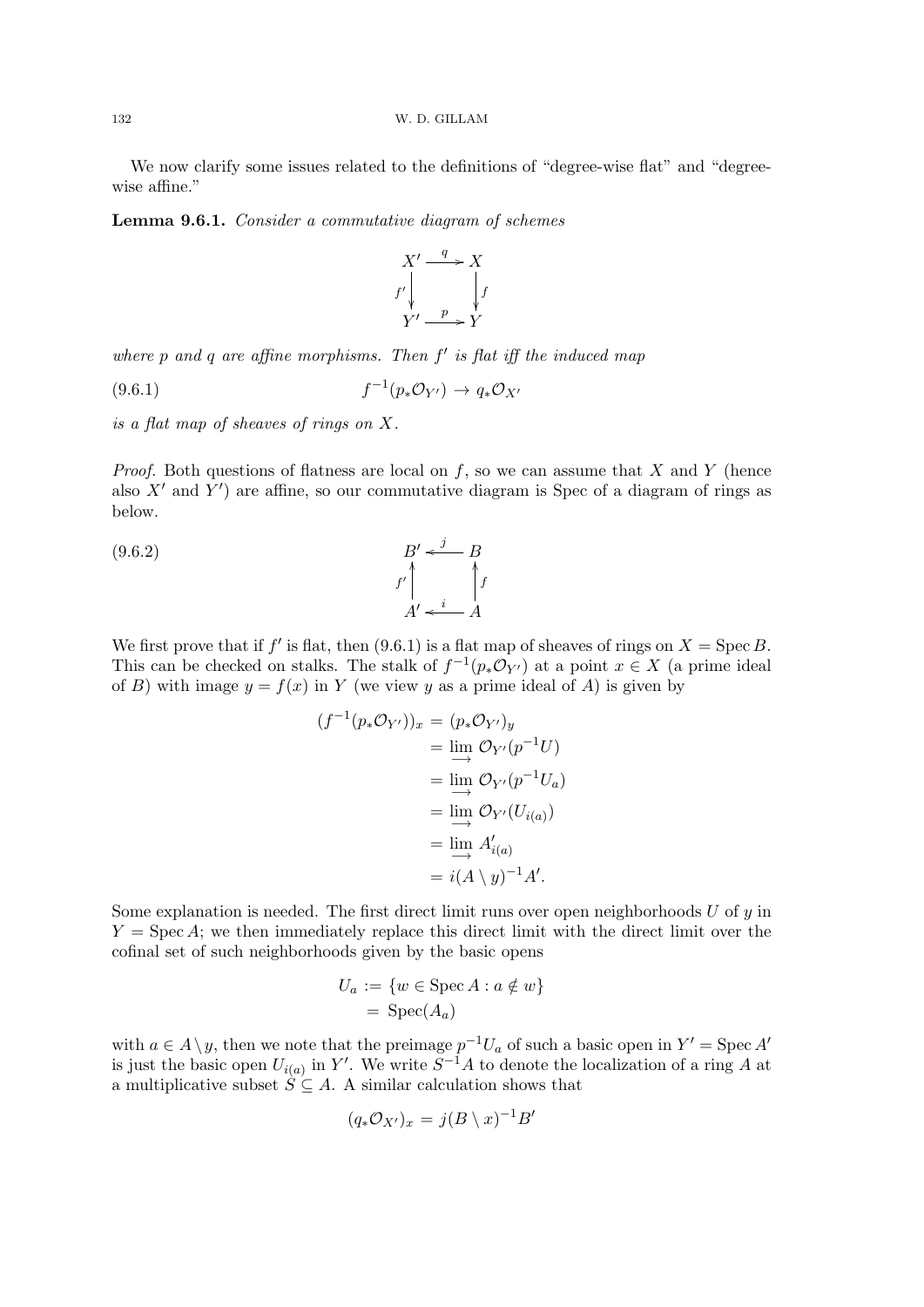so that the stalk of  $(9.6.1)$  at x is just the bottom arrow in the commutative square of ring maps below.

$$
(9.6.3)
$$
\n
$$
A' \xrightarrow{f'} B'
$$
\n
$$
\downarrow
$$
\n
$$
i(A \setminus y)^{-1}A' \longrightarrow j(B \setminus x)^{-1}B'
$$

The corresponding pushout square is given by:

(9.6.4)  

$$
\begin{array}{ccc}\nA' & \xrightarrow{f'} & B' \\
\downarrow & & \downarrow \\
i(A \setminus y)^{-1}A' & \xrightarrow{f'i(A \setminus y)^{-1}B'}\n\end{array}
$$

The bottom arrow in  $(9.6.4)$  is flat because  $f'$  is flat by hypothesis and flatness is stable under base change. By commutativity of (9.6.2) and the fact that  $y = f^{-1}(x)$ , we see that

 $f'i(A \setminus y) \subseteq j(B \setminus x),$ 

so the induced map  $f'i(A\y)^{-1}B' \to j(B\y)^{-1}B'$  is a localization, so it is flat. The bottom arrow in (9.6.3) is the composition of the bottom arrow in (9.6.4) and this localization, so it is a composition of flats hence is flat.

For the converse, it suffices to prove that for any prime ideal  $z \in B'$  (point of X'), the composition

(9.6.5) 
$$
A' \to B' \to B'_z = (B' \setminus z)^{-1}z
$$

is flat. Let  $x := q(z) = j^{-1}(z)$ . Then  $j(B \setminus x) \subseteq B' \setminus z$ , so  $(9.6.5)$  will factor as the composition

$$
A' \to i(A \setminus y)^{-1}A' \to j(B \setminus x)^{-1}B' \to B'_z = (B' \setminus z)^{-1}z.
$$

The first and final maps in this latter composition are localizations, so they are flat, and the middle map is the stalk of  $(9.6.1)$  at x, so it is flat by hypothesis, hence  $(9.6.5)$  is flat as desired.  $\Box$ 

**Lemma 9.6.2.** Let  $f : (X, B) \to (Y, A)$  be a map of derived schemes. The induced map of schemes  $f_n: X_n \to Y_n$  is flat iff  $f_n^{\sharp}: f^{-1}A_n \to B_n$  is a flat map of sheaves of rings on X. In particular, f is degree-wise flat iff  $f^{\sharp}: f^{-1}A \to B$  is a degree-wise flat map of simplicial sheaves of rings on X.

Proof. Apply the previous lemma to the commutative diagram of schemes



noting that the horizontal maps are affine and  $B_n = p_*\mathcal{O}_{X_n}$ ,  $A_n = p_*\mathcal{O}_{Y_n}$ . (Also note that, on the level of topological spaces,  $f_0$  coincides with the map  $f : X \to Y$ .)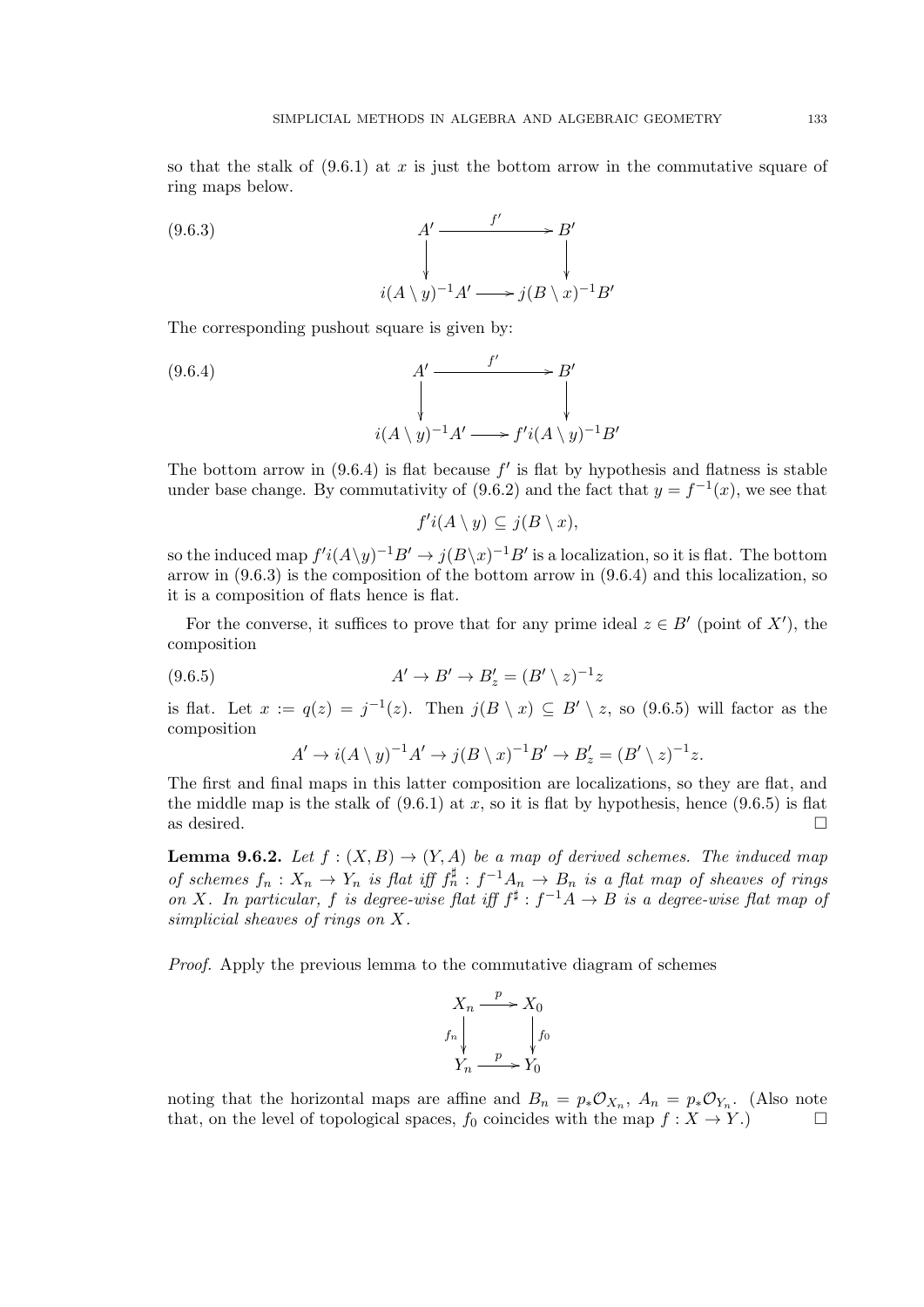134 W. D. GILLAM

The next lemma says that the whole theory of derived schemes is just the theory of schemes with "extra data in the structure sheaf" ("higher nilpotents")—all the "topology" of a scheme or map of schemes is in  $X_0$  (of  $f_0$ ).

**Lemma 9.6.3.** A morphism  $f : X \rightarrow Y$  of derived schemes is degree-wise affine iff  $f_0: X_0 \to Y_0$  is affine.

*Proof.* Obviously  $f_0$  has to be affine for  $f$  to be degree-wise affine; to see that this is sufficient, note that we have a commutative diagram



where the horizontal arrows and  $f_0$  are affine, hence the composition  $X_n \to Y_0$  is affine and we conclude that  $f_n$  is affine by Lemma 9.1.3.

**Lemma 9.6.4.** Let  $i: X \rightarrow V$  be a morphism of derived schemes. The following are equivalent:

- (1) The map i is a quasi-isomorphism and a (degree-wise) closed embedding.
- (2) The map i is affine and for every affine open derived subscheme  $U = \text{Spec } P$  of V, the map  $i : i^{-1}(U) \to U$  is given by  $Spec(P \to B)$  for a trivial fibration of simplicial rings  $P \to B$ .
- (3) The map i is affine and each point v of V has an affine open neighborhood  $U =$ Spec P of V such that the map  $i : i^{-1}(U) \to U$  is given by  $Spec(P \to B)$  for a trivial fibration of simplicial rings  $P \to B$ .

*Proof.* For (1) implies (2), first note that i is affine by Lemma 9.6.3 since  $i_0$ , being a closed embedding, is affine. So for every affine open Spec  $P = U \subseteq V$ , we can write  $i^{-1}(U) \to U$ as  $Spec(P \to B)$  for some map of simplicial rings  $P \to B$ . Since i is a degree-wise closed embedding, so is  $i^{-1}(U) \to U$ , hence  $P \to B$  is degree-wise surjective because

$$
(i^{-1}(U)_n \to U_n) = \operatorname{Spec}(P_n \to B_n).
$$

Since *i* is a quasi-isomorphism,  $\pi_0(P) \to \pi_0(B)$  is a ring isomorphism and since

$$
H_n(V)|U = H_n(U)
$$
  
=  $H_n(P)^\sim$ 

(we will see this in §9.7 below) and similarly for  $i^{-1}(U)$ , we see that  $P \to B$  is a quasiisomorphism of simplicial rings; since we just saw that it is also degree-wise surjective, it is a trivial fibration by Corollary 5.6.5.

Clearly (2) implies (3). For (3) implies (1), note that the formation of  $\pi_0$  and H<sub>n</sub> is local in nature (§9.7), so the question of whether i is a quasi-isomorphism is local on  $V$ ; similarly, the question of whether i is a degree-wise closed embedding is local on V.  $\square$ 

**Definition 9.6.5.** A map of derived schemes  $i: X \to V$  satisfying the equivalent conditions of the above lemma is called a trivial cofibration.

Every trivial cofibration is, in particular, a finite type affine morphism. Notice that for a map of simplicial rings  $P \to B$ , the corresponding map  $\text{Spec } B \to \text{Spec } P$  of affine derived schemes is a trivial cofibration iff  $P \to B$  is a trivial fibration of simplicial rings.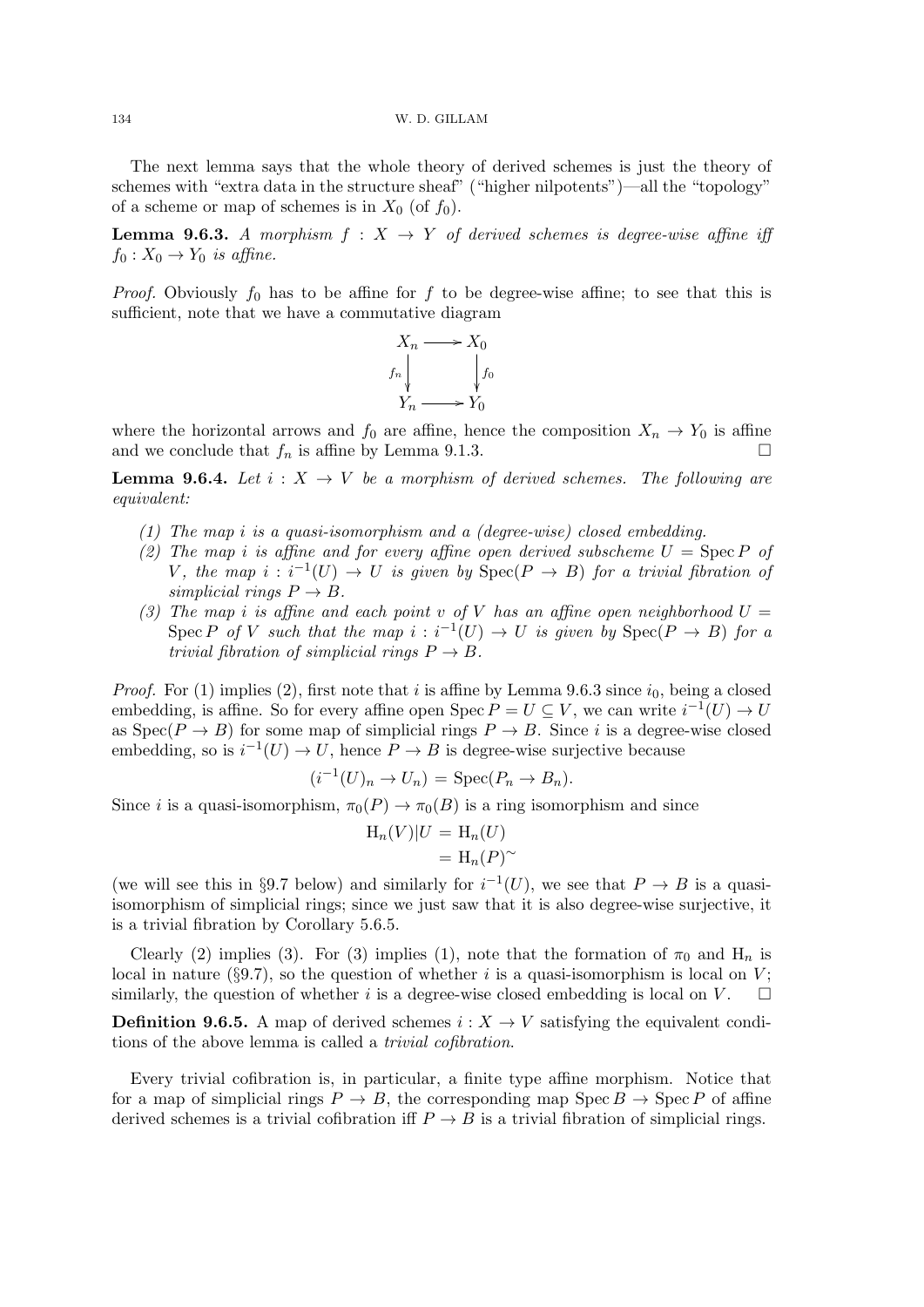9.7. Modules and homology. Let  $(X, B)$  be a simplicially ringed space (§9.2). We define a B-module exactly as we defined modules over a simplicial ring in §7.2: a Bmodule M thus consists of  $B_n$ -modules  $M_n$  and, for each  $\Delta$ -morphism  $\sigma : [m] \to [n]$ , a  $B(\sigma)$ -linear map  $M(\sigma) : M_n \to M_m$  functorial in  $\sigma$ .

As in §7.2 and §7.4, the homology  $H_n(M)$  of a B-module M is defined by the following formulas:

$$
N_n(M) := \text{Ker}\left(\prod_{i=1}^n d_n^i : M_n \to \prod_{i=1}^n M_{n-1}\right)
$$
  
\n
$$
Z_n(M) := \text{Ker}\left(\prod_{i=0}^n d_n^i : M_n \to \prod_{i=0}^n B_{n-1}\right)
$$
  
\n
$$
= \text{Ker}(d_n^0 : N_n(M) \to Z_{n-1}(M))
$$
  
\n
$$
H_n(M) := Z_n(M)/d_{n+1}^0 N_{n+1}(M)
$$
  
\n
$$
= \text{Cok}(N_{n+1}(M) \otimes_{B_{n+1}} B_n \to Z_n(M)).
$$

Evidently  $N_n(M)$ ,  $\mathsf{Z}_n(M)$ , and  $\mathsf{H}_n(M)$  are  $B_n$ -modules. Since the formation of kernels and cokernels commutes with restriction to open subsets, we have

(9.7.1) 
$$
N_n(M|U) = N_n(M)|U
$$

$$
Z_n(M|U) = Z_n(M)|U
$$

$$
H_n(M|U) = H_n(M)|U.
$$

Next suppose  $(X, B)$  is a derived scheme with associated cosimplicial scheme  $X_{\bullet} =$ Spec<sub>X0</sub> B•. Since the maps  $p_n : X_n \to X_0$  are affine morphisms, pushforward  $p_{n*}$  gives an equivalence of categories between quasi-coherent  $\mathcal{O}_{X_n}$ -modules and quasi-coherent  $B_n$ modules, with inverse given by the "relative" version of  $M \mapsto M^{\sim}$ . A B-module M is called *quasi-coherent* iff each  $M_n$  is a quasi-coherent  $B_n$ -module (in the essential image of  $p_{n*} : \mathbf{Qco}(X_n) \to \mathbf{Mod}(B_n)$ . If  $X_n$  is locally noetherian, we define a *coherent*  $B_n$ module by replacing " $Qco(X_n)$ " with "Coh $(X_n)$ ". If each  $X_n$  is locally noetherian, then we have an evident notion of coherent B-modules. Equivalently, a  $B_n$ -module M is quasicoherent (resp. coherent in the locally noetherian situation) iff, for each affine open derived subscheme Spec  $A = U \subseteq (X, B)$ , we have  $M|U \cong N^{\sim}$  for some  $A_n$ -module N (resp. some finitely generated  $A_n$ -module N). (Note that  $N^{\sim}$  here is defined by regarding N as a module over  $A_0$  via  $A_0 \to A_n$ ; the resulting  $B_0 = A_0$  module has a natural  $B_n = A_n$ module structure.) A  $B$ -module  $M$  is then quasi-coherent (resp. coherent in the locally noetherian setting) iff, for each affine open derived subscheme Spec  $A = U \subseteq (X, B)$ , we have  $M \cong N^{\sim}$  for some A-module N (resp. some degree-wise finitely generated A-module  $N$ ).

Now suppose  $(X, B)$  = Spec A for a simplicial ring A and  $M = N^{\sim}$  for an A-module N (§7.2). Then  $d_n^i : M_n \to M_{n-1}$  is just  $(d_n^i : N_n \to N_{n-1})^{\sim}$  and we see that

$$
N_n(M) = N_n(N)^{\sim}
$$
  
\n
$$
Z_n(M) = Z_n(N)^{\sim}
$$
  
\n
$$
H_n(M) = H_n(N)^{\sim}.
$$

If each  $A_n$  is noetherian and each  $N_n$  is a finitely generated as an  $A_n$ -module, then each of the  $A_n$ -modules  $\mathsf{N}_n(N)$ ,  $\mathsf{N}_n(N)$ ,  $\mathrm{H}_n(N)$  is finitely generated.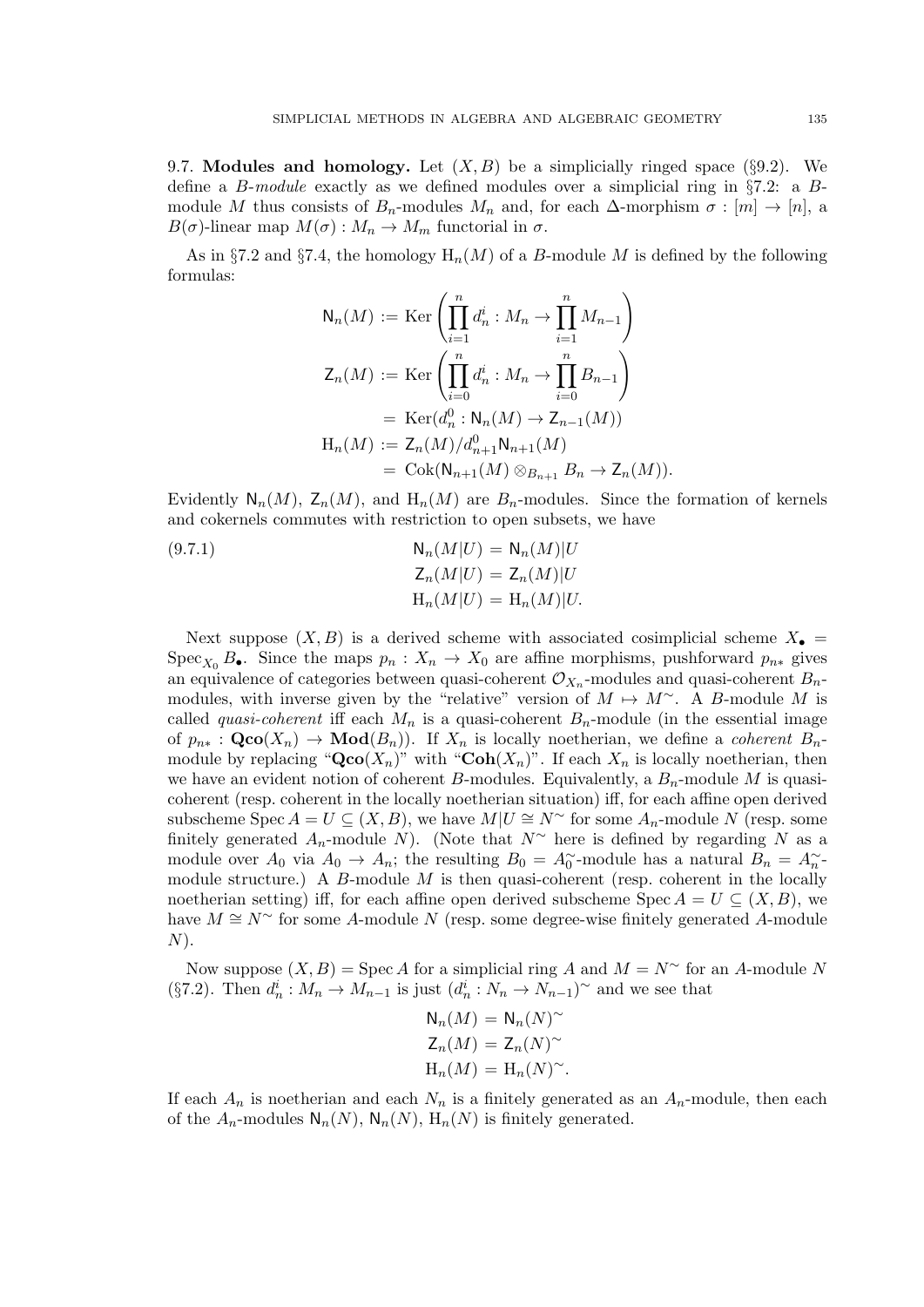136 W. D. GILLAM

**Lemma 9.7.1.** Suppose  $(X, B)$  is a derived scheme (resp. locally noetherian derived scheme) and M is a quasi-coherent (resp. coherent) B-module. Then  $\mathsf{N}_n(M)$ ,  $\mathsf{Z}_n(M)$ , and  $H_n(M)$  are quasi-coherent (resp. coherent)  $B_n$ -modules for each  $n \in \mathbb{N}$ .

Proof. The question is local and the formation of these modules is local (9.7.1), so we reduce to the discussion above.

It is—for the author at least—easier to think about quasi-coherent sheaves on the scheme  $X_n$  than to think about quasi-coherent modules on the ringed space  $(X, B_n)$ . We will now give an explicit description of the homology modules  $H_n(B)$  from this "more geometric" point of view. This will be useful in §9.10.

For the  $\Delta$ -morphism  $\partial_n^i : [n-1] \hookrightarrow [n]$ , we usually just write  $\partial_n^i : X_{n-1} \to X_n$ instead of  $X(\partial_n^i)$ . The map of schemes  $\partial_n^i: X_{n-1} \to X_n$  is a closed embedding because  $B(\partial_n^i) = d_n^i : B_n \to B_{n-1}$  is a surjection of quasi-coherent sheaves of rings on the scheme  $X_0$  ( $d_n^i$  has a section because the  $\Delta$ -morphism  $\partial_n^i$  has a retract). We will write

$$
(9.7.2) \t d_n^i: \mathcal{O}_{X_n} \to \partial_{n*}^i \mathcal{O}_{X_{n-1}}
$$

for the surjection of quasi-coherent  $\mathcal{O}_{X_n}$ -modules (coherent if  $X_n$  is locally noetherian) corresponding to the closed embedding  $\partial_n^i: X_{n-1} \to X_n$ . This notation is justified by the fact that

$$
(9.7.3) \t\t p_{n*}(d_n^i: \mathcal{O}_{X_n} \to \partial_{n*}^i \mathcal{O}_{X_{n-1}}) = d_n^i: B_n \to B_{n-1}.
$$

We will also write  $d_n^i$  for the map

$$
(9.7.4) \t d_n^i : (\partial_n^i)^* \mathcal{O}_{X_n} \to \mathcal{O}_{X_{n-1}}
$$

corresponding to (9.7.2) under the adjunction  $((\partial_n^i)^*, \partial_{n*}^i)$ .

Define

$$
N_n(X_{\bullet}) := \text{Ker}\left(\prod_{i=1}^n d_n^i : \mathcal{O}_{X_n} \to \prod_{i=1}^n \partial_{n*}^i \mathcal{O}_{X_{n-1}}\right)
$$
  
\n
$$
Z_n(X_{\bullet}) := \text{Ker}\left(\prod_{i=0}^n d_n^i : \mathcal{O}_{X_n} \to \prod_{i=0}^n \partial_{n*}^i \mathcal{O}_{X_{n-1}}\right)
$$
  
\n
$$
= \text{Ker}(d_n^0 : N_n(X_{\bullet}) \to \partial_{n*}^0 Z_{n-1}(X_{\bullet}))
$$
  
\n
$$
H_n(X_{\bullet}) := \partial_{n+1*}^0 Z_n(X_{\bullet}) / d_{n+1}^0(N_{n+1}(X_{\bullet}))
$$
  
\n
$$
= \text{Cok}(d_{n+1}^0 : (\partial_{n+1}^0)^* N_{n+1}(X_{\bullet}) \to Z_n(X_{\bullet})).
$$

The last equality here is a sheafified version of the discussion in Remark 7.3.1. Notice that  $\mathsf{N}_n(X_\bullet), \mathsf{Z}_n(X_\bullet)$ , and  $\mathsf{H}_n(X_\bullet)$  are all quasi-coherent sheaves on  $X_n$ , coherent if  $X_n$  is locally noetherian. It is clear from  $(9.7.3)$  and the fact that  $p_{n*}$  is exact on quasi-coherent sheaves that

$$
p_{n*}N_n(X_{\bullet}) = N_n(B)
$$
  
\n
$$
p_{n*}Z_n(X_{\bullet}) = Z_n(B)
$$
  
\n
$$
p_{n*}H_n(X_{\bullet}) = H_n(B).
$$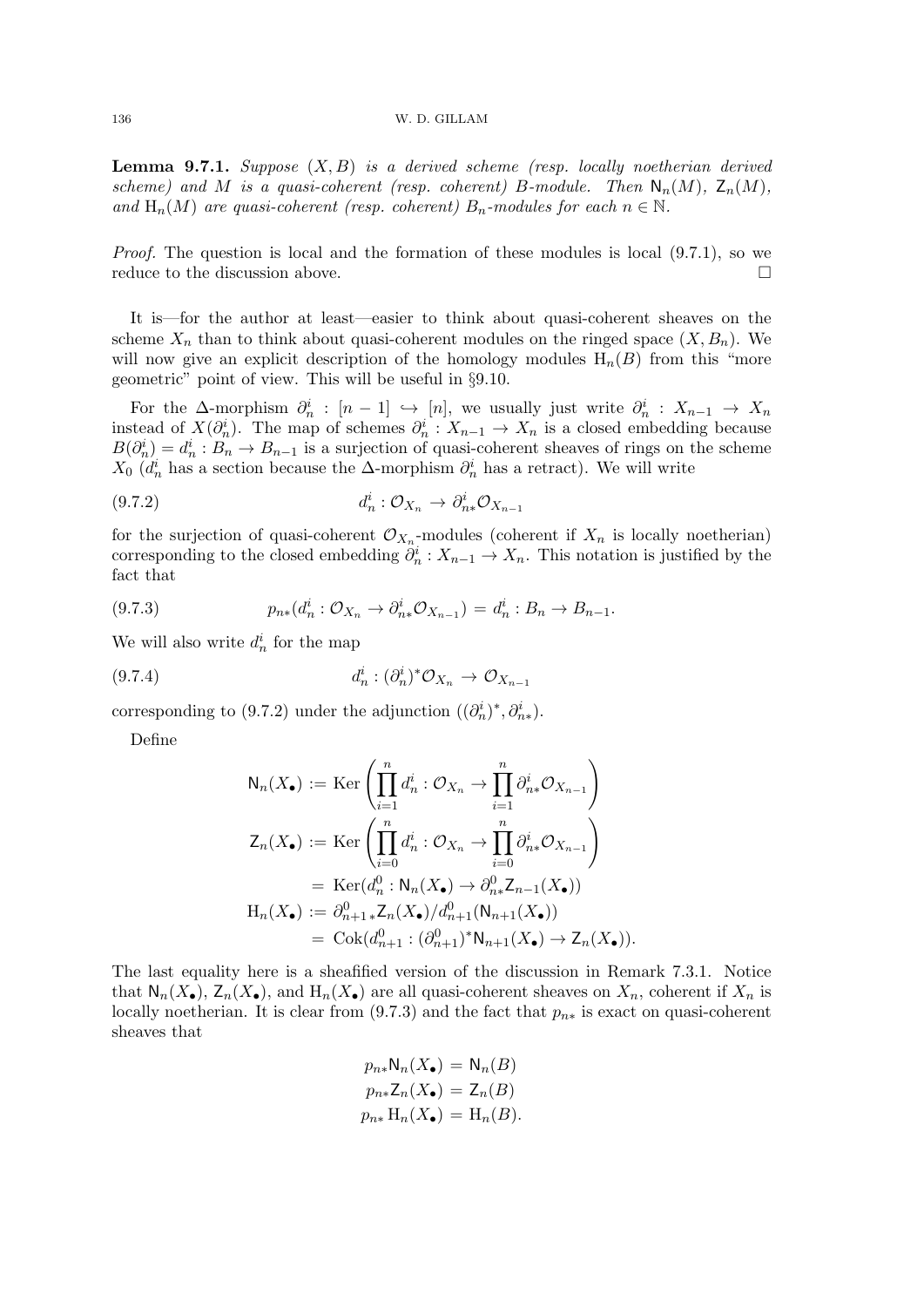9.8. Fibered products. The category DS of derived schemes, like the category Sch of schemes, has all finite inverse limits.

To form the fibered product  $(W, D) = (X, A) \times_{(Z, C)} (Y, B)$ , set  $W_n := X_n \times_{Z_n} Y_n$ . The cosimplicial structure of  $X_{\bullet}$ ,  $Y_{\bullet}$  and  $Z_{\bullet}$  endows  $W_{\bullet}$  with the structure of a cosimplicial scheme with the structure map for a  $\Delta$ -morphism  $\sigma : [m] \to [n]$  given by

(9.8.1) 
$$
W(\sigma) := X(\sigma) \times_{Z(\sigma)} Y(\sigma) : X_m \times_{Z_m} Y_m \to X_n \times_{Z_n} Y_n.
$$

To show that this W is a derived scheme, we need to show that each map  $(9.8.1)$  is affine. This is because  $X(\sigma)$ ,  $Y(\sigma)$  and  $Z(\sigma)$  are affine (Lemma 9.1.4). The structure sheaf D of the fibered product  $(W, D)$  is given, as usual, by

$$
D_{\bullet} = p_{*}\mathcal{O}_{W_n}.
$$

It is trivial to see that this W has the correct universal property.

Let  $\pi_1 : (W, D_0) \to (X, A_0), \pi_2 : (W, D_0) \to (Y, B_0), \pi : (W, D_0) \to (Z, C_0)$  denote the projections on the level of underlying schemes. Notice that the structure sheaf D is not equal to  $\pi_1^* A \otimes_{\pi^* C} \pi_2^* B$ . But of course we don't expect this, because this is not even true in degree zero (i.e. it isn't true for fibered products of schemes).

Notice that if P is a property of morphisms of schemes which is stable under base change, then the corresponding property for maps of derived schemes (defined degree-wise) is also stable under base change.

9.9. Resolution properties. A noetherian scheme  $X$  is said to have the *resolution prop*erty iff every coherent sheaf on  $X$  is a quotient of a bundle (locally free coherent sheaf). Unfortunately, having the "resolution property" is not a particularly "robust" property. We instead seek a stronger property which is more robust, yet is also enjoyed by a wide class of (noetherian) schemes.

Given an invertible sheaf L on a scheme X and a global section  $s \in \Gamma(X, L)$ , we let

$$
X_s := \{ x \in X : s(x) \neq 0 \}
$$

denote the non-vanishing locus of s. This  $X_s$  is an open subscheme of X and the inclusion  $X_s \hookrightarrow X$  is an affine morphism (see [EGA, II.5.5.8] or [SGA6, II.2.2.3.1]).

**Theorem 9.9.1.** Let  $X$  be a noetherian scheme. The following are equivalent:

- (1) The opens  $X_s$ , for  $s \in \Gamma(X, L)$ , L an invertible sheaf on X, form a basis for the topology of X.
- (2) The opens  $X_s$  as in the previous part which are affine cover X.
- (3) For every coherent sheaf  $\mathscr F$  on X, there is a surjection  $V \to \mathscr F$  of coherent  $\mathcal O_X$ . modules, where V is a finite direct sum of invertible sheaves on X.
- (4) Same as the previous condition, but require  $\mathscr F$  to be a coherent ideal sheaf.

*Proof.* Apply [SGA6, II.2.2.3] to the family of all invertible sheaves.  $\Box$ 

A noetherian scheme X is called *divisorial* iff it satisfies the equivalent conditions of the above theorem. Evidently a divisorial noetherian scheme has the resolution property.

**Proposition 9.9.2.** (1) Any noetherian affine scheme is divisorial.

(2) Any separated regular noetherian scheme (e.g. any quasi-compact scheme smooth and separated over a field) is divisorial.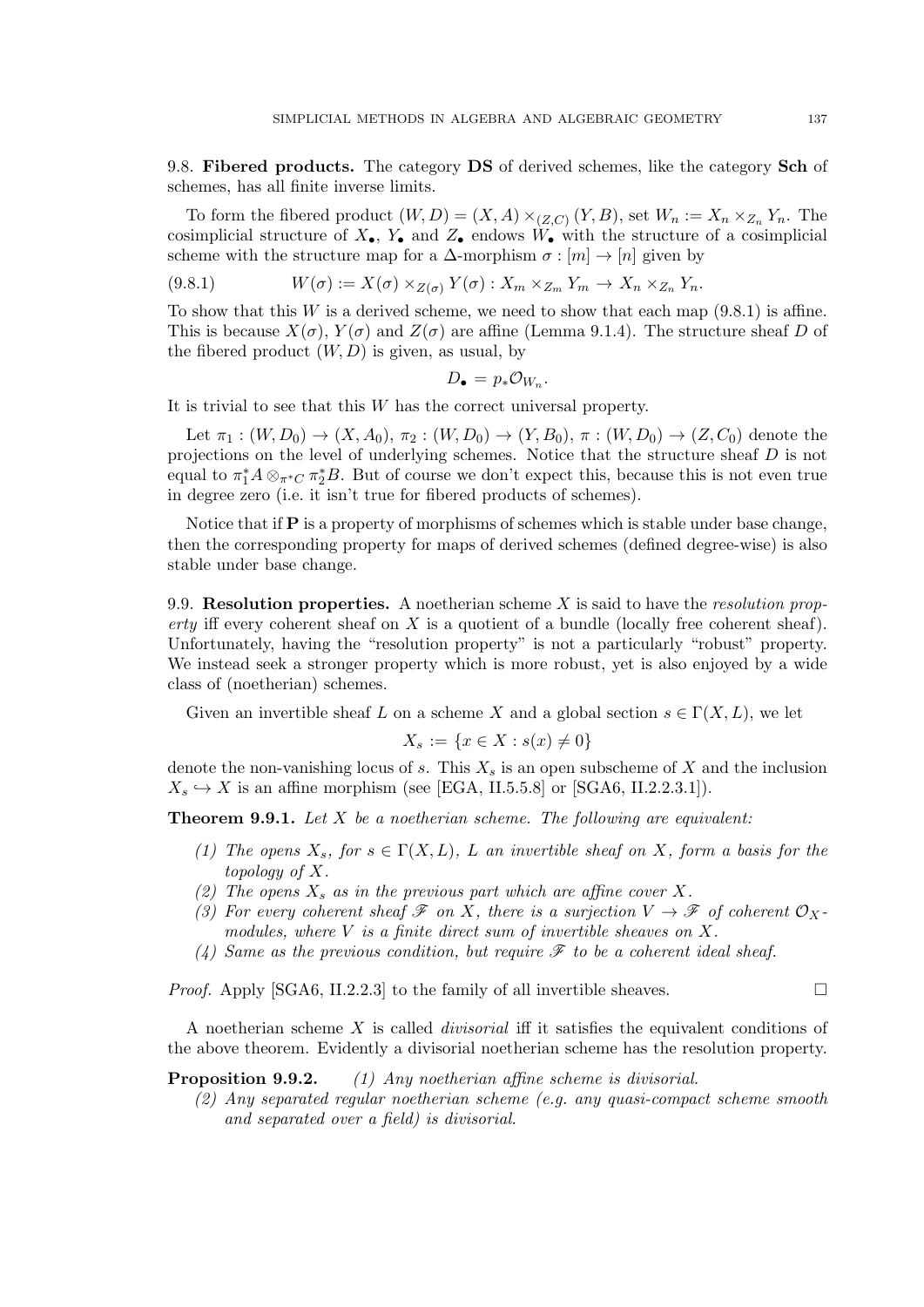#### 138 W. D. GILLAM

- (3) An open subscheme of a divisorial noetherian scheme is a divisorial noetherian scheme.
- (4) If  $f: X \to Y$  is an affine morphism of noetherian with Y divisorial, then X is a divisorial noetherian scheme.
- (5) A closed subscheme of a divisorial noetherian scheme is a divisorial noetherian scheme.
- (6) If  $f: X \to Y$  is a quasi-projective morphism of noetherian schemes and Y is divisorial, then X is divisorial.

*Proof.* For (1), note that the second condition of Theorem 9.9.1 holds trivially since  $X =$  $X_1$  is affine, for  $1 \in \Gamma(X, \mathcal{O}_X)$ . For (2), see [SGA6, II.2.2.7.1]. For (3), check the first or second criterion in Theorem 9.9.1. For (4), check the second condition of Theorem 9.9.1, noting that the formation of the nonvanishing locus  $Y_s$  of a global section commutes with pullback:  $X_{f^*s} = f^{-1}(Y_s)$ . A closed embedding is an affine morphism so (5) is a special case of (4). For (6), we can reduce, in light of (3) and (5), to proving that X is divisorial whenever  $f: X \to Y$  is a projective morphism of noetherian schemes with Y divisorial. Pick an f-relatively ample invertible sheaf  $\mathcal{O}_X(1)$ . We will check the third condition of Theorem 9.9.1. Let  $\mathscr F$  be a coherent sheaf on X. By the Fundamental Theorem of Projective Morphisms [EGA, III.2.2.1], we can find  $n \in \mathbb{N}$  such that the natural map

$$
f^*(f_*(\mathscr{F}(n))) \to \mathscr{F}(n)
$$

is surjective. The same theorem also says that  $f_*(\mathscr{F}(n))$  is a coherent sheaf on Y, so, since Y is divisorial, there is a surjection  $V \to f_*(\mathscr{F}(n))$  with V a finite direct sum of invertible sheaves on Y. Since  $f^*$  preserves surjections,  $f^*V \to \mathscr{F}(n)$  is surjective. Since tensoring with an invertible sheaf preserves surjections,  $(f^*V)(-n) \to \mathscr{F}$  is surjective. Since  $(f^*V)(n)$  is a finite direct sum of invertible sheaves on X, we're done.

Let X be a ringed space, B an  $\mathcal{O}_X$ -algebra,  $f : M \to B$  a map of  $\mathcal{O}_X$ -modules. We say that f generates B as an  $\mathcal{O}_X$ -algebra iff the induced map  $\text{Sym}_X^* M \to B$  is surjective (has surjective stalks).

**Theorem 9.9.3.** Let  $f: X \to Y$  be an affine morphism of noetherian schemes.

(1) If f is finite type, then there is a coherent sheaf G on Y and a map  $\mathscr{G} \to f_* \mathscr{O}_X$ of quasi-coherent sheaves on Y generating  $f_*\mathcal{O}_X$  as an  $\mathcal{O}_Y$ -algebra. In fact, if  $\mathscr{F}' \to f_*\mathcal{O}_X$  is any surjection of quasi-coherent sheaves on Y, we can choose our  $\mathscr{G} \to f_*\mathcal{O}_X$  to factor through  $\mathscr{F}' \to f_*\mathcal{O}_X$ . Note that such a map yields a factorization

$$
X = \operatorname{Spec}_Y f_* \mathcal{O}_X \to \operatorname{Spec}_Y \operatorname{Sym}_Y^* \mathscr{G} \to Y
$$

of f where the first arrow is a closed embedding.

- (2) For any coherent sheaf  $\mathscr F$  on X, there is a coherent sheaf  $\mathscr G$  on Y and a surjection  $f^*\mathscr{G} \to \mathscr{F}$  of coherent sheaves on X. In fact, if  $\mathscr{F}' \to f_*\mathscr{F}$  is any surjection of quasi-coherent sheaves on Y, we can arrange that the corresponding map  $\mathscr{G} \to f_*\mathscr{F}$ factors through  $\mathscr{F}' \to f_*\mathscr{F}$ .
- (3) If Y has the resolution property we can take the  $\mathscr G$  in the first two parts to be a bundle. In particular, when  $f$  is finite type, we can factor  $f$  as a closed embedding followed by the projection  $E \to Y$  for a vector bundle E over Y.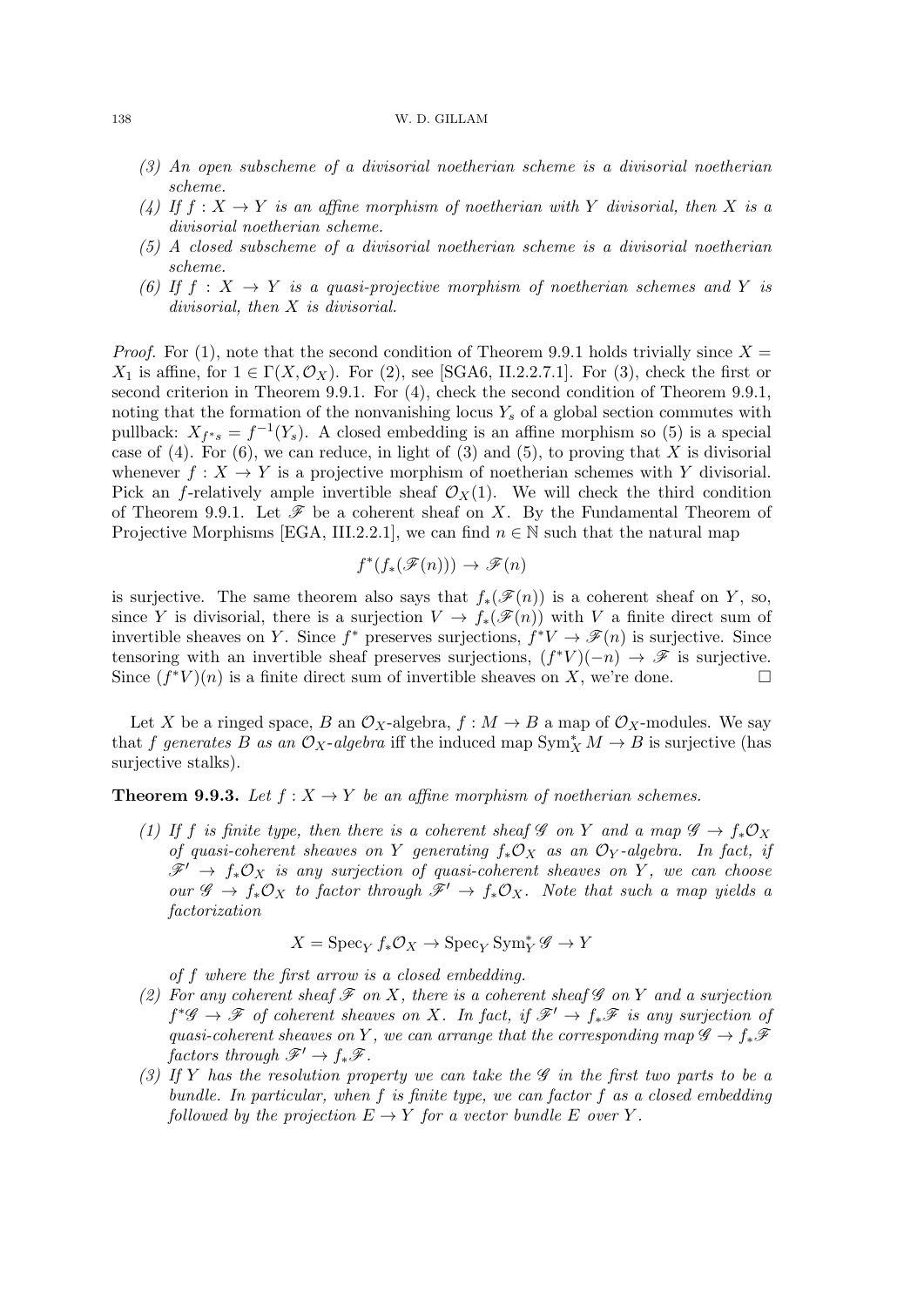*Proof.* We will just prove  $(2)$ ; the proof of  $(1)$  is similar, but easier. Cover Y by finitely many open affines  $\{U_i = \text{Spec } A_i\}$ . Set

$$
f_i := f | f^{-1}(U_i) : f^{-1}(U_i) \to U_i, \quad \mathscr{F}_i := \mathscr{F} | f^{-1}(U_i), \quad \mathscr{F}'_i := \mathscr{F}' | U_i.
$$

Since f is affine, we can write  $f_i = \text{Spec}(A_i \to B_i)$  for some  $A_i$ -algebra  $B_i$  and  $\mathscr{F}_i = M_i^{\sim}$ for some finitely generated  $B_i$ -module  $M_i$ . In the formula  $\mathscr{F}_i = M_i^{\sim}$ ,  $M_i^{\sim}$  is the one for B<sub>i</sub>-modules; we also have  $(f_i)_*\mathscr{F}_i = M_i^{\sim}$  where  $M_i^{\sim}$  is the one for  $A_i$ -modules and  $M_i$ is regarded as an  $A_i$ -module by restriction of scalars along  $A_i \to B_i$ . We can also write  $\mathscr{F}'_i = M'_i$  for some  $A_i$ -module  $M'_i$  (not necessarily finitely generated) so the surjection  $\mathscr{F}' \to f_*\mathscr{F}$  corresponds to a surjection  $M'_i \to M_i$  of  $A_i$ -modules. Since  $M'_i \to M_i$  is surjective and  $M_i$  is finitely generated, we can find, for each i, finitely many elements  $m_{i,j} \in M'_i$  whose images in  $M_i$  generate  $M_i$  as an  $B_i$ -module. (To prove (1), take  $m_{i,j} \in B_i$ generating  $B_i$  as an  $A_i$ -algebra.) Let  $S_i \subseteq M'_i$  denote the  $A_i$ -submodule of  $M'_i$  generated by the  $m_{i,j}$ , so that  $S_i \otimes_{A_i} B_i \to M_i$  is a surjection of  $B_i$ -modules. Then  $S_i^{\sim}$  is a coherent sheaf on  $\tilde{U}_i$  contained in the quasi-coherent sheaf  $(M_i')^{\sim} = \mathscr{F}_i'$  with the property that  $f_i^* S_i^{\sim} \to \mathscr{F}_i$  is surjective. By [EGA, I.9.4.7], we can find coherent subsheaves  $\mathscr{G}_i \subseteq \mathscr{F}_i'$ such that  $\mathscr{G}_i|U_i=S_i^{\sim}$ . Let  $\mathscr{G}:=\bigoplus_i \mathscr{G}_i, \mathscr{G} \to f_*\mathscr{F}$  the natural map. This  $\mathscr{G}$  is a coherent sheaf on Y and the map  $\mathscr{G} \to f_*\mathscr{F}$  is as desired since the surjectivity of  $f^*\mathscr{G} \to \mathscr{F}$  can be checked locally on Y and it is clear on the  $U_i$  because the image of  $\mathscr{G} \to f_*\mathscr{F}$  on  $U_i$ contains the image of  $S_i^{\sim} \to f_{i*} \mathscr{F}_{i}$ . If Y has the resolution property, then we can find a surjection  $\mathscr{G}' \to \mathscr{G}$  with  $\mathscr{G}'$  and bundle and replace  $\mathscr{G}$  with  $\mathscr{G}'$ .

9.10. Factoring maps of derived schemes. We need a "global" (and "finite type") analog of the "projective" maps of simplicial rings defined in §?? to use in our factorizations of maps of derived schemes.

**Definition 9.10.1.** Say  $(Y, A)$  is a derived scheme. An  $A_n$ -module M is called a bundle (or an  $A_n$ -bundle for emphasis) iff  $M \cong p_{n*}M'$  for a bundle (locally free sheaf of locally finite rank) M' on  $Y_n = \text{Spec}_{Y_0} A_n$ . Equivalently, M is a bundle iff, for any affine open derived subscheme Spec  $C = U \subseteq (Y, A)$ , there is a finitely presented projective  $C_n$ -module P so that  $M|U \cong P^{\sim}$  as  $A_n|U$ -modules. (To make sense of P $^{\sim}$  here, one views P as a  $C_0$ -module by restriction of scalars along  $C_0 \to C_n$ , noting that Spec  $C_0 = (U, A_0 | U)$ , and noting also that  $P^{\sim}$ , thus defined, becomes a module over  $A_n|U = C_n^{\sim}$ .

**Definition 9.10.2.** A map of derived schemes  $V \to Y = (Y, A)$  is called *affine projective* iff  $V \cong \operatorname{Spec}_Y P$  (as a derived scheme over Y) for some map of sheaves of simplicial rings  $A \to P$  which is symmetric (Definition 7.6.6) with a basis  $(M_0, M_1, \dots)$  and nondegenerate complements  $(E_0, E_1, \dots)$  so that  $E_n$  is an  $A_n$ -bundle for each  $n \in \mathbb{N}$ . (By Lemma 7.6.5, this implies that each  $M_n$  is also an  $A_n$ -bundle.)

Let me try to explain this in more geometric terms—that is, let me reformulate this definition entirely in terms of the corresponding map of cosimplicial schemes  $V_{\bullet} \to Y_{\bullet}$ . To say that this map is affine projective is equivalent to the following:

- (1) For each  $n \in \mathbb{N}$ , the map  $V_n \to Y_n$  is the projection map for a vector bundle: i.e.  $V_n = \text{Spec}_{Y_n} \text{Sym}_{Y_n}^* M'_n$  for a locally free locally finite rank sheaf  $M'_n$  on the scheme  $Y_n$  (this  $M_n^j$  is related to the  $M_n$  is the above definition by  $M_n = p_{n*} M_n'$ ).
- (2) For each surjective  $\Delta$ -morphism  $\sigma : [n] \to [m]$ , the structure map  $\sigma : V_n \to V_m$ for the cosimplicial scheme  $V_{\bullet}$  is "induced by" (i.e. is  $\mathrm{Spec}_{Y_n} \mathrm{Sym}_{Y_n}^*$  of) a map  $\sigma^* M'_m \to M'_n$  of locally free sheaves on  $Y_n$  (this latter  $\sigma$  is the structure map  $\sigma$ :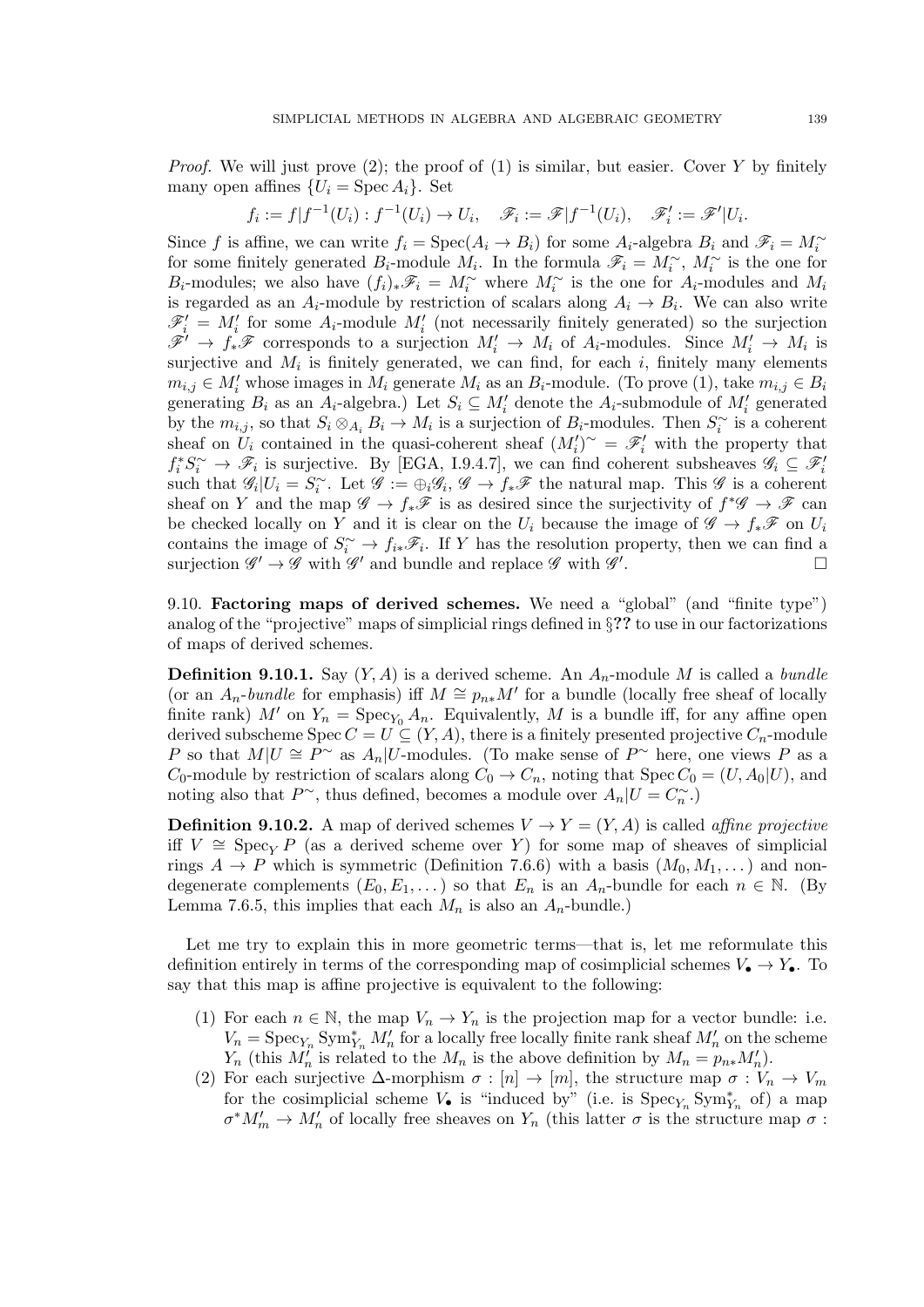$Y_n \to Y_m$  for  $Y_{\bullet}$ ). (This condition corresponds to the condition that "degeneracies" take bases into bases" (i.e. that the  $M_n$  have the structure of a degenerate module over the degenerate simplicial ring underlying  $A$ ) in the definition of a symmetric morphism of simplicial rings.)

(3) For each  $n \in \mathbb{N}$ , there is a locally free locally finite rank subsheaf  $E'_n \subseteq M'_n$  so that the maps  $\sigma^* M'_m \to M'_n$  from the previous part induce a direct sum decomposition

$$
M'_n = E'_n \oplus \lim_{n \to \infty} \sigma^* M'_m,
$$

where the direct limit is over the category  $T_n$  (§??) of surjective, non-identity  $\Delta$ morphisms  $\sigma : [n] \to [m]$ . In geometric terms, this says that the vector bundle  $V_n$ over  $Y_n$  in fact splits as a sum of two bundles  $V_n = V_n^D \oplus V_n^E$  (one might prefer to write  $V_n = V_n^D \times_{Y_n} V_n^E$ ), where  $V_n^D = \lim_{\longleftarrow} \sigma^* V_m$ . (This  $E'_n$  is related to the non-degenerate complement  $E_n$  in the definition by  $E_n = p_{n*} E'_n$ .

Remark 9.10.3. It is clear from the definition that an affine projective morphism is (degree-wise) affine, finite type, smooth, etc. Indeed, if  $\pi: V \to Y$  is affine projective, then for any affine open derived subscheme  $U = \operatorname{Spec} A \subseteq Y$ , the map  $\pi^{-1}(U) \to U$  is given by  $Spec(A \rightarrow P)$  for a degree-wise finite type projective morphism of simplicial rings  $A \rightarrow P$ . (It might be worth recalling from Theorem 7.6.13 that projective morphisms of simplicial rings are cofibrations.)

**Theorem 9.10.4.** Suppose  $Y = (Y, A)$  is a noetherian derived scheme such that  $Y_0$  is divisorial and  $f : (X, B) \to (Y, A)$  is a finite-type affine map of derived schemes.

- (1) We can factor f as  $j: X \to V$  followed by  $q: V \to Y$ , where j is a trivial cofibration (Definition 9.6.5) and q is affine projective.
- (2) Any two such factorizations map to a third such factorization.

Proof. Notice that every morphism of schemes involved here is affine and every sheaf is quasi-coherent, so in principle nothing is lost by pushing everything forward to the scheme  $Y_0 = (Y, A_0)$  and carefully factoring  $A \to f_*B$  using much the same factorization procedure we used in Theorem 7.8.6. The issue is that one has to be very careful to make sure that it is possible to use bundles everywhere we used (often very large) free modules in that proof. I find it is easier to see that this can be done if we phrase the proof in rather more geometric terms; in particular we will make use of the description of the homology sheaves of a derived scheme in §9.7.

We first note that since  $Y_0$  is divisorial and the  $Y_n$  are affine over  $Y_0$ , each of the schemes  $Y_n$  is divisorial (Proposition 9.9.2(4)), hence has the resolution property. The map  $X_n \to Y_n$  is also affine, so each  $X_n$  is also divisorial, hence has the resolution property.

As in the proof of Theorem 7.8.6, we are going to construct the factorization inductively. Start by noting that  $f_0 : X_0 \to Y_0$  is a finite type affine map of noetherian schemes and  $Y_0$ has the resolution property, so by Theorem 9.9.3(1), we can find a bundle  $M_0$  on  $Y_0$  and a map  $M_0 \to f_{0*}\mathcal{O}_{X_0}$  generating  $f_*\mathcal{O}_{X_0}$  as an  $\mathcal{O}_{Y_0}$ -algebra—i.e. so that  $\text{Sym}_{Y_0}^* M_0 \to f_*\mathcal{O}_{X_0}$ is surjective. Then  $\mathrm{Spec}_{Y_0}$  of this surjection yields a closed embedding

$$
j_0: X_0 \hookrightarrow V_0 := \operatorname{Spec}_{Y_0} \operatorname{Sym}_{Y_0}^* M_0
$$

of  $X_0$  into the bundle  $V_0$  over  $Y_0$  so that  $f_0$  factors as the closed embedding followed by the projection  $q_0 : V_0 \to Y_0$ .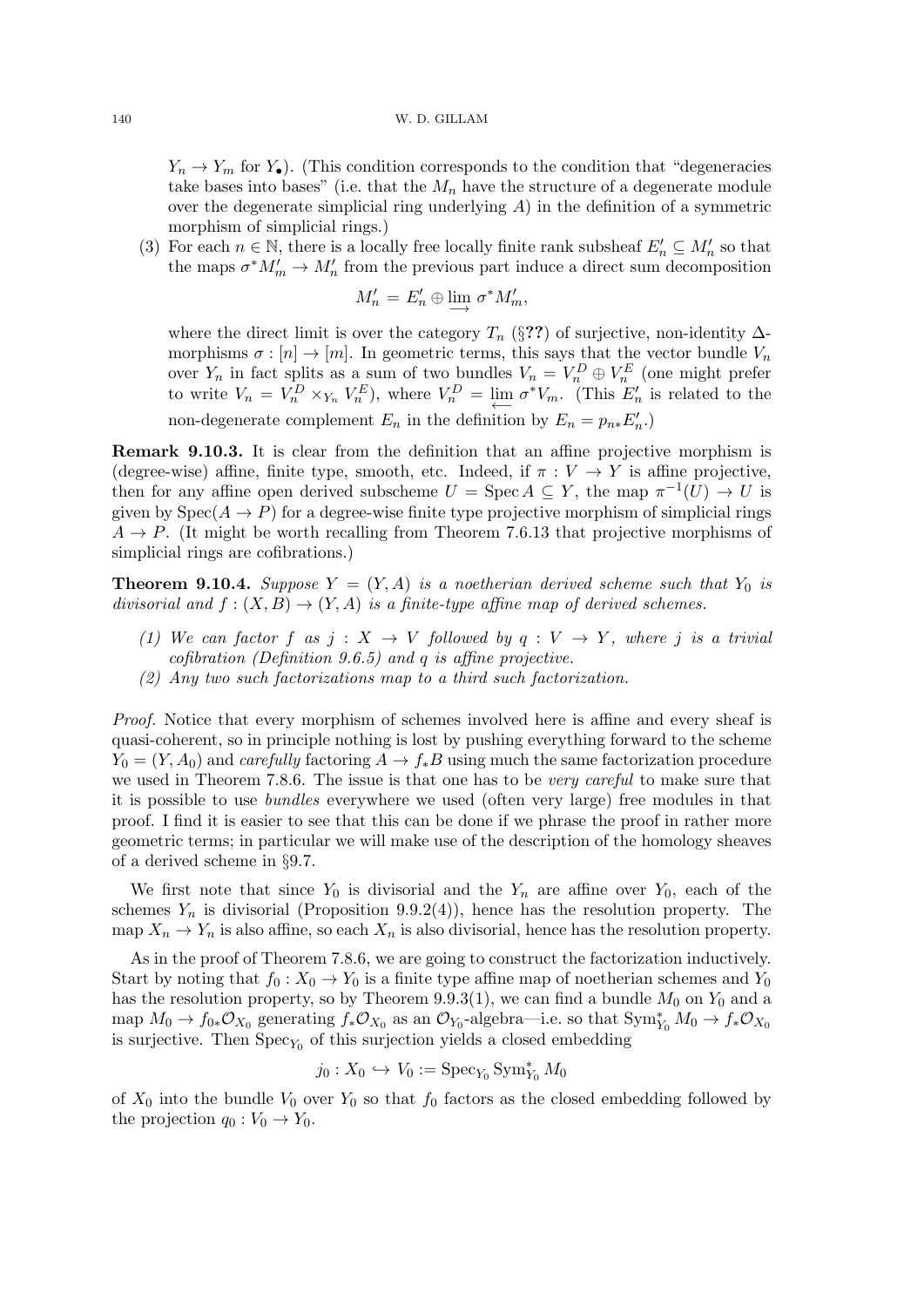Assume we have constructed an *n*-truncated derived scheme  $V = (V, P)$  and a factorization

tr<sup>n</sup> X j /V q / (9.10.1) tr<sup>n</sup> Y

of  $\text{tr}_n f$  with the following properties:

- (1) The map  $q: V \to \text{tr}_n Y$  is (truncated) affine projective with basis  $(M_0, \ldots, M_n)$ and non-degenerate complements  $(E_0, \ldots, E_n)$ , each  $M_k$  and each  $E_k$  an  $A_k$ bundle, say with  $E_k = p_{k*} E'_k$ ,  $M_k = p_{k*} M'_k$  for locally free coherent sheaves  $M'_k$  and  $E'_k$  on  $Y_n$ .
- (2) The map  $j$  is a (degree-wise) closed embedding.
- (3) The map  $j_k : H_k(V_{\bullet}) \to j_{k*} H_k(X_{\bullet})$  is an isomorphism for  $k < n$ .
- (4) The map  $j_n : \mathsf{Z}_n(V_\bullet) \to j_{n*} \, \mathrm{H}_n(X_\bullet)$  is surjective.

Our start above gives us all of this when  $n = 0$ . We need only prove that we can lift our factorization (9.10.1) to an analogous factorization of  $tr_{n+1} f$  satisfying all of the above properties with "n" replaced by " $n + 1$ ".

Let us remark that in light of  $(??)$ , the surjectivity of the map in  $(??)$  is equivalent to the surjectivity of its adjoint map  $j_n : j_n^* \mathbb{Z}_n(V_{\bullet}) \to \mathbb{H}_n(X_{\bullet})$ . We also note that since  $j_0$  is a closed embedding, isomorphy for the map in (??) when  $k = 0$  says exactly that  $\pi_0(X) \to \pi_0(V)$  is an isomorphism.

For each  $i \in [n+1]$ , we have a solid commutative diagram of schemes:



We need to construct  $V_{n+1}$ , etc. making the resulting diagram commute and satisfying various properties.

Define a quasi-coherent sheaf  $\overline{W}$  on  $Y_{n+1}$  by the cartesian daigram of quasi-coherent sheaves:

$$
(9.10.3) \quad \overline{W} \xrightarrow{\pi_2} \prod_{i=0}^{n+1} (\partial_{n+1}^i)_* q_{n*} \mathcal{O}_{V_n}
$$
\n
$$
\downarrow
$$
\n
$$
(f_{n+1})_* \mathcal{O}_{X_{n+1}} \xrightarrow{\pi_2} \prod_{i=0}^{n+1} (f_{n+1})_* (\partial_{n+1}^i)_* \mathcal{O}_{X_n}
$$

The right vertical arrow is a product of pushforwards under affine morphisms of the surjection

$$
(9.10.4) \t j_n^{\flat} : \mathcal{O}_{V_n} \to j_{n*} \mathcal{O}_{X_n}
$$

corresponding to the closed embedding  $j_n$ , hence it is surjective, and hence  $\pi_1$  is also surjective. By Theorem 9.9.3(1) we can find a locally free coherent sheaf  $W'$  on  $Y_{n+1}$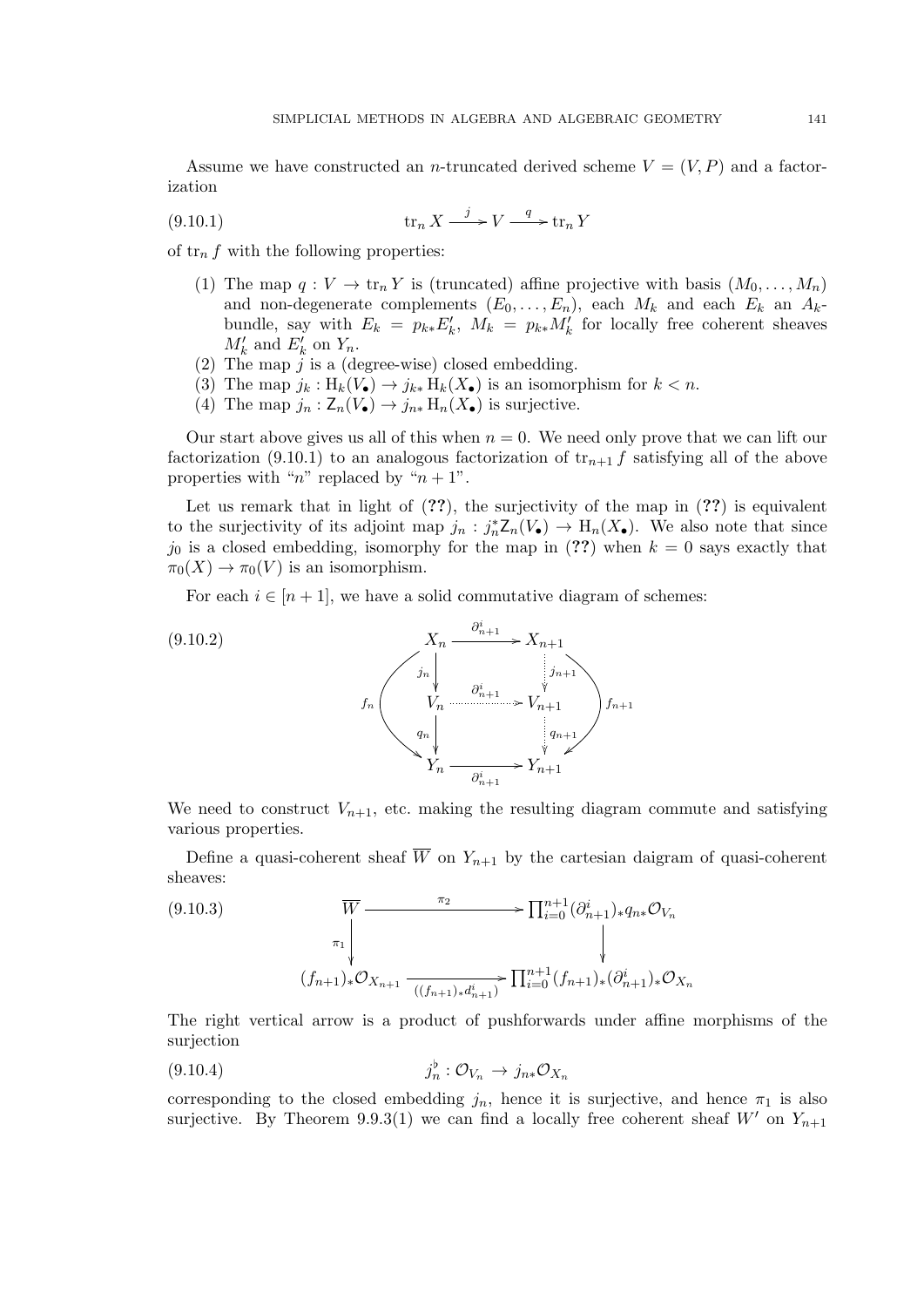and a map  $W' \to \overline{W}$  of quasi-coherent sheaves on  $Y_{n+1}$  so that the evident composition abusively denoted  $\pi_1 : W^{\overline{\prime}} \to (f_{n+1})_* \mathcal{O}_{X_{n+1}}$  induces a surjection

(9.10.5) 
$$
\text{Sym}_{Y_{n+1}} W' \to (f_{n+1})_* \mathcal{O}_{X_{n+1}}.
$$

For  $i \in [n+1]$ , let

(9.10.6) 
$$
\pi_2^i : W' \to (\partial_{n+1}^i)_* q_{n*} \mathcal{O}_{V_n}
$$

denote the composition of  $W' \to \overline{W}$ ,  $\pi_2$ , and the projection to the i<sup>th</sup> factor of the product.

Next define a coherent sheaf  $\overline{K}$  on  $X_{n+1}$  by the cartesian diagram

(9.10.7)  
\n
$$
\overline{K} \xrightarrow{\pi_2} (\partial_{n+1}^0)_* j_n^* Z_n(V_{\bullet})
$$
\n
$$
\uparrow \qquad \qquad \downarrow
$$
\n
$$
N_{n+1}(X_{\bullet}) \xrightarrow[d_{n+1}^0]{} (\partial_{n+1}^0)_* Z_n(X_{\bullet})
$$

of coherent sheaves on  $X_{n+1}$ . The right vertical arrow is the pushforward under the closed embedding  $\partial_{n+1}^0$  of the map which is surjective by (??), hence it is surjective, and hence  $\pi_1$  is surjective. By Theorem 9.9.3(2) we can find a bundle K' on  $Y_{n+1}$  and a surjection  $f_{n+1}^* K' \to \overline{K}$ . The composition of this surjection and the map  $\pi_1$  in (9.10.7) yield a map  $f_{n+1}^* K' \to \mathsf{N}_{n+1}(X_{\bullet})$ . The composition of the map  $(f_{n+1}^*,(f_{n+1})_*)$ -adjoint to the latter and  $(f_{n+1})_*$  of the inclusion  $\mathsf{N}_{n+1}(X_{\bullet}) \subseteq \mathcal{O}_{X_{n+1}}$  is a map

(9.10.8) 
$$
K' \to (f_{n+1})_* \mathcal{O}_{X_{n+1}}.
$$

Using the commutative diagram (9.10.2), we obtain a map

$$
(9.10.9) \t\t K' \to (\partial_{n+1}^0)_* q_{n*} \mathcal{O}_{V_n}
$$

by composing the  $(f_{n+1}^*,(f_{n+1})_*)$ -adjoint of our chosen surjection,  $(f_{n+1})_*$  of the map  $\pi_2$ in (9.10.7), and the appropriate pushforward of the inclusion  $Z_n(V_\bullet) \subseteq \mathcal{O}_{V_n}$ .

Since  $Z_{n+1}(X_{\bullet})$  is a coherent sheaf on  $X_{n+1}$ , Theorem 9.9.3(2) says we can also find a bundle  $S'$  on  $Y_{n+1}$  and a surjection

(9.10.10) 
$$
f_{n+1}^* S' \to Z_{n+1}(X).
$$

(Actually we only need the composition  $f_{n+1}^*S' \to \mathcal{H}_{n+1}(X)$  to be surjective.)

Let  $D'_{n+1}$  be the direct limit of the  $\sigma^* M'_m$  as  $\sigma : [n+1] \to [m]$  runs over the category  $T_{n+1}$  (§??). (We will often use  $\sigma$  as abuse of notation for  $Y(\sigma)$ .) Let  $\overline{\sigma}: \sigma^* M'_m \to D'_{n+1}$ be the structure map to the direct limit. Since we can alternatively express  $D'_{n+1}$  as

$$
D'_{n+1} = \bigoplus_{(\sigma:[n+1]\to[m]) \in T_{n+1}} \sigma^* E'_m
$$

(c.f. Lemma 7.6.5) it is clear that  $D'_{n+1}$  is a locally free coherent sheaf on  $Y_{n+1}$ , as are

$$
E'_{n+1} := W' \oplus K' \oplus S'
$$
  

$$
M'_{n+1} := D'_{n+1} \oplus E'_{n+1}.
$$

Let

$$
D_{n+1} := (p_{n+1})_* D'_{n+1}
$$
  
\n
$$
E_{n+1} := (p_{n+1})_* E'_{n+1}
$$
  
\n
$$
M_{n+1} := (p_{n+1})_* M'_{n+1}
$$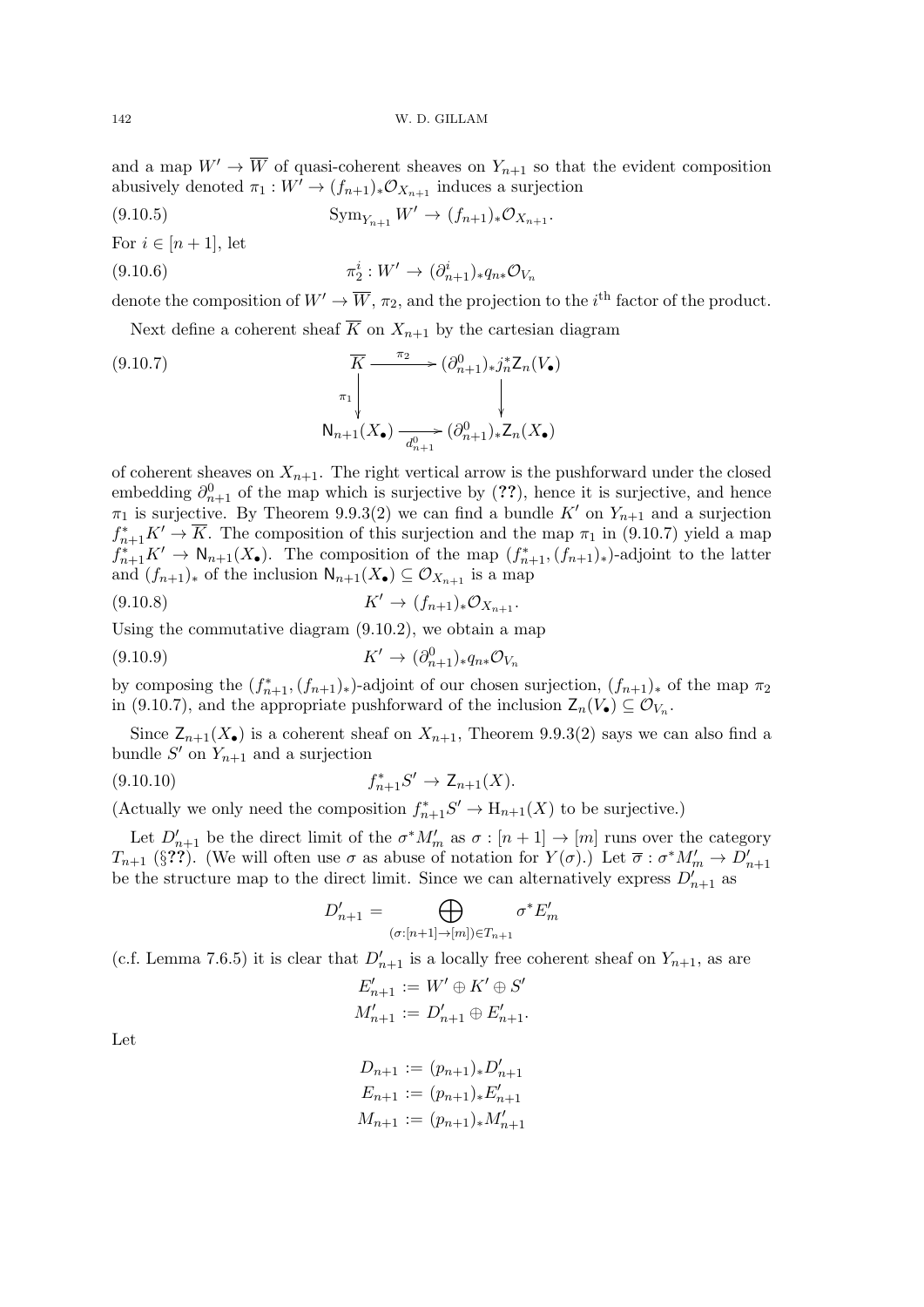be the corresponding  $A_{n+1}$ -bundles. Let  $q_{n+1} : V_{n+1} \to Y_{n+1}$  be the vector bundle defined by

$$
V_{n+1} := \mathrm{Spec}_{Y_{n+1}} \mathrm{Sym}_{Y_{n+1}}^* M'_{n+1}.
$$

For the  $\Delta$ -morphism  $\partial_{n+1}^i : [n] \to [n+1]$ , the corresponding map  $\partial_{n+1}^i(V) : V_n \to V_{n+1}$ for our  $(n + 1)$ -truncated derived scheme V is defined as follows. We want the bottom square of (9.10.2) to commute. This is equivalent to saying that our map  $\partial_{n+1}(V)$  is obtained from a map of quasi-coherent sheaves

 $d_{n+1}^i : M_{n+1}' \to (\partial_{n+1}^i)_* q_{n*} \mathcal{O}_{V_n} = (\partial_{n+1}^i)_* \text{Sym}_{Y_n} M_n'$  $(9.10.11)$ 

on  $Y_{n+1}$ . Furthermore, for each  $(\sigma : [n+1] \to [m]) \in T_{n+1}$ , we need the diagrams

$$
(9.10.12)
$$
\n
$$
V_n \xrightarrow{\partial_{n+1}^i} V_{n+1} \xrightarrow{V(\sigma)} V_m
$$
\n
$$
q_n \downarrow \qquad \qquad \downarrow q_{n+1}
$$
\n
$$
Y_n \xrightarrow{\partial_{n+1}^i} Y_{n+1} \xrightarrow{V(\sigma)} Y_m
$$

to commute. This commutativity is equivalent to saying that the composition of

$$
\overline{\sigma} : \sigma^* M_m' \to D_{n+1}' \subseteq M_{n+1}'
$$

and the map (9.10.11) must coincide with the map

$$
\sigma^* M'_m \to (\partial^i_{n+1})_* q_{n*} \mathcal{O}_{V_n}
$$

which is  $((\partial_{n+1}^i)^*,(\partial_{n+1}^i)_*)$ -adjoint to the map

$$
(\sigma\partial_{n+1}^i)^*M_m'=(\partial_{n+1}^i)^*\sigma^*M_m'\to q_{n*}V_n
$$

corresponding to the "big square" in  $(9.10.12)$  (this big square is already defined for our *n*truncated simplicial objects). It is then tautological to check that we can define (9.10.11) on the degenerate submodule  $D'_{n+1} \subseteq M'_{n+1}$  using the universal property of the direct limit  $D'_{n+1}$  in a unique manner so that the diagrams (9.10.12) will commute. We can then define the map  $d_{n+1}^i$  in (9.10.11) on the non-degenerate complement  $E'_{n+1} \subseteq M'_{n+1}$  in any way we see fit. On the summand  $W' \subseteq E'_{n+1}$ , we define  $d_{n+1}^i$  by setting  $d_{n+1}^i|W' := \pi_2^i$ equal to the map  $\pi_2^i$  in (9.10.6). On the summand  $K' \subseteq E'_{n+1}$ , we define  $d_{n+1}^i|K'$  to be zero when  $i \neq 0$  and we define  $d_{n+1}^0 | K'$  to be the map (9.10.9). We declare  $d_{n+1}^i | S' := 0$ for all  $i$ .

We next need to define the map  $j_{n+1}: X_{n+1} \to V_{n+1}$ . We want the "right triangle" in  $(9.10.2)$  to commute. This is equivalent to saying that  $j_{n+1}$  corresponds to a map

$$
(9.10.13) \t j_{n+1} : M'_{n+1} \to (f_{n+1})_* \mathcal{O}_{X_{n+1}}
$$

of quasi-coherent  $\mathcal{O}_{Y_{n+1}}$ -modules. We also want the top square in (9.10.2) to commute. This is equivalent to saying that the square

(9.10.14)  
\n
$$
M'_{n+1} \xrightarrow{j_{n+1}} (f_{n+1})_* \mathcal{O}_{X_{n+1}}
$$
\n
$$
d_{n+1}^i \downarrow \qquad \qquad \downarrow
$$
\n
$$
(\partial_{n+1}^i)_* q_{n*} \mathcal{O}_{V_n} \xrightarrow{\qquad \qquad } (\partial_{n+1}^i)_* f_{n*} \mathcal{O}_{X_n}
$$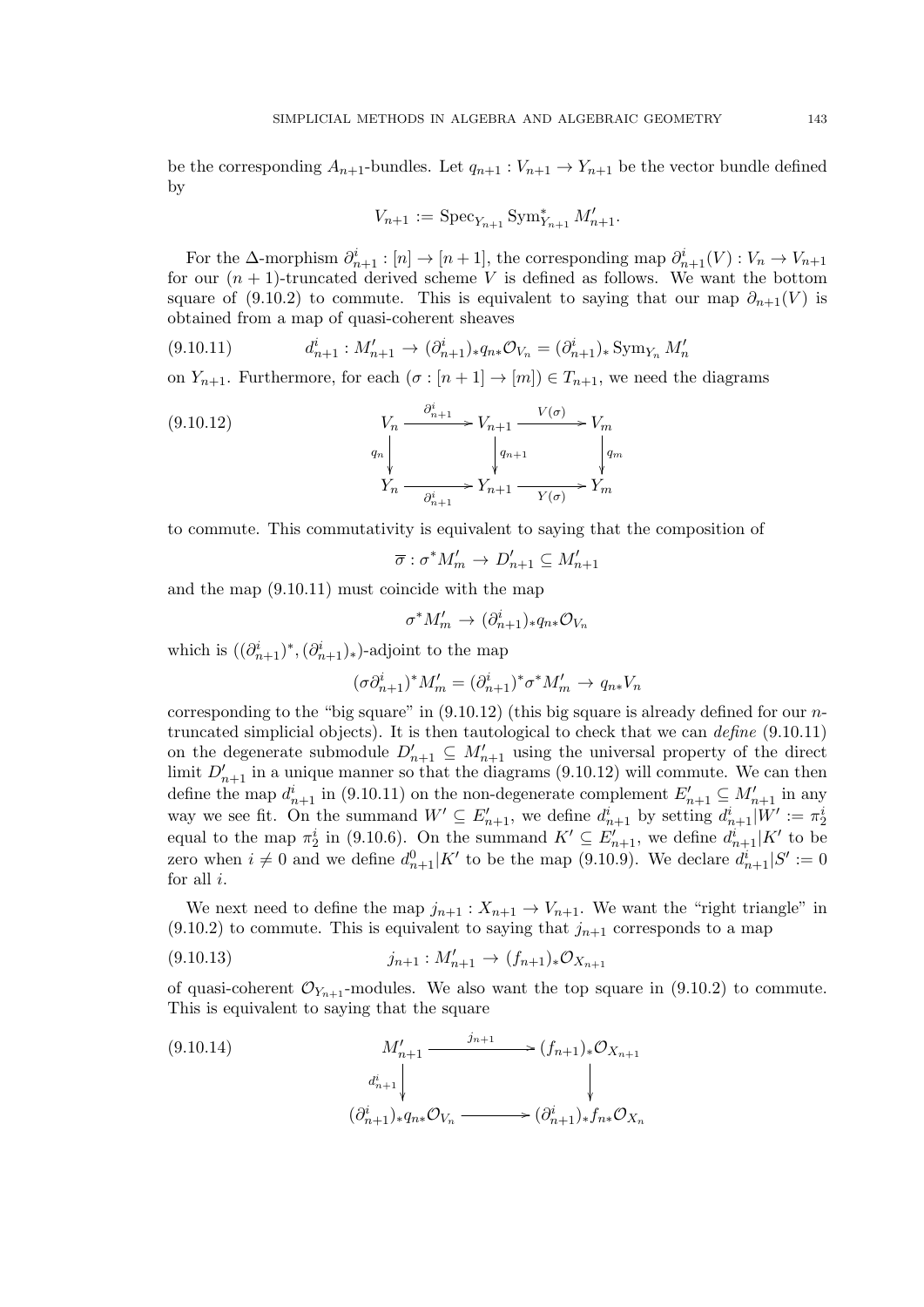of quasi-coherent  $\mathcal{O}_{Y_{n+1}}$ -modules commutes. (The right vertical arrow in (9.10.14) is  $(f_{n+1})_*$  of

$$
d_{n+1}^i: \mathcal{O}_{X_{n+1}} \to (\partial_{n+1}^i)_* \mathcal{O}_{X_n}
$$

and the bottom horizontal arrow in (9.10.14) is the pushforward of (9.10.4).)

First of all, if we want (9.10.13) to be compatible with the maps  $X(\sigma)$  and  $Y(\sigma)$  for  $\sigma \in$  $T_{n+1}$ , then there is no choice about how to define (9.10.13) on the degenerate submodule  $D'_{n+1}$ . It is tautological to check that, using the universal property of the direct limit  $D_{n+1}$  (and the fact that we started with a map of *n*-truncated simplicial objects!), if we define the composition of  $\overline{\sigma} : \sigma^* M'_m \to D'_{n+1}$  and (9.10.13) in the unique way compatible with  $X(\sigma)$  and  $Y(\sigma)$ , then the resulting maps "glue" to a map

$$
j_{n+1}|D'_{n+1}:D'_{n+1}\to (f_{n+1})_*\mathcal{O}_{X_{n+1}},
$$

this map has the property that (9.10.14) commutes when restricted to  $D'_{n+1}$ , and, regardless of how we define  $j_{n+1}|E'_{n+1}$ , the map  $j_{n+1}$  will be compatible with the  $X(\sigma)$  and  $Y(\sigma)$  for  $\sigma \in T_{n+1}$ . We thus reduce to defining the map (9.10.13) on the non-degenerate submodule  $E'_{n+1} \subseteq M'_{n+1}$  and checking that (9.10.14) commutes on  $E'_{n+1}$ .

We define (9.10.13) on the summand  $W' \subseteq E'_{n+1}$  to be the map we abusively denoted  $\pi_1$  when we constructed W'. We define (9.10.13) on the summand  $K' \subseteq E'_{n+1}$  to be the map (9.10.8). We define (9.10.13) on the summand  $S' \subseteq E'_{n+1}$  to be the composition of the map  $S' \to (f_{n+1})_* Z_{n+1}(X_{\bullet})$  which is  $(f_{n+1}^*, (f_{n+1})_*)$ -adjoint to  $(9.10.10)$  and the map given by  $(f_{n+1})_*$  of the inclusion  $Z_{n+1}(X_\bullet) \subseteq \mathcal{O}_{X_{n+1}}$ . The commutativity of (9.10.14) on  $W'$  follows from the definitions and the commutativity of  $(9.10.3)$ . The commutativity of  $(9.10.14)$  on K' is trivial when  $i \neq 0$  (both ways around are zero) and follows from the commutativity of  $(9.10.7)$  when  $i = 0$ . The commutativity of  $(9.10.14)$  on S' is easy to see from the definitions of the maps involved (both ways around are zero for all  $i$ ).

It remains only to check the properties  $(1)-(4)$ . Certainly  $(1)$  holds by our construction of  $V_{n+1}$  and  $q_{n+1}$ . Property (2) is equivalent to surjectivity of the map

(9.10.15) 
$$
\text{Sym}_{Y_{n+1}} M'_{n+1} \to (f_{n+1})_* \mathcal{O}_{X_{n+1}}
$$

induced by  $(9.10.13)$ . Our construction of  $(9.10.13)$  on W' ensures that the restriction of (9.10.15) to

$$
\mathrm{Sym}_{Y_{n+1}} W' \subseteq \mathrm{Sym}_{Y_{n+1}} M'_{n+1}
$$

is the surjection  $(9.10.5)$ , so  $(9.10.15)$  is certainly surjective. For  $(3)$ , we need to check that

$$
(9.10.16) \t j_n: H_n(V_\bullet) \to j_{n*} H_n(X_\bullet)
$$

is an isomorphism. Since this map was surjective at stage  $n$ , it will remain surjective at stage  $n + 1$ , so it is enough to check that the map

$$
(9.10.17) \t d_{n+1}^0 : \mathsf{N}_{n+1}(V_\bullet) \to (\partial_{n+1}^0)_* \mathsf{Z}_n(V_\bullet)
$$

surjects onto the kernel of the map

$$
(9.10.18) \qquad (\partial_{n+1}^0)_* j_n : (\partial_{n+1}^0)_* \mathsf{Z}_n(V_\bullet) \to (\partial_{n+1}^0)_* j_n^* \mathsf{H}_n(X_\bullet).
$$

A moment's thought with the definition of homology shows that the kernel of (9.10.18) is exactly the image of the map  $\pi_1$  in (9.10.7).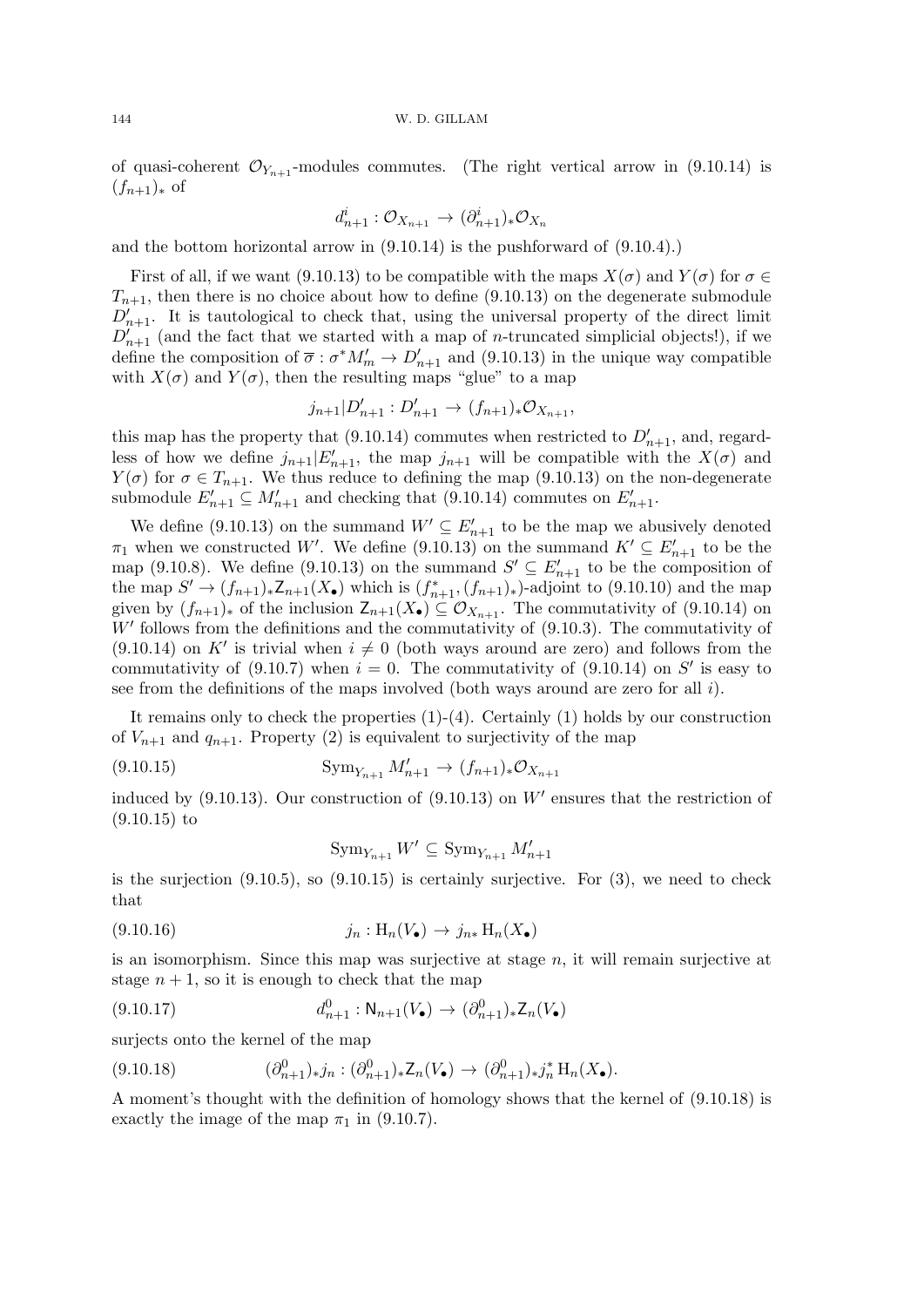Consider the map

$$
K' \to (q_{n+1})_* \mathcal{O}_{V_{n+1}} = \text{Sym}_{Y_{n+1}} M'_{n+1}
$$

including  $K'$  as a summand of the degree one part of the symmetric product. Since the maps  $d_{n+1}^i|K'$  are zero for  $i \neq 0$ , the adjoint map  $q_{n+1}^*K' \to \mathcal{O}_{V_{n+1}}$  factors through  $\mathsf{N}_{n+1}(V_{\bullet}) \subseteq \mathcal{O}_{V_{n+1}}$ . Pulling back along  $j_{n+1} : X_{n+1} \hookrightarrow V_{n+1}$ , we obtain a map

(9.10.19) 
$$
f_{n+1}^* K' = j_{n+1}^* q_{n+1}^* K \to j_{n+1}^* \mathsf{N}_{n+1}(V_{\bullet}).
$$

Because of the way we defined  $d_{n+1}^0|K'$ , the composition of (9.10.19) and

$$
j_{n+1}^*d_{n+1}^0:j_{n+1}^*\mathsf{N}_{n+1}(V_\bullet)\to j_{n+1}^*(\partial_{n+1}^0)_*\mathsf{N}_n(V_\bullet)=(\partial_{n+1}^0)_*j_n^*\mathsf{N}_n(V_\bullet)
$$

is nothing but the composition of the surjection  $f_{n+1}^* K' \to \overline{K}$  and the map  $\pi_1$  in (9.10.7). È

**Theorem 9.10.5.** Suppose Y is a degree-wise noetherian derived scheme and  $f: X \rightarrow Y$ is a degree-wise finite-type map of derived schemes such that  $f_0 : X_0 \to Y_0$  can be factored as a closed embedding  $i: X_0 \to M_0$  into a divisorial noetherian scheme  $M_0$  followed by a smooth finite type map  $p_0 : M_0 \to Y_0$ . (These hypotheses on  $f_0$  are satisfied, for example, if  $Y_0$  is divisorial and  $f_0$  is quasi-projective.) Then any such factorization can be extended to a factorization  $f = pi$  where i is a trivial cofibration and p is degree-wise smooth and degree-wise finite type. Any two such factorizations of f map to a third such factorization.

## 9.11. Derived fibered products.

## 9.12. Cotangent complex.

## **REFERENCES**

- [And] M. André, *Méthode simpliciale en Algèbre Homologique et Algèbra Commutative*, Lec. Notes Math. 32 (1967), Springer-Verlag.
- [Avr] L. Avramov, Locally complete intersection homomorphisms and a conjecture of Quillen on the vanishing of cotangent homology. Ann. Math. 150 (1999) 455-487.
- [Beh] K. Behrend, *Differential graded schemes I: Perfect resolving algebras*
- [Bre] G. Bredon, Topology and Geometry. Springer GTM.
- [C1] H. Cartan, dga
- [C2] H. Cartan, PD
- [Con] B. Conrad, Cohomological descent.
- [DAG] J. Lurie, Derived Algebraic Geometry.
- [DP] A. Dold and D. Puppe, Homologie nicht-additiver Functoren, Anwendungen, Ann. Inst. Fourier 11 (1961), 201-312.
- [EGA] A. Grothendieck and J. Dieudonné, Éléments de géométrie algébrique. Pub. Math. I.H.E.S., 1960.
- [GZ] P. Gabriel and M. Zisman, *Calculus of Fractions and Homotopy Theory*, Springer- Verlag, 1966.
- [GJ] P. Goerss and J. Jardine, Simplicial homotopy theory, Prog. Math. 174 (1999), Birkäuser.
- [Q1] D. Quillen, Homotopical algebra, Lec. Notes Math. 43 (1967), Springer-Verlag.
- [Hat] A. Hatcher, Algebraic topology
- [Hir] P. Hirschhorn, *Model categories and their localizations*
- [Hov] M. Hovey, *Model Categories*
- [Ill] L. Illusie, Complexe cotangent et deformations I
- [Lew] L. G. Lewis, Jr, The stable category and generalized Thom spectra, PhD thesis, Univ. Chicago, 1978.
- [Mac] S. MacLane, *Categories for the working mathematician*
- [Man] M. A. Mandell, Topological AndréQuillen cohomology and  $E_{\infty}$  AndréQuillen cohomology, Adv. Math. 177(2) (2003) 227-279.